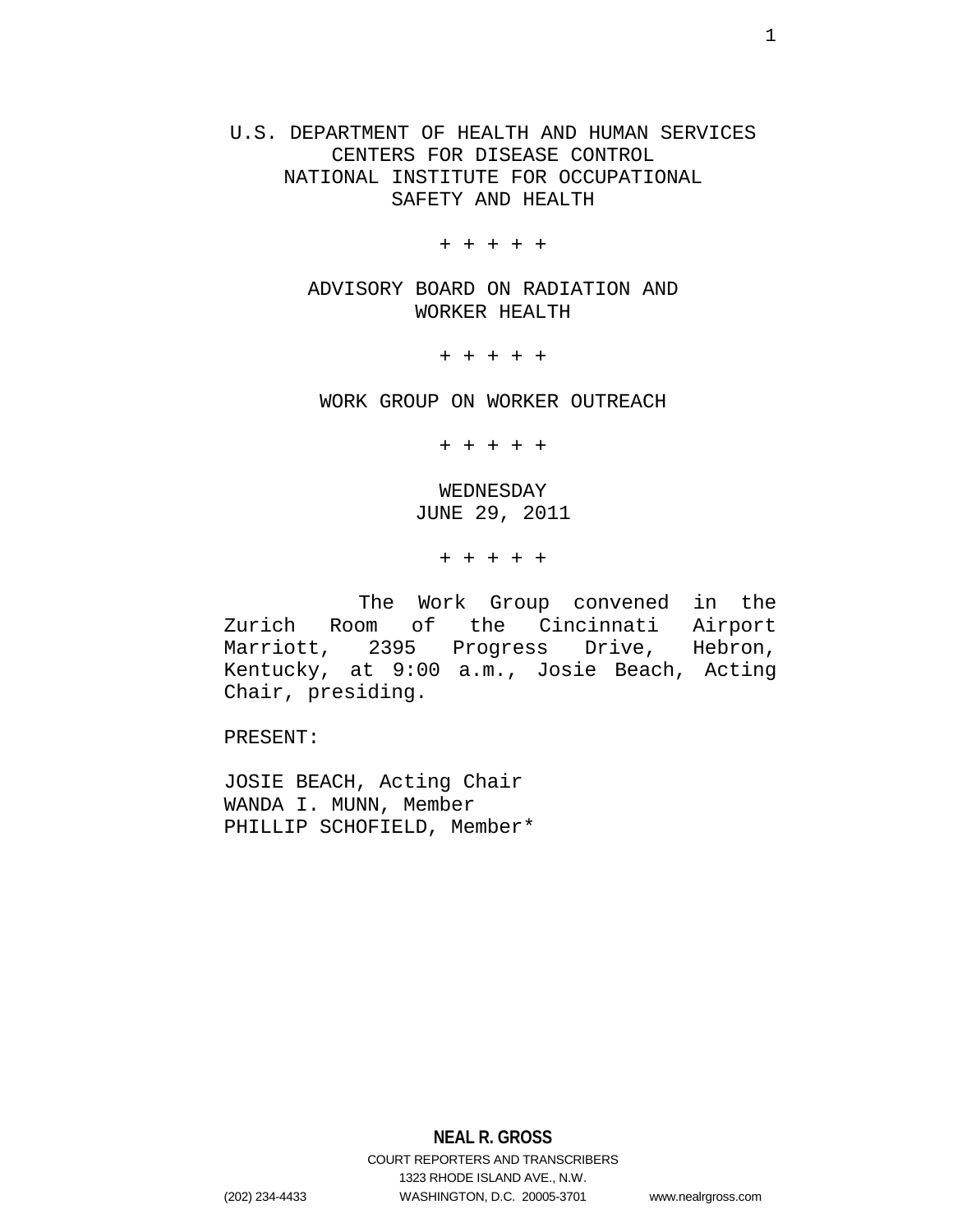ALSO PRESENT:

TED KATZ, Designated Federal Official ISAF AL-NABULSI, DOE\* TERRIE BARRIE\* CHRIS ELLISON, DCAS MARY ELLIOTT, ATL MORIAH FERULLO, DOE\* JOE FITZGERALD, SC&A\* J.J. JOHNSON, DCAS JOSH KINMAN, DCAS contractor\* MARK LEWIS, ATL JENNY LIN, HHS\* ARJUN MAKHIJANI, SC&A JOHN MAURO, SC&A\* VERNON MCDOUGALL, ATL\* MICHAEL RAFKY, HHS\* KATHY ROBERTSON-DEMERS, SC&A JOHN STIVER, SC&A DAVE SUNDIN, DCAS ABE ZEITOUN, SC&A\*

\*Participating via telephone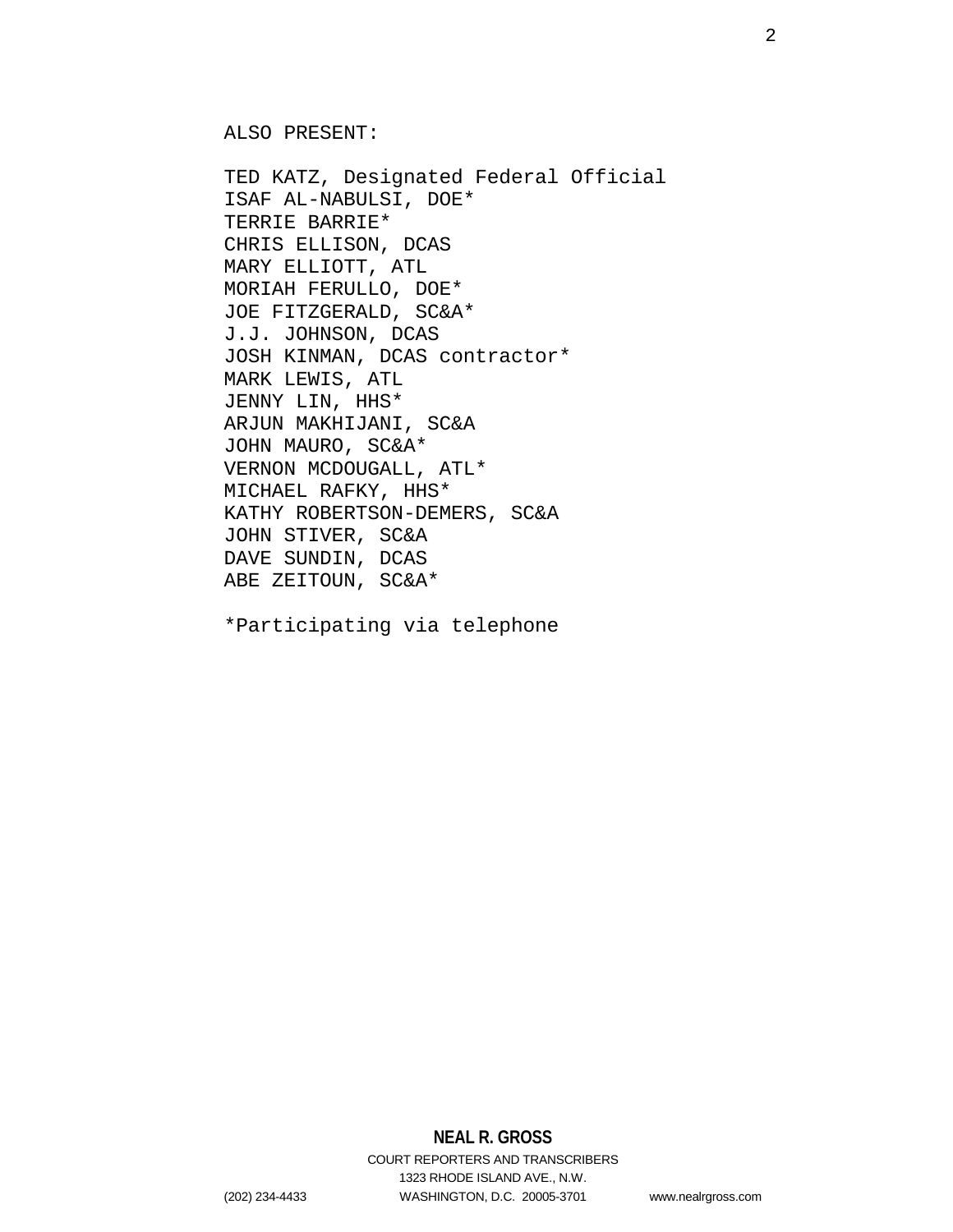# $I-N-D-E-X$

| Status of Current Objective 3 Review                                                                                 | 8   |  |
|----------------------------------------------------------------------------------------------------------------------|-----|--|
| Discussion of the questions for Work Group<br>on Objective 3 Review and Path forward                                 | 69  |  |
| Worker Comment Period                                                                                                | 167 |  |
| SC&A Status Report on Outstanding Action<br>Items for PR-012 Review and NIOSH Status<br>Report on Outstanding Action |     |  |
| Items for PR-012 Review                                                                                              | 201 |  |
| Discussion on Worker Outreach Work Group's<br>Role in Advisory Board meeting public<br>261<br>comment response       |     |  |
|                                                                                                                      |     |  |
| Assignment of Action Items and Scheduling<br>next Work Group Meeting                                                 | 269 |  |

# **NEAL R. GROSS** COURT REPORTERS AND TRANSCRIBERS 1323 RHODE ISLAND AVE., N.W.

(202) 234-4433 WASHINGTON, D.C. 20005-3701 www.nealrgross.com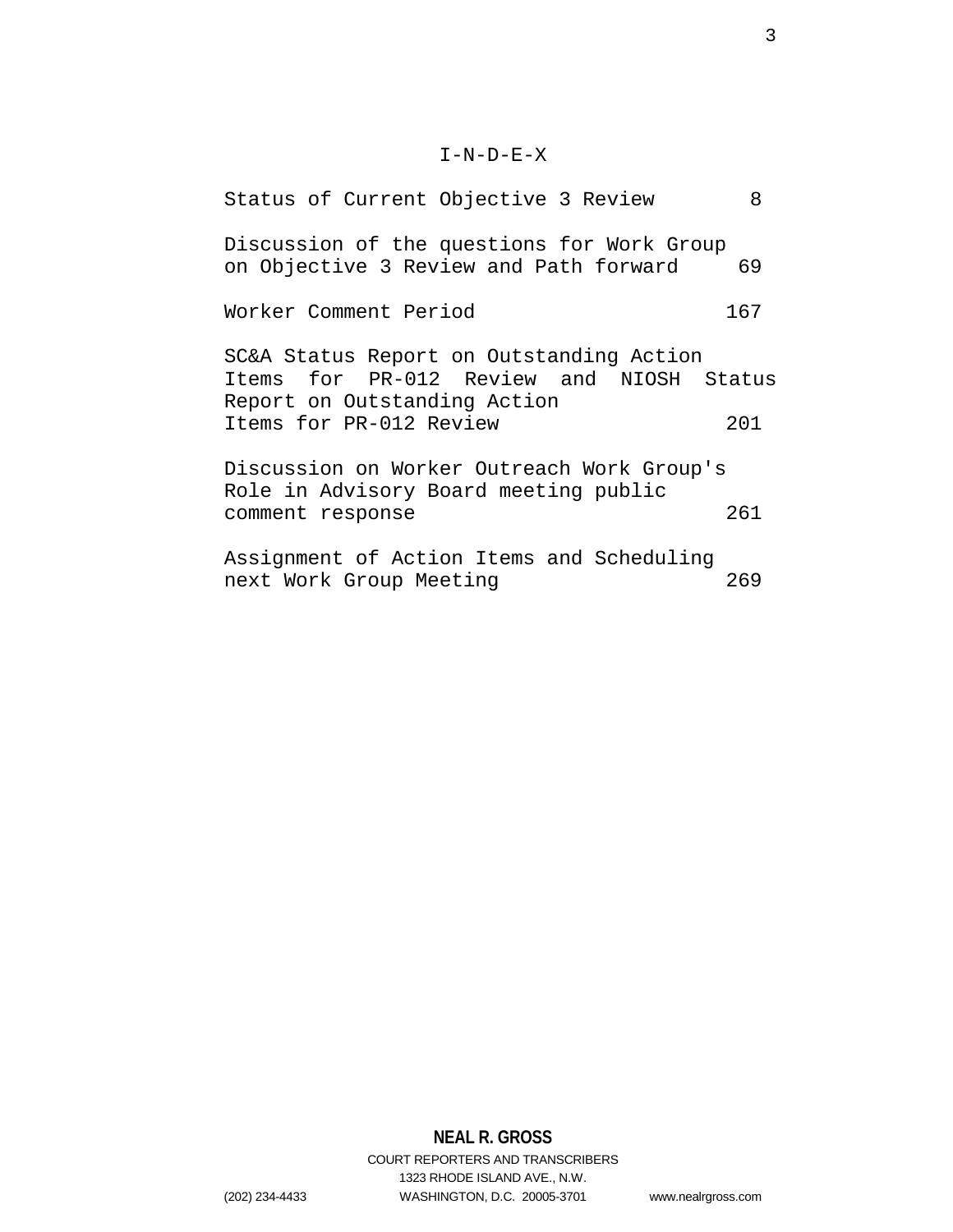1 P-R-O-C-E-E-D-I-N-G-S 2 (9:04 a.m.) 3 (Roll call not transcribed) 4 MR. KATZ: Okay. And that's it. 5 Let me just remind everyone on the line, 6 please mute your phones except when you're 7 addressing the group. Use \*6 if you don't 8 have a mute button, \*6 again to take it off 9 mute. And otherwise we're off. Josie, it's 10 your agenda now. 11 CHAIR BEACH: Okay. So what I'd 12 like to do, I know the agenda is posted on the 13 website but I'll just go through it briefly. 14 And we're going to start with the status of 15 the current Objectives 3 review. 16 Kathy is going to go ahead and 17 lead that discussion and I believe that will 18 take about 30 to 45 minutes. Kathy would like 19 to present that with no discussion until the 20 end of her presentation. So we're going to go 21 ahead and give her that time first thing to

**NEAL R. GROSS**

COURT REPORTERS AND TRANSCRIBERS 1323 RHODE ISLAND AVE., N.W. (202) 234-4433 WASHINGTON, D.C. 20005-3701 www.nealrgross.com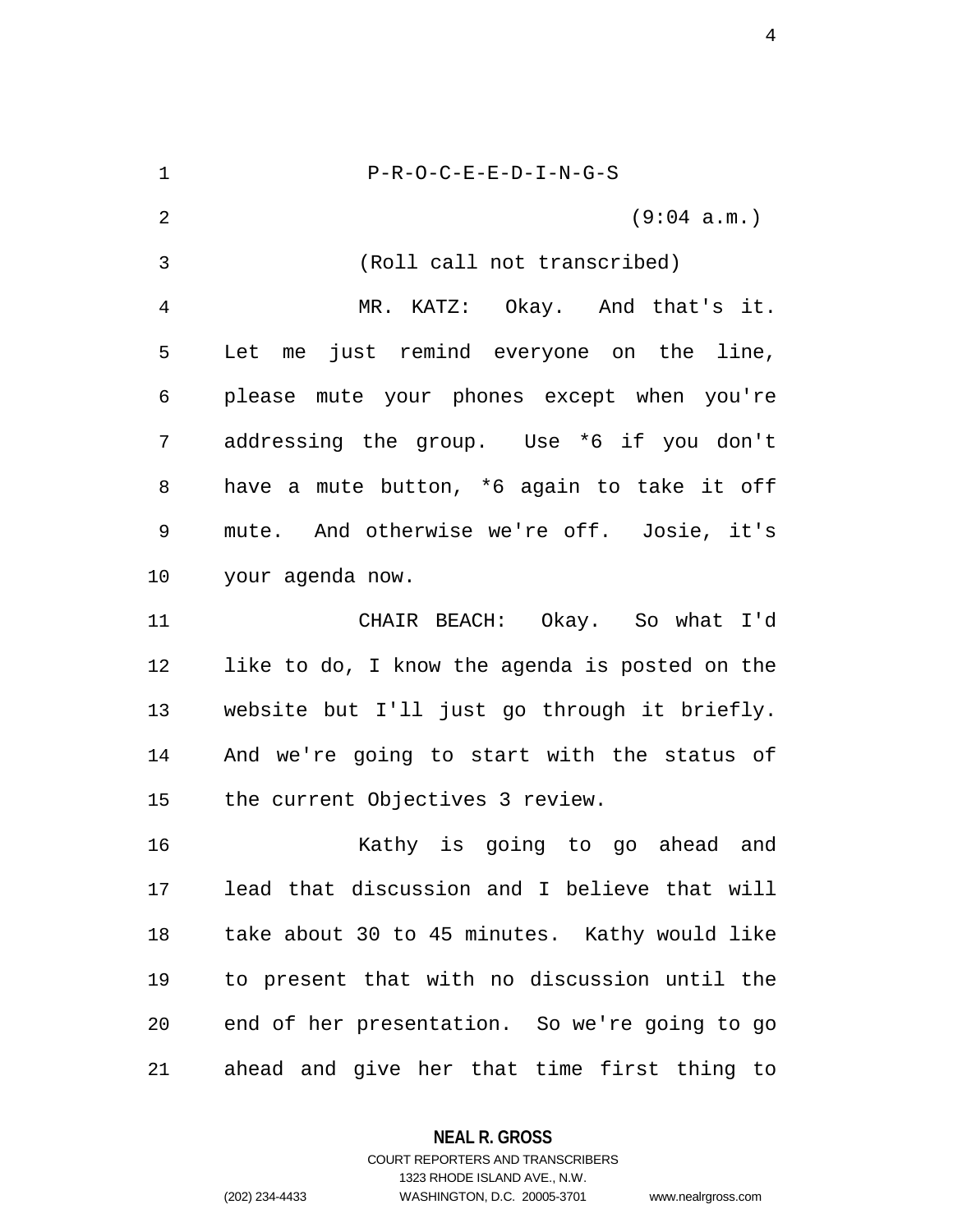1 present the status.

| 2  | And then we'll go ahead, and she               |
|----|------------------------------------------------|
| 3  | will review the questions in the next bullet   |
| 4  | point. Discussions of questions, there's 12    |
| 5  | questions that she has asked the Work Group to |
| 6  | answer. Those will come up in her              |
| 7  | presentation but again we're not going to      |
| 8  | discuss them until the second point.           |
| 9  | So if you have questions, hold                 |
| 10 | them for the discussion of the questions,      |
| 11 | which will be the second topic.                |
| 12 | MR. KATZ: Josie, this is Ted.                  |
| 13 | CHAIR BEACH: Yes.                              |
| 14 | MR. KATZ: I mean, that's fine                  |
| 15 | with her doing her initial presentation but    |
| 16 | we're walking into the issue of those          |
| 17 | questions and there's issues related to that.  |
| 18 | CHAIR BEACH: I understand.                     |
| 19 | MR. KATZ: That I have to raise.                |
| 20 | CHAIR BEACH: Yes, and that's the               |
| 21 | point is we wanted to give Kathy time to just  |
| 22 | do her presentation and then we'll go back and |

**NEAL R. GROSS** COURT REPORTERS AND TRANSCRIBERS

1323 RHODE ISLAND AVE., N.W.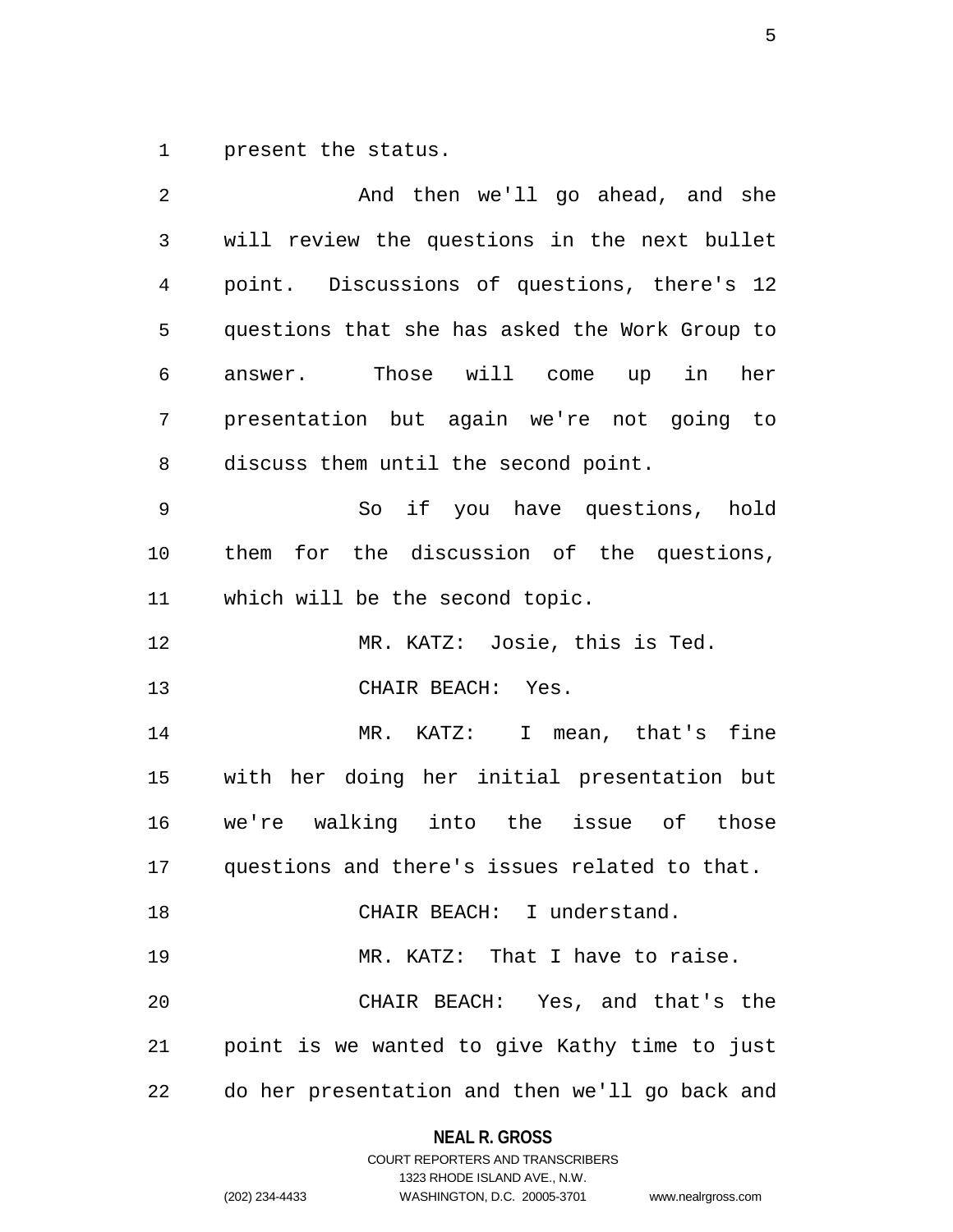1 step-by-step question one, two, three, we will 2 go through it.

3 MR. KATZ: That's fine. I can be 4 patient.

5 CHAIR BEACH: Kathy asked me to 6 give her that first half hour and I agreed, 7 so. But we will have time to answer all the 8 questions. Okay?

9 And then worker comment period is 10 listed. There's no time set for that so it's 11 either going to occur the hour before lunch or 12 the hour right after lunch, based on the 13 schedule. I'm not sure how fast we're going 14 to go, it was hard to give a time for that. 15 So for those of you waiting to give comments 16 you will have an opportunity.

17 MR. KATZ: So just to give you a 18 sense but from the phone so, Terrie, 19 especially since she's the only worker right 20 now. So we're thinking either 11:00 or 1:00 21 depending on how everything else goes. 11:00 22 or 1:00 Eastern Time.

#### **NEAL R. GROSS**

## COURT REPORTERS AND TRANSCRIBERS 1323 RHODE ISLAND AVE., N.W. (202) 234-4433 WASHINGTON, D.C. 20005-3701 www.nealrgross.com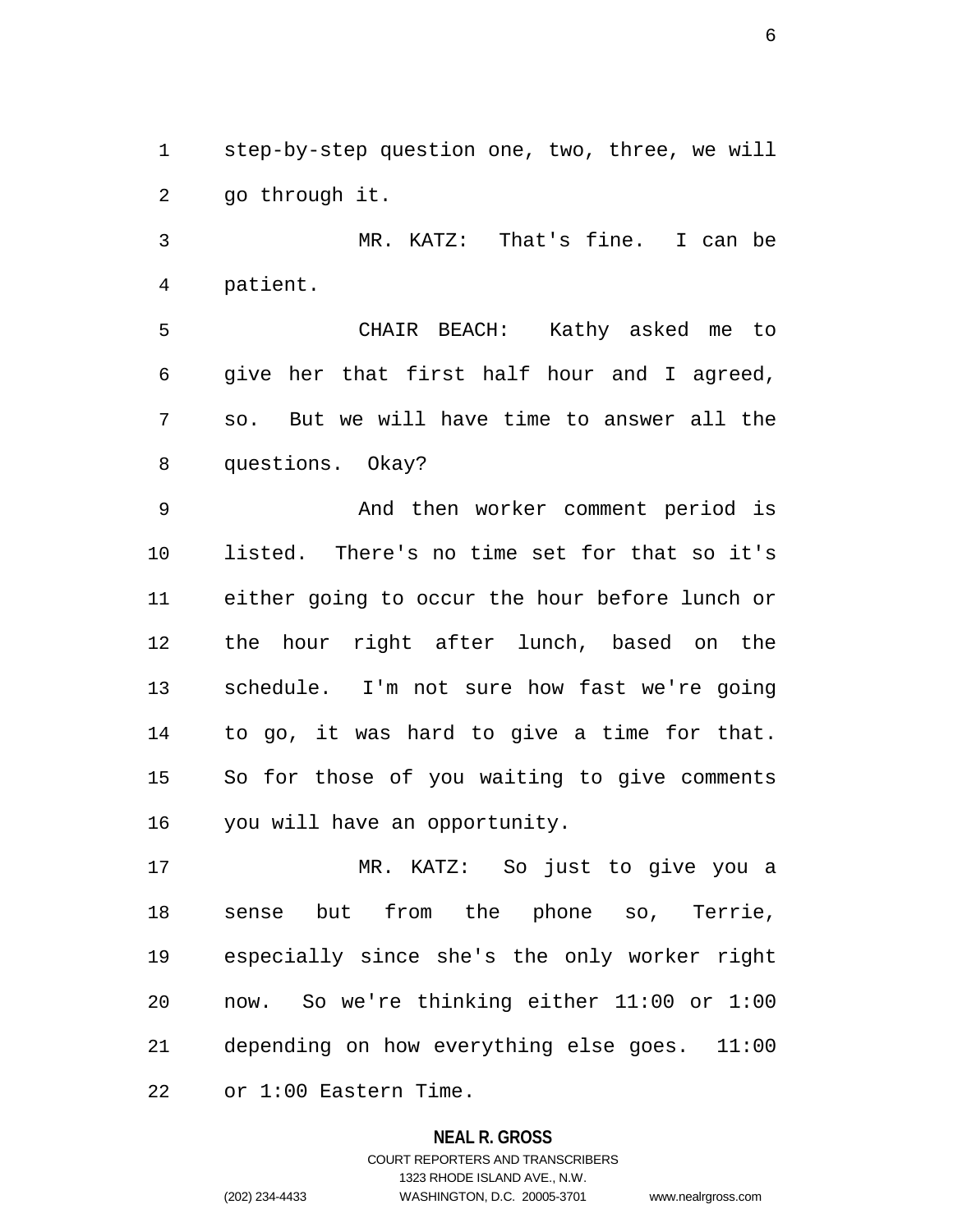1 MS. BARRIE: That'll work. Yes, 2 that'll work fine, thanks.

3 MR. KATZ: Thanks, Terrie.

4 CHAIR BEACH: Okay. And then we 5 do have an SC&A status report on outstanding 6 actions for PROC-12. NIOSH also will report 7 on that and we'll try to come to some closure 8 on PROC-12.

9 And then discussion of Worker 10 Outreach Work Group's role in the Advisory 11 Board's meeting, public comments. I just 12 wanted to get a sense and I think Mike wanted 13 to get a sense of what this Worker Outreach 14 Group wanted to do with those comments or, if 15 anything, we could do with the comments.

16 And then again we'll talk about 17 actions and scheduling our next meeting. I 18 asked Arjun if he would take notes throughout 19 this meeting and he has agreed to do that. So 20 that frees you up, Kathy. And anybody else, 21 of course that wants to. But he's going to 22 take them for the Work Group.

> **NEAL R. GROSS** COURT REPORTERS AND TRANSCRIBERS 1323 RHODE ISLAND AVE., N.W. (202) 234-4433 WASHINGTON, D.C. 20005-3701 www.nealrgross.com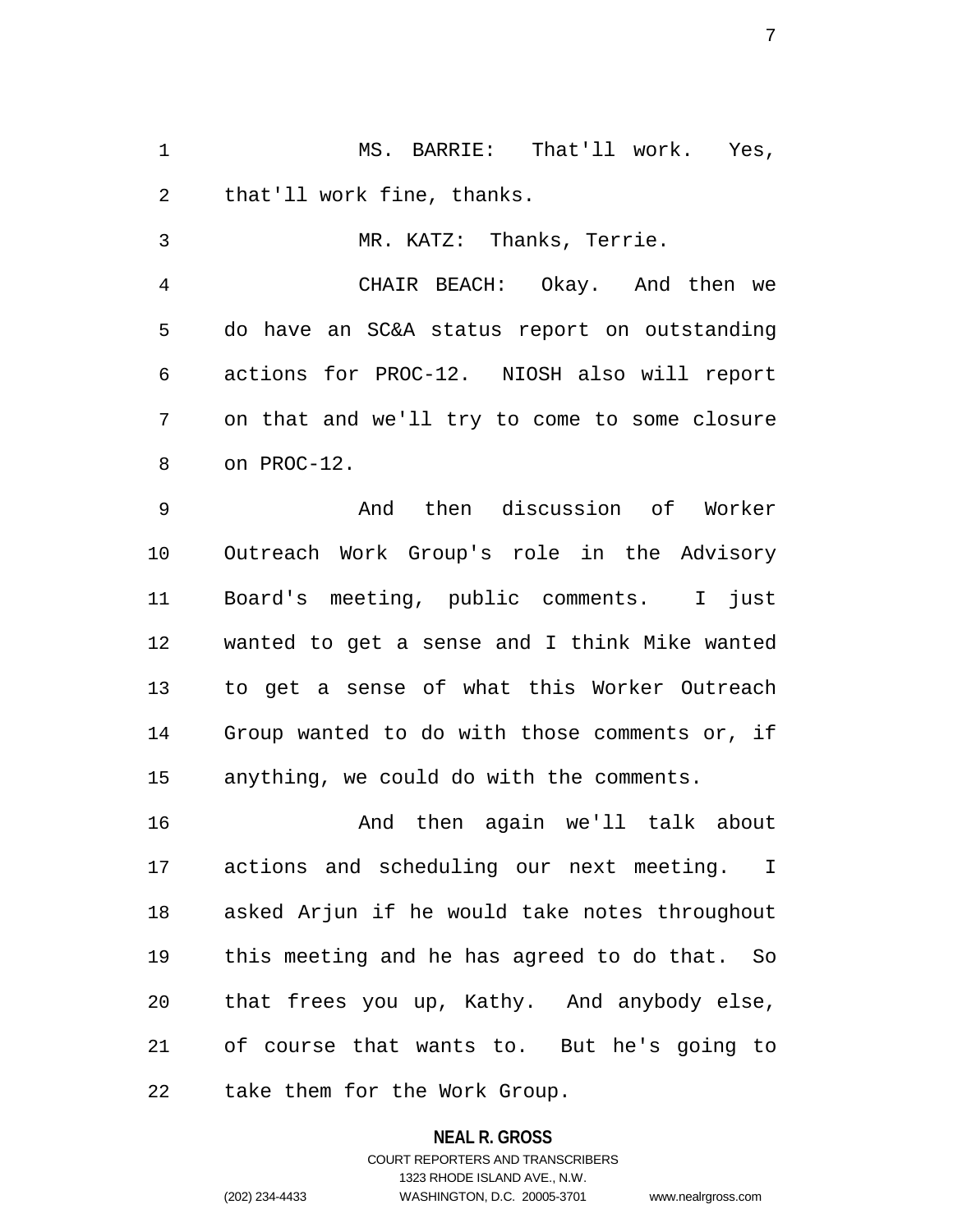1 DR. MAKHIJANI: And I can share 2 them with Ted. 3 MR. KATZ: Sure. I take notes 4 too. 5 DR. MAKHIJANI: And I know you 6 always take notes so that's why -- 7 CHAIR BEACH: And I need you to, 8 but sometimes we catch different things. So 9 if there's any comments or any questions about 10 the agenda. If not, Kathy, go ahead. 11 MS. ROBERTSON-DEMERS: Okay. The 12 reason that I wanted to, during this 13 presentation, kind of bring up the questions 14 is so that you would have it in the context. 15 But like, Josie said, in order for 16 me to get through all the information on 17 what's going on, I would prefer to hold the 18 discussion on the questions until afterwards. 19 First I wanted to provide you with 20 kind of a history of how this review got 21 started. SC&A was asked to put together an 22 Objective 3 Review Plan. And we presented

**NEAL R. GROSS**

COURT REPORTERS AND TRANSCRIBERS 1323 RHODE ISLAND AVE., N.W. (202) 234-4433 WASHINGTON, D.C. 20005-3701 www.nealrgross.com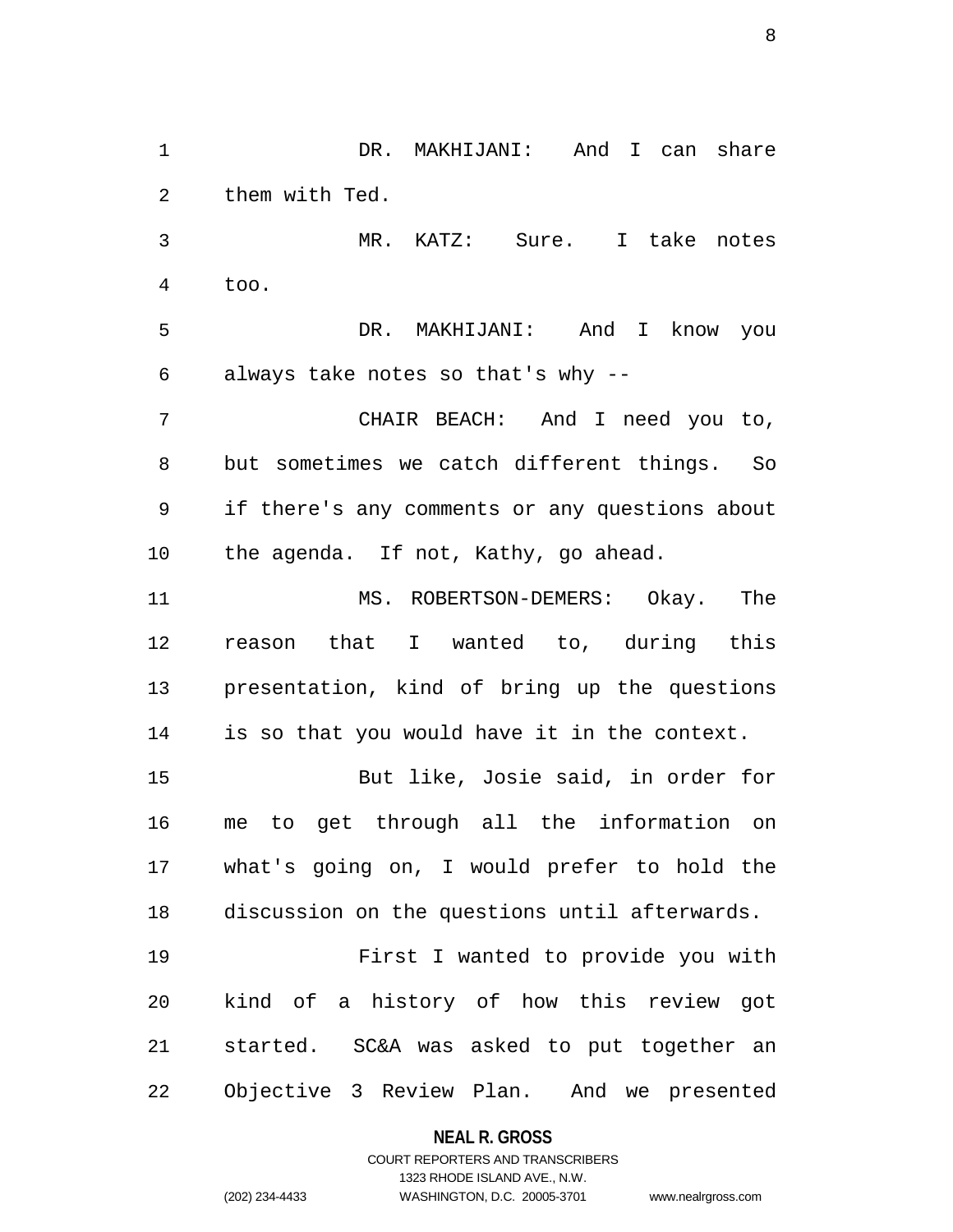1 that to the Working Group at the last Working 2 Group Meeting on December 16th, 2010.

3 At that time we were asked to do a 4 couple of things in relation to this review. 5 One was to add some verbiage up front 6 regarding the scoping of the review and that 7 was -- OGC asked us to provide that 8 information.

9 We did so. We provided the 10 revised implementation plan to Ted and 11 basically, after their review, we were given a 12 start-work authorization by Ted on January 13 6th of 2011.

14 In the meantime, we were also 15 asked at the last Working Group meeting to 16 come up with a list of documents which we 17 would request from NIOSH.

18 And we provided that list of 19 documentation, the initial list, on basically, 20 December 16th, 2010. We got an initial 21 response from NIOSH in December 2010.

22 It was a partial response to what

**NEAL R. GROSS** COURT REPORTERS AND TRANSCRIBERS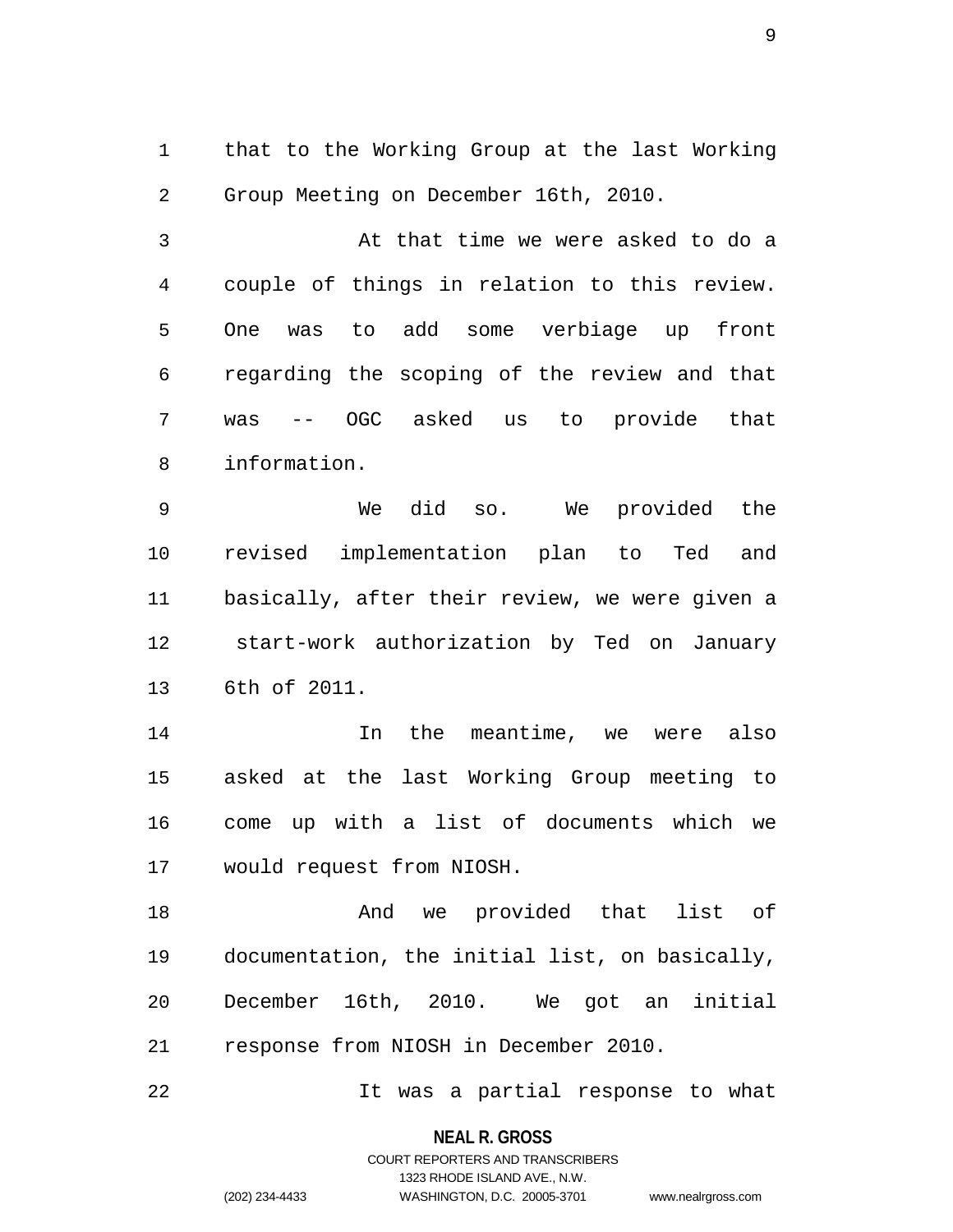1 we had requested. We made some follow-up 2 responses with regard to documentation to 3 NIOSH in February, March, April and May with 4 the responses becoming subsequently smaller. 5 And they in turn, NIOSH and ORAU, provided 6 additional responses in February, March, April 7 and May. There are still some outstanding 8 requests from, I believe, the March or April 9 request.

10 And what had happened was we held 11 a conference call with Chris Ellison and we 12 had come up with a list of documents which 13 were basically derived from us reviewing the 14 Advisory Board meeting minutes and the Working 15 Group meeting minutes.

16 And we've come up with a few 17 references out of those sources that we wanted 18 to get our hands on. We put together a table, 19 sent it to Chris. She provided some of those 20 responses and there's still a couple that are 21 outstanding out of that.

22 I believe, for example, we asked

**NEAL R. GROSS**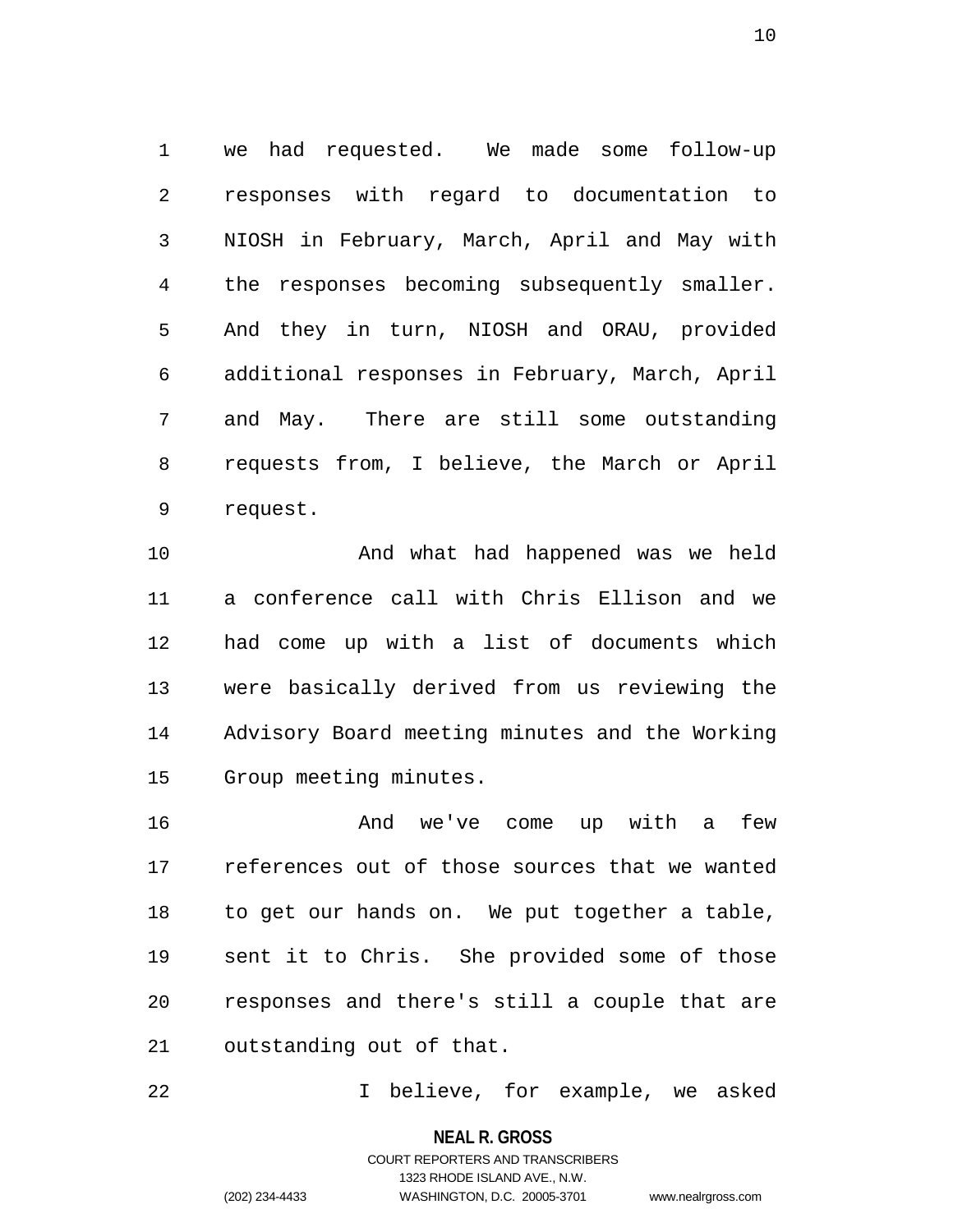1 for the petitioner's video from the 2 presentation that they did at either the May 3 or June meeting. We asked for some additional 4 site expert interviews that were referenced in 5 Working Group meetings or Advisory Board 6 meetings.

7 And we asked for a couple of 8 letters that were called out in Advisory Board 9 meetings. The actual letters that were 10 presented to the Board. So there's a couple 11 of things that are outstanding.

12 On May 25th, Jim Melius put a 13 stop-work on us. So we haven't been working 14 on this review since then, with the exception 15 of preparing for this meeting.

16 Some general information on the 17 comments that have been collected to date. I 18 think when I put together the progress report 19 I told you there were about 400-450 comments, 20 that was really an estimate based upon what I 21 had already had in the spreadsheet. Now I've 22 completed that spreadsheet and there are

#### **NEAL R. GROSS**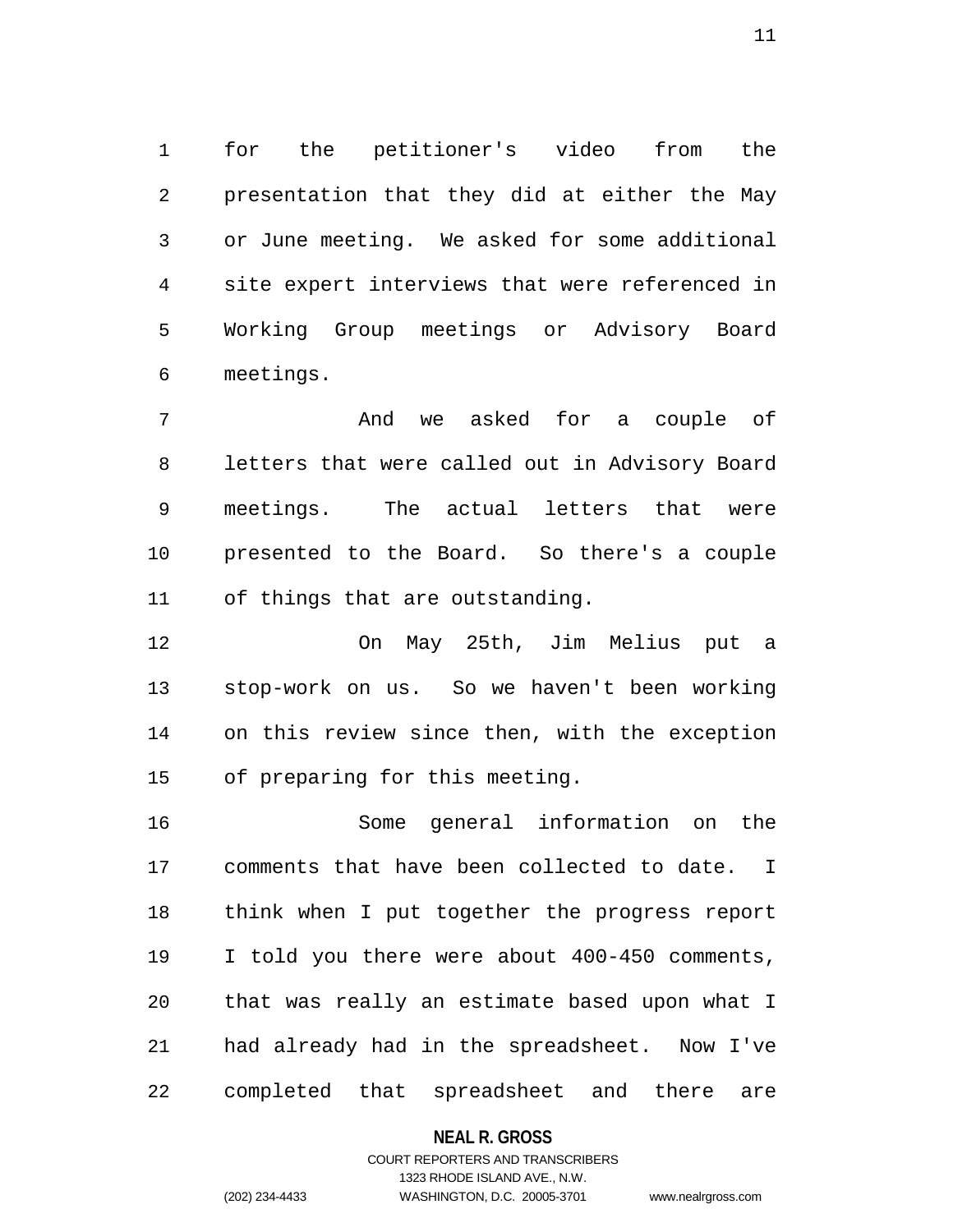1 actually 549 comments.

| 2  | And those comments are coming from               |
|----|--------------------------------------------------|
| 3  | individuals. We decided that<br>104<br>it<br>was |
| 4  | easiest to address the comments<br>if<br>we      |
| 5  | segregated them into categories. Okay. So we     |
| 6  | could address similar comments all at once.      |
| 7  | A good example of that would be                  |
| 8  | high-fired oxide where we get repetitive         |
| 9  | comments from a lot of different people. And     |
| 10 | we wanted to be able to focus on the response    |
| 11 | to high-fired oxide.                             |
| 12 | there's 36 categories of<br>So                   |
| 13 | comments but the intention in segregating the    |
| 14 | comments into categories was really to make      |
| 15 | our job easier in addressing them.               |
| 16 | date, minus the outstanding<br>To                |
| 17 | requests that we still have with NIOSH, we are   |
| 18 | 100 percent complete in compiling the comments   |
| 19 | with the data that we've received.               |
| 20 | We are about 50 percent complete                 |
| 21 | in compiling the NIOSH responses for those       |
| 22 | We're about 20 percent complete<br>comments.     |

**NEAL R. GROSS**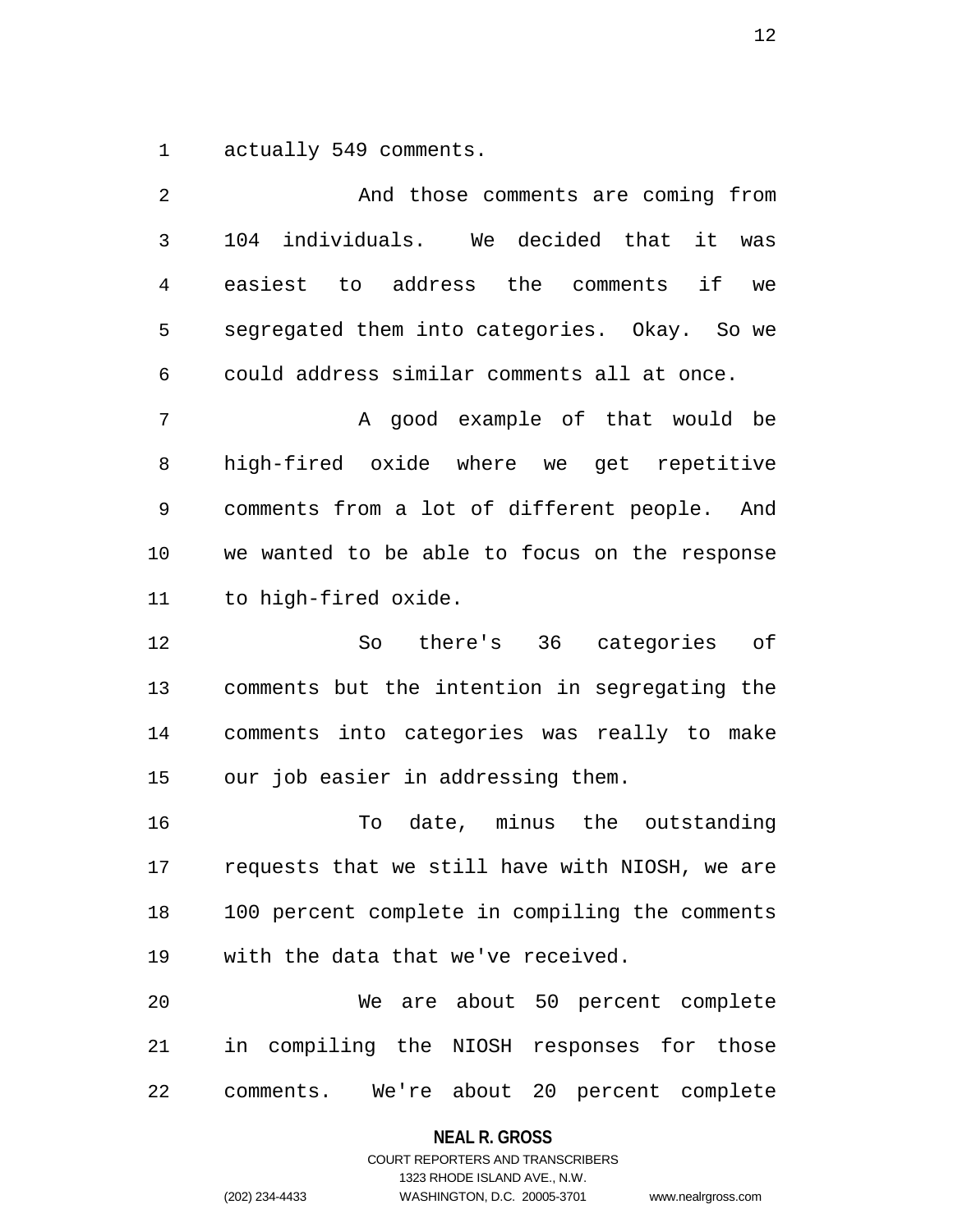1 with evaluating the NIOSH response in relation 2 to the comment and whether it was incorporated 3 into a technical document. We're about 40 4 percent complete with documenting whether 5 there was feedback to the commenter.

6 MR. KATZ: Can I just ask a 7 clarification? This category for comments 8 incorporated, you said you're 20 percent 9 complete. When you say incorporated, do you 10 mean considered, even, or do you just mean it 11 actually shows up in a document?

12 MS. ROBERTSON-DEMERS: In this 13 case, it is probably actually incorporated 14 into a document, you know, because we haven't 15 really gotten to --

16 MR. KATZ: You've gotten to the 17 issue of whether they considered it but --

18 MS. ROBERTSON-DEMERS: Right.

19 MR. KATZ: -- but doesn't need to

20 be incorporated or whatever.

21 MS. ROBERTSON-DEMERS: Right.

22 MR. KATZ: Okay.

## **NEAL R. GROSS**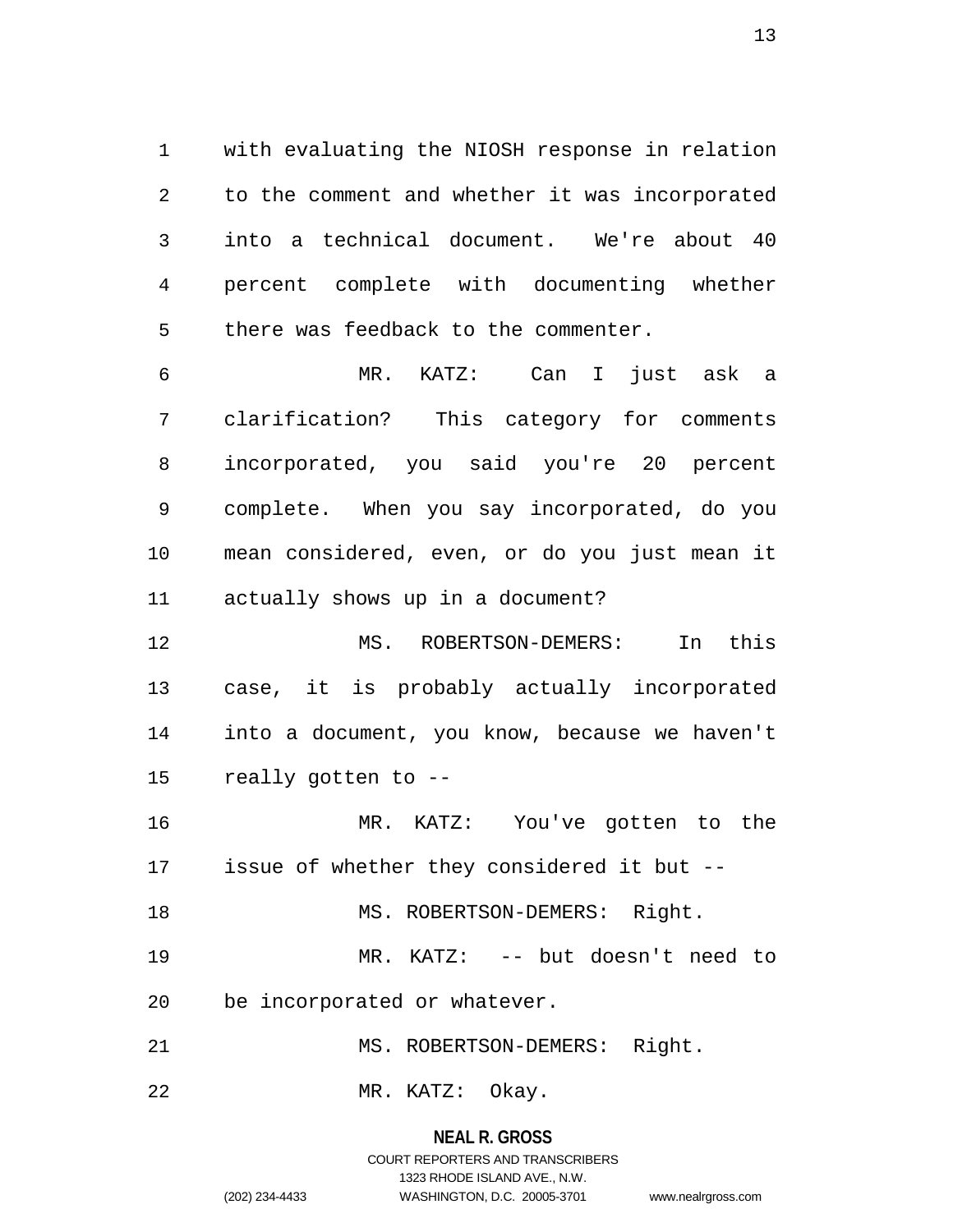1 MS. ROBERTSON-DEMERS: We're 2 pretty early on in that process and I'll talk 3 about that later.

4 MR. KATZ: Thanks.

5 MS. ROBERTSON-DEMERS: So we're 6 about 40 percent complete with finding 7 documentation supporting the feedback to the 8 commenters. And we're about 15 percent 9 complete with the report preparation. So 10 that's kind of where we stand on that.

11 The reason that I raised the 12 completion statistics is that one of the 13 things we're going to have to consider is that 14 we have two possible directions to go with 15 this review. Or these are actually what we 16 envision as possibilities; you may come up 17 with additional possibilities.

18 One is to proceed with addressing 19 the comments on an individual by individual 20 basis, which is what we have done with many of 21 the comments that we have completed to date.

22 The other option is to -- do you

**NEAL R. GROSS**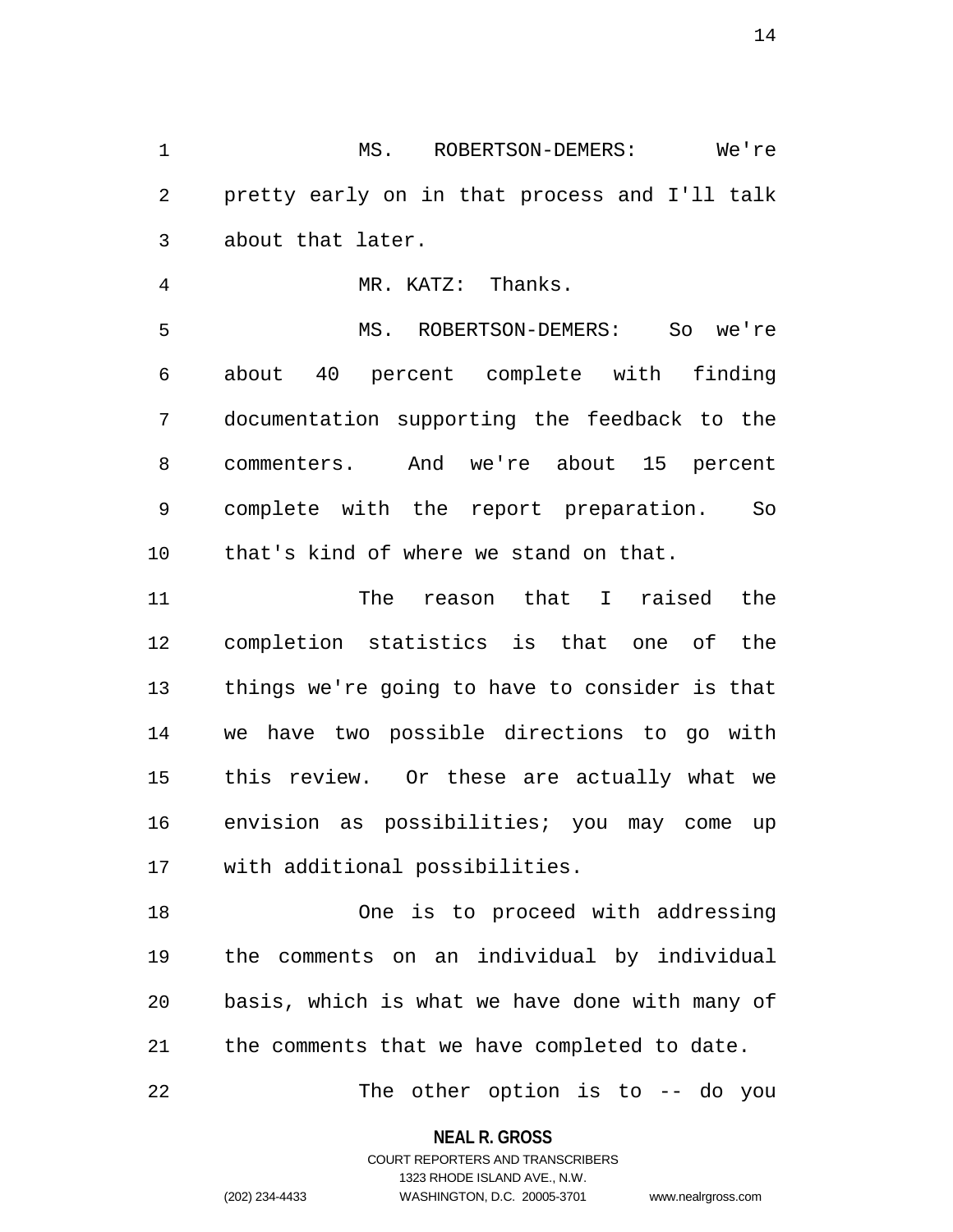1 guys remember the form that we presented to 2 you as a part of the implementation plan? 3 There's a section on that form called SC&A 4 Observation Comments. And this is kind of 5 what I'm talking about.

6 Another option would be to put in 7 that section a reference to a particular 8 section in the report and to address the 9 comments as an aggregate. And a good example 10 of this would be the multiple comments you see 11 for high-fired oxide that overlap.

12 So instead of going into my form 13 and putting an answer for every comment on 14 high-fired oxide, I would reference that out 15 to a common answer, which would be in the 16 report.

17 The time commitment for doing it 18 on a individual by individual comment basis is 19 probably about another thousand hours. If we 20 aggregate them it's about 700 and that doesn't 21 seem like much of a difference, but the time-22 intensive part of putting together this review

#### **NEAL R. GROSS**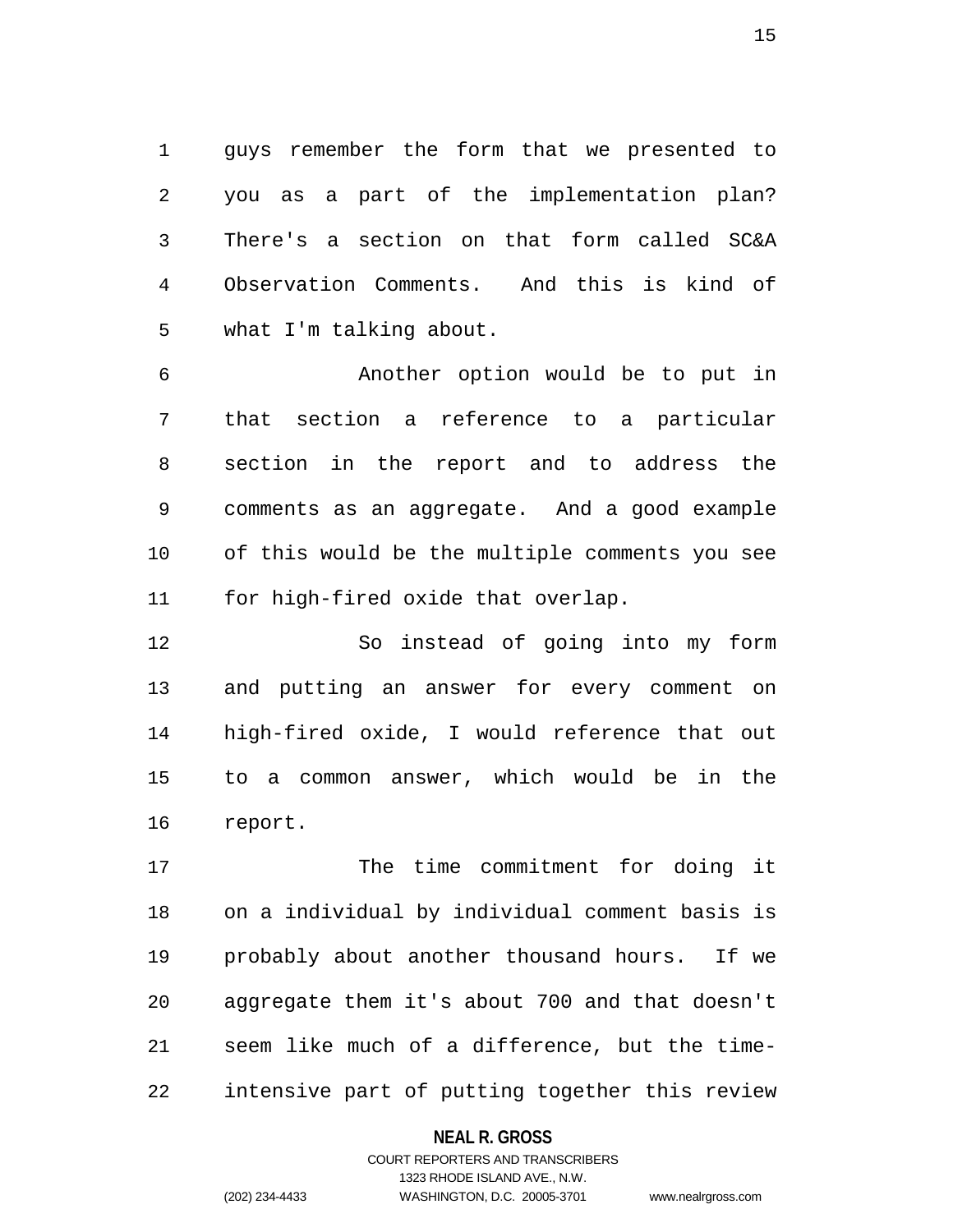1 was actually gathering the comments and 2 locating the NIOSH responses, which I'll kind 3 of get to later in the questions.

4 Just to remind you of the 5 objectives of this review, and I kind of want 6 you to think about this and think about what 7 your goals are for this review.

8 One was to identify substantive 9 worker comments related to the Rocky Flats 10 Plant from the inception of the Worker 11 Outreach Program. This is, what are the 12 source of the comments, who is the commenter 13 and what is the comment. If you put it in 14 terms of the form that I provided as part of 15 the implementation plan.

16 The other one is to evaluate if 17 the information was considered for 18 incorporation into technical work documents. 19 In the context of the form this is what is the 20 source of the response, what is NIOSH and 21 ORAU's response, what are the affected and 22 resolution documents, meaning what document

#### **NEAL R. GROSS**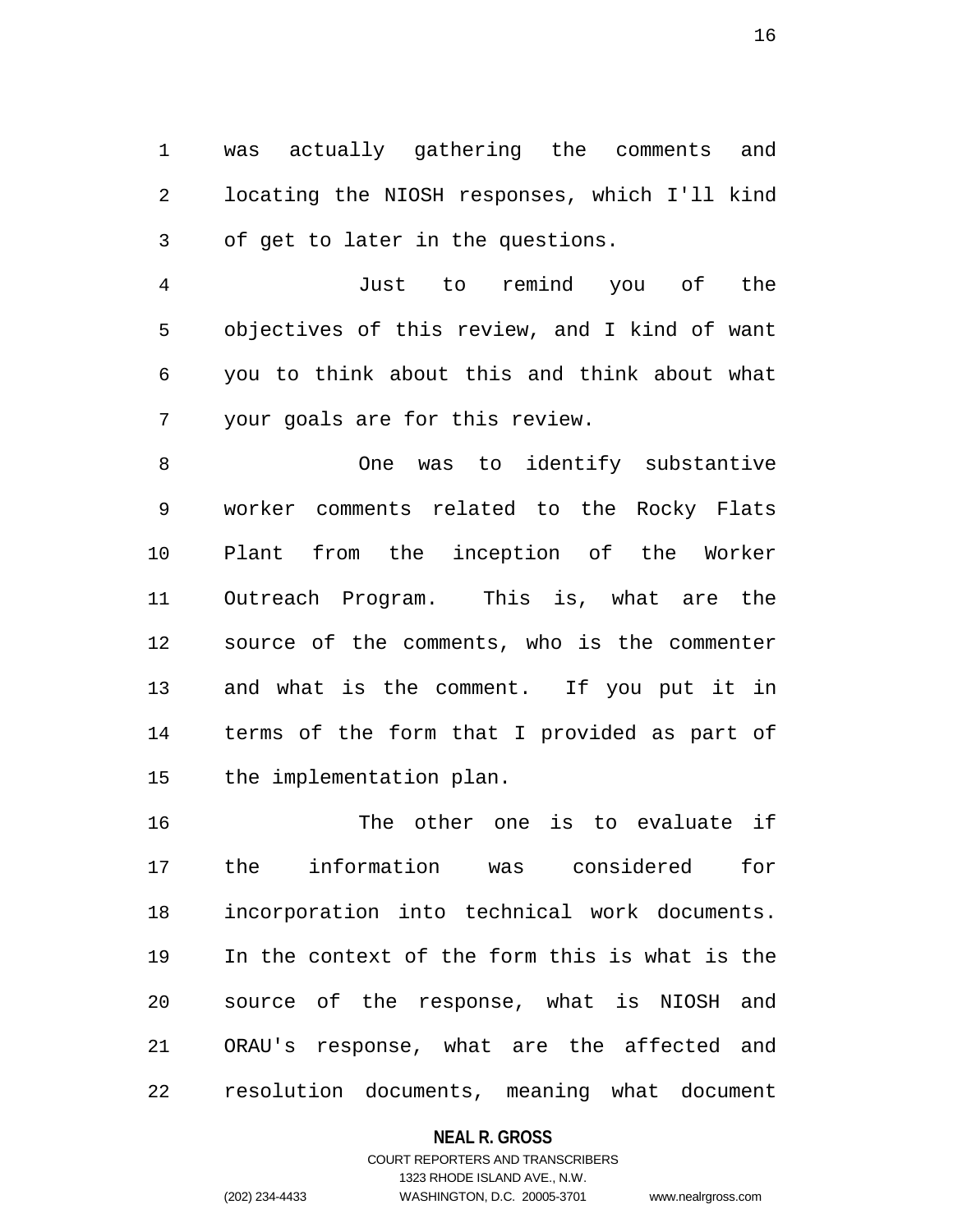1 will this comment impact. And if it was 2 considered in a technical work document, what 3 is the response document. And then another 4 part of that evaluation process is the SC&A 5 observations and comments.

6 And then finally, evaluate how 7 DCAS communicated its response to the 8 commenter. This is the feedback to the 9 comment, pure and simple.

10 So when we get into discussions on 11 questions I would ask you to just remember 12 what is your goal for each of these objectives 13 defined.

14 Now we had listed the sources from 15 which we were going to pull comments but I'll 16 kind of give you a rundown of where we found 17 comments. Obviously, Advisory Board meetings 18 and a lot of the comments came from the April 19 2006 meeting, the May 2007 and the June 2007 20 meeting, which were all meetings where the 21 Rocky Flats SEC petition was discussed.

22 We got a couple of comments from

**NEAL R. GROSS**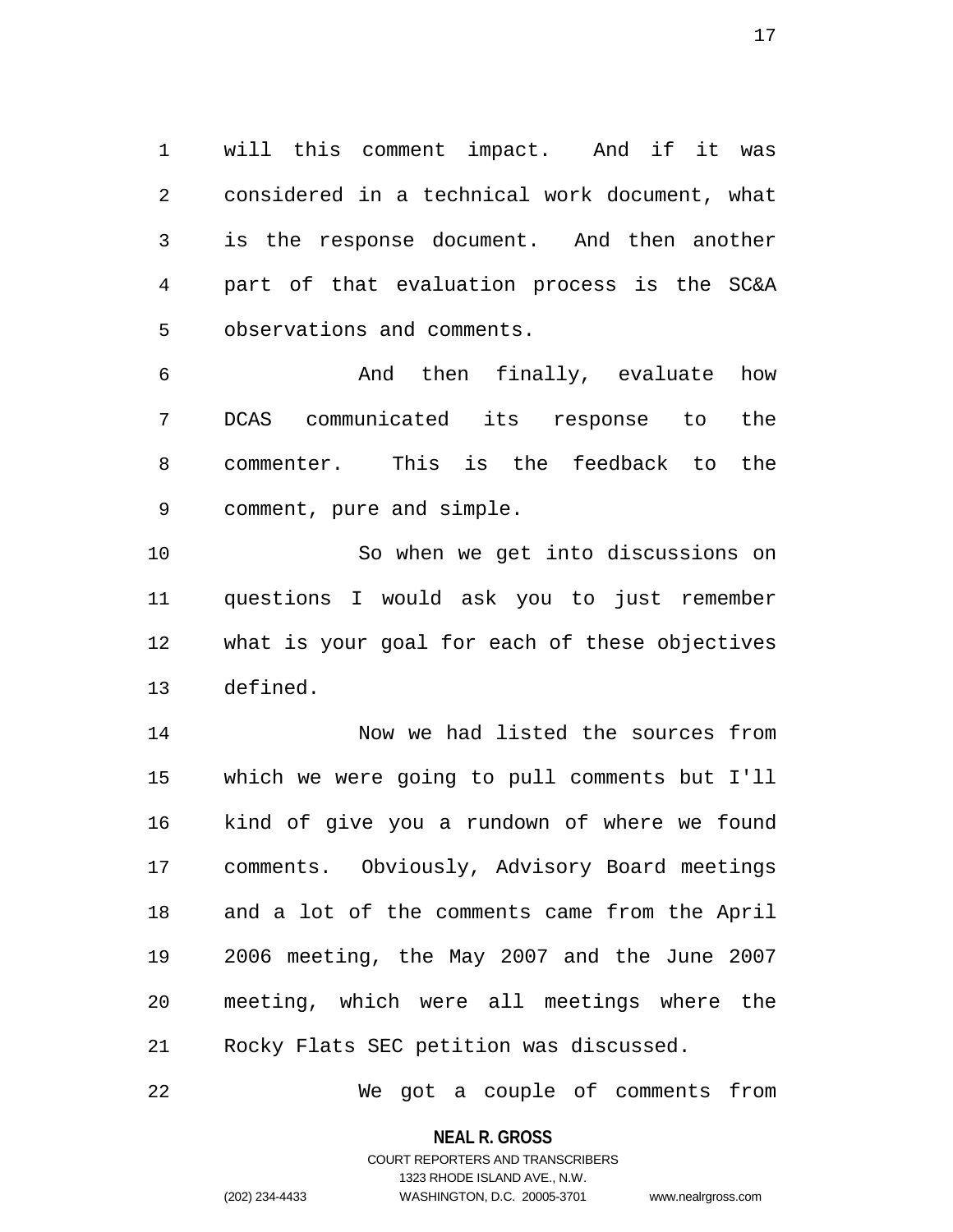1 the docket and website. NIOSH provided us 2 with emails, probably several hundred, and we 3 went through each of those emails.

4 We tried to segregate those that 5 had more of a generic comment versus, what's 6 the status of my claim.

7 And we took the emails and letters 8 that had more of a generic comment that would 9 impact some document and took those comments 10 into consideration. So we have letters and 11 emails.

12 We have the SEC Petition itself, 13 primarily the affidavits. We did look at the 14 SEC Viewer communications. That is 15 principally where we found most of the site 16 expert interviews as opposed to the Site 17 Research Database.

18 MR. KATZ: In the SEC Viewer? 19 MS. ROBERTSON-DEMERS: Yes. 20 MR. KATZ: SEC Viewer, is that 21 both, okay, so that's whenever a petitioner 22 writes or calls or anything, communicates,

#### **NEAL R. GROSS**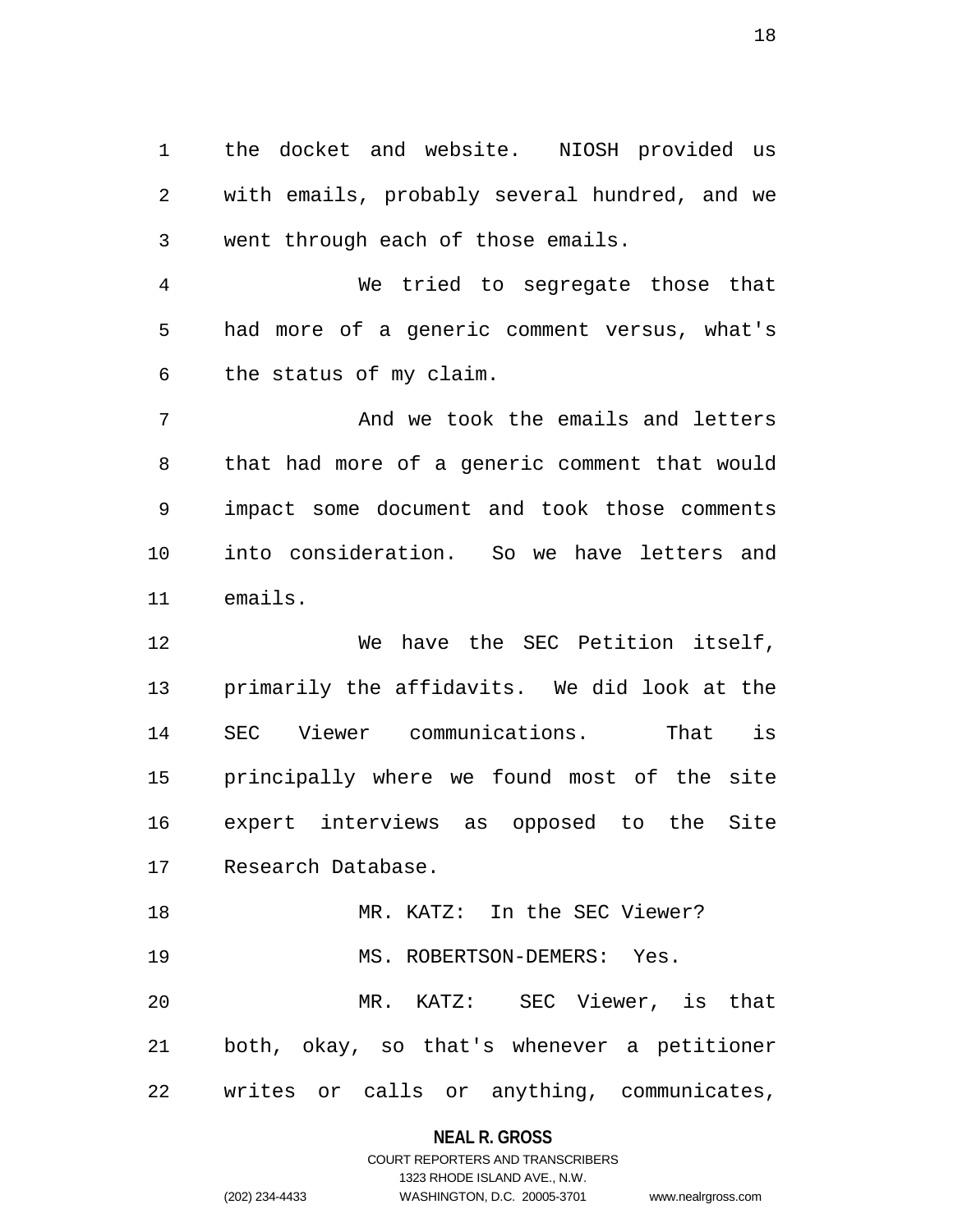1 right? They all go in the SEC Viewer? 2 MS. ROBERTSON-DEMERS: Yes. 3 MR. KATZ: Okay. Thanks. 4 MS. ROBERTSON-DEMERS: But what 5 Karin Jessen must have done is when, say, Mel 6 Chew went out and interviewed Person X and 7 they summarized the interview, it ended up in 8 the SEC Viewer. 9 MR. KATZ: Right. So expert 10 interviews as well as -- 11 MS. ROBERTSON-DEMERS: Well, 12 that's primarily where we got the site expert 13 interviews. 14 MR. KATZ: Okay. 15 MS. ROBERTSON-DEMERS: So also 16 site expert interviews in general was a 17 source. We got some interview information off 18 the Site Research Database. There were very 19 few documented communications in the Site 20 Research Database; I believe four. 21 We eventually found some 22 additional interviews there. It wasn't the

#### **NEAL R. GROSS**

COURT REPORTERS AND TRANSCRIBERS 1323 RHODE ISLAND AVE., N.W. (202) 234-4433 WASHINGTON, D.C. 20005-3701 www.nealrgross.com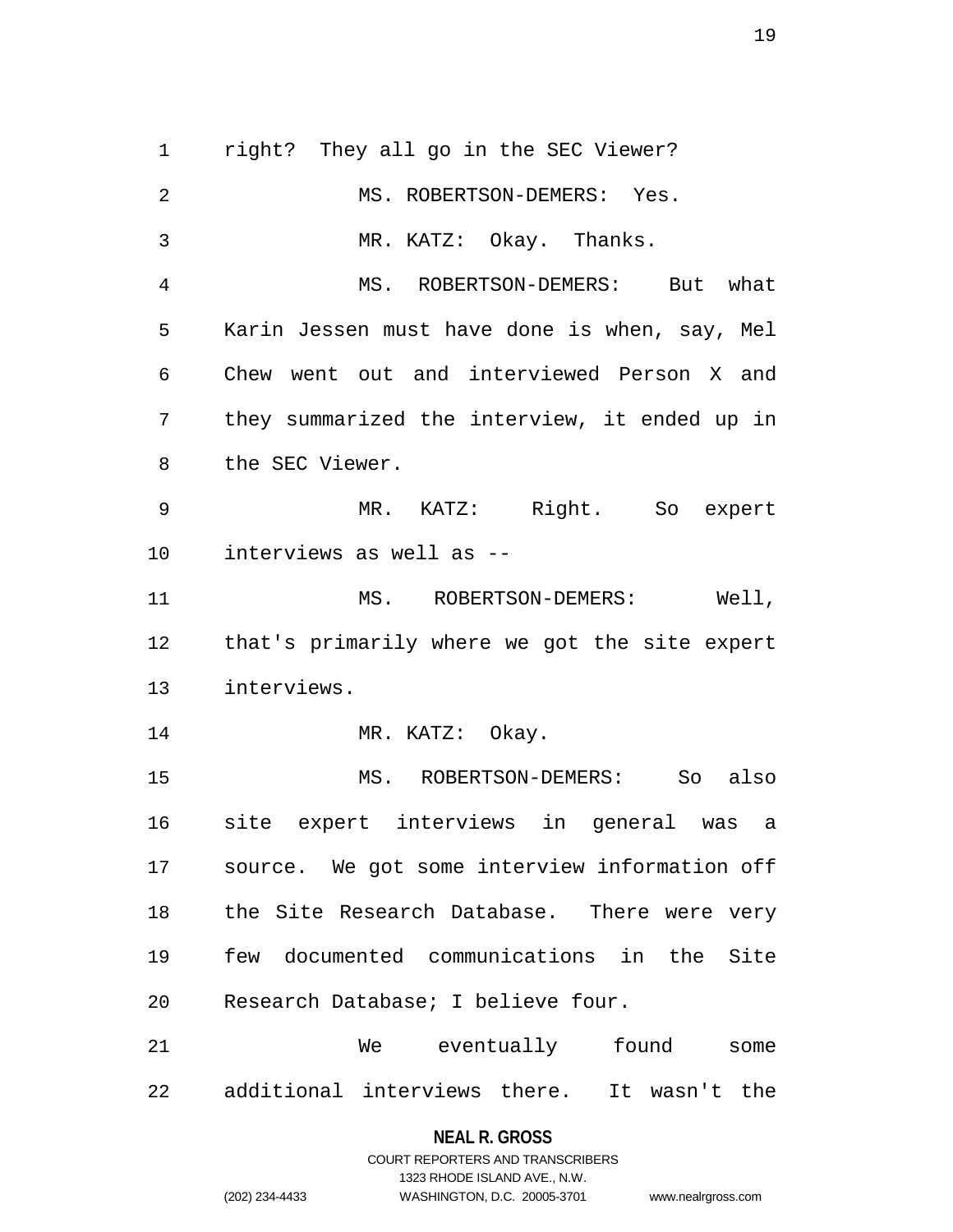1 whole scope of the site expert interviews, 2 though, and we actually had to combine what we 3 found in the SRDB and in the SEC Viewer.

4 We found some comments from the 5 Work Group meetings, the Rocky Flats Work 6 Group meetings. The petitioners were pretty 7 active in participation in those meetings.

8 We found some comments in the 9 worker outreach databases. We actually, in 10 our original request to NIOSH, requested 11 TopHats which was the fist database for worker 12 comments. We requested WISPR, which was the 13 second database. And then we also looked in 14 OTS.

15 And incidentally, just to note, 16 the comments that were previously in WISPR, 17 have been updated to OTS. And then of course 18 we have the Worker Outreach meetings 19 themselves which occurred in 2004.

20 MR. KATZ: Now let me just ask, 21 the databases, those comments, they don't 22 overlap with the comments from the interviews

#### **NEAL R. GROSS**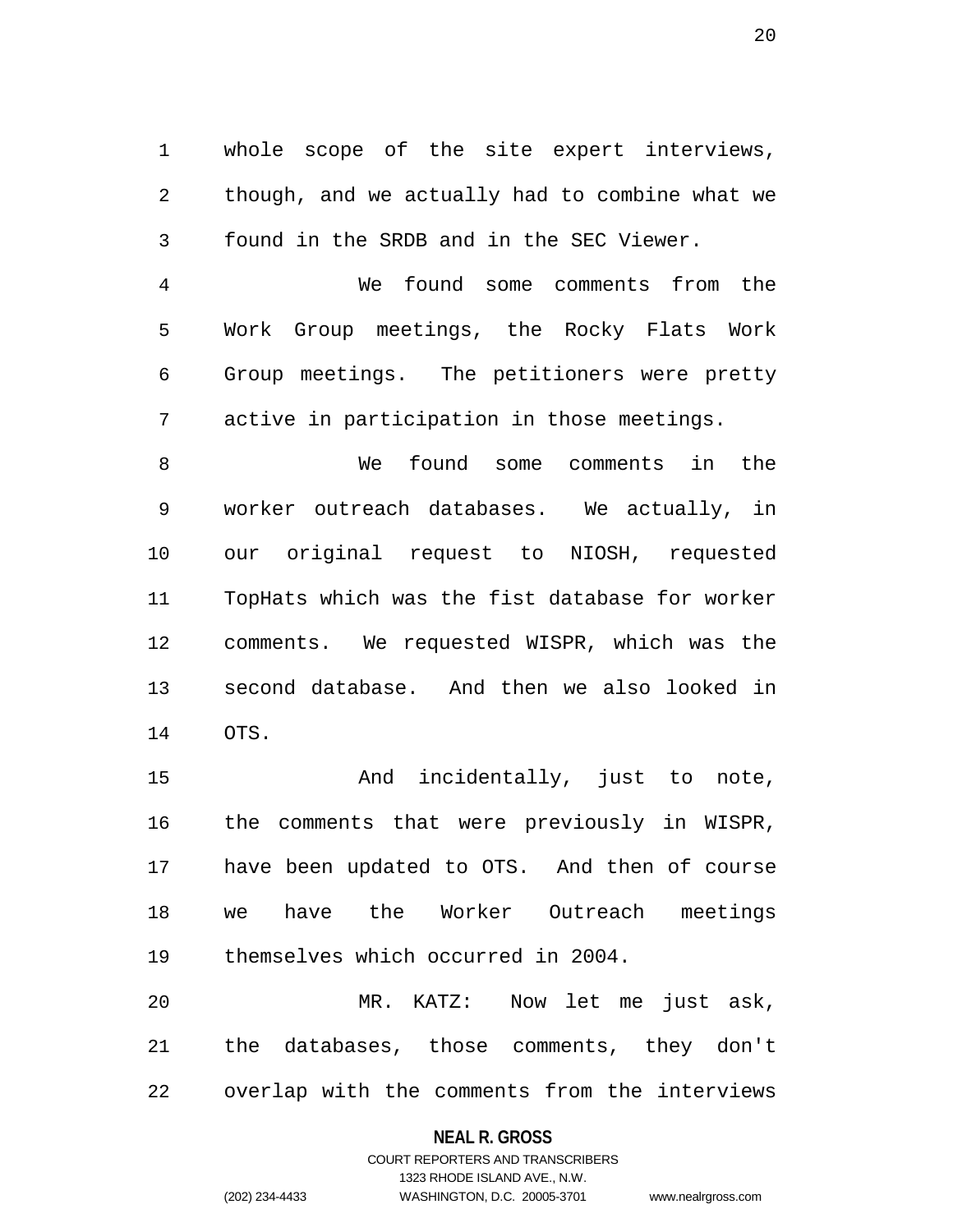1 and so on, SEC Viewer and all that, these are 2 all separate additional ones?

3 MS. ROBERTSON-DEMERS: There is 4 some overlap between the databases and the 5 Worker Outreach meeting. There is some 6 overlap between what's in TopHat and the very 7 early Advisory Board meetings.

8 And what we did was to list, say, 9 all the sources. We have a place on our form 10 where we list the source of the comment. So 11 if it came from say the Worker Outreach 12 meeting in WISPR, both of them are listed as 13 sources, but there's a single comment. If 14 that makes sense.

15 MS. ELLIOTT: A single line with 16 two references.

17 MS. ROBERTSON-DEMERS: There's a 18 single form for it. So in other words, you 19 don't have the same comment on another form 20 listed under another source.

21 MR. KATZ: Yes, okay.

22 MS. ROBERTSON-DEMERS: Okay. And

## **NEAL R. GROSS**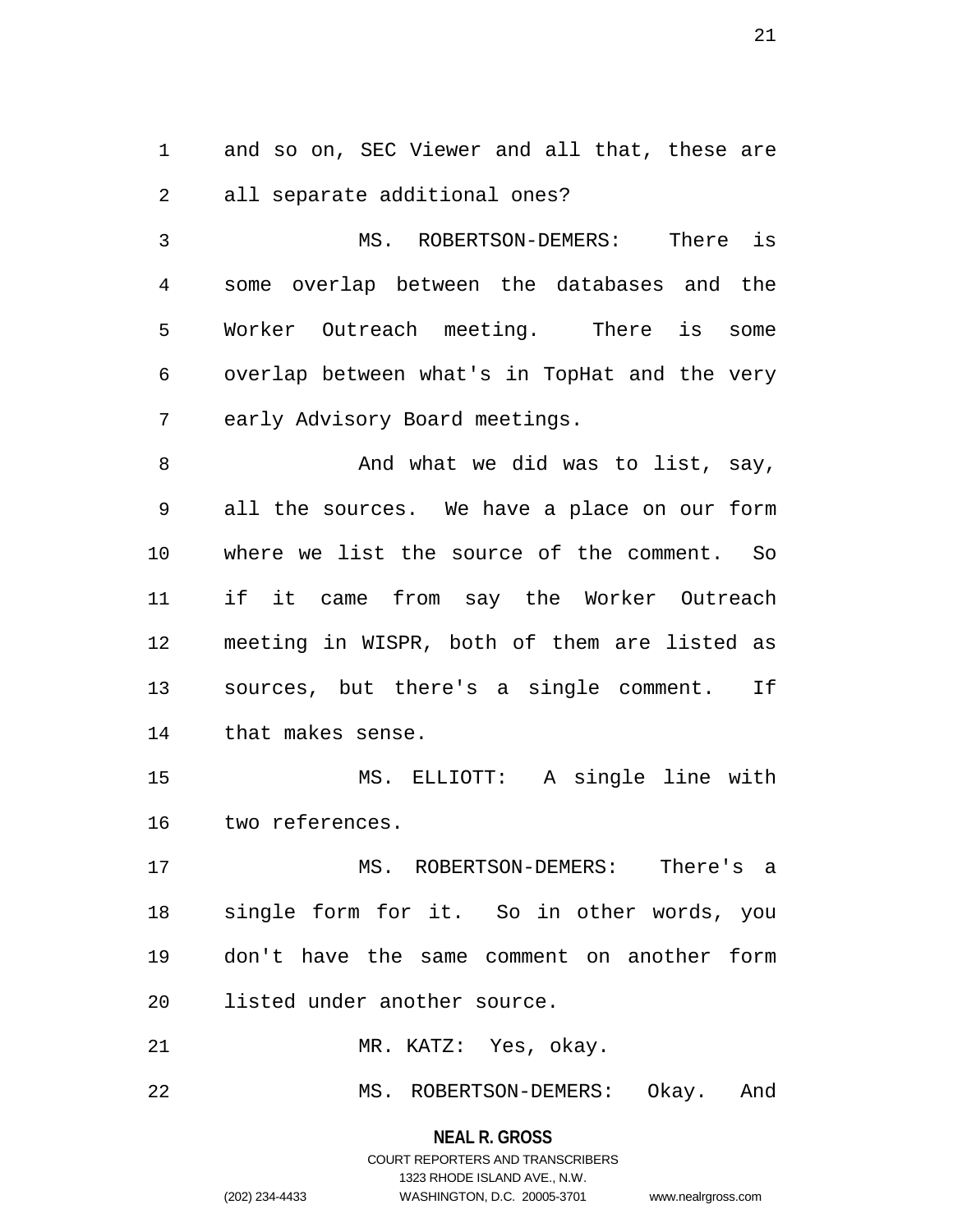1 the questions that I asked you to think about 2 in the context of the comments, there's a 3 couple. One is, should we establish an end 4 date for the worker comments. And I'm going 5 to throw out some dates for you.

6 The final SEC petition class was 7 granted on June 12th, 2007. The External 8 Dosimetry TBD was last issued October 20th, 9 2010. The last directly relevant TIB to Rocky 10 Flats was issued November 29th, 2010. 11 However, the construction worker TIB, which is 12 important in dose reconstruction, the last 13 revision was February 17th, 2011. And I 14 believe that the date of the last comment I 15 have in my system is March of 2011.

16 In that same venue, should we 17 establish an end date for responses provided 18 by NIOSH and how they have incorporated those 19 into technical work documents and communicated 20 those to the commenter.

21 So just think about those. One 22 additional question related to comments is, we

**NEAL R. GROSS**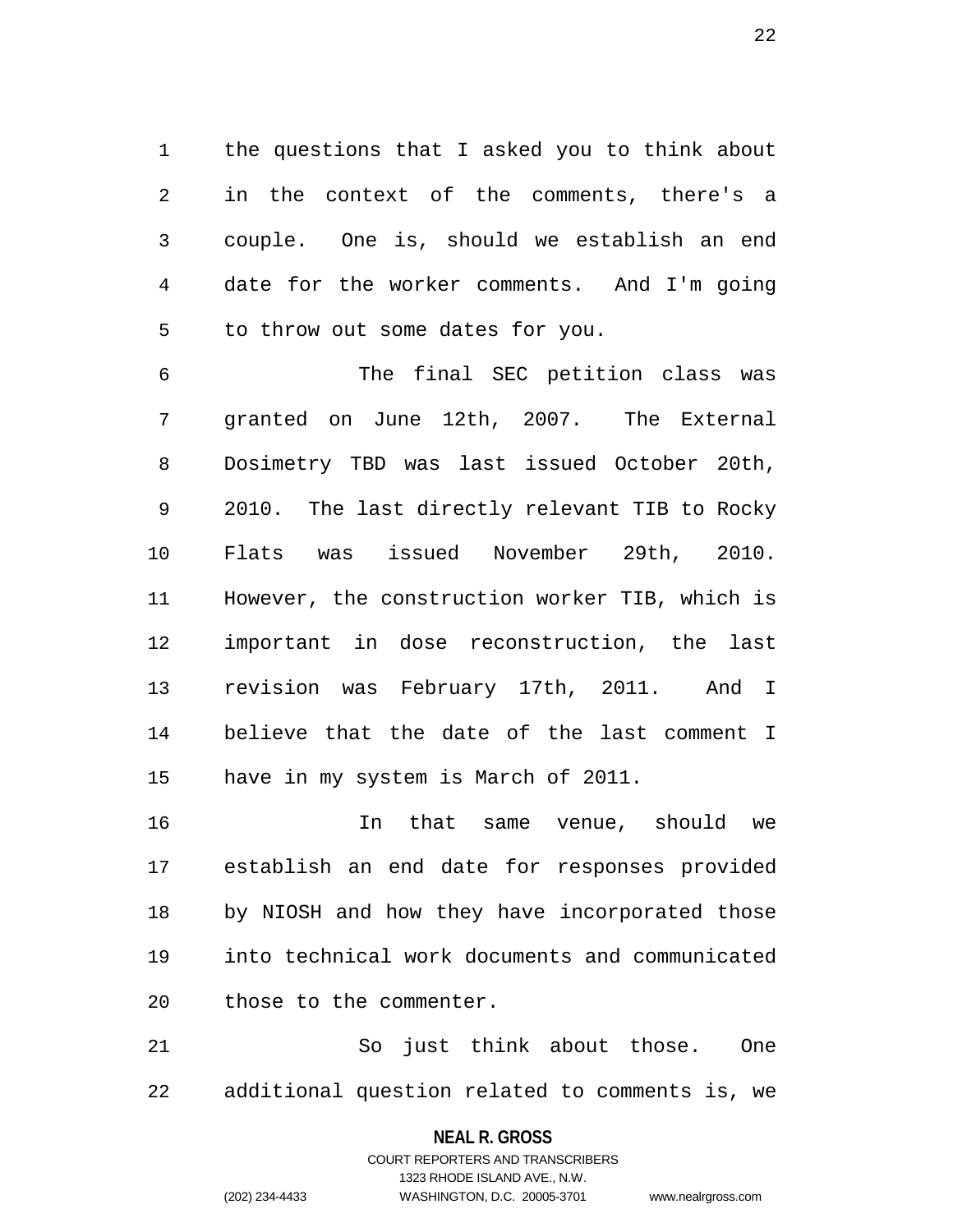1 had a couple of situations where I really 2 didn't know what to do with these comments.

3 I think I mentioned that the 4 original site expert interviews I found on the 5 SRDB, I found a few of them, and they just so 6 happened to be a documented communication from 7 Roger Falk, when he was employed by ORAU, and 8 several documented communications by Bob 9 Bistline when he was employed by SC&A.

10 In addition to that, long before 11 Bob Bistline ever was employed with SC&A, he 12 made comments, I believe, at a Town Hall 13 meeting or an Advisory Board meeting.

14 Then, of course, we have the site 15 expert interview comments that SC&A collected 16 as a part of the site expert interview process 17 which are documented as a part of the Rocky 18 Flats Site Profile Review.

19 MEMBER MUNN: I'm sorry, Kathy, 20 would you say that one more time?

21 MS. ROBERTSON-DEMERS: We have the 22 site expert interview comments that were

## **NEAL R. GROSS**

## COURT REPORTERS AND TRANSCRIBERS 1323 RHODE ISLAND AVE., N.W. (202) 234-4433 WASHINGTON, D.C. 20005-3701 www.nealrgross.com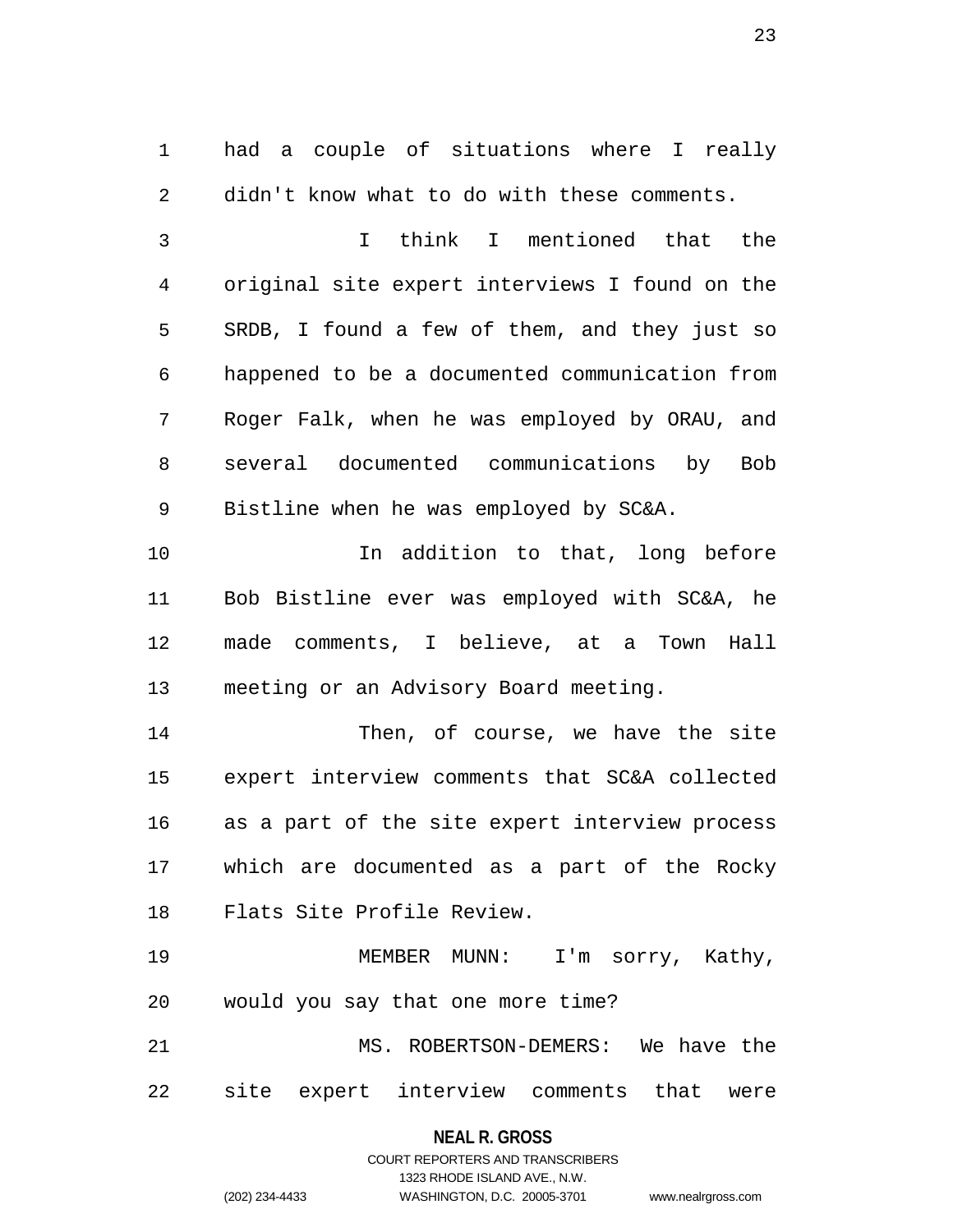1 collected by SC&A, as a part of the site 2 expert interview process, they are a part of 3 the Rocky Flats Site Profile Review.

4 MEMBER MUNN: Right.

5 MS. ROBERTSON-DEMERS: And we 6 weren't sure what to do with those, whether to 7 include them or not. I can tell you right now 8 that the categories that I just spelled out to 9 you are not included at this point in those 10 449 comments. Because I wanted direction from 11 the Working Group on this.

12 MR. KATZ: I'm sorry. Which 13 categories? My computer just went completely 14 blank. Which categories are not included? 15 MS. ROBERTSON-DEMERS: Site expert 16 interview comments from individuals supporting 17 ORAU at the time of the interview. Site 18 expert interview comments from personnel 19 supporting SC&A at the time of the interview. 20 MR. KATZ: Supporting, okay. So 21 you're saying site experts employed by ORAU

22 and SC&A, those are not included?

#### **NEAL R. GROSS**

COURT REPORTERS AND TRANSCRIBERS 1323 RHODE ISLAND AVE., N.W. (202) 234-4433 WASHINGTON, D.C. 20005-3701 www.nealrgross.com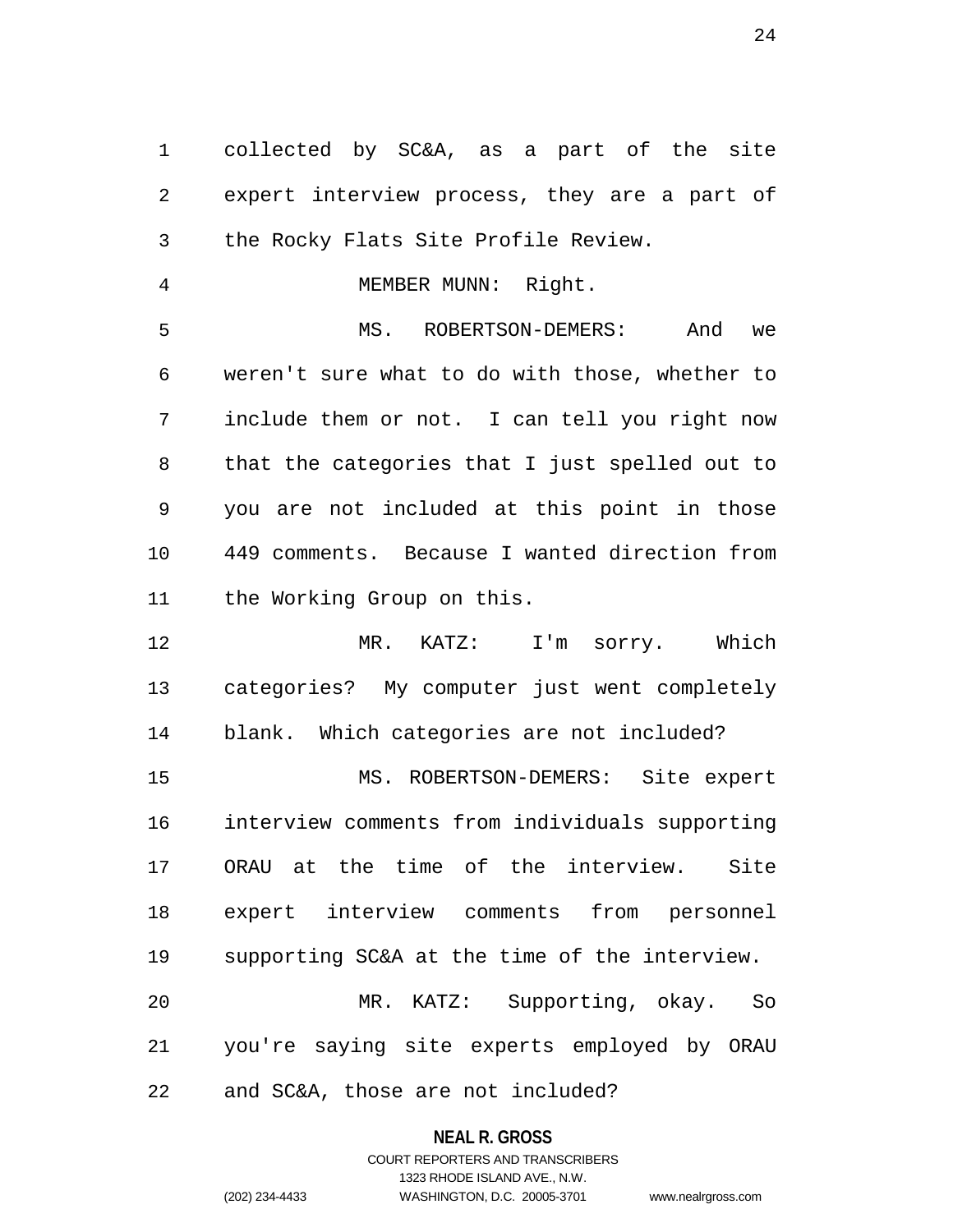1 MS. ROBERTSON-DEMERS: Right, at 2 this point. And then the other one that's not 3 included, at this point is, is the site expert 4 interview comments from SC&A site expert 5 interviews. 6 MR. KATZ: Yes, ORAU and SC&A, 7 okay. 8 MS. ROBERTSON-DEMERS: Well, this 9 is a little bit different. This is when we

14 MR. KATZ: Yes, I understand, 15 thanks.

10 went out and we did site expert interviews in

11 support of the Site Profile and we created a

12 site expert interview summary, and that was a

13 part of our report.

16 MS. ROBERTSON-DEMERS: Okay. Now 17 we actually did include comments from 18 individuals who eventually went to work for 19 one of the contractors prior to their going to 20 work with the contractor.

21 The best example of that is the 22 very first comment I have, the earliest

> **NEAL R. GROSS** COURT REPORTERS AND TRANSCRIBERS 1323 RHODE ISLAND AVE., N.W. (202) 234-4433 WASHINGTON, D.C. 20005-3701 www.nealrgross.com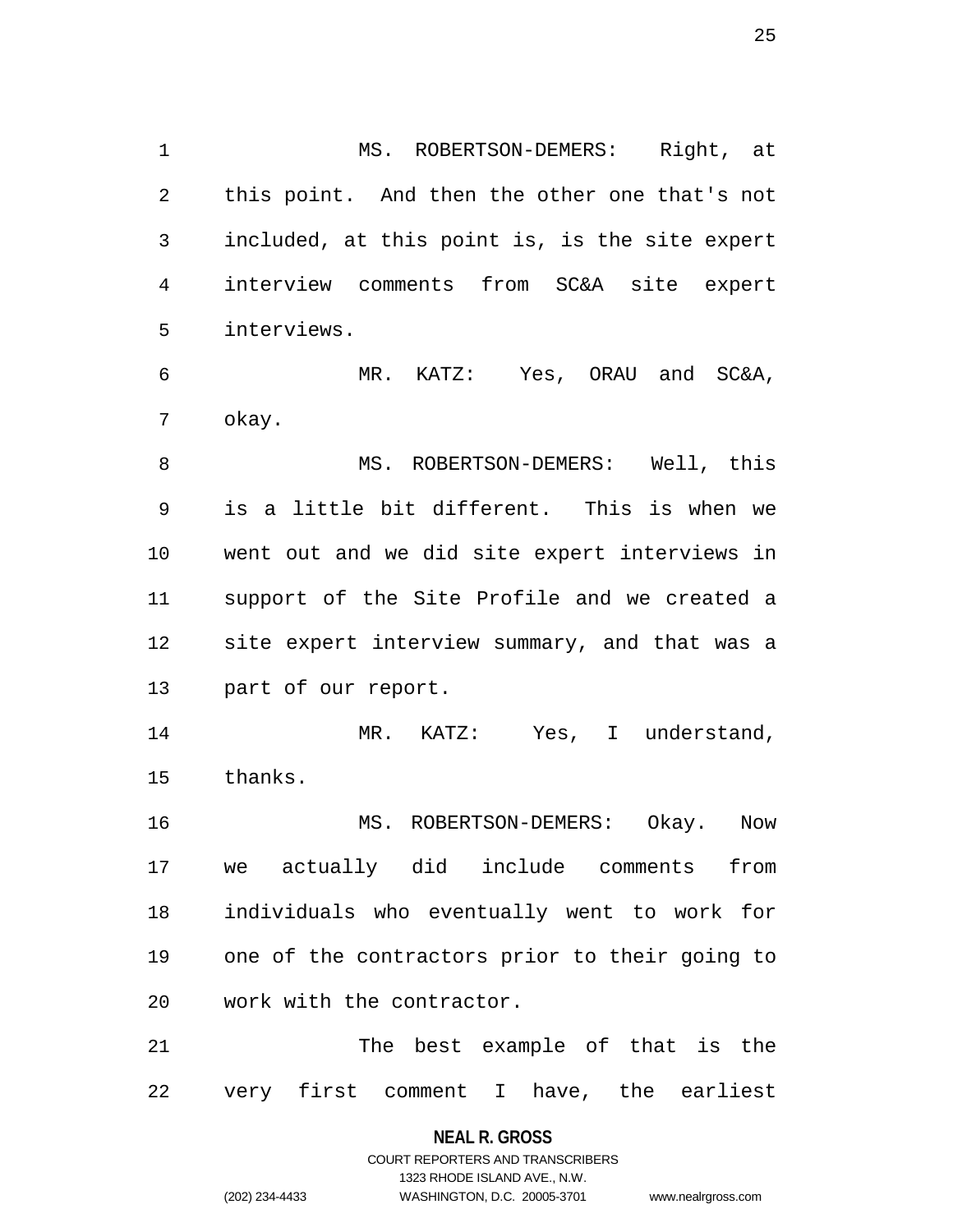1 comment I have is from 2002, it was made by 2 Bob Bistline on high-fired oxide at that time 3 he was a DOE employee; he did not work for 4 SC&A. 5 So that comment was included. 6 There are comments that -- 7 DR. MAURO: Is there going to be a 8 point where we could pose questions just for 9 clarification or would you rather continue? 10 MS. ROBERTSON-DEMERS: Well, 11 clarification, yes. 12 DR. MAURO: Yes, just 13 clarification. I wasn't quite sure, so you're 14 saying that the good example is Bob Bistline's 15 comments that were made prior to his 16 employment with SC&A are captured and are 17 among the 500 or so, or are they not? 18 MS. ROBERTSON-DEMERS: Yes. 19 MR. KATZ: They are. 20 DR. MAURO: Okay. I just wanted 21 to make sure. And that also goes with the 22 other fellow that you mentioned that works

**NEAL R. GROSS**

## COURT REPORTERS AND TRANSCRIBERS 1323 RHODE ISLAND AVE., N.W. (202) 234-4433 WASHINGTON, D.C. 20005-3701 www.nealrgross.com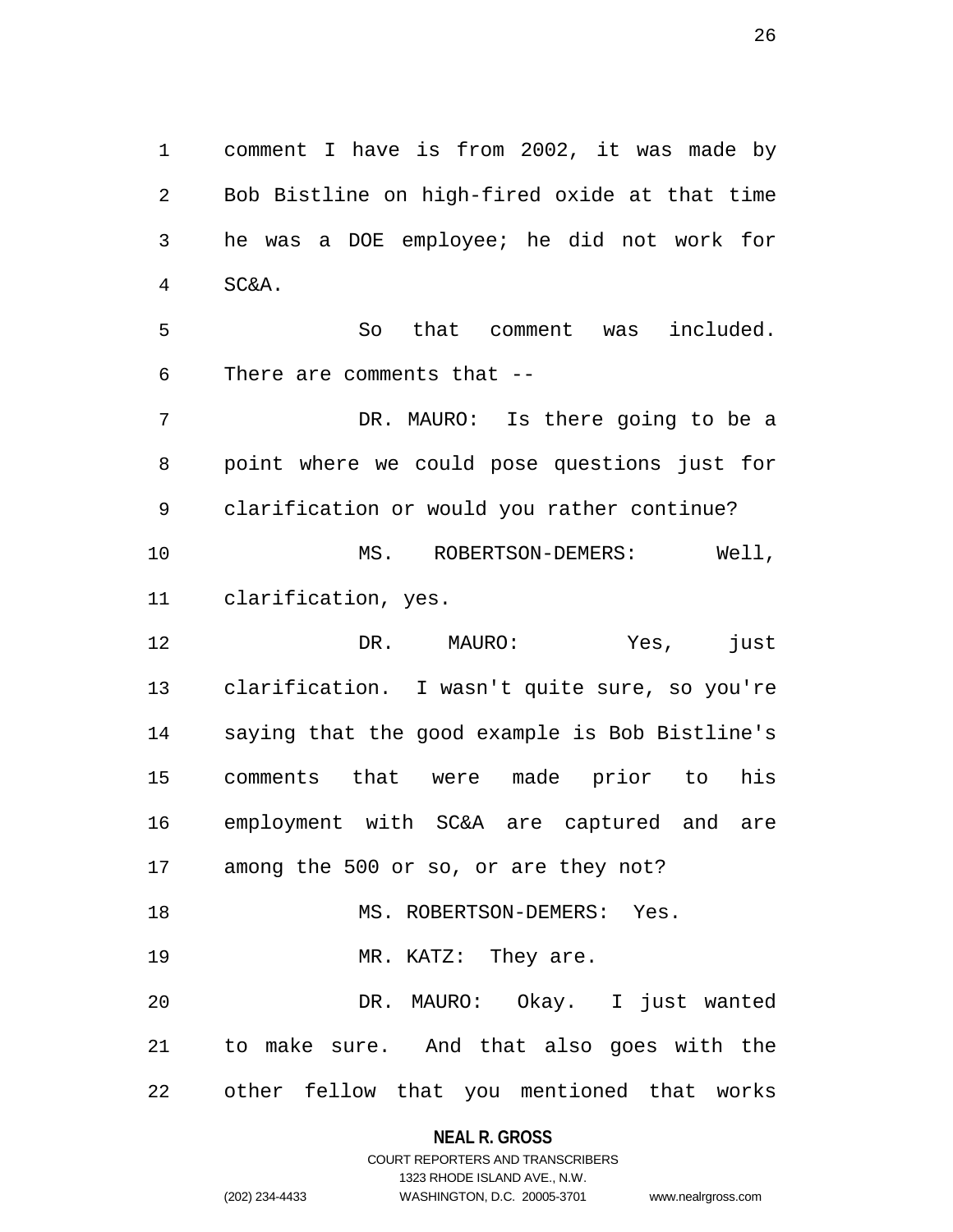1 currently, or has worked for DCAS?

2 MS. ROBERTSON-DEMERS: No, the 3 ones, once Roger and Bob became employed with 4 one of the contractors, I did not include 5 their comments. 6 DR. MAURO: But prior to their 7 being -- I guess the way to say it is this, 8 prior to their being on the payroll of either 9 SC&A or NIOSH, when they were basically 10 experts who worked or formerly worked at these 11 sites and were not under the employ of any of

12 these organization, SC&A or NIOSH's 13 contractors, people made comments, like Roger 14 did, like Bob did; are they captured?

15 It sounds like Bob's is; how about 16 Roger? Is his comment captured?

17 MS. ROBERTSON-DEMERS: Roger 18 didn't make any comments before he went to 19 work with ORAU.

20 DR. MAURO: Okay. Very good. But 21 when comments did come in by these folks were 22 at the time that they were under the employ,

#### **NEAL R. GROSS**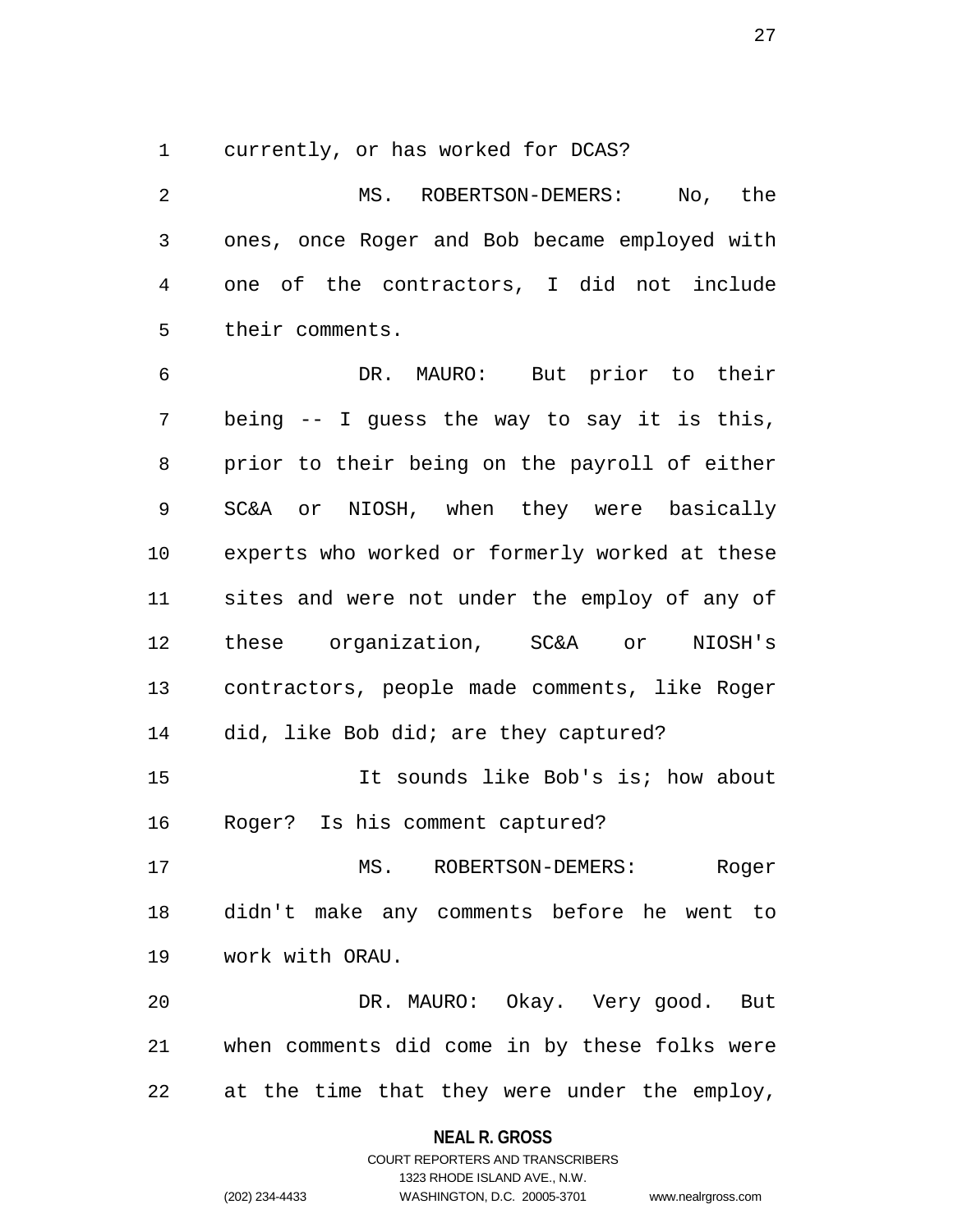1 or whatever, they were not captured in the 2 database?

3 MS. ROBERTSON-DEMERS: Right. And 4 I'm asking for guidance on that, but we'll get  $5$  back to  $-$ 

6 DR. MAURO: Well, I just wanted to 7 make sure I understood the question.

8 MS. ROBERTSON-DEMERS: Okay. 9 There's a couple of other categories. There 10 were some comments directed towards John 11 Howard and the Secretary of HHS concerning the 12 petition. And if I remember correctly, this 13 was about an appeal on the decision. And so I 14 wanted some direction on those letters.

15 It may be that the, actually the 16 docket letter went to John Howard rather than 17 to NIOSH. So later, we'll discuss clarifying 18 that issue.

19 And then finally, I wasn't sure 20 what to do with comments that were made that 21 were directed at the Advisory Board but that 22 had relevance to NIOSH. In other words, maybe

**NEAL R. GROSS**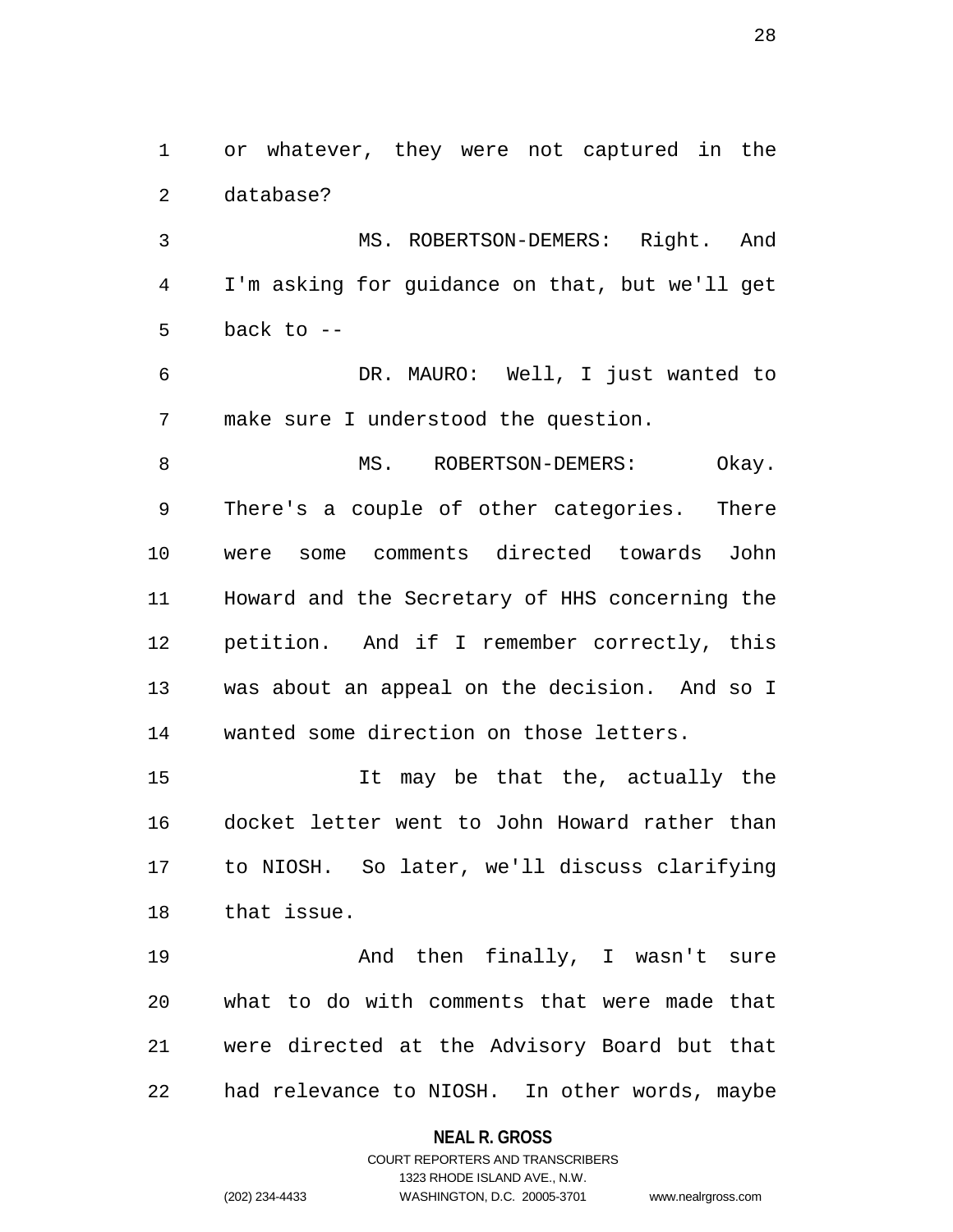1 the letter was submitted to the Advisory Board 2 but it was asking the Advisory Board, how are 3 you going to calculate the dose for high-fired 4 oxide, which is more appropriate for NIOSH to 5 answer and I wasn't quite sure how to handle 6 those comments.

7 MR. KATZ: Someone on the line is 8 not muted, if you could just mute your phone, 9 please. \*6 if you don't have a mute button, 10 thanks.

11 MS. ROBERTSON-DEMERS: Okay. Now 12 moving on to the source of responses. What we 13 found was there are really two types of 14 sources of response. There's a direct 15 response, which you typically see in an email. 16 A person asks a question, they get 17 an email back and it's a direct answer. And 18 then there is an indirect answer. And in a 19 minute I will give you an example of an 20 indirect answer. Okay? 21 But the sources of responses are

22 actually the Advisory Board meetings

**NEAL R. GROSS**

COURT REPORTERS AND TRANSCRIBERS 1323 RHODE ISLAND AVE., N.W. (202) 234-4433 WASHINGTON, D.C. 20005-3701 www.nealrgross.com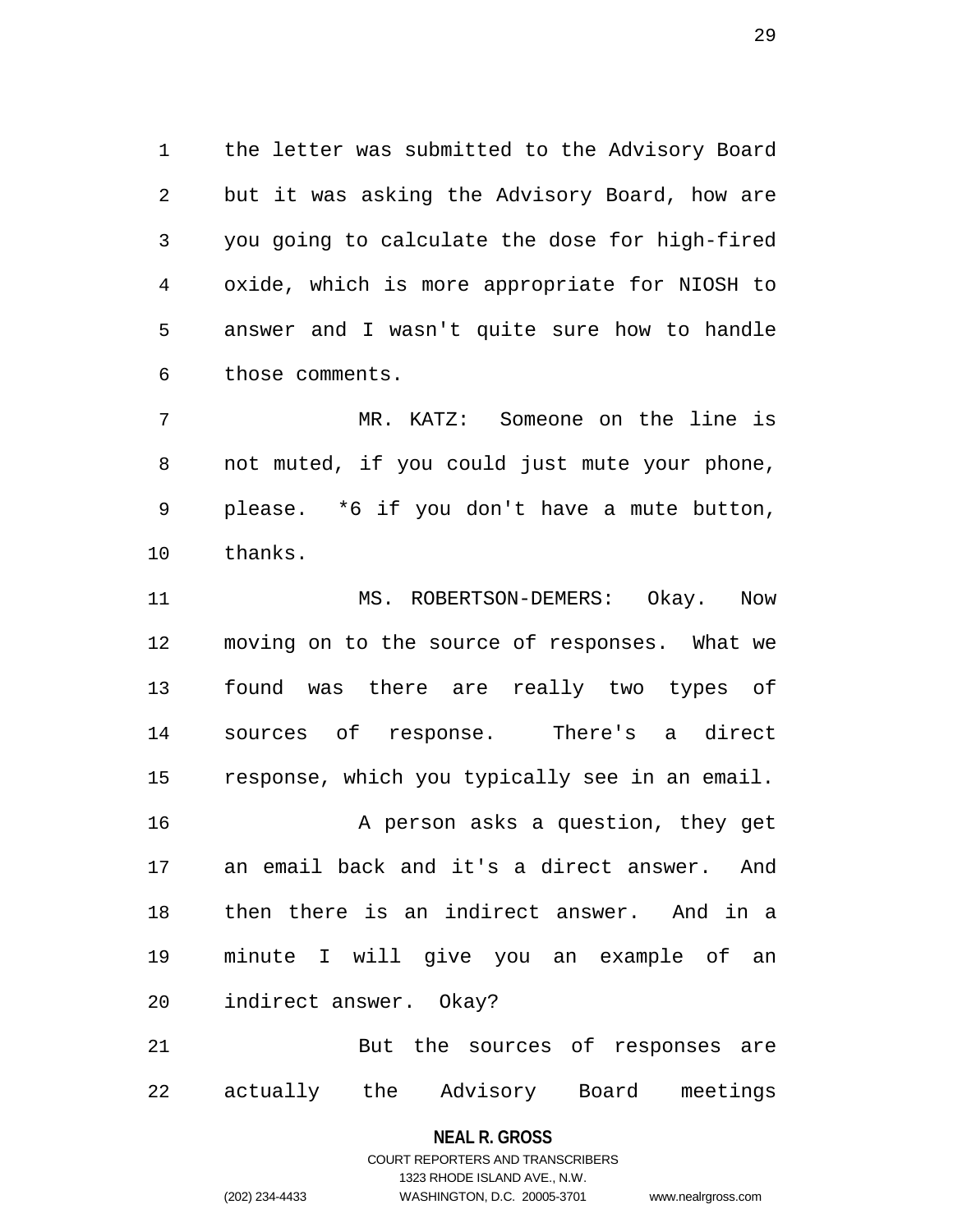1 themselves, the Dose Reconstruction and SEC 2 Process Fact Sheets, the EEOICPA regulations 3 and the preambles to those regulations, 4 Frequently Asked Questions, which occurs on 5 the NIOSH website, letters and emails to the 6 commenter, SC&A petition ER review report -- 7 and this would be in Volume 2 where there was 8 an exercise to go through the comments and the 9 affidavits, and NIOSH provided a response to 10 the comments that were raised. And those 11 responses were pretty direct. 12 MR. KATZ: Those responses were in

13 the SC&A report?

14 MS. ROBERTSON-DEMERS: Actually, 15 that's where they're catalogued.

16 MR. KATZ: But they're NIOSH 17 responses?

18 MS. ROBERTSON-DEMERS: Right. It 19 was a breakdown where we went through the 20 affidavits and we brought up an issue and 21 NIOSH gave a response and then we gave a

22 counter-response.

## **NEAL R. GROSS**

## COURT REPORTERS AND TRANSCRIBERS 1323 RHODE ISLAND AVE., N.W. (202) 234-4433 WASHINGTON, D.C. 20005-3701 www.nealrgross.com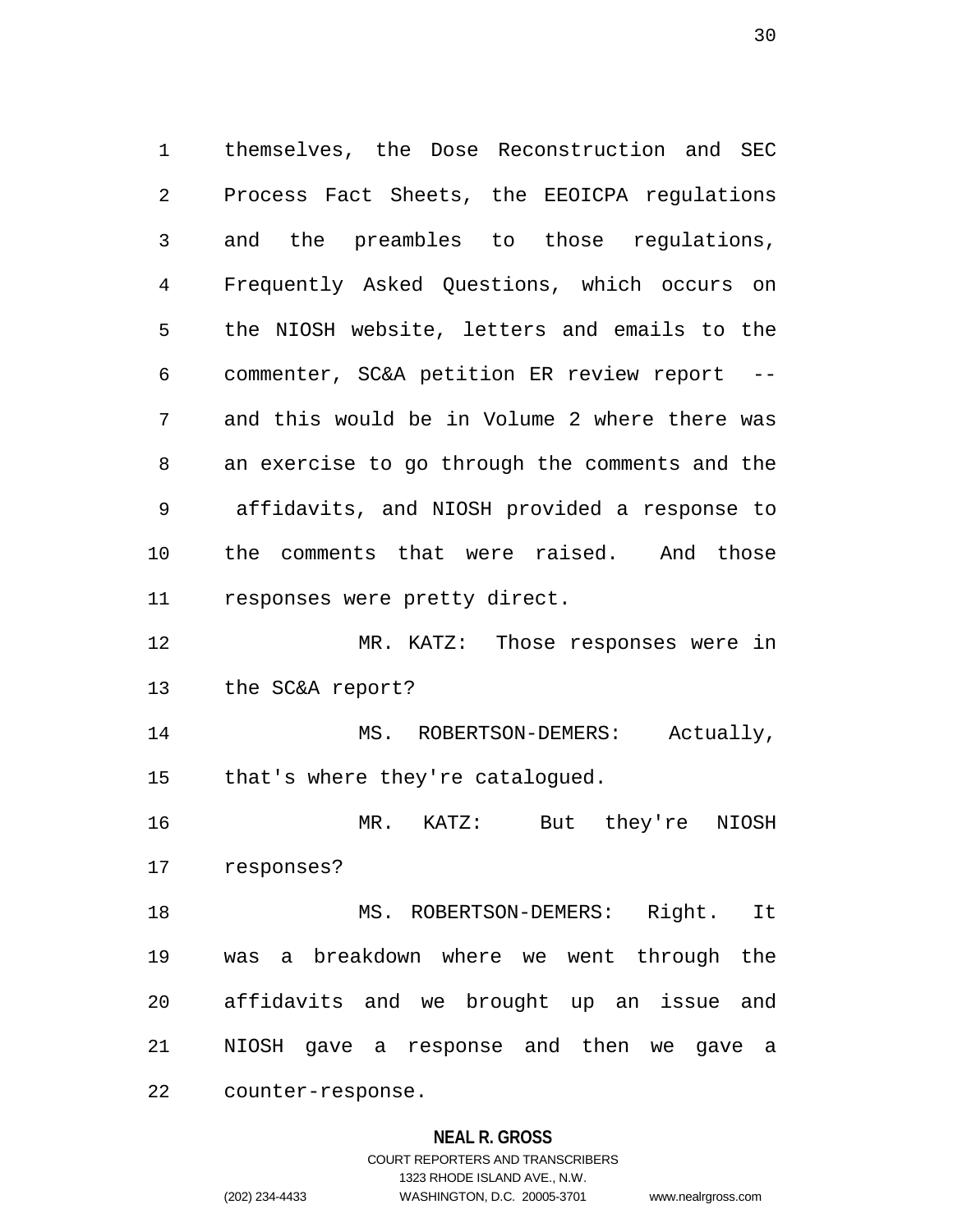1 DR. MAKHIJANI: It must have been 2 in one of the attachments to the reports, Ted. 3 I'll look it up at a break. 4 MS. ROBERTSON-DEMERS: Yes. 5 MR. KATZ: No, it's all right. I 6 was just curious. 7 MS. ROBERTSON-DEMERS: But it was 8 in Volume 2 of the report. 9 MR. KATZ: So just to understand 10 that, so NIOSH was really responding to SC&A 11 about the comments and then you were 12 responding back to NIOSH? 13 MS. ROBERTSON-DEMERS: We had 14 listed out the comments, they had provided a 15 response. 16 MR. KATZ: They responded to you, 17 like a Work Group setting or whatever, for the 18 Work Group? 19 MS. ROBERTSON-DEMERS: Yes, pretty 20 much. 21 MR. KATZ: Okay. I understand 22 now.

1323 RHODE ISLAND AVE., N.W.

(202) 234-4433 WASHINGTON, D.C. 20005-3701 www.nealrgross.com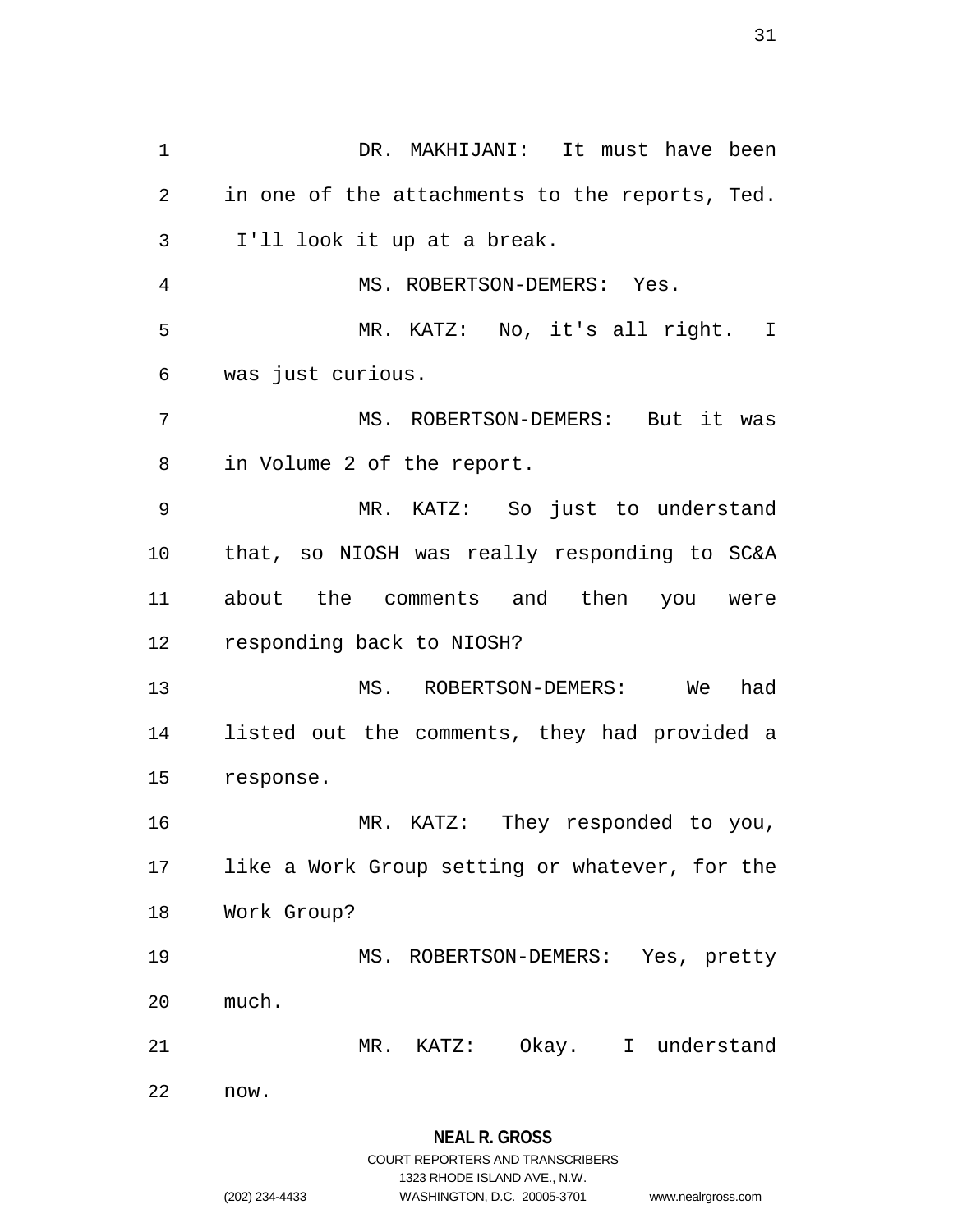1 MS. ROBERTSON-DEMERS: Obviously 2 Technical Information Bulletins and Technical 3 Basis Documents, work Group meetings, the 4 Worker Outreach databases. I would like to 5 have the full version of WISPR versus the 6 summary document that's out there on the O: 7 Drive because in the full version, the 8 original version, NIOSH actually gave the 9 response -- 10 (Telephonic interference.) 11 Gave a response to not only 12 substantive comments but unsubstantive 13 comments and we don't have access to, we only 14 have access to a limited number of comments 15 that resulted in TBD changes. 16 But even that limited amount of 17 information in WISPR provides a NIOSH 18 response. 19 MEMBER MUNN: Wouldn't that

20 limited -- I'm sorry I didn't mean to 21 interrupt your discussion, but wouldn't the 22 substantive questions have been the ones that

#### **NEAL R. GROSS**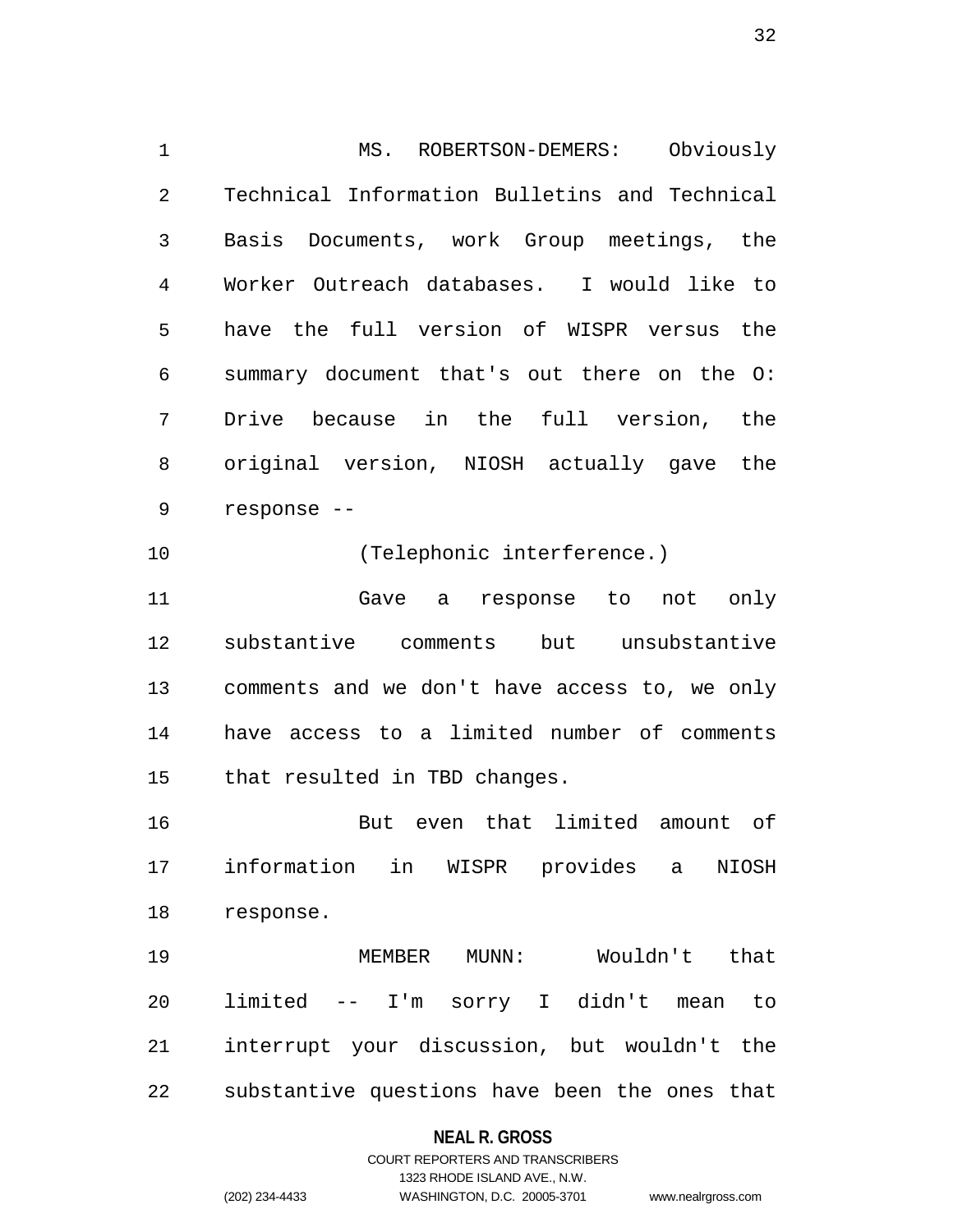1 were included in the abbreviated transcript 2 that you have in WISPR?

3 MS. ROBERTSON-DEMERS: Well, 4 actually the ones that resulted in the TBD 5 change are in there presently.

6 MEMBER MUNN: So your real 7 question is, are the comments that were made 8 that did not result in any action, were any of 9 those actually substantive enough that they 10 should have been. That's the real question, 11 right?

12 MS. ROBERTSON-DEMERS: Well, 13 that's part of it, but remember, we're looking 14 at consideration too. And if they've 15 considered it, okay, and determined that it 16 didn't need a change, the earlier version of 17 WISPR would have told us that. And then of 18 course another source of the work --

19 DR. MAURO: Kathy, this John 20 again, I'm sorry to interrupt. I think that 21 Wanda raised a question that could very easily 22 later when we discuss.

#### **NEAL R. GROSS**

COURT REPORTERS AND TRANSCRIBERS 1323 RHODE ISLAND AVE., N.W. (202) 234-4433 WASHINGTON, D.C. 20005-3701 www.nealrgross.com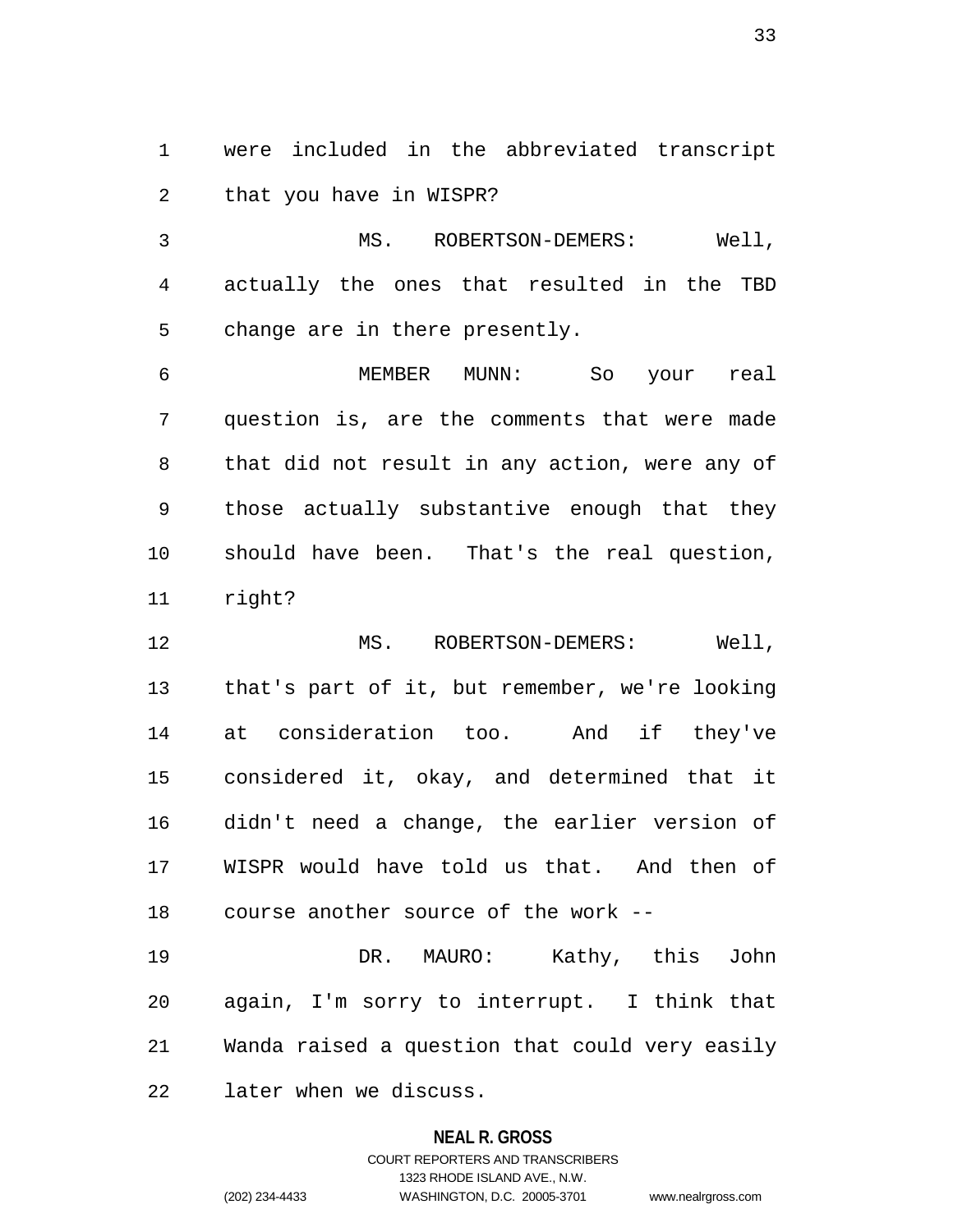1 You know, I understand you'd like 2 to go through, straight through, but I think 3 she raised a question that goes to the heart 4 of the objective of what we're doing. So I 5 don't want to lose track of that concern.

6 Namely, notwithstanding the 7 importance of the question, what you're really 8 saying is, that's really not the issue. The 9 issue really is one of bedside manner. That 10 is, if someone did raise concerns and it's 11 contained, let's say, in the bigger WISPR 12 database that we haven't seen, even though the 13 correct judgment might have been made by 14 NIOSH, that really is not an important issue 15 and as a result it really never surfaced to 16 the summary level or any of our documents.

17 And I'd just leave with the Work 18 Group, this goes to the heart of one of our 19 objectives, which goes toward, you know, the 20 degree to which, you know, we're not really 21 making a value judgment, SC&A; we're just 22 really tracking to see what comments are

#### **NEAL R. GROSS**

## COURT REPORTERS AND TRANSCRIBERS 1323 RHODE ISLAND AVE., N.W. (202) 234-4433 WASHINGTON, D.C. 20005-3701 www.nealrgross.com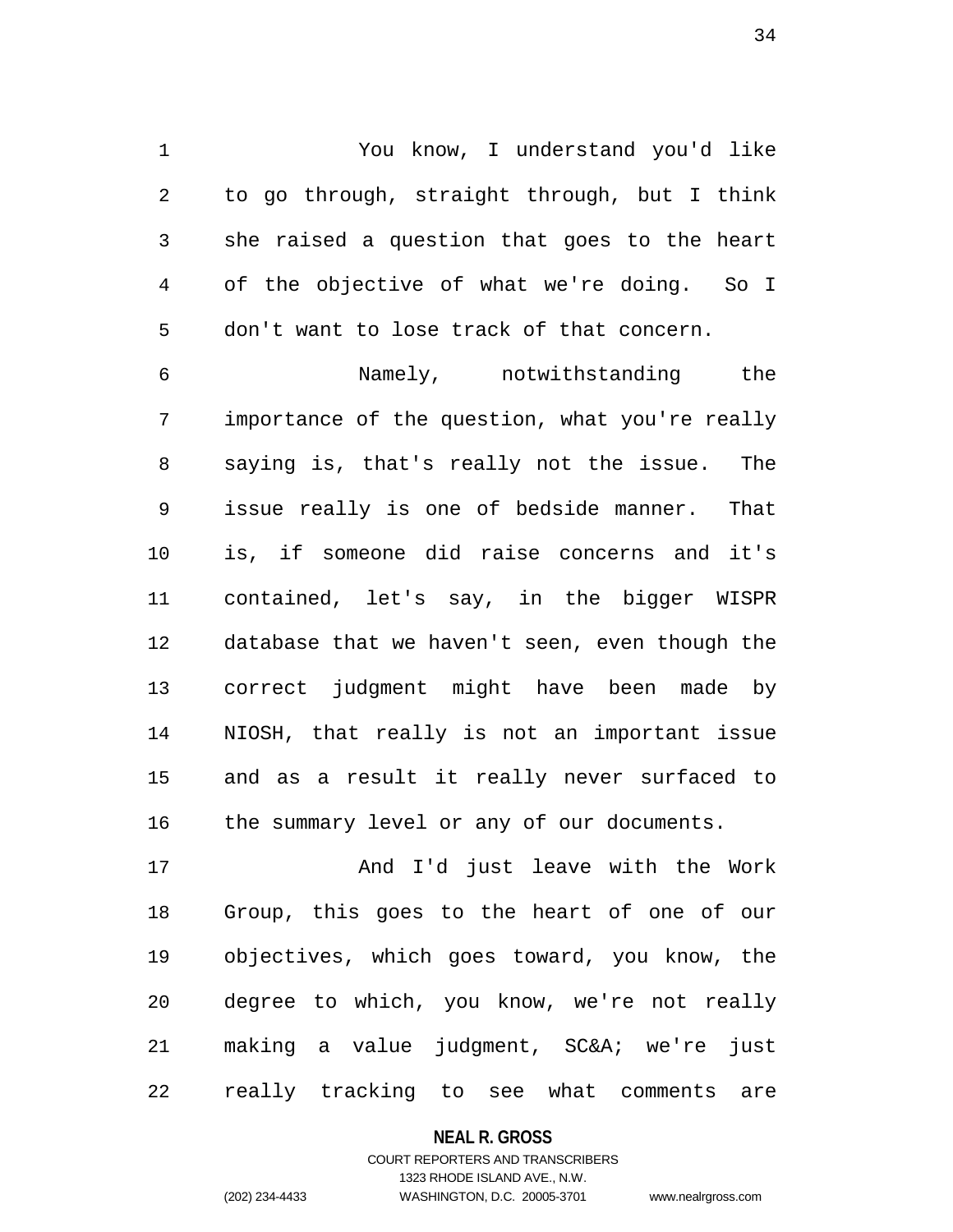1 recorded and how well were they treated, in 2 terms of getting it back to the commenter.

3 And so I would argue that, Kathy, 4 your concern seems legitimate, that is, to 5 look at everything and to see how closure was 6 achieved on those.

7 So looking at the entire WISPR 8 database, and this is now, in my opinion and 9 maybe I'm overstepping my bounds at this 10 point, but that will be the rationale why we 11 might want to look at it. Or why the Work 12 Group might want to look at it. I'm sorry, go 13 ahead.

14 MS. ROBERTSON-DEMERS: Yes, that's 15 part of it, and I haven't gotten deep enough 16 into the other comments to tell you whether I 17 agree, whether it's a substantive or 18 unsubstantive comment.

19 But I want to be fair to NIOSH if 20 they've considered it and deemed that it was 21 not substantive enough to result in a 22 technical change to a document.

**NEAL R. GROSS**

COURT REPORTERS AND TRANSCRIBERS 1323 RHODE ISLAND AVE., N.W. (202) 234-4433 WASHINGTON, D.C. 20005-3701 www.nealrgross.com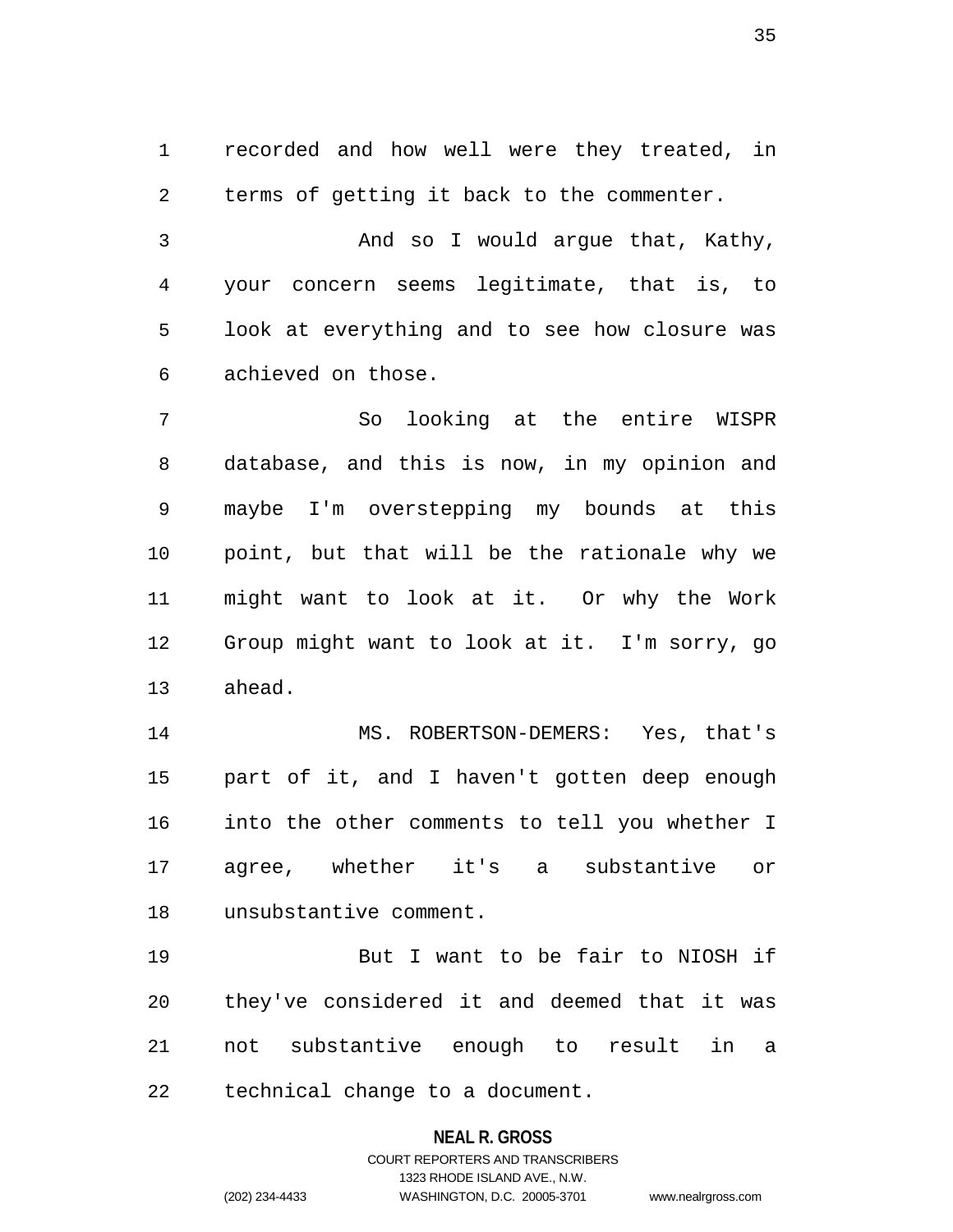1 MEMBER MUNN: The real question is 2 whether or not it was addressed.

3 MS. ROBERTSON-DEMERS: Whether it 4 was considered.

5 MR. KATZ: Just to clarify terms. 6 I mean, it may be substantive and it may not, 7 you know, they may not think that it warrants 8 a TB change so it's not even a matter, some of 9 these comments may be very substantive but 10 there may be disagreement about whether it 11 should impact the way they do dose 12 reconstructions. It's not really whether it's 13 substantive or not. It's just simply -- I 14 think -- I mean, I agree you're looking at how 15 did they address all the comments.

16 MS. ROBERTSON-DEMERS: And my 17 feeling is, having their responses to the 18 comments as a total versus just the ones that 19 affected the TBD would demonstrate that, in 20 fact, they did consider comments. And that's 21 part of what we're trying to do here.

22 Okay. On the form, there is a

**NEAL R. GROSS** COURT REPORTERS AND TRANSCRIBERS

1323 RHODE ISLAND AVE., N.W.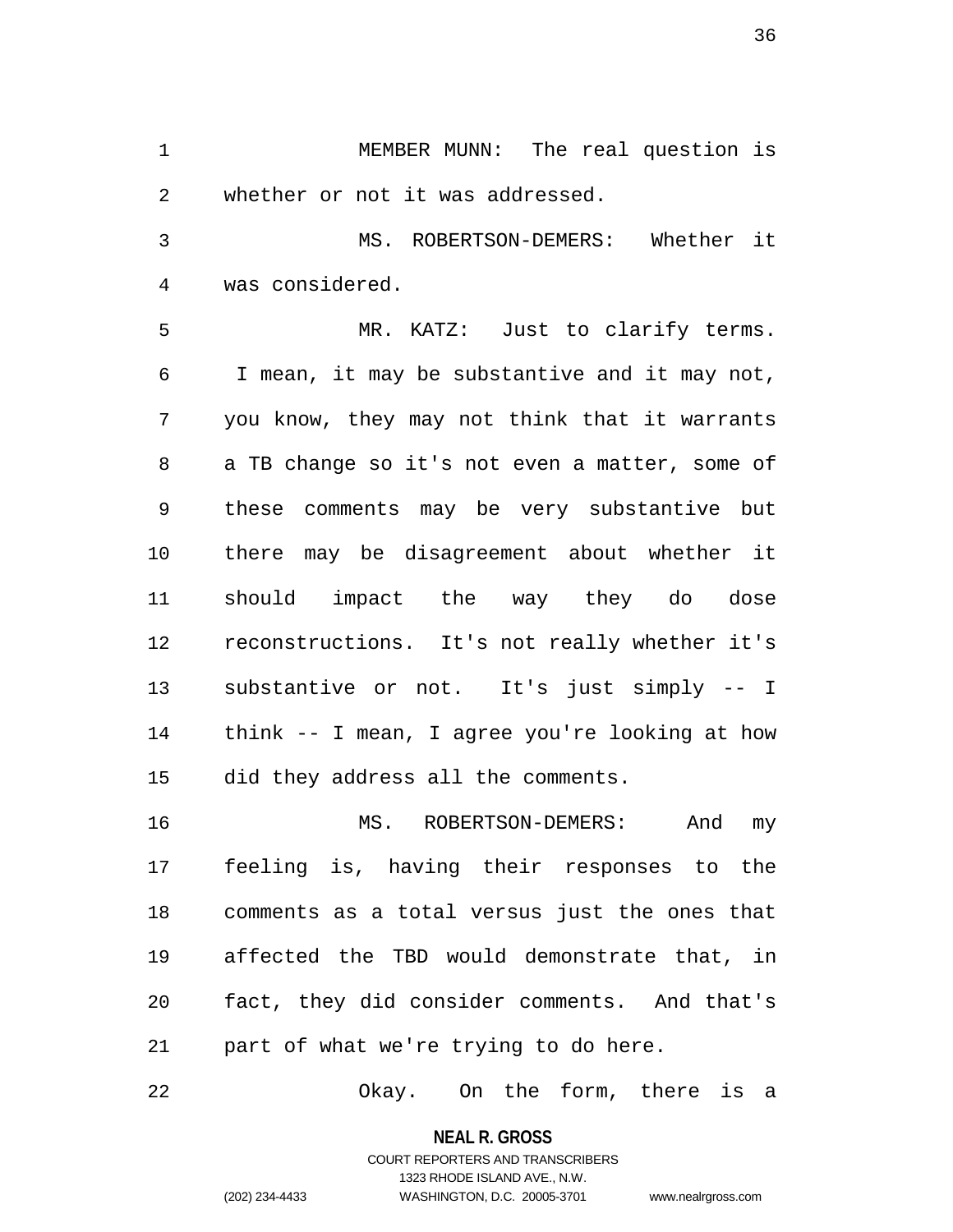1 place for NIOSH response and as we went 2 through and started gathering some of the 3 NIOSH responses, we were struggling with what 4 should go there.

5 Should it be a direct response to 6 the comment or can it be an indirect response 7 to the comment?

8 A direct response: a good example 9 is, a person brings up a comment in a meeting 10 and it's addressed directly in the meeting. 11 Or they sent an email, they get an email 12 response.

13 An indirect type of response would 14 be that they ask about high-fired oxide, for 15 example, and there's a TIB out there 16 addressing high-fired oxide.

17 So it wasn't really a response 18 back to the person, but there is something out 19 there that addresses it.

20 MR. KATZ: I think that's mixing 21 apples with oranges. I mean that's not a 22 response to a person. It's just, I mean,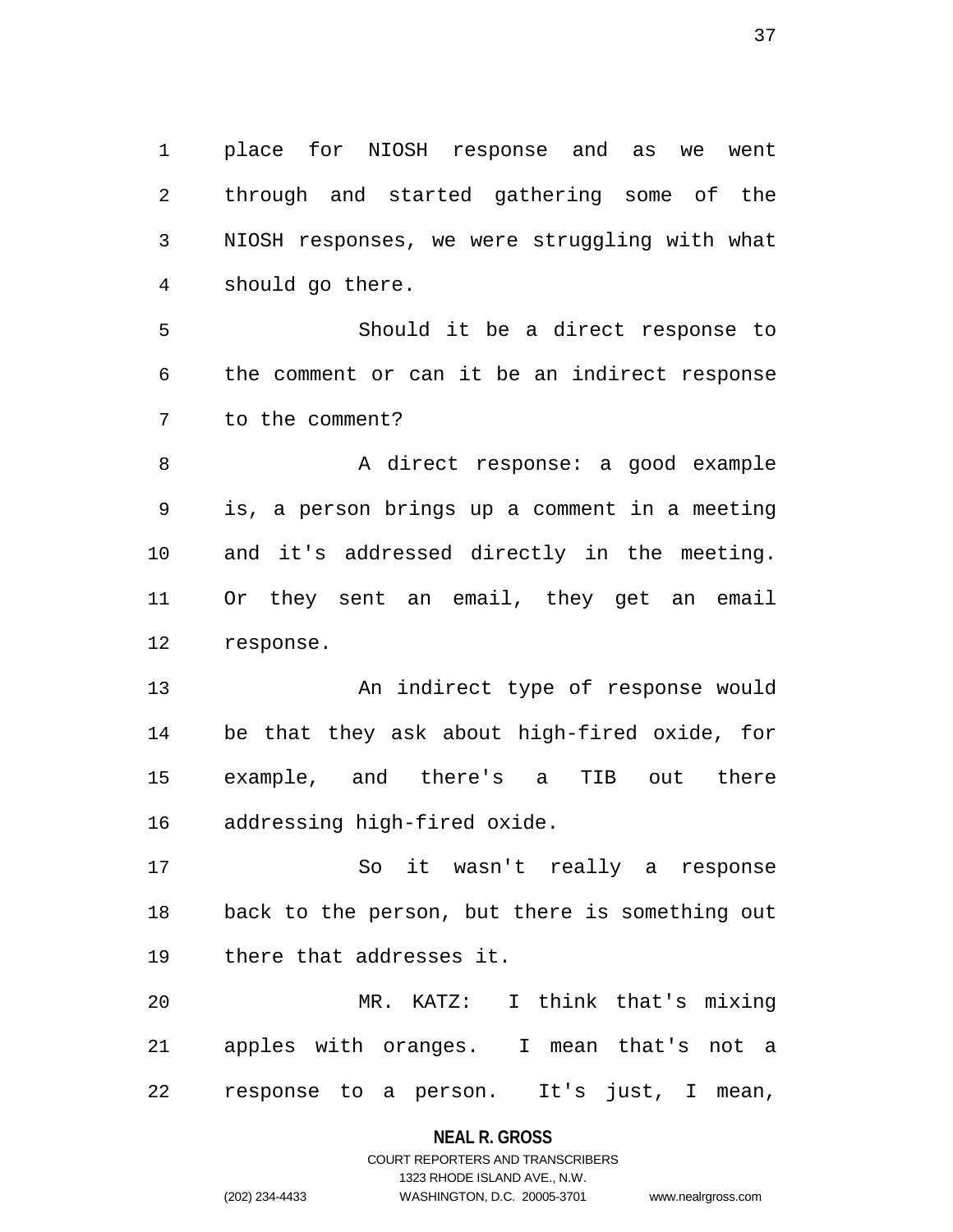1 those three parts that is a change in the TBD 2 or whatever, but it's not a response to the 3 person so I don't know why that would go in as 4 a response to the person, indirect or 5 whatever.

6 That's -- the core of this is 7 evaluating how well NIOSH takes into account 8 worker input in making its policy decisions 9 and that answers that, but it doesn't answer 10 the customer service, third element that 11 you're talking about at all.

12 MS. ROBERTSON-DEMERS: Well, hold 13 that thought because the other question in 14 this arena is, to what level should we go to 15 find a NIOSH response.

16 MR. KATZ: So we should get to 17 that.

18 MS. ROBERTSON-DEMERS: Let me give 19 you an example of a direct response, okay? 20 Commenter says, how will you know which form 21 of plutonium a worker was exposed to, which 22 model will you apply, the most claimant-

#### **NEAL R. GROSS**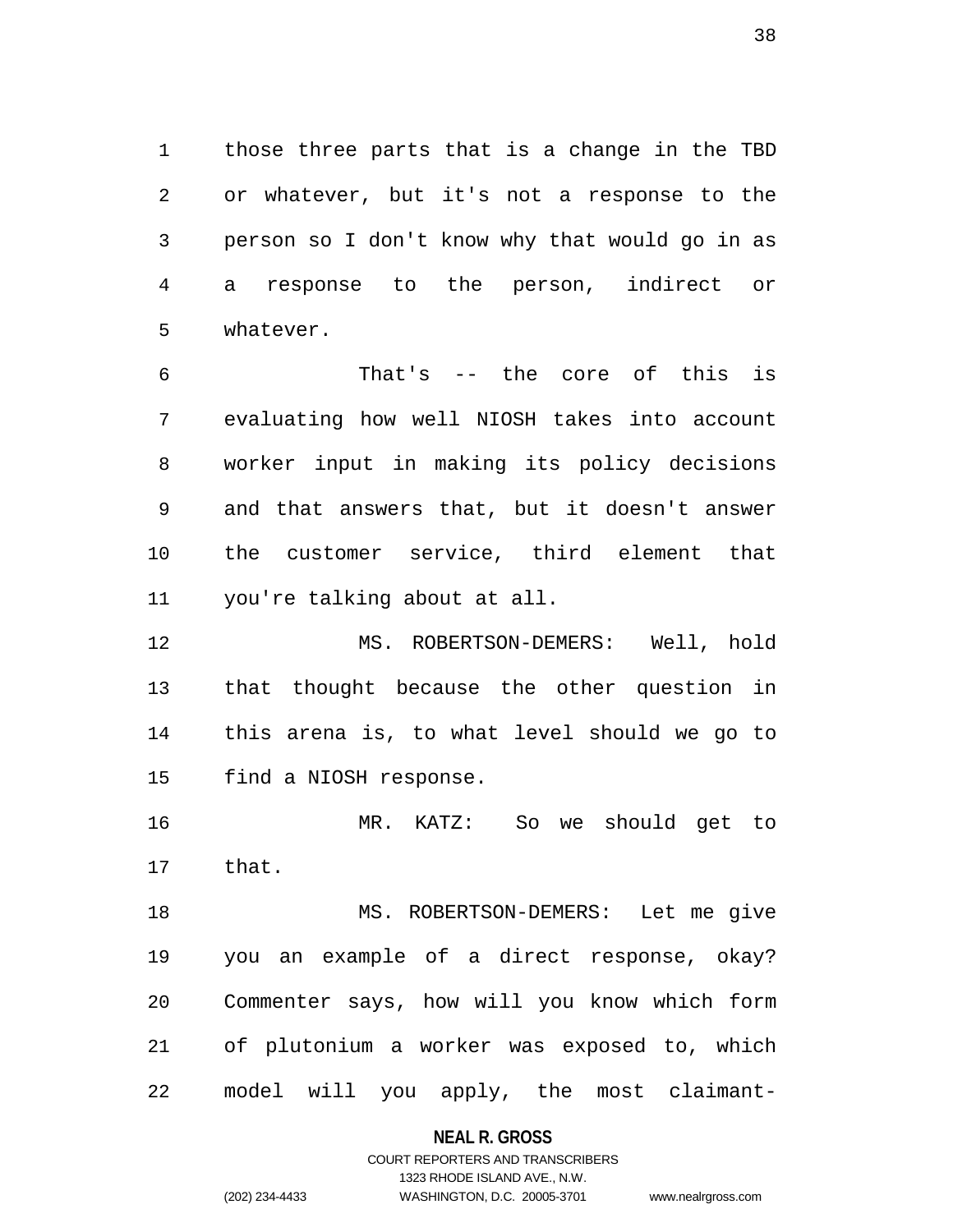1 favorable one?

2 And the response is, in general if 3 there is a question about which solubility 4 class is appropriate NIOSH will choose from 5 among the plausible solubility classes the one 6 that results in the highest organ dose to the 7 claimant. Okay, so, comment, direct response. 8 Okay. Here is an example of where 9 we found kind of an indirect response. 10 Comment says that hearing officer is not the 11 least bit concerned that they don't understand 12 radiation, referring to DOL, because NIOSH is 13 the determining factor. They are only in 14 place to make sure that the NIOSH 15 determination is enforced and they hide behind 16 the law and it is the only tool they have to 17 make their determination because NIOSH is the 18 rule that determines least as likely or not. 19 It is not their job to understand 20 but only to implement. They have no idea of 21 the relevancy of radiation dose and to make it 22 more frustrating, you cannot question the

**NEAL R. GROSS**

COURT REPORTERS AND TRANSCRIBERS 1323 RHODE ISLAND AVE., N.W. (202) 234-4433 WASHINGTON, D.C. 20005-3701 www.nealrgross.com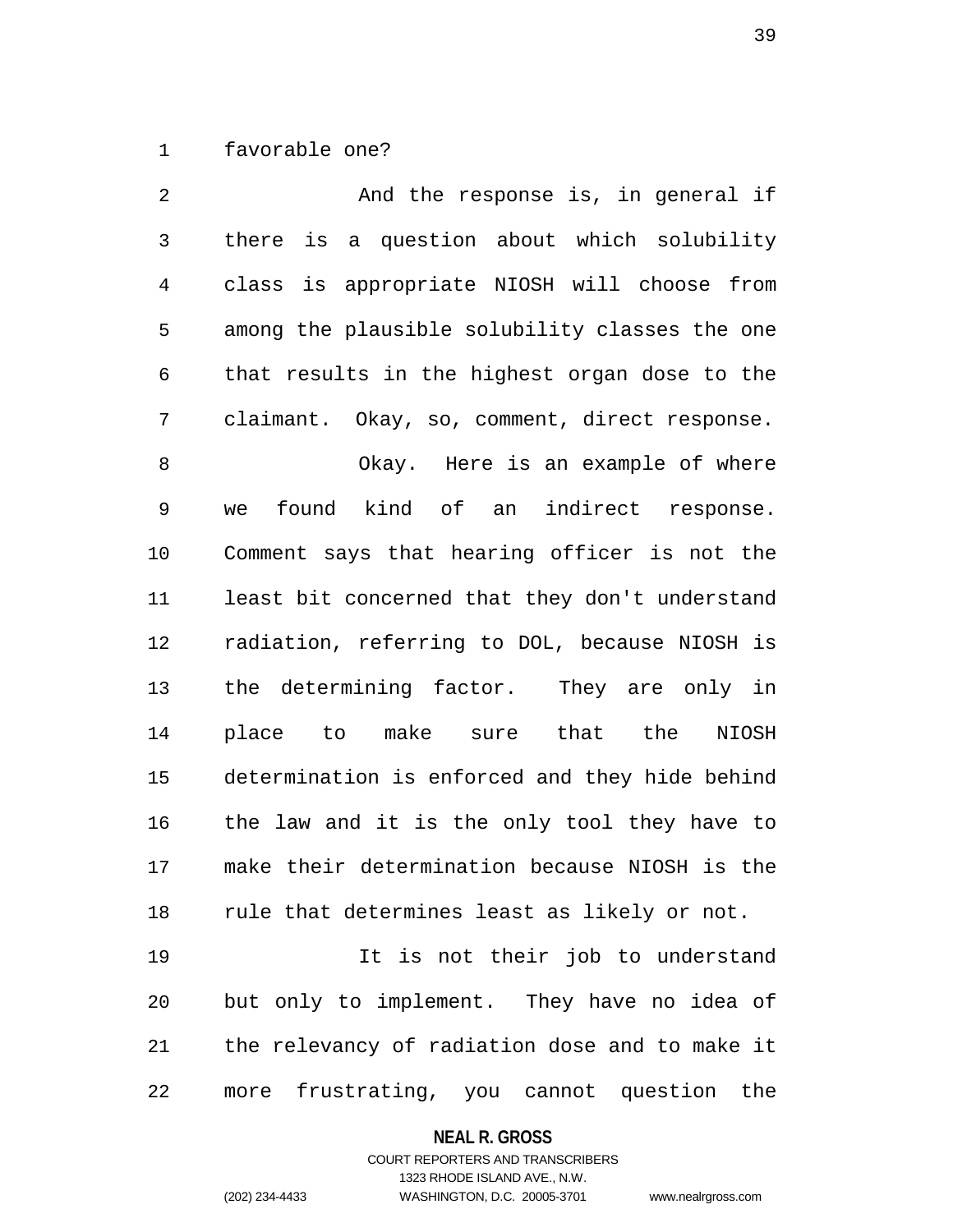1 methodology.

2 You cannot question the numbers 3 they use, because only NIOSH can handle that. 4 They can send questions back to NIOSH but 5 they cannot address concerns and they forbid 6 you from questioning the methodology because 7 NIOSH is the governing body. That's the 8 comment. 9 We couldn't find a direct 10 response, but we did find a response. And 11 that response was in the Frequently Asked 12 Questions, which are posted on the website. 13 And the question was, "What if I disagree with 14 the findings of the dose reconstruction?" 15 And a portion of the answer to 16 that questions is, "Claimants have the 17 opportunity to participate in a closing 18 interview with NIOSH to review the dose 19 reconstruction results and the basis on which 20 the results were calculated. 21 During the interview, claimants

22 can voice their disagreement with the findings

#### **NEAL R. GROSS**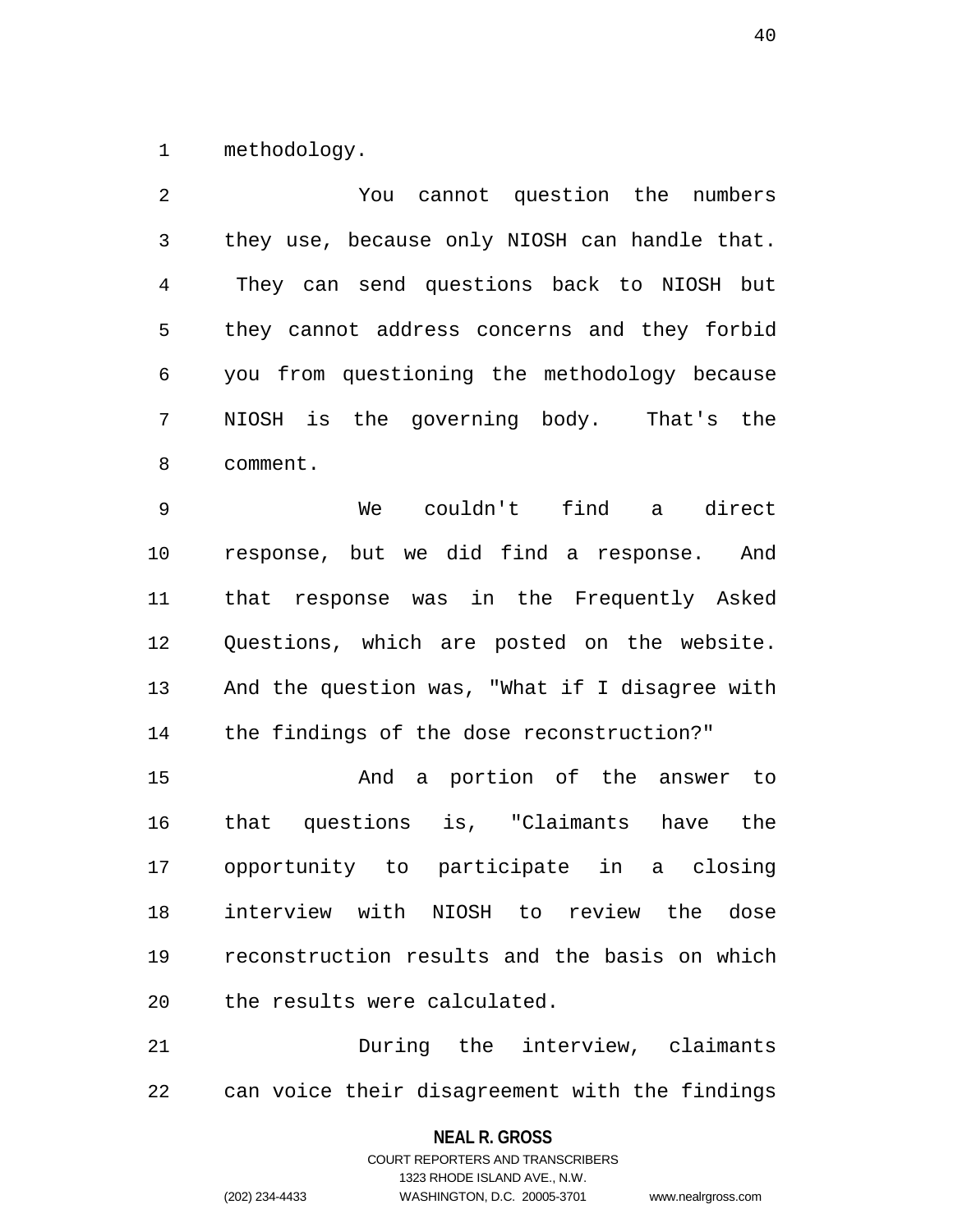1 and provide any additional relevant 2 information that may affect the dose 3 reconstruction and indicate that they are in 4 the process of obtaining such information."

5 So we did find an answer to the 6 comment but we had to go out and search for it 7 on the website. And that's what I'm calling 8 an indirect response.

9 MR. KATZ: Right. And I'll just 10 distinguish, the other example you gave 11 though, was a change in the TBD which -- that 12 is not a response. But here if they get a lot 13 of the same questions, to add a FAQ makes a 14 lot of sense. But changing the TBD is not a 15 response to that -- do something about high-16 fired or whatever.

17 DR. MAURO: This is John. I think 18 the comment you made is very important in 19 helping us. And certainly we'll talk more 20 about this with the Work Group.

21 But what I'm hearing is that if, 22 effectively, a concern raised by a petitioner

#### **NEAL R. GROSS**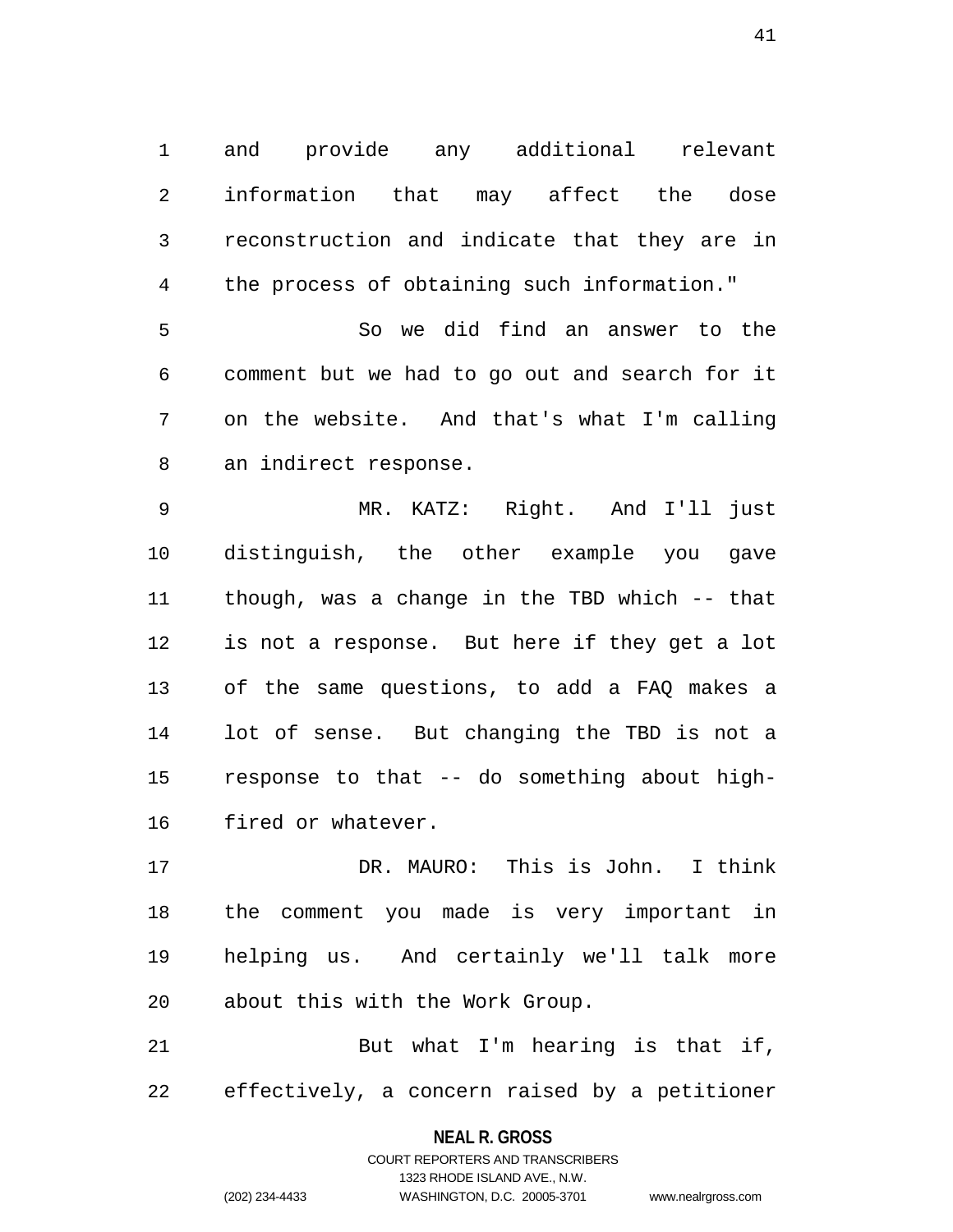1 is effectively addressed, not directly, but as 2 Kathy pointed out, indirectly in a Site 3 Profile or an amendment to a Site Profile, 4 that piece of information is not of interest 5 to the Work Group.

6 What is of interest to the Work 7 Group is whether or not that particular 8 question that was raised was in fact directly 9 responded to, to that person. It does make a 10 difference.

11 MR. KATZ: John, I wasn't saying 12 that at all.

13 DR. MAURO: Oh, I misunderstood.

14 MR. KATZ: It's a core interest to 15 the Work Group and it's the second part of 16 this objective, whether DCAS took into account 17 in their TBDs, SECs, et cetera, input and made 18 changes, or considered making changes. So 19 it's a core interest for that.

20 All I was distinguishing is it's 21 not a response, this sort of petitioner -- I 22 mean, this sort of customer service thing, it

**NEAL R. GROSS**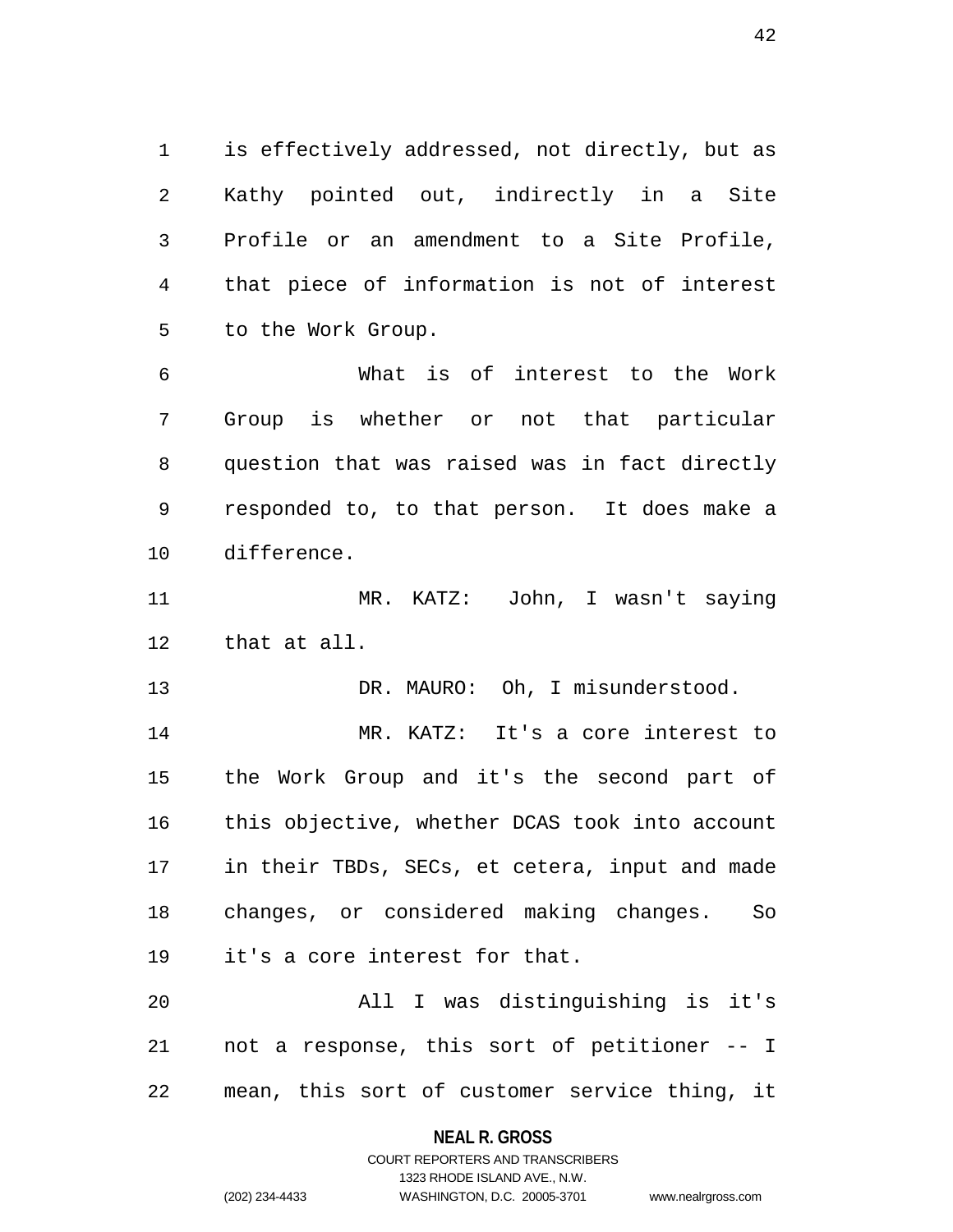1 is not a response back to the commenter. It 2 is a technical change. It gets covered in 3 that middle bullet, if you want to talk about 4 the three bullets. 5 DR. MAURO: Very good. No, I just  $6 - -$ 7 MR. KATZ: That's all I'm saying. 8 DR. MAURO: You've answered my 9 question, thank you. 10 MS. ROBERTSON-DEMERS: Okay. And 11 to go further on that, I kind of raised a 12 couple of other issues and it will go back to 13 the direct/indirect question I had, which is: 14 is posting a document, Frequently Asked 15 Question or other information to the website, 16 without notification to the workers, 17 considered a response? 18 And then, secondly, if you do that 19 and you notify the workers, is it considered a 20 response? Okay. Now I'm going to move down

22 called SC&A Observation and Comment.

**NEAL R. GROSS** COURT REPORTERS AND TRANSCRIBERS

21 my form. And there's a section on there

1323 RHODE ISLAND AVE., N.W. (202) 234-4433 WASHINGTON, D.C. 20005-3701 www.nealrgross.com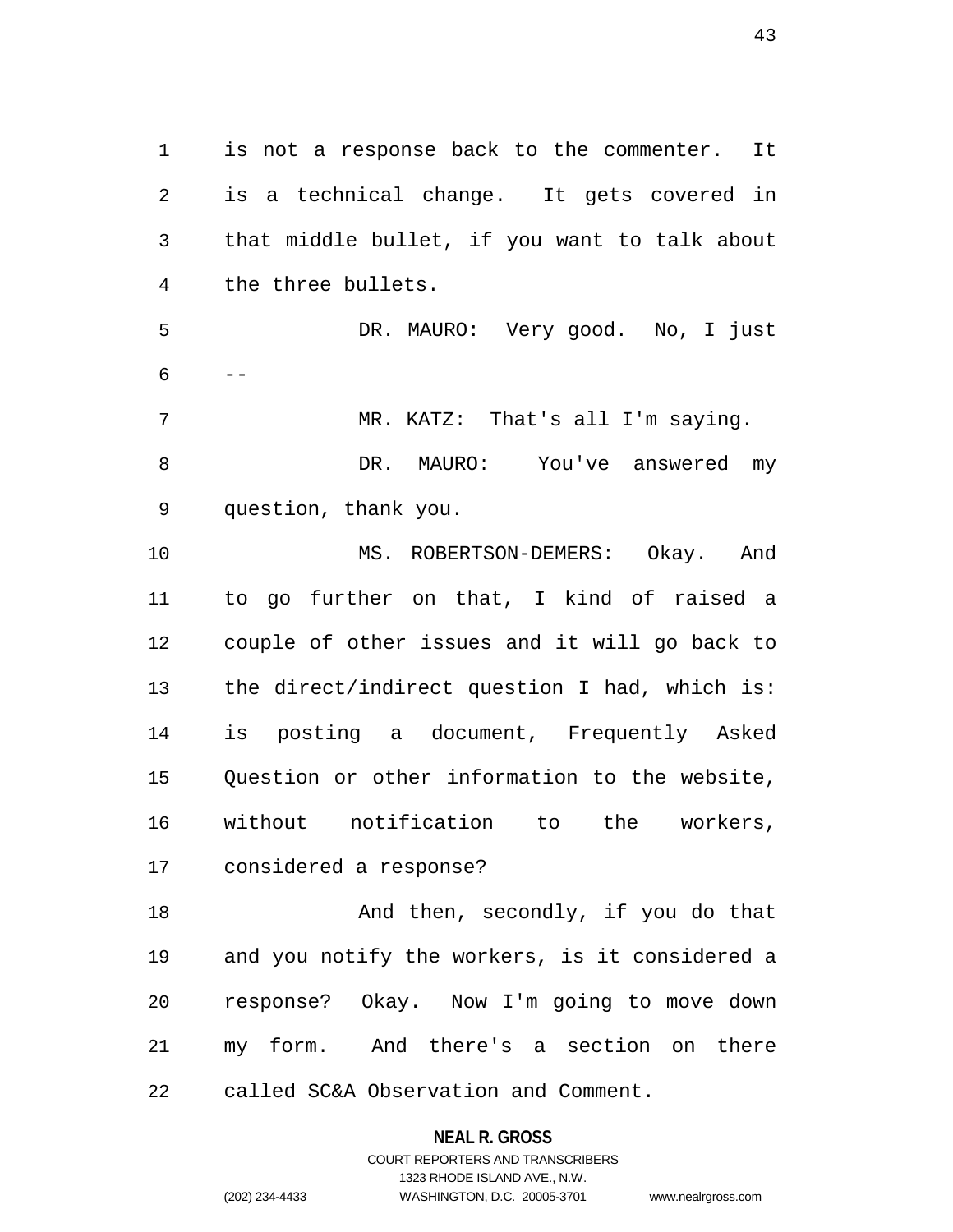1 And I'm going to kind of give you 2 a feel for what we think might go there, but 3 it's a little cloudy. So I'm going to kind of 4 need some feedback on this. 5 One of the questions we're going 6 to ask is, was the comment considered and 7 incorporated into the dose reconstruction SEC 8 process? And if so, where and how? 9 In this case, after doing this for 10 awhile, it's really come down to four 11 technical document types where it would be 12 incorporated and impact, primarily the dose 13 reconstruction process, but to a lesser extent 14 the SEC process. 15 Those documents are the Technical 16 Basis Document for Rocky Flats. They are the

17 Technical Information Bulletins which are 18 directly related to Rocky Flats. For example, 19 OTIB-49, which has to do with highly insoluble 20 plutonium.

21 The intention here is not to go 22 out and look through every Technical

#### **NEAL R. GROSS**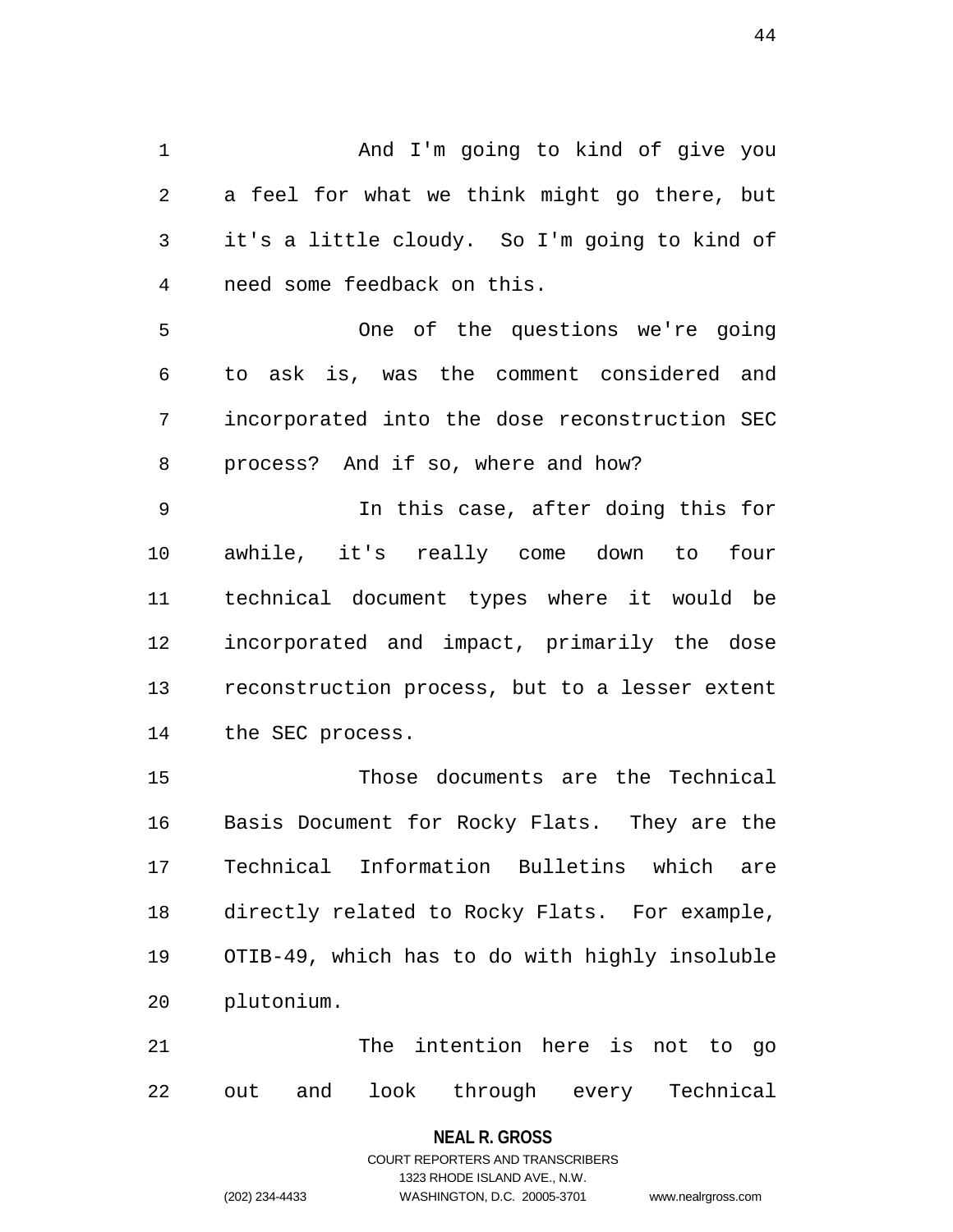1 Information Bulletin to see if a Rocky Flats 2 comment was incorporated. That would be an 3 insurmountable task.

4 Another item is the dose 5 reconstruction guidelines. Okay, now that 6 you've got a TBD, what are you telling your 7 dose reconstructors to do?

8 And then finally, and I really see 9 this to a lesser extent, is the SEC Petition 10 Evaluation Report itself.

11 CHAIR BEACH: Kathy, I missed 12 that. Could you repeat that last one?

13 MS. ROBERTSON-DEMERS: SEC 14 Petition Evaluation Report.

15 CHAIR BEACH: Okay. Thank you.

16 MR. KATZ: Why is it a lesser

17 extent?

18 MS. ROBERTSON-DEMERS: Because 19 ultimately, if your dose reconstructors are 20 not told to not only take into consideration 21 the Technical Basis Document, but to also 22 consider the information in the SEC Petition

## **NEAL R. GROSS**

## COURT REPORTERS AND TRANSCRIBERS 1323 RHODE ISLAND AVE., N.W. (202) 234-4433 WASHINGTON, D.C. 20005-3701 www.nealrgross.com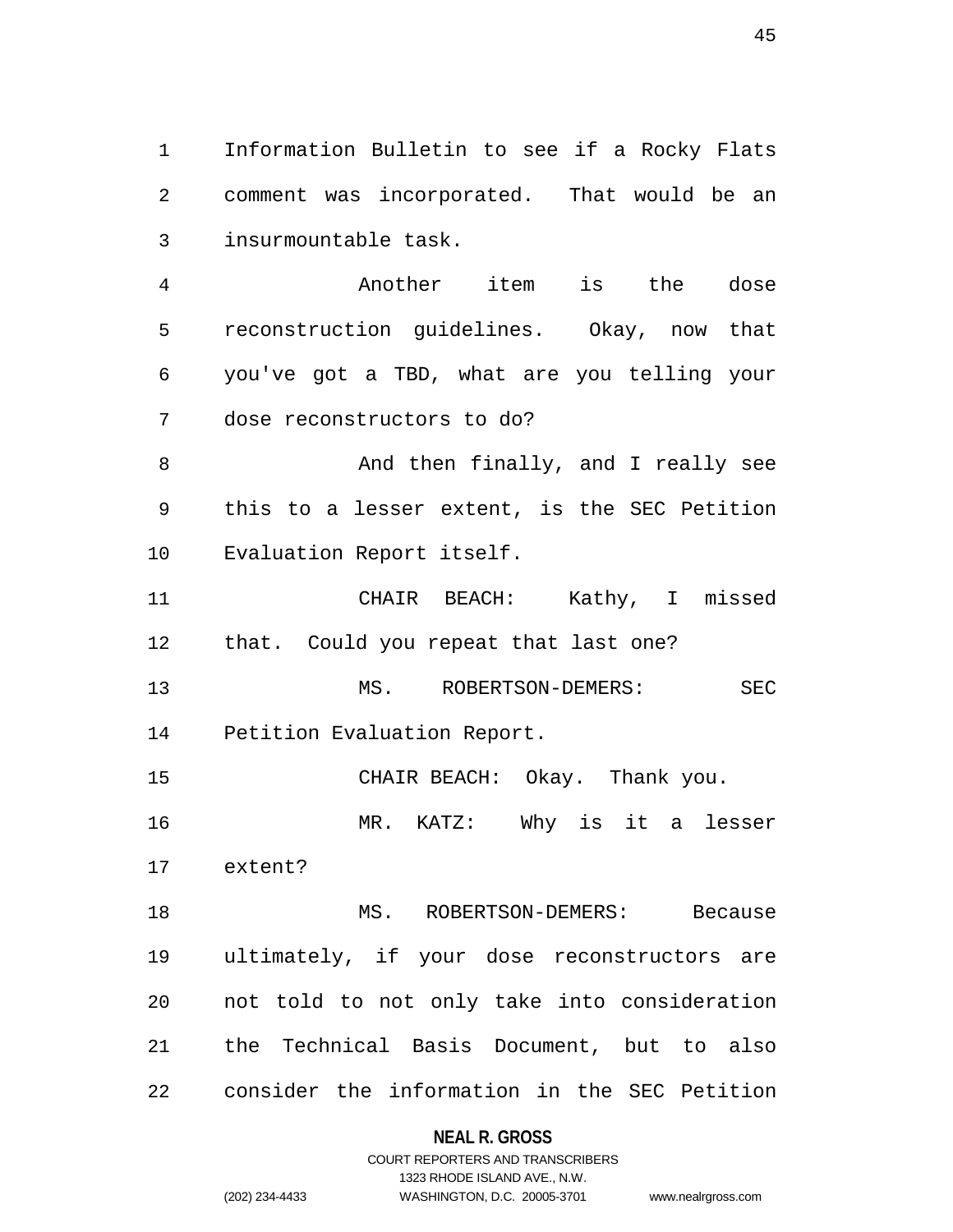1 Evaluation Report, then it's not being 2 incorporated into the dose reconstruction 3 report.

4 And ultimately, that information 5 has to be transferred from the SEC Petition 6 Evaluation Report into, say, a Technical 7 Information Bulletin or a Technical Basis 8 Document.

9 It's not to say that we're going 10 to ignore it as a way of addressing issues, 11 but part of this is how do you integrate it 12 into the process?

13 And it might be easier for me to 14 give you an example. There's been a lot of 15 discussion, say, about thorium in the Rocky 16 Flats case. Thorium -- the word "thorium" 17 does not occur in the dose reconstruction 18 guidelines.

19 It is discussed in the site 20 description of the TBD. But if there's not a 21 direct communication with the dose 22 reconstructor to consider thorium, then the

#### **NEAL R. GROSS**

## COURT REPORTERS AND TRANSCRIBERS 1323 RHODE ISLAND AVE., N.W. (202) 234-4433 WASHINGTON, D.C. 20005-3701 www.nealrgross.com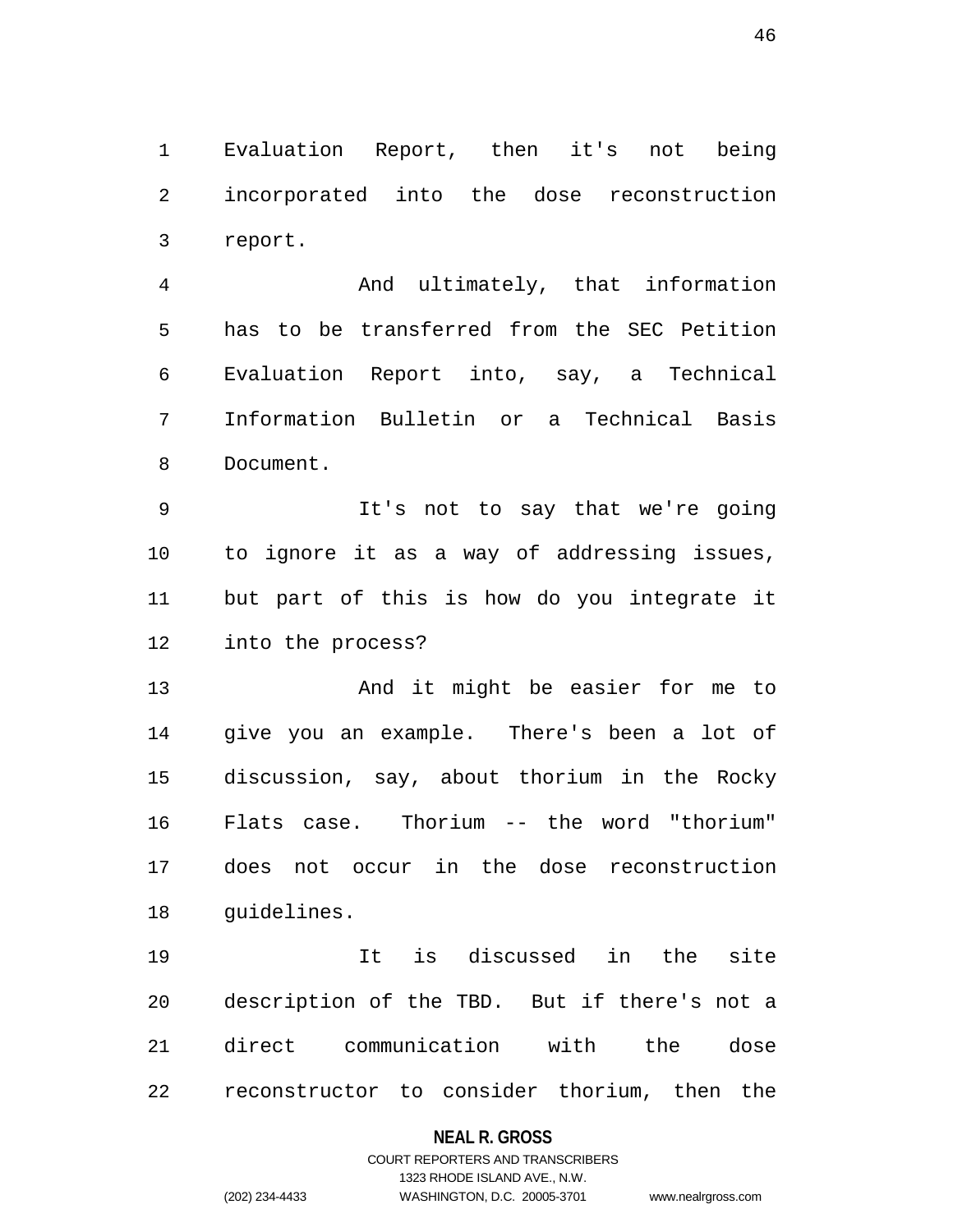1 process falls apart.

2 MR. KATZ: So this is your point 3 about looking at the DR guidelines, workbooks, 4 whatever? 5 MS. ROBERTSON-DEMERS: Right. 6 MR. KATZ: Okay. Thanks. 7 MS. ROBERTSON-DEMERS: It's not 8 really -- you don't just look at one, you look 9 at them in combination. 10 MR. KATZ: To go back to your SEC 11 point just for a second, just because I think 12 that needs to be a little more clear. You 13 said that you're thinking of that only in 14 relation to DR, but of course SEC comments 15 relate principally, first most, to the SEC 16 petition in the first place. 17 So I mean you're getting this 18 input related to the SEC decision that's 19 upcoming and you want to know that the input 20 was considered there. So there's nothing to 21 minimize about that.

22 MS. ROBERTSON-DEMERS: Yes, and

**NEAL R. GROSS**

COURT REPORTERS AND TRANSCRIBERS 1323 RHODE ISLAND AVE., N.W. (202) 234-4433 WASHINGTON, D.C. 20005-3701 www.nealrgross.com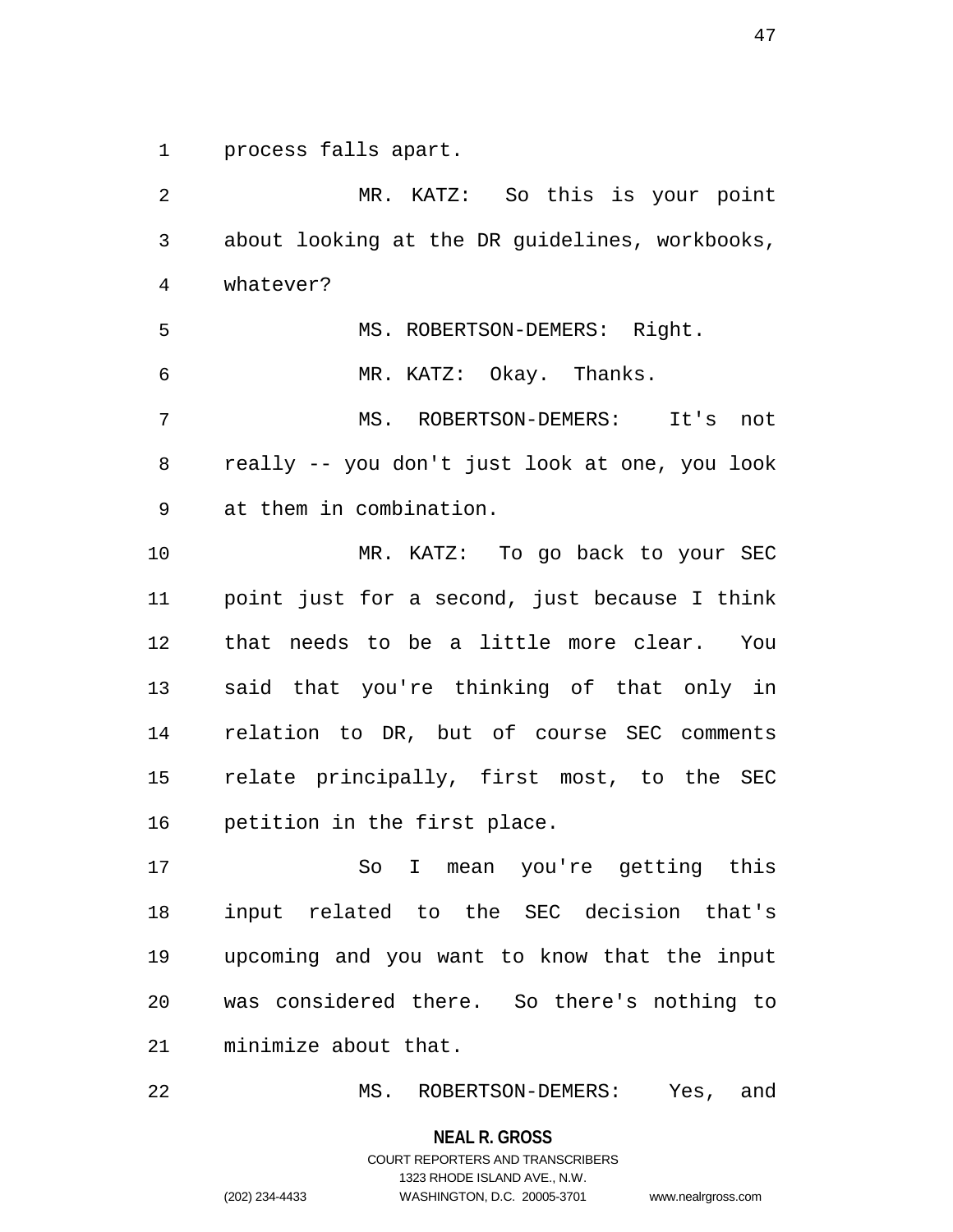1 there are certain things that are specifically 2 coming out of the Evaluation Report that I 3 can't get anywhere else.

4 MR. KATZ: No, all I was trying to 5 say is that you were saying sort of that SEC 6 is sort of a second-rung matter, SEC comments, 7 but they're not a second-rung matter, they're 8 a first-rung matter with respect to SEC 9 Petition Evaluations that DCAS does.

10 Because you want to know that 11 they're taking into account workers' input in 12 advance of their final decisions about an SEC. 13 MS. ROBERTSON-DEMERS: Yes, and 14 decisions where they decide that it's not an 15 SEC issue ultimately have to go into the dose 16 reconstruction process.

17 MR. KATZ: No, no, I understand 18 there's overlap. I understand that.

19 MR. STIVER: This is John Stiver. 20 I can see where Kathy's going and that could 21 be a category of issues that would be 22 pertinent that could impact the dose

#### **NEAL R. GROSS**

## COURT REPORTERS AND TRANSCRIBERS 1323 RHODE ISLAND AVE., N.W. (202) 234-4433 WASHINGTON, D.C. 20005-3701 www.nealrgross.com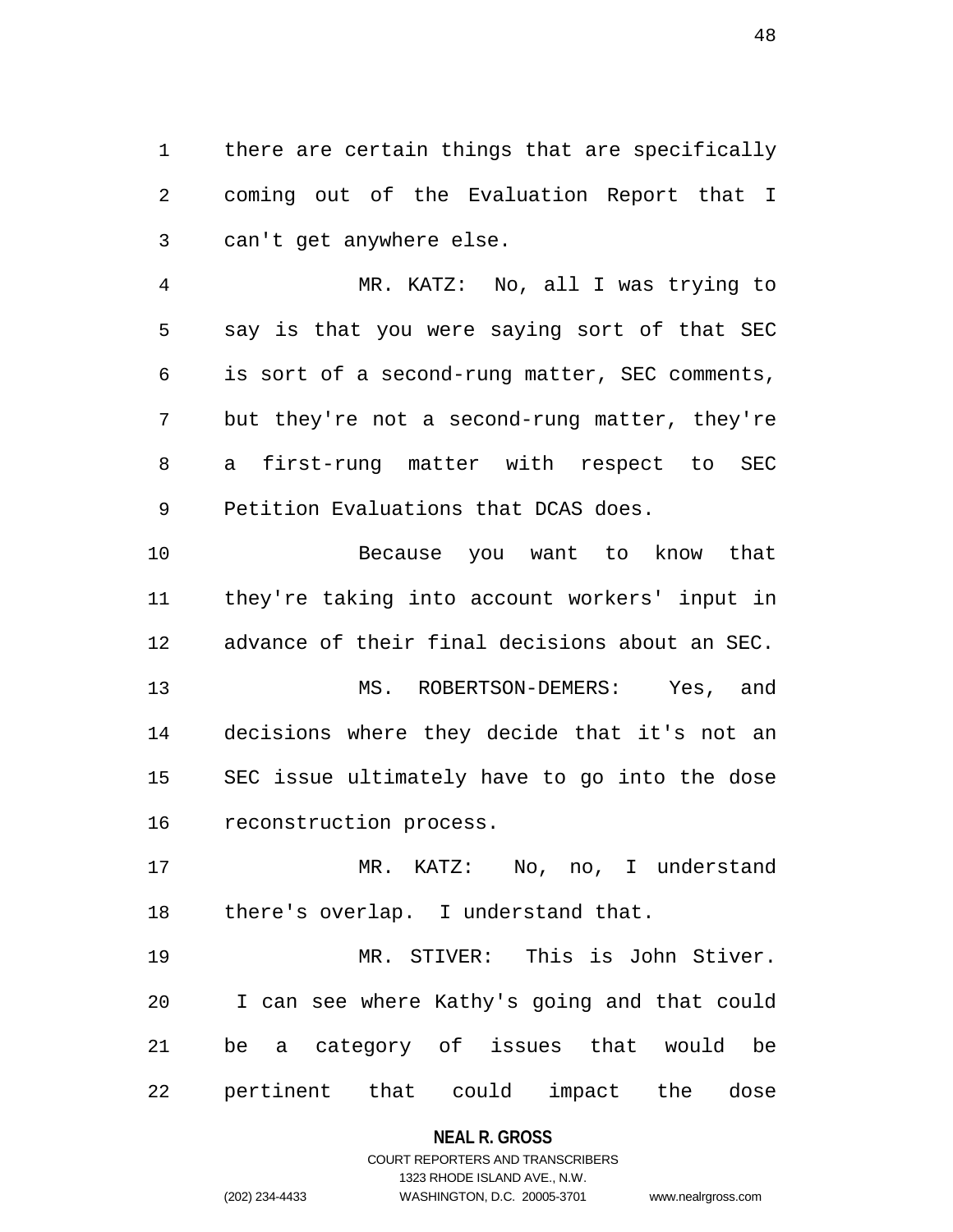1 reconstruction report or the SEC --

2 MR. KATZ: Oh there's no question 3 that it's going --

4 MR. STIVER: It seems to me that 5 may be missed because they're never brought 6 into those other documents.

7 MR. KATZ: Right. No, I'm not 8 missing that point at all.

9 DR. MAURO: This is John. I want 10 to jump into this too. I guess I'm a little 11 bit disoriented right now in terms of the 12 issues that I think we are concerned with 13 here, and correct me if I'm wrong, is really 14 the relationship between the commenter and 15 NIOSH and the degree to which closure is 16 achieved.

17 The mechanics of how -- well, I 18 guess a couple of matters. The degree to 19 which the answer is correct, satisfactory, 20 adequately distributed to all of the NIOSH 21 participants and their contractors, whether it 22 be in an OTIB or a Site Profile or an SEC

#### **NEAL R. GROSS**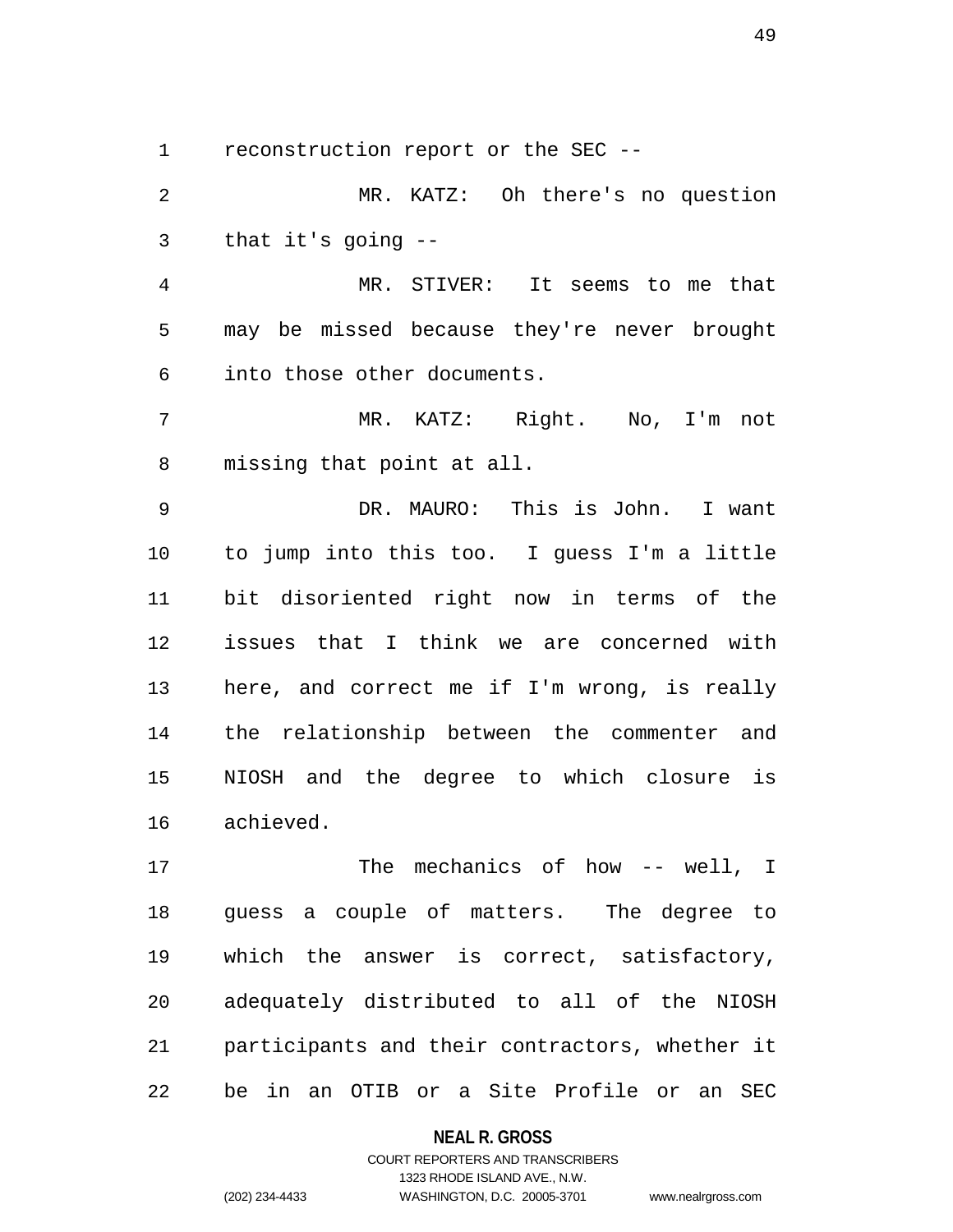1 Evaluation Review.

| 2  | The mechanics of making sure that              |
|----|------------------------------------------------|
| 3  | that particular issue that was, in fact,       |
| 4  | addressed that was raised by a commenter is in |
| 5  | fact incorporated mechanically into the        |
| 6  | process, whether it's an SEC decision or it's  |
| 7  | a dose reconstruction.                         |
| 8  | I guess I have to say that I never             |
| 9  | thought that we were concerned with that       |
| 10 | here. That's something different. The thing    |
| 11 | we're concerned about is: was there a venue by |
| 12 | which a particular comment has been addressed, |
| 13 | either directly or indirectly?                 |
| 14 | Not whether or not it's<br>been                |
| 15 | adequately distributed to NIOSH personnel to   |
| 16 | make sure that they do good dose               |
| 17 | reconstructions. Unless I misunderstood the    |
| 18 | discussion, that's what I heard.               |
| 19 | MR. KATZ: No -- okay, I think                  |
| 20 | you're on target, John. I mean, we're not      |
| 21 | looking at implementation issues.              |
| 22 | know that<br>We<br>want<br>the<br>to           |

**NEAL R. GROSS**

## COURT REPORTERS AND TRANSCRIBERS 1323 RHODE ISLAND AVE., N.W. (202) 234-4433 WASHINGTON, D.C. 20005-3701 www.nealrgross.com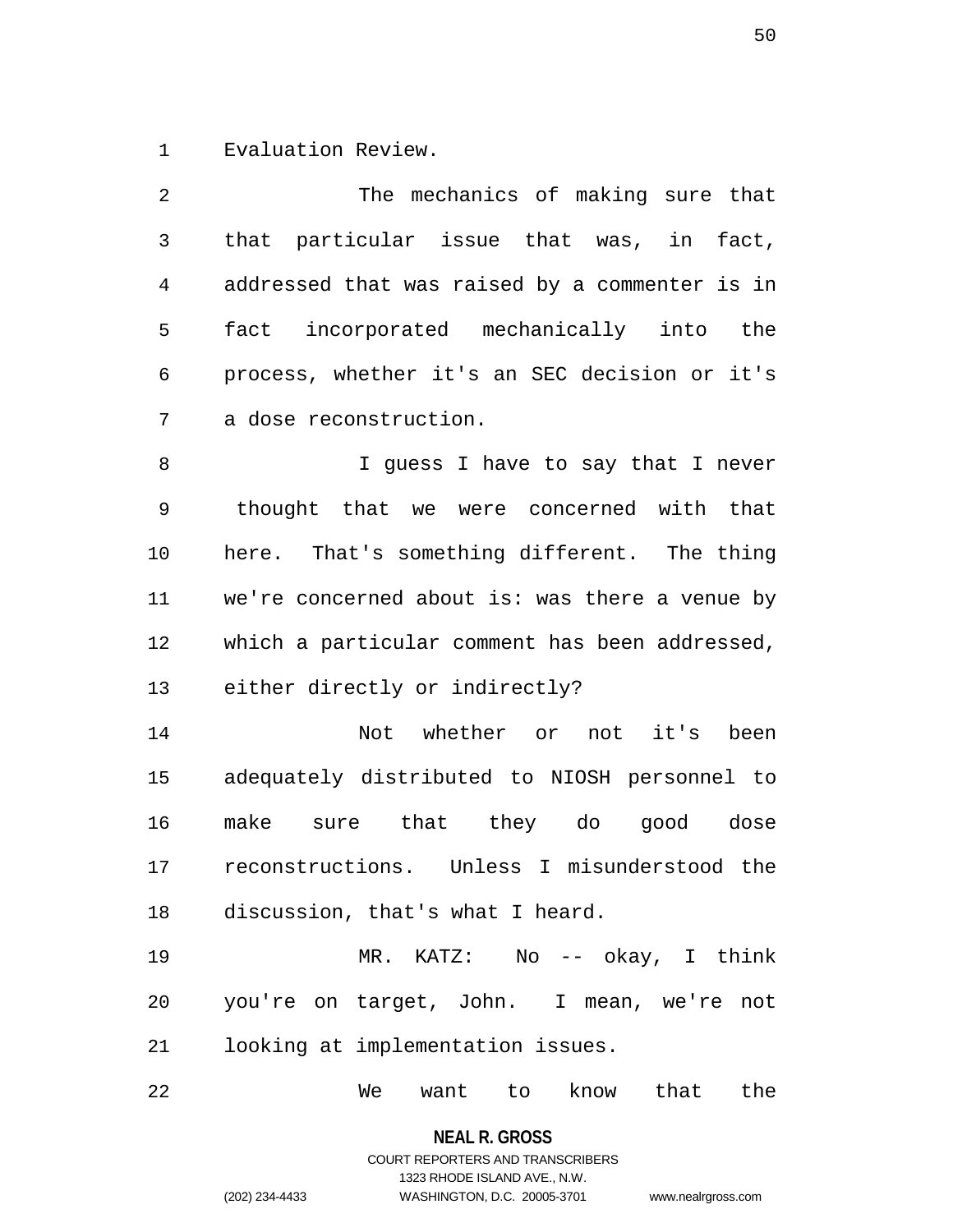1 machinery, just like I think you're saying, 2 the technical documents, whether they're a 3 workbook, whether they're a TBD, whatever, the 4 technical documents that guide decisions, 5 whether those reflect consideration of the 6 input that was received from workers, right? 7 DR. MAURO: Yes, and --8 MR. KATZ: I think we're saying 9 the same thing. 10 DR. MAURO: -- I don't think we're 11 making the judgment here, or trying to, either 12 SC&A and certainly the Work Group can weigh 13 in, on whether the mechanics of distributing 14 that information to the people that need to 15 have it on NIOSH's side is really not -- 16 that's a different question. 17 MR. KATZ: Yes, sure. 18 DR. MAURO: Certainly a quality 19 assurance question. That comes up in other

21 I've got to say, what we really care about is 22 the degree to which the public and the

20 venues. But in this matter it's really --

**NEAL R. GROSS**

COURT REPORTERS AND TRANSCRIBERS 1323 RHODE ISLAND AVE., N.W. (202) 234-4433 WASHINGTON, D.C. 20005-3701 www.nealrgross.com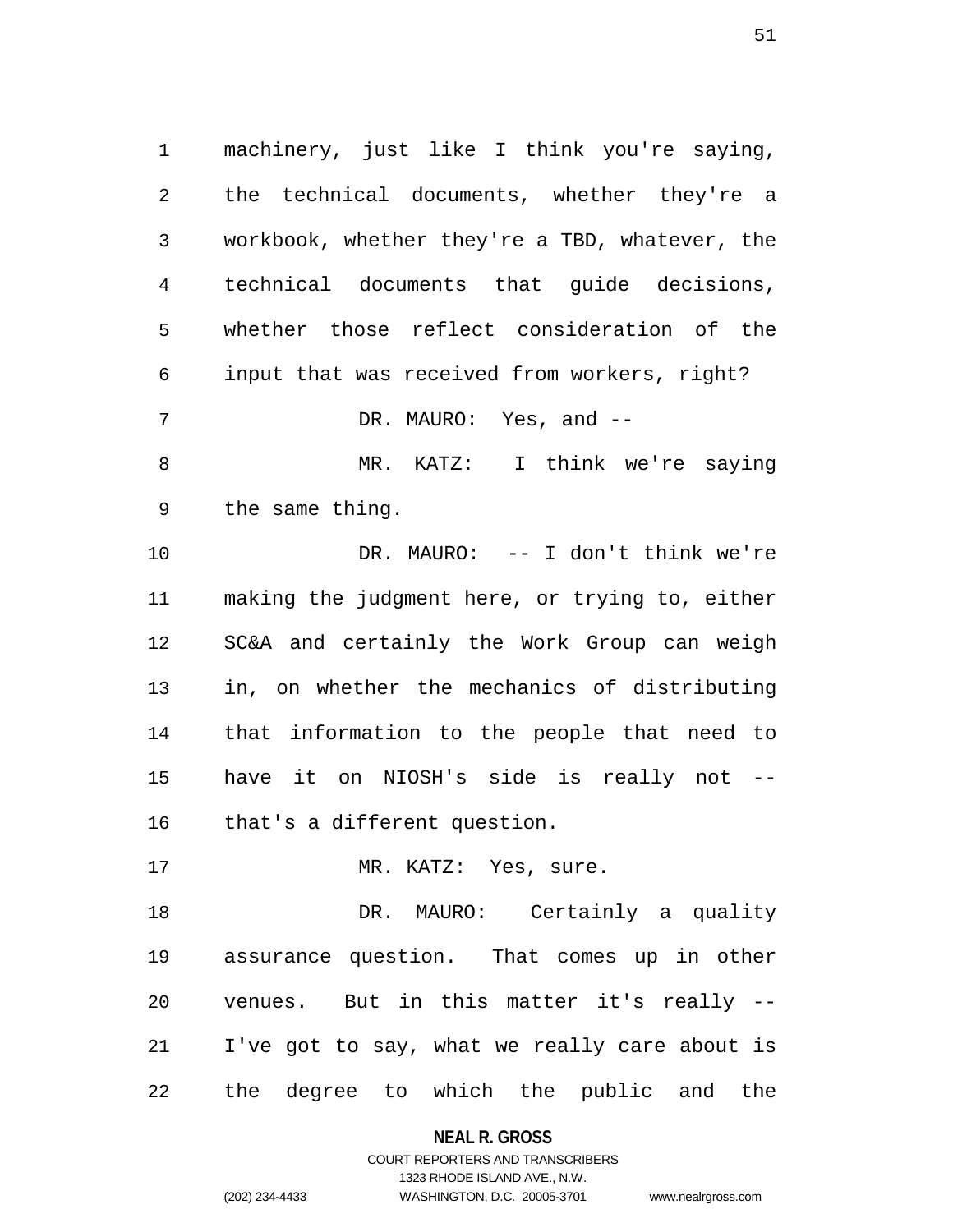1 interested parties, or the stakeholders, are 2 achieving closure and feel as if they have 3 been heard.

4 I think that that's really, when 5 all is said and done, the degree to which 6 they've been heard is really where we are here 7 as opposed to some of the, let's say, more of 8 the technical matters that we deal with in 9 other workgroups.

10 MR. KATZ: Okay.

11 DR. MAURO: Okay.

12 MS. ROBERTSON-DEMERS: And part of 13 the reason why I called those four types of 14 documents out is because, if you go beyond 15 those four types of documents, the review is 16 just getting overwhelming.

17 MR. KATZ: I think DCAS should be 18 able to tell you, I mean, if they had a 19 technical comment, they should be able to tell 20 you if it was incorporated in the workbook or 21 whether it was in the TBD or if it was 22 incorporated in whatever.

#### **NEAL R. GROSS**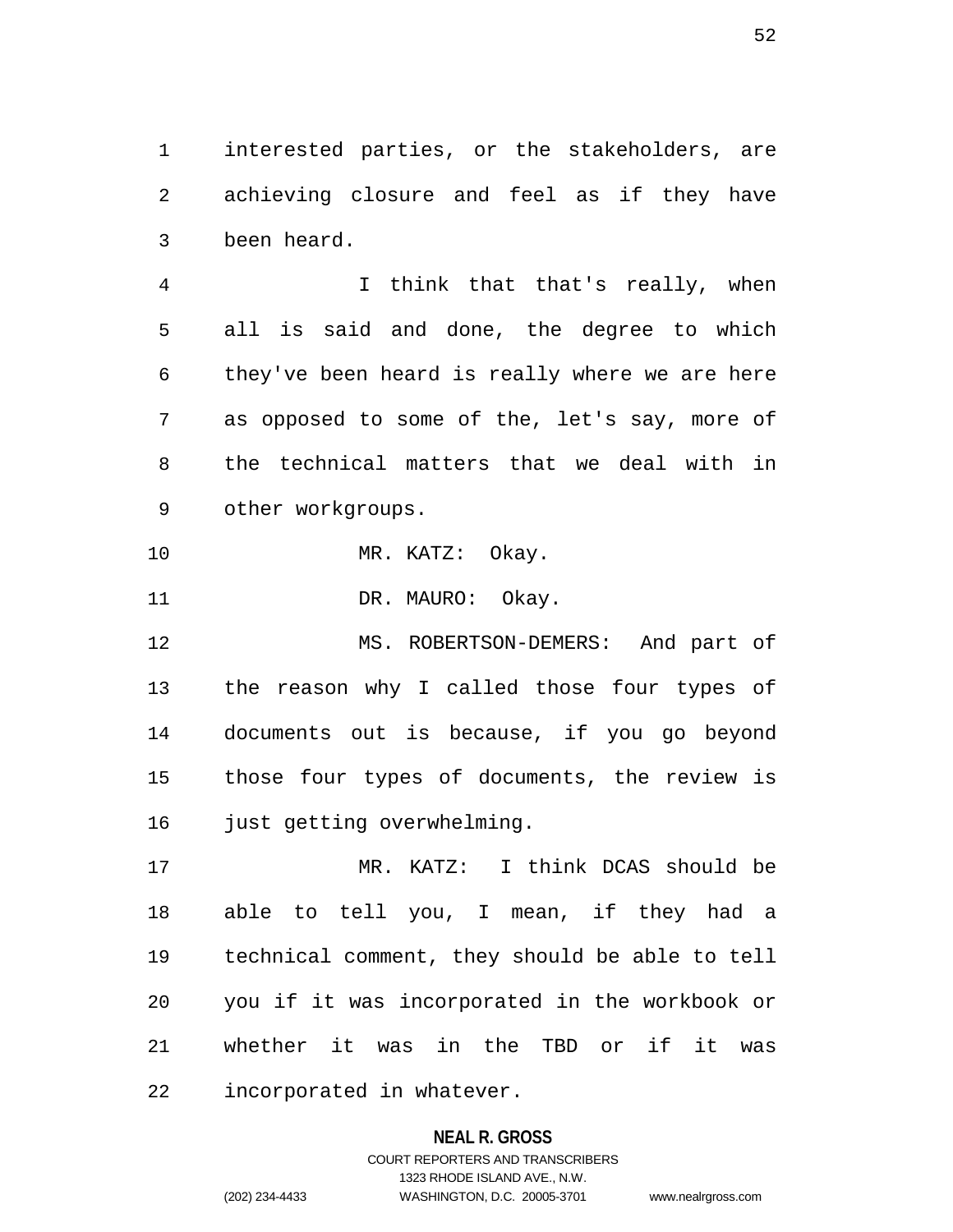1 1 It shouldn't be, you know, there 2 shouldn't be a real hunt. They'll know 3 whether they made a change based on the 4 comment or not, we hope, at least, and that  $5$  would  $-$ 6 MS. ROBERTSON-DEMERS: Well, part 7 of it comes from the WISPR database, okay, 8 where they've made changes. Part of it comes 9 from the preamble of the TBD.

10 MR. KATZ: And part of it will 11 come from speaking to folks.

12 MS. ROBERTSON-DEMERS: And part of 13 it comes from, I see that as going into the 14 response and as looking at the Working Group 15 meetings. And I'll get to that because, 16 actually in the next question is: the comment 17 was considered but not incorporated.

18 Okay. And consideration, the only 19 way I kind of envision figuring out whether it 20 was considered is to look at those four 21 sources I just mentioned and also to look at 22 the Working Group discussions.

### **NEAL R. GROSS**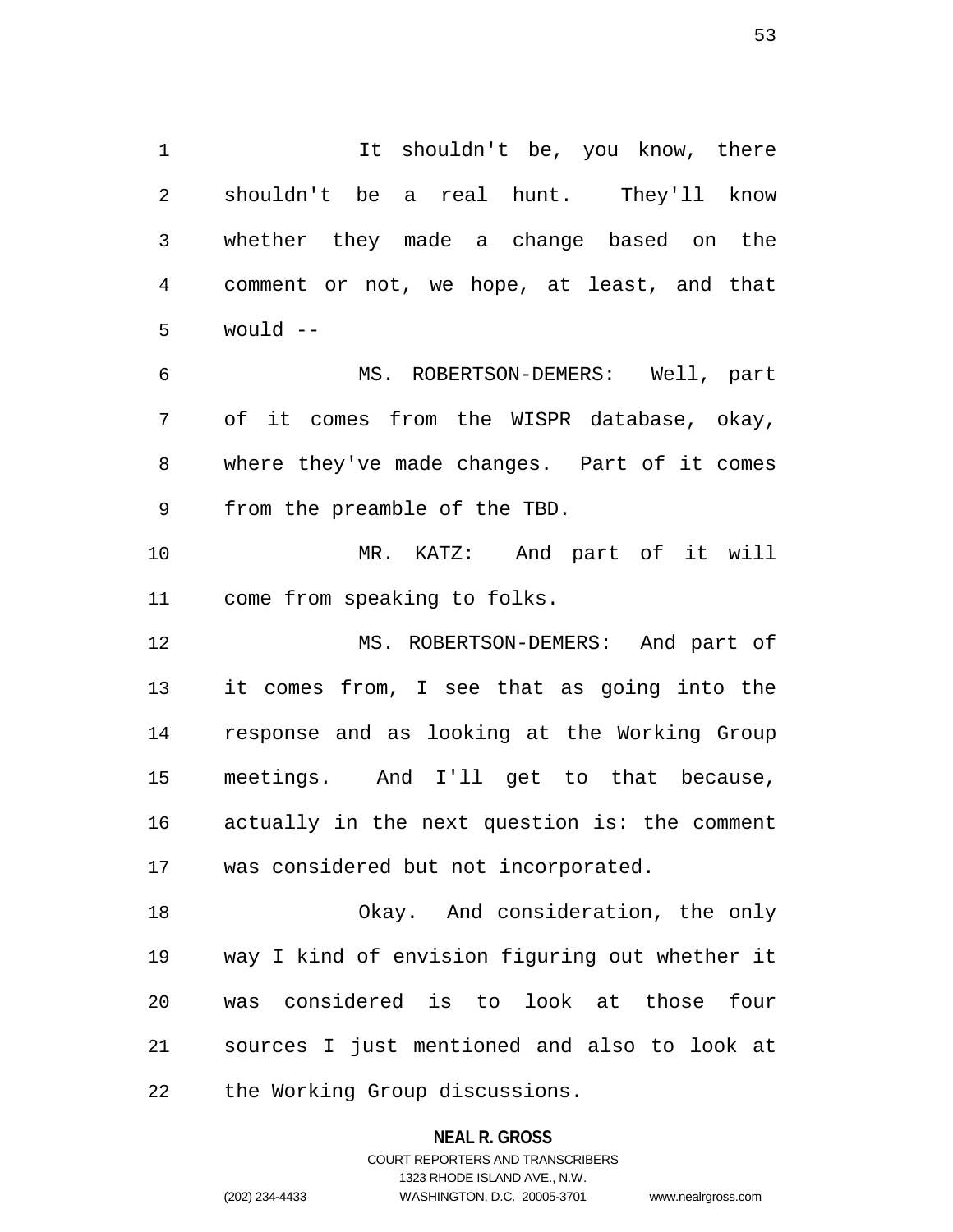1 MR. KATZ: Yes, I mean, if you 2 want to do everything based on the record on 3 documents then you're going to do that.

4 I mean, the only way to go beyond 5 that is to interview the people that were 6 involved and ask them, you got this comment, I 7 can't find any documentation showing that it 8 was given any consideration.

9 Was it given consideration and can 10 you show me where or how? And that, 11 obviously, would be the next step if you want 12 to close the loop on whether DCAS did take it 13 into consideration.

14 MS. ROBERTSON-DEMERS: And, you 15 know, I haven't gone as far as to say I need 16 all the interaction between ORAU and DCAS on 17 the Rocky Flats plan because some of it may be 18 in email, I don't know.

19 MR. KATZ: Yes. I mean, you don't 20 need to make a blanket request. You can, as 21 you hit these and you don't find a response, 22 you can ask the question for that particular

**NEAL R. GROSS**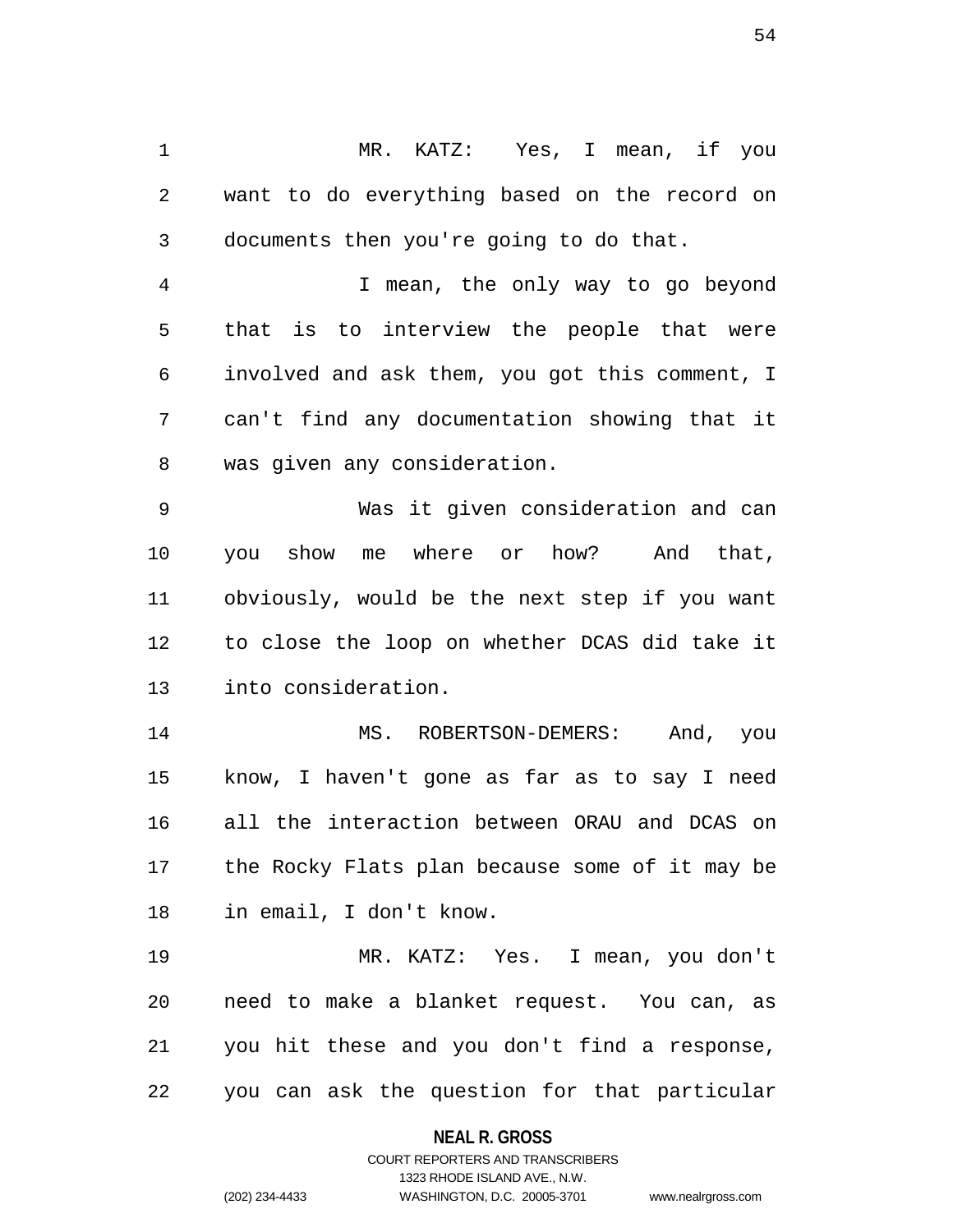1 item.

2 I mean, if you're going to go that 3 far or if you're going to move off the 4 documentation itself. 5 MEMBER MUNN: And one can always 6 imagine situations where comments would have 7 received consideration and discussion but not 8 necessarily at a formal venue so that there 9 would be a written record of them. 10 MR. KATZ: Well, it's like the TBD 11 is not going to have discussion about things 12 that weren't incorporated in the TBD, for 13 example, I don't think. I wouldn't expect 14 that. Especially back then, maybe we do more 15 of that now. 16 So if you're looking at a comment 17 that was considered but then didn't result in 18 a change, it's not going to be reflected, you 19 know, in the TBD that they considered it and 20 didn't make a change, I don't think. 21 MS. ROBERTSON-DEMERS: And with 22 the available documentation, no such things

> **NEAL R. GROSS** COURT REPORTERS AND TRANSCRIBERS

> > 1323 RHODE ISLAND AVE., N.W.

(202) 234-4433 WASHINGTON, D.C. 20005-3701 www.nealrgross.com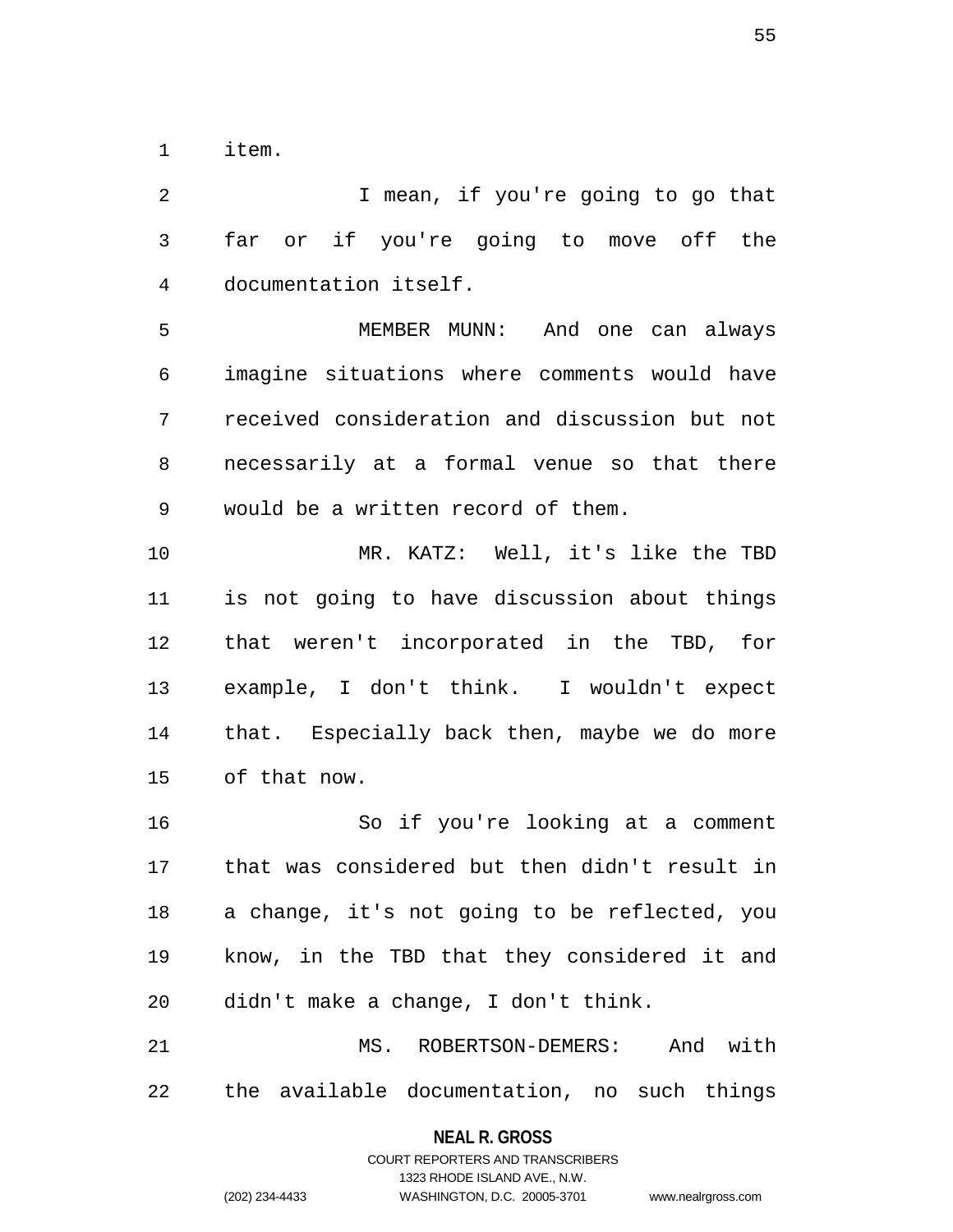1 are going to come up in Working Groups.

| $\overline{2}$ | DR. MAURO: Could I -- if you                   |
|----------------|------------------------------------------------|
| 3              | could get a little closer to the microphone?   |
| 4              | I can hear you but it's a little difficult. I  |
| 5              | hear Ted much easier.                          |
| 6              | CHAIR BEACH: John, before you                  |
| 7              | start, can $I$ --                              |
| 8              | DR. MAURO: Yes.                                |
| 9              | CHAIR BEACH: Kathy, how much more              |
| 10             | do you have for your presentation part? It     |
| 11             | would be nice to get through that so we can    |
| 12             | get to questions and more comments.            |
| 13             | MS. ROBERTSON-DEMERS: I can push               |
| 14             | through in ten minutes.                        |
| 15             | CHAIR BEACH: So I'm<br>just                    |
|                | 16 wondering if you could just --              |
| 17             | DR. MAURO: I'll hold off.                      |
| 18             | CHAIR BEACH: If you could just                 |
| 19             | lay out what you want to say, because we're    |
| 20             | getting into the discussion part of it that we |
| 21             | were going to hold until the end, if that's    |
| 22             | okay with everyone. Because I'd like to get    |

**NEAL R. GROSS** COURT REPORTERS AND TRANSCRIBERS

1323 RHODE ISLAND AVE., N.W. (202) 234-4433 WASHINGTON, D.C. 20005-3701 www.nealrgross.com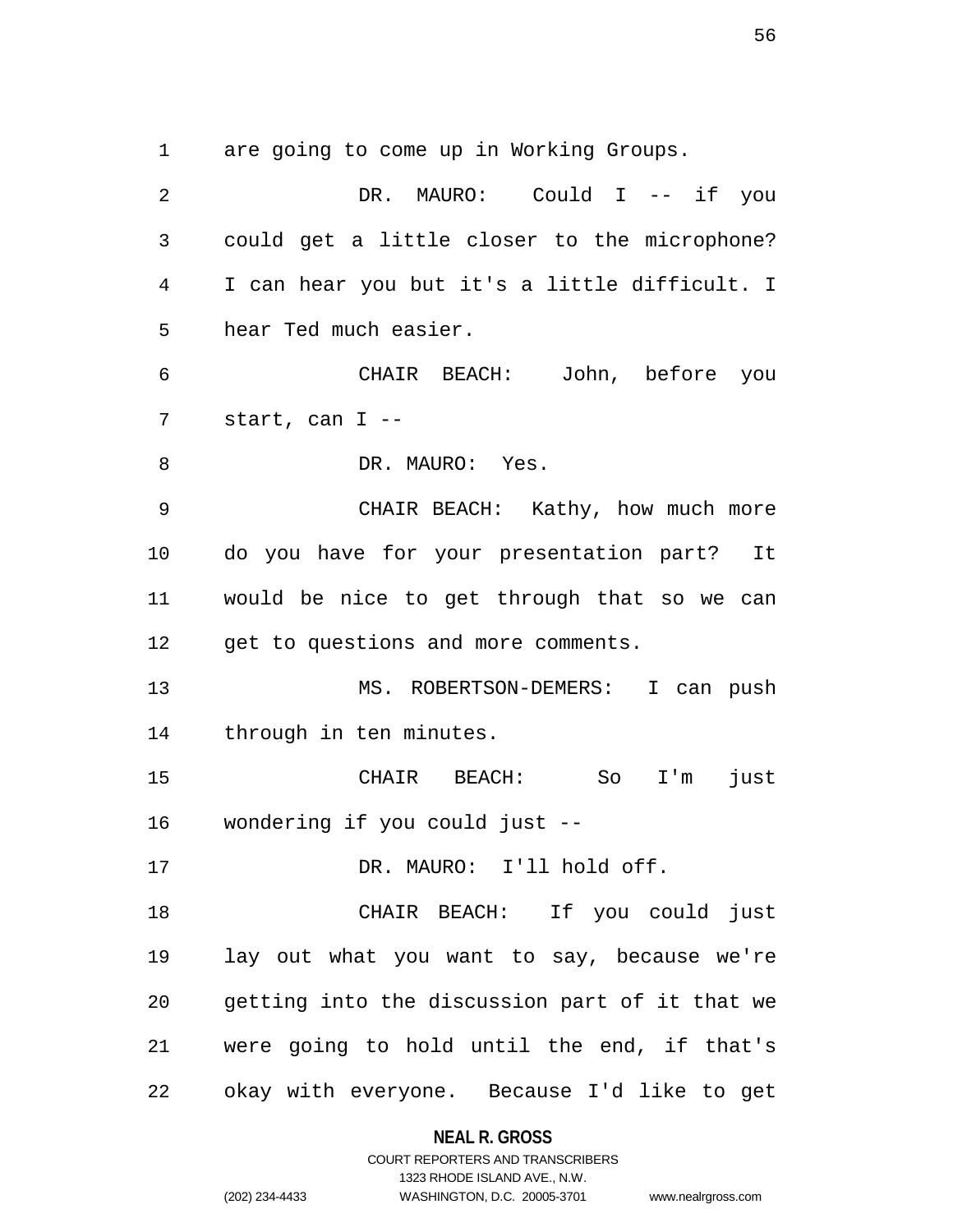1 to it.

2 MS. ROBERTSON-DEMERS: Okay. And 3 then the third category is a comment which was 4 just disregarded and that would be, there is 5 no documentation to say that it was ever 6 considered. 7 Some of the things that, under 8 SC&A Observation and Comment, that I think we 9 should be looking for is: does the response 10 directly speak to the comment? 11 Was the response complete? Was 12 the response technically correct? And in that 13 venue, I'm going to give you a fictitious 14 comment and a fictitious response to 15 demonstrate what I mean. 16 If the guy says, what is picked up 17 by the film badge? And the NIOSH person comes 18 back and says tritium is picked up by the film 19 badge. That's what I'm talking about where we 20 would make a statement and say that is an 21 incorrect response, because the film badge

22 does not pick up tritium.

### **NEAL R. GROSS**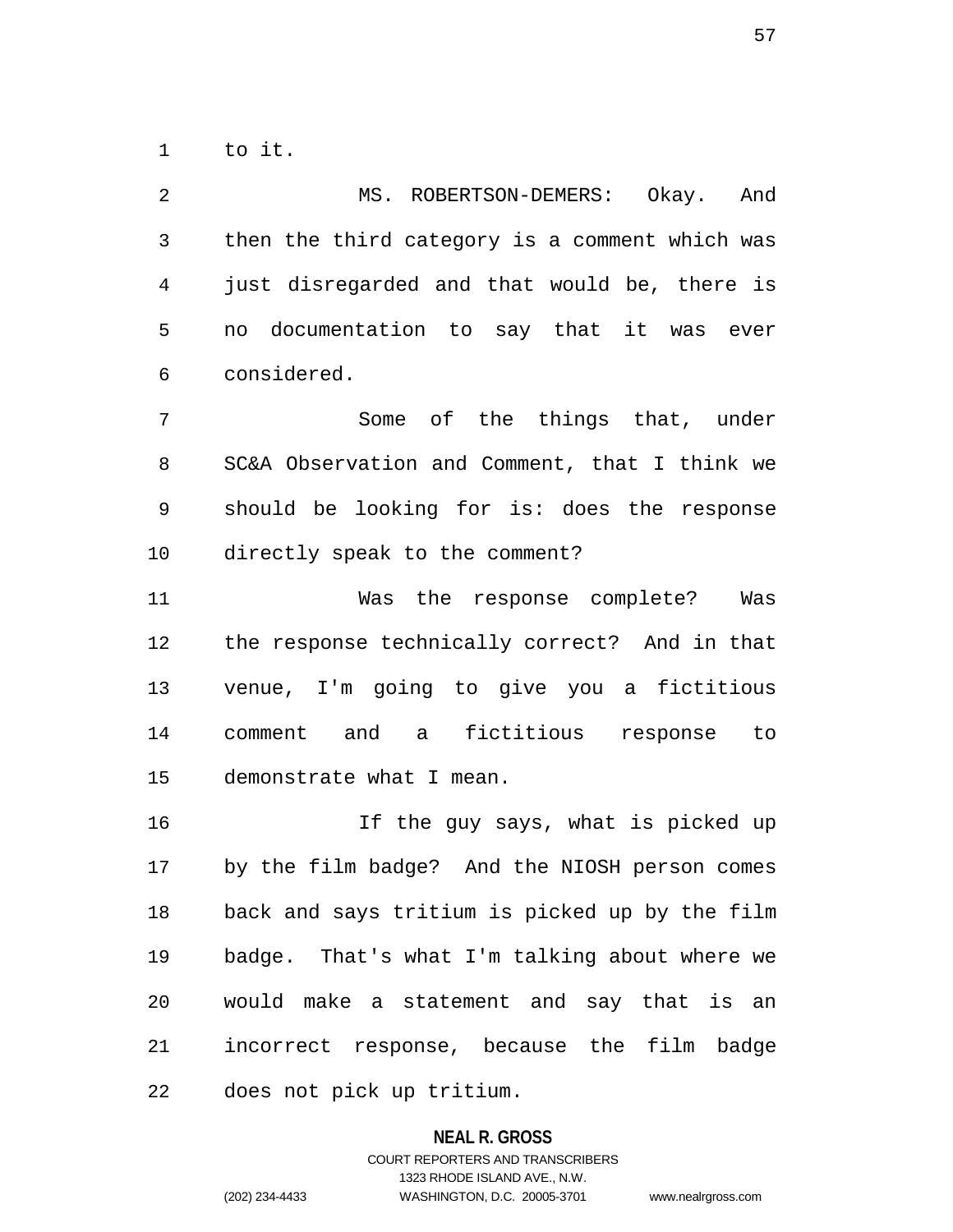1 It's really not any deeper than 2 that. Another thing is: did the response 3 resolve generic issues as well as individual 4 issues?

5 So, in other words, an individual 6 may bring up a couple of incidents and the 7 response may address his particular incident, 8 but the concern, the overall reaching concern, 9 is about incidents in general.

10 And then, were comments from site 11 expert interviews considered collectively or 12 selectively? And I'm going to give you an 13 example of one of the most difficult comments 14 we have come across to deal with. We're not 15 sure where the boundaries are with respect to 16 how we evaluate this.

17 So let me kind of give you some 18 background. When I went out to the SRDB I 19 told you I only found a couple of documented 20 communications, they were from Roger Falk and 21 Bob Bistline.

22 And I knew from my attendance at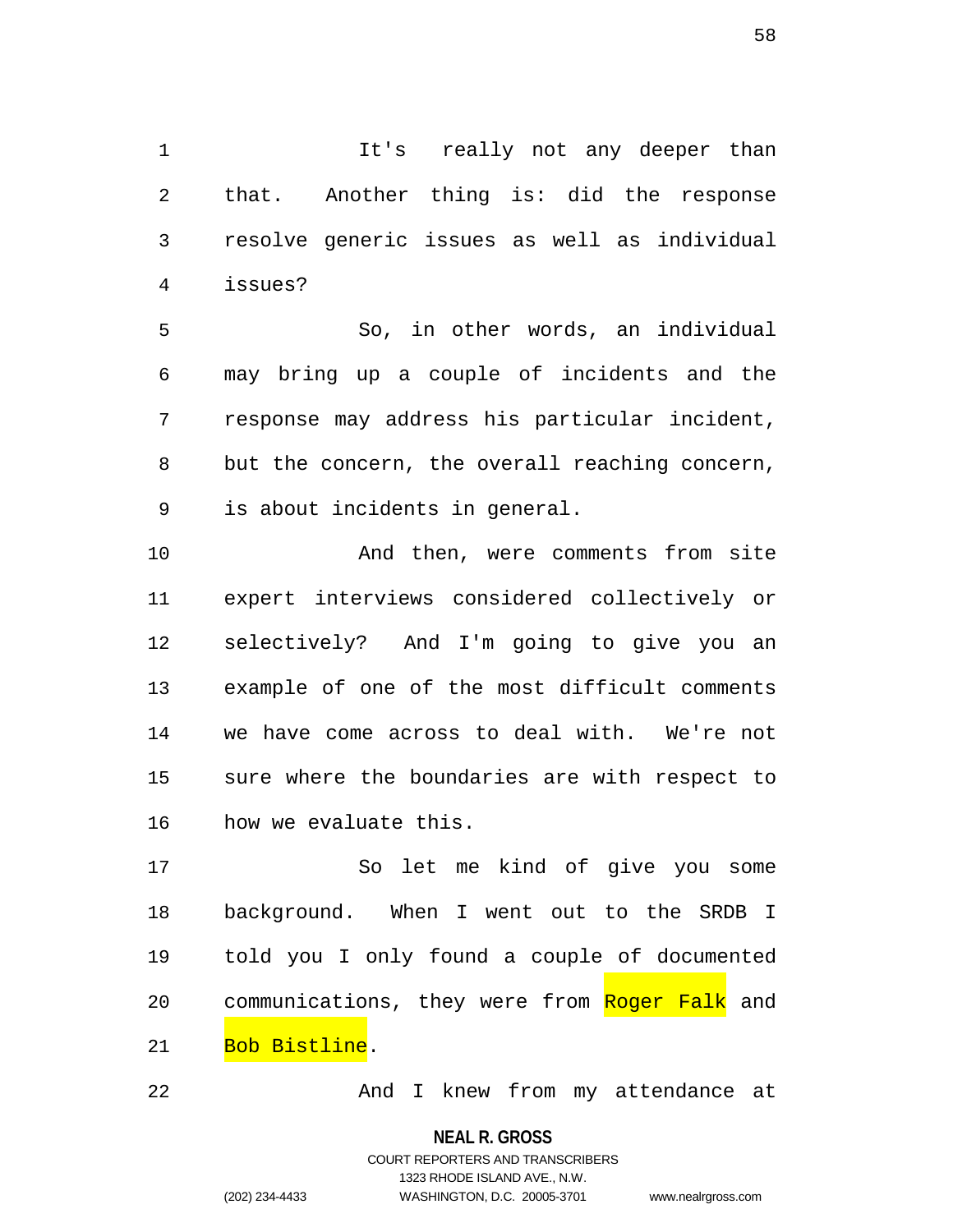1 one of the Advisory Board Meetings where they 2 voted on the petition, that there was at least 3 one more interviewee that I could pull out.

4 And that was a supervisor who was 5 involved in the thorium strikes. And if you 6 all remember, NIOSH discussed their interview 7 with him and how he was a very knowledgeable 8 person and they basically considered that 9 interview above a couple of documents which 10 contradicted what he had said.

11 Now what we found was that there 12 were a couple of interviews with this 13 individual. The interview that I had 14 requested from NIOSH came back and it was a 15 drawing, a map, very few words.

16 The map listed, kind of drew an 17 area in 771 where this process had worked. 18 And it drew the areas out in 881 where the 19 process had occurred.

20 It had a little notation down here 21 that there was a U-233 strike in this area and 22 then it showed the machine shop. And it was

### **NEAL R. GROSS**

## COURT REPORTERS AND TRANSCRIBERS 1323 RHODE ISLAND AVE., N.W. (202) 234-4433 WASHINGTON, D.C. 20005-3701 www.nealrgross.com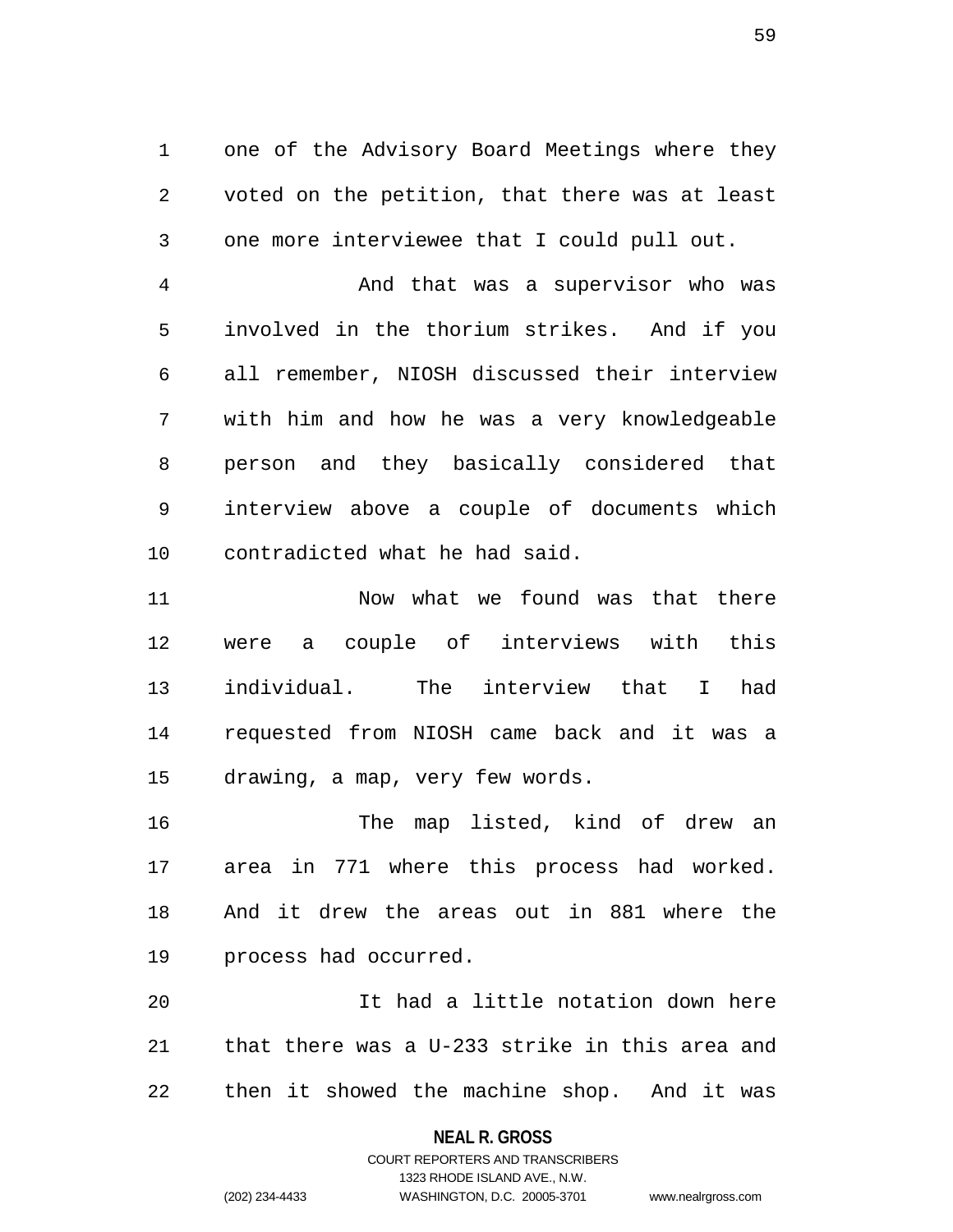1 provided to me in February of 2011, with a 2 note that said that -- okay, well, first of 3 all it was signed by the person, the map.

4 And they put a documented 5 communication cover sheet on it. And that 6 documented communication was created the day 7 before they shipped it out to me in 2011.

8 As I said, we found a couple of 9 interviews with this individual, and the first 10 interview was related to the thorium strikes.

11 It said "Name" could not tell us 12 much about the thorium, some work was done in 13 the uranium area. Thorium strikes, "Name" was 14 in charge of the 233 Project, strikes in 15 building 771, work on product in buildings 81 16 and 883.

17 The thorium strikes had actually 18 happened by the time they got to the 233 19 project. "Name" does not know how the strike 20 waste was handled, he was in building 81, his 21 work was machining in building 81. And then 22 it kind of goes on and talks about the rad

#### **NEAL R. GROSS**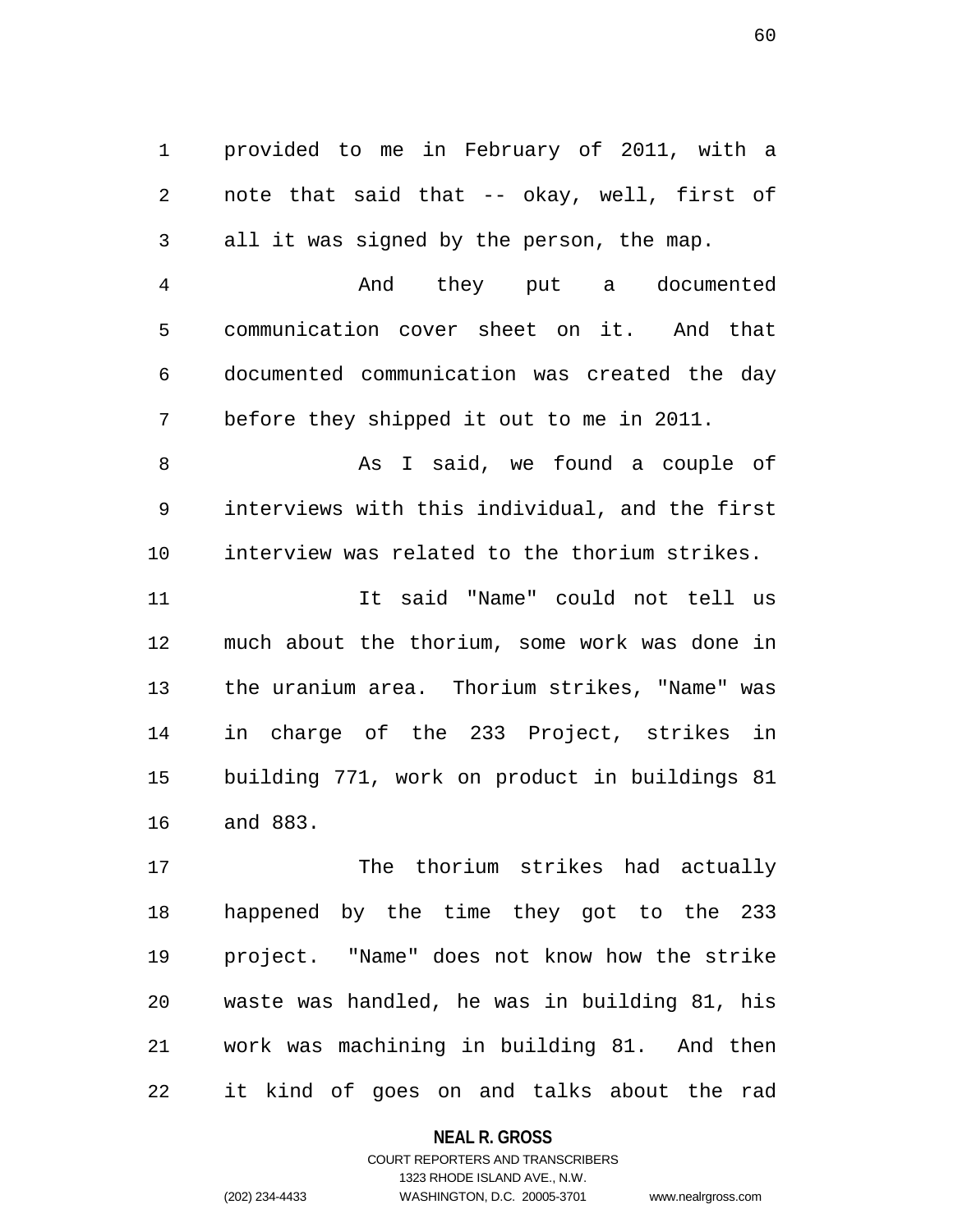1 controls. Okay?

| 2  | The second interview was this map               |
|----|-------------------------------------------------|
| 3  | I was talking about. And NIOSH indicated: on    |
| 4  | May 15th, 2007, I contacted "Name," a former    |
| 5  | employee of the Rocky Flats, who was in charge  |
| 6  | of the U-233 special project which occurred in  |
| 7  | April 1965 in building 881, room 226.           |
| 8  | This project involved the removal               |
| 9  | of thorium from uranium, the so-called thorium  |
| 10 | strike. "Name" provided the attached sketch     |
| 11 | showing where the thorium strike occurred.      |
| 12 | I used this information while                   |
| 13 | preparing a spreadsheet to analyze the air      |
| 14 | sample data associated with the thorium         |
| 15 | strike.                                         |
| 16 | On May 16th, 2007 I added a note                |
| 17 | my conversation with "Name" documenting<br>from |
| 18 | the information he verbally provided me. The    |
| 19 | sketch was provided to OCAS on May 16th, 2007,  |
| 20 | but through oversight was not submitted for     |
| 21 | inclusion in the SRDB at that time.             |

22 When a request was made on

**NEAL R. GROSS**

COURT REPORTERS AND TRANSCRIBERS 1323 RHODE ISLAND AVE., N.W. (202) 234-4433 WASHINGTON, D.C. 20005-3701 www.nealrgross.com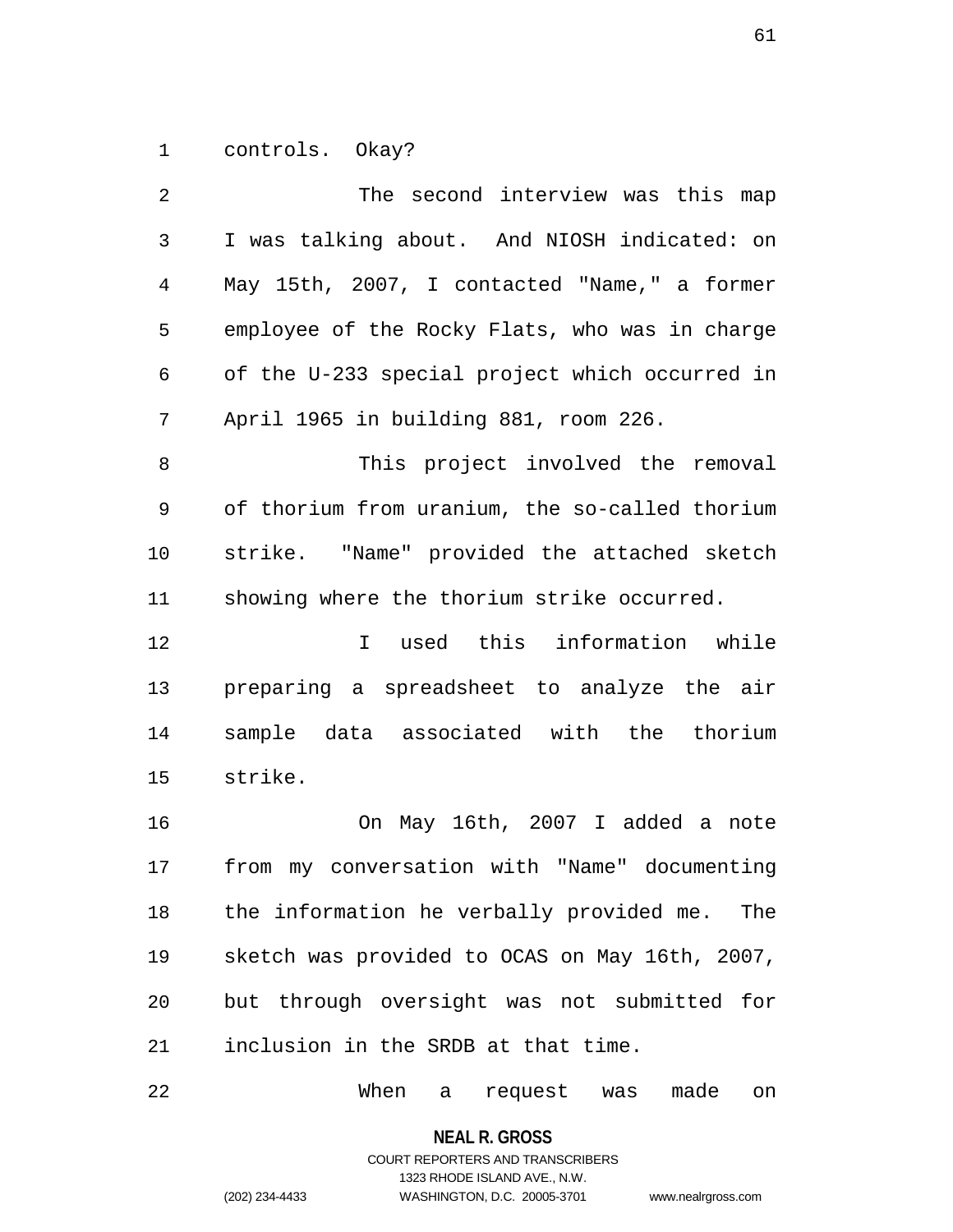1 02/15/11 by DCAS staff for information 2 associated with this interview of "Name", this 3 sketch was found and it was submitted for 4 inclusion on the SRDB, 02/16.

5 There was a great deal of debate 6 at the time over where these thorium strikes 7 occurred. And, as I said, the sketch named 8 specific areas in building 881 as crosshatched 9 and labelled uranium 233 foundry, uranium 233 10 machining, uranium 233 strike. U-233 is also 11 identified in building 771, Room 134.

12 And this is all based upon a map. 13 Now the first concern that I had was: am I 14 authorized to say that the two interviews are 15 in conflict with one another with regard to 16 the buildings? Is that a part of our 17 evaluation process? And I'm going to add some 18 more information on top of it to you.

19 We did review all of the 20 interviews. And there were two other people 21 who said that the strikes occurred in building 22 771. What do we do with -- we got three

#### **NEAL R. GROSS**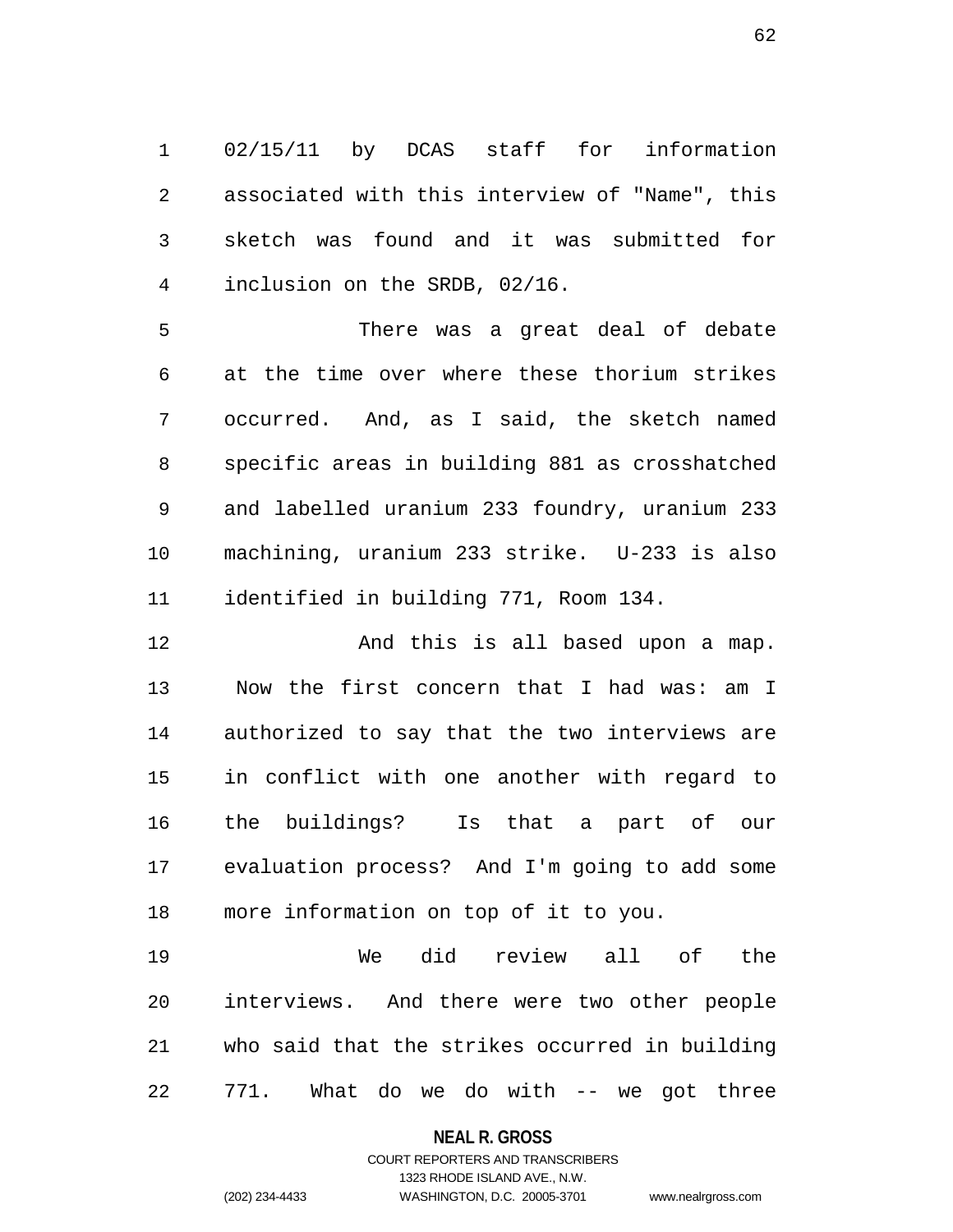1 comments, two of them conflict with one 2 another, from the same person.

3 Are we allowed, in our SC&A 4 observation comment, to bring out the fact 5 that there were two interviews that seemingly 6 conflicted and NIOSH should have resolved this 7 before integrating it into the SEC process and 8 the TBD?

9 That's what we're not sure of. 10 Now I'm going to switch categories on you, 11 okay. I just wanted to bring that example out 12 because it is probably the hardest example to 13 deal with as far as what is our role in the 14 SC&A observation comment field. Okay.

15 The sources of feedback, and this 16 is literally similar to the NIOSH response, 17 but this is feedback sent directly to the 18 commenter. Advisory Board Meeting responses, 19 Working Group direct responses, Worker 20 Outreach Meeting direct responses, letters, 21 emails, and then documented telephone 22 conversations with the commenter.

### **NEAL R. GROSS**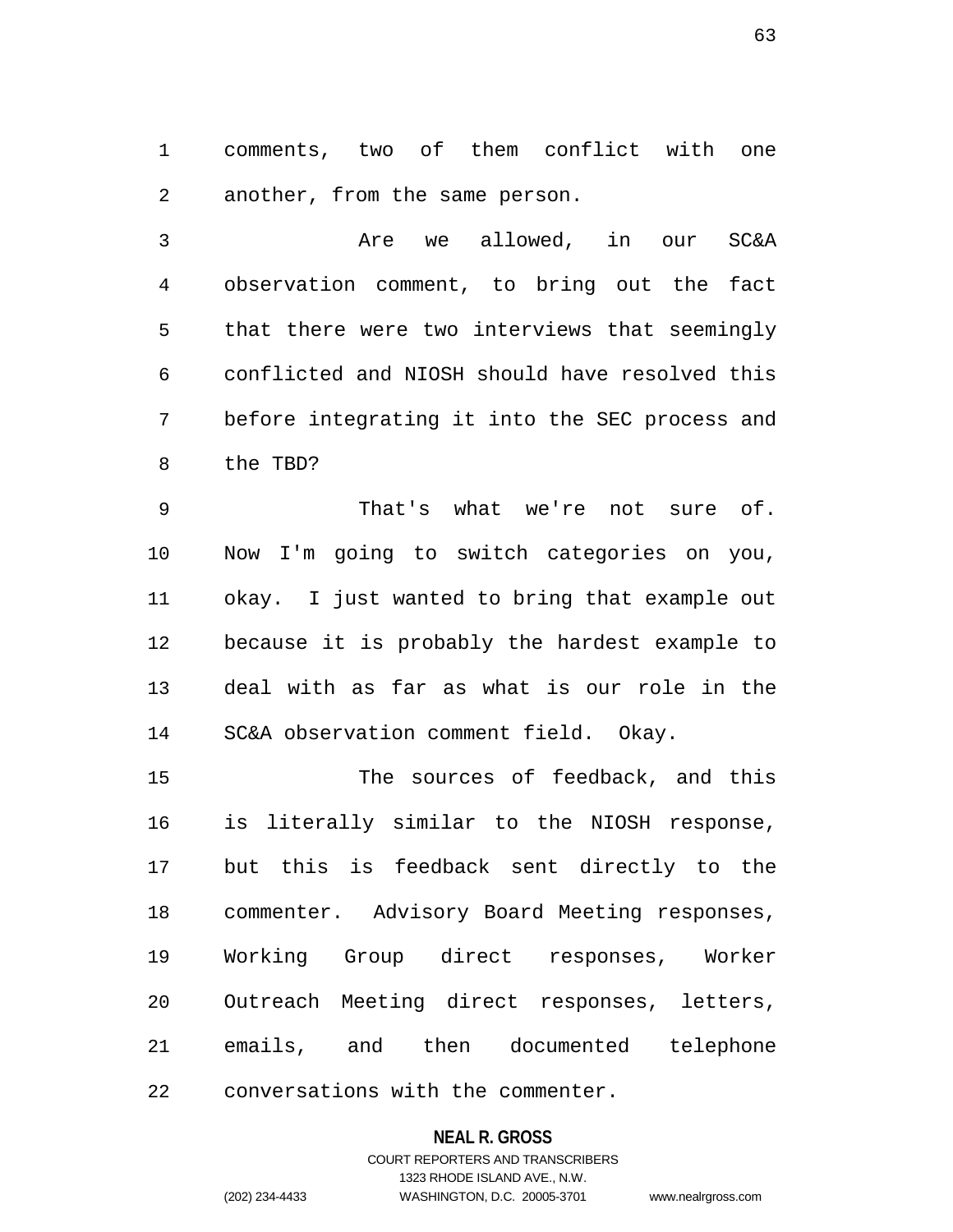1 Some of the questions that we had 2 related to feedback is, for example, do we 3 really need NIOSH to provide feedback to a 4 site expert other than for them to allow that 5 site expert to review their summary and 6 approve it? That was a question we had.

7 Should we be doing an observation 8 evaluation on a response that the Advisory 9 Board provides? Should we be doing an 10 evaluation on a response that DOL provides? 11 And this is all in the context of an 12 individual who's sitting at a NIOSH meeting.

13 Should we put a limit on the 14 period of time in which we search for feedback 15 to the worker? In other words, is it okay for 16 NIOSH to take five years to provide the 17 feedback or should we be looking within six 18 months of the comment?

19 And then, is posting of a document 20 to the website adequate as feedback? And the 21 last thing that I wanted to do was, in the 22 process of this review, I came up with some

**NEAL R. GROSS**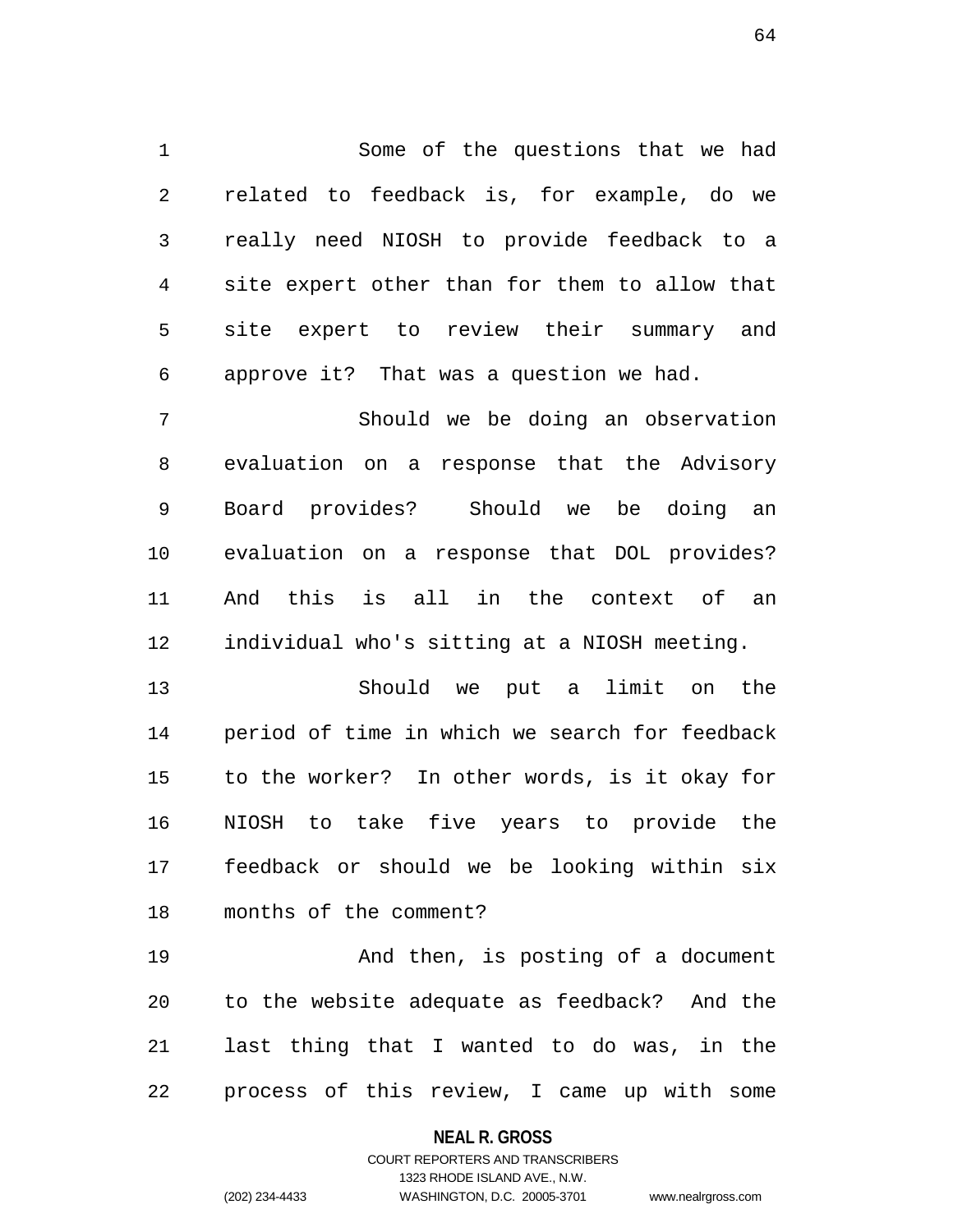1 questions for NIOSH that I needed an answer 2 for.

3 CHAIR BEACH: Are those separate 4 from the twelve you sent to us?

5 MS. ROBERTSON-DEMERS: Yes. Yes. 6 There was a Health Physics Journal article 7 that was put out, and as a part of that NIOSH 8 sent out, apparently, the interview summary 9 and a release form saying that it was -- 10 asking whether it was okay or whether it 11 needed changes.

12 And there were -- oh, probably 13 eight to ten of those which were provided 14 through Chris. And my question on that is, to 15 which interviews do those releases correlate? 16 MR. KATZ: I mean, things like 17 that it seems like, if you're doing your work 18 and sort of taking the questions that you 19 might have, I mean, do we need to do these at 20 the Work Group level? Because --

21 MS. ROBERTSON-DEMERS: I can do 22 them either way. I mean, I can go through

**NEAL R. GROSS**

COURT REPORTERS AND TRANSCRIBERS 1323 RHODE ISLAND AVE., N.W. (202) 234-4433 WASHINGTON, D.C. 20005-3701 www.nealrgross.com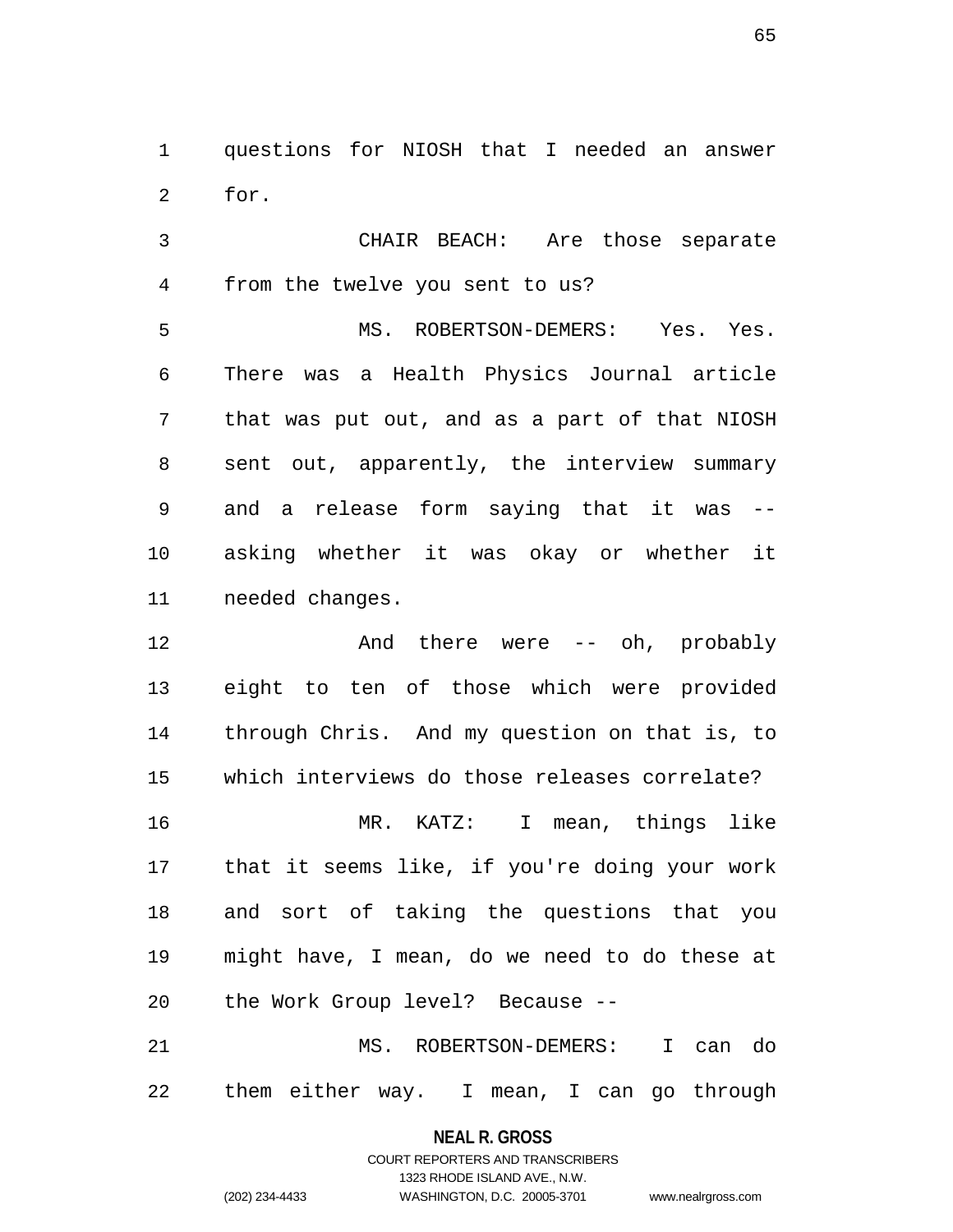1 them real quick, there's four of them. 2 MR. KATZ: I know, but -- 3 CHAIR BEACH: What does NIOSH 4 prefer? Do you prefer Kathy to send you a 5 list of questions that she has and -- 6 MS. ELLISON: This is Chris. That 7 would work fine. 8 MS. ROBERTSON-DEMERS: Okay. 9 MS. ELLISON: It would probably be 10 better. 11 CHAIR BEACH: That way you have a 12 chance to review them and not have them 13 pulled. 14 MS. ELLISON: Right. 15 MS. ROBERTSON-DEMERS: And then 16 that's it. 17 CHAIR BEACH: And I'm sure, Kathy, 18 when you send them out you can send them to 19 the entire Work Group so that we know what's -  $20$ 21 MR. KATZ: Yes. 22 MS. ROBERTSON-DEMERS: That's it.

# **NEAL R. GROSS** COURT REPORTERS AND TRANSCRIBERS 1323 RHODE ISLAND AVE., N.W. (202) 234-4433 WASHINGTON, D.C. 20005-3701 www.nealrgross.com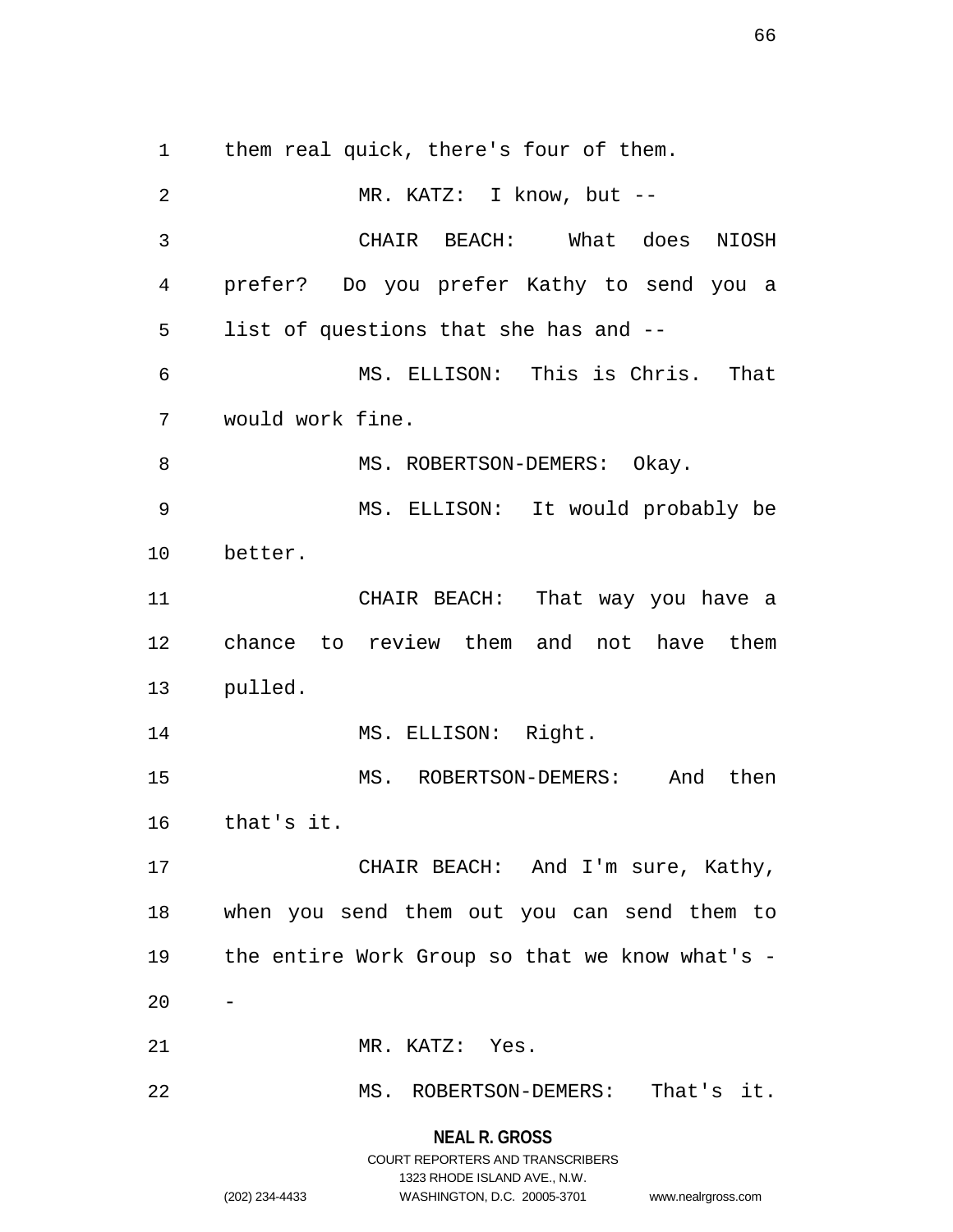1 That's the end.

2 CHAIR BEACH: Okay. So I have a 3 question for the Work Group. It's 10:21, do 4 you want to break? 5 MR. KATZ: Do we want a five-6 minute break? 7 CHAIR BEACH: Before we just get 8 started. Let's do that, ten minutes? 9 MS. ELLISON: Ten minutes is a 10 good idea. 11 MR. KATZ: Ten-minute comfort 12 break. 13 CHAIR BEACH: 10:31. That's ten 14 minutes exactly. 15 (Whereupon, the meeting went off the record at 16 10:22 a.m. and resumed at 10:34 17 a.m.) 18 MR. KATZ: So we're going to 19 restart, but can I -- 20 CHAIR BEACH: Arjun, are you going 21 to send that to Betty? 22 DR. MAKHIJANI: I have Kathy's

#### **NEAL R. GROSS**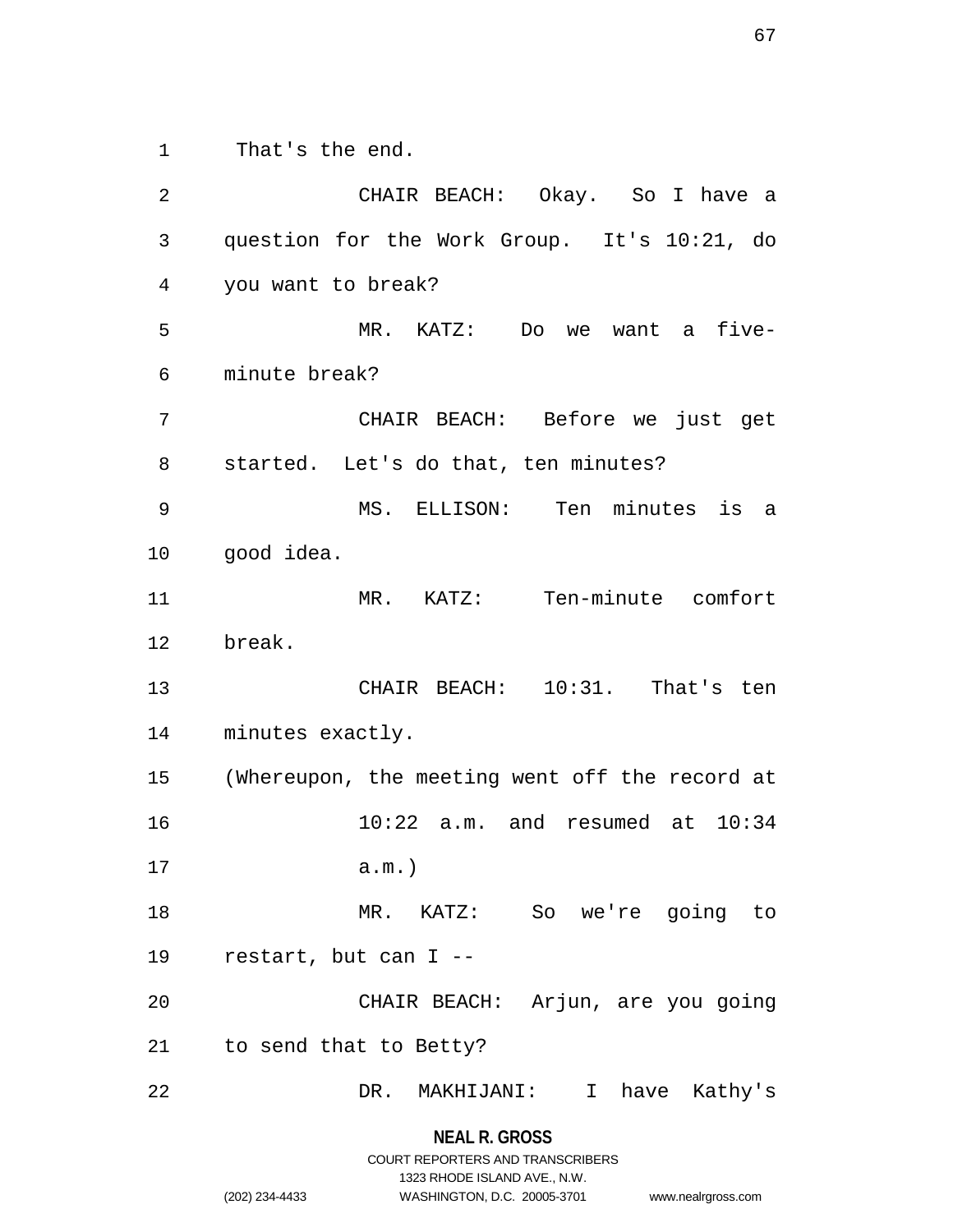1 email, these are the questions. I can send it 2 to everybody I have, see if I've got everyone 3 on my list. 4 MR. KATZ: So, Jenny, what's your 5 email? 6 MS. LIN: I-T-E. 7 MR. KATZ: I-T-E. 8 MS. LIN: Nine. 9 MR. KATZ: Excuse me, I didn't get 10 that. 11 DR. MAKHIJANI: ite9@cdc.gov? 12 MR. KATZ: Yes. 13 MEMBER SCHOFIELD: I am online. 14 MR. KATZ: Okay. Thanks, Phil, 15 there's some reverb with your speaking for 16 some reason. But glad to have you, Phil. 17 MEMBER SCHOFIELD: Okay. I did miss 18 your conversation on the hand badge. I'll hang 19 up and redial in. 20 MR. KATZ: Okay. Thanks. 21 CHAIR BEACH: Okay. So Kathy had 22 sent out 12 questions for the Work Group to

> **NEAL R. GROSS** COURT REPORTERS AND TRANSCRIBERS

> > 1323 RHODE ISLAND AVE., N.W.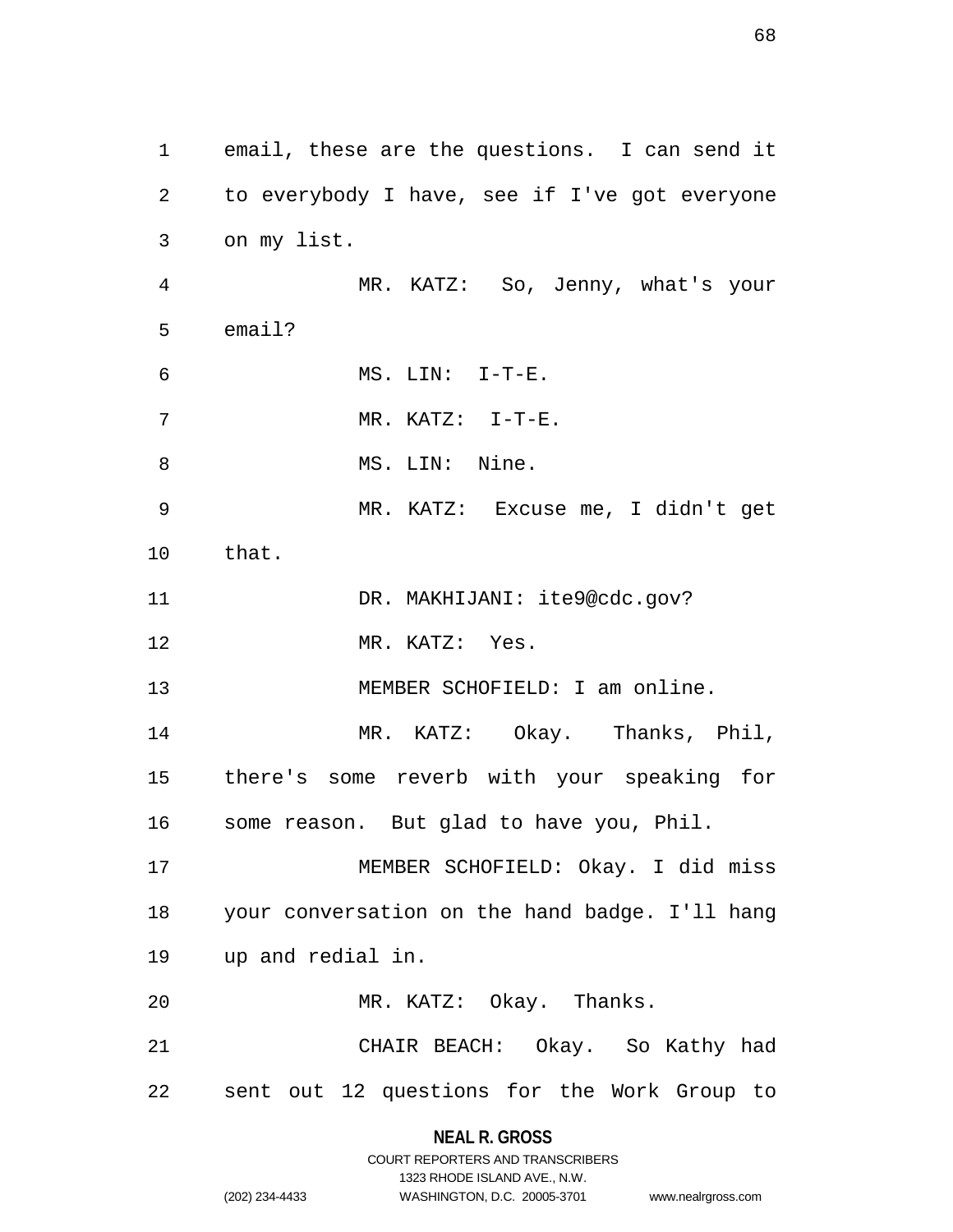1 answer so that she could continue with her 2 Rocky Flats review, this was -- 3 MR. KATZ: Could you just give us 4 the date of the email so we -- 5 CHAIR BEACH: June 17, I believe 6 it went out. And there was a earlier version 7 that went out in May, mid-May, I believe. 8 MS. ROBERTSON-DEMERS: You mean 9 the original questions I sent out? 10 CHAIR BEACH: The original. 11 Anyway, so there was two versions of this. 12 This is a little more streamlined. So the 13 first question, "What does the Working Group 14 hope to gain from Objective 3 review?" The 15 Objective 3 review plan outlined three 16 objectives of the review. 17 The first bullet is identified in

18 documenting substantive worker comments. 19 Second bullet evaluating if this information 20 was considered for incorporation into the 21 Technical Work Documents.

22 Third bullet is assessing how DCAS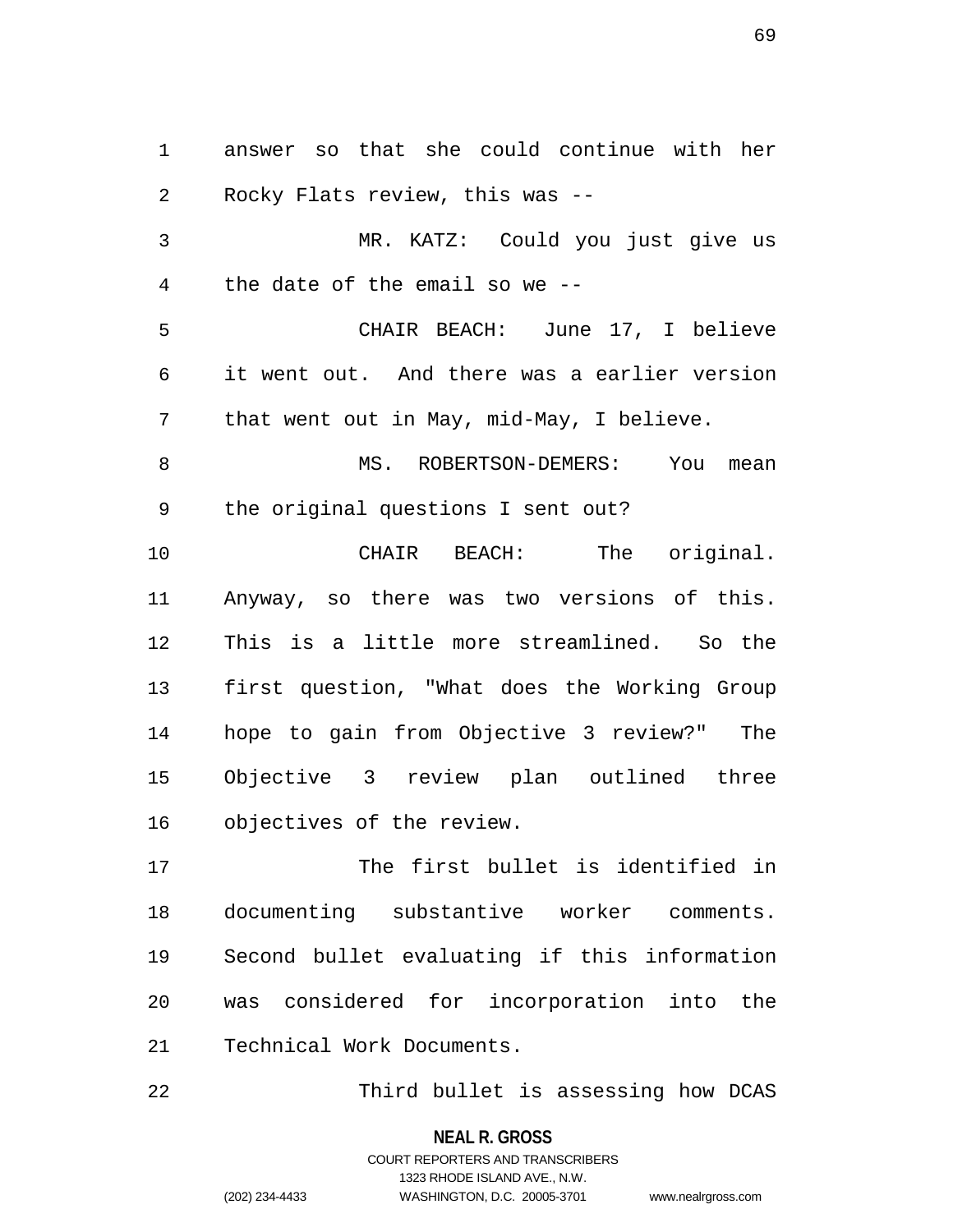1 communicated the impact of the substantive 2 comments to the worker providing the comments. 3 The question is: is this still the 4 goal of the review? I have Mike's answers, he 5 emailed them to me last night. I believe 6 that, yes, that is still the focus or the 7 goal. Wanda?

8 MEMBER MUNN: No, I think the goal 9 was stated too broadly when we were first 10 putting this together. I think we were trying 11 to make sure that we covered all bases and 12 that we weren't going too far afield.

13 But the underlying heartstring 14 purpose for our having established this Work 15 Group at the outset was to respond to workers 16 who felt that their comments were not being 17 considered at all.

18 The genuine feeling, among many 19 people, was: I bring you an issue, I tell you 20 something that's important and you don't even 21 pay any attention to what I've said.

22 And the purpose that we discussed

**NEAL R. GROSS**

COURT REPORTERS AND TRANSCRIBERS 1323 RHODE ISLAND AVE., N.W. (202) 234-4433 WASHINGTON, D.C. 20005-3701 www.nealrgross.com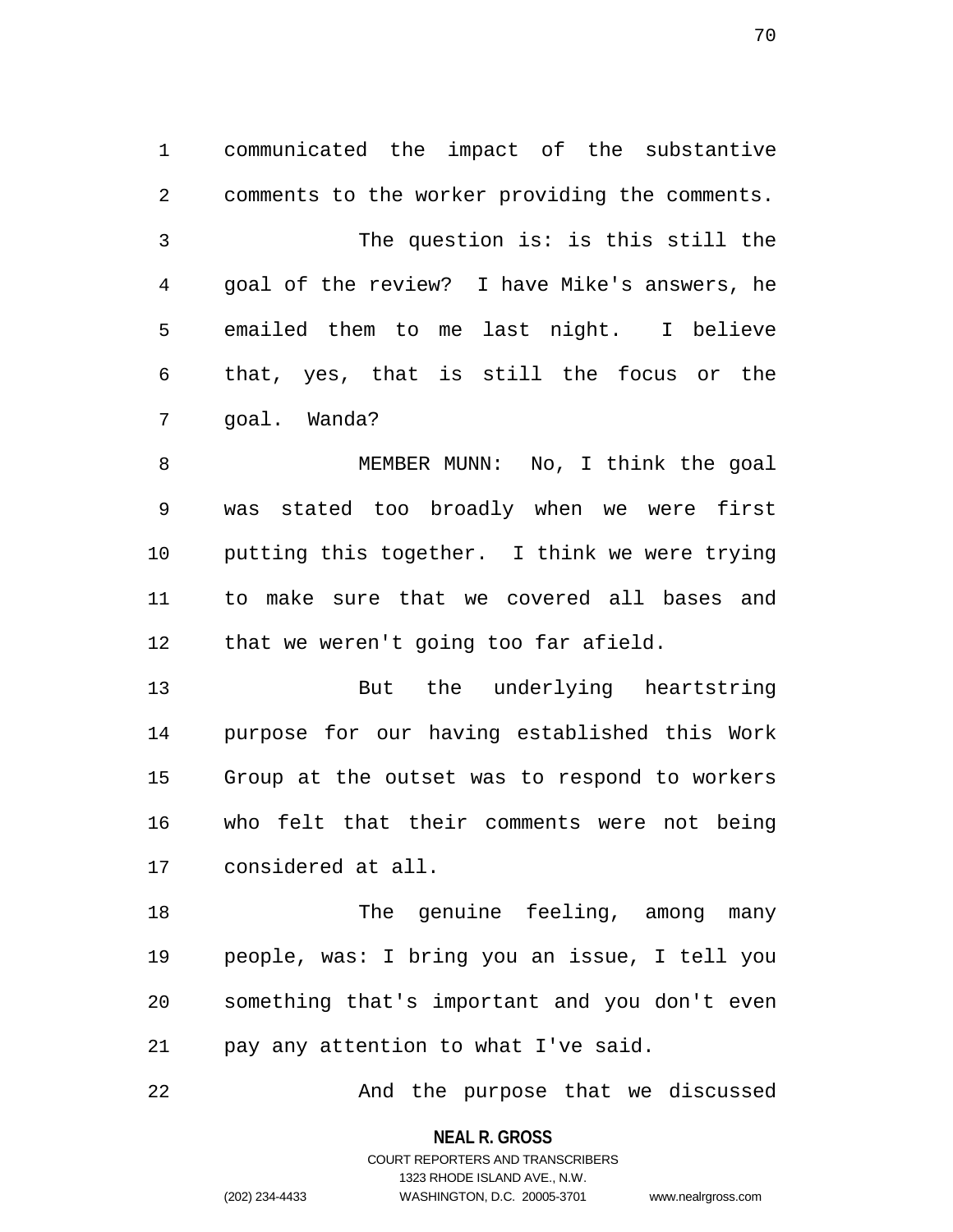1 in earlier meetings was we need to do 2 something to make sure that, first of all, the 3 comments were given some attention of some 4 sort.

5 And, two, that the worker 6 understands that we have not always agreed 7 with the comment or incorporated it, but have 8 paid attention to it. So identifying and 9 documenting worker comments, yes, I believe 10 that certainly is a part of the goal.

11 Evaluating this information for 12 incorporation into Technical Work Documents, 13 whether it was incorporated, is a tough job 14 but, yes, that's a part of the goal. I don't 15 think that number three really and truly is a 16 part of the goal.

17 Because assessing how DCAS 18 communicated their impact of substantive 19 comments to the worker is a judgment call 20 which you could get 15 different responses 21 from if you asked 15 different people.

22 Further, it is beyond the scope of

**NEAL R. GROSS**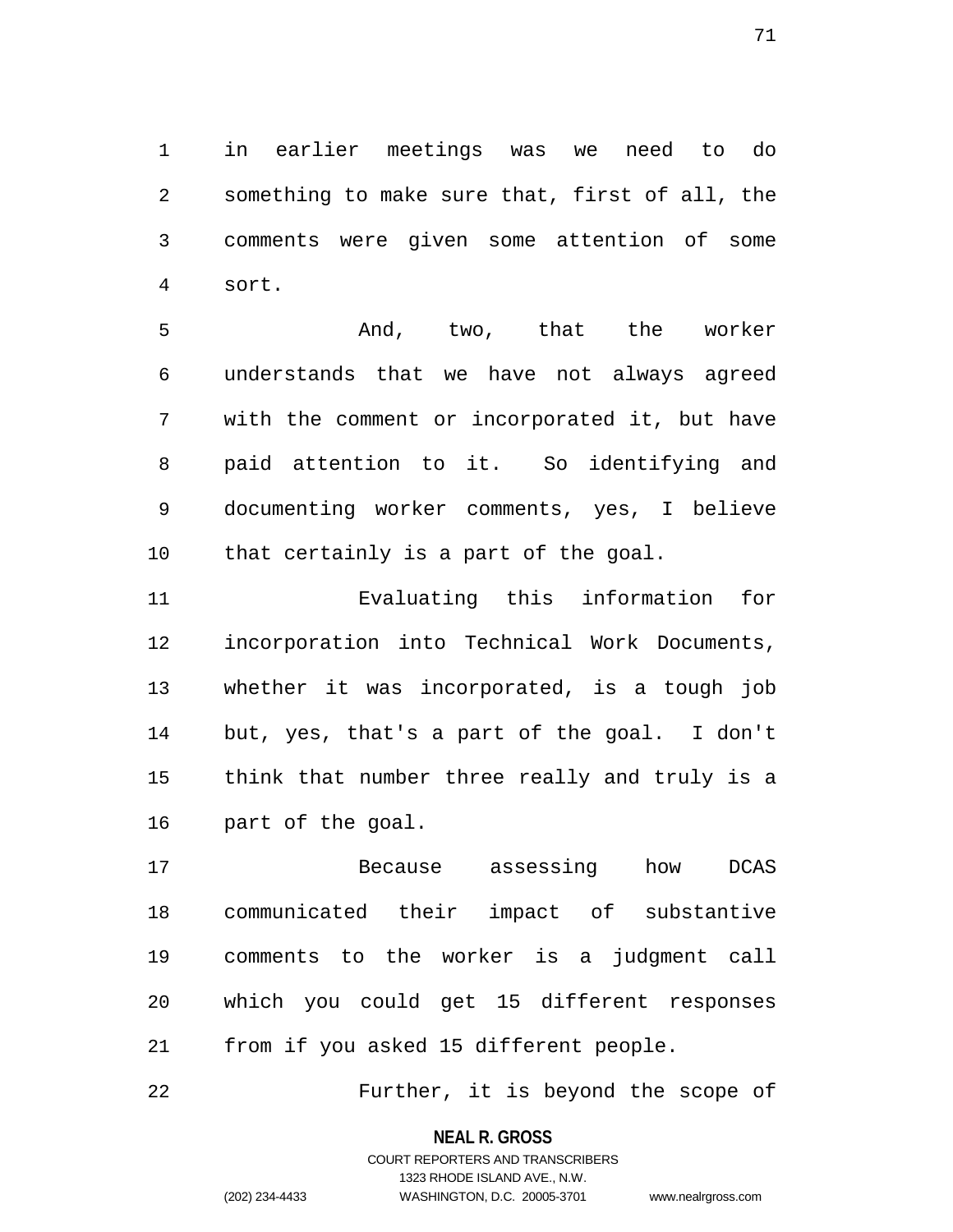1 our original discussions about the purpose of 2 the entire Work Group, because we would be 3 hard-pressed to communicate the impact of what 4 the comment was.

5 How could one even begin to 6 evaluate what the impact of the comment was? 7 I think it's an impossible task and one that 8 oversteps the original purpose of our intent.

9 CHAIR BEACH: I think you make a 10 good comment there, Wanda. Kathy, can you 11 respond? Is there a way to maybe bring that 12 into more of a focus so it's not so 13 encompassing, like Wanda said?

14 MS. ROBERTSON-DEMERS: The way I 15 interpreted that was pretty much -- the way I 16 interpreted that was actually much simpler 17 than it sounds. And it was, was the person 18 provided with feedback?

19 CHAIR BEACH: Okay. And that 20 makes sense to me, if that's, in essence, all 21 you're doing is: was the person provided

**NEAL R. GROSS**

22 feedback?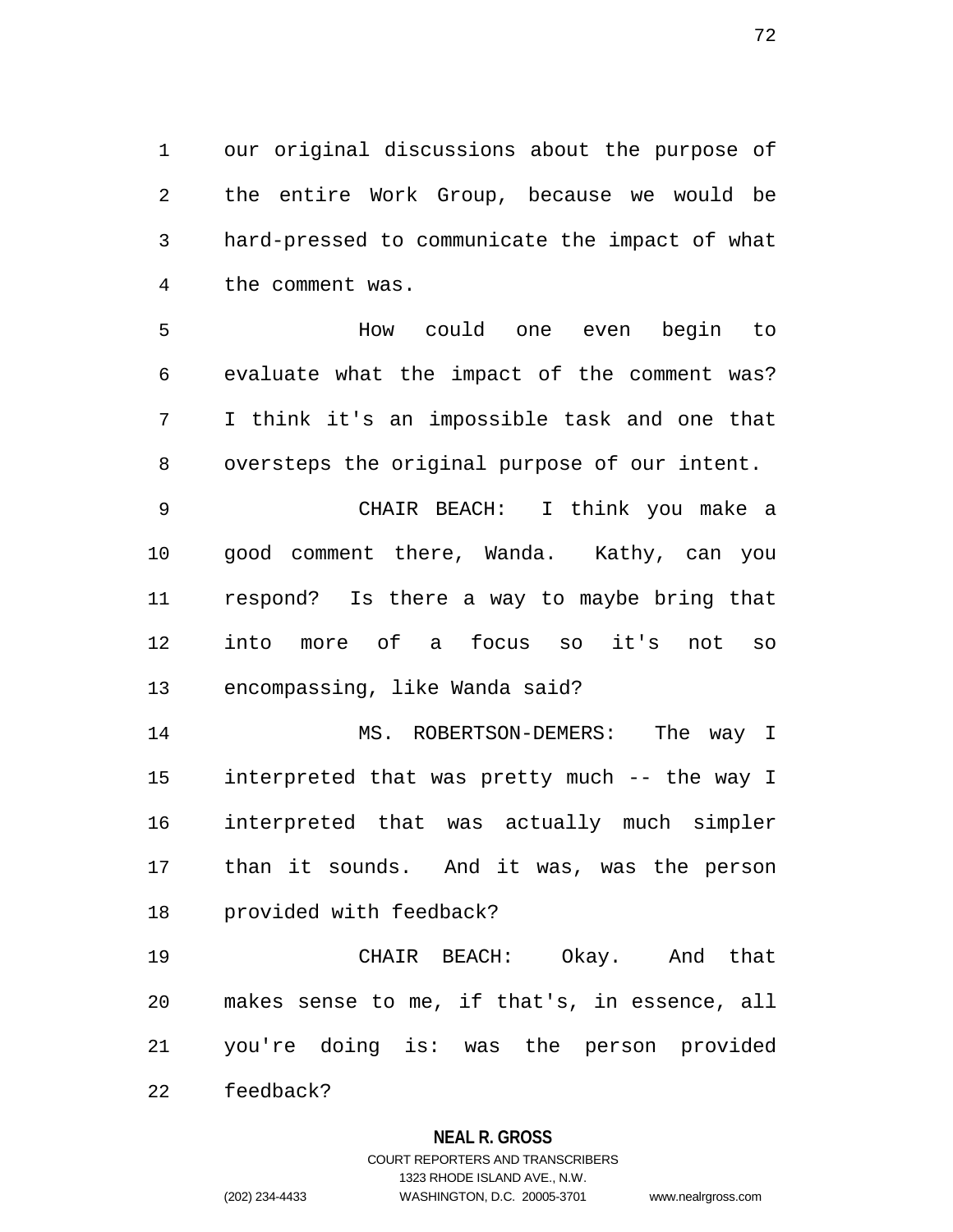1 MEMBER MUNN: And if the third 2 statement there says, was feedback provided to 3 the commenter, then that would, from my 4 perspective, be a legitimate incorporation of 5 what our stated original purpose was. 6 CHAIR BEACH: I agree. 7 MR. KATZ: Phil, were you able to 8 hear that? 9 (No response.) 10 MR. KATZ: Phil, do we still have 11 you? Do we have other people on the line, 12 anyone? 13 MS. LIN: Jenny's still here. 14 MR. KATZ: Okay. Good, I just 15 wanted to make sure the line was live, but 16 maybe Phil's having other troubles with his 17 phone. 18 CHAIR BEACH: Okay. So I think 19 with that, just that understanding of that 20 third goal, can we move on? Are you okay with

22 establish an end date for capturing worker

21 that? The second question was, "Should we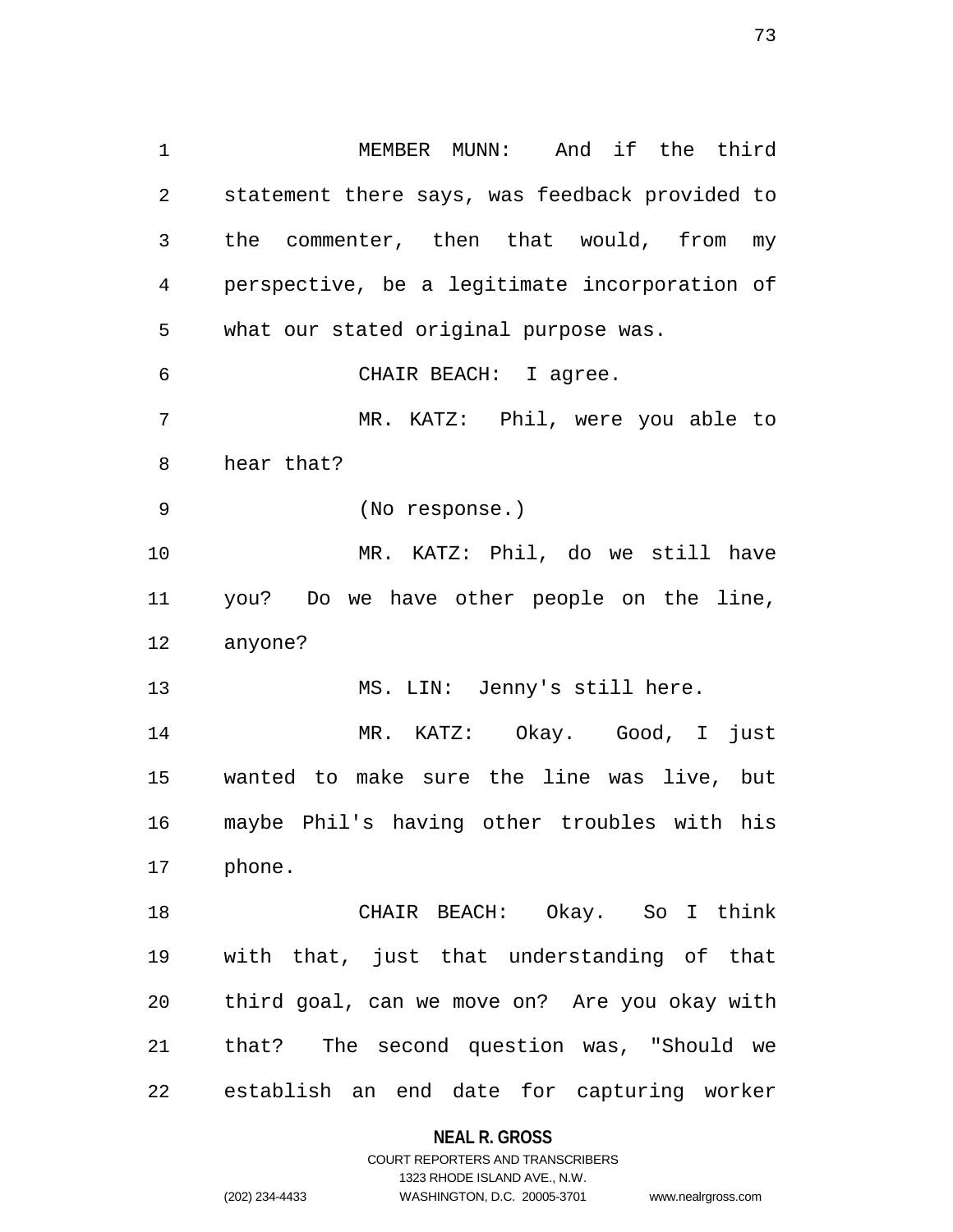1 comments?" And that I know is a hot topic. 2 MR. KATZ: That's a hot topic. 3 CHAIR BEACH: So who would like to 4 start with their opinion? I've got Mike's 5 written and I'll read that in later. 6 MR. KATZ: Well, I'd like to get 7 some context for that to start with. 8 CHAIR BEACH: Okay. 9 MR. KATZ: And Kathy gave some 10 dates of different TBDs and other items that 11 might be relevant and I would just flesh that 12 out a little bit more. Each of the TBDs for 13 Rocky Flats has a date on it. I don't know, I 14 can't tell you, she mentioned some of them, 15 but I can't tell you off the top of my head 16 what they are. 17 You know, the TIBs, whatever, that

18 are specifically for Rocky Flats will have a 19 date on it too, and of course the SEC action 20 has a date on it too. And this evaluation is 21 supposed to be looking at how the comments 22 that were received were taken into account in

**NEAL R. GROSS**

COURT REPORTERS AND TRANSCRIBERS 1323 RHODE ISLAND AVE., N.W. (202) 234-4433 WASHINGTON, D.C. 20005-3701 www.nealrgross.com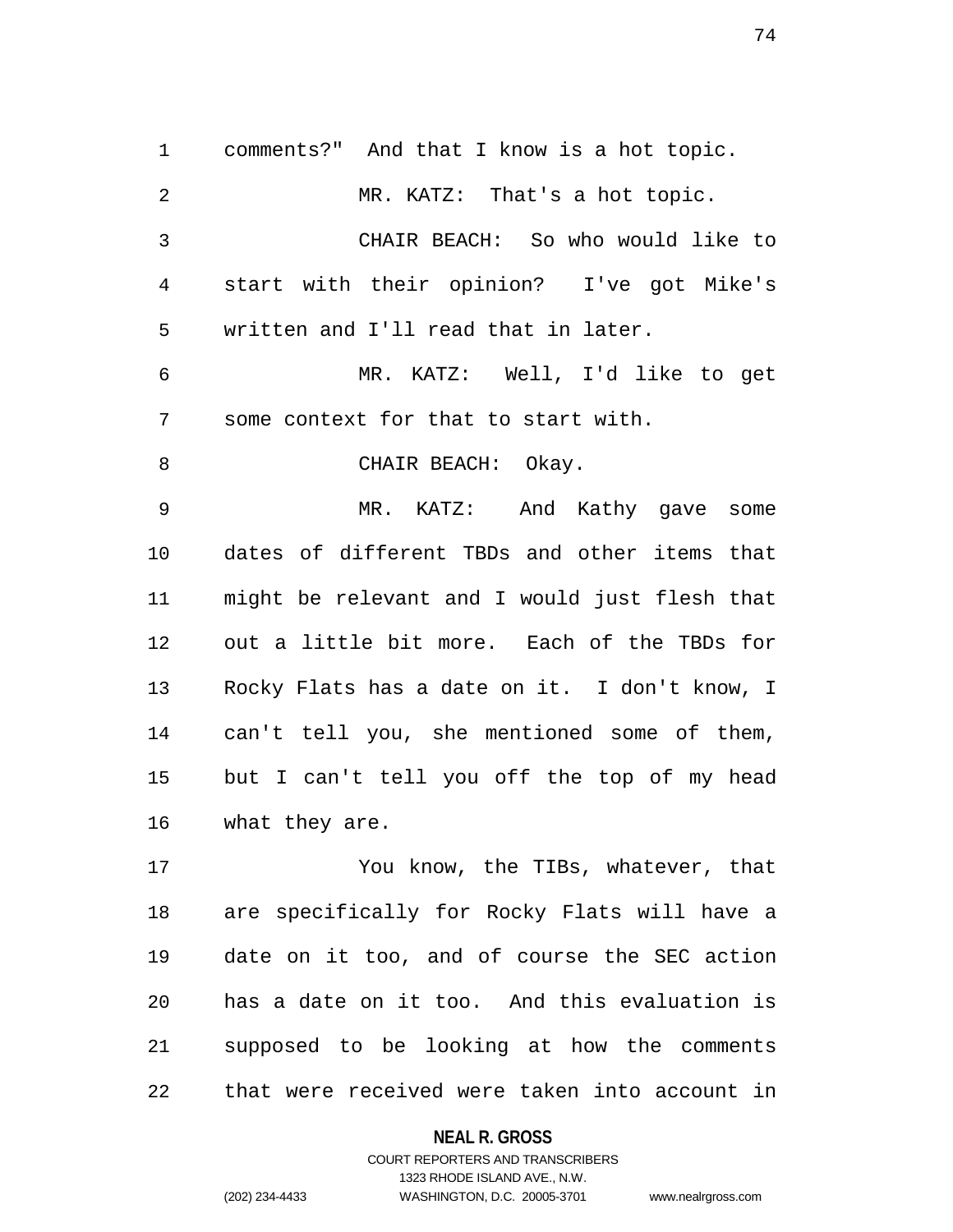1 these products.

2 So my view, in terms of just being 3 scientifically valid here, I mean, you can 4 only consider comments that came in in time to 5 be considered for those products. 6 If you're considering comments 7 that came in after, obviously you can't look 8 at the product and say why isn't it there? 9 Because the comment came in after the product 10 was produced. 11 CHAIR BEACH: Right. 12 MR. KATZ: So I don't think, well, 13 just I hope a friendly amendment to what Kathy 14 was saying about one possibility, which is to 15 set the date according to one of these dates. 16 I think you set the date for comments based 17 on the specific document that they relate to. 18 So if someone gives a comment 19 that's related to the internal TBD and the 20 internal TBD was finished in 2010, or whatever 21 it was, I'm throwing it out, I probably got 22 the date wrong.

### **NEAL R. GROSS**

COURT REPORTERS AND TRANSCRIBERS 1323 RHODE ISLAND AVE., N.W. (202) 234-4433 WASHINGTON, D.C. 20005-3701 www.nealrgross.com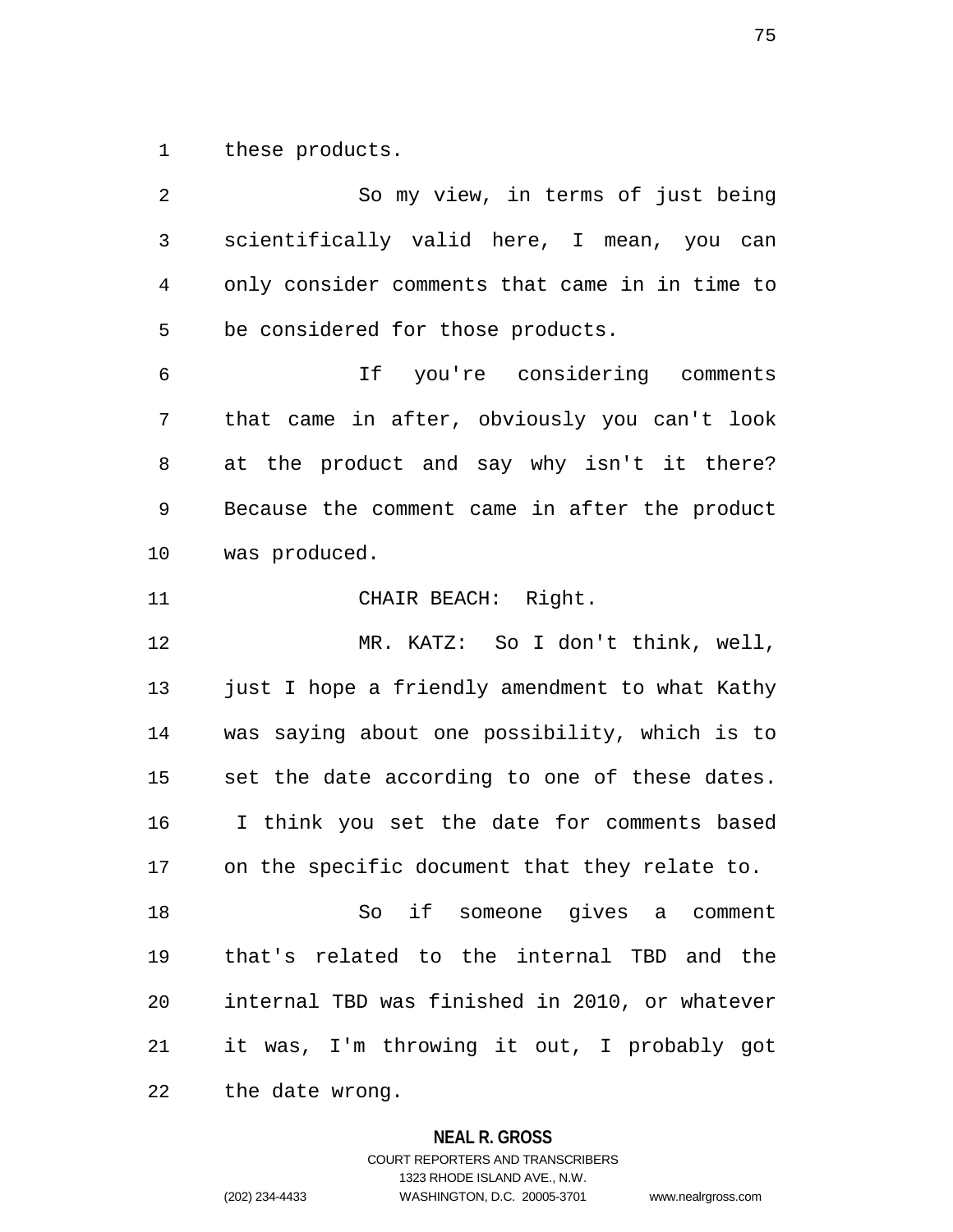1 But if that was the date when the 2 internal TBD was last revised, you would look 3 at any comments that were received prior to 4 that, to see whether they were taken into 5 account on the TBD or not and why. 6 But you wouldn't look at a comment

7 related to that internal dose reconstruction, 8 in other words, that came in after that 9 because it's not going to show up.

10 You have your answer already, of 11 course, it's not taken into account, it was 12 received after the product.

13 So that was one of my comments 14 that I fed back in emails to you all as a 15 suggestion, and which I'll lay on the table 16 now.

17 MS. ROBERTSON-DEMERS: Okay, and I 18 understand your point, Ted, but the comments 19 that are made sometimes would change a TBD or 20 go into account for maybe making a change to a 21 TBD, so comments after those dates, I would 22 think that we would want to capture them, just

### **NEAL R. GROSS**

### COURT REPORTERS AND TRANSCRIBERS 1323 RHODE ISLAND AVE., N.W. (202) 234-4433 WASHINGTON, D.C. 20005-3701 www.nealrgross.com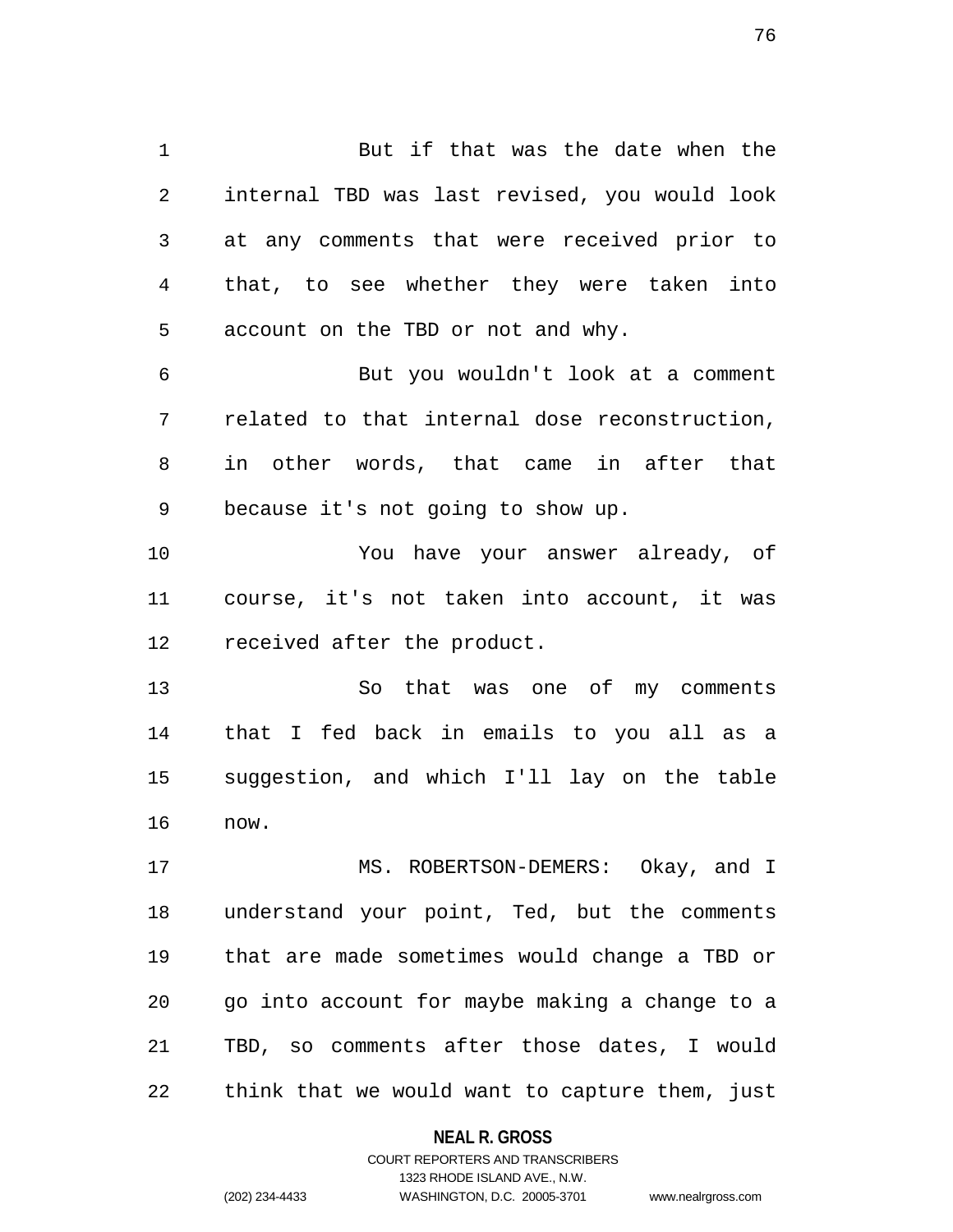1 to know what the comments were.

2 But keeping in mind the date that 3 they were received and maybe that they would 4 look at them, NIOSH may respond to them, 5 because NIOSH is not going to not respond to 6 comments just because they were made after a 7 certain date. They still have an obligation 8 to respond to all comments that come in, 9 correct?

10 MR. KATZ: I mean, that's true, 11 but the heart of this, again, was to say what 12 kind of product was produced and how is the 13 worker input reflected in it?

14 And so to -- you don't have a 15 product for the others. And so then for this 16 Work Group to get in the role of saying, well, 17 you've received comments more recently, what 18 are you going to do about that? -- is a whole 19 other issue and I don't think it's really the 20 provenance of this Work Group to get into how 21 are you updating, revising your TBDs in the 22 future or similarly --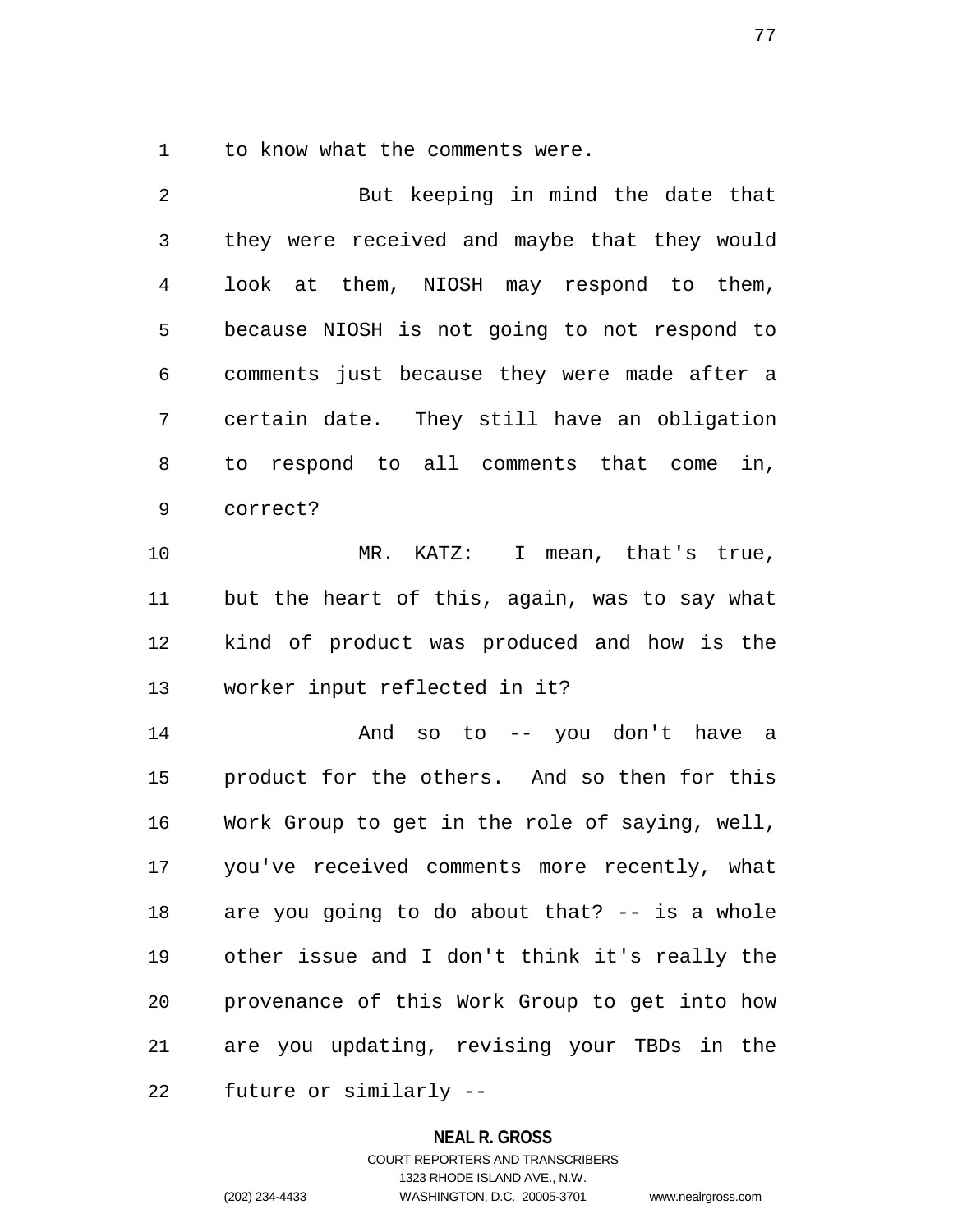1 MS. ROBERTSON-DEMERS: But isn't 2 our role as a Work Group also to look at 3 worker comments and how NIOSH responds to them 4 in general? Not just -- because we never 5 really discussed the fine points that you 6 bring out now on the products and when the 7 comments and when the end line date was for 8 these comments. 9 MR. KATZ: No, we didn't ever 10 discuss them. I think they were implicit in 11 discussion that we all -- there's a ton of, if 12 you look. 13 13 I know you read the transcript, I 14 read the previous transcripts. There's a lot 15 of discussion about, this was retrospective 16 based on the records kind of review. 17 It makes sense to me, of course 18 there are more comments to consider but I 19 don't even know why -- I mean, we already have 20 what, 500 and -- remind me -- 549.

21 MS. ROBERTSON-DEMERS: Up to March 22 of 2011.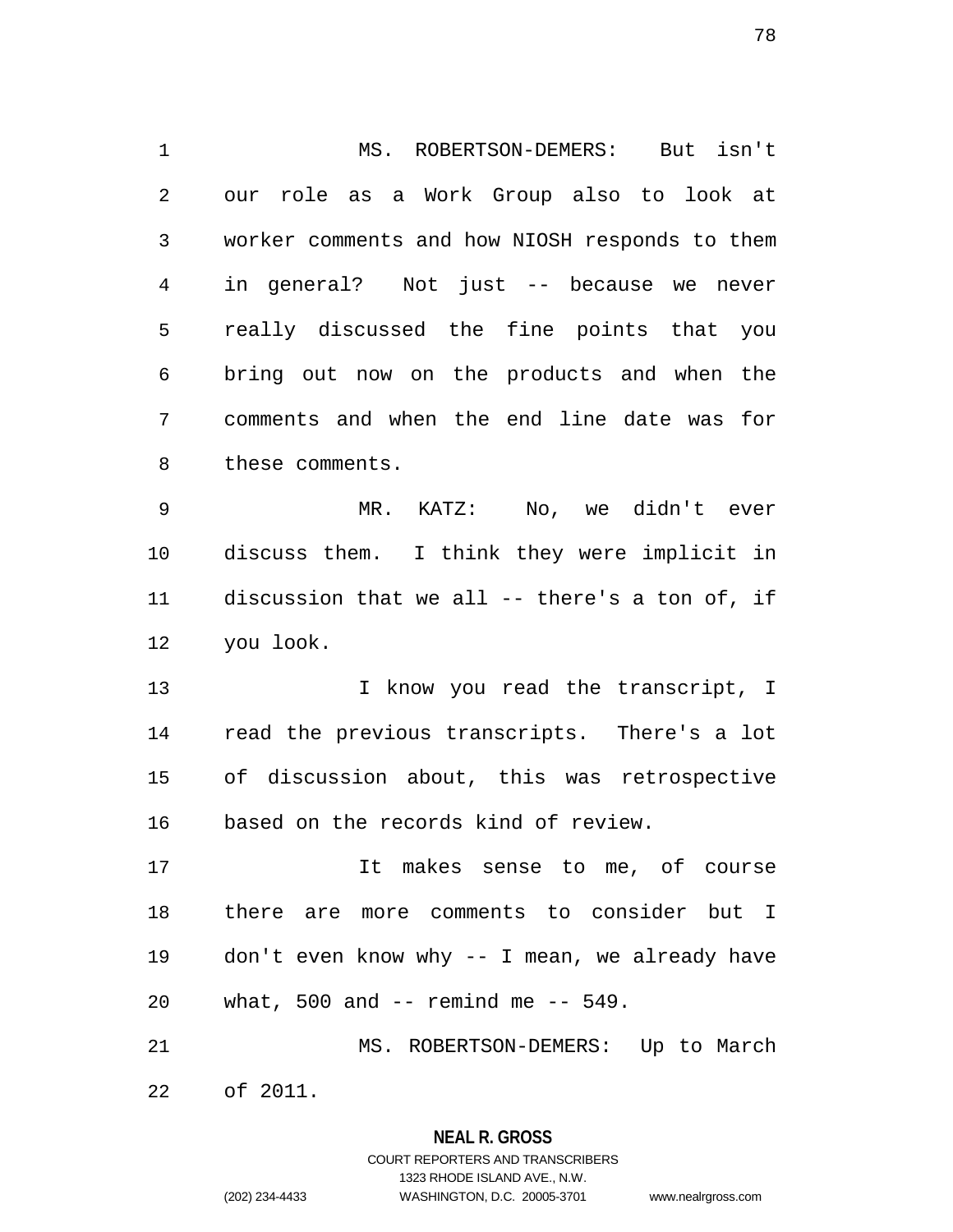1 MR. KATZ: We have a wealth, we 2 have a plethora of comments and we're not 3 trying to like expand our universe here to 4 make our job more difficult.

5 Let me make a remark that relates 6 to this, because I think a lot of my comments, 7 and this is one, but also sort of dovetails 8 nicely with the other issue that SC&A put on 9 the table, which Kathy laid out. Kathy laid 10 out a couple of options for going forward, 11 right.

12 And I would lay out another option 13 because the issue is resources, how much 14 resource we're spending. We've gone through 15 all the resources for the Worker Outreach 16 Group for the whole year already in six 17 months, okay?

18 So we expended everything we 19 expected to expend and now we're going into a 20 new budget, basically. We're going to double 21 the budget or double and a half the budget for 22 this activity, which gives me concern.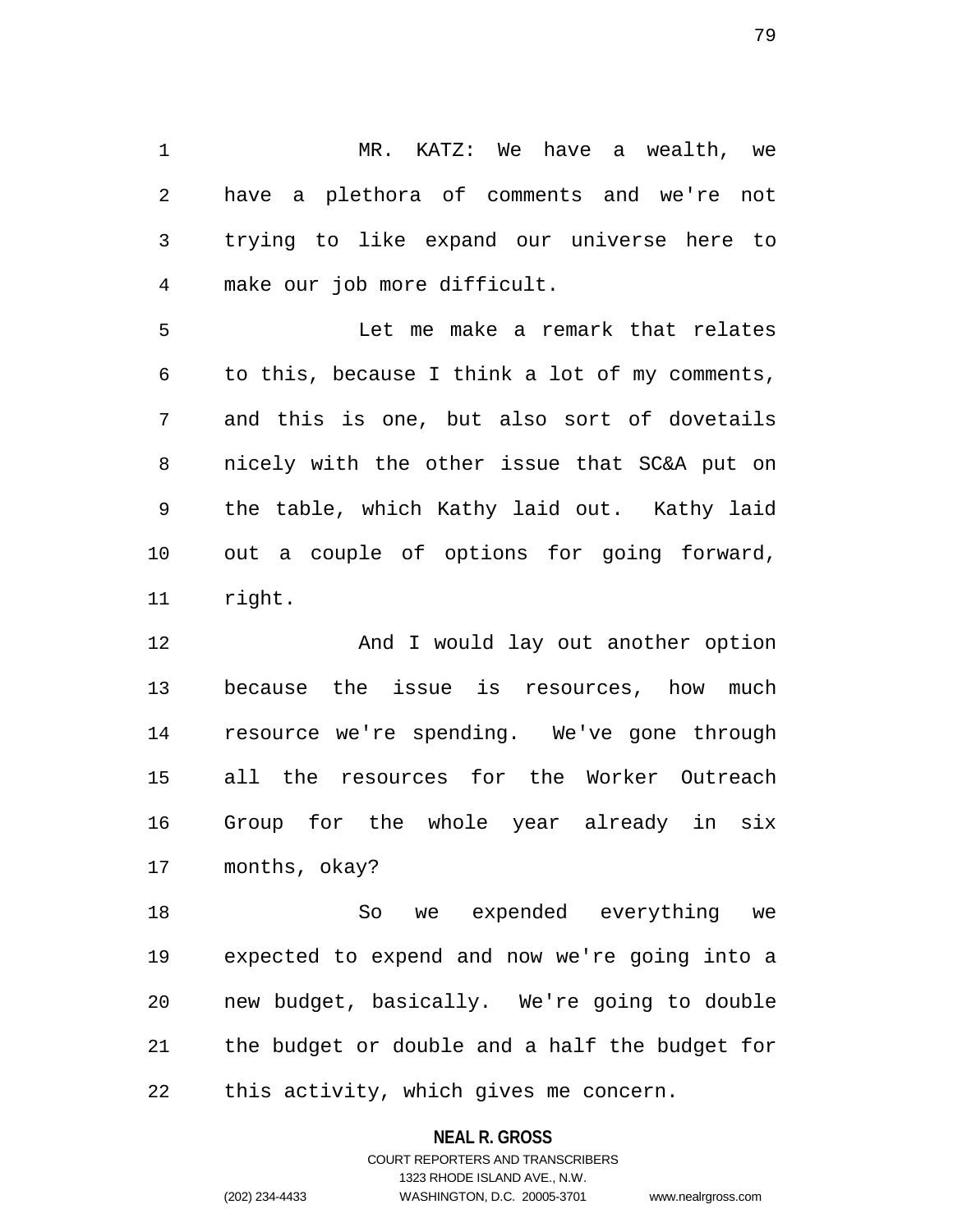1 And I'm happy to give you more 2 context as to how that kind of expenditure 3 relates to SECs and so on. It's high.

4 So here's what I would suggest. I 5 mean, when you have, in this case, what, 540 6 data points, whatever, inputs, basically, I 7 mean, normally what you do in the evaluation 8 world, if someone was coming to CDC and 9 proposing an evaluation project and bidding on 10 it, you know, they would do a sample.

11 They wouldn't do a census and 12 evaluate all 540 comments and all the 13 responses to those comments and so on. And it 14 sort of relates to what Kathy was saying, you 15 know, and she was talking about amalgamating 16 some comments that are common in terms of 17 their responses.

18 But the normal way you deal with 19 this in evaluation research is you do a 20 sample, a representative sample.

21 In this case, I think you'd 22 probably want to stratify that sample.

### **NEAL R. GROSS**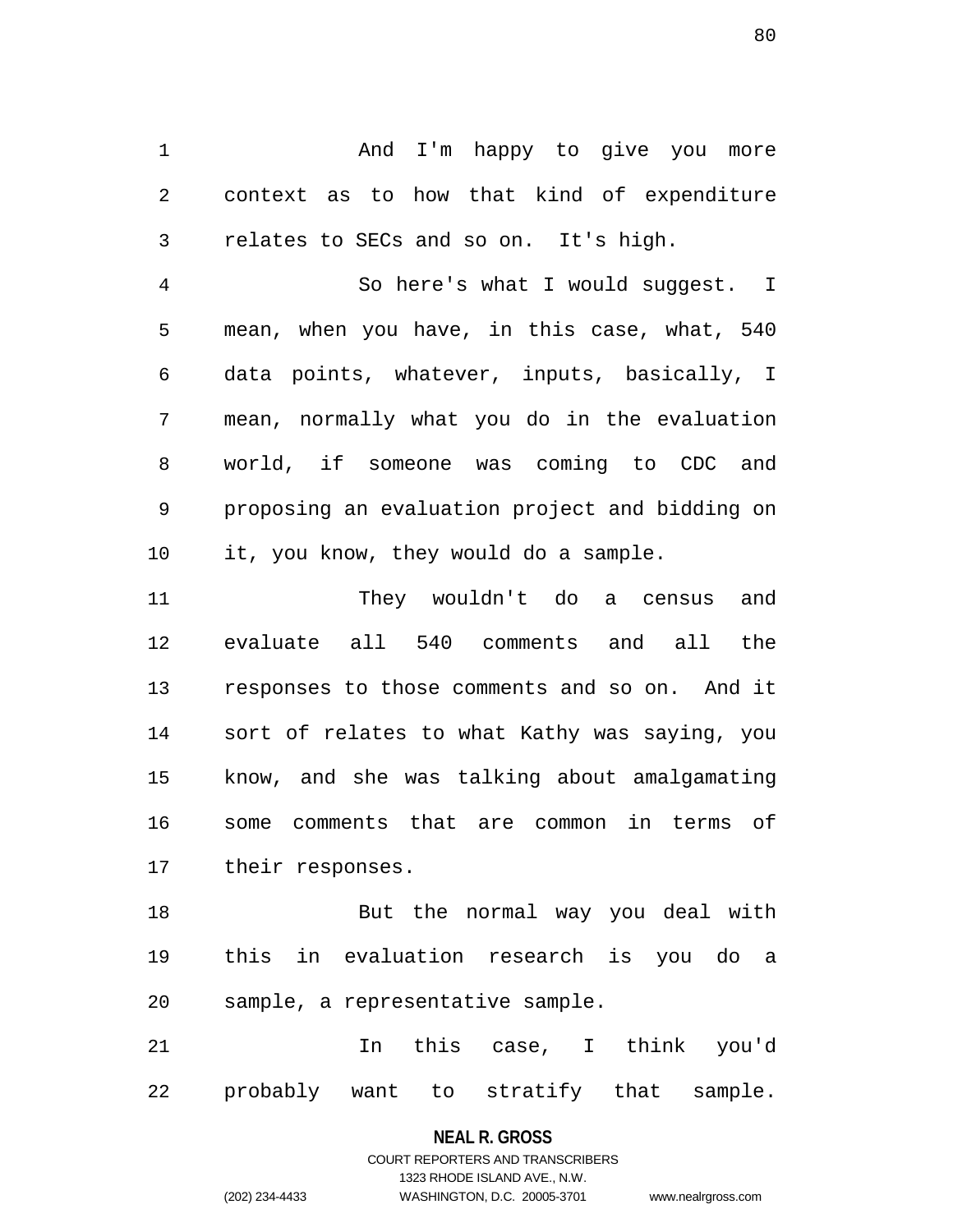1 Because you have sort of different inputs and 2 so on and you'd probably want to capture that 3 in your representative sample.

4 But that would make this all much 5 more manageable, would allow you to go much 6 more deeper in the comments that you do deal 7 with and the responses would allow this sort 8 of interview and so on to really get to the 9 bottom of how did DCAS deal with this, if you 10 don't find documentation, if that's what you 11 want to do.

12 But instead of dealing with 540 13 comments and responses and so on, you know, 14 you'd be dealing with 54 or whatever. I mean, 15 it's just a much more manageable project and 16 we're not blowing the budget out. And so 17 that's my sort of general suggestion.

18 Because, again, we're trying to 19 get to answers. You're not trying to evaluate 20 every comment. That's not the point, the 21 point is to see how is the system working and 22 what improvements can you make.

### **NEAL R. GROSS**

## COURT REPORTERS AND TRANSCRIBERS 1323 RHODE ISLAND AVE., N.W. (202) 234-4433 WASHINGTON, D.C. 20005-3701 www.nealrgross.com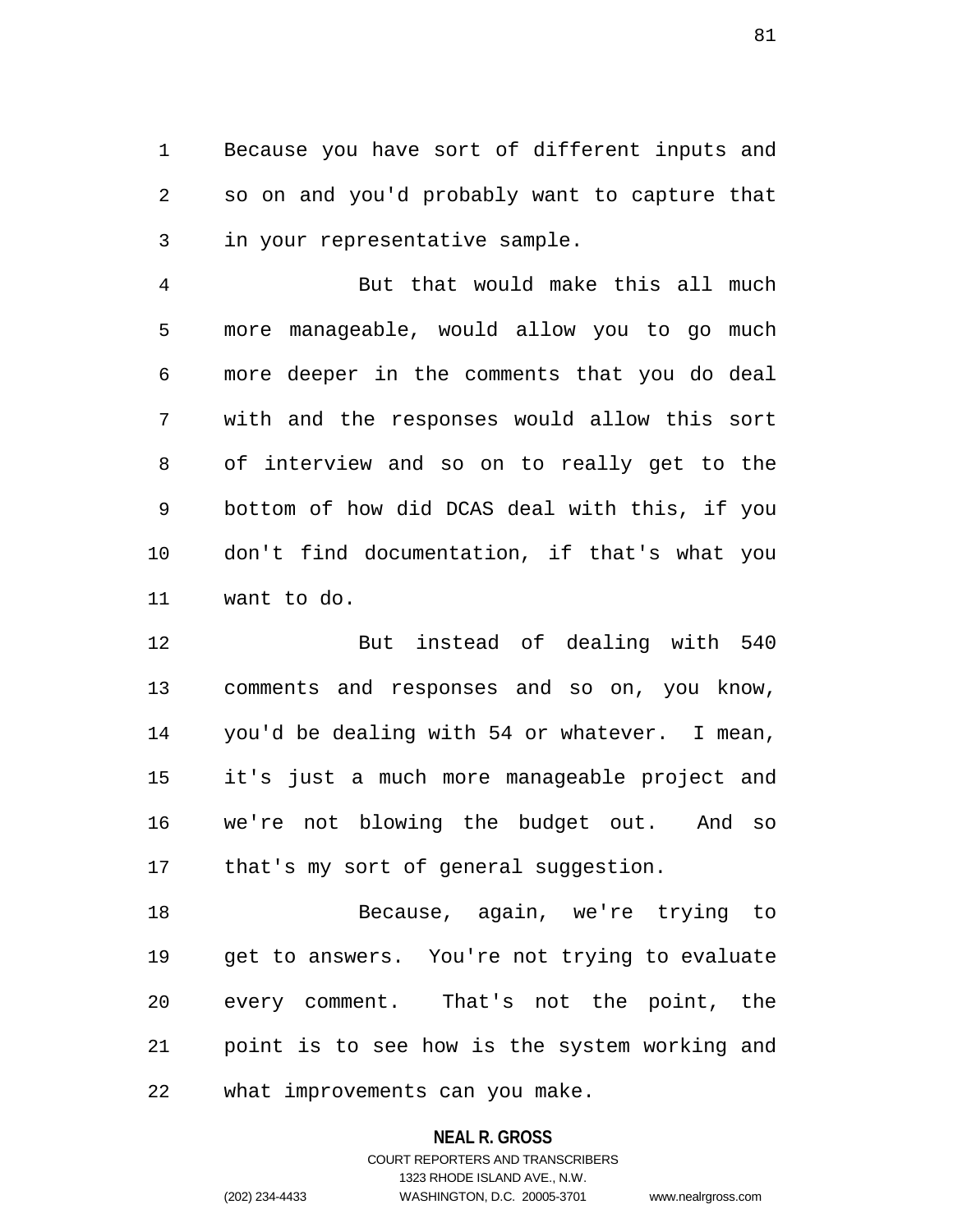1 And you can get that from a 2 representative sample perfectly. That's what 3 they're for. And that's what you do in 4 science. I'd just throw that on the table for 5 you guys to consider.

6 MS. ROBERTSON-DEMERS: Do you want 7 some dates for the TBDs?

8 DR. MAURO: This is John. Let me 9 just help out a little bit. We are at -- the 10 amount of money we've spent so far, we 11 originally, back in January, estimated that 12 the job would cost \$100K. We are actually at 13 \$68,000 as of the end of May.

14 So there is some, you know, 15 there's about \$30,000 left from what 16 originally planned. And you are correct, 17 though, the projections will, if we -- so 18 we're under budget -- right now, we have in 19 the bank, so to speak --

20 MR. KATZ: Well, let me correct, 21 let me just understand that, John.

22 DR. MAURO: Yes.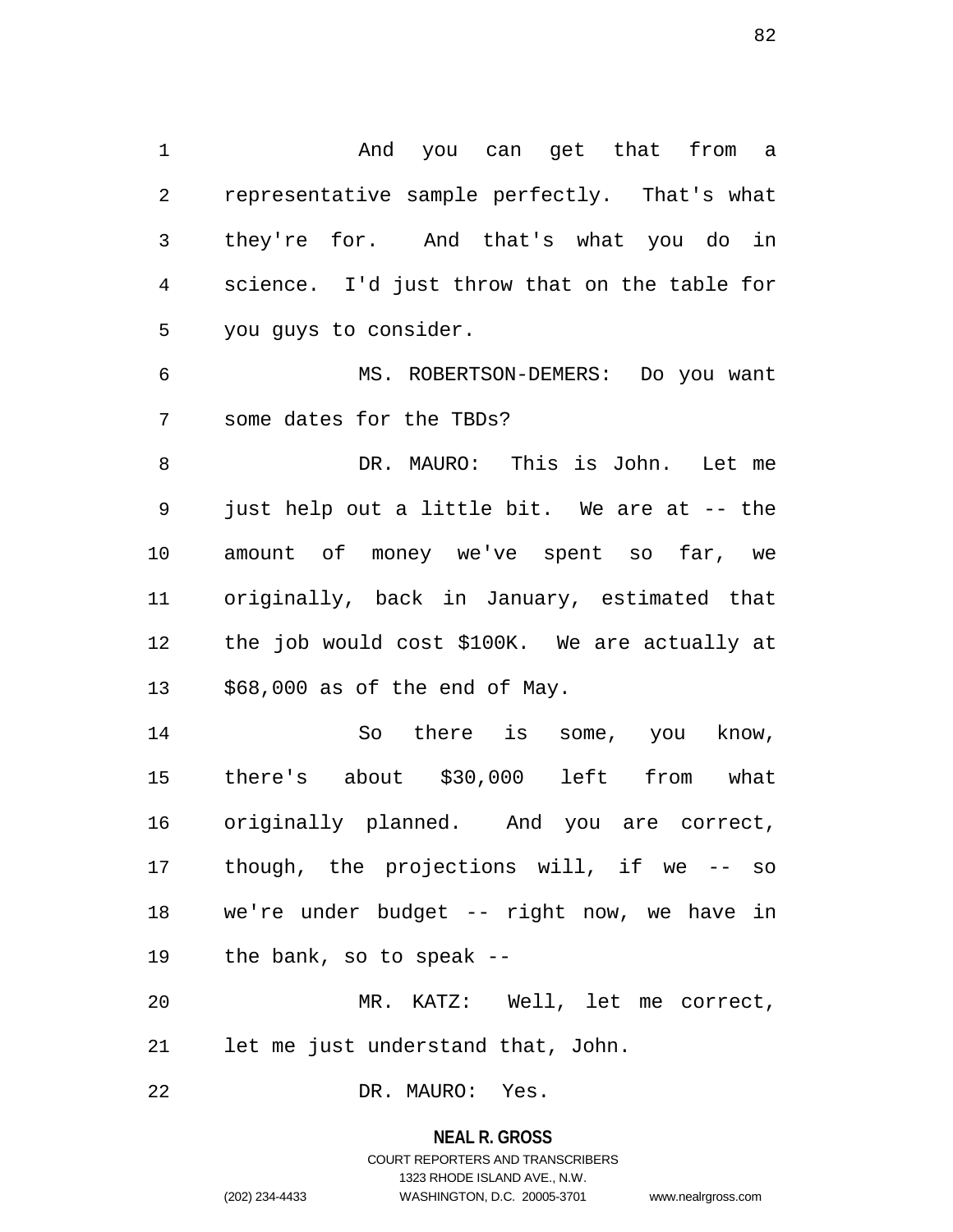1 MR. KATZ: Because my budge 2 figures from, and I checked them for each 3 month, we had put aside \$70,000 for this. I 4 mean it's in each of the budget reports, 5 monthly budget reports that goes to the Board, 6 \$70,000. And we have spent basically \$70,000. 7 DR. MAURO: Yes, we're actually at 8 68. Okay, well, my recollection back in 9 January is, this was during a meeting, I 10 estimated that the job would cost about \$100K. 11 You're probably citing some other -- 12 MR. KATZ: I'm citing the actual - 13 14 DR. MAURO: You're correct. 15 Okay, just for the Board's 16 knowledge, we were at \$68K at the end of May, 17 and certainly if we do another 1,000 work 18 hours, assuming on the order of just roughly 19 \$100 per work hour -- 20 MR. KATZ: \$112. 21 DR. MAURO: Where are we going to 22 come out if we go the additional 1,000 work

> **NEAL R. GROSS** COURT REPORTERS AND TRANSCRIBERS

> > 1323 RHODE ISLAND AVE., N.W.

(202) 234-4433 WASHINGTON, D.C. 20005-3701 www.nealrgross.com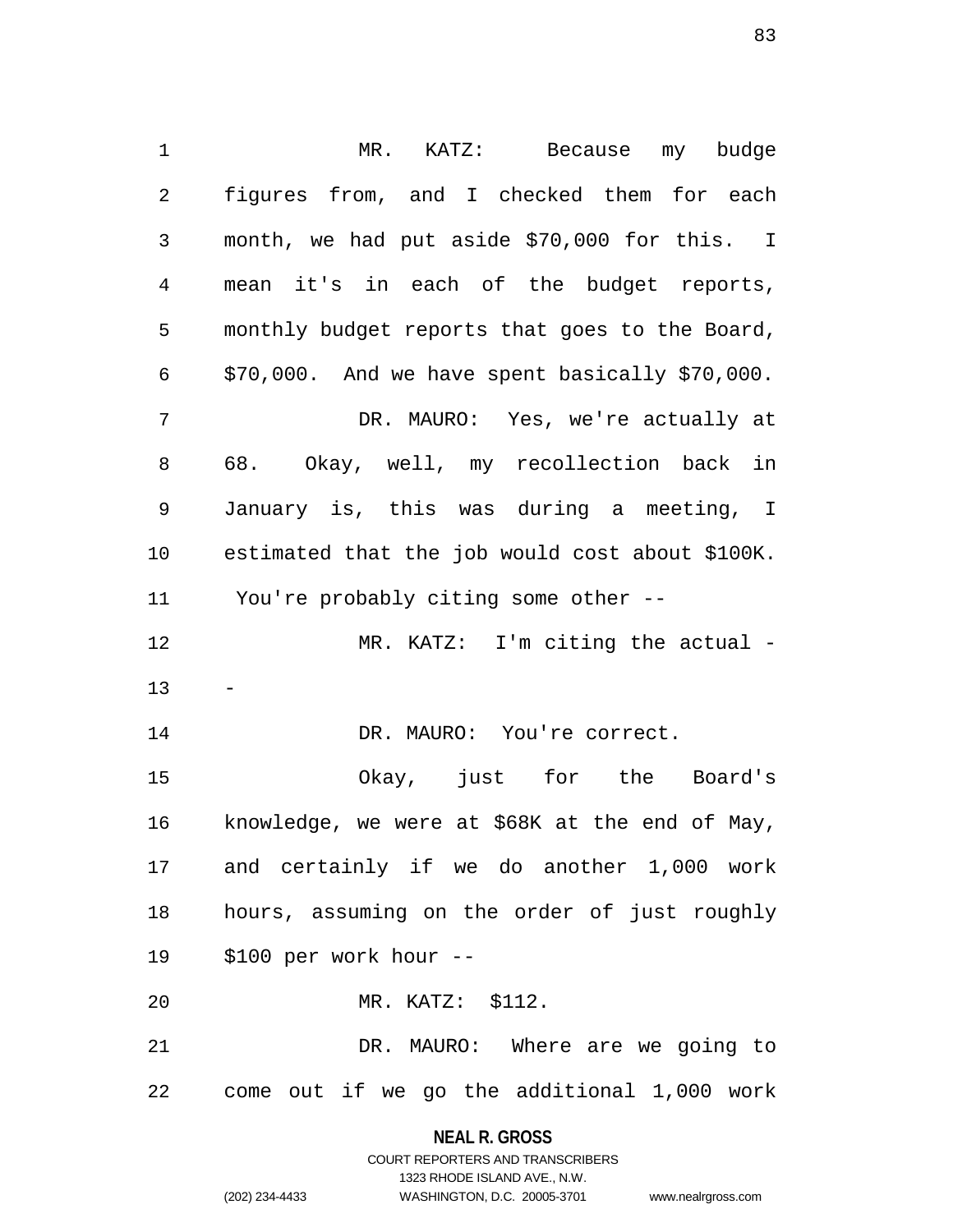1 hours?

2 MS. LIN: Hi, Ted, this is Jenny. 3 MR. KATZ: Yes.

4 MS. LIN: I just have a couple 5 comments to kind of dovetail what you guys are 6 saying. My concern is that when -- my 7 understanding of this Rocky Flats evaluation 8 is that this is sort of like a snapshot of 9 what DCAS has been doing in terms of 10 responsiveness to worker comment.

11 So I think what would be really 12 helpful is for this Work Group, at the end of 13 this project, to come up with a list or 14 recommendations so that NIOSH can take that 15 set of recommendations and couple that with 16 simultaneous review of customer service and 17 form a cohesive implementation plan.

18 So I don't know if we necessarily 19 need to see this end date as a one size fits 20 all for this entire worker outreach activity.

21 So if we can just get a sense or 22 agree on principle that we want to do certain

### **NEAL R. GROSS** COURT REPORTERS AND TRANSCRIBERS

1323 RHODE ISLAND AVE., N.W.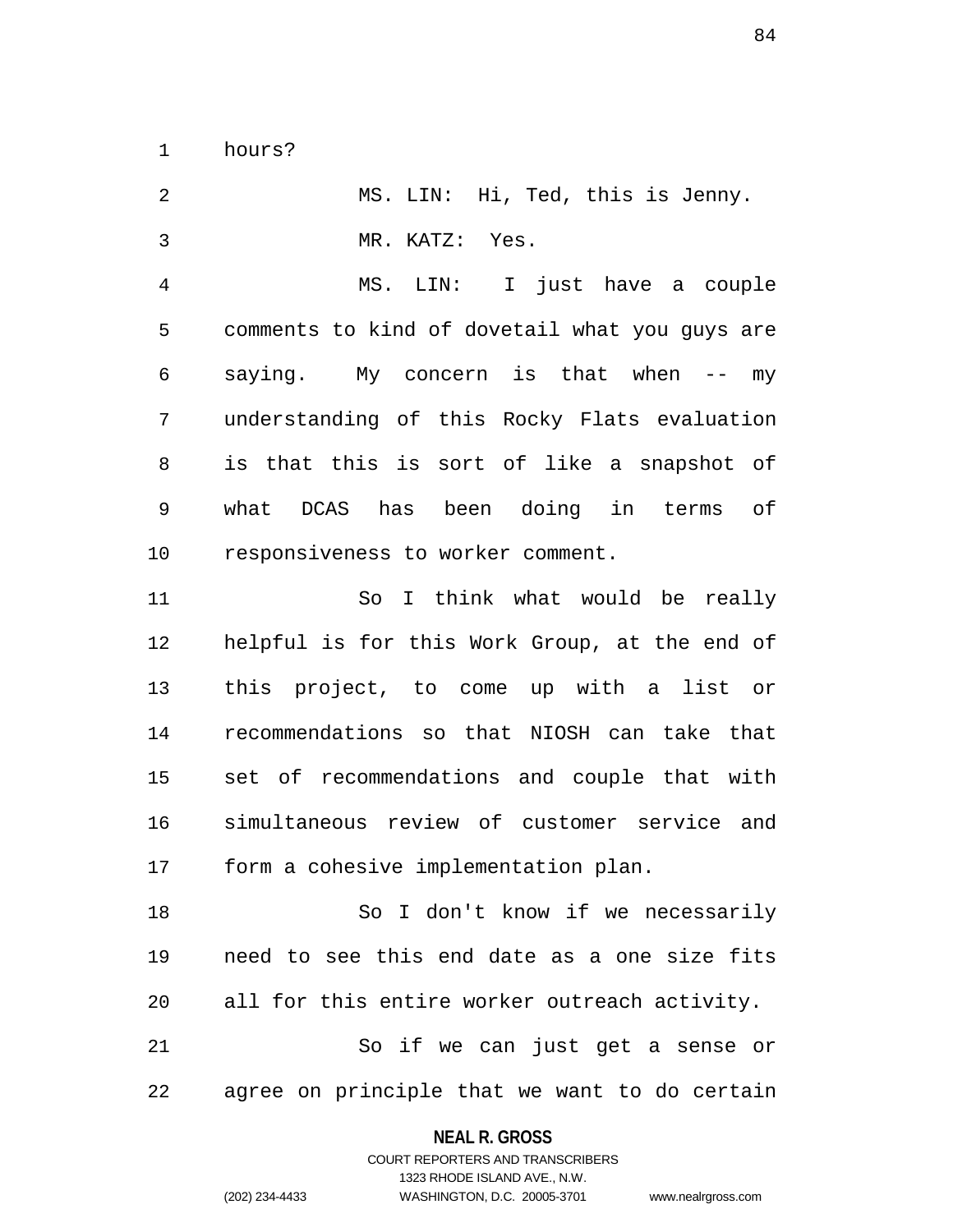1 samples, we want to sample certain technical 2 documents and then perhaps the Work Group can 3 decided when should be the end date for when 4 those documents should be reviewed.

5 More of a tailored type of end 6 date determination, instead of having this 7 one-size-fits-all. And also keep in mind that 8 these technical documents are considered 9 living documents.

10 And then there are also site-11 specific Work Groups that are considering 12 these technical inputs. So I just don't want 13 us to be replicating efforts and overspending 14 our resources.

15 DR. MAKHIJANI: Can I make a 16 comment on what you said, Ted?

17 MR. KATZ: Yes.

18 DR. MAKHIJANI: I think, you know, 19 I agree if we're assessing how NIOSH, and this 20 is obviously without having discussed it with 21 SC&A, I'm just responding from a personal 22 point of view.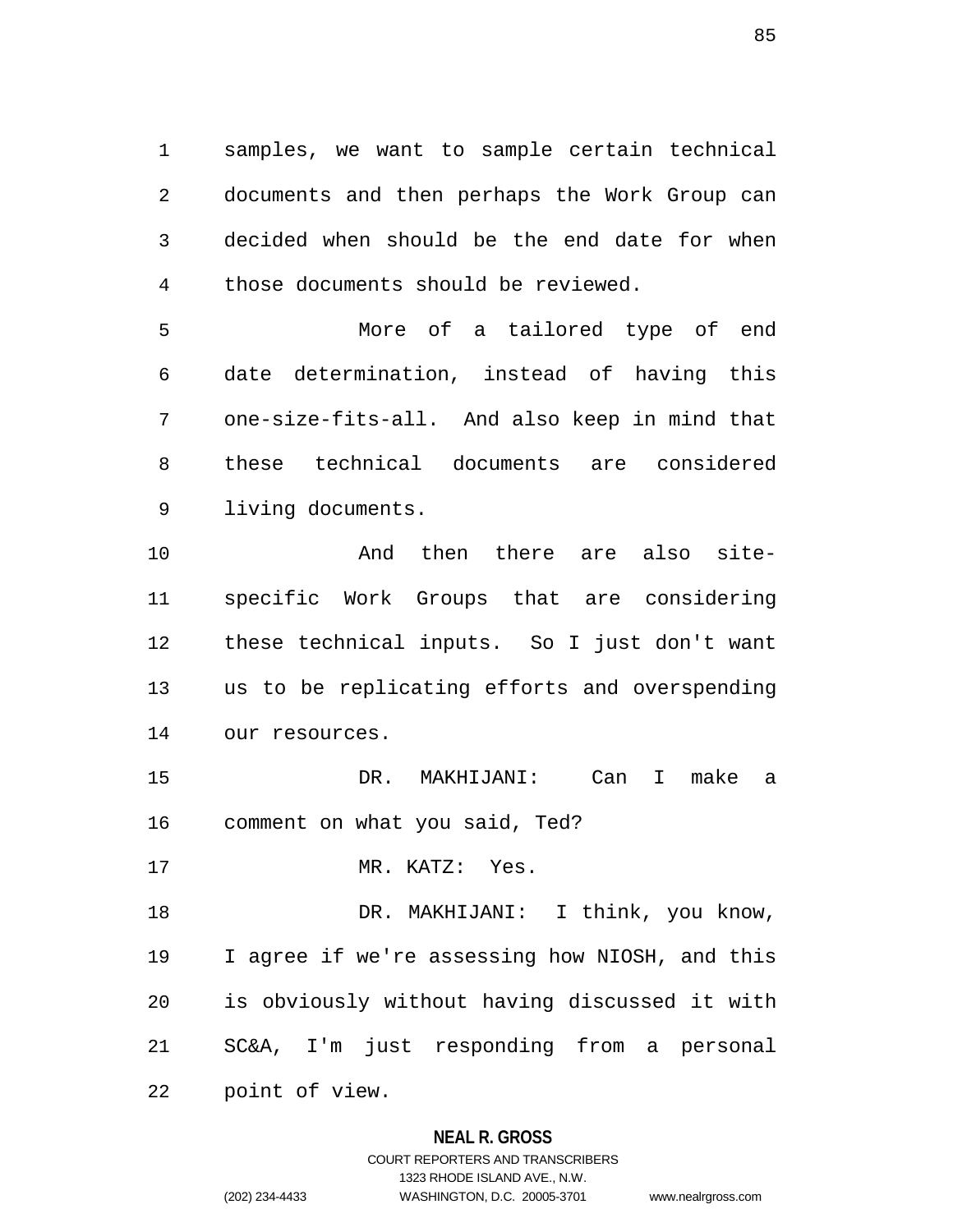1 I actually think, out of 549 I 2 would suspect that 150 relate to high-fired 3 oxide in there; 150 are probably one comment. 4 But taking the spirit in which you 5 said, evaluating how NIOSH is responding to 6 comments so that you could dig deeper if we 7 sampled, and so I generally agree with that 8 comment. 9 And what I would suggest is that 10 we've got the list of 549, that can be part of 11 an attachment to the report or something.

12 **And then we make a judgment about** 13 which are technically important, as SC&A sort 14 of is working for the Board, Working Group can 15 make their own judgment. Because you'll have 16 the 549 anyway. That work is done, doesn't 17 require any more resources.

18 And then we follow up and dig 19 deeper into those particular comments and that 20 way, I think, you'll get depth and adequate 21 breakdown. I don't know how many we should 22 choose, but I haven't had a look at the 549.

> **NEAL R. GROSS** COURT REPORTERS AND TRANSCRIBERS

1323 RHODE ISLAND AVE., N.W. (202) 234-4433 WASHINGTON, D.C. 20005-3701 www.nealrgross.com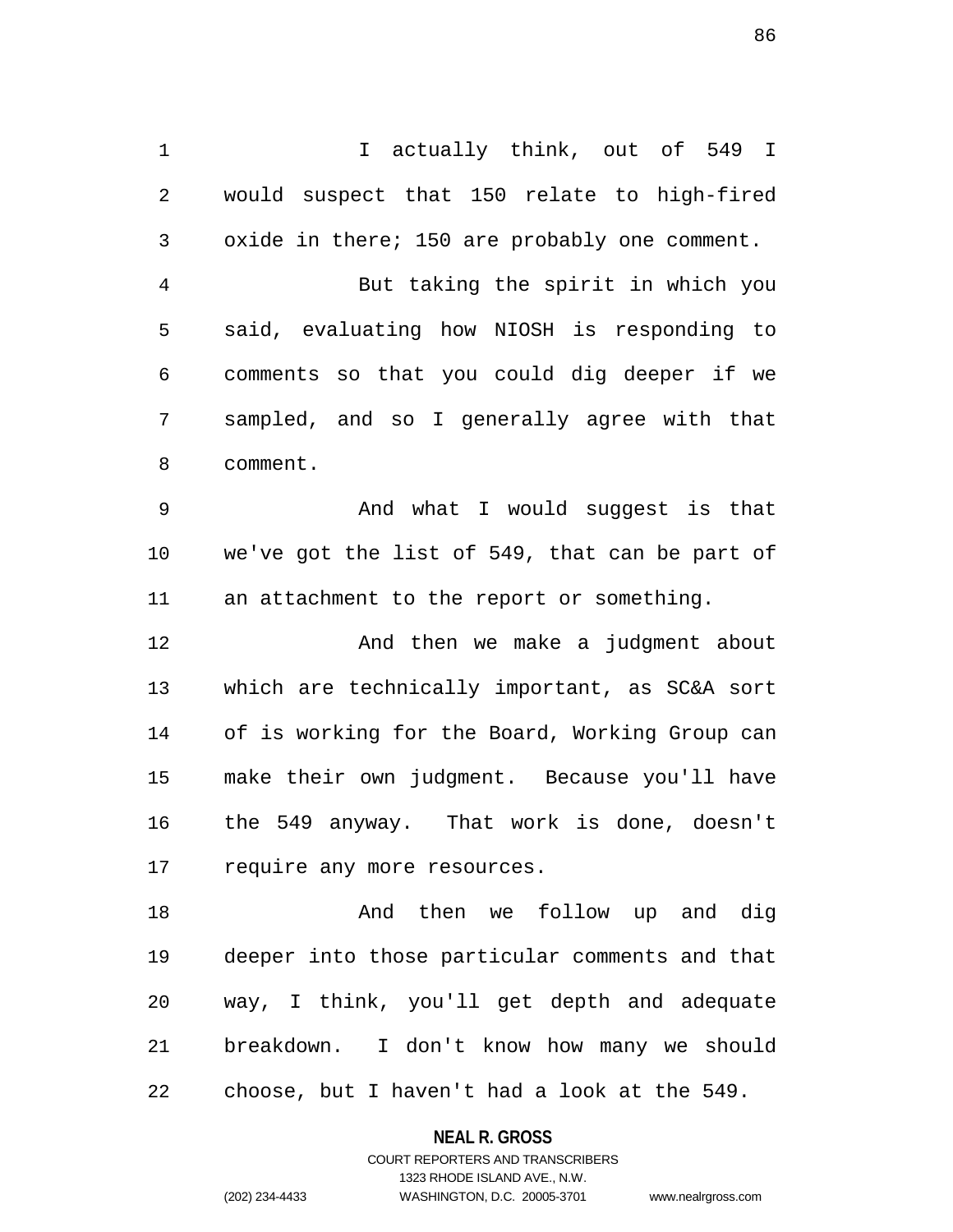1 MR. KATZ: Well, I think a ten 2 percent sample of that size population is a 3 pretty healthy sample, so it's just -- 4 DR. MAURO: This is John, I have 5 to jump in because, Arjun, I don't agree. And 6 Ted also. I have a different perspective. 7 We have 549 comments. Okay, we've captured 8 that, that's a major accomplishment in itself. 9 What do we want to know about them? 10 We don't want to know which ones 11 are important and which ones are not 12 important, that's not important to our mission 13 here. 14 We want to know whether or not the 15 people who made those comments feel as if they 16 were treated right. That their comment was 17 heard, whether or not the answer is correct, 18 complete, that's a different subject. 19 That is not, in my opinion, what 20 we're about. I'm just offering you my 21 perspective.

22 MEMBER SCHOFIELD: You know, John,

**NEAL R. GROSS**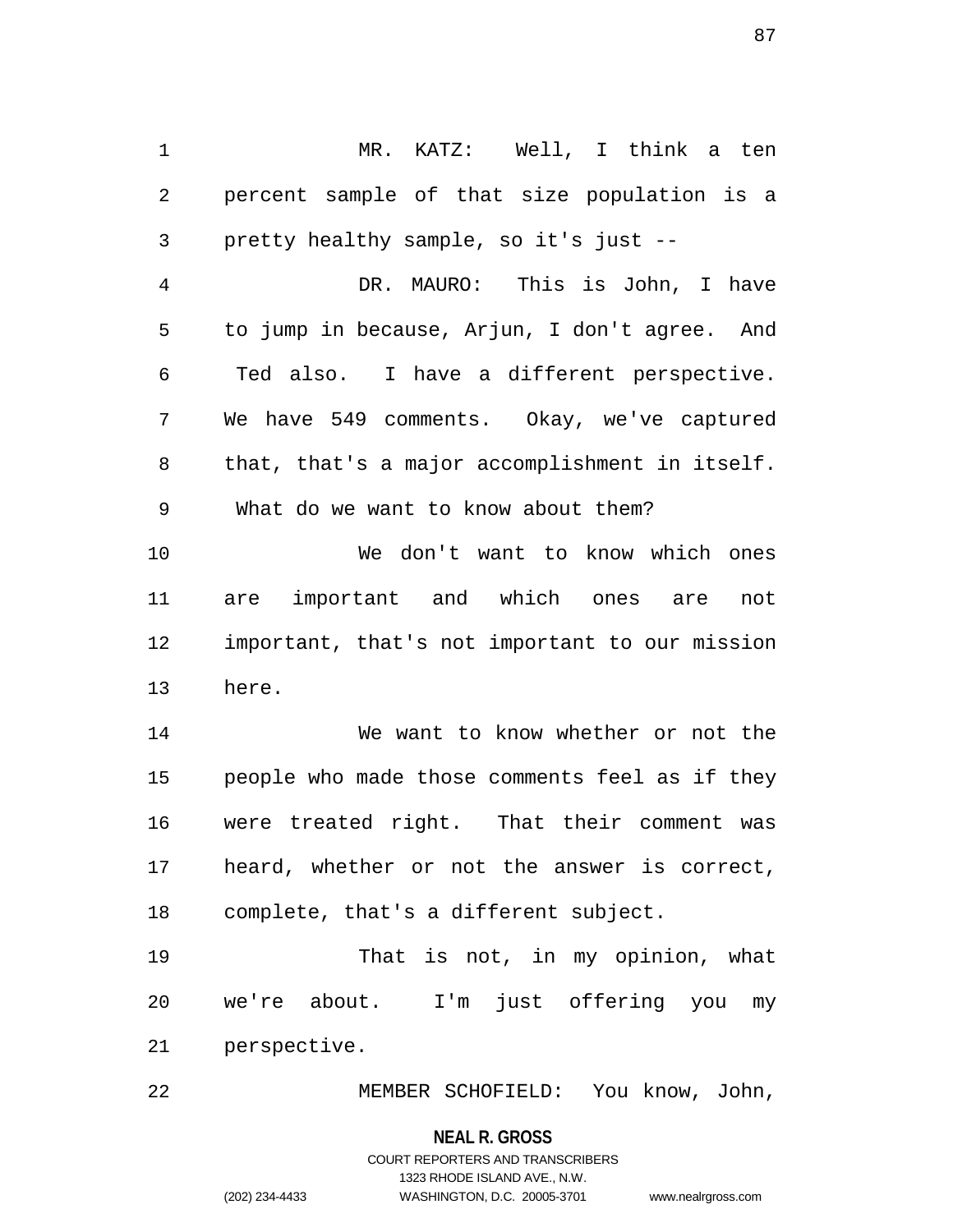1 I'll agree with that.

2 DR. MAURO: Yes, we're about 3 saying, listen, you had 549 comments come in 4 from 549 people. 5 CHAIR BEACH: No -- 6 DR. MAURO: Maybe some of them 7 you're right, maybe the answer is half of them 8 are high-fired plutonium. That's not 9 important, what's important is each one of 10 those people, and this goes to the heart, I 11 think, of this, did each one, did NIOSH get 12 back to each one of those people and let them 13 know, listen, we heard your comment and this 14 is how we're dealing with it. 15 That's what Kathy referred to as

16 the direct response. In my mind, if the 17 record shows that NIOSH got back to each one 18 of those 549 people, or the people that made 19 those 549 comments, I'm sure some people made 20 multiple. So maybe let's say it's 300 people, 21 I don't know how many people there are.

22 MEMBER MUNN: It was a hundred and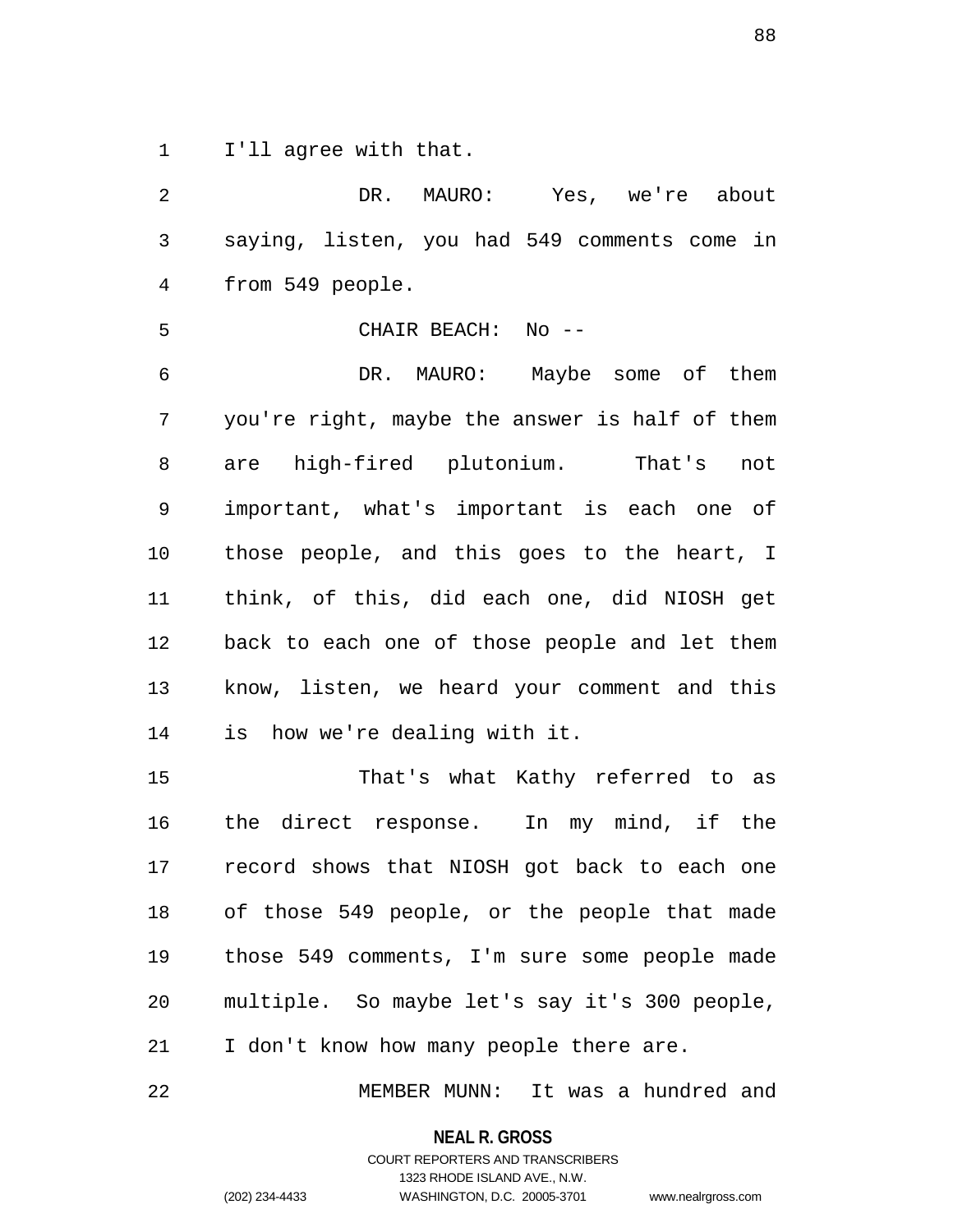1 some.

| 2           | DR. MAURO: But let's say it turns              |
|-------------|------------------------------------------------|
| $\mathsf 3$ | out that NIOSH got back to those people, and   |
| 4           | it's on the record somewhere. Let me tell you  |
| 5           | something, that would be a tremendously        |
| 6           | positive statement. The fact that they called  |
| 7           | them up or emailed them or did something.      |
| $\,8\,$     | If it turns out it's indirect I                |
| 9           | don't think that's very satisfactory. The      |
| 10          | very fact that the answer to a person's        |
| 11          | concern can be found on Page 27 of TBD         |
| 12          | something, that's not what we're about.        |
| 13          | I mean, I think that's information             |
| 14          | that's valuable. So that the Board knows that  |
| 15          | yes, these people did raise issues, whether    |
| 16          | they were important or $-$ - you know, and the |
| 17          | issue has been addressed in the document.      |
| 18          | Certainly getting that as a product, but I     |
| 19          | think that's a secondary product, the fact     |
| 20          | that we would acknowledge that.                |
|             |                                                |

21 But I think the real purpose here 22 is, and here's where I feel that there really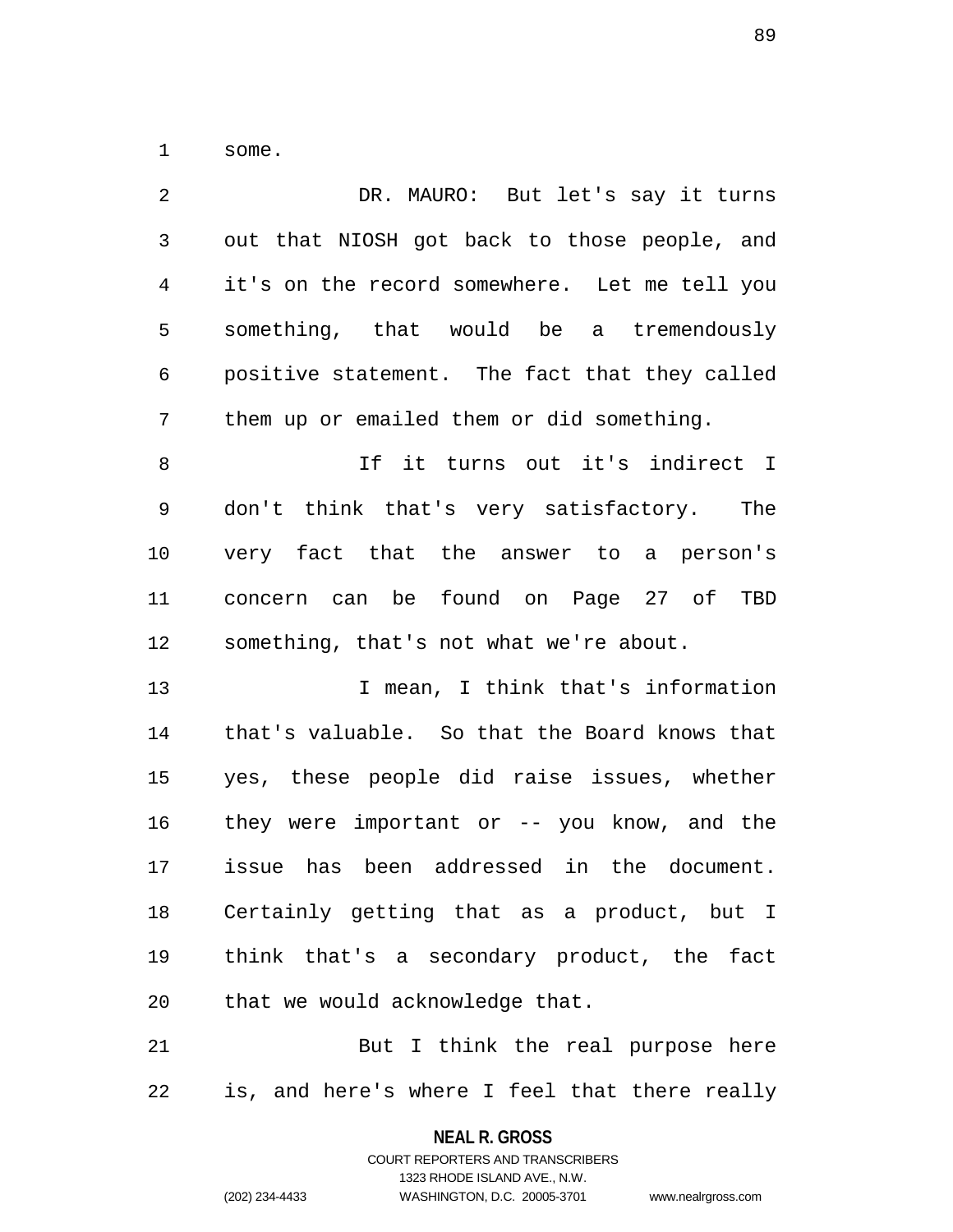1 shouldn't be a cutoff and there shouldn't be a 2 linkage between the person's comment and what 3 document it pertains to and --

4 It just gets very simple. A 5 person made a comment, and whatever the venue 6 was, the question is: did NIOSH get back to 7 them? And did they talk to them and did they 8 give them that satisfaction?

9 This is, in my opinion, one of the 10 biggest concerns I have. I think that's what 11 the petitioners are concerned about, they're 12 not being heard. And I think we can't lose 13 sight of that.

14 MR. KATZ: John, a couple of 15 things just to say, while you're doing that, 16 I'm talking about methodology, not end outcome 17 here, and I think Arjun was too.

18 And whether you do it by a sample 19 or you do a census, which is much more 20 expensive, and, sure, that's good if you want 21 a lot of work but it's much more expensive 22 when we're talking about Board resources here.

### **NEAL R. GROSS**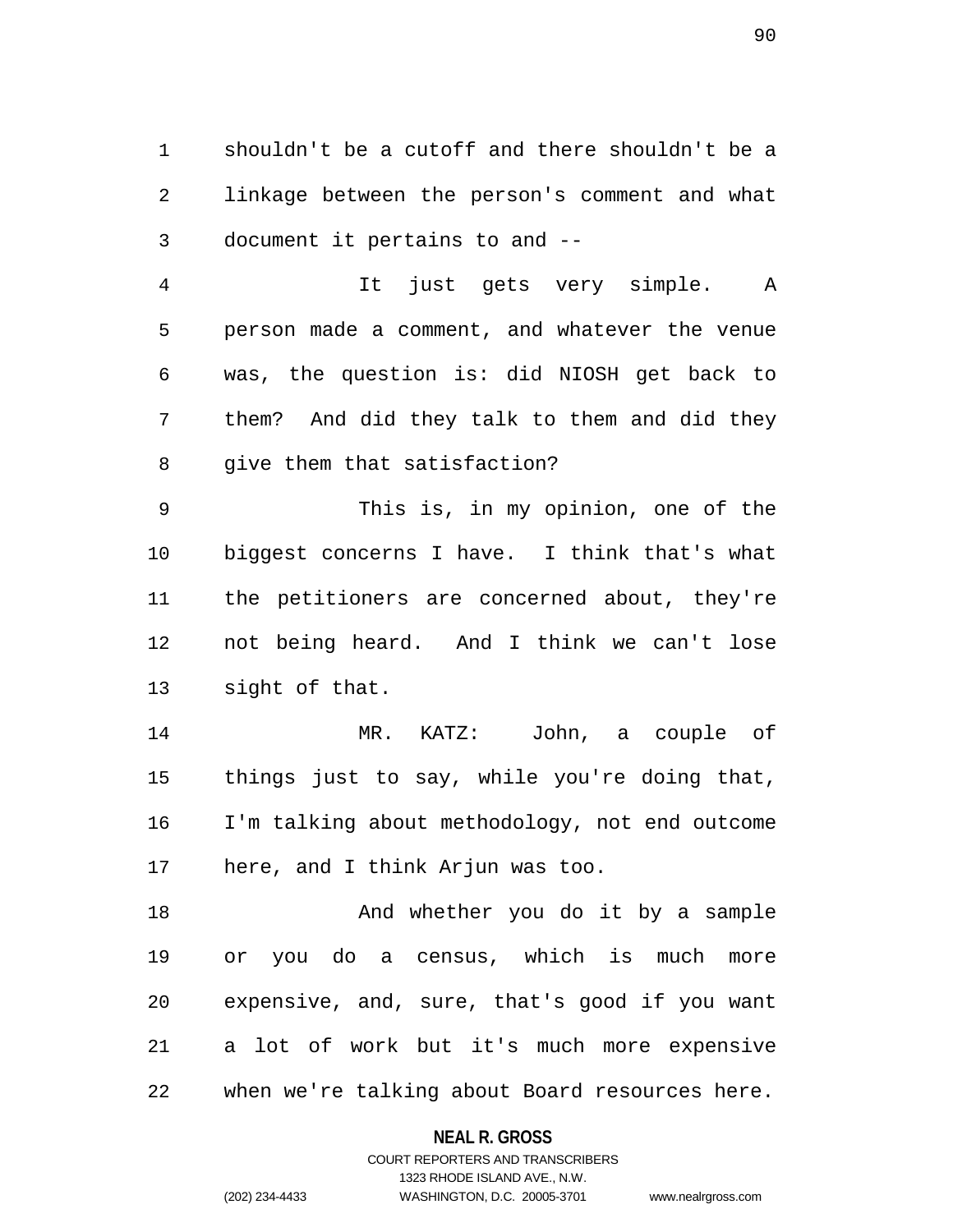1 DR. MAURO: I'm okay with, I 2 approve that. I think a random sample is one 3 way. I mean, I'm offering this up to -- in my 4 opinion we want to walk away from this work 5 product saying, and this is a pilot study, 6 remember, we're just doing a pilot study, and 7 we're using, we happened to pick Rocky.

8 Whether or not, out of all the 9 people that commented and the comments they 10 made, we want to get a sense of how 11 responsive, directly, NIOSH was back to those 12 people so that they feel as if they were 13 heard. If we get that much out of this, we've 14 done a lot.

15 CHAIR BEACH: Okay. Kathy -- 16 DR. MAURO: If it turns out, if we 17 find that only 20 percent of the people really 18 were ever directly dealt with, I would say, 19 listen, you've got to beef that up a little 20 bit. If we find that 80 percent -- and don't 21 forget, Rocky was before all of these 22 procedures.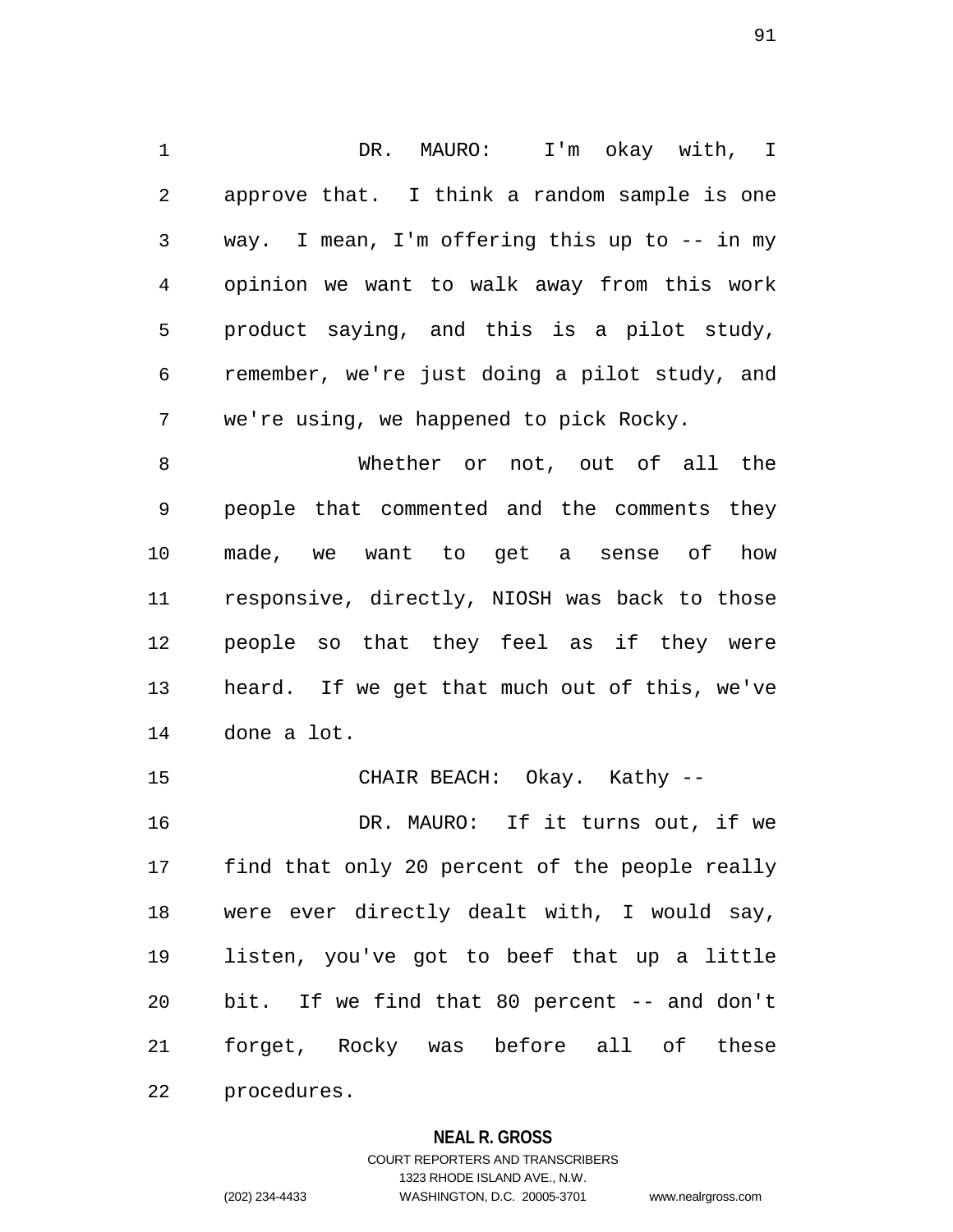1 And if turns out 80 percent were 2 actually gotten back to directly, where 3 someone made a call or email or whatever, I 4 would say that shows they're really on a good 5 -- even though this goes back a few years, not 6 bad. I mean, I'm looking at it really simply. 7 If we can get more out of this, 8 great. And, Ted, I would agree with you, a 9 sample of people or comments and not doing 10 maybe -- trying to track every one. 11 And quite frankly I would even say 12 let's say we do the best we can. Let's say we 13 take a sample of whatever percent and we see 14 if in fact it was a direct response or an 15 indirect response. 16 But we don't have to turn over

17 every stone, we can do the best we can within 18 reason to see the exact date it was dealt with 19 either directly or indirectly, and then make 20 our report.

21 6 And NIOSH could certainly say 22 well, no, no, no, on this comment we actually

**NEAL R. GROSS**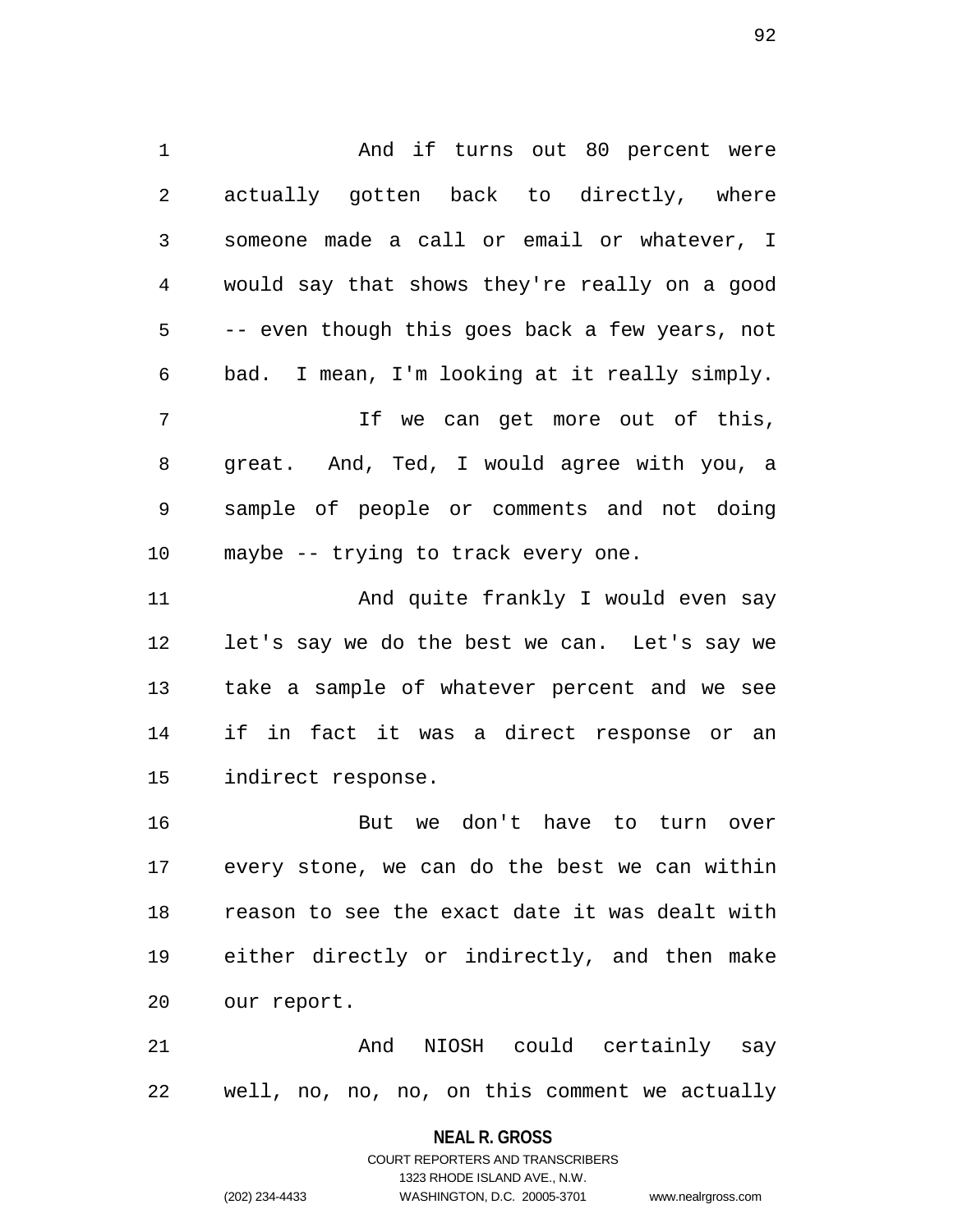1 did respond, it's over here. That would be 2 part of the issues resolution. But I think 3 that we can't -- I agree with you, we can't 4 load ourselves down with too much expectation. 5 I'm actually, in a way, saying: let's do a 6 little less. Let's just simply, if you want 7 to go with a sample, that's fine, because 8 that'll work.

9 And simply ask the question: did 10 this person get an answer to his question or 11 not? And that's, in my mind, our main goal.

12 MR. KATZ: Okay. Kathy wants to 13 say -- but just to elaborate, I mean, it isn't 14 just did they get a response, it is also, 15 which was key to this whole endeavor, you 16 know, did NIOSH consider the comment in a 17 substantive way with respect to their 18 machinery for dose reconstruction in the SEC? 19 You can't let that fall off the table. 20 MS. ROBERTSON-DEMERS: No. 21 DR. MAURO: Well, you know

22 something? I'm sorry, my reaction right now

**NEAL R. GROSS** COURT REPORTERS AND TRANSCRIBERS

1323 RHODE ISLAND AVE., N.W.

(202) 234-4433 WASHINGTON, D.C. 20005-3701 www.nealrgross.com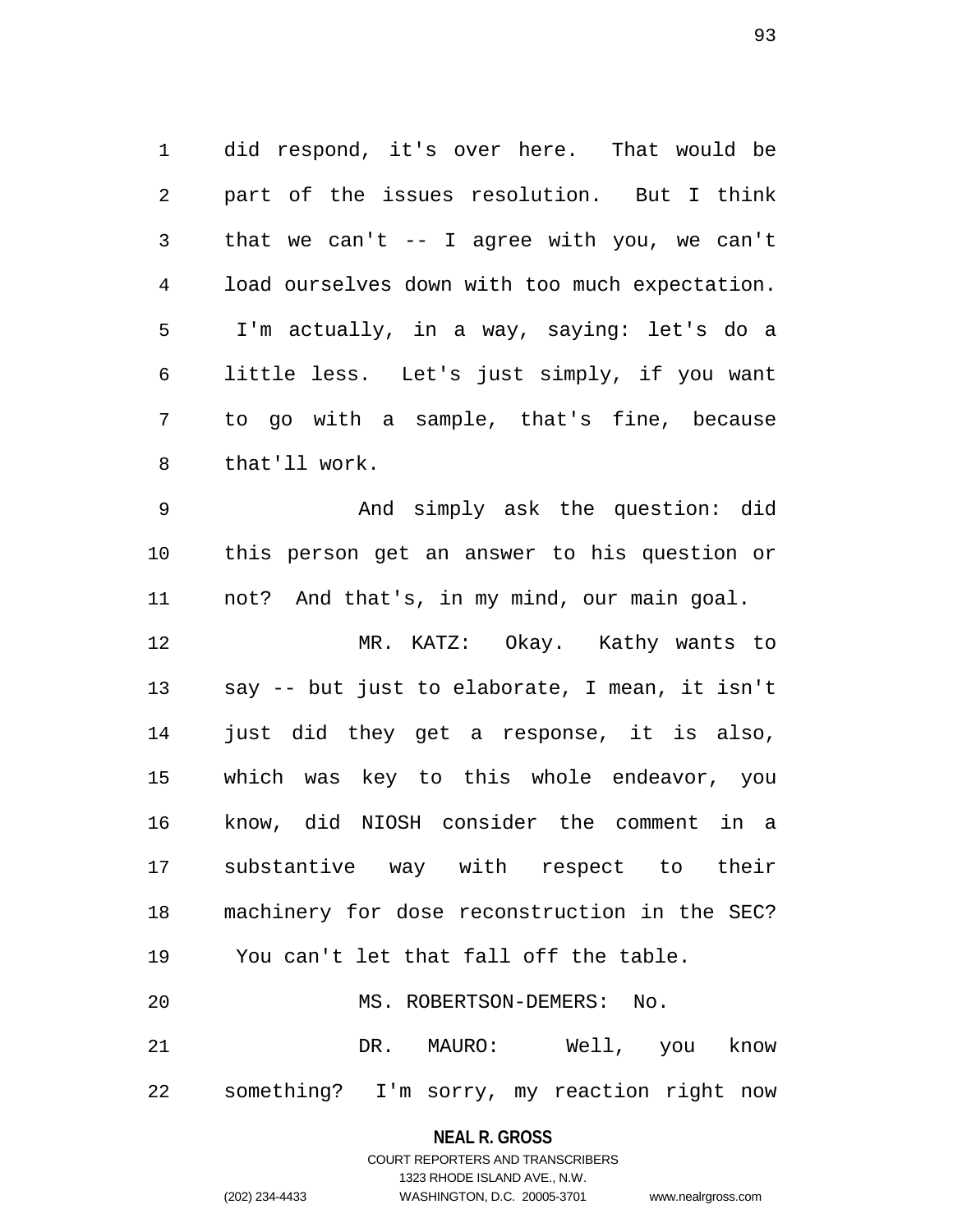1 is that this question of "substantive" goes to 2 the heart of what's a substantive comment, a 3 judgment has to be made, and whether or not it 4 was a complete and accurate response. I'm a 5 little troubled by that.

6 Because what that does is it 7 starts to get into the technical aspects of 8 this thing. Whether the answer was good, 9 whether it was right, was it complete. We're 10 actually getting into, you know, what you 11 would call Site Profile issues. I don't think 12 we want to go there.

13 MR. KATZ: But, John, you can 14 avoid that still. You don't have to debate 15 whether the technical solution, so to speak, 16 was the one you would choose. You can just 17 simply get into the issue of: did this comment 18 ever get consideration in a technical way or 19 not?

21 MR. KATZ: And leave it at that. I

22 mean, you could leave it at that.

20 DR. MAURO: I agree.

## **NEAL R. GROSS** COURT REPORTERS AND TRANSCRIBERS 1323 RHODE ISLAND AVE., N.W. (202) 234-4433 WASHINGTON, D.C. 20005-3701 www.nealrgross.com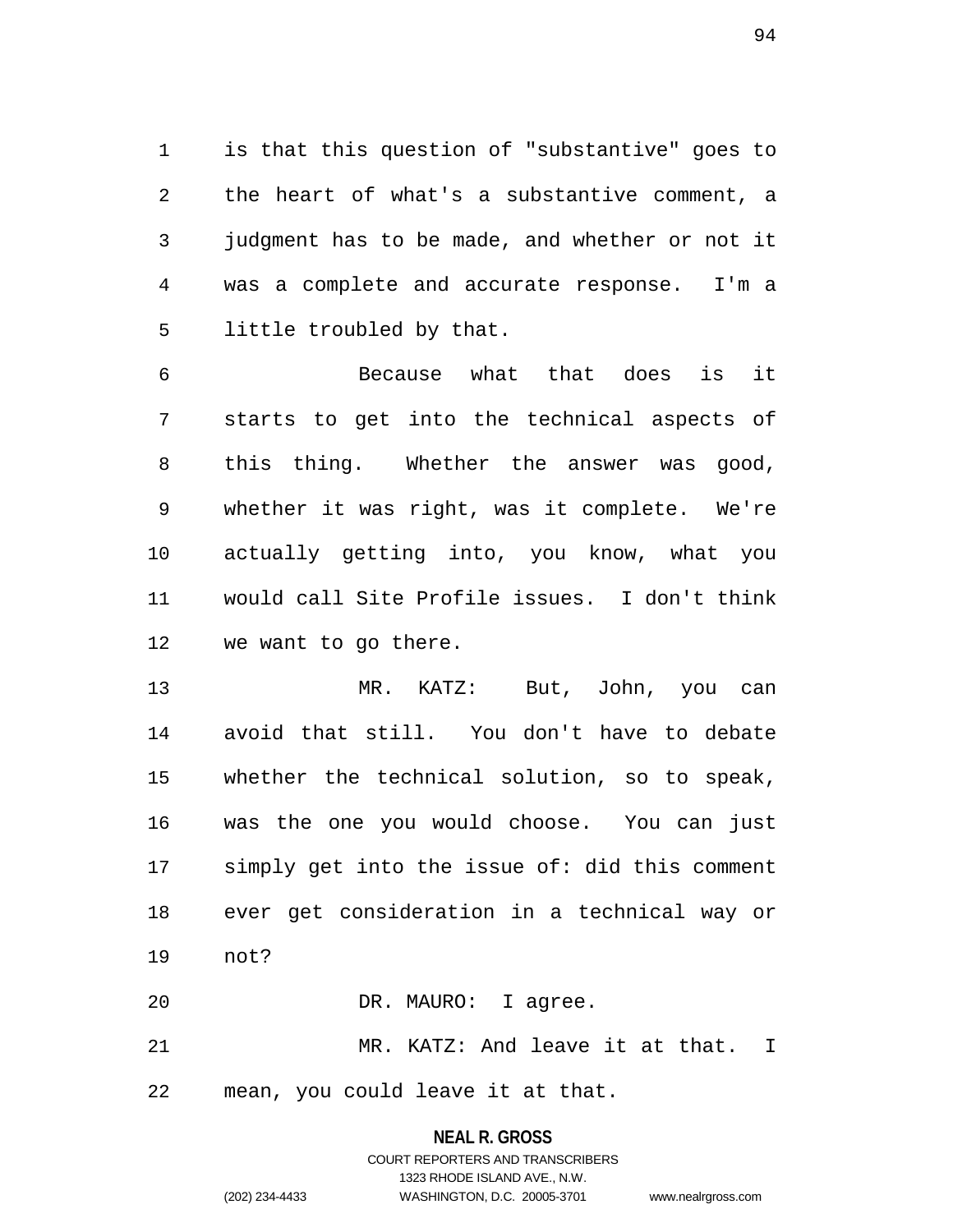1 DR. MAURO: And I agree with that. 2 Okay. All right, good. 3 MR. KATZ: Thanks. But, Kathy, 4 sorry for making you wait. 5 MS. ROBERTSON-DEMERS: Number one, 6 some of these comments have been seen through 7 to the end and some of them are beyond the TBD 8 date. And regardless of what date you choose 9 I think they should be included, because 10 they're done. Okay? 11 And number two, I wanted to throw 12 out some dates for you, okay? The external 13 TBD was last issued 10/20/10. Internal was 14 issued 08/17/2007. 15 Environmental was 04/23/2007. 16 Medical was 04/23/2007. The site description 17 was 02/01/2007. The latest version of the DR 18 Guidelines that we have was issued 05/08/2009. 19 The Petition Evaluation Report 20 came out 04/07/06. The TIB on glove boxes, 21 which is relevant to Rocky, came out 22 06/18/2010. The Rocky Flats internal coworker

### **NEAL R. GROSS**

### COURT REPORTERS AND TRANSCRIBERS 1323 RHODE ISLAND AVE., N.W. (202) 234-4433 WASHINGTON, D.C. 20005-3701 www.nealrgross.com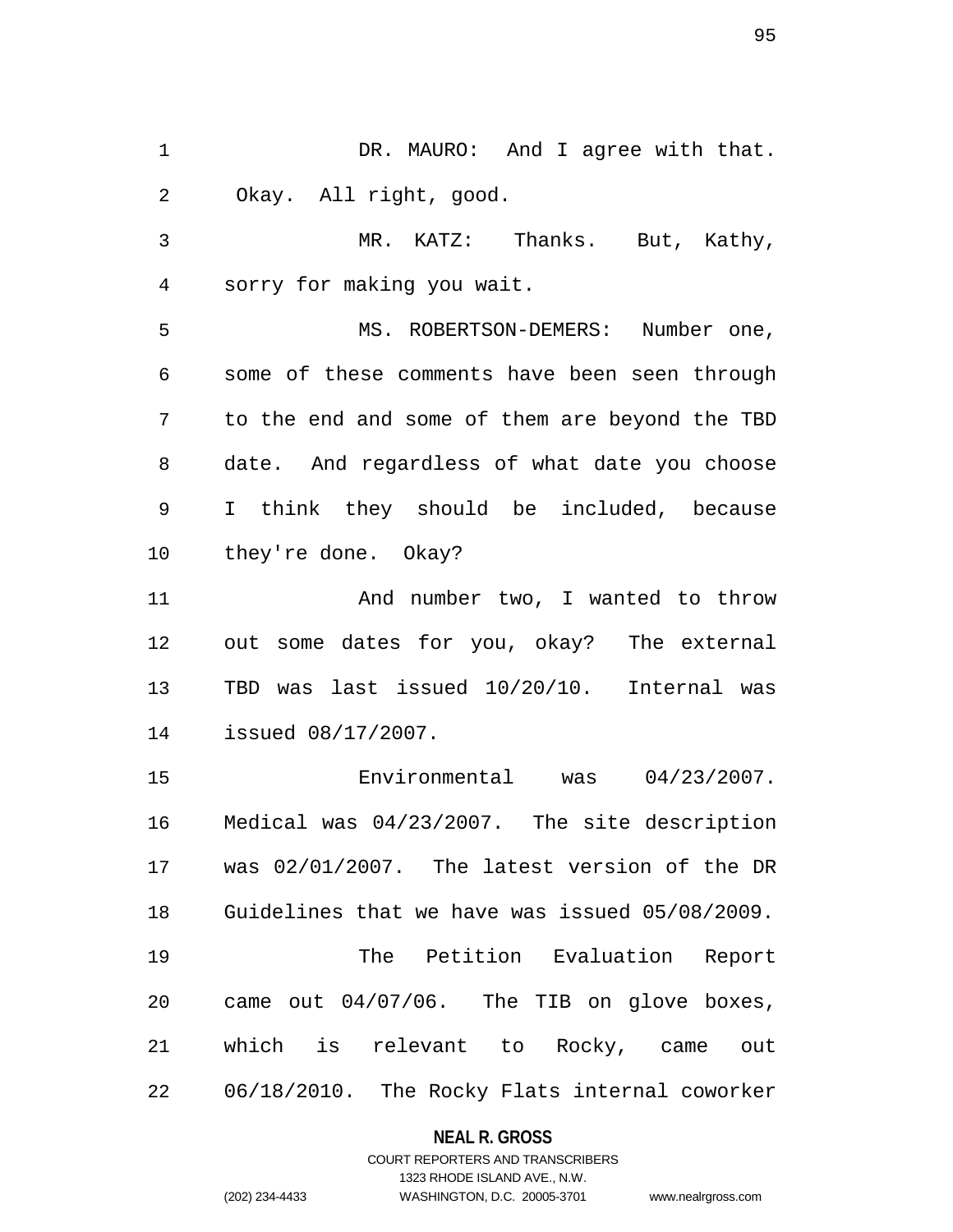1 model was issued 12/07/2006. High-fired oxide 2 OTIB came out 11/29/2010, the latest version. 3 MR. KATZ: Just responding to your 4 thing about some of these are done, but I 5 don't see, if it's beyond the date of the TBD, 6 it may be done but it obviously didn't take 7 into account whether the document, I mean, it 8 came out after the document was produced. So 9 you didn't take that element into account, 10 because the answer's no -- 11 MS. ROBERTSON-DEMERS: Sometimes 12 the answer occurs before the comment. So in 13 other words -- 14 MR. KATZ: Yes, but it's -- 15 MS. ROBERTSON-DEMERS: I'm 16 concerned about einsteinium, blah, blah, blah. 17 And you go back to the TBD, even though it's 18 from 2007 and they've got an approach -- 19 MR. KATZ: No, I understand, but 20 then it's not in response to the comment that 21 they made the change, obviously, because they 22 received the comment afterwards.

#### **NEAL R. GROSS**

COURT REPORTERS AND TRANSCRIBERS 1323 RHODE ISLAND AVE., N.W. (202) 234-4433 WASHINGTON, D.C. 20005-3701 www.nealrgross.com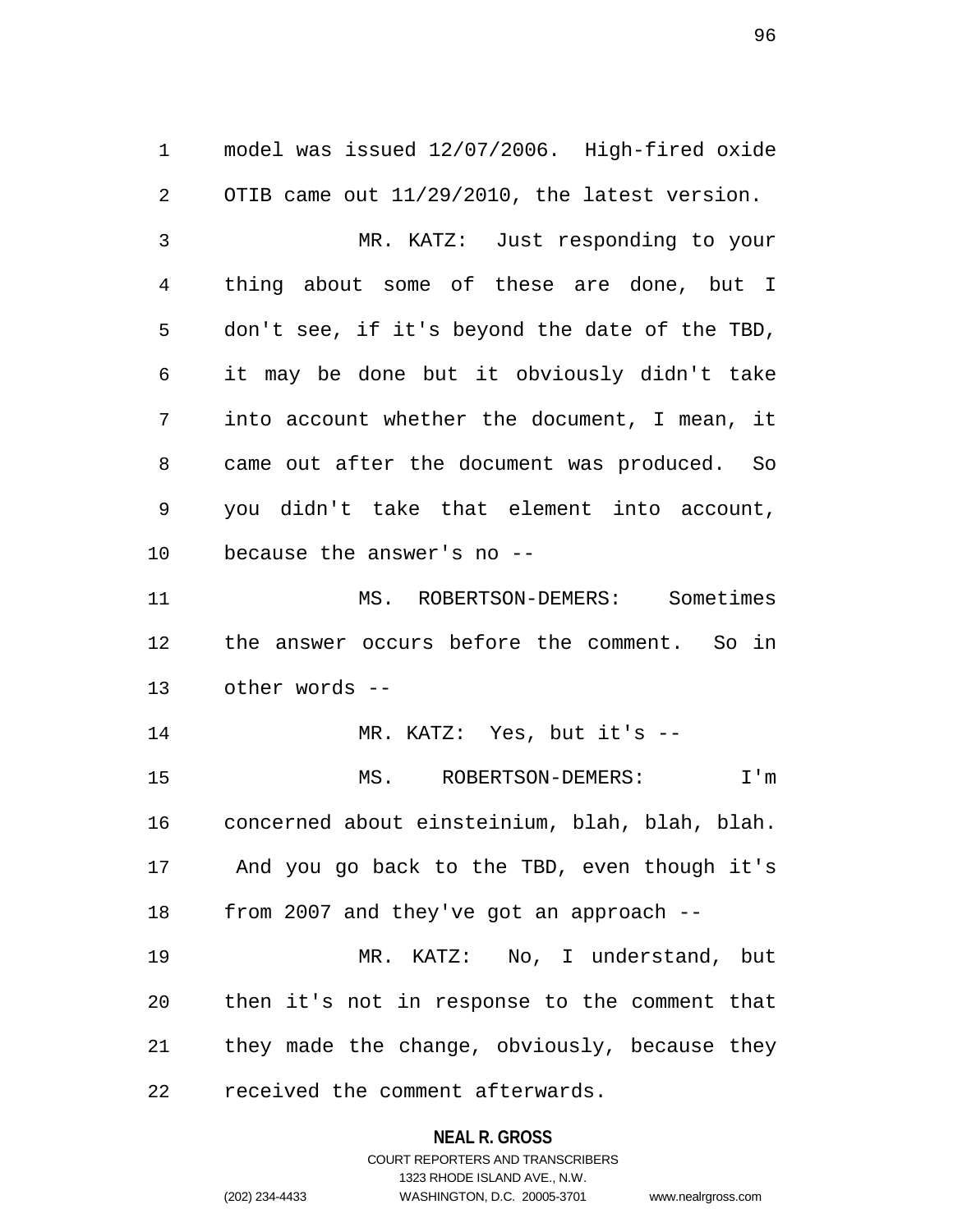1 So you're just saying that there's 2 a satisfactory answer to their question there 3 but that's not what this evaluation is 4 evaluating.

5 It's evaluating how they're 6 responding to comments, not how things ought 7 to be taken into account.

8 MR. STIVER: This is John Stiver. 9 Could I say something here? I think Jenny 10 raised a very good point in that these are 11 living documents and that, you know, in a 12 broader sense, we may have picked Rocky for a 13 particular pilot study. And granted there's 14 a SEC granted at a certain point in June of 15 2007 and there's certain TBDs and revisions 16 have occurred since then, up until about 2010.

17 But I think there are comments 18 that are going to be continually gathered and 19 incorporated and addressed by NIOSH and these 20 oftentimes do result in new revisions to 21 technical documents.

22 And in evaluating how well these

**NEAL R. GROSS** COURT REPORTERS AND TRANSCRIBERS

1323 RHODE ISLAND AVE., N.W.

(202) 234-4433 WASHINGTON, D.C. 20005-3701 www.nealrgross.com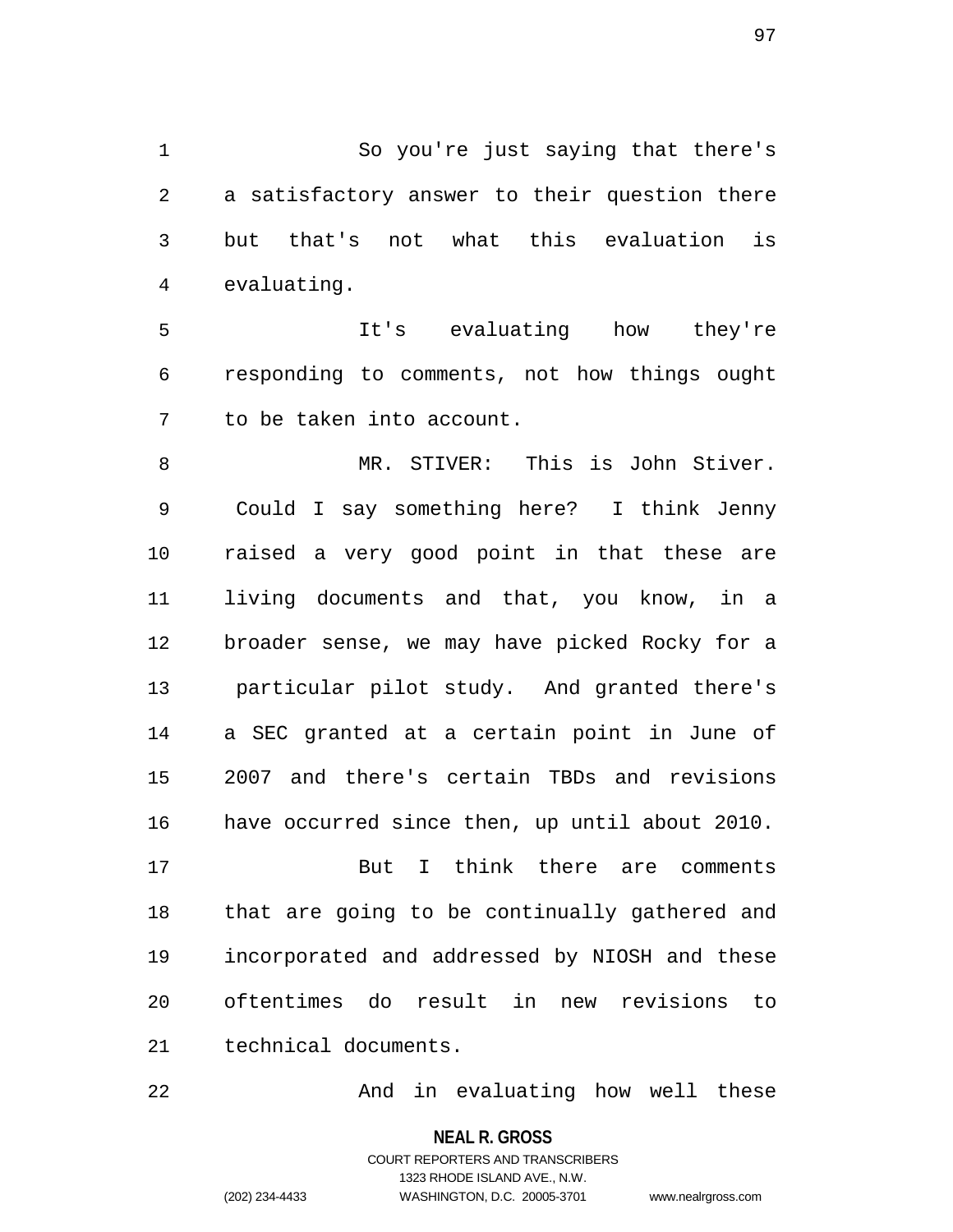1 comments have been addressed from a process 2 standpoint, I mean, I can see us really as the 3 reporters not the Opd type people.

4 We're tryng to interpret whether 5 these were adequate comments, technically, 6 we're just getting down the record of what 7 took place. And so from a practical 8 standpoint in addressing the objectives of the 9 study, I really don't see that an endpoint 10 applies.

11 MR. KATZ: I strongly disagree. I 12 strongly disagree, but --

13 DR. MAKHIJANI: I think the 14 comment is simply, I think it's a logical 15 comment, if this is about how NIOSH is 16 responding to comments.

17 We have to look after the date of 18 the comment, obviously. I mean, we can't look 19 before the date of the comment. It's just a 20 sequencing problem. But Ted is commenting on 21 it.

22 MR. KATZ: Up to the date of the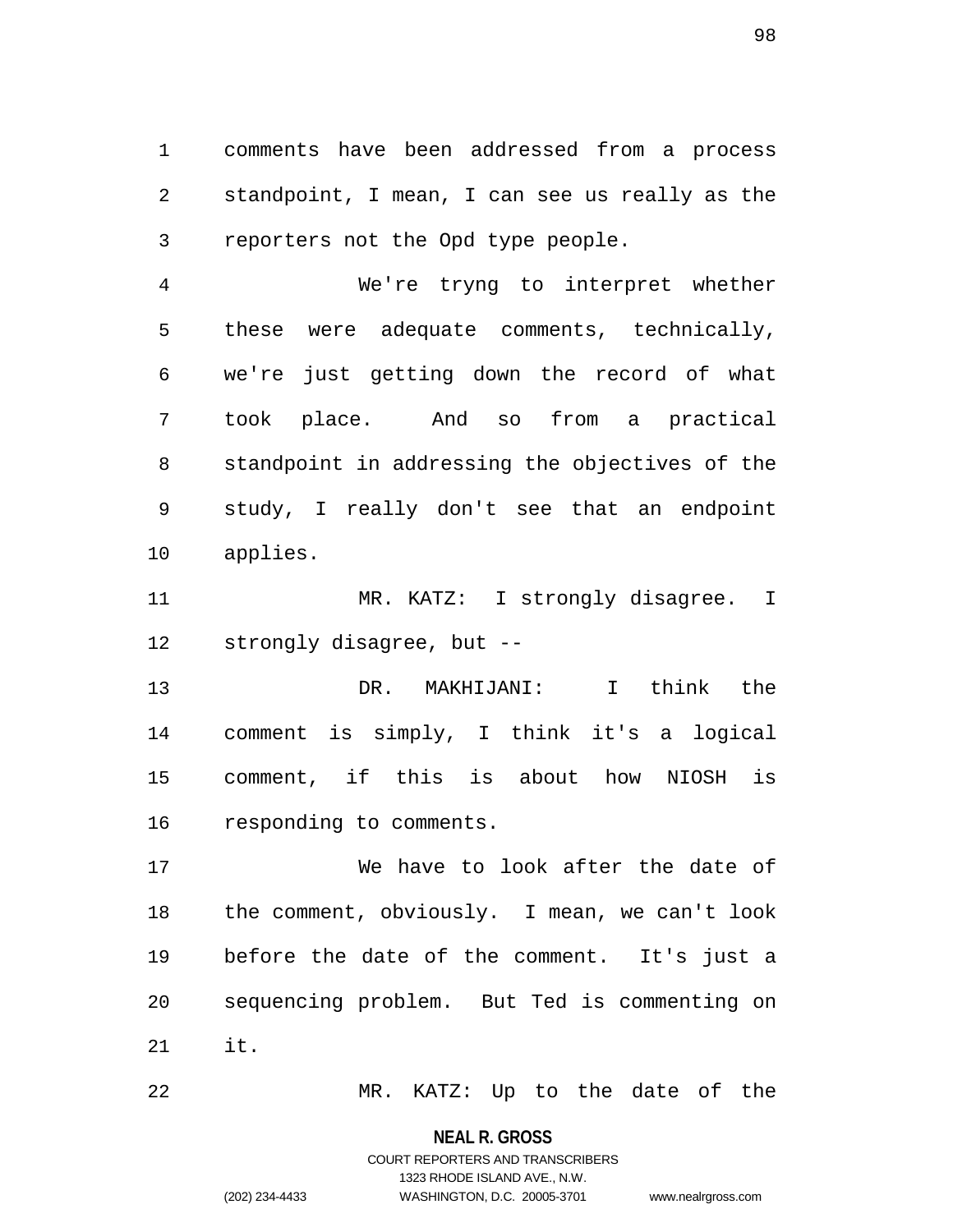1 document, whatever, the response.

2 DR. MAKHIJANI: Yes. But the 3 document responding has to be after the date 4 of the comment. 5 MR. KATZ: Right. Well, that just  $6 - -$ 7 MS. LIN: Well, let me clarify 8 what I meant by "living document." I don't 9 mean to encourage SC&A to continue evaluating 10 NIOSH's responsiveness to worker comments, you 11 know, day after day. I'm actually -- I mean, 12 especially since this is a Work Group and your 13 work has to have a definitive end project and 14 end product. 15 So what I'm trying to encourage 16 the Work Group to think about is that -- what 17 would be really helpful to DCAS is that you 18 can provide some systematic recommendation. 19 So if you find something that has 20 occurred throughout time or throughout this 21 project, then those would be good nuggets to 22 share with DCAS.

#### **NEAL R. GROSS**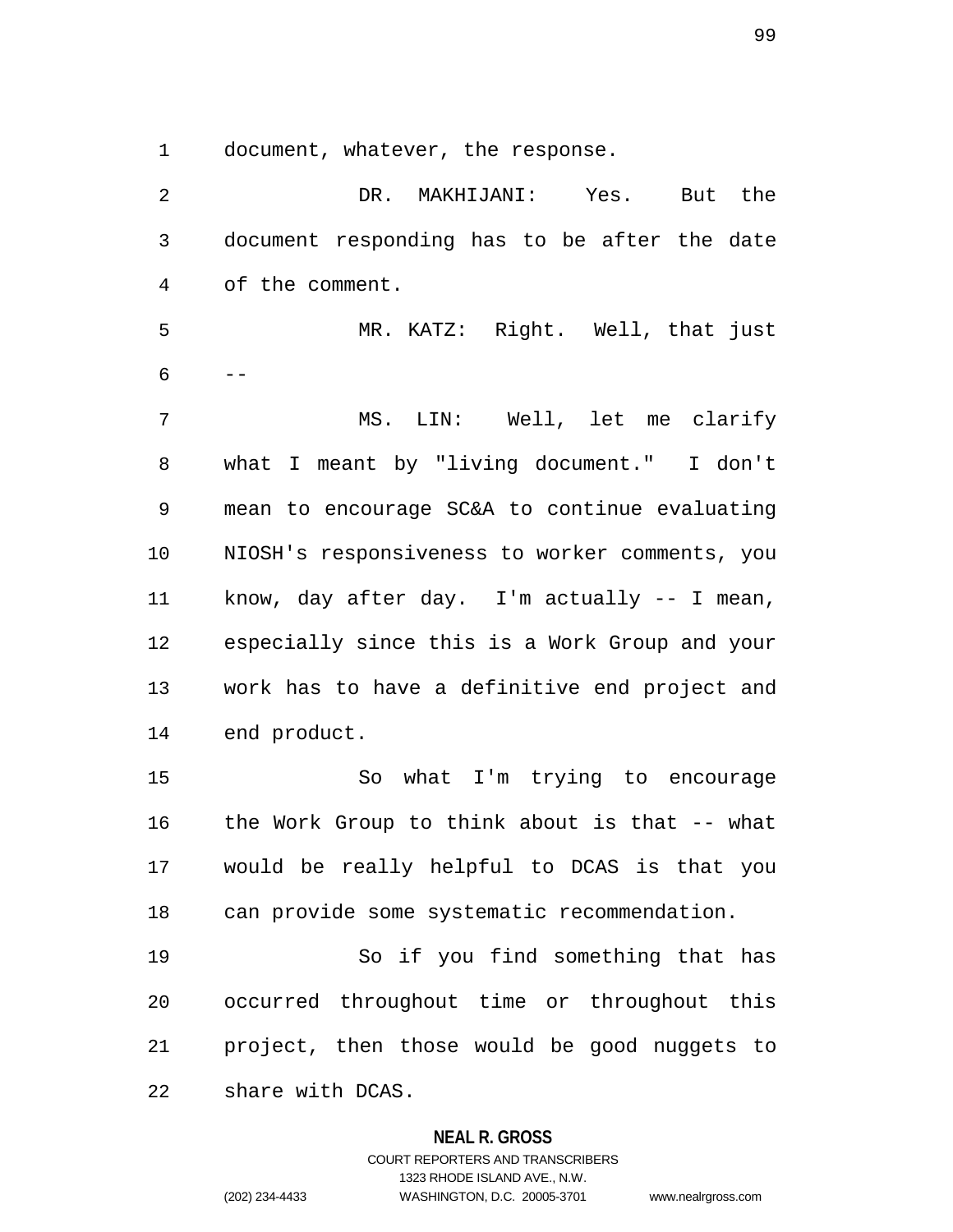1 You know, a Work Group isn't 2 necessarily a auditing body of the agency that 3 could get going on every single comment and 4 every single response.

5 And I think what would be really 6 effective use of the resources in this case is 7 that in light of the fact that these are 8 living documents, you do a retrospective 9 study, a sample of the comments and responses, 10 and you present those findings to NIOSH.

11 And so NIOSH could implement, 12 going forward, a more cohesive way of 13 addressing these customer service issues more 14 comprehensively.

15 MR. KATZ: Let me flesh out my 16 strong disagreement with John's, so you'll 17 understand where that's coming from. So let's 18 take the extreme example.

19 We're doing Rocky Flats. NIOSH 20 has received a comment last month on Rocky 21 Flats. Are you going to look at that and say,

22 oh, what has NIOSH done?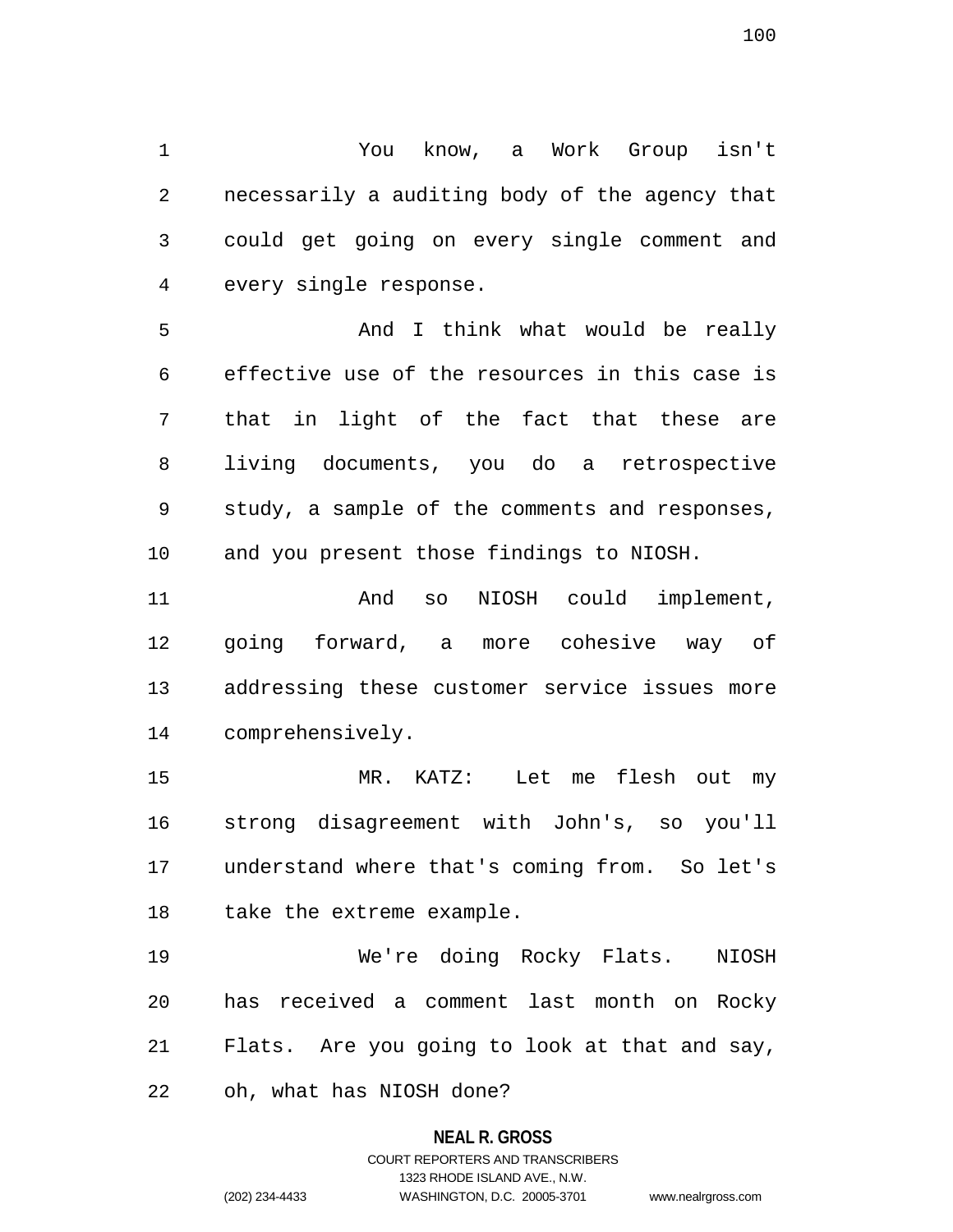1 I don't think so. Because it's 2 not even a fair question. Okay, so then let's 3 back up. Six months ago they received a 4 comment, what have you done? It's again, why 5 are you even getting -- so is six months a 6 reasonable time for NIOSH to have changed the 7 TBD, or a year?

8 You don't need to get into those 9 questions. And you don't need the Board in a 10 role where it's in effect sort of auditing in 11 real time how NIOSH is revising its TBDs based 12 on incoming comments.

13 And that's sort of the venue 14 you're starting to get into that now you have 15 the Board looking over their shoulder and 16 saying, well, have you responded yet, have you 17 done something yet on these comments you've 18 received?

19 And my point is simply, yes, you 20 could do that, but you have a wealth of 21 comments that fit within the scope prior to 22 these documents coming out.

### **NEAL R. GROSS**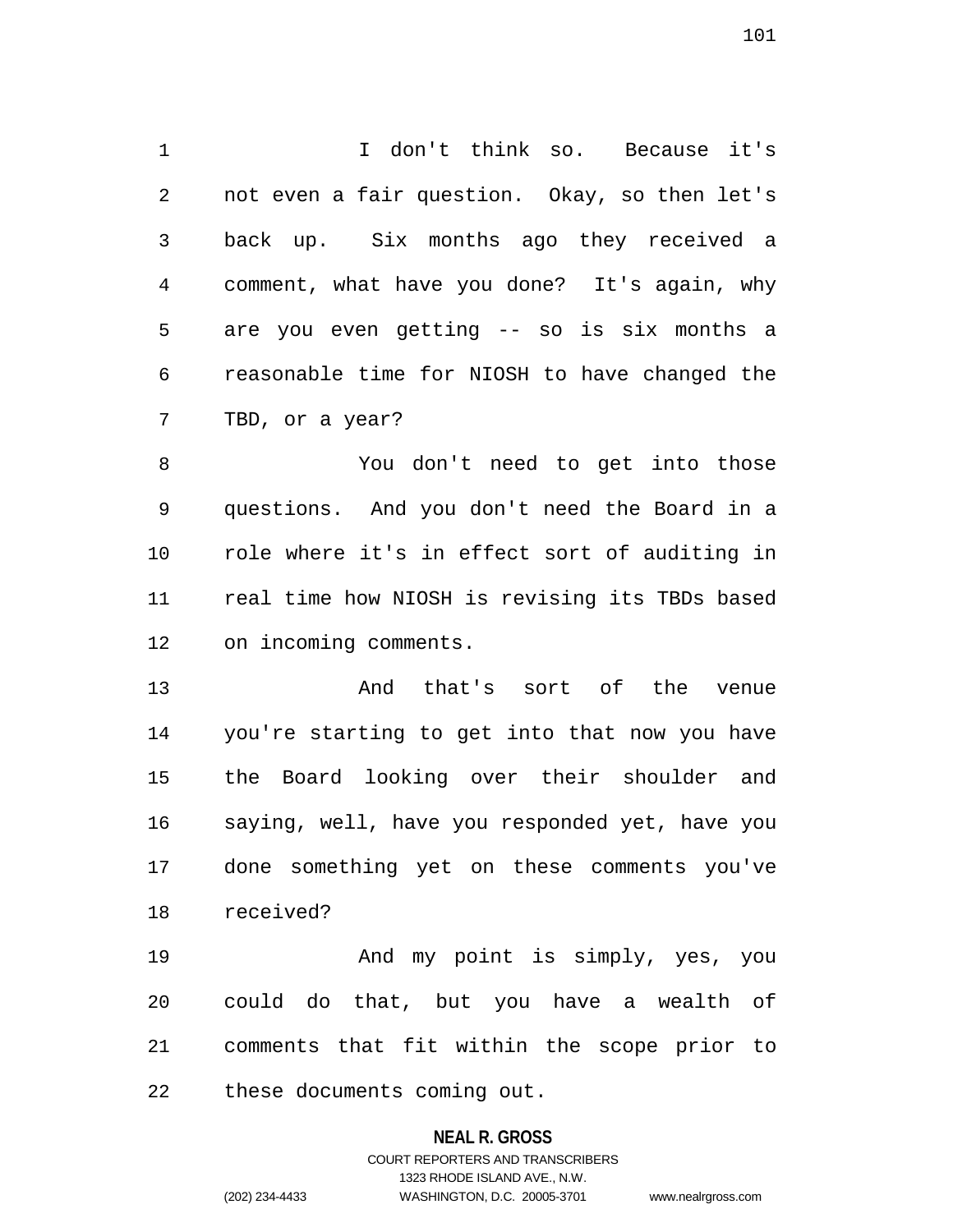1 Why on earth do you need to go to 2 the later comments, what are you going to 3 learn by going to comments that were received 4 after that you're not going to learn from the 5 comments that were received before the 6 documents?

7 And with the advantage that you 8 actually have the final document that resolves 9 whether they took it into account or not. So 10 I just don't see the gain there, but I see a 11 lot of expense there.

12 MR. STIVER: I understand your 13 point. However, I strongly agree with your 14 suggestion about using stratified sampling. 15 That's a really good idea, certainly as a way 16 to control costs.

17 I'm just concerned that -- and I 18 can also see, you know, you get something last 19 week or last month, sure, no one's going to, 20 NIOSH is not going to have a chance to 21 respond.

22 However, how about a year ago? It

**NEAL R. GROSS**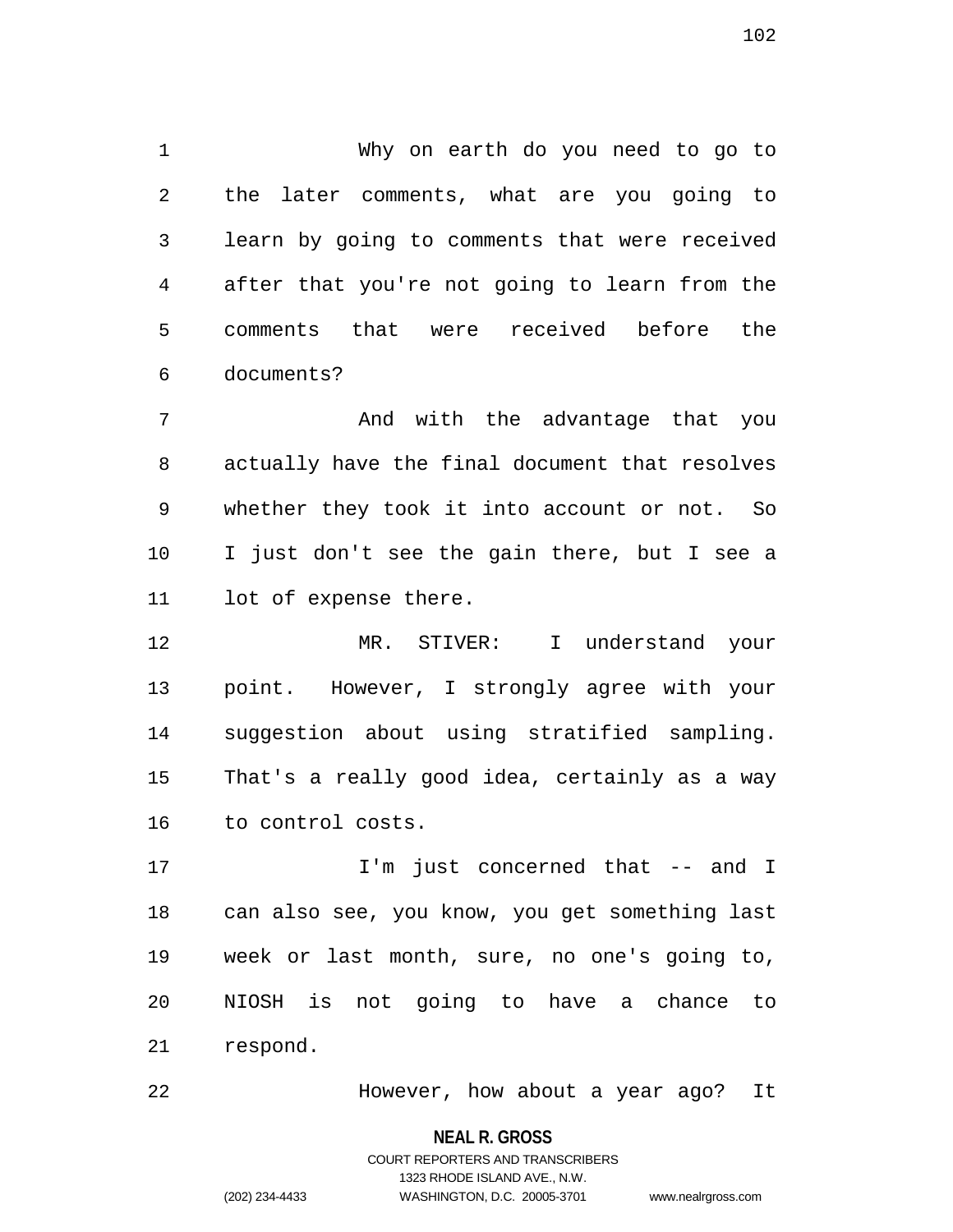1 might give you some information, you know, as 2 far as customer service about the timeliness 3 of responses and the process time that's 4 required for that kind of thing.

5 So I understand your point that, 6 you know, here we're got a document, we know 7 what went into it, we know what comments were 8 made, we know what was addressed, how old were 9 those addressed, I can understand that.

10 But also this issue with the 11 living document and being responsive 12 throughout time as these things are approved 13 and develop is also an important point.

14 CHAIR BEACH: There's one open item 15 I'd like to make a comment to.

16 MEMBER MUNN: Well, let's get 17 really down into the weeds and begin to define 18 terms here. Not quite what "is" means, but 19 what does "we" mean here? Should we establish 20 an end date for capturing worker comments. 21 Who is "we?"

22 MS. ROBERTSON-DEMERS: The Work

**NEAL R. GROSS**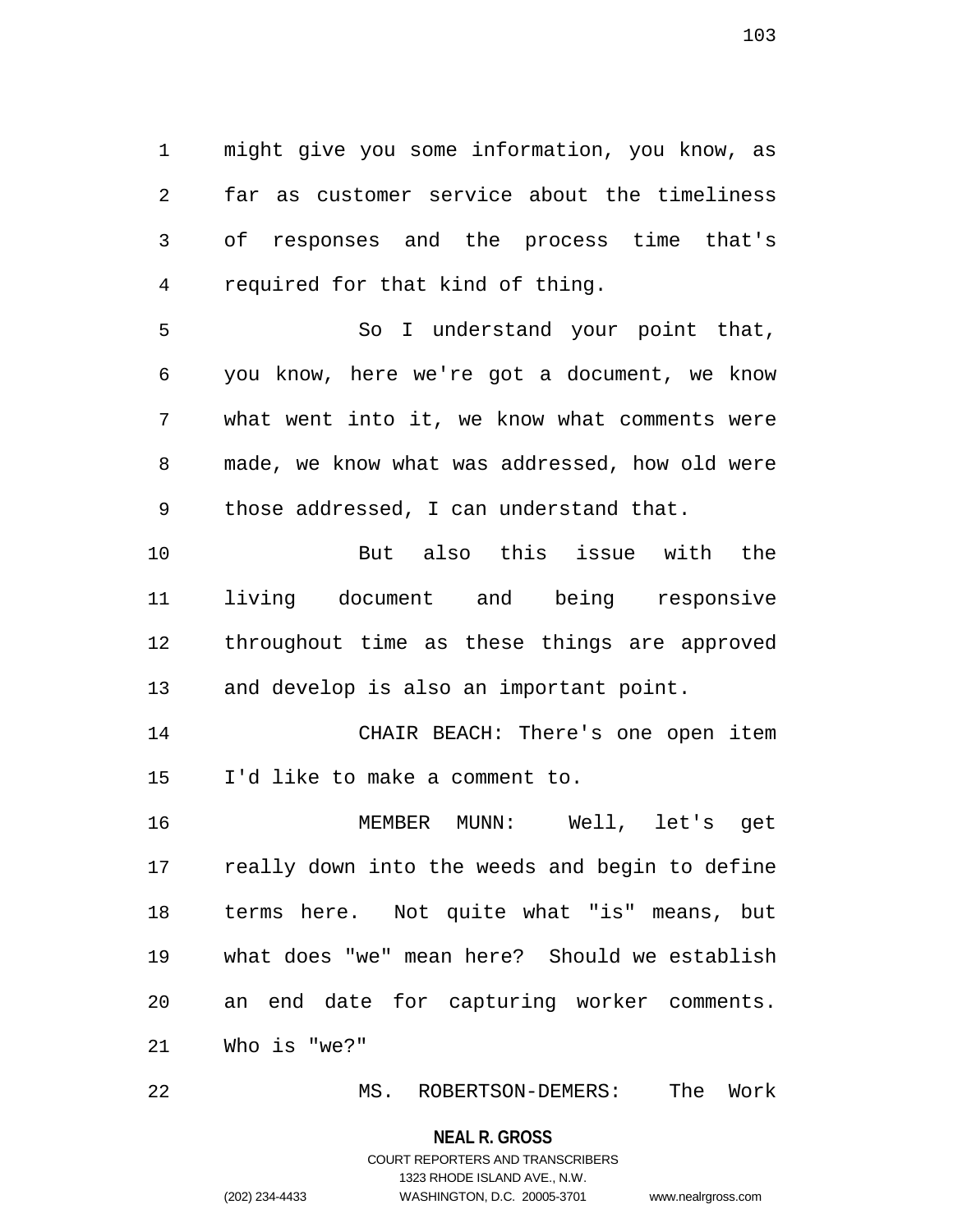1 Group.

2 MEMBER MUNN: Is "we" SC&A? Is 3 "we" the Work Group? Is "we" the Board? Who 4 is "we?" 5 MS. ROBERTSON-DEMERS: The Work 6 Group. 7 MEMBER MUNN: And if "we" is the 8 Work Group, then one thing that needs to be

9 kept in mind is the Work Group should be 10 making every effort to define an end date of 11 its own.

12 So when are we going to stop doing 13 this small goal that we set out, which was to 14 identify worker comments that were of concern 15 and making sure that they were considered and 16 responded to.

17 If that is going to continue to be 18 our goal, and we've already said right here 19 today it is, then capturing worker comments is 20 not the issue.

21 The real issue is: have we seen, 22 when we're done with this, from what we've

**NEAL R. GROSS**

COURT REPORTERS AND TRANSCRIBERS 1323 RHODE ISLAND AVE., N.W. (202) 234-4433 WASHINGTON, D.C. 20005-3701 www.nealrgross.com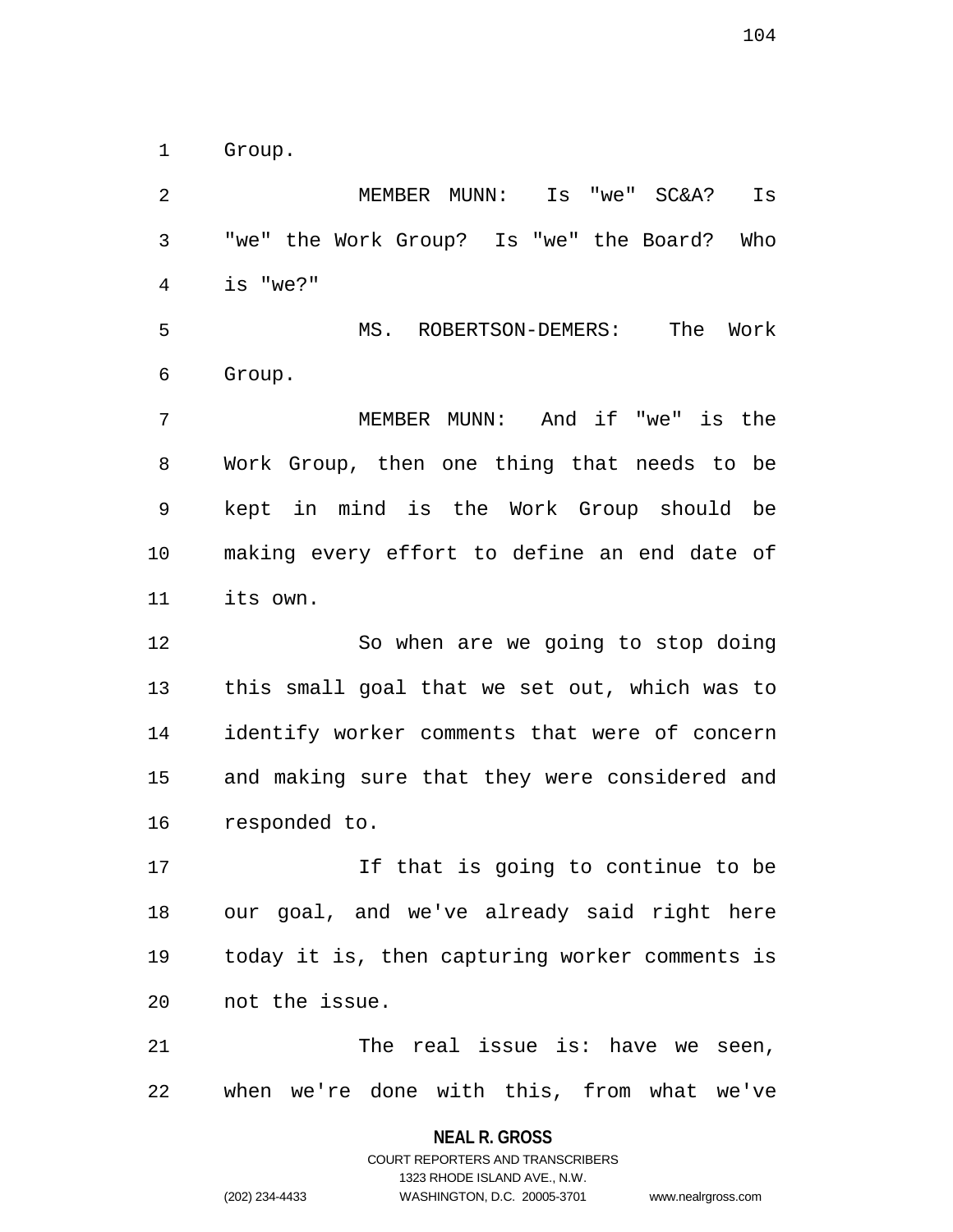1 done, that the process that NIOSH has gone 2 through has been reasonable and that they have 3 met, within reasonable boundaries, the concern 4 that we've expressed here.

5 Were the workers right? Was NIOSH 6 doing the best it could? That's really the 7 bottom line here. So whether or not we 8 establish an end date for capturing worker 9 comments, worker comments are likely to go on 10 as long as this program exists.

11 And the best we can do, the best 12 any Work Group could do, is to say to this 13 date, in this particular small portion of what 14 we've looked at, either these goals that we 15 have looked at were met to some degree or they 16 were not.

17 That seems to me to be the best we 18 can do. So an end date probably doesn't -- 19 even if we establish an end date the comments 20 are going to continue to occur. And we are 21 not, hopefully, going to stay around to look 22 at it.

### **NEAL R. GROSS**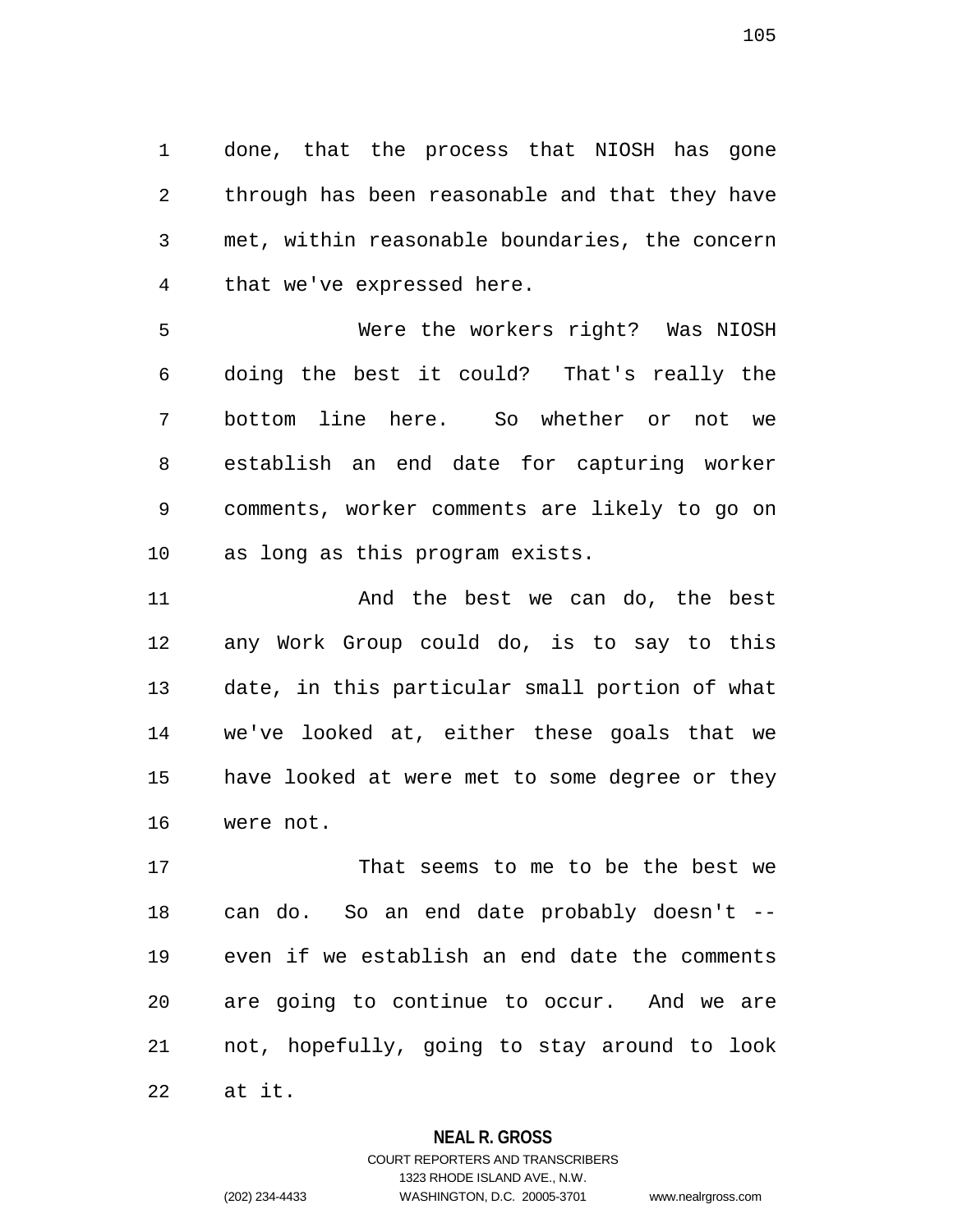1 DR. MAURO: Wanda, throw a date 2 out, let's hear one.

3 CHAIR BEACH: Okay. John, I'd 4 like to say first of all, I think we need to 5 remember that this is a pilot. This is our 6 first attempt at reviewing a site. So I don't 7 think we should spend all our money here when 8 I know we want to do other sites, potentially. 9 And if we look back at our second 10 bullet it says we are evaluating this 11 information that was considered for 12 incorporation into technical work documents. 13 I think that brings it right back to the end

14 dates of the technical work documents.

15 And I think that we need to end at 16 those technical documents. I'm not saying 17 that the worker comments are not important 18 after those dates. But we set up to review 19 the technical work documents, which is, I 20 believe, what was stated earlier.

21 Talso agree with the sampling. I 22 don't know how that would all work. I'd need

**NEAL R. GROSS**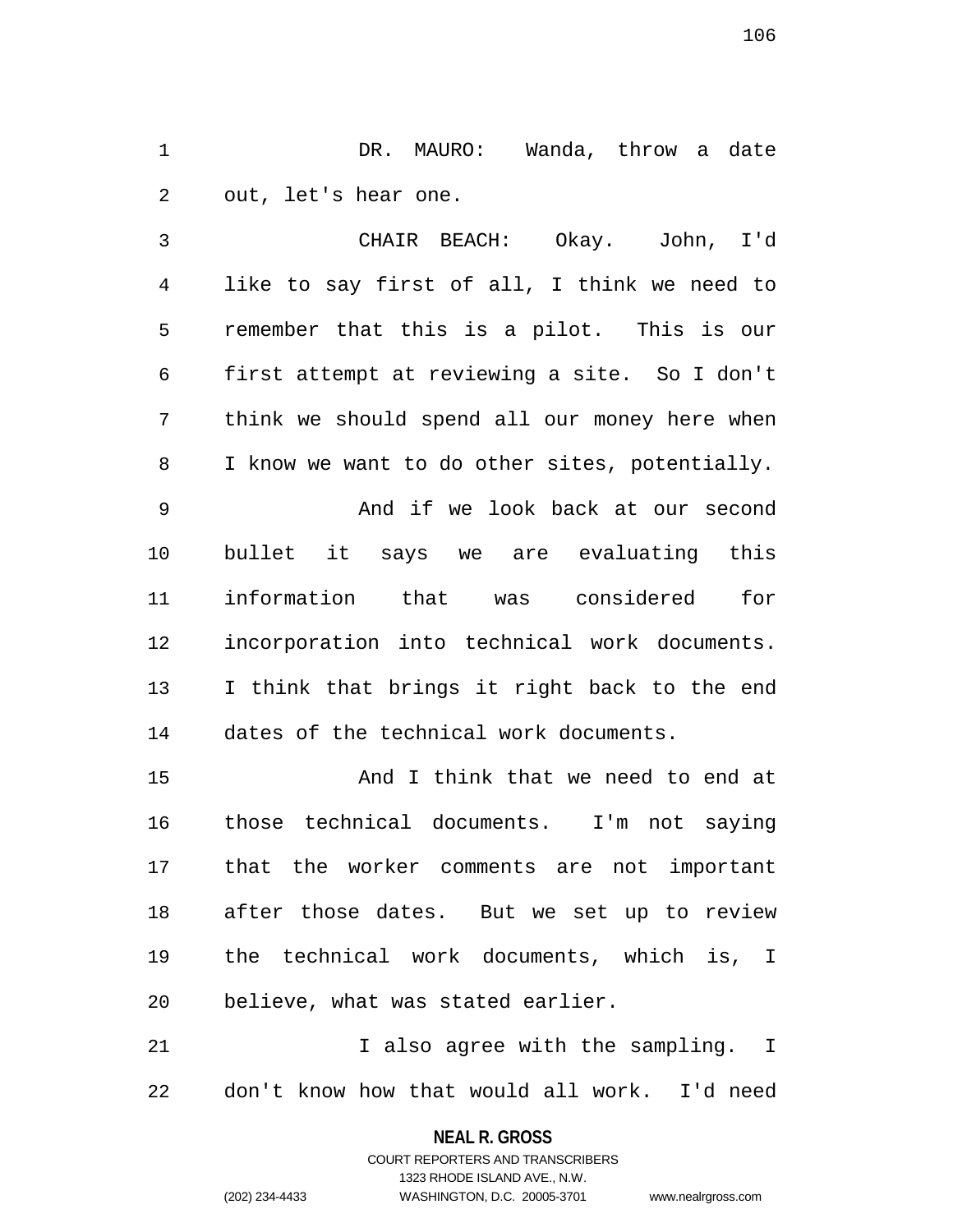1 some more information and maybe a technical 2 call for us to set up how would we pinpoint 3 that sampling.

4 I think it's a good idea. And if 5 we can get into more depth doing that I think 6 that, this is just my opinion, I think that 7 that's where we should go.

8 I also want to review what Mike 9 has written for that question. And he says, 10 "I don't believe it was our intent to 11 establish an end date and I still feel that 12 way. However, if we can demonstrate there are 13 problems with the work done to date, we have 14 established one point.

15 NIOSH needs to get started and go 16 back an reevaluate work products and the DRs. 17 We could pause the search while we monitor 18 NIOSH correcting the errors thus far.

19 Then continuing to go further back 20 in time to determine the extent of these 21 shortcoming and additional DRs that need to be 22 reevaluated. I believe this would be the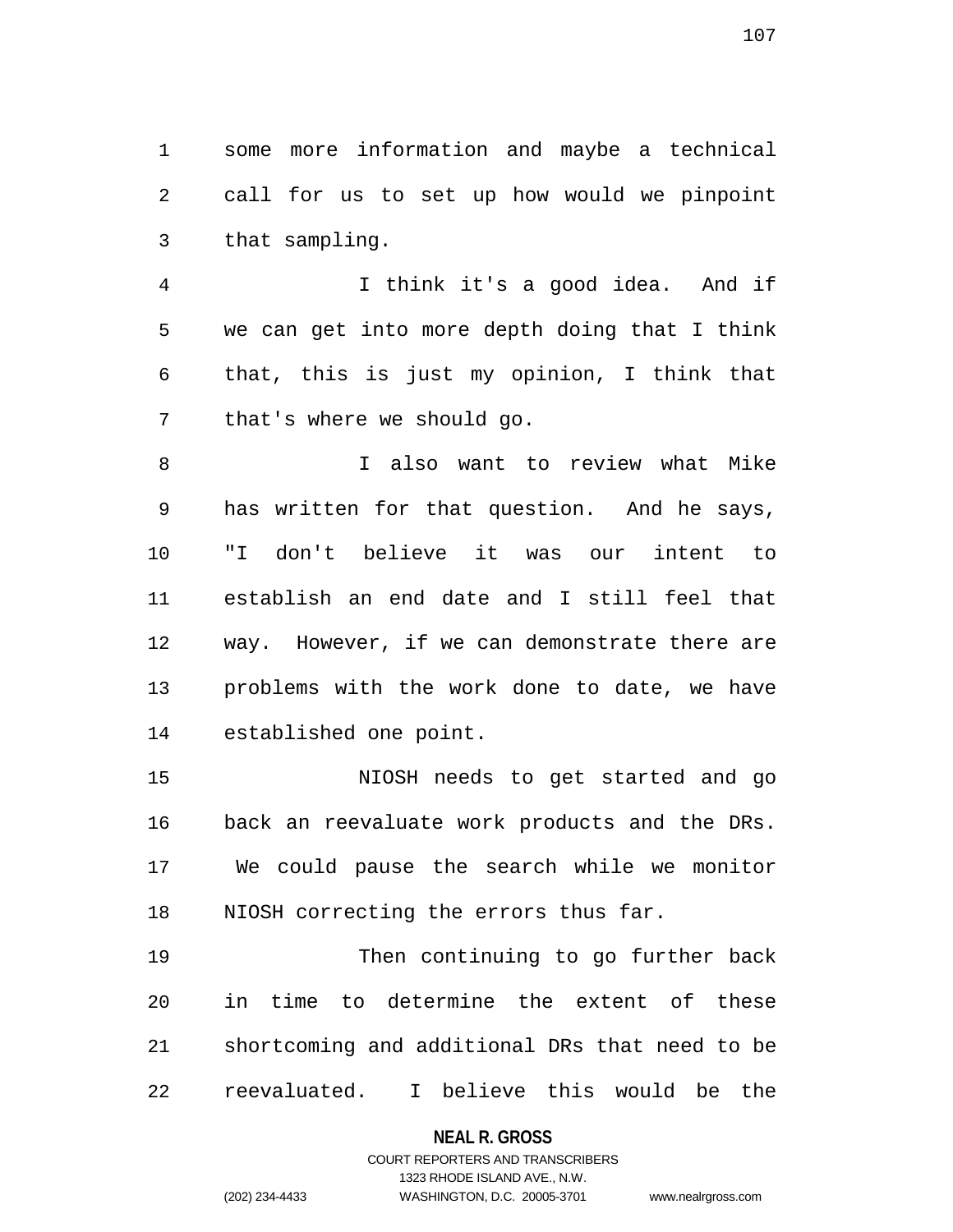1 point we would have to transfer this group to 2 a subcommittee."

3 Mike also said that these were 4 just his quick opinions but he would defer to 5 what our judgments and thoughts are during 6 this meeting as well. And, Phil, we haven't 7 heard from you yet.

8 MEMBER SCHOFIELD: Yes. You know, 9 the trouble is, it's just kind of an 10 artificial thing, just like it's already been 11 suggested, the fact that we run into this 12 problem of, there may be comments coming later 13 on, people who are new to this program, that 14 might actually change the TBD.

15 CHAIR BEACH: And, again, that 16 would be for future TBDs. Our goal was to 17 look at the current technical work documents 18 based on our own bullets that we established. 19 MEMBER MUNN: That's been done.

20 CHAIR BEACH: Kathy?

21 MS. ROBERTSON-DEMERS: I can go 22 down the list of the TBD and OTIB directly

### **NEAL R. GROSS**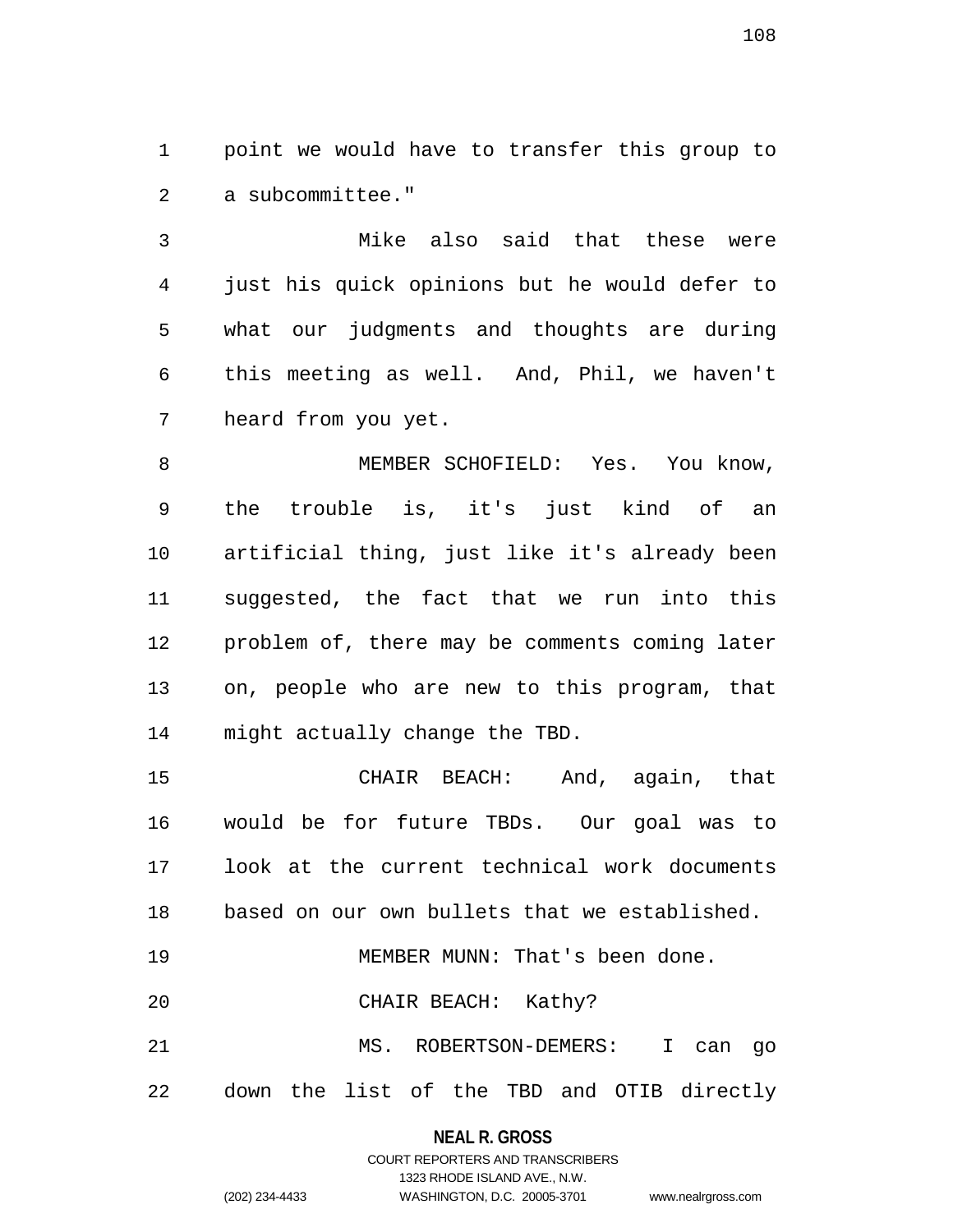1 relevant dates and I can marry up my 2 categories with those dates. Some of them are 3 not going to be clear-cut. 4 CHAIR BEACH: I expect that. 5 MS. ROBERTSON-DEMERS: I mean, I 6 can give you that information. 7 CHAIR BEACH: Okay. 8 MS. ROBERTSON-DEMERS: But I will 9 tell you that the last DR Guidelines were 10 05/08/09. 11 CHAIR BEACH: Okay. And I think 12 that that's -- 13 MS. ROBERTSON-DEMERS: And that is 14 one of the documents we're looking at to see - 15 16 CHAIR BEACH: But I think at the 17 end is that the documents are behind and they 18 need to be reviewed and updated then that's 19 part of our recommendation at the end of this 20 also. 21 MS. ROBERTSON-DEMERS: And one of 22 the things that Arjun said I actually disagree

## **NEAL R. GROSS** COURT REPORTERS AND TRANSCRIBERS

1323 RHODE ISLAND AVE., N.W. (202) 234-4433 WASHINGTON, D.C. 20005-3701 www.nealrgross.com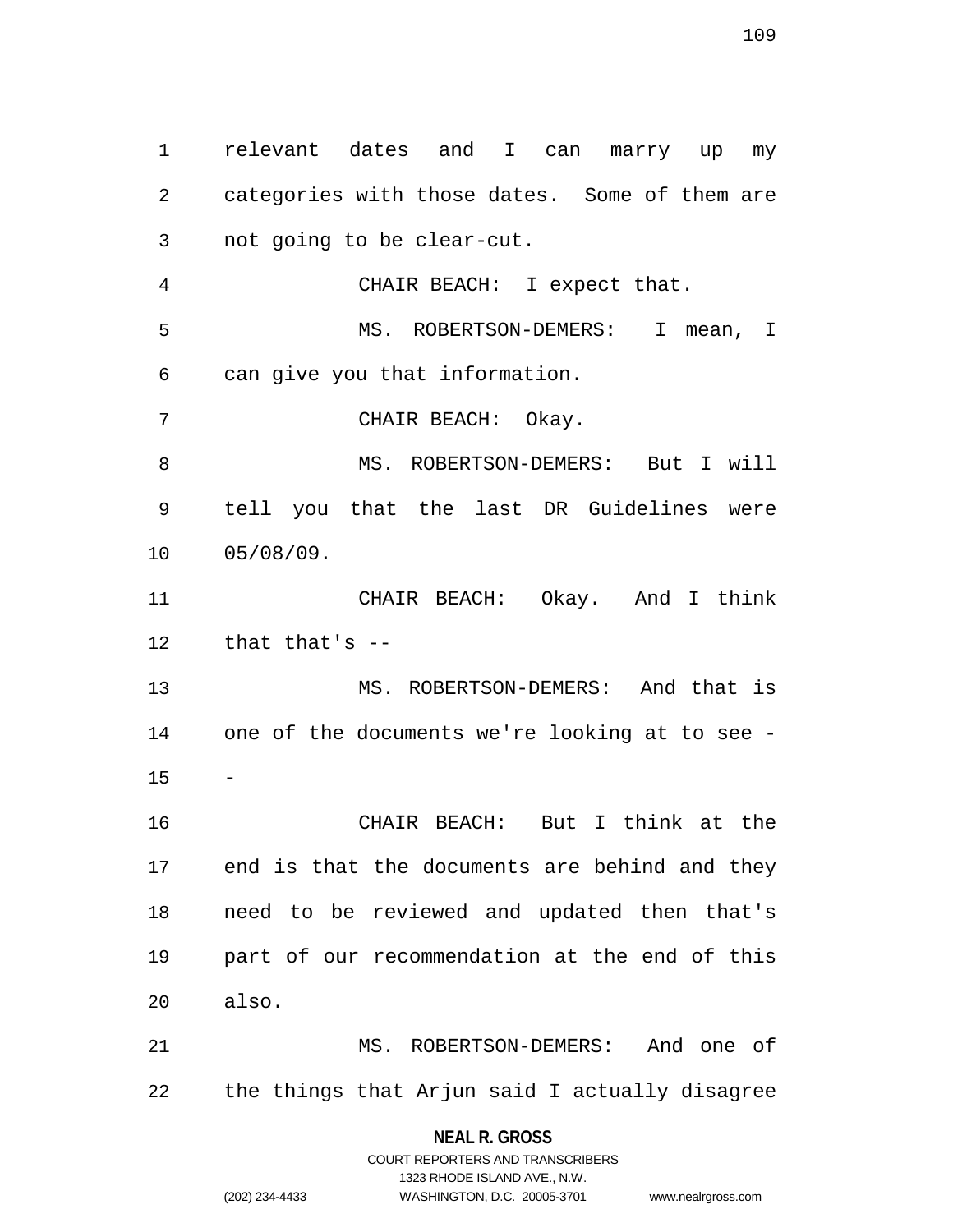1 with.

2 CHAIR BEACH: Which is that? 3 MS. ROBERTSON-DEMERS: Let me give 4 you an example of how I would go backwards in 5 determining whether something was considered 6 and put into a technical work document. 7 We've all heard about incidents, 8 okay? We heard that well beyond the release 9 of the last internal TBD. Well, NIOSH 10 actually did upgrade the TBD to include more 11 incidents. But that happened before these 12 comments, so I think they should be given 13 credit for doing that. 14 MR. KATZ: Again, that's not 15 answering the question. It's not that -- 16 MS. ROBERTSON-DEMERS: And I'm not 17 talking response here, I'm talking 18 integration. 19 MR. KATZ: No, but it's, again, if 20 they did something before the comments were 21 received, it doesn't relate to the comments. 22 So, I mean, if they had comments prior that

**NEAL R. GROSS**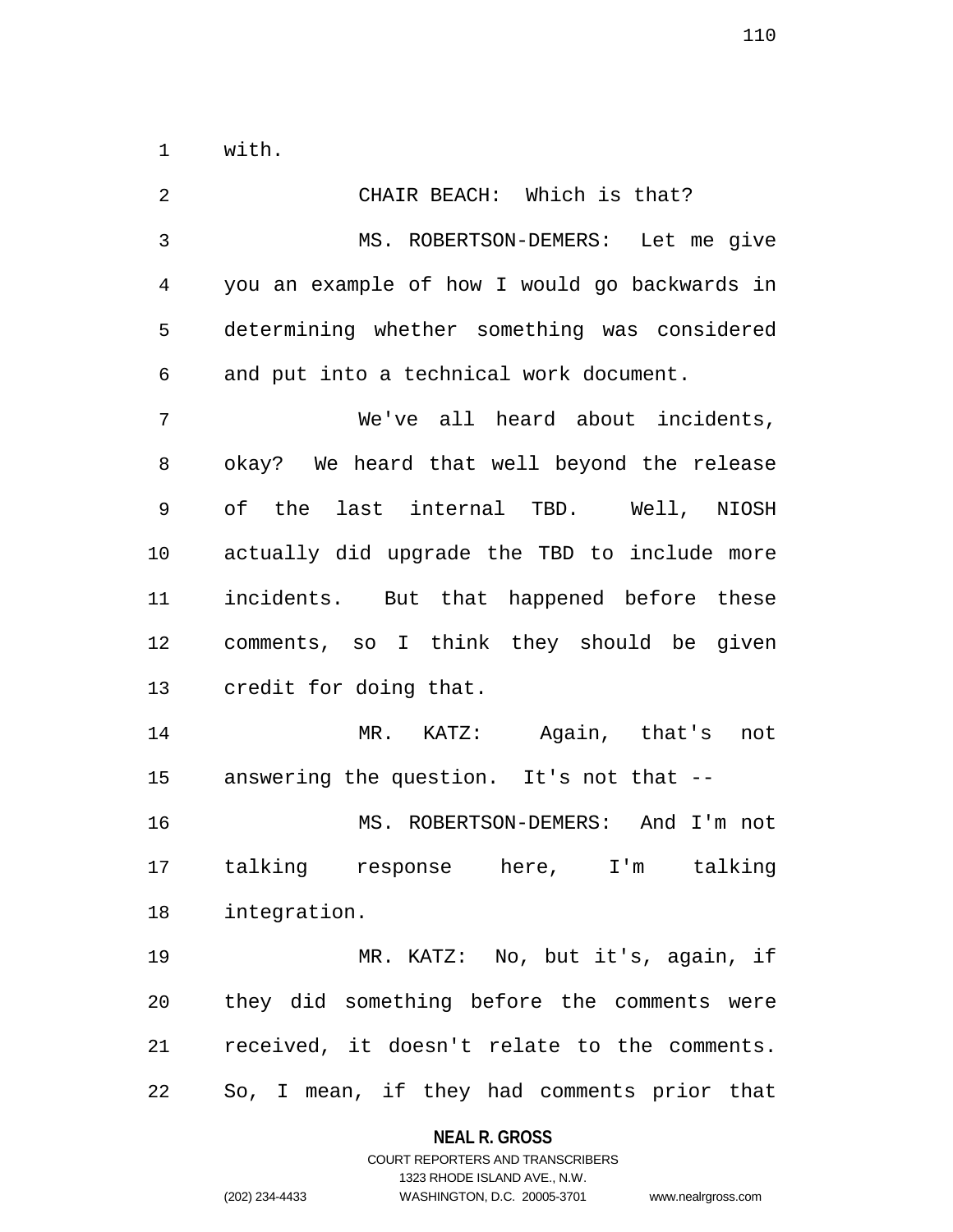1 helped inspire that change, then that's 2 relevant. But the comments that we received 3 after they already made a change are not 4 relevant.

5 So sure it shows that their 6 document reflects what some people in the 7 outside world have concerns about, but it's 8 not answering the evaluation question that we 9 have here, which is considering and 10 responding.

11 MS. ROBERTSON-DEMERS: Well, it 12 doesn't answer the response and the feedback 13 question, but there is integration of 14 additional incidents into a TBD.

15 MR. KATZ: But the consideration, 16 the point of this evaluation is to see that 17 workers' input is considered. So, again, we 18 care about the workers' input that came prior 19 to making that change.

20 You know, obviously it's great 21 that workers then, in effect, agree that some 22 of those things should have been incorporated.

### **NEAL R. GROSS**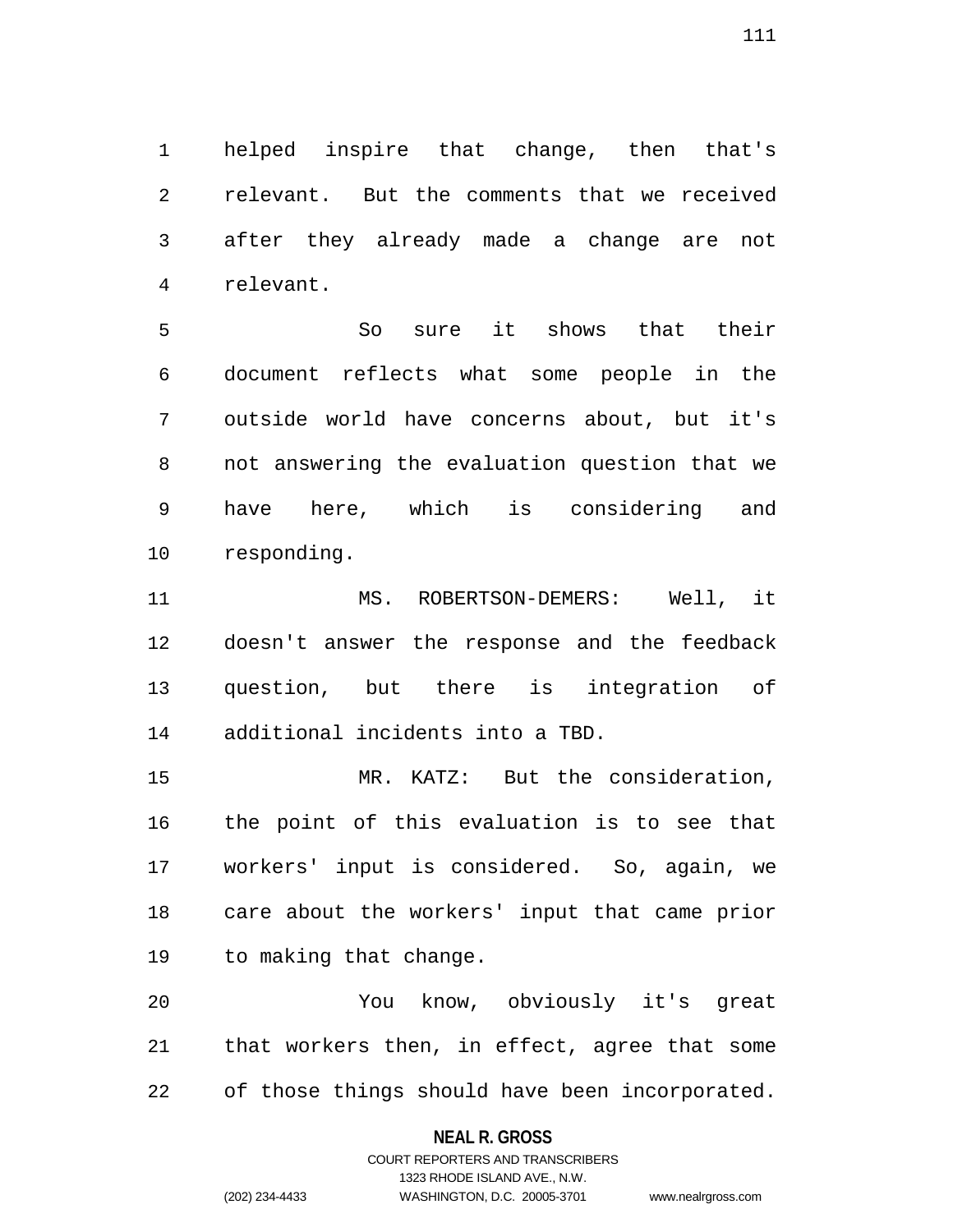1 But that's not the point of the evaluation 2 whatsoever, it doesn't shed any light.

3 It doesn't improve DCAS's 4 operations with respect to worker outreach 5 whatsoever. There's no recommendation you can 6 make to DCAS based on that data that helps.

7 Except to say you were, you know, 8 you had foresight in addressing that before 9 the workers commented to you about it.

10 MR. SUNDIN: This is Dave Sundin. 11 Just a brief comment, observation. It seems 12 to me like my perception is there's a bit of 13 schizophrenia as to the purpose of this group. 14 I mean, John Mauro and others have talked 15 about the bedside manner, did you respond, 16 acknowledge the comment once it came in the 17 door, or quickly thereafter.

18 **18** And the other is: was there a 19 substantive change made in any document based 20 on that? They're really two separate 21 questions entirely.

22 I mean, if a comment comes in

**NEAL R. GROSS** COURT REPORTERS AND TRANSCRIBERS 1323 RHODE ISLAND AVE., N.W. (202) 234-4433 WASHINGTON, D.C. 20005-3701 www.nealrgross.com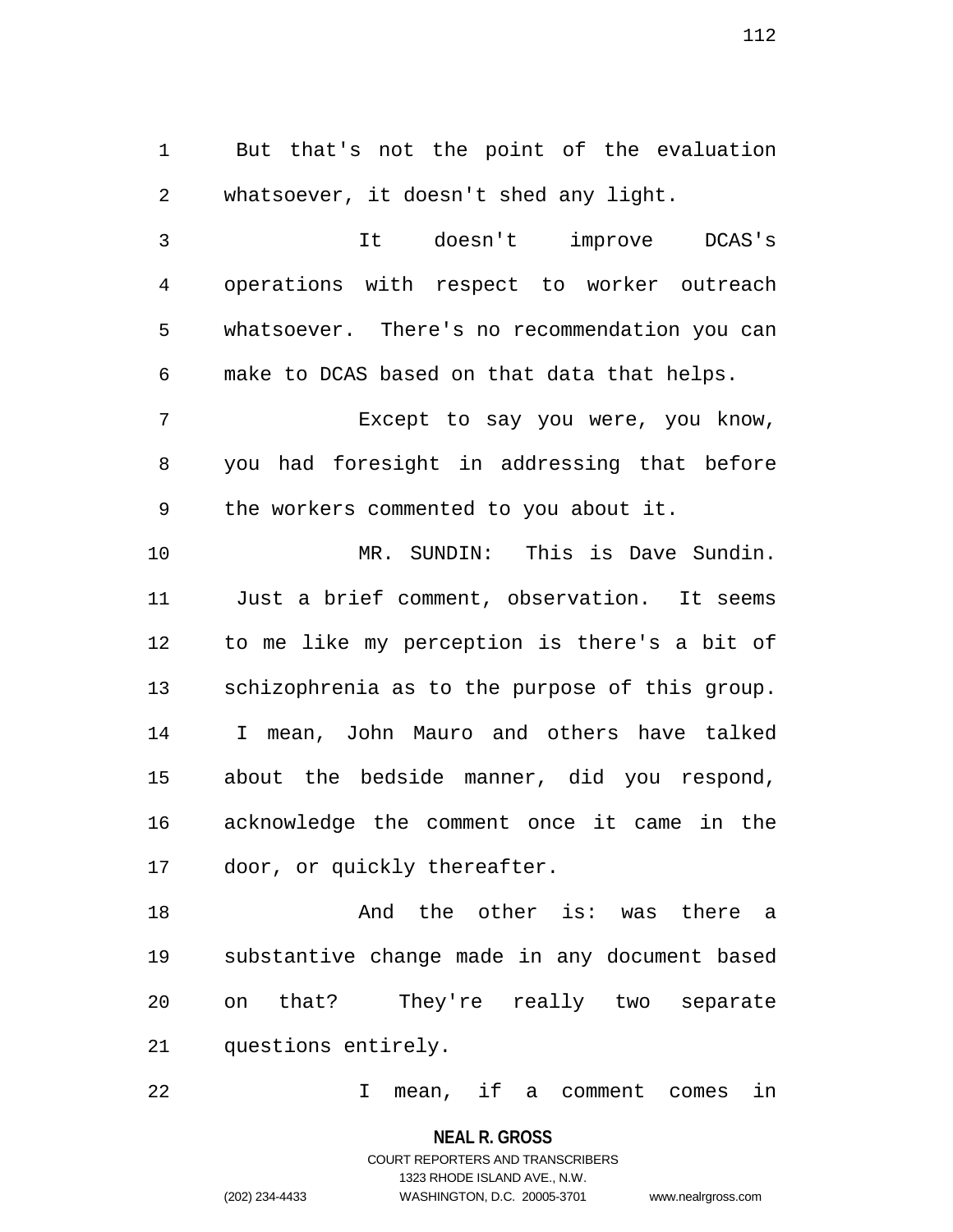1 about an issue that's already been dealt with 2 in a TBD, the response back should be, thanks 3 for that comment, go look at Page 35 where we 4 dealt with that. And that's sort of simple 5 housekeeping.

6 DR. MAURO: Whoever said that, I 7 agree completely.

8 MR. KATZ: And my point is that 9 you can address both with the same comment, is 10 my point. You can look at, did they 11 incorporate it and then did they feedback? 12 That's all. The only relationship is that you 13 have the comment and now you want to see the 14 actions that fell from that comment.

15 MEMBER MUNN: And whether they did  $16$ 

17 MR. KATZ: That flow from that 18 comment, sorry. Hopefully, they didn't fall.

19 MEMBER MUNN: Whether they did or 20 did not incorporate it is not really the 21 relevant question.

22 MR. STIVER: Absolutely not.

**NEAL R. GROSS**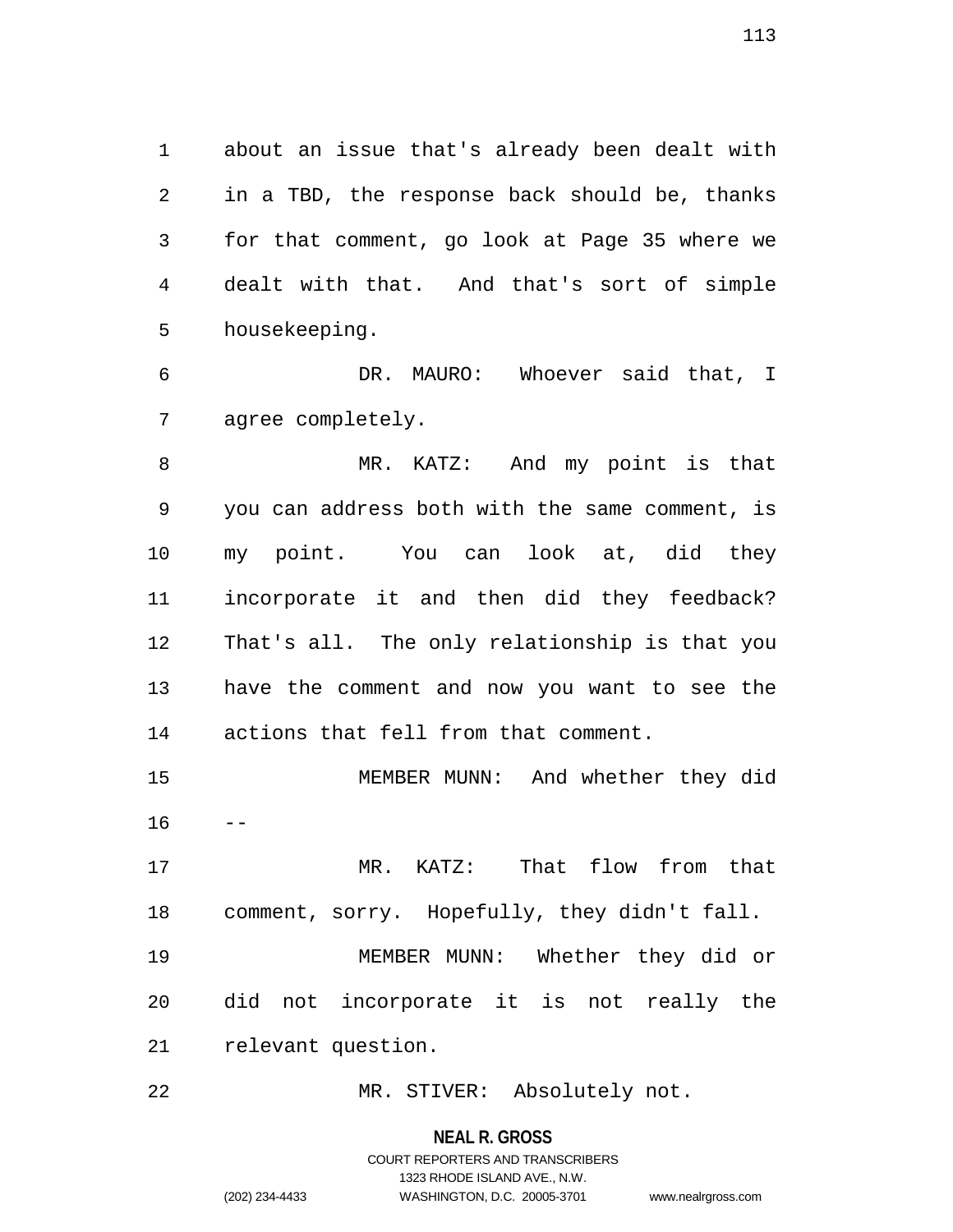1 MEMBER MUNN: The relevant 2 question is: was it considered? 3 MR. KATZ: Right.

4 MEMBER MUNN: Was it considered 5 and did they tell the person that it was 6 considered, that's really all that's --

7 MR. STIVER: Yes, we really have 8 to keep the scope of this limited to the 9 process. And it's very easy to start going 10 beyond that and saying you know what 11 substantive changes resulted but that's really 12 not our mission here. We need to just keep 13 this scope within reason here.

14 DR. MAURO: I think that the 15 difficulties we're running into right now with 16 the point that was just made, that I didn't 17 really whose voice that was, is the 18 distinction between a direct response and an 19 indirect response. They're completely two 20 different things, both of which are important. 21 The first one, the direct 22 response, is really a matter of getting back

### **NEAL R. GROSS**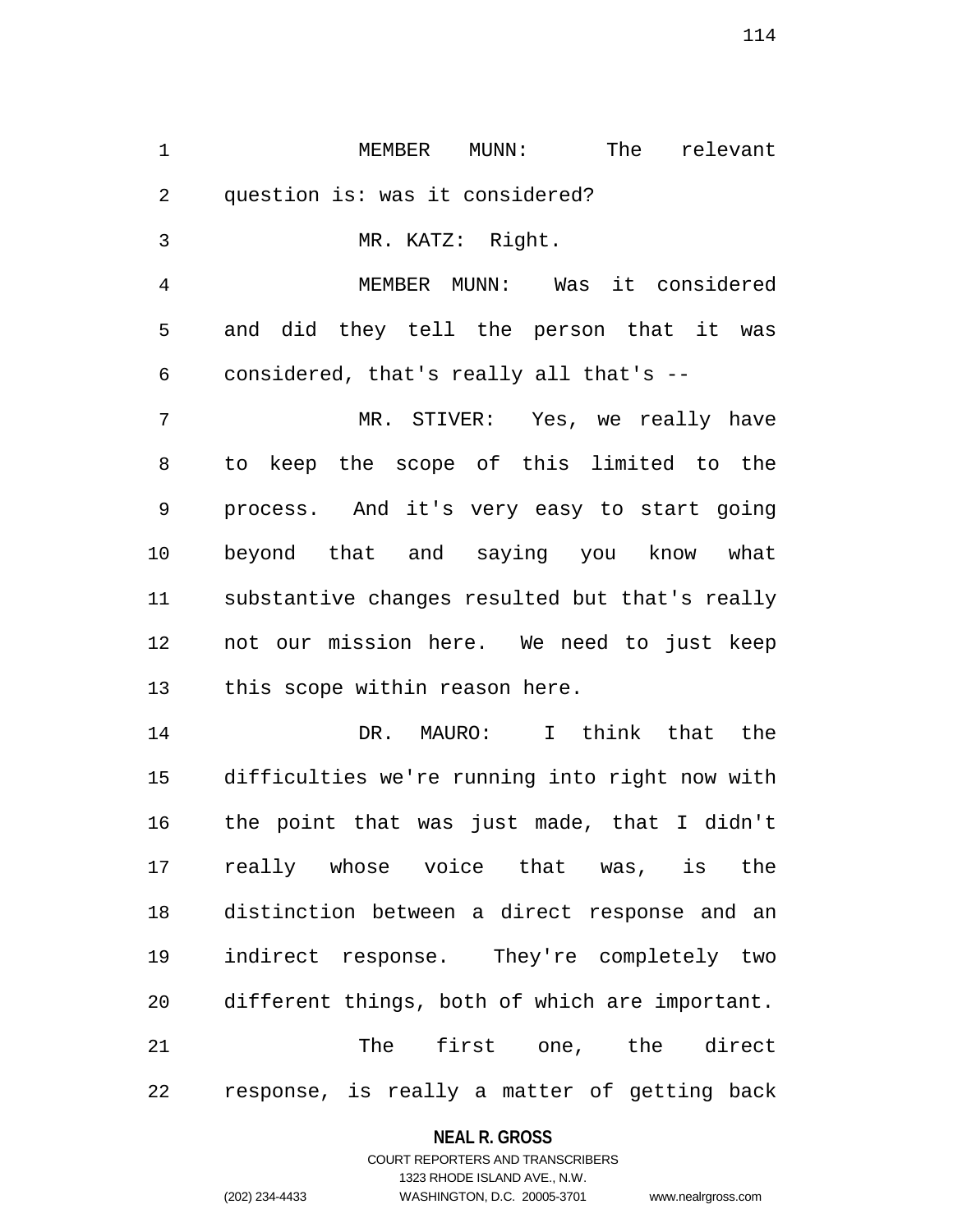1 to the person themselves and it's a linkage. 2 You made a comment, this date, I'm getting 3 back to you to answer your question. That's 4 very important that we've learned about that. 5 And of course, from a practical 6 standpoint, you know, you're not going to go 7 look at -- if we look at that world alone for

8 a moment, and you say well what date do you 9 pick? Well, you're certainly not going to 10 pick up to the present. That's not fair.

11 I would say certainly anybody that 12 raised a comment and we're interested in 13 whether there was a direct response to that 14 comment, let's say someone made it back in 15 January 1st of this year, I would say by now 16 it would have been nice if they would have 17 gotten back to the guy.

18 Even saying, listen, we don't 19 really have an answer to you, but we're 20 working on it, or something like that. So in 21 other words I think this idea of date is 22 almost like a common sense thing.

### **NEAL R. GROSS**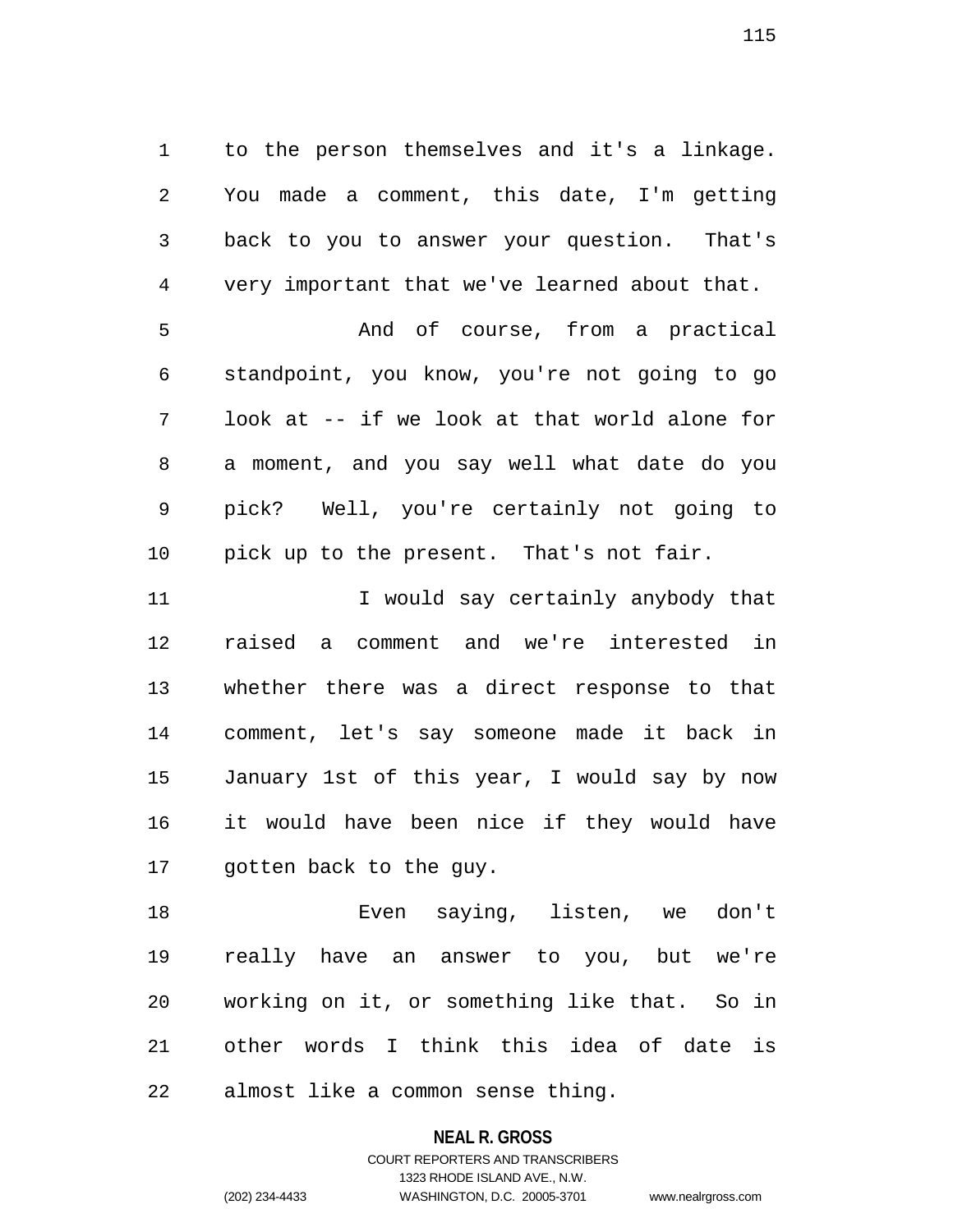1 1 If someone would say, I would say, 2 in my world of common sense, if someone made a 3 comment up to, you know, the beginning of this 4 year and there was not a direct response to 5 that comment I would say, well, I like to know 6 that.

7 The It's a little later than that, 8 it starts to get to be April, May, I say, well 9 maybe they really didn't have a chance to get 10 back to them, it's really not fair to impose 11 that. That would have to do with the direct 12 response.

13 Now with the indirect response, 14 that's a whole different game. What that 15 really says is someone has made a comment and 16 it's of a technical nature, whatever the 17 concern is, and there may not have a direct 18 response and so they failed that test. NIOSH 19 failed that test, they didn't get a direct 20 response.

21 The question does though then 22 become, but nevertheless, is there information

### **NEAL R. GROSS**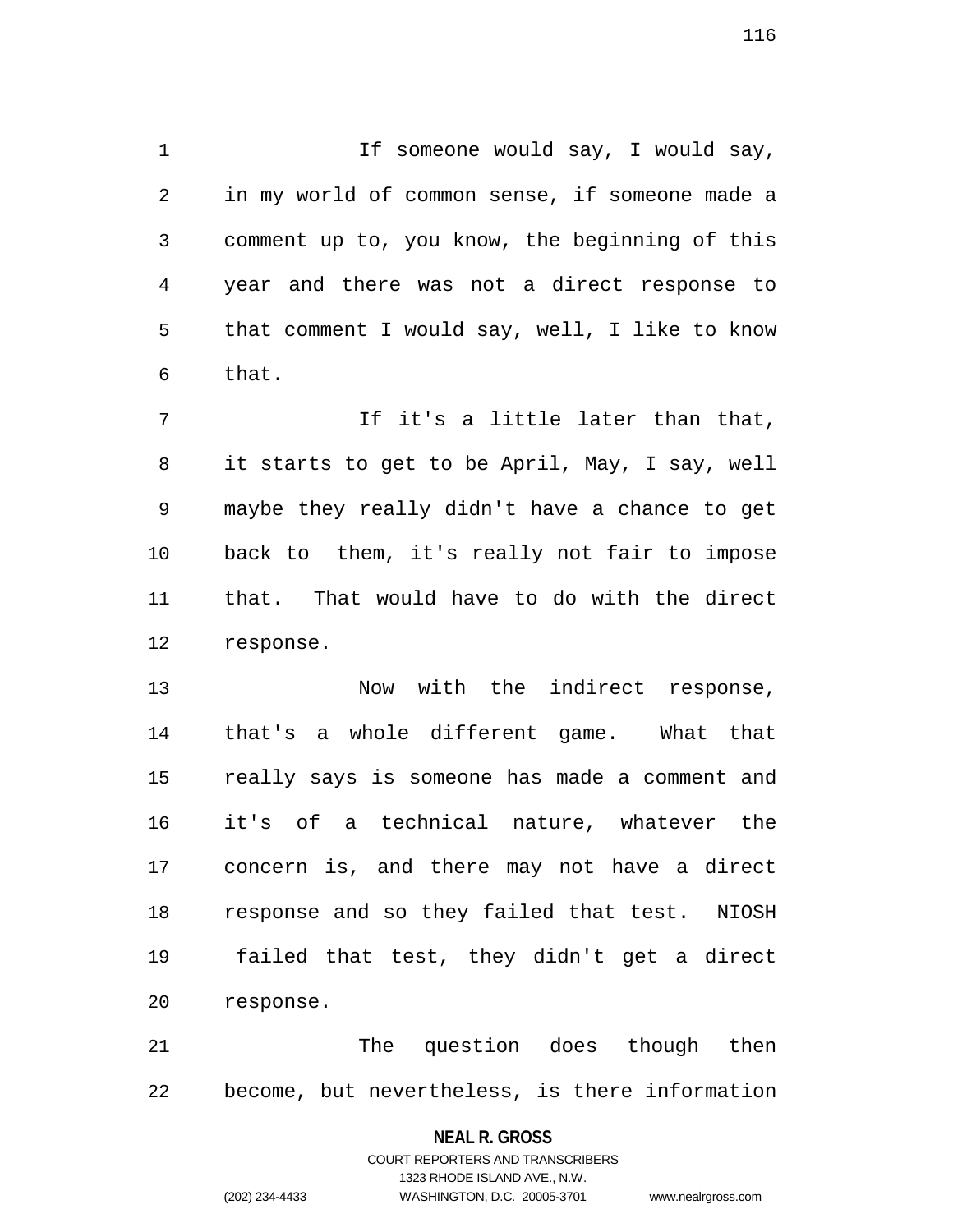1 contained in any one of the numerous documents 2 that are out there that deal with that issue? 3 And that's good, I mean, the issue 4 has been dealt with. It's not very good from 5 a bedside manner point of view. But it is 6 good that at least it was dealt with.

7 And then there's a third one where 8 someone raised the comment and there was no 9 direct response and we can't seem to find 10 anything in the literature that was produced 11 where that issue is dealt with and we need to 12 know that too.

13 So I think that, and whether it's 14 before or after, this before or after 15 question, Ted, that you brought up, I think 16 in the latter it doesn't really matter. In 17 other words, if a person brings a comment up 18 and we find out there was no direct response.

19 Okay. You get a negative score on 20 that one, you didn't give a direct response. 21 But there could be a positive response, oh by 22 the way, some document was published a year

### **NEAL R. GROSS**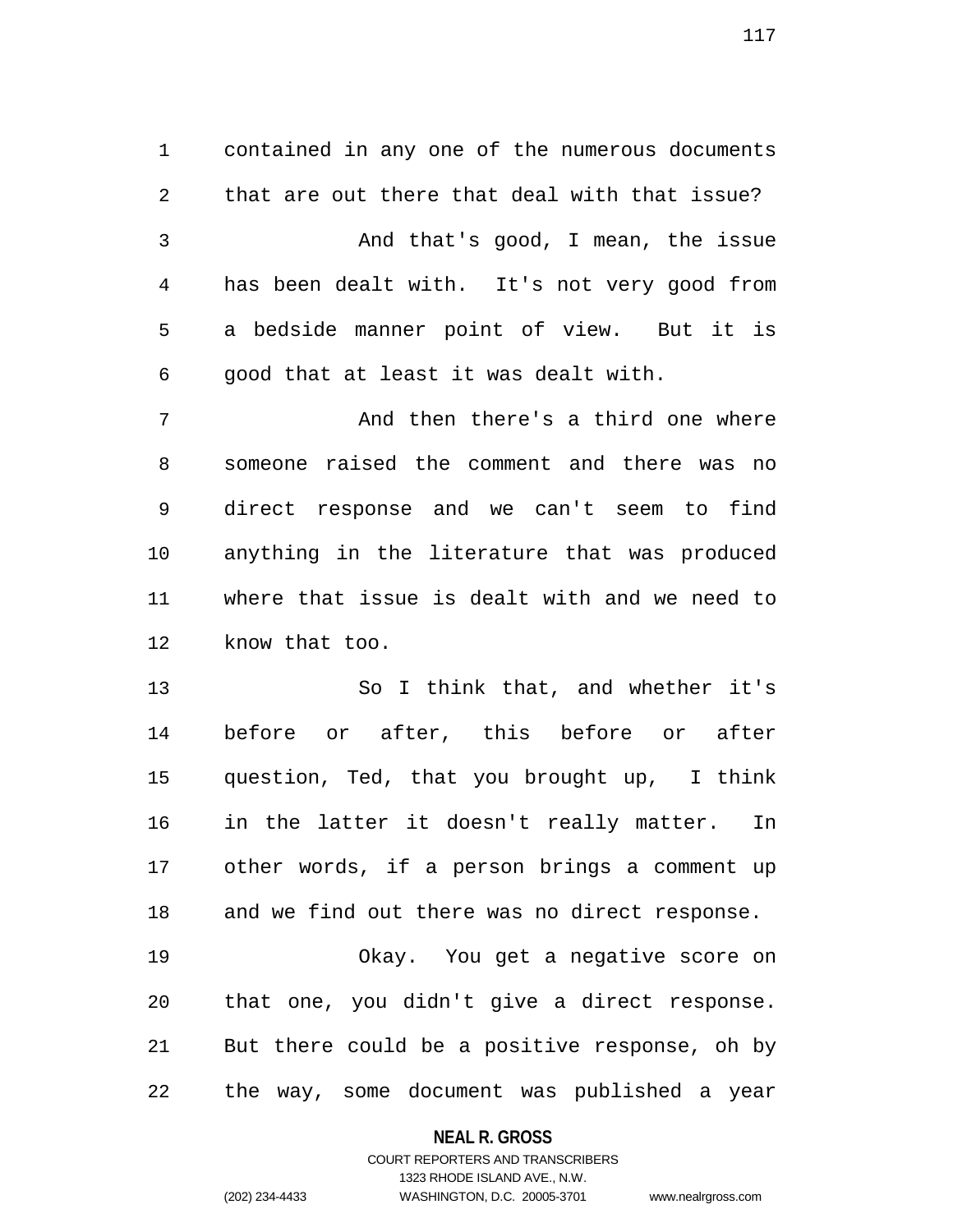1 ago, a year before the comment, that really 2 deals with that issue. And we need to know 3 that. So, I mean, I'm looking at it in a very 4 sensible, pragmatic way.

5 MR. KATZ: I don't want to prolong 6 this.

7 MEMBER MUNN: I'd like to make a 8 suggestion. I'd like to suggest that we do, 9 in fact, establish a date. And I would like 10 to suggest that we choose that date to be the 11 date of the relevant TIB which I believe was 12 November the 29th of 2010. Was that correct?

13 CHAIR BEACH: That's one of them. 14 MR. KATZ: It depends on the 15 document.

16 MEMBER MUNN: Yes, I know. That's 17 the relevant TBD that affects most of -- it 18 didn't include the construction workers, I 19 understand that, other things involved here -- 20 but that is the one that covers --

21 MR. KATZ: There are five TBDs 22 with five different dates. And then there's

## **NEAL R. GROSS** COURT REPORTERS AND TRANSCRIBERS

1323 RHODE ISLAND AVE., N.W. (202) 234-4433 WASHINGTON, D.C. 20005-3701 www.nealrgross.com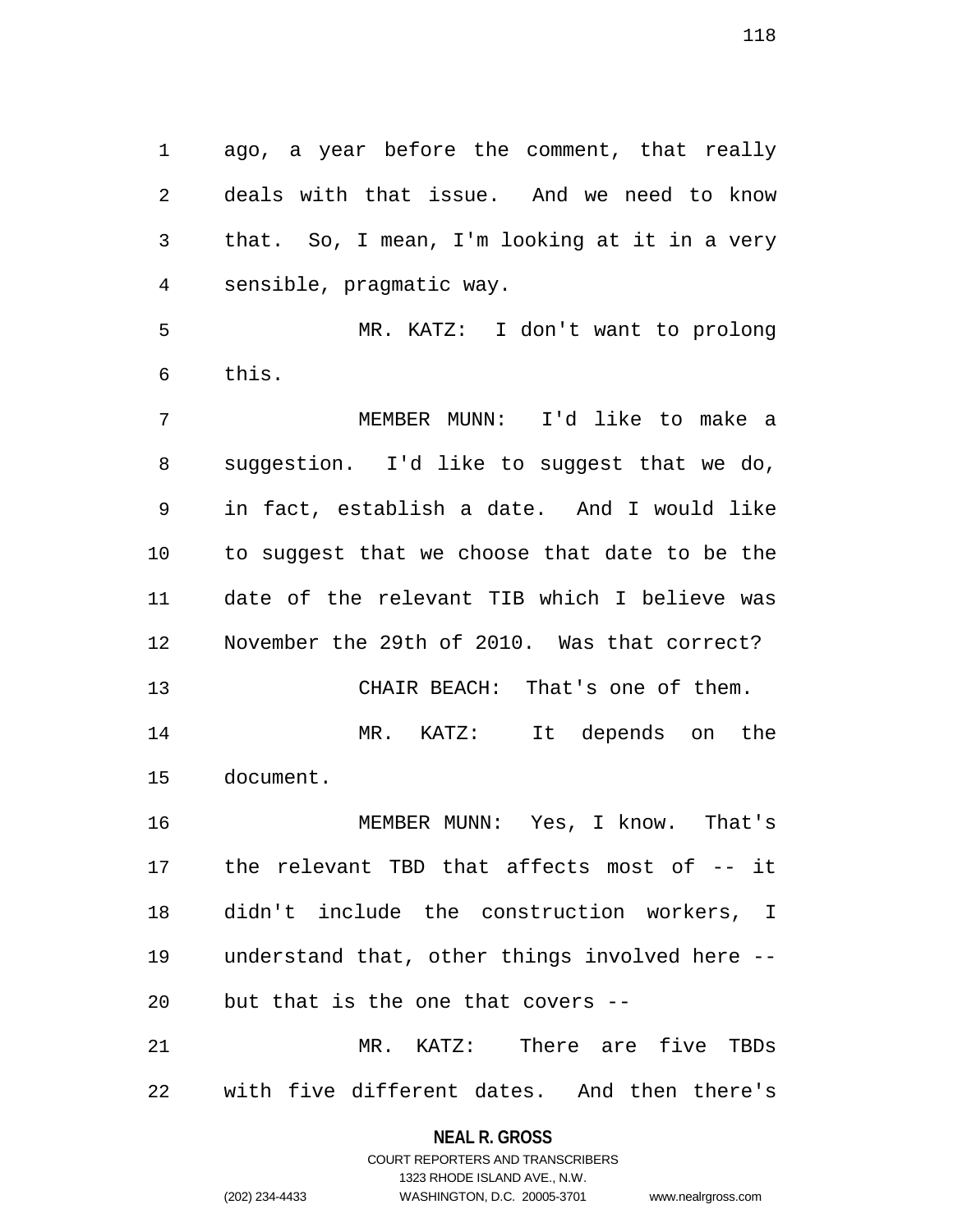1 the date when the SEC was issued. And then 2 there's a TIB or two. They all have their own 3 dates and I think you don't need to go over 4 them, but --

5 MEMBER MUNN: No, but you see, 6 11/29/10 is one of the relevant TIBs and not 7 only that, it is very near the end of this 8 last year. And anything that occurred up 9 until that time, we certainly should be able 10 to get a picture of what the process is and 11 what kind of response has been received from 12 comments.

13 CHAIR BEACH: So you're saying all 14 comments up to November of 2010? November 15 29th.

16 MEMBER MUNN: Yes.

17 CHAIR BEACH: So you're suggesting  $18$ 

19 MEMBER MUNN: That's six months 20 ago or something.

21 CHAIR BEACH: -- consider all 22 comments up to that point and cover all the

### **NEAL R. GROSS**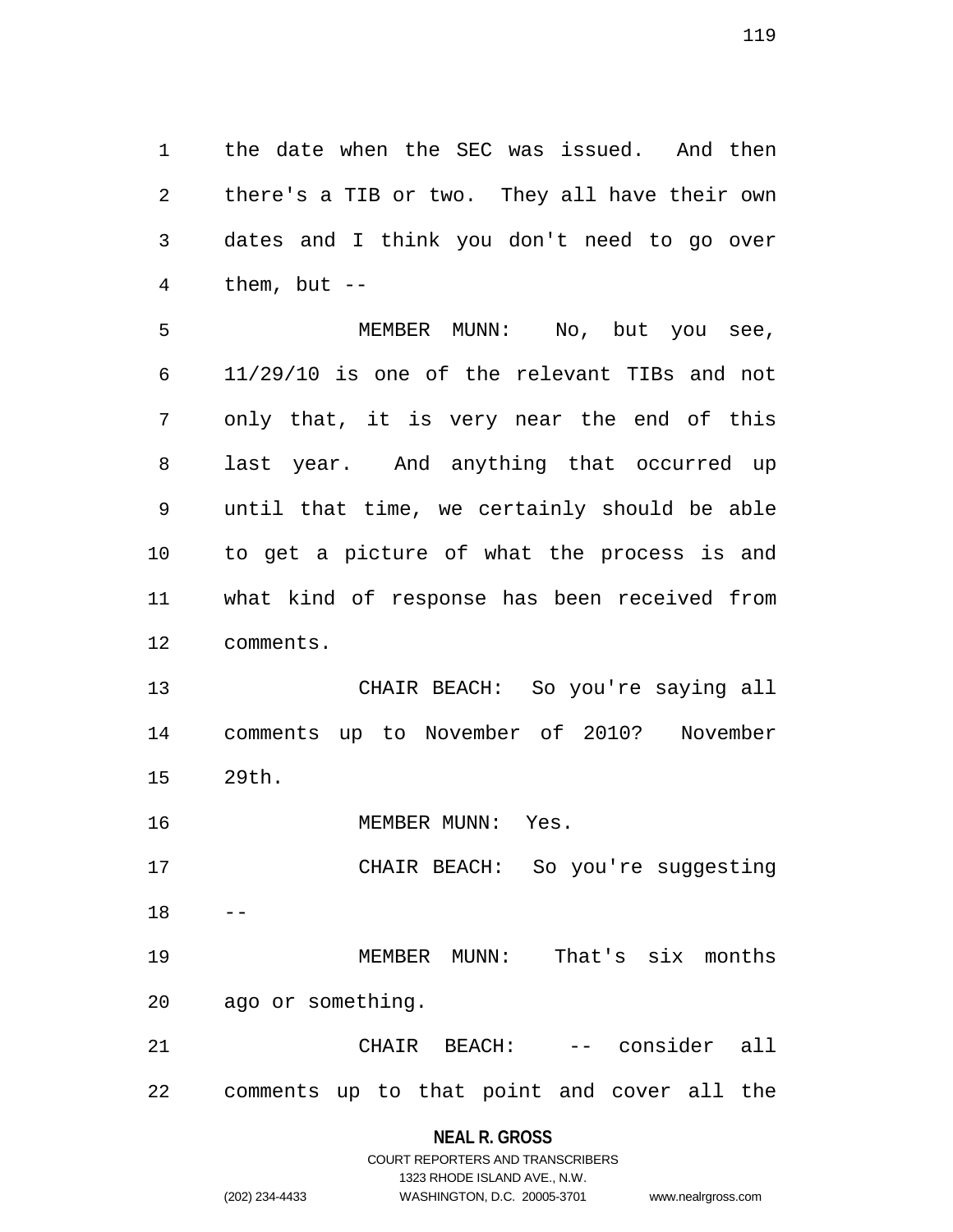1 TBDs?

2 MR. KATZ: Okay, but, Wanda, my 3 problem which I've been saying all along is 4 for the comments that don't relate to that TIB 5 but relate to a different TBD or whatever, 6 they should have a different date. 7 Because they're not taken into 8 account by the TIB you're talking about. That 9 last date, so that was my point. 10 CHAIR BEACH: I think that we 11 should go to the TBDs and their respective end 12 dates and leave it at that. And we need to 13 consider all the technical documents that are 14 relative to Rocky Flats. Do we agree with 15 that? It's sort of a friendly amendment to 16 what you just recommended. 17 MR. STIVER: Josie, can I add 18 something? Are you, let me get this clear, 19 are you recommending then stratifying the 20 sampling within each of those TBDs, each of

22 you may find yourself without enough --

**NEAL R. GROSS**

21 which has a separate end date? If you do that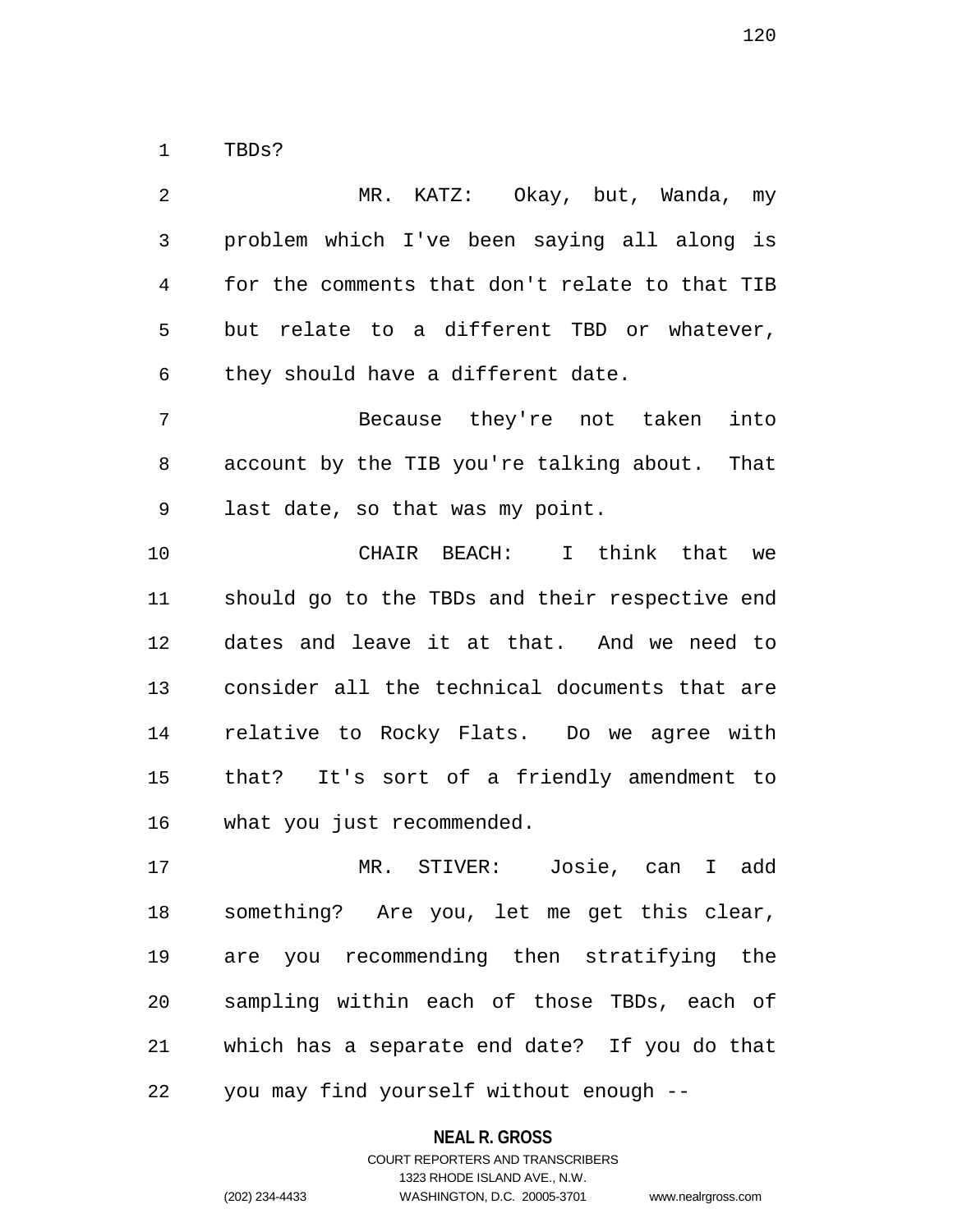121

1 (Simultaneous speakers.) 2 MR. KATZ: No, you're not 3 stratifying. No, that's not how you'd 4 stratify. 5 CHAIR BEACH: No, and I did say I 6 don't quite know how the sampling would work. 7 But no, I'm not saying stratifying within 8 those dates, no. 9 MR. STIVER: I guess my question 10 is how much granularity I'm going to get out 11 of this. Because if you pick an end date, 12 like Wanda suggested, that's relevant to one 13 TBD, now how's that going to affect all the 14 others? 15 CHAIR BEACH: Well, Kathy just 16 said she could put comments to the relevant 17 TBDs and work documents. 18 MR. STIVER: Right. My only 19 question is I'm foreseeing, having done some 20 statistical sampling design in the past, that 21 you may get to a situation where, you know, 22 she got all these comments. And like she

**NEAL R. GROSS**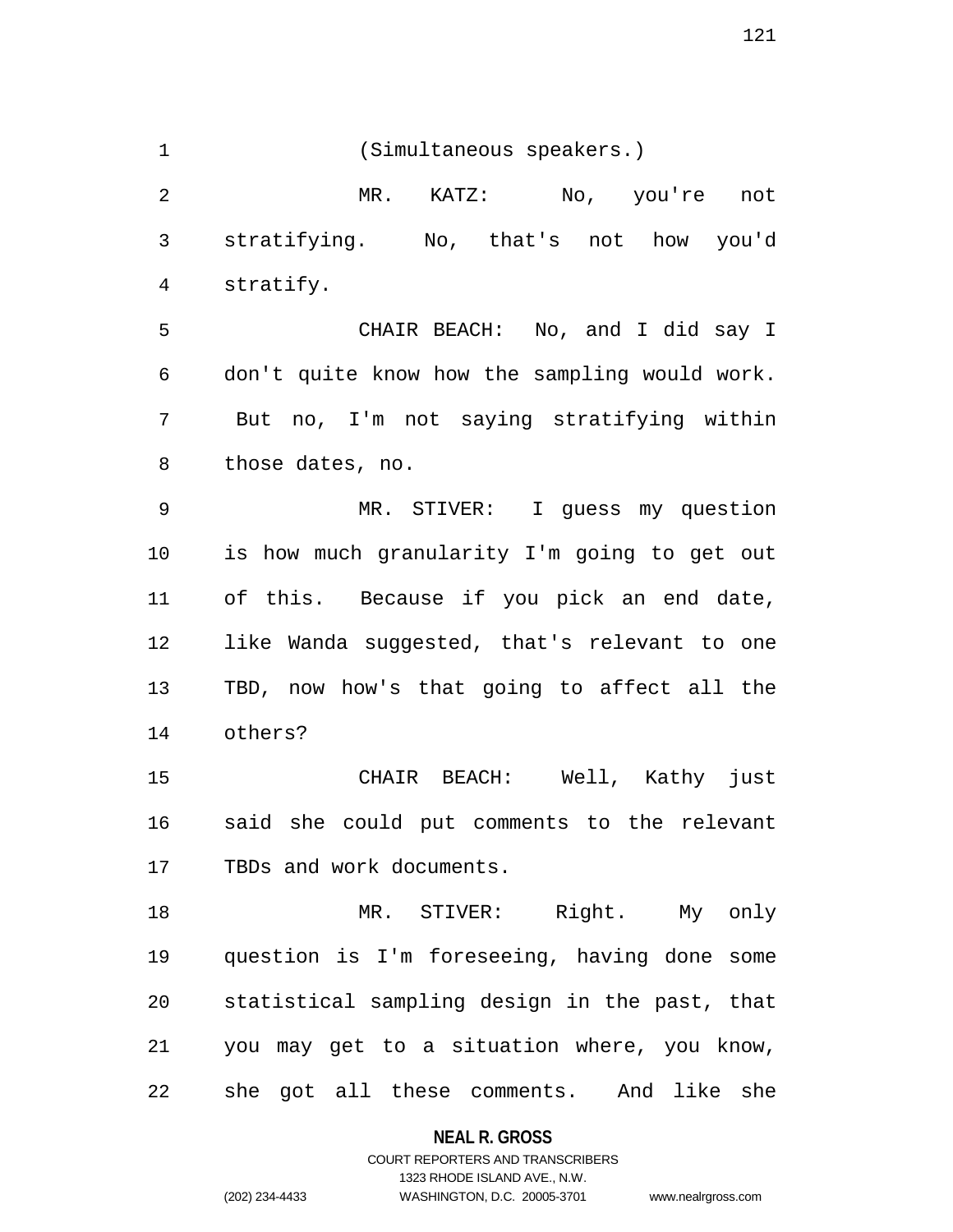1 said, maybe 200 are related to high-fired 2 oxide.

3 And then maybe only four or five 4 in some other categories. They've got a 5 situation -- you may have a TBD that has an 6 end date and there may not be enough comments 7 that relate to that particular document to 8 draw any relevant result or conclusions from.

9 MR. KATZ: You wouldn't stratify 10 them by the document. There's no reason to -- 11 MR. STIVER: Well, by the date.

12 MR. KATZ: No, you would not, 13 you're stratifying, you stratify your whole 14 sample once you have it. And you're trying to 15 create your original population. Your 16 original population is based on these dates. 17 And then your stratification is not based on 18 which document it relates to.

19 MR. STIVER: Well, based on the -- 20 MR. KATZ: The document's related 21 to the channels that it comes in if you're 22 going to stratify by that. So look at the,

**NEAL R. GROSS**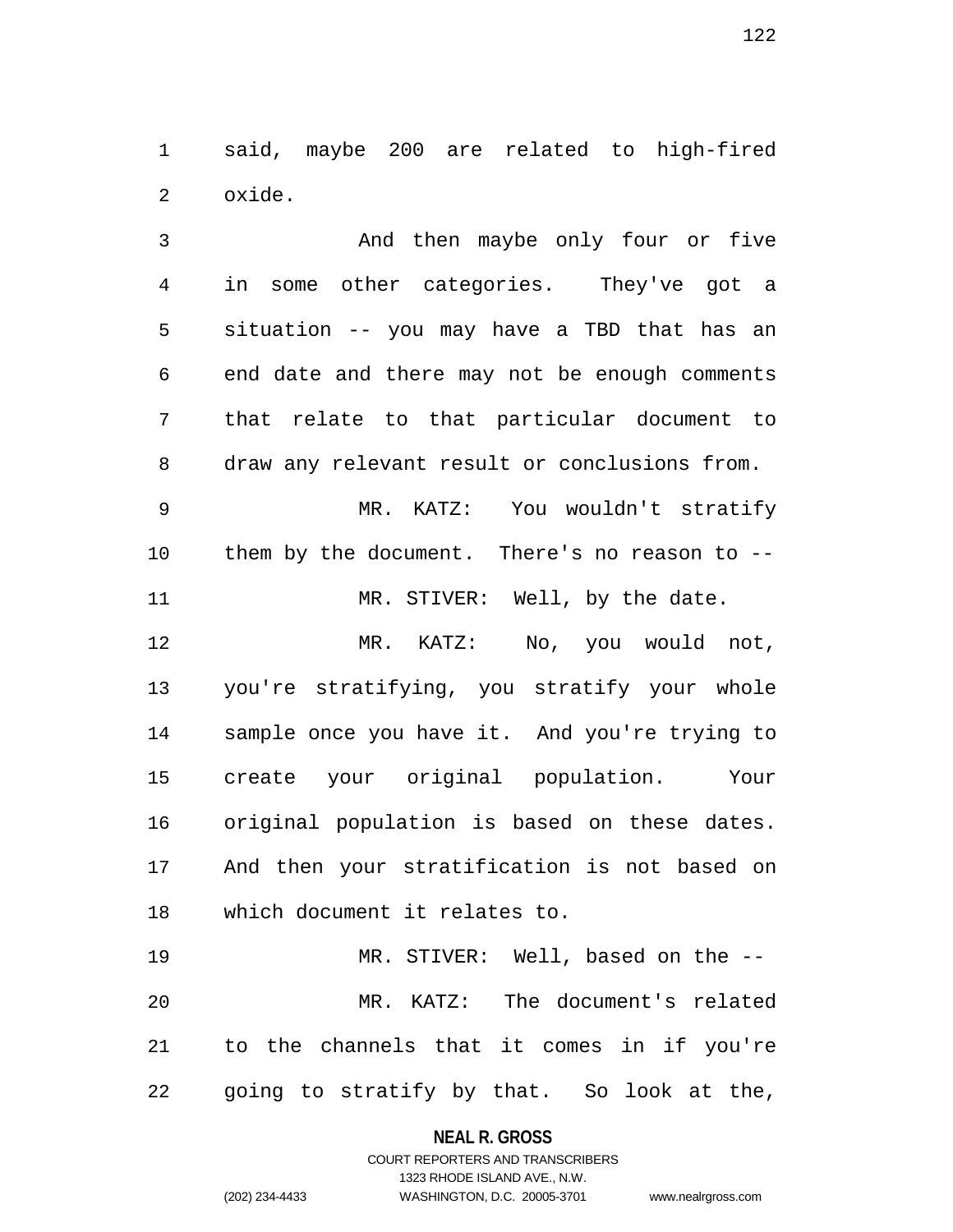1 but if that doesn't make sense, you think of 2 what does make sense for stratifying it. 3 If there is no reason to stratify, 4 you don't stratify it. But we're just coming 5 up with the original population of data to 6 then stratify and -- 7 MR. STIVER: I understand. I'm 8 just thinking out loud how we would go about 9 setting this up, maybe that's not really 10 appropriate for this meeting at this point. 11 I'm just trying to see how to relate that back 12 to these various end dates.

13 MR. SUNDIN: My guess is that the 14 comments don't neatly stratify -- associate 15 themselves with one only TIB.

16 MR. KATZ: And they may not. I 17 mean Kathy's sort of suggested that some of 18 them are going to fall in between two, in 19 which case that's fine. Then you have two 20 dates to deal with.

21 MR. SUNDIN: Proliferating the 22 number of cells you've got to look at.

> **NEAL R. GROSS** COURT REPORTERS AND TRANSCRIBERS 1323 RHODE ISLAND AVE., N.W. (202) 234-4433 WASHINGTON, D.C. 20005-3701 www.nealrgross.com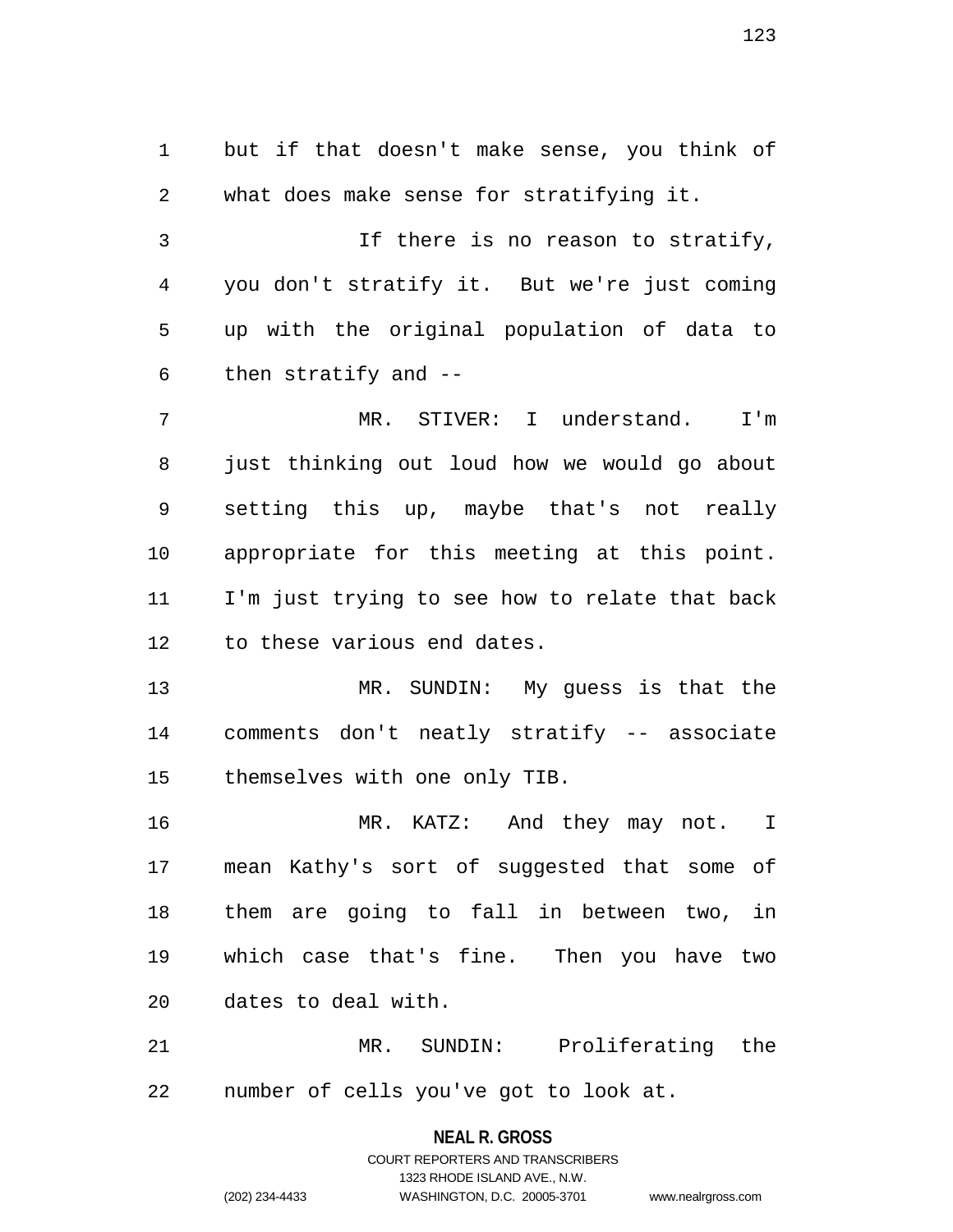1 MR. KATZ: Right. That's --2 DR. MAKHIJANI: You know, there are 3 two different types of dates we're talking 4 about. The date of the comment and the date 5 of the document. 6 MR. KATZ: Yes. 7 DR. MAKHIJANI: And I think we can 8 establish a cutoff for the date of the 9 comments and view the comments, as a rule, 10 obviously, if the comment, if the TIB is only 11 about high-fired oxide and the comment is 12 about neutron dose, you know, then obviously 13 the comment that we should make is that the 14 comment came after the last revision and -- 15 MR. KATZ: It's not part of your 16 population. 17 DR. MAKHIJANI: -- and that's not 18 -- yes, exactly. And so I think it's more 19 important to establish a cutoff date for the 20 comments, so maybe it could be November or 21 whatever, and leave the judgment, you know,

22 just exercise the common sense rule that there

#### **NEAL R. GROSS**

COURT REPORTERS AND TRANSCRIBERS 1323 RHODE ISLAND AVE., N.W. (202) 234-4433 WASHINGTON, D.C. 20005-3701 www.nealrgross.com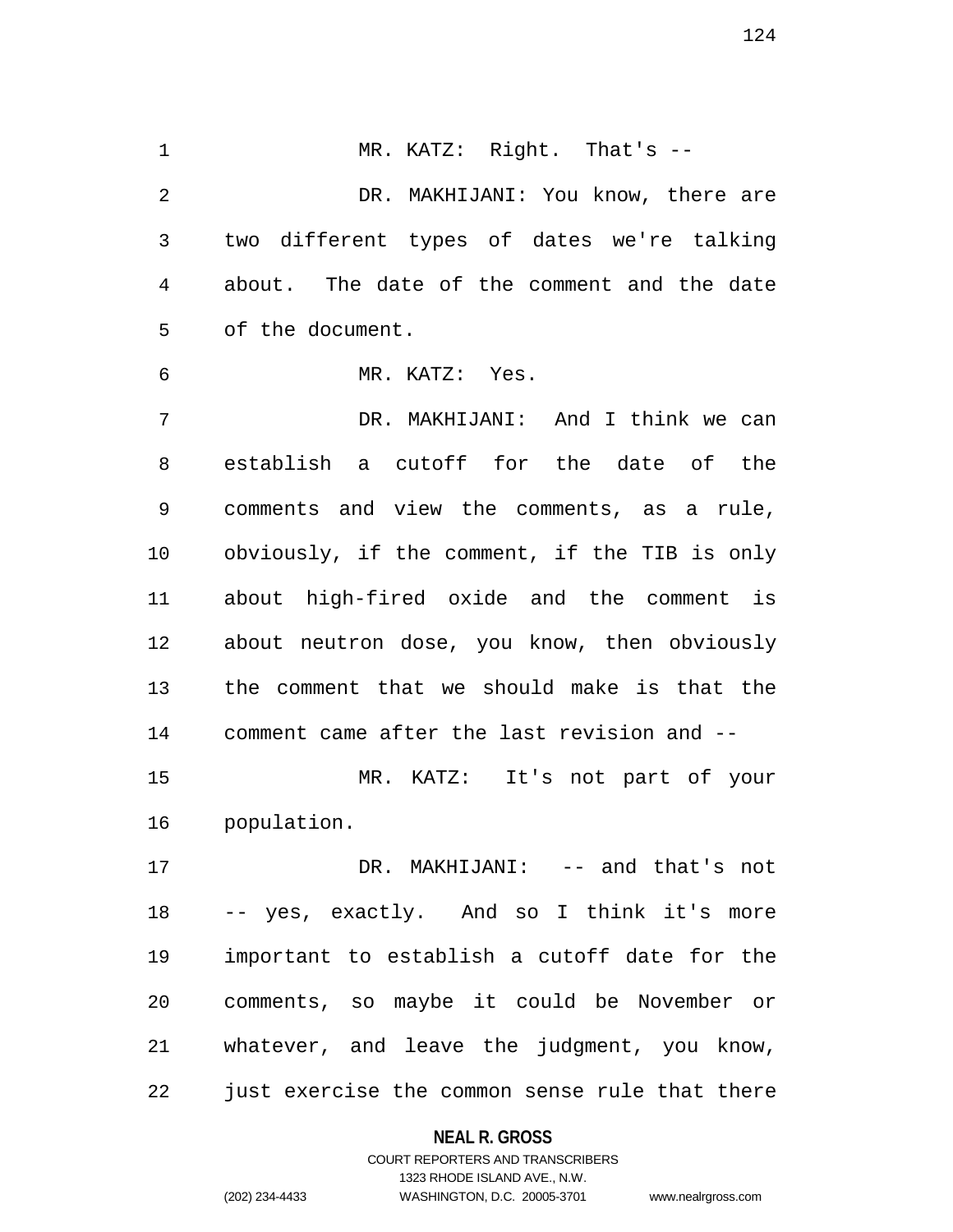1 can't be a response before, the response has 2 to come after the comment.

3 MR. KATZ: Yes, you just include 4 all those comments in your population that 5 come before the response for each of these 6 things. That's like what Josie was saying.

7 CHAIR BEACH: And as far as how 8 the sampling is done and the stratification of 9 it, that's probably above me and we do 10 definitely need to have a technical discussion 11 on that.

12 MR. STIVER: That's going to be a 13 technical discussion there.

14 MR. KATZ: Right.

15 CHAIR BEACH: As long as SC&A 16 feels like they can do that and --

17 MR. STIVER: We could probably 18 talk about trying it, and say that's 19 something.

20 CHAIR BEACH: That would be a -- 21 MR. KATZ: Just like sample size, 22 it could be a ten percent sample or whatever.

### **NEAL R. GROSS**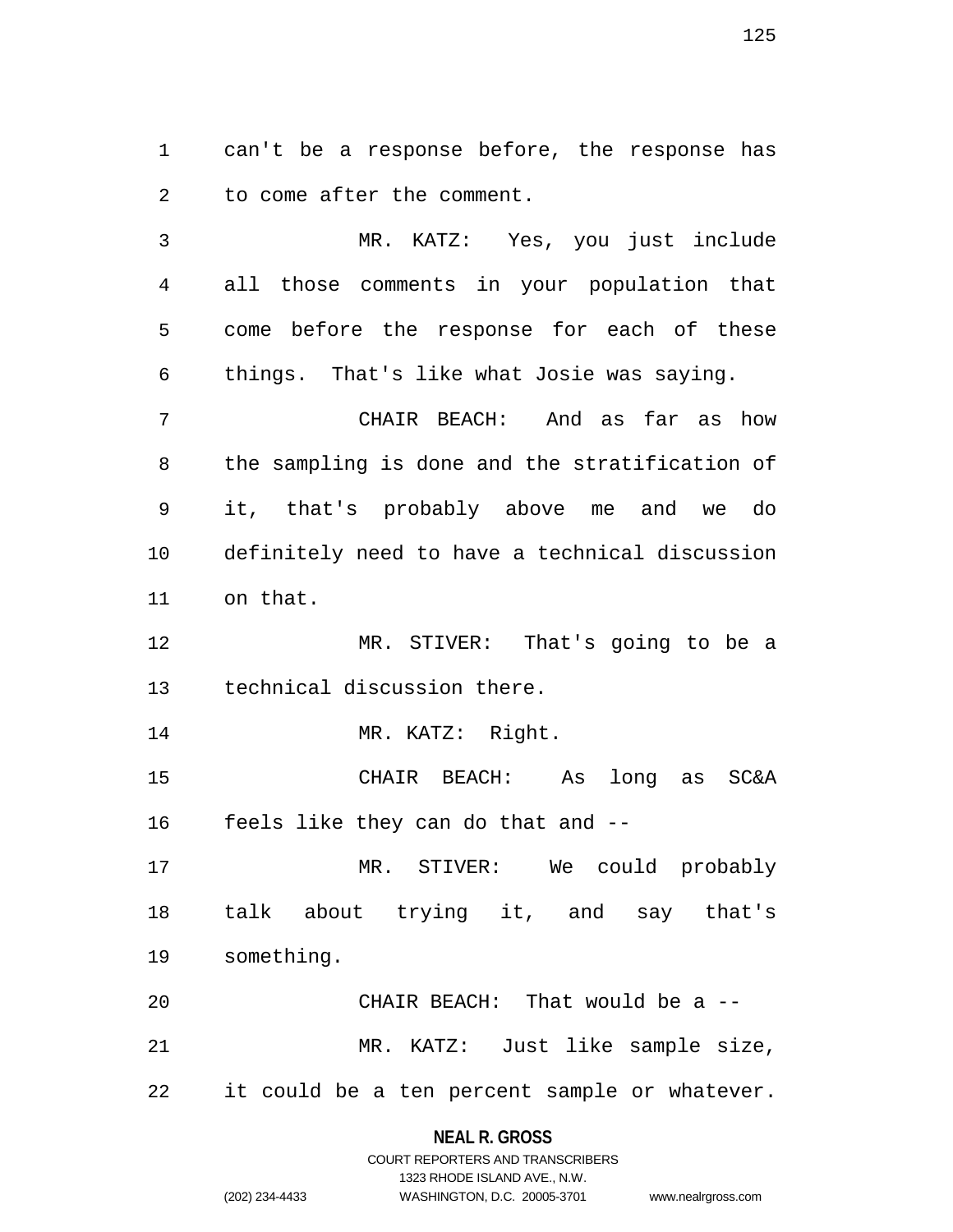1 That makes sense and that's a statistical 2 question that's easily answered.

3 DR. MAKHIJANI: So I would take 4 Wanda's suggestion as a cutoff date for the 5 comments and then make a judgment as to -- 6 MR. KATZ: No, her date -- I mean, 7 Josie amended, again the comments go with each 8 document. So it's each document has a date 9 and that's the date of the comments related to 10 that document.

11 CHAIR BEACH: I see no other way 12 we can do it.

13 MR. KATZ: Seven dates, or 14 whatever, seven dates for comments.

15 CHAIR BEACH: Based on the scope. 16 Remember we have a page and a half scope that 17 we can refer back to, but those three bullets 18 really identify what we said we were going to 19 do and that's, I think we need to stick to. 20 The other thing I want to remind 21 everybody is we have four objectives for this

22 Work Group, we're only dealing with one

**NEAL R. GROSS**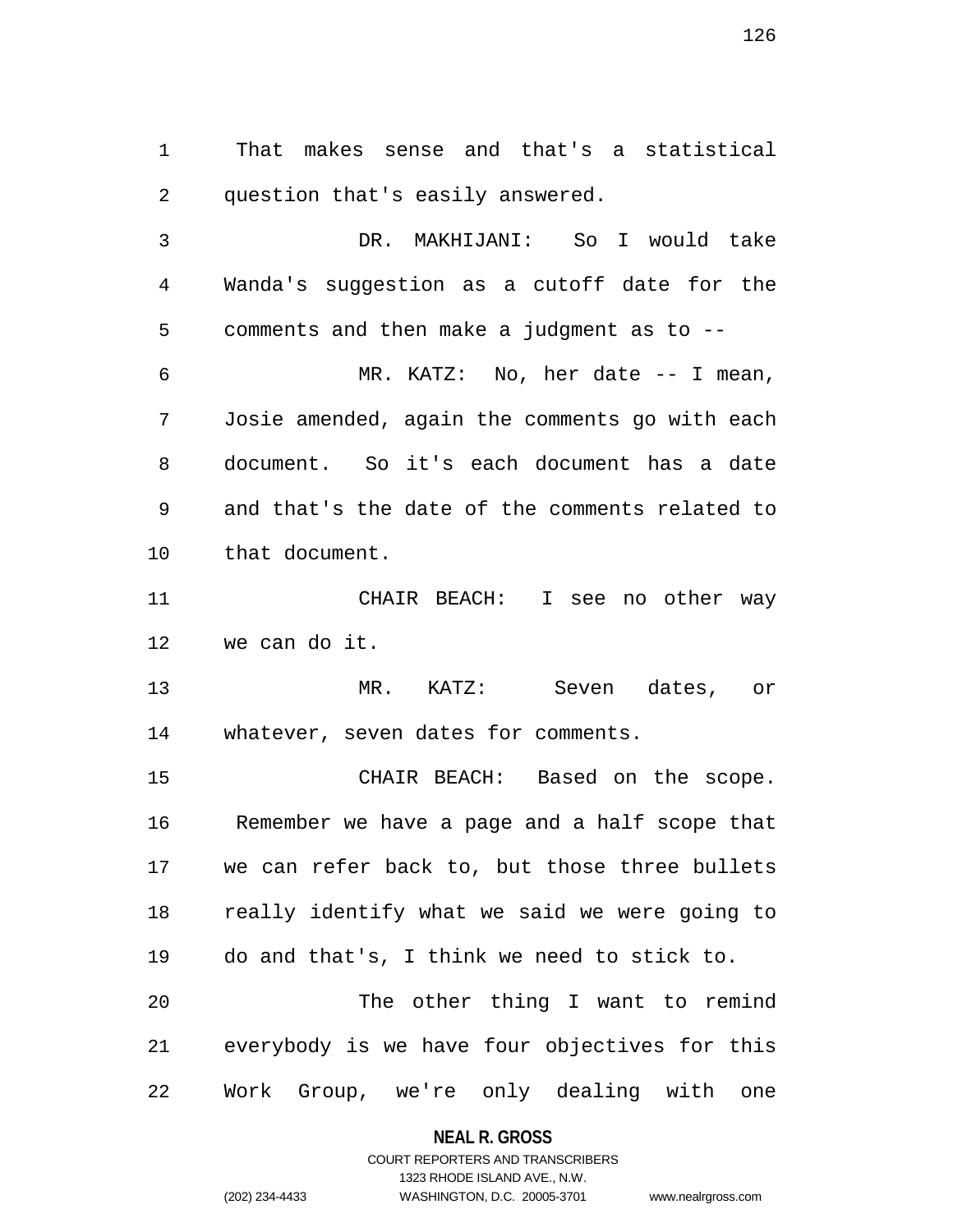1 objective. If we see something that we want 2 to look at, then later on we'll go into those 3 other objectives.

4 I mean, there's four of them and 5 it's a huge task so I don't want to get bogged 6 down in this first thing that this Work Group 7 has tried to do and make it so we can't do it 8 when I think it's very simple to do a pilot, 9 which is what we said we were going to do and 10 let's move forward.

11 And as simply as possible so that 12 we can continue moving forward. If we find 13 that this is the wrong scope or it doesn't 14 work, then we need to come back and discuss 15 that at another Work Group meeting.

16 DR. MAKHIJANI: I just have a 17 clarity question about that. Is it -- and 18 maybe Kathy knows the answer to this, I'm a 19 little bit unclear. Is a comment always 20 related to a particular document? Is the 21 context always clear?

22 MR. KATZ: Sometimes it's more

**NEAL R. GROSS** COURT REPORTERS AND TRANSCRIBERS 1323 RHODE ISLAND AVE., N.W. (202) 234-4433 WASHINGTON, D.C. 20005-3701 www.nealrgross.com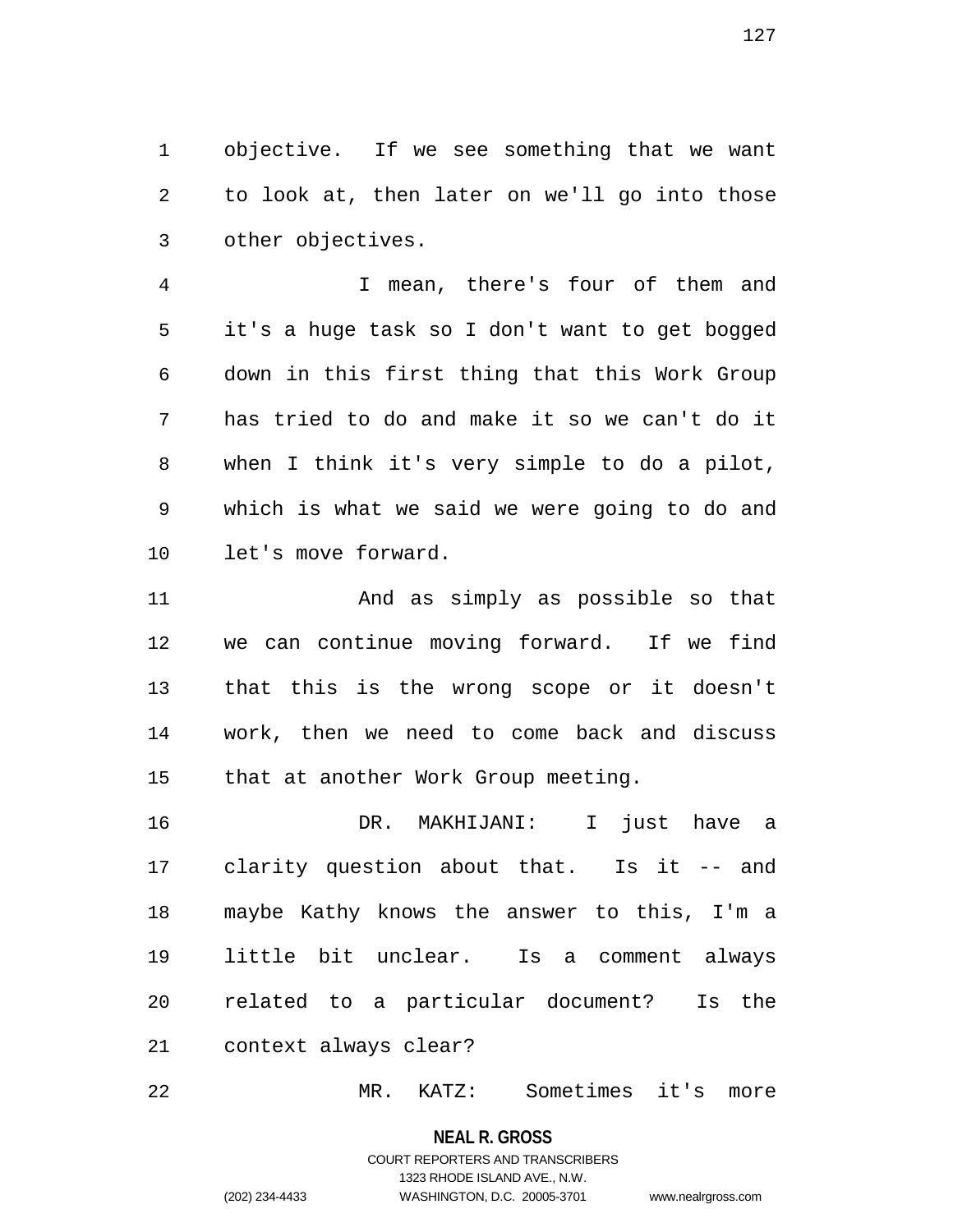1 than one.

2 DR. MAKHIJANI: Yes, sometimes 3 it's more than one. So that sort of -- 4 MR. KATZ: And that's fine, then 5 you use the latter date. 6 MR. STIVER: The later date. 7 MR. KATZ: Right. If it's related 8 to more than one, you'd use the outer date. 9 CHAIR BEACH: Yes. And I have 10 faith that Kathy can handle that. 11 DR. MAKHIJANI: Yes. That's the 12 only clarity I wanted, because sometimes -- 13 MR. STIVER: -- we have an overlap 14 between documents. 15 CHAIR BEACH: Okay. So we're 16 clear with question two, and we can move on to 17 question three? 18 DR. MAKHIJANI: Okay, so the note 19 I have shows the comment cutoff date should be 20 the document for which the comment was made; 21 if more than one, then the outer date. 22 MR. KATZ: Yes.

1323 RHODE ISLAND AVE., N.W.

(202) 234-4433 WASHINGTON, D.C. 20005-3701 www.nealrgross.com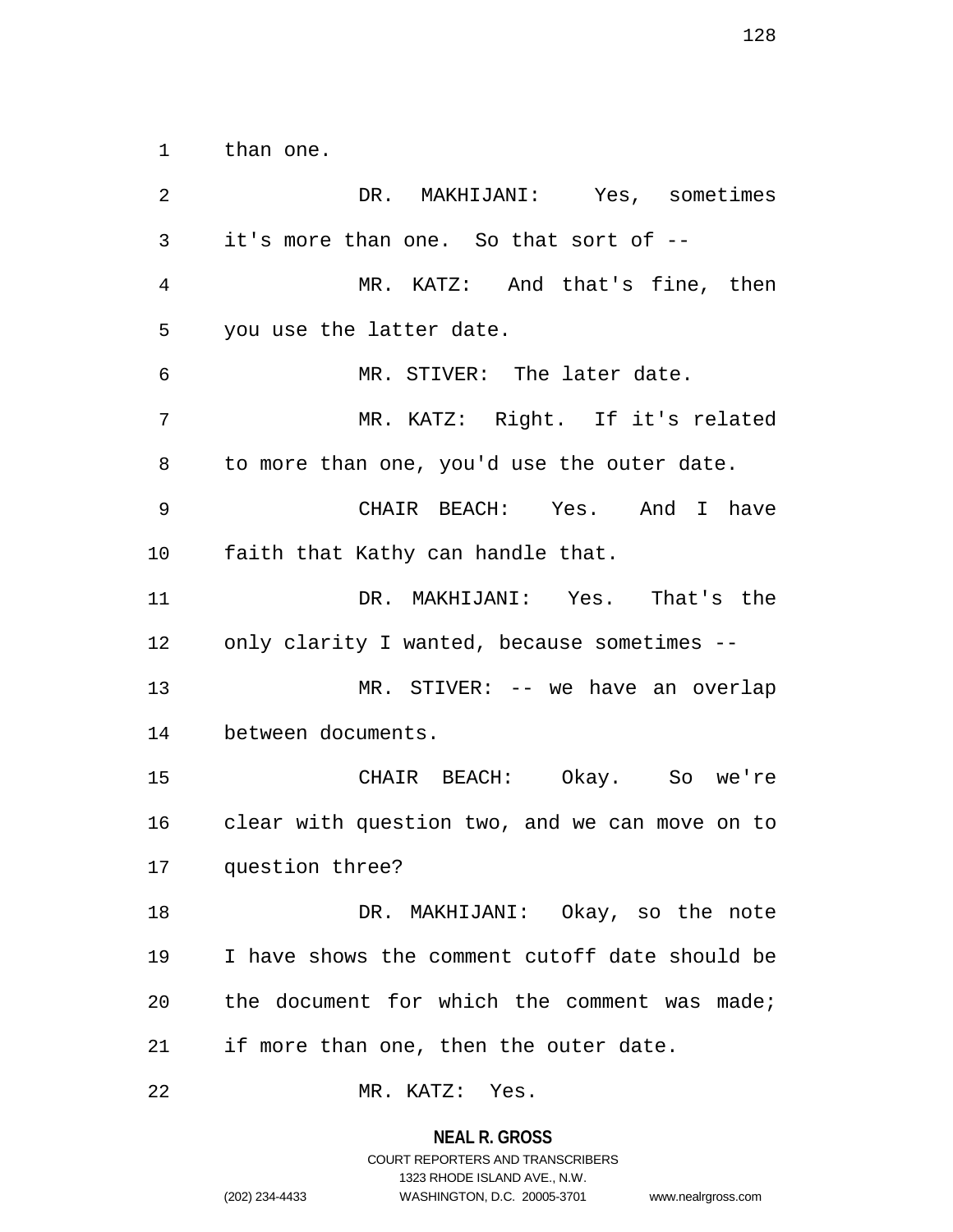1 CHAIR BEACH: Okay. 2 DR. MAKHIJANI: And that sort of 3 was the Work Group -- 4 CHAIR BEACH: Pretty much. 5 DR. MAKHIJANI: -- what the Work 6 Group direction is. 7 CHAIR BEACH: Okay. So the third 8 question, should we establish an end date for 9 considering and communicating the impact of 10 substantive comments? And anybody, is it 11 different from what we just discussed? 12 MEMBER MUNN: I don't see -- 13 MS. ROBERTSON-DEMERS: Yes, 14 because this is the response. 15 MR. KATZ: It's the response from 16 NIOSH. 17 MEMBER MUNN: And it isn't, we're 18 not doing impact. This relates to the third 19 bullet of number one up there. We're just 20 talking about response, not impact? 21 MR. KATZ: Yes, right. 22 DR. MAKHIJANI: Yes.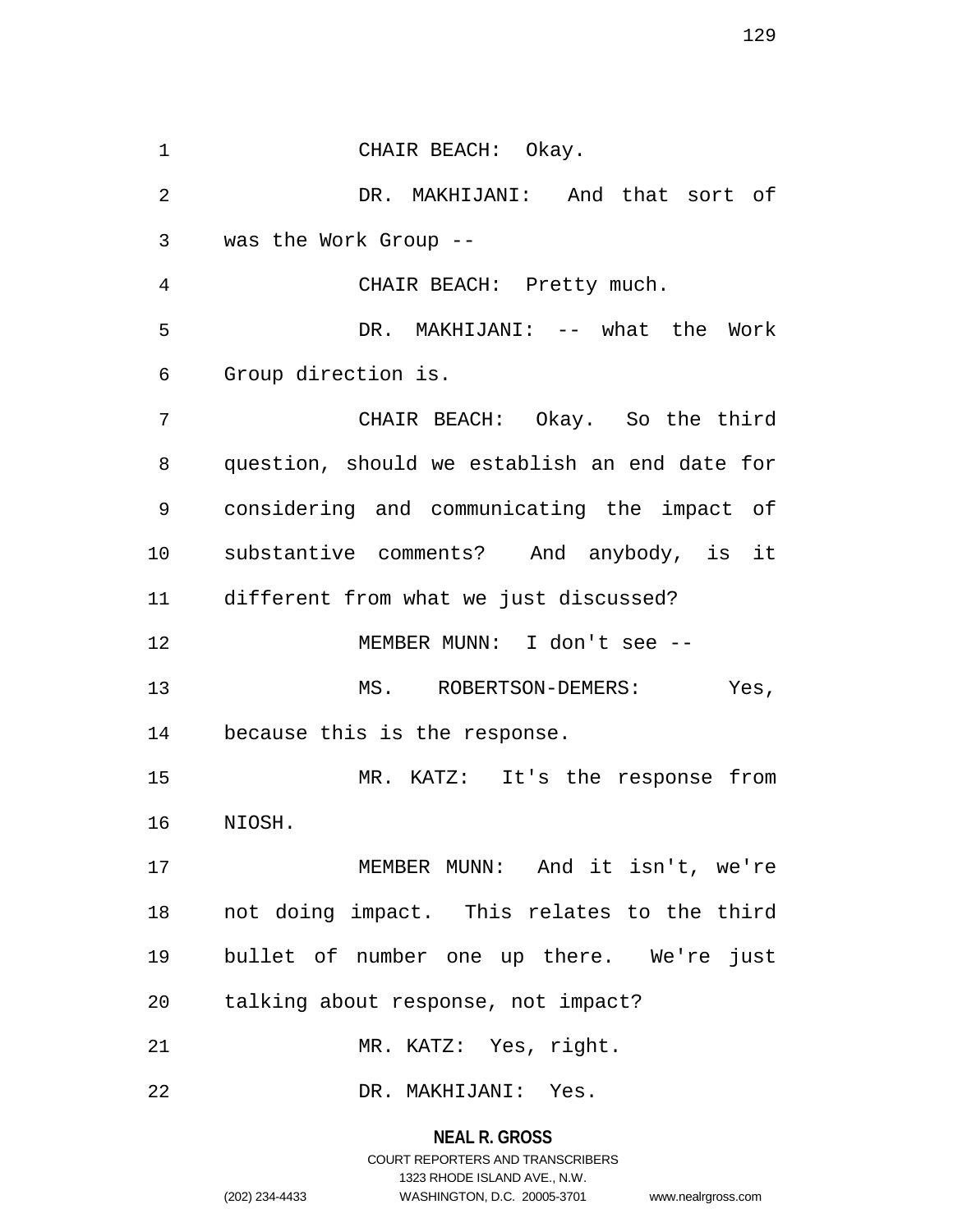1 MR. KATZ: I mean, what's NIOSH's 2 sense for how quickly they would expect 3 someone to have gotten the response if they 4 were going to get one? 5 That might be helpful. Again, it 6 doesn't mean that you changed the TBD, just 7 that you responded to the comment. 8 MR. SUNDIN: I think it depends to 9 some extent on the context that the comment 10 came in at. And I hope that's reflected in 11 what we see from this. 12 Because it strikes me if the 13 comment arises during the public comment 14 section of the Board meeting, NIOSH is not 15 expected to interrupt that process and respond 16 on the spot. 17 MR. KATZ: Well, yes. 18 MR. SUNDIN: On the other hand, if 19 something comes into our inbox or a letter, 20 those should be responded to quickly, and are. 21 So I don't think there's one guideline for 22 everything.

### **NEAL R. GROSS**

COURT REPORTERS AND TRANSCRIBERS 1323 RHODE ISLAND AVE., N.W. (202) 234-4433 WASHINGTON, D.C. 20005-3701 www.nealrgross.com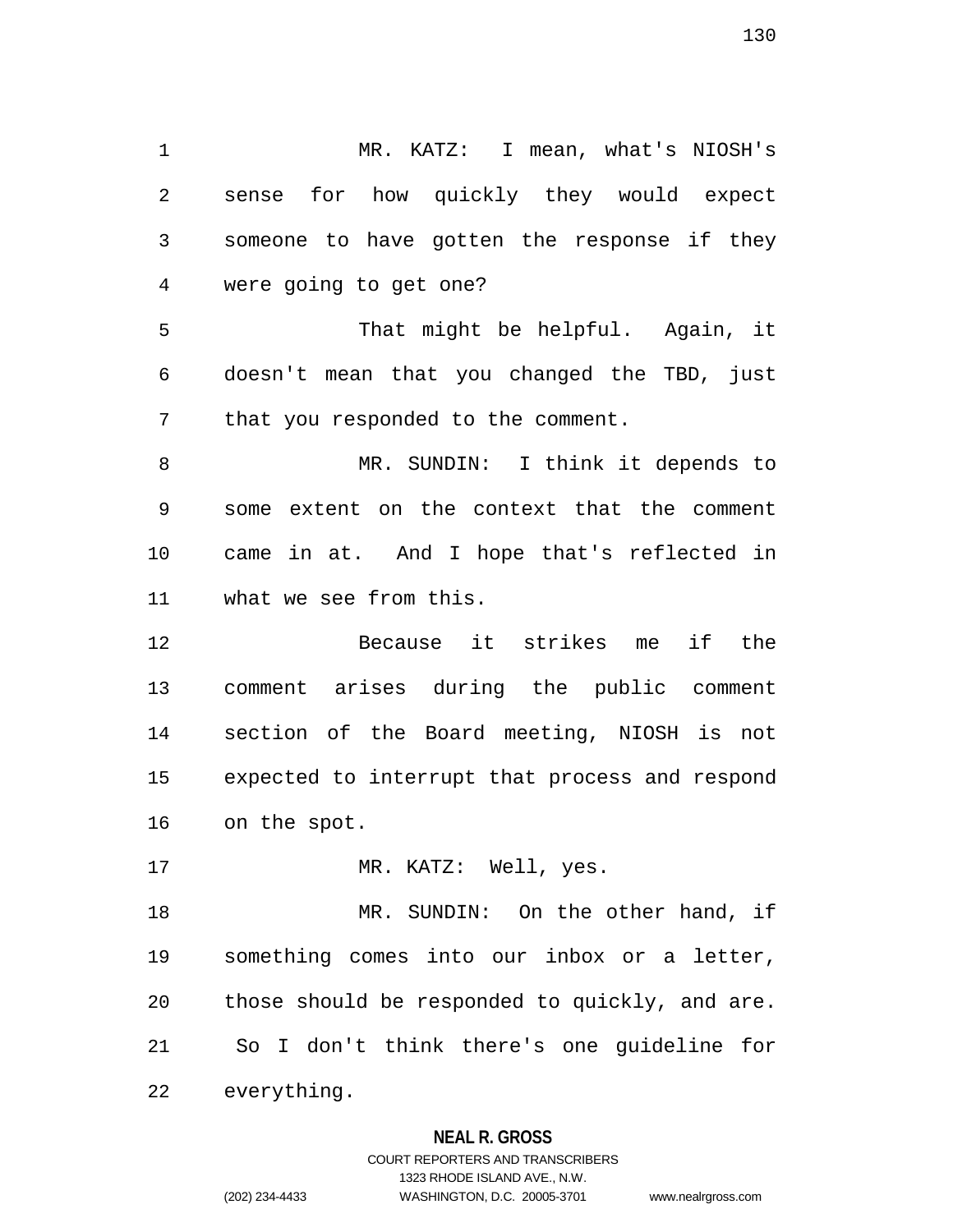1 But the idea is to be timely with 2 the response. If you want to put six months 3 on there, nothing should go beyond six months, 4 in my opinion. 5 MS. ROBERTSON-DEMERS: That's what 6 I kind of suggested later on. And I can tell 7 you that the public health advisors who 8 respond to some of these comments are back to

9 those people within three weeks, on the outer 10 side.

11 MR. KATZ: So the answer we have 12 here is, we'd be looking for response within a 13 time frame of six months or sooner. Right, is 14 that what you guys here see?

15 MR. STIVER: Define the outer bound 16 of timely as six months?

17 MR. KATZ: Yes. You may not think 18 it's timely, it's just -- but if that's where 19 you're looking for a response in that time 20 frame, if you're looking at all this 21 documentation.

22 MR. SUNDIN: But I guess just to

**NEAL R. GROSS**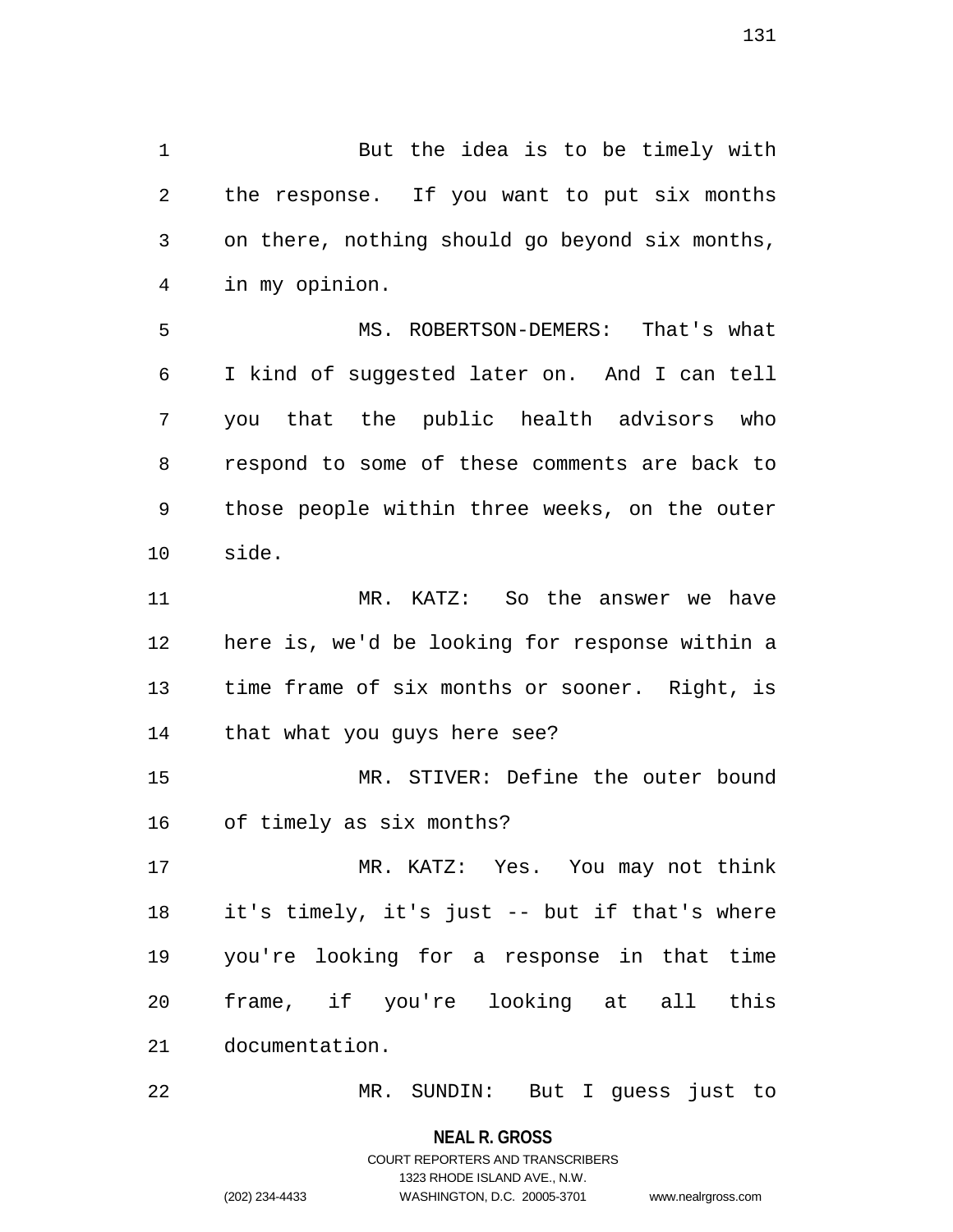1 clarify, my answer is based on striking the 2 word "substantive comment." I mean, I'm back 3 to this customer response, or sort of 4 acknowledging the response and saying what 5 we're going to do with it versus showing a 6 change in a document. 7 MR. KATZ: Yes. And that's what

8 John's emphasized heavily -- John Mauro, on 9 the phone today.

10 CHAIR BEACH: Okay. Are we ready 11 to move forward? So six months, is that what 12 I heard?

13 MEMBER MUNN: Yes.

14 MS. ROBERTSON-DEMERS: Well, can I 15 ask Dave a question? You're on a biannual 16 review of the TBDs, am I correct?

17 MR. SUNDIN: I'm not sure.

18 MS. ROBERTSON-DEMERS: Update?

19 MR. SUNDIN: I don't know. I'm

20 not sure.

21 MS. ROBERTSON-DEMERS: Okay. 22 Well, the question I have is, if that's the

## **NEAL R. GROSS** COURT REPORTERS AND TRANSCRIBERS

1323 RHODE ISLAND AVE., N.W. (202) 234-4433 WASHINGTON, D.C. 20005-3701 www.nealrgross.com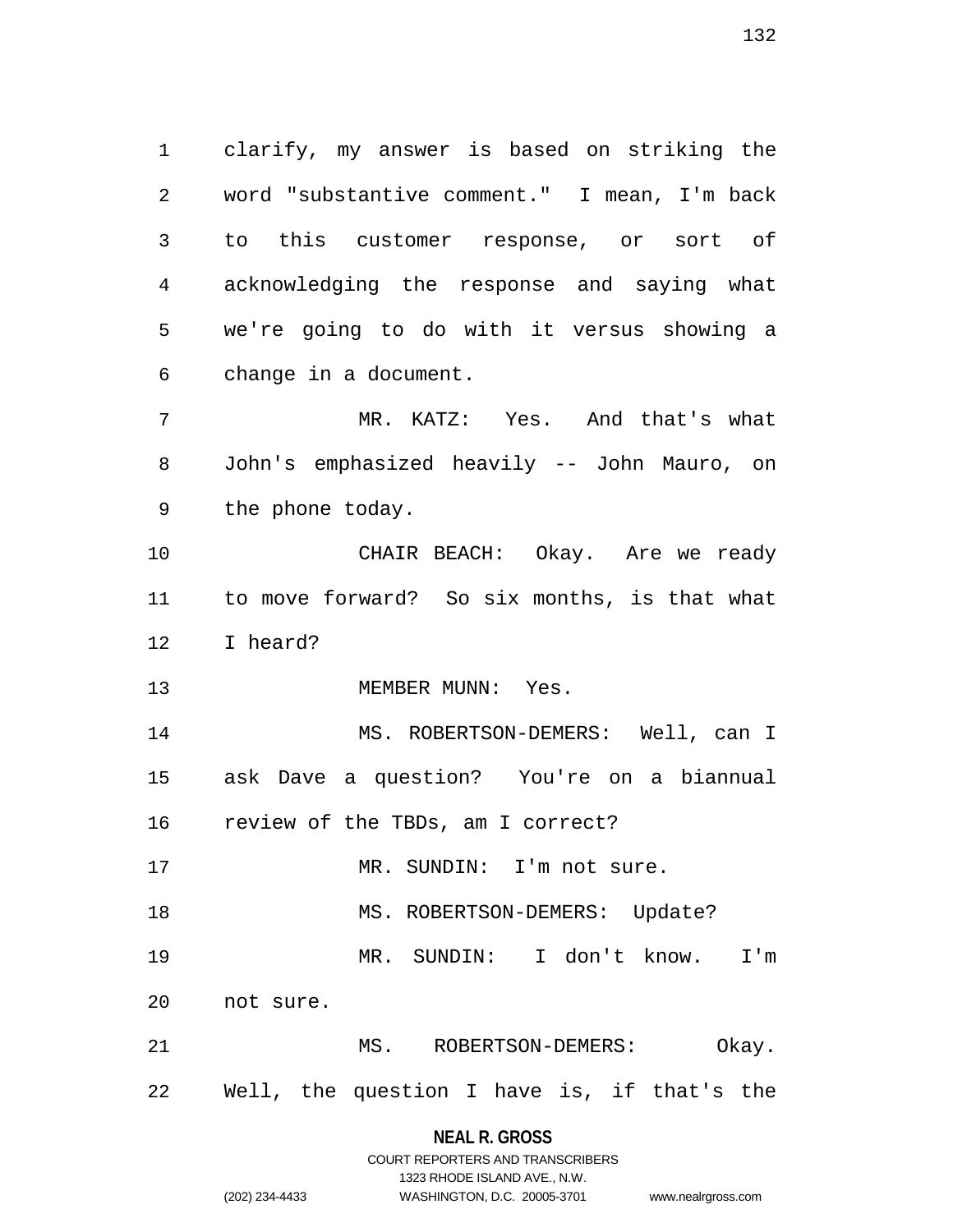1 case or if every three years you go back and 2 you look at it, whatever it is, would I not be 3 able to expect you to incorporate substantive 4 comments into that document, say, three years 5 after the issuance of the last version? 6 MR. SUNDIN: I guess if I knew the

7 answer to your first question I could answer 8 the second one.

9 MR. KATZ: Well, we're sort of 10 beyond that issue. We've already established 11 how we're going forward here on that. We're 12 looking at documents that are issued, not 13 documents that would be issued in the future.

14 MS. ROBERTSON-DEMERS: Well, it's 15 an important piece of information. If they're 16 supposed to update it every two years and it's 17 been four --

18 MR. KATZ: We're not tracking 19 whether they're updating documents based on 20 the comments. Whether their documents that 21 have been issued reflect the comments, if they 22 should reflect the comments. Right? I mean,

**NEAL R. GROSS**

COURT REPORTERS AND TRANSCRIBERS 1323 RHODE ISLAND AVE., N.W. (202) 234-4433 WASHINGTON, D.C. 20005-3701 www.nealrgross.com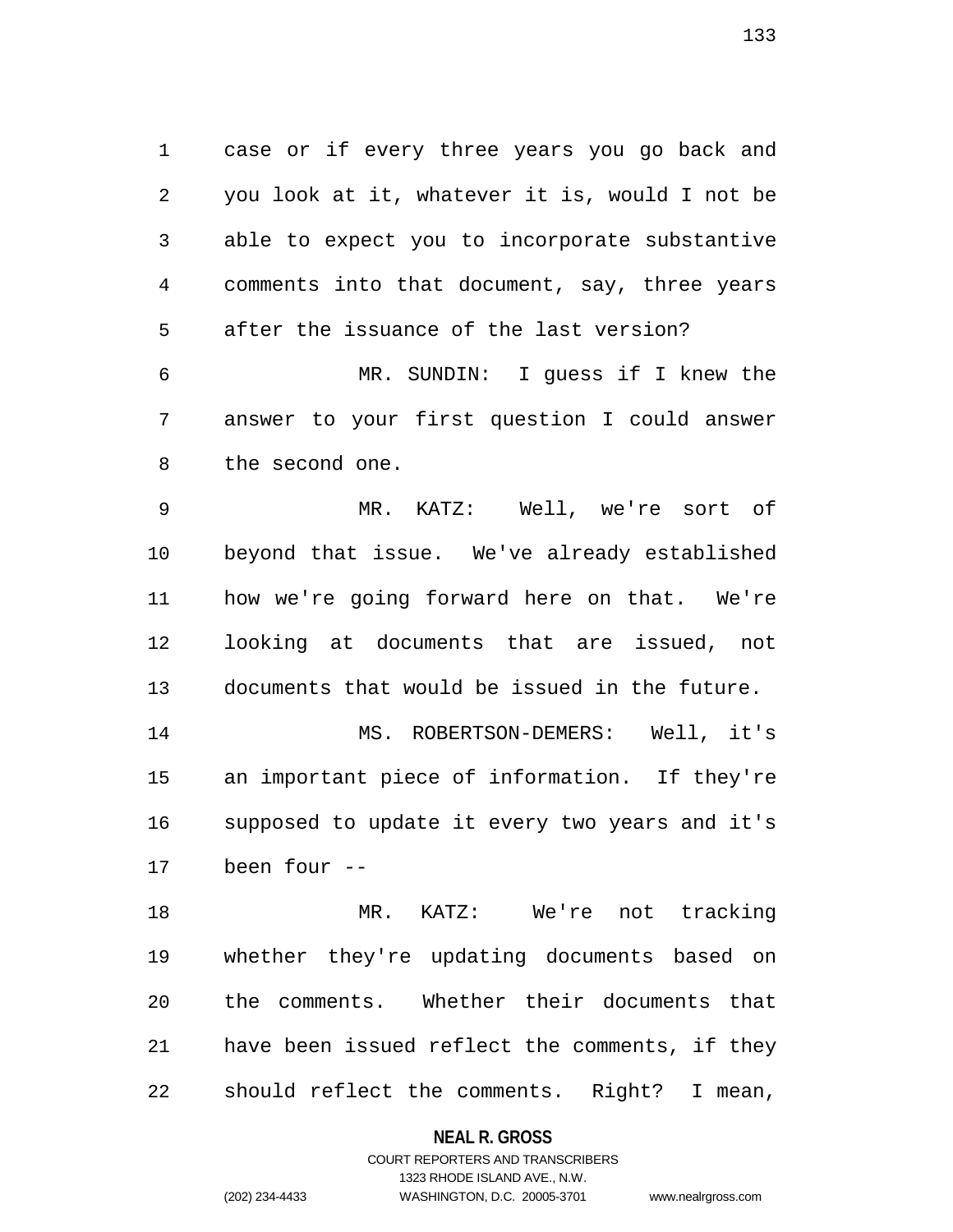1 that's what we've been talking about all this 2 time.

3 MEMBER MUNN: That they have 4 considered --

5 MS. ROBERTSON-DEMERS: So we don't 6 care about the timeliness of integration of 7 the comments?

8 MR. KATZ: It has nothing to do 9 with not caring about that, but that's not 10 central to what we're doing in this 11 evaluation.

12 MS. ROBERTSON-DEMERS: I just want 13 to be clear. So if the day after the TBD was 14 released, there was a comment that was 15 substantive and for four years they've done 16 nothing to update the TBD, that's okay. 17 That's not in our purview?

18 MEMBER MUNN: No. All our purview 19 is, is did they consider it, regardless of how 20 substantive it was. If they considered it and 21 responded to the person who made the comment, 22 then, unless their response said "you're

### **NEAL R. GROSS**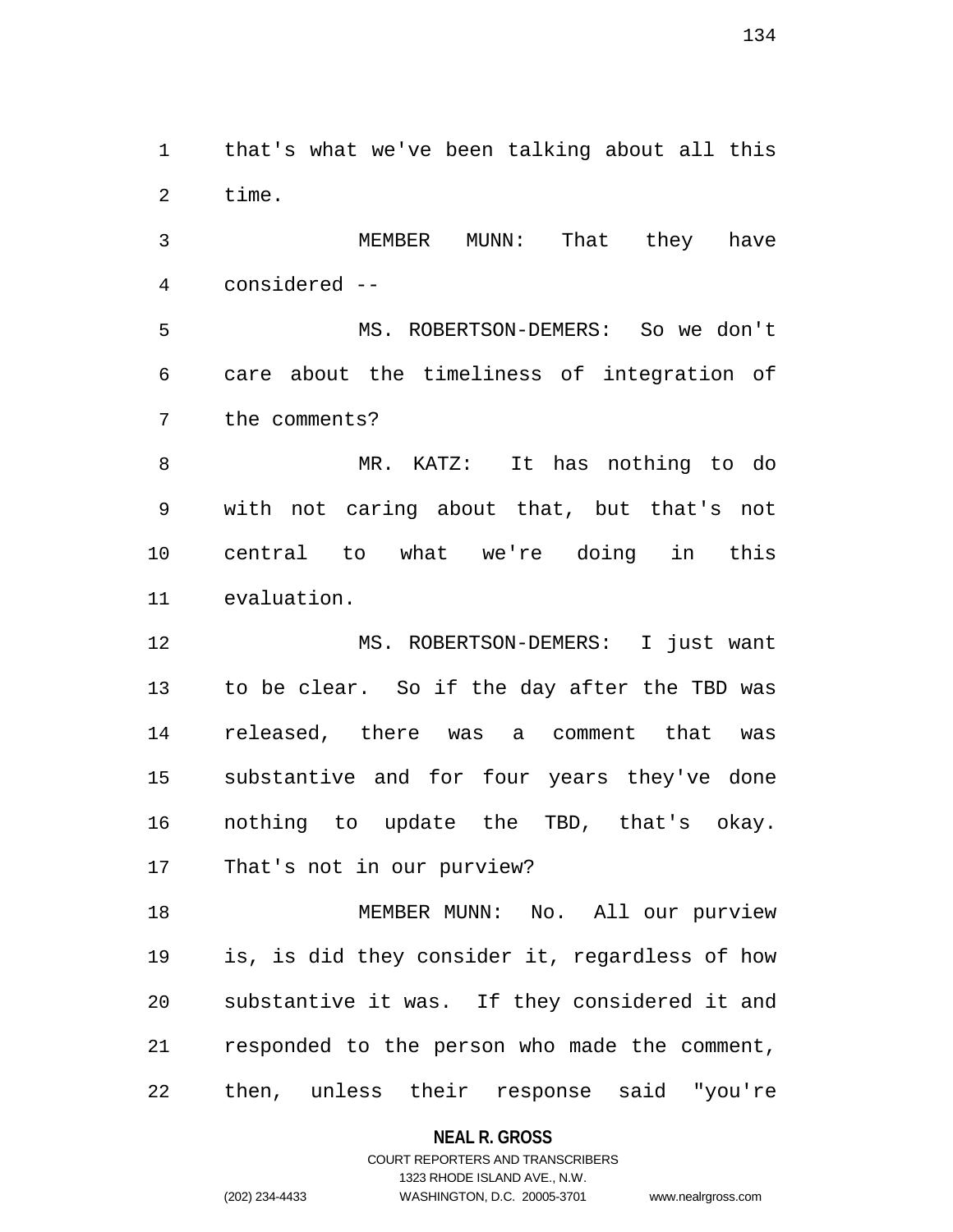1 absolutely right and we're going to 2 incorporate that in the revision that we 3 have," which is not a usual response. If 4 that, then that's a different thing. But the 5 only thing we're considering here is: was 6 there a response to the comment?

7 And we can't evaluate, we're 8 certainly, as a Work Group, not in the 9 business of, nor do we have the capacity for, 10 identifying whether that substantive comment 11 should or should not be included in the 12 document. Regardless of whether or not it was 13 substantive.

14 MS. ROBERTSON-DEMERS: And all I'm 15 trying to ask is --

16 MEMBER MUNN: And the answer is 17 no.

18 MS. ROBERTSON-DEMERS: -- there is 19 in my report I can say nothing on the fact 20 that comments were given and there was -- the 21 TBDs were supposed to be modified every two

22 years and they weren't?

### **NEAL R. GROSS**

COURT REPORTERS AND TRANSCRIBERS 1323 RHODE ISLAND AVE., N.W. (202) 234-4433 WASHINGTON, D.C. 20005-3701 www.nealrgross.com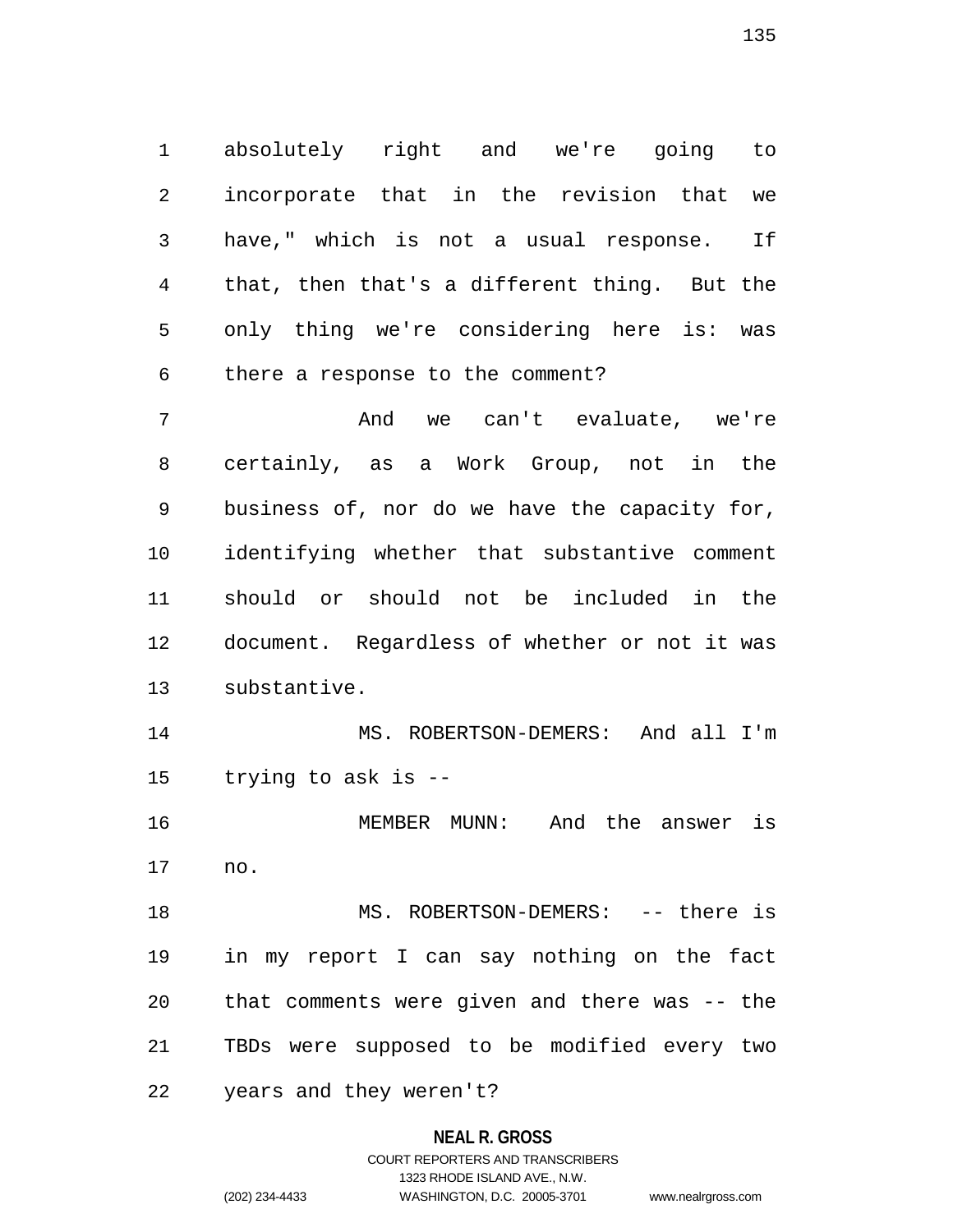1 DR. MAKHIJANI: Okay. That's what 2 I don't think there is actually, now this is 3 an ad hoc observation from having looked at a 4 lot of TBDs, but I don't think there is a 5 regular schedule for revising TBDs. TBDs are 6 revised as necessary.

7 I know -- I say that just from 8 having looked at the Savannah River TBD a lot 9 recently, as you know, and the last published 10 Savannah River TBD is actually quite old. And 11 there's an in-process TBD that we look at on 12 the O: drive that hasn't been published.

13 And I presume it hasn't been 14 published because there's so many questions 15 still up in the air about it. And so I 16 actually don't think is there a regular two-17 year or three-year cycle that I'm aware of. 18 Maybe there is, but I'm not aware.

19 MS. ROBERTSON-DEMERS: This is 20 mentioned in either the Site Profile 21 Development Procedure or the QA Policy, which 22 is the ORAU QA Policy --

#### **NEAL R. GROSS**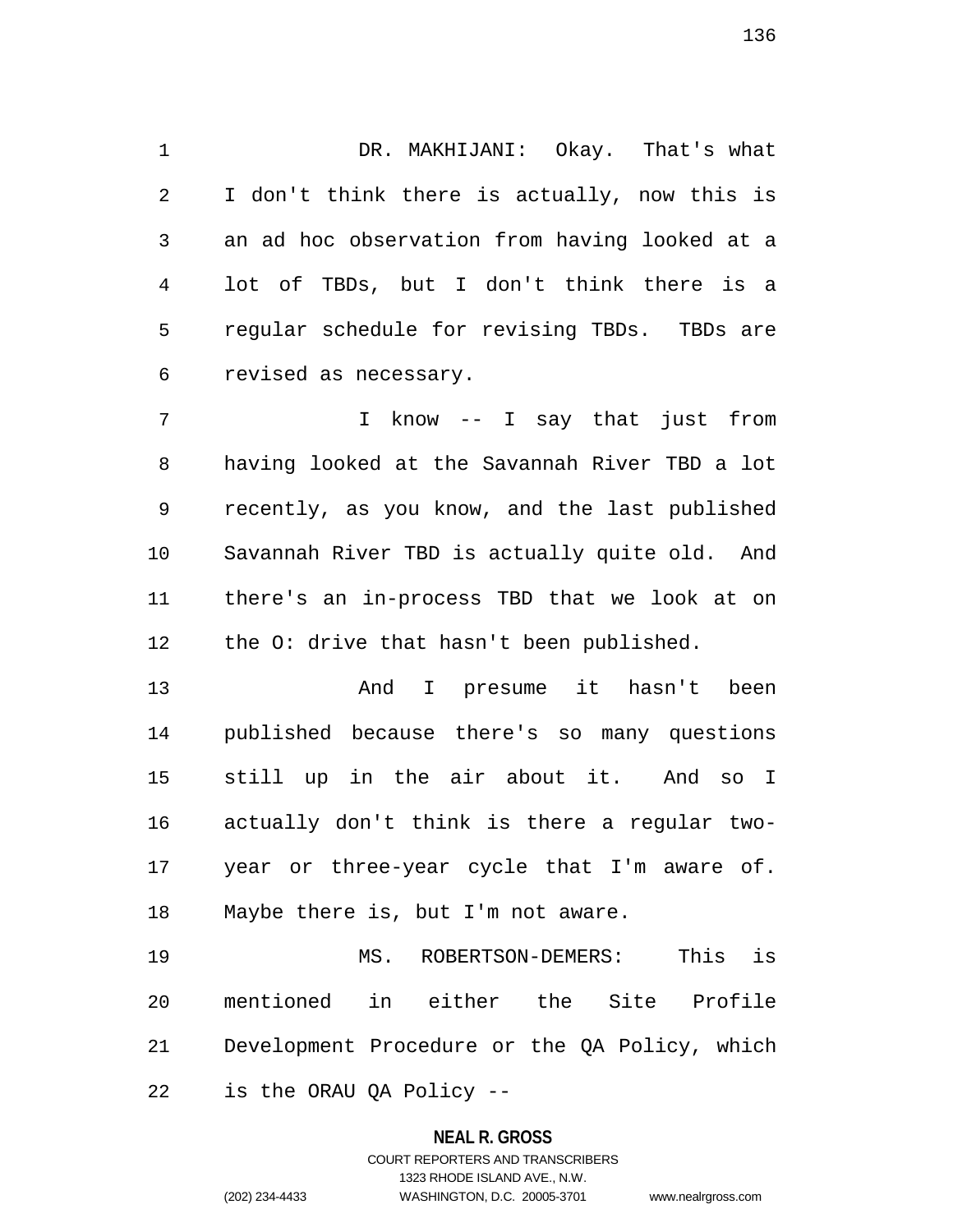1 MR. STIVER: Kathy has a good 2 point, if there is indeed a review cycle, it 3 would certainly set an end point for what we 4 would consider the end date for --

5 MR. KATZ: I thought we just 6 answered the question.

7 MR. STIVER: Yes, we already did. 8 Personally, I would agree with Arjun I've 9 never seen any kind of a pattern like that in 10 the review -- the revisions that I've 11 observed.

12 MR. KATZ: So we return in three 13 years and look at Rocky Flats again, there'll 14 be new TBDs that'll capture a new host of 15 comments. And because the program will be 16 improved from recommendations and so on, 17 you'll see improvement in their responsiveness 18 and their caretaking of the workers' comments 19 no doubt.

20 CHAIR BEACH: Okay. So we're 21 clear three? We're done with three?

22 MEMBER MUNN: Yes.

#### **NEAL R. GROSS**

# COURT REPORTERS AND TRANSCRIBERS 1323 RHODE ISLAND AVE., N.W. (202) 234-4433 WASHINGTON, D.C. 20005-3701 www.nealrgross.com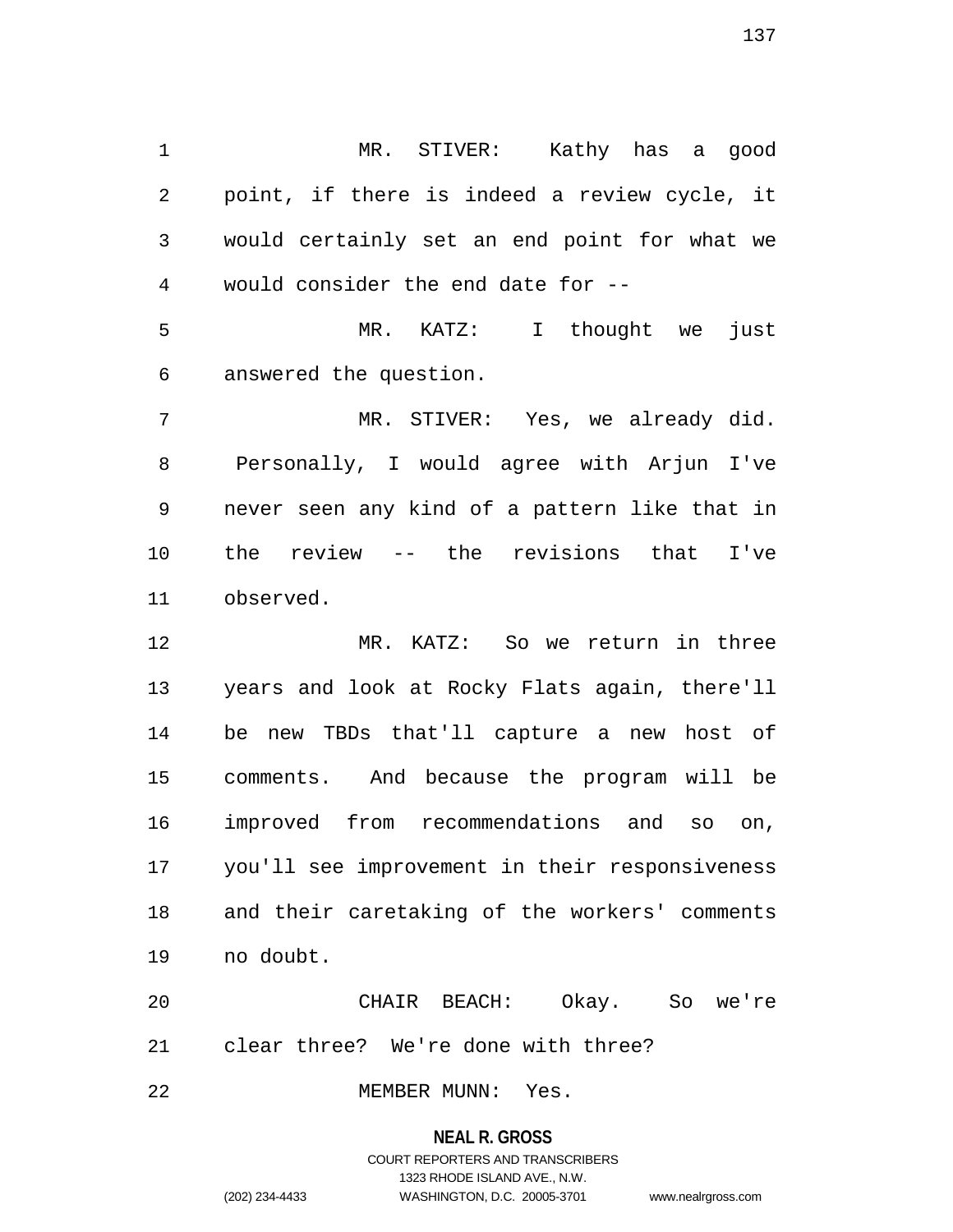1 DR. MAKHIJANI: Okay. Should I 2 just read my note? 3 CHAIR BEACH: Yes, please. Read 4 us your note. 5 DR. MAKHIJANI: Nothing should go 6 beyond six months in terms of communicating to 7 the workers, you know, responding to workers. 8 CHAIR BEACH: Communicating the 9 response, yes. 10 DR. MAKHIJANI: Strike the word 11 "substantive" from the question. We don't 12 need to show the change, just communicate the 13 intent. Elsewhere, I guess, we document 14 whether there has been a change or not in the 15 relevant document. That's a separate thing 16 and not impact, just that there was a 17 response. 18 CHAIR BEACH: Correct. Strike 19 "impact" as well as "substantive." 20 DR. MAKHIJANI: And is that, I 21 sort of actually wrote down more or less what 22 Wanda said, but I just wanted to check that

**NEAL R. GROSS**

COURT REPORTERS AND TRANSCRIBERS 1323 RHODE ISLAND AVE., N.W. (202) 234-4433 WASHINGTON, D.C. 20005-3701 www.nealrgross.com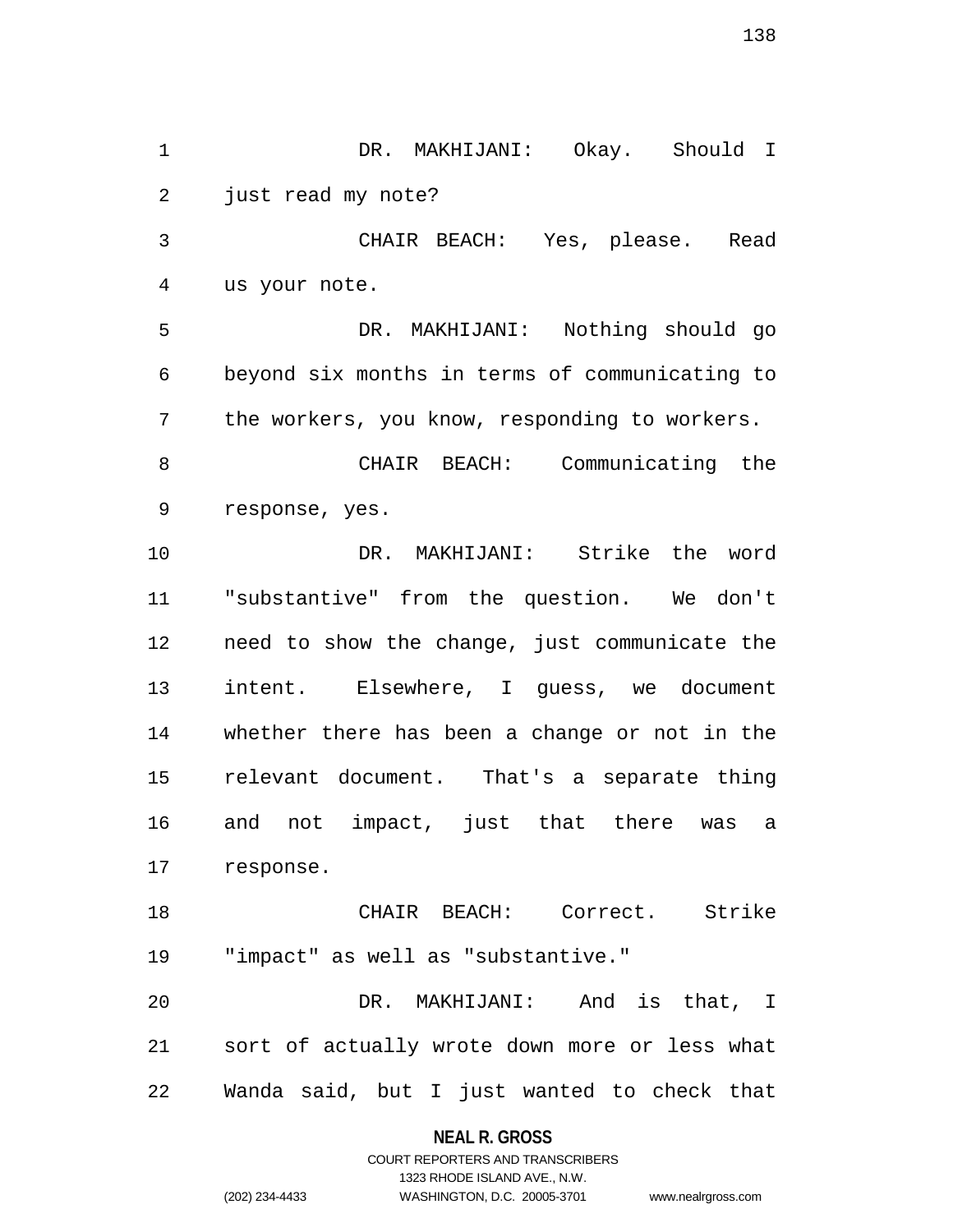1 that's the direction of the Work Group.

2 MEMBER MUNN: Yes, I think that's 3 what we said.

4 CHAIR BEACH: Phil, any comments? 5 MEMBER SCHOFIELD: Yes. The only 6 thing I was going to comment is maybe that 7 should be documented somewhere so that people 8 understand that, you know, if these comments 9 come after an update, they may be incorporated 10 in the next update. That way people 11 understand that those comments aren't 12 necessarily being ignored.

13 CHAIR BEACH: Well, I think that 14 goes without saying, actually.

15 MR. STIVER: It's self-evident.

16 MEMBER SCHOFIELD: Yes, but I 17 think it's going to have to be spelled out 18 some way so a lot of people look at this they 19 don't say, well, you know, I made this comment 20 after the date and they've totally ignored 21 what I've said.

22 MR. KATZ: Well, the, I mean --

**NEAL R. GROSS**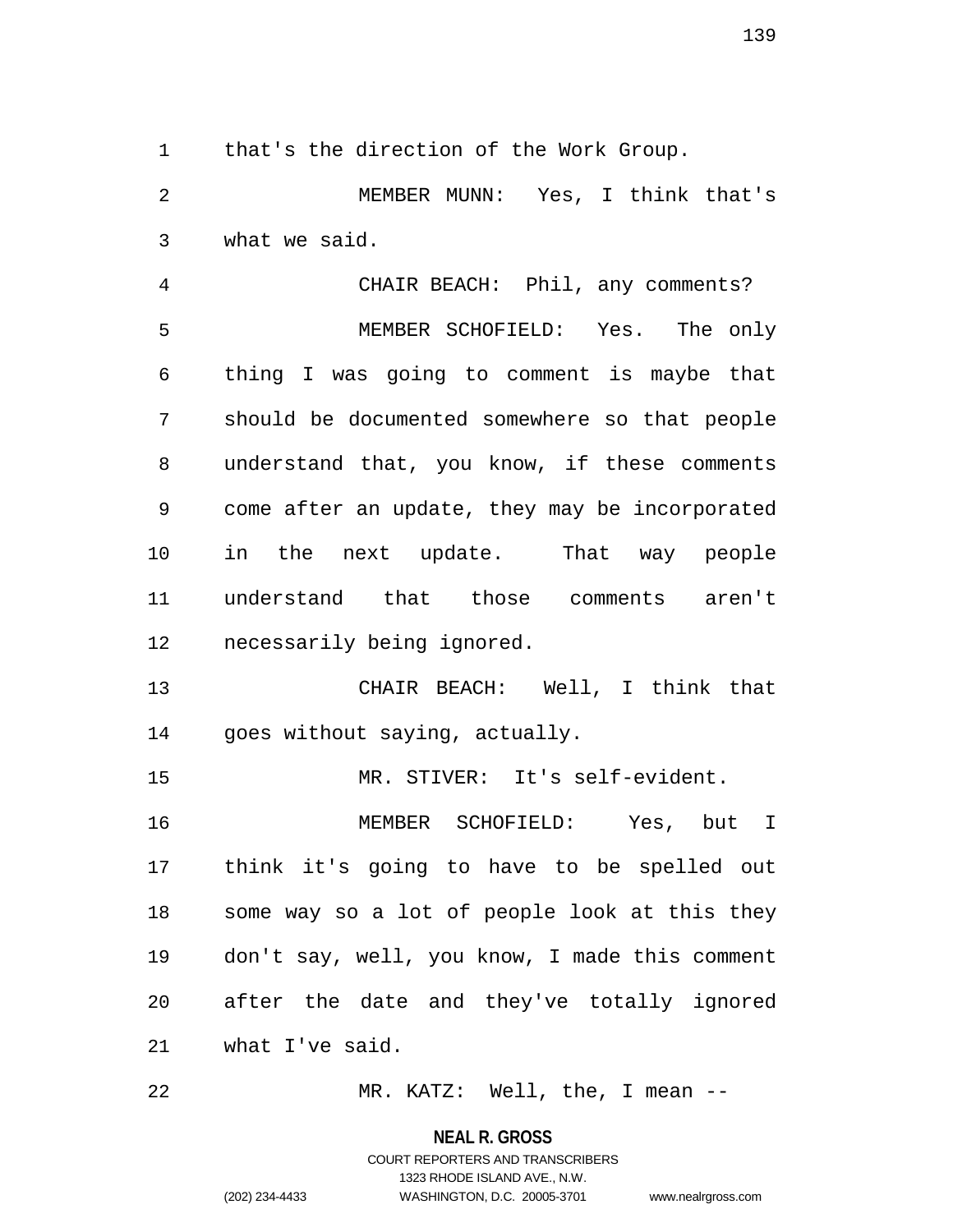1 CHAIR BEACH: Okay. 2 MEMBER SCHOFIELD: It just takes a 3 line or two, I think, that comments received 4 after this date will be looked at for future 5 updates. 6 MR. STIVER: Maybe we need to get 7 back to the -- 8 (Simultaneous speakers.) 9 MR. KATZ: No, that's more a 10 response from NIOSH to the person commenting, 11 I think. 12 MEMBER MUNN: We're talking about 13 process that we can't control here. What 14 we're looking at is process and we can't 15 identify what process is going to be in the 16 future. 17 What we're doing is looking at 18 what the process has been in the past and if 19 it's satisfactory, then fine. If it's not, 20 then we may have a comment. 21 MEMBER SCHOFIELD: Okay. I'll buy 22 that.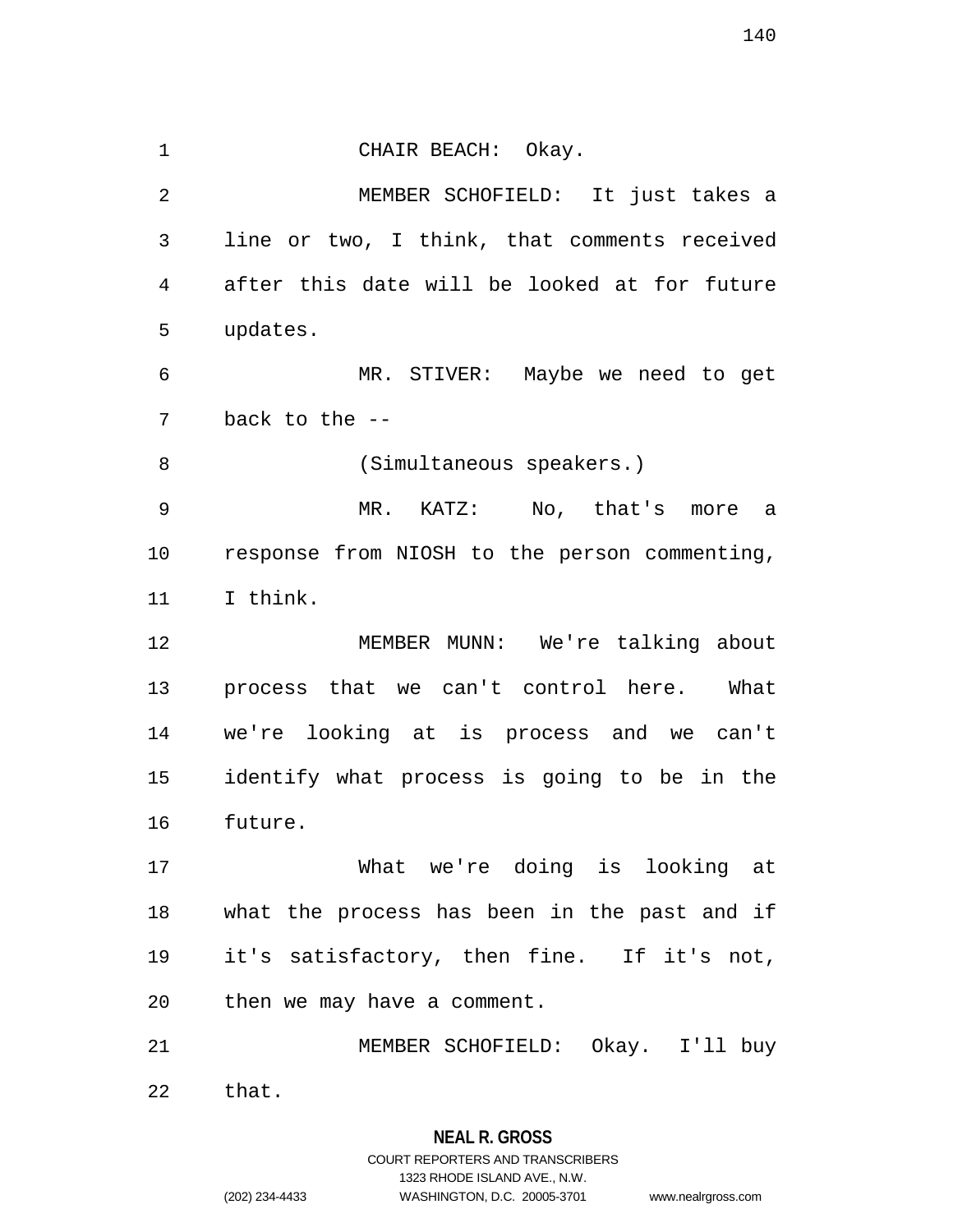1 CHAIR BEACH: Okay. So let's move 2 on to four if everybody's comfortable with 3 that. And four, should we include the 4 following comments in the evaluation? And 5 there are several bullets so I'm going to just 6 take one bullet at a time.

7 So the first one, site expert 8 interview comments from personnel supporting 9 ORAU, ORAU employees and subcontractors at the 10 time of the site expert interview, site expert 11 interview comments from personnel supporting 12 SC&A.

13 SC&A employees and associates and 14 subcontractors at the time of the site expert 15 interview. Kathy, can you just summarize 16 that?

17 MS. ROBERTSON-DEMERS: I was 18 writing while you were doing that. Okay. 19 First of all, these two bullets, the first 20 two, are related to documented communications, 21 okay?

22 And I'm not talking about emails,

**NEAL R. GROSS** COURT REPORTERS AND TRANSCRIBERS

1323 RHODE ISLAND AVE., N.W.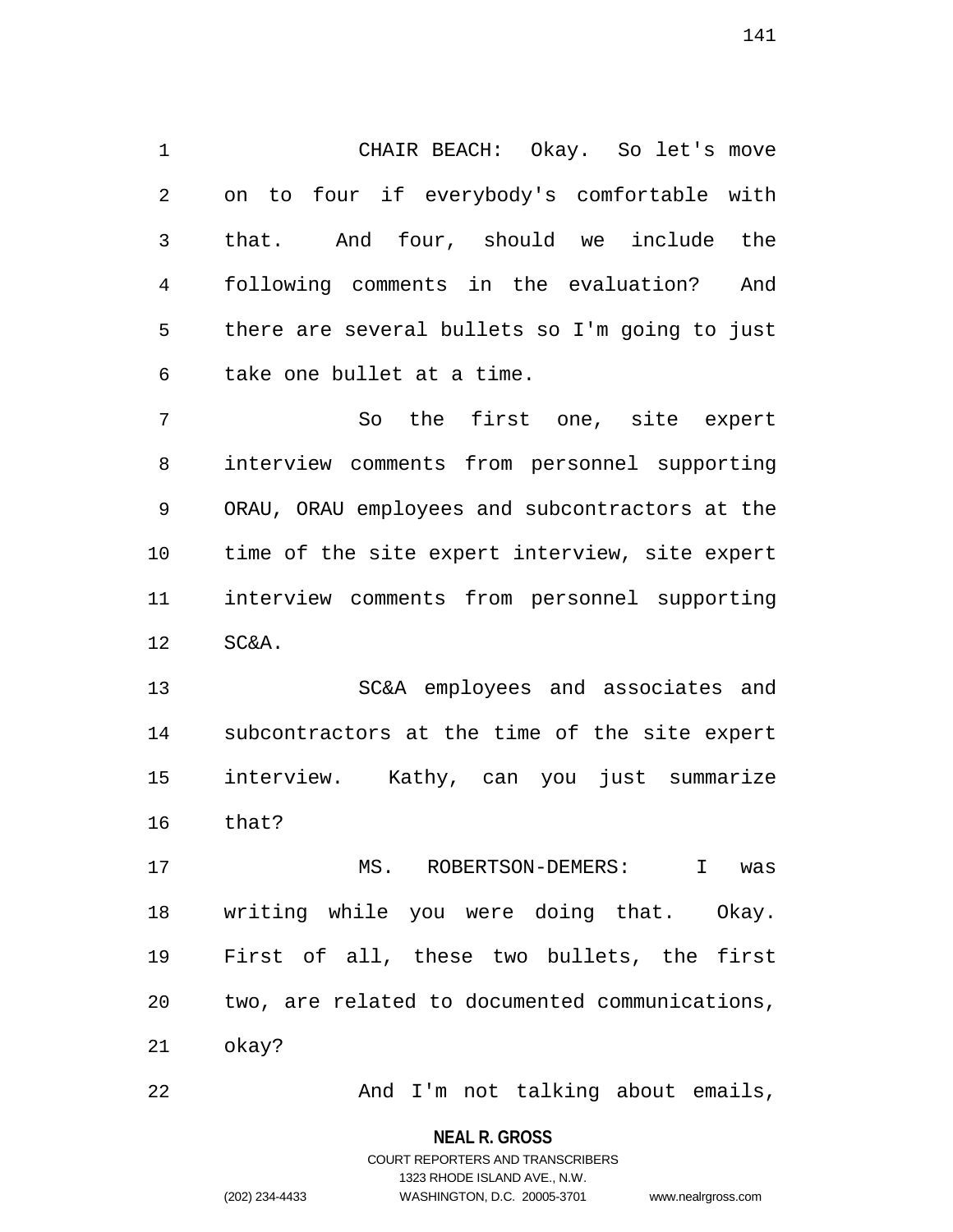1 I'm not talking about their input in Working 2 Group meetings, because I think that they were 3 probably paid for that.

4 Let me go back up to the 5 questions. What this is is an ORAU interview, 6 this first bullet, Roger Falk. And they 7 created a documented communication. And it 8 was during the time that he worked for ORAU.

9 Okay. That Roger worked for ORAU. 10 It's one of the few documented communications 11 up on the SRDB. And my question is: do you 12 want me to include that? Because we are 13 including other site expert interviews.

14 MR. KATZ: So the question is: are 15 you considering it worker input, when it's 16 coming from within one of the organizations?

17 MR. STIVER: When you look at this 18 list, what I see is that you've got basically 19 two different categories. You have people who 20 are commenting in a public format and you have 21 those who are on the payroll of one of the 22 organizations that's involved, either SC&A or

### **NEAL R. GROSS**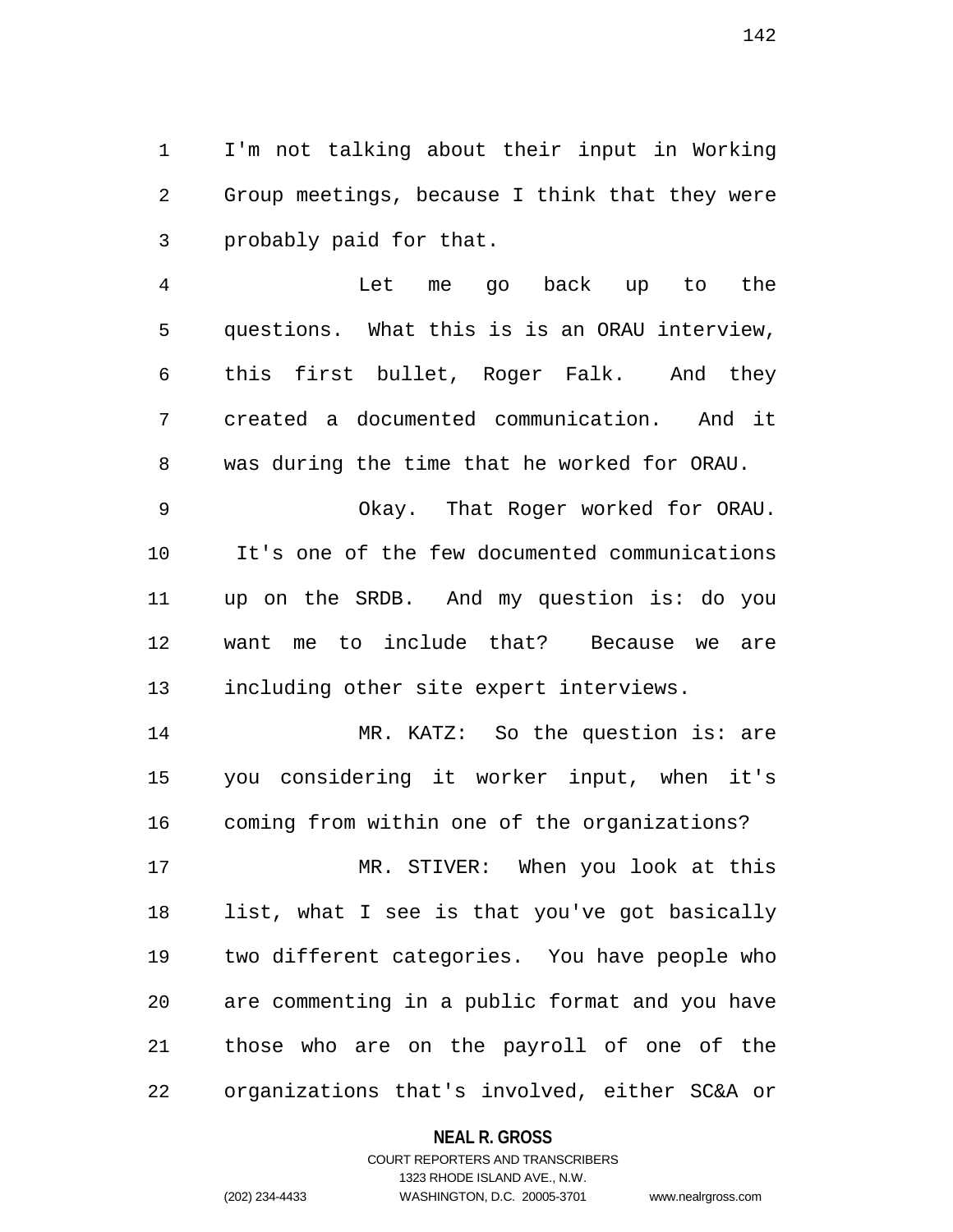1 ORAU.

| 2              | They kind of fall along those two              |
|----------------|------------------------------------------------|
| $\mathfrak{Z}$ | lines. So maybe a simple rule we could apply   |
| 4              | is that those who were not on the payroll      |
| 5              | could be considered public comments for        |
| 6              | consideration and those who were site experts  |
| 7              | in the employ of ORAU or SC&A would not be.    |
| 8              | MS. ROBERTSON-DEMERS: Okay. And                |
| 9              | let me make a clarification. There are site    |
| 10             | expert interviews that, you know, these people |
| 11             | were not on the payroll that we are including. |
| 12             | MR. STIVER: Yes. Because we                    |
|                |                                                |
| 13             | wouldn't want them on the payroll. Those who   |
| 14             | are employed would not be considered public    |
| 15             | comment.                                       |
| 16             | DR. MAKHIJANI: So<br>just to be                |
| 17             | specific, I think what we're saying is if Bob  |
| 18             | Bistline made a comment before he was employed |
| 19             | by SC&A, that's fair.                          |
| 20             | MR. STIVER: That's correct, but -              |
| 21             |                                                |

**NEAL R. GROSS** COURT REPORTERS AND TRANSCRIBERS

1323 RHODE ISLAND AVE., N.W.

(202) 234-4433 WASHINGTON, D.C. 20005-3701 www.nealrgross.com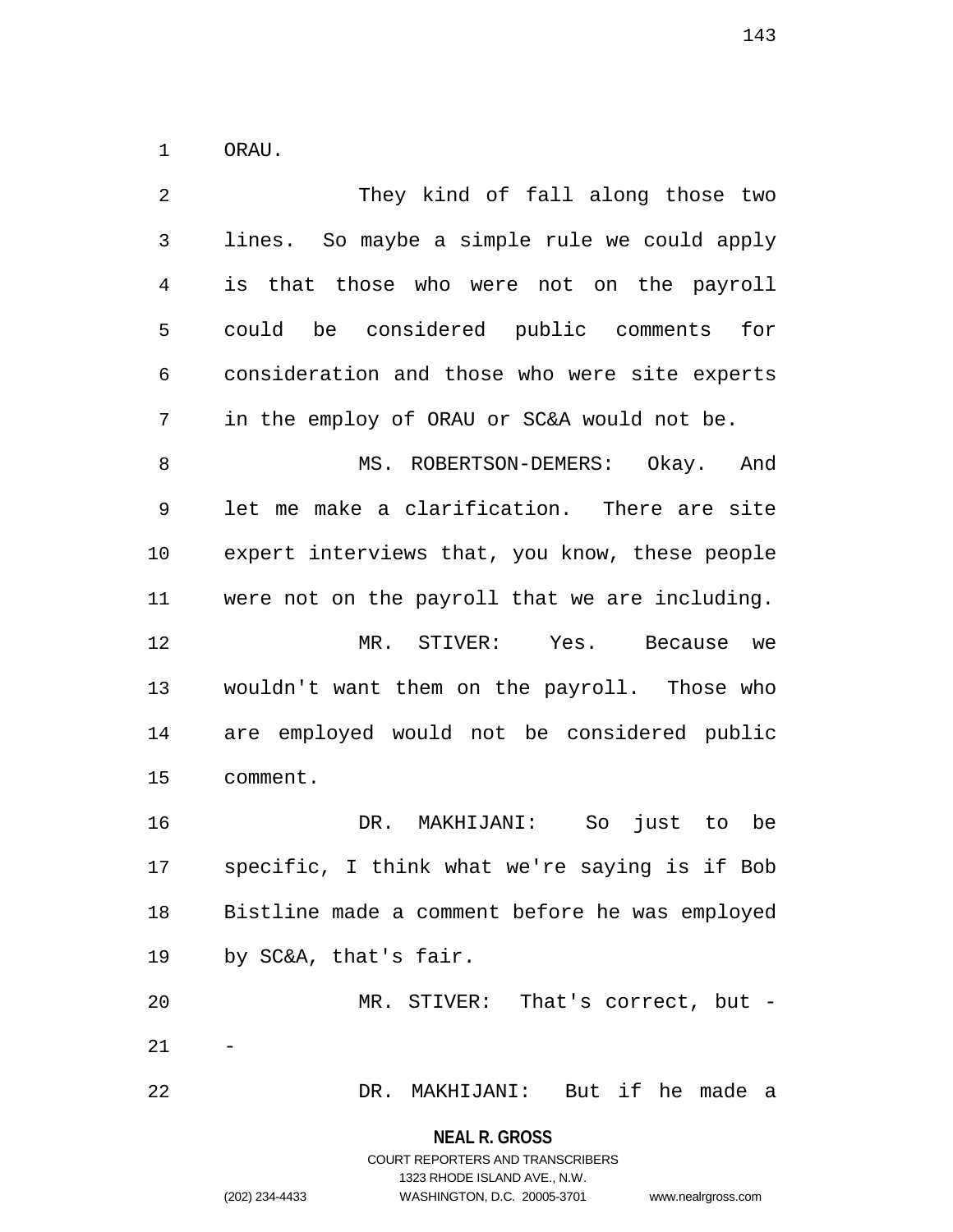1 comment after he was in the employee of SC&A 2 that's not, shouldn't be included. That's the 3 proposal?

4 MR. STIVER: Seems reasonable. 5 CHAIR BEACH: That makes sense to 6 me.

7 MR. KATZ: That's a Work Group 8 question.

9 MS. ROBERTSON-DEMERS: Well, I 10 think it's more fundamental than that. Even 11 if he was an SC&A employee, was he paid?

12 MS. LIN: Can I just ask a 13 question about why this distinction? Because 14 I thought the Work Group's concern was whether 15 the agency is responsive to comments submitted 16 by the public. Because obviously, the public 17 members are saying they're not sure whether 18 their comments are heard.

19 So if these site experts are 20 employed by ORAU, by SC&A, does the Work Group 21 still have the same concern with NIOSH 22 responding to them in a timely fashion, like

### **NEAL R. GROSS**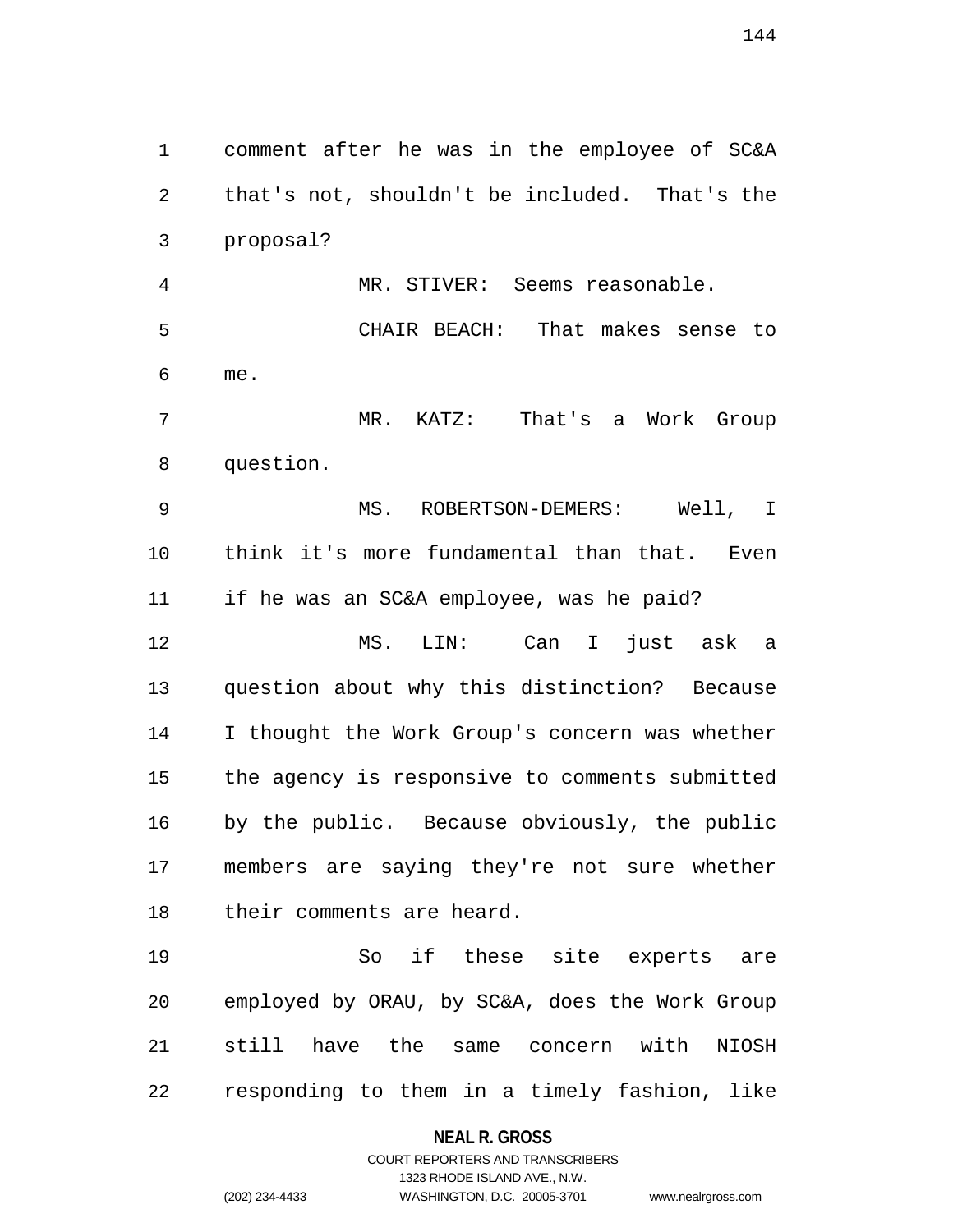1 we received your comments, we'll consider it, 2 et cetera, et cetera?

3 MS. ROBERTSON-DEMERS: The concern 4 with the site expert interviews is whether 5 that data is being incorporated into technical 6 work documents.

7 MS. LIN: Right, but then there's 8 two separate questions, right? Because one of 9 the questions that the Work Group is concerned 10 with is the customer service aspect of it.

11 So I'm just curious whether the 12 Work Group was concerned with NIOSH's 13 responsiveness to -- you know, from the 14 customer service perspective that they're 15 concerned with these people who are higher 16 within the house.

17 DR. MAURO: This is John. I think 18 Arjun just laid out a proposed approach which 19 is, no, if they're on the payroll of SC&A, at 20 the time the they're on the payroll of SC&A or 21 at the time that someone is on the payroll of 22 NIOSH or its contractors involved in the

**NEAL R. GROSS**

## COURT REPORTERS AND TRANSCRIBERS 1323 RHODE ISLAND AVE., N.W. (202) 234-4433 WASHINGTON, D.C. 20005-3701 www.nealrgross.com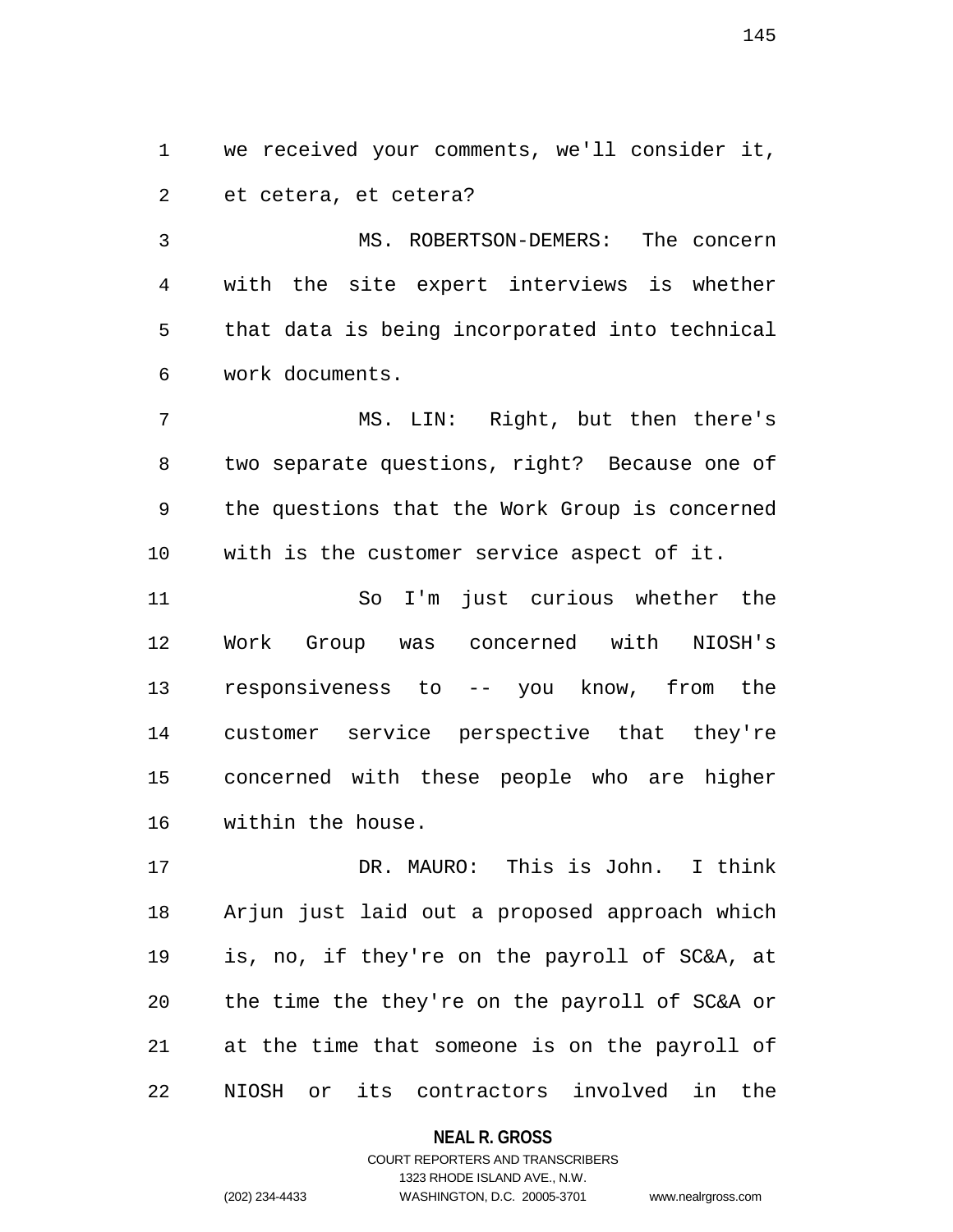1 program, well, no, that's not a comment that 2 is of concern to this Work Group, that's our 3 proposal.

4 Now if there's a person that, like 5 to use the Bob Bistline example again, it was 6 a long period of time where he was involved, 7 had comments, was an expert. He was not on 8 the SC&A payroll, he was just a worker and an 9 expert and he had comments. Well, sure, then 10 he just becomes another individual who has the  $11 - -$ 

12 MS. LIN: Oh, okay.

13 DR. MAURO: Yes, so I agree with 14 you, I guess what we're doing is --

15 MS. LIN: Thanks for the 16 clarification.

17 DR. MAURO: Yes, because Arjun 18 just said that and I completely agree with 19 Arjun's position on this, and I think it's the 20 sensible one. We would not want comments that 21 we make, that's not really of interest. I 22 mean, that's of interest but not to this

### **NEAL R. GROSS**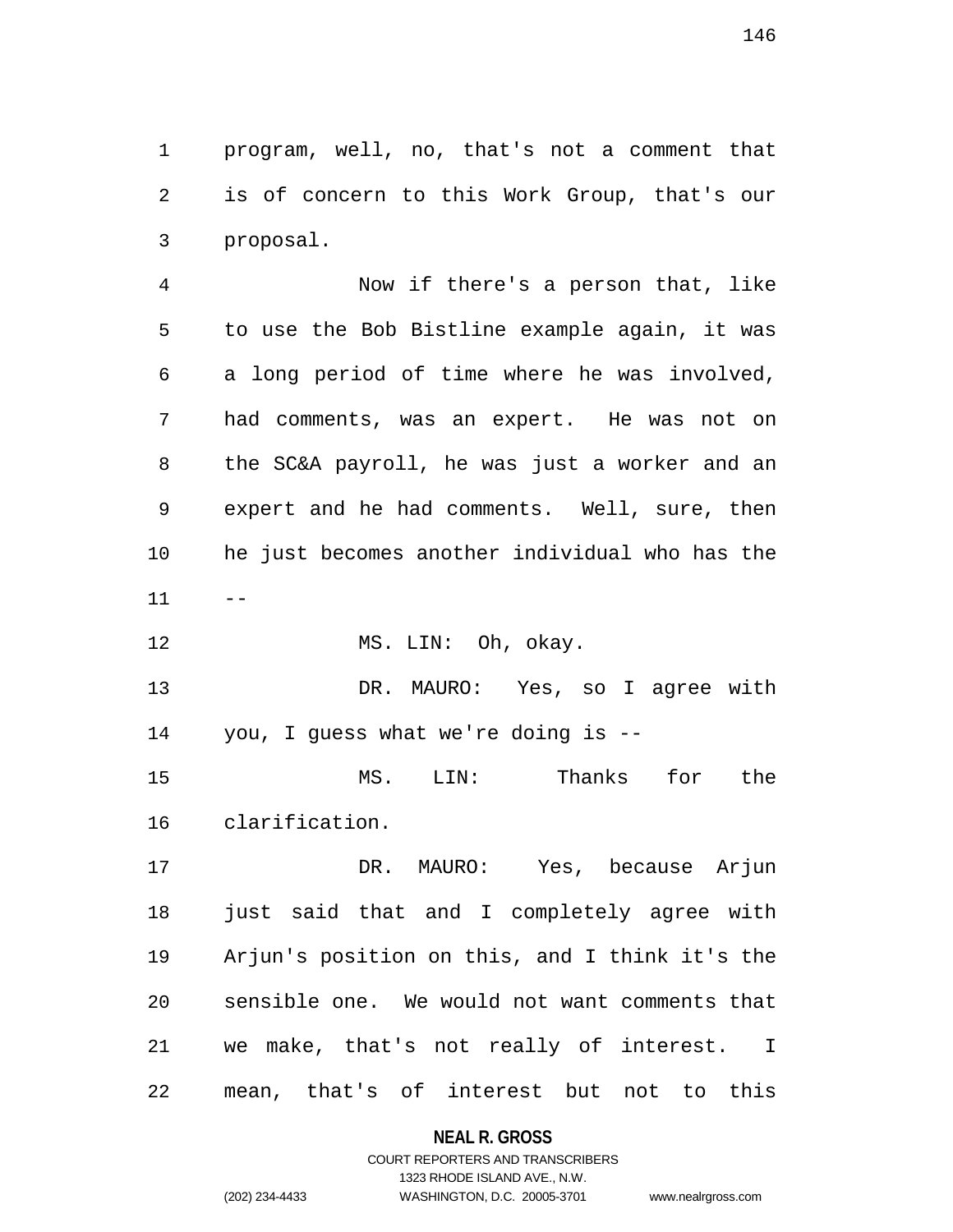1 particular venue. So I think we're in violent 2 agreement on this.

3 MS. ROBERTSON-DEMERS: Okay. Just 4 so you know, the interview with Roger was 5 related to external dosimetry, it does have 6 direct bearing on the external TBD. And I'm 7 talking documented interviews, what NIOSH 8 calls a site expert interview.

9 The conversations with Bob 10 Bistline were related to the Ruttenber 11 database, were related to thorium and are 12 relevant to both the external and the internal 13 TBDs. So that's what's going away.

14 CHAIR BEACH: And then I guess 15 that would be captured in Objective 1, I mean, 16 at some point in time?

17 MS. ROBERTSON-DEMERS: No, it 18 wouldn't, because --

19 MR. KATZ: But it's not worker, I 20 mean, it's not worker input.

21 CHAIR BEACH: It's not.

22 MR. KATZ: It's not worker input,

**NEAL R. GROSS** COURT REPORTERS AND TRANSCRIBERS

1323 RHODE ISLAND AVE., N.W. (202) 234-4433 WASHINGTON, D.C. 20005-3701 www.nealrgross.com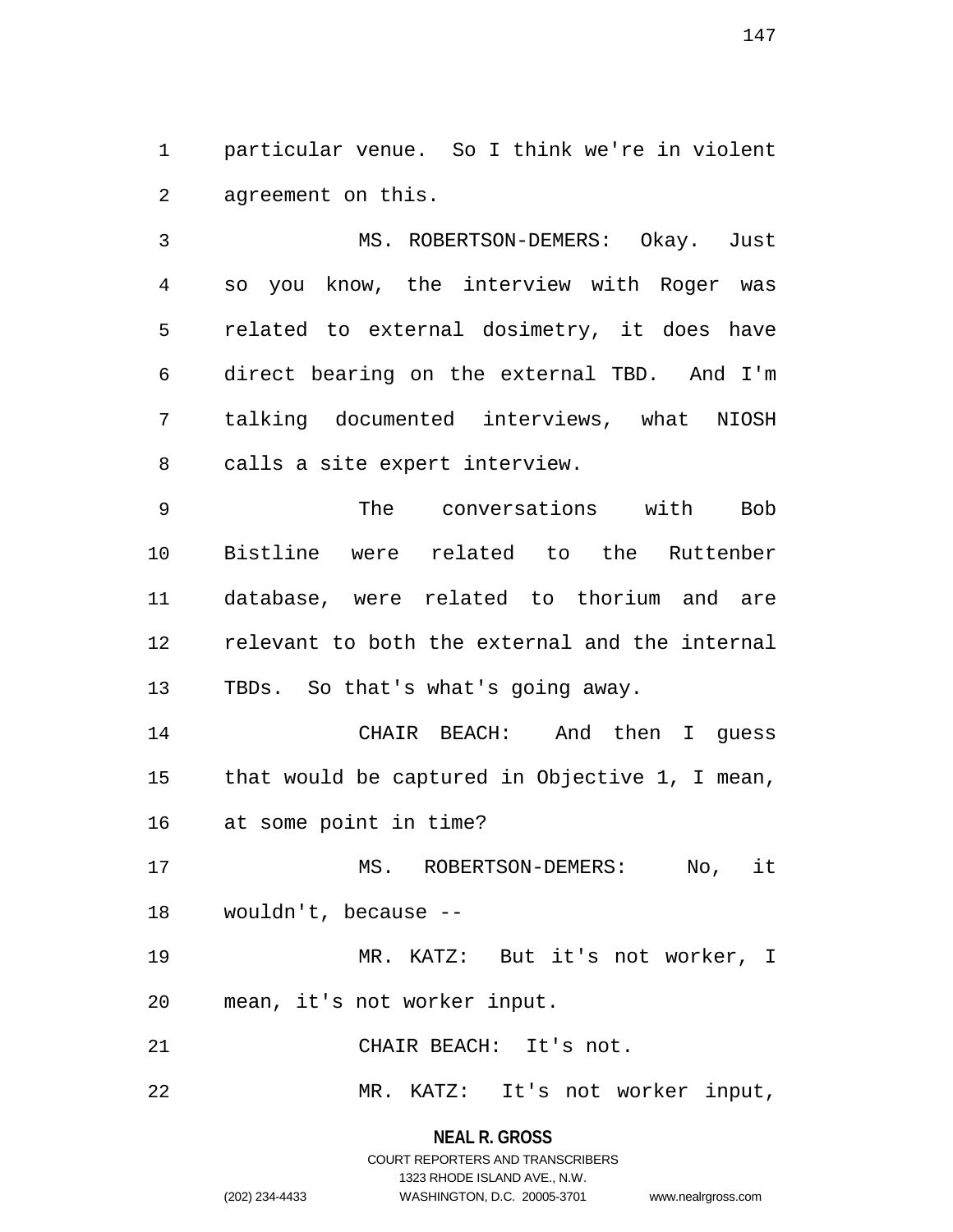1 it's professional input by the teams. That's  $2 - -$ 

3 CHAIR BEACH: Yes.

4 MR. STIVER: I might also add, 5 because I remember seeing a lot of lot of 6 attributions to Roger Falk in the TBD, I think 7 it's captured.

8 MS. ROBERTSON-DEMERS: And that's 9 why I specifically said these are documented 10 communications where NIOSH was asking them, 11 formally, questions. And I know there's a lot 12 of emails, I know there's a lot of annotations 13 and attributions. I'm talking about a couple 14 of documents here.

15 DR. MAURO: Was he paid at the 16 time? In other words, was he working for 17 NIOSH or its contractors at the time those 18 communications took place?

19 MS. ROBERTSON-DEMERS: He was 20 working for ORAU, but I don't know if he was 21 paid to do the interview.

22 DR. MAURO: Ah. Now that's a

**NEAL R. GROSS**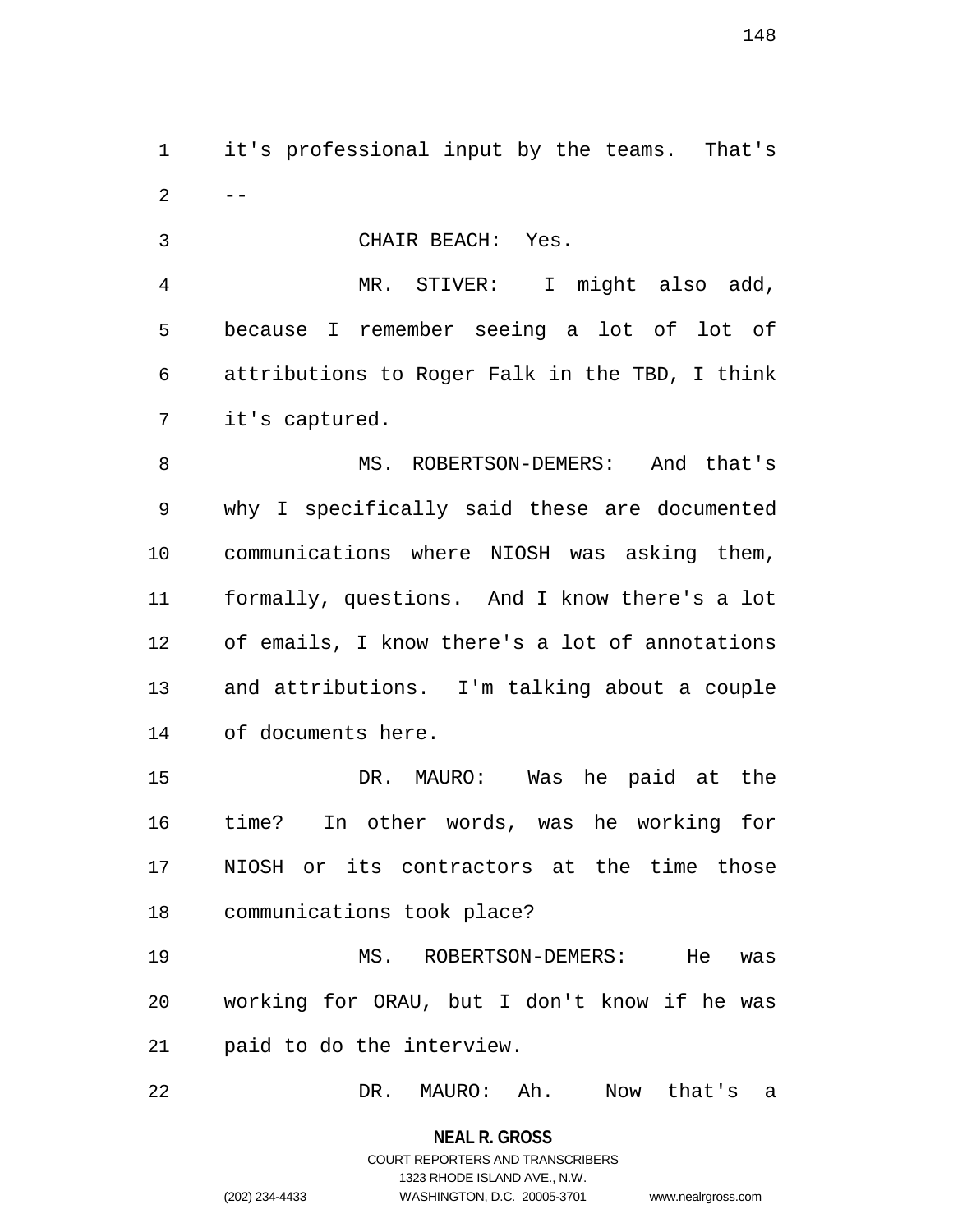1 nuance that we didn't talk about.

**NEAL R. GROSS** 2 MS. ROBERTSON-DEMERS: And Bob 3 Bistline was working for SC&A but he has told 4 me he did not charge for that interview. 5 DR. MAURO: Now I think you've hit 6 the nail on the head. That is a good question 7 and I don't have an answer to that one. I 8 don't have an opinion on that one. I just 9 have no idea how to deal with that. 10 MR. KATZ: So in both cases, in 11 NIOSH's and SC&A's case we both, as 12 organizations, interviewed their own employees 13 but not as employee, interviewed them as if 14 they weren't an employee, just for site 15 expertise? 16 MS. ROBERTSON-DEMERS: Yes, and it 17 was actually NIOSH conducting these 18 interviews. 19 MR. KATZ: Both of them? In both 20 those instances? 21 MS. ROBERTSON-DEMERS: Yes. 22 MR. KATZ: So NIOSH interviewed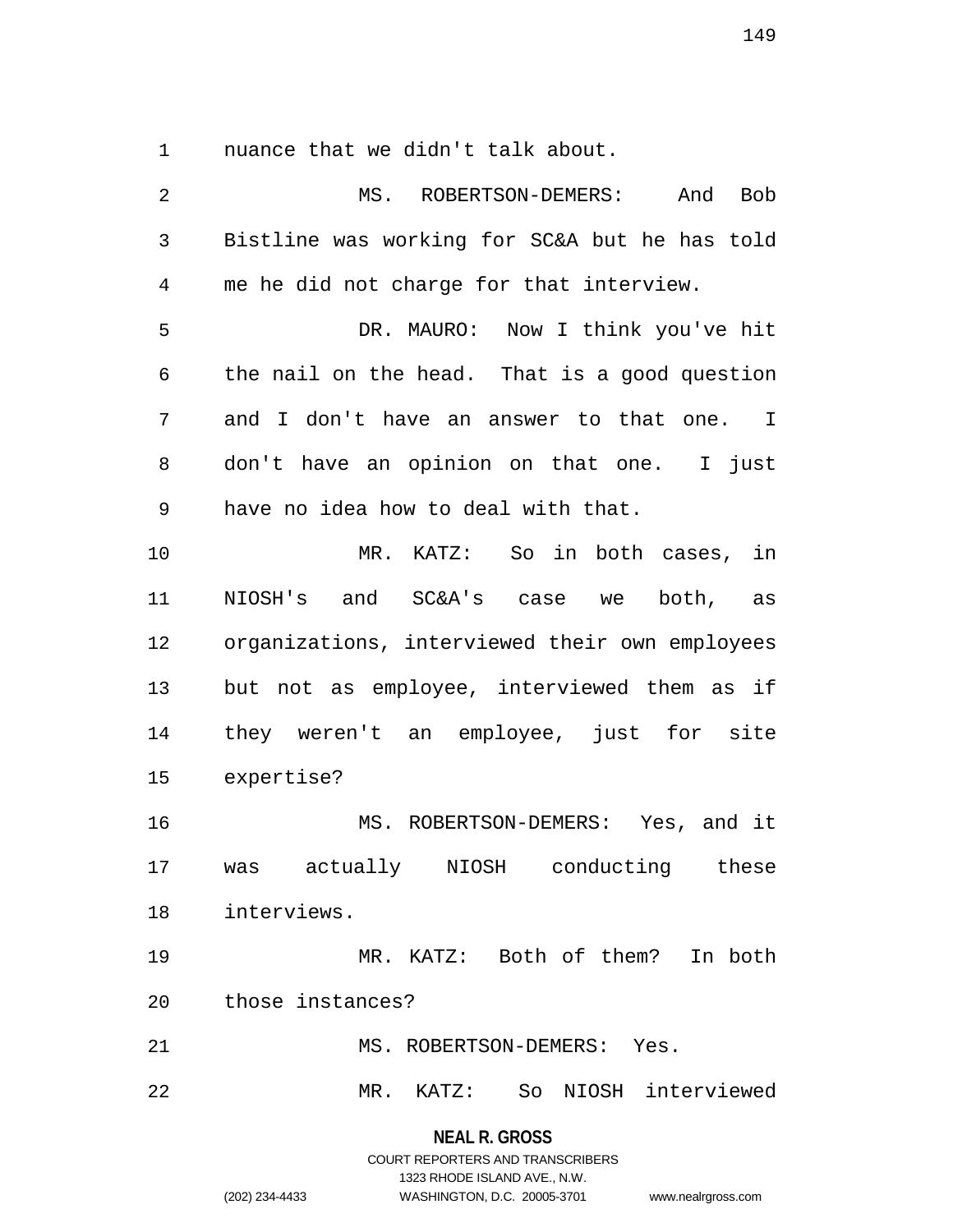1 the SC&A person?

| 2  | MS. ROBERTSON-DEMERS: Right.                  |
|----|-----------------------------------------------|
| 3  | CHAIR BEACH: That's interesting.              |
| 4  | Okay, so let me read what Mike wrote. First   |
| 5  | of all he said, "Not sure I understand. To    |
| 6  | me, ORAU employees' subs whose site knowledge |
| 7  | was used to produce NIOSH work documents      |
| 8  | should be construed as site expert as opposed |
| 9  | to using worker input to build the work       |
| 10 | products, if that is what you're asking."     |
| 11 | MR. STIVER: So it all hangs on an             |
| 12 | employment status, whether they were --       |
| 13 | CHAIR BEACH: I think we need to               |
| 14 | go back to the scope --                       |
| 15 | MR. STIVER: -- compensated for                |
| 16 | that particular --                            |
| 17 | CHAIR BEACH: -- and we're talking             |
| 18 | about workers. If they --                     |
| 19 | MS. ROBERTSON-DEMERS: Okay.<br>In             |
| 20 | the Objective 3 plan, we agreed that site     |
| 21 | expert interviews would be included.          |
| 22 | MR. KATZ: Right, but I think                  |

**NEAL R. GROSS** COURT REPORTERS AND TRANSCRIBERS

1323 RHODE ISLAND AVE., N.W.

(202) 234-4433 WASHINGTON, D.C. 20005-3701 www.nealrgross.com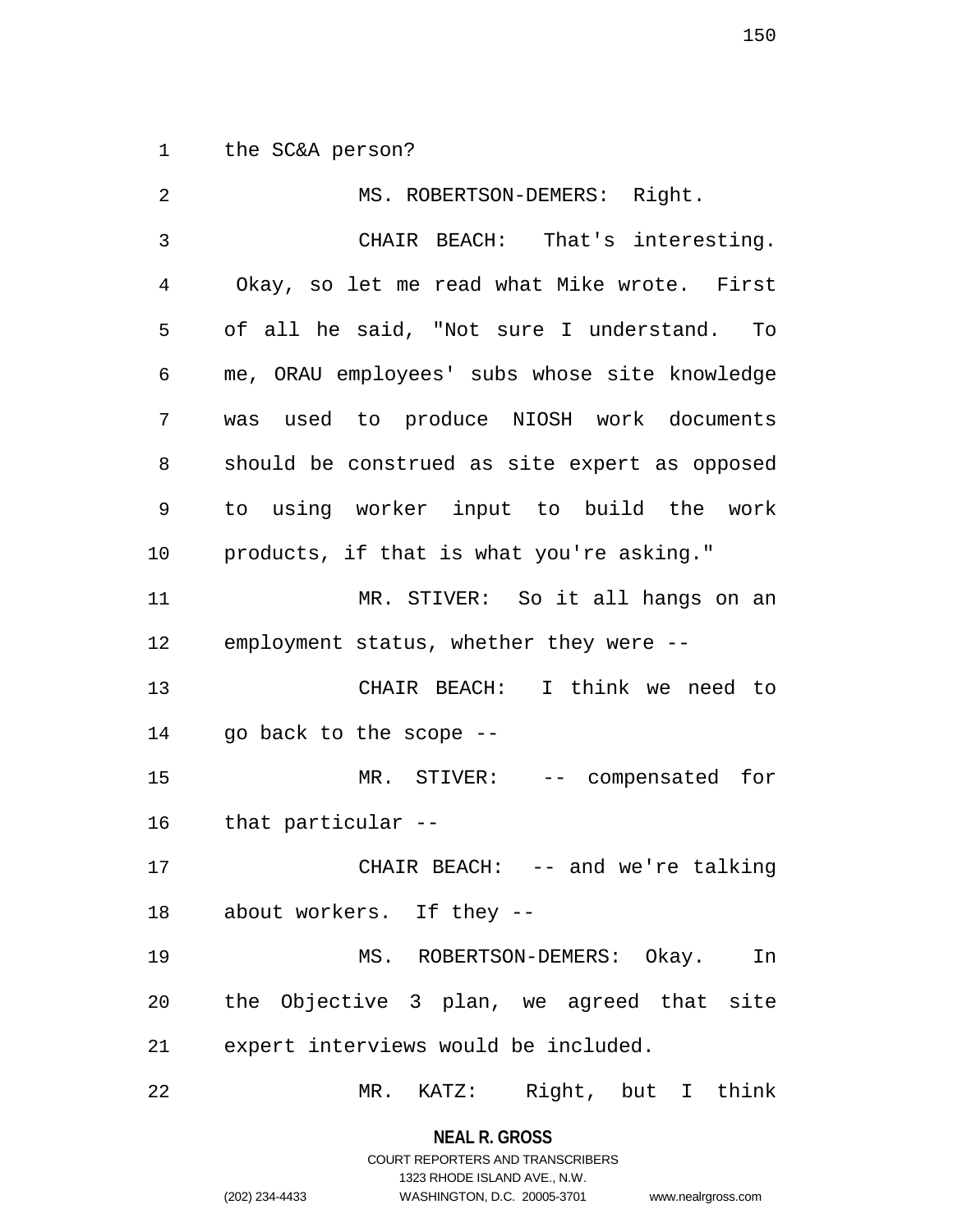1 people were thinking of site experts being 2 people out there that we interviewed. People 3 weren't really thinking of site experts being 4 your own employees.

5 MEMBER MUNN: Well, but so often 6 they are. And this is --

7 MR. KATZ: No, I'm just saying 8 when it was considered before, I don't think 9 anyone was really imagining that, I don't 10 think.

11 MEMBER MUNN: And, you know, when 12 you talk about a person being a worker, the 13 fact that they are not working at that plant 14 anymore doesn't change the fact that they are 15 a site expert and they are a worker.

16 If you ignore the knowledge that 17 they have, the personal information that they 18 have from the time that they were involved in 19 the project, then you're reducing the value of 20 the document that you're working with. 21 They're workers.

22 MR. KATZ: Yes. No. That's true

**NEAL R. GROSS**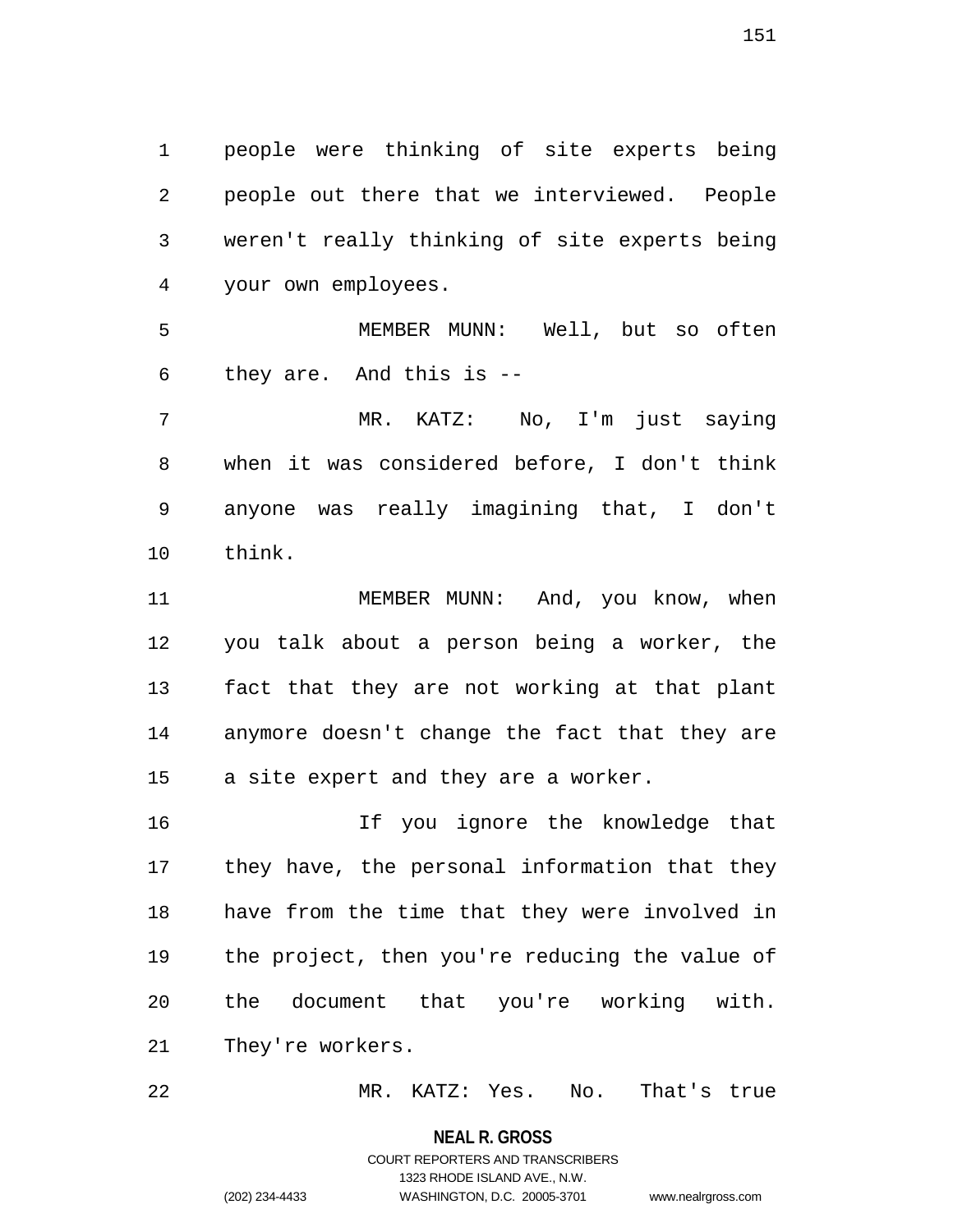1 for sure, but I think the intent was, again, 2 to evaluate, as Josie started off saying, 3 evaluate worker input. Workers are trying to 4 provide input. And where it's your own 5 employee and you're asking them, it's like 6 there's not much, first of all, you have 7 control over that in the first place.

8 You're asking them, they're not 9 just sort of providing their input. And the 10 point isn't, you know, the point isn't whether 11 the document was changed based on them in 12 their case. Because there is no 13 responsiveness aspect --

14 MR. STIVER: Customer service 15 aspect.

16 MR. KATZ: -- whatsoever. They're 17 your own person.

18 MEMBER MUNN: No, there's no 19 responsiveness.

20 MR. KATZ: They're your own 21 person. I mean, I don't, personally it 22 doesn't matter to me. Just make a decision as

## **NEAL R. GROSS**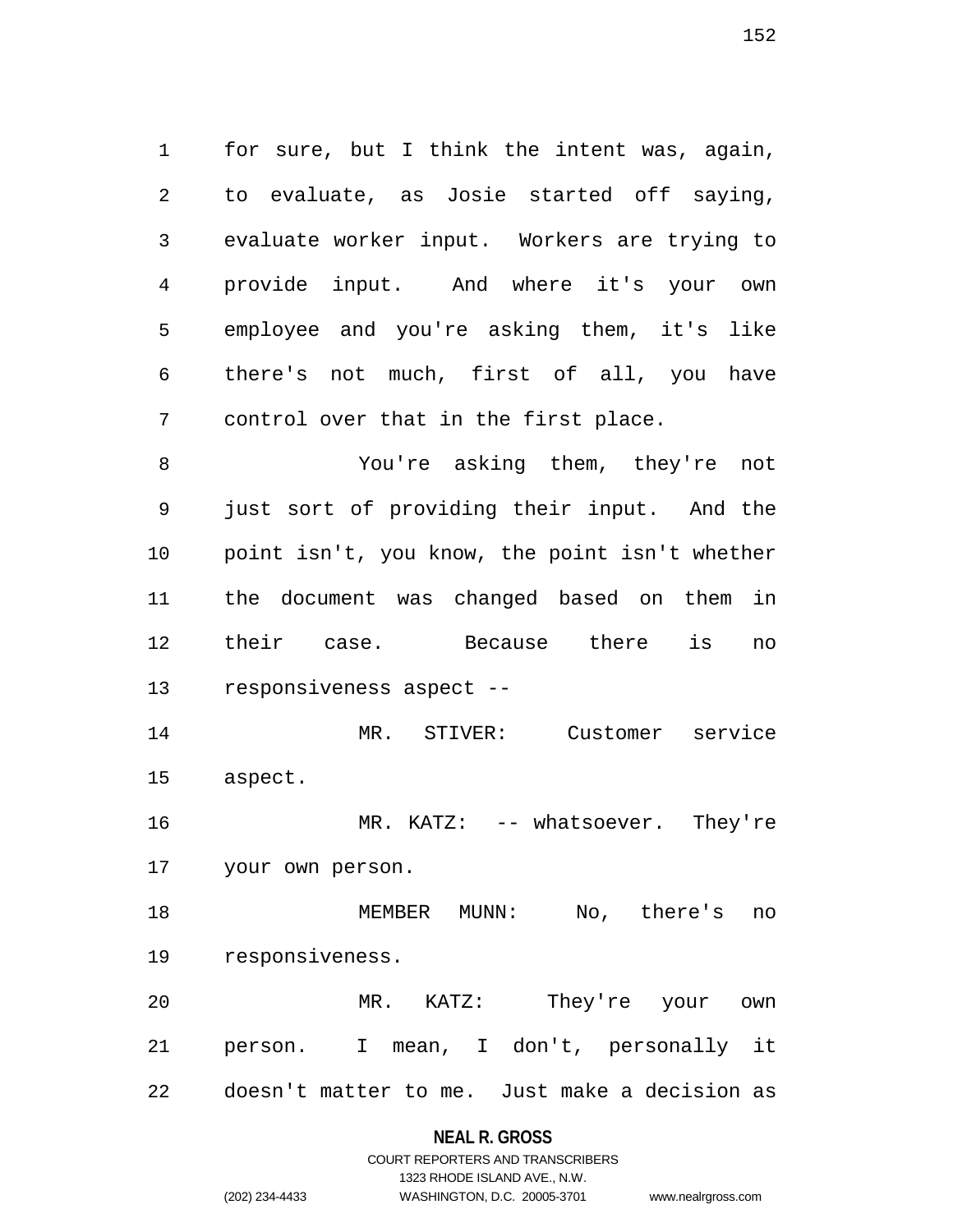1 to whether they're in or out and apply the 2 rule.

3 MEMBER MUNN: I don't see them as 4 comments. I see those as part of the basic 5 process in putting together the document. 6 That's not a comment.

7 When you've got a public comment, 8 or when you get a letter from someone outside 9 the process, then you're getting public 10 comment. And I thought we were looking at 11 public comment.

12 CHAIR BEACH: Okay. So what was 13 your first -- let's go back to that.

14 DR. MAKHIJANI: Well, my proposal 15 was -- the suggestion that we thought might 16 make sense is that if they are in the 17 employment of somebody, whether it's NIOSH or 18 ORAU or SC&A, then their comments would not be 19 considered public comments. And they're not.

20 But I think the question that 21 Kathy has raised is they weren't paid for that 22 particular thing. And I think there's just a

**NEAL R. GROSS**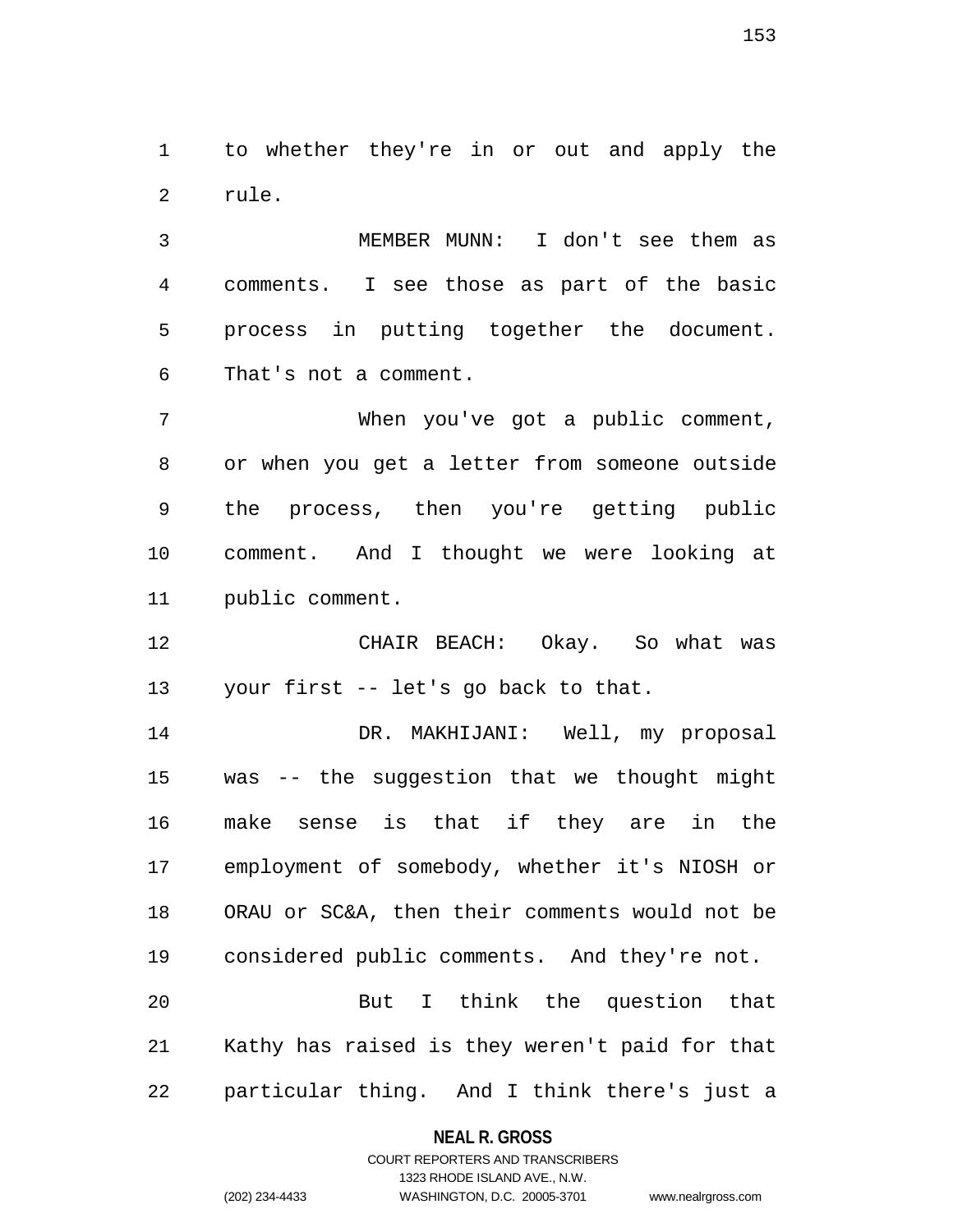1 couple of comments she was talking about. You 2 might want to throw them in or not. I don't 3 have an opinion.

4 But generally, they're in the 5 employ. I think that it would horribly 6 complicate things and defeat the purpose of, 7 goes so beyond the purpose of what we're 8 trying to do, which is why I thought it made 9 sense to do it this way.

10 MEMBER MUNN: Just use common 11 public commenters.

12 MR. KATZ: Yes.

13 MS. ROBERTSON-DEMERS: So that's a 14 no?

15 CHAIR BEACH: That's a no. Now 16 the second bullet, is that, it seems to me 17 pretty much the same?

18 MS. ROBERTSON-DEMERS: Yes.

19 MEMBER MUNN: They both are.

20 MS. ROBERTSON-DEMERS: So for the

21 third bullet is, what if they made comments

22 prior to their employment?

### **NEAL R. GROSS**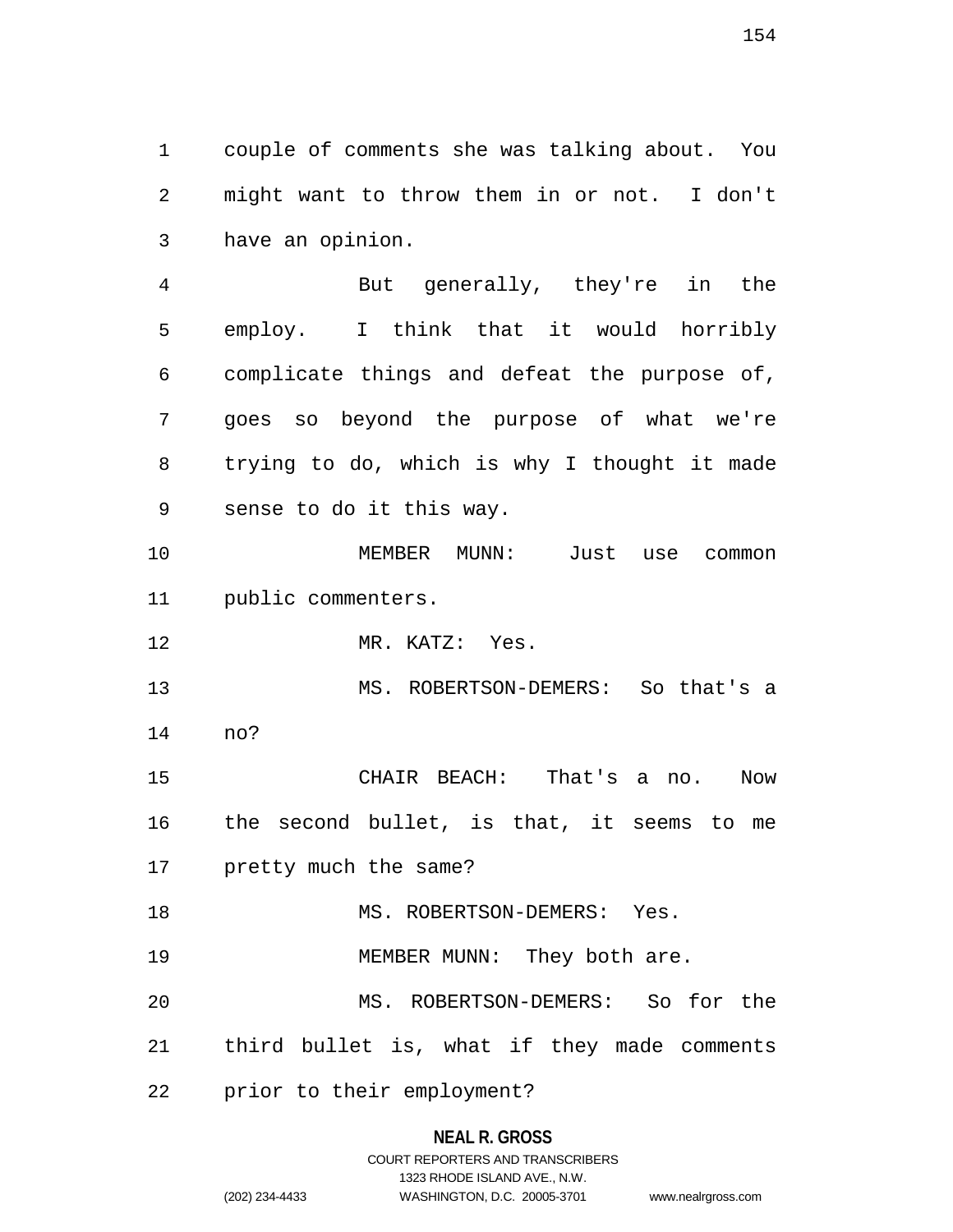1 MR. STIVER: Then that's when we 2 have the -- 3 CHAIR BEACH: Then it's in. 4 MEMBER MUNN: It's in. 5 CHAIR BEACH: The next bullet is 6 comments directed at John Howard or the 7 Secretary -- 8 MS. ROBERTSON-DEMERS: No. 9 MEMBER MUNN: No. 10 MS. ROBERTSON-DEMERS: No. The 11 next bullet has to do with the SC&A site 12 expert interviews and whether they should be 13 included. 14 CHAIR BEACH: I thought we just 15 said if it was before their employment then 16 they would be considered? 17 MS. ROBERTSON-DEMERS: No, these 18 are the interviews we conducted on behalf of 19 our review of the Site Profile. We have a 20 master interview summary in the back of that 21 document. 22 This was a series of Rocky Flats

**NEAL R. GROSS**

COURT REPORTERS AND TRANSCRIBERS 1323 RHODE ISLAND AVE., N.W. (202) 234-4433 WASHINGTON, D.C. 20005-3701 www.nealrgross.com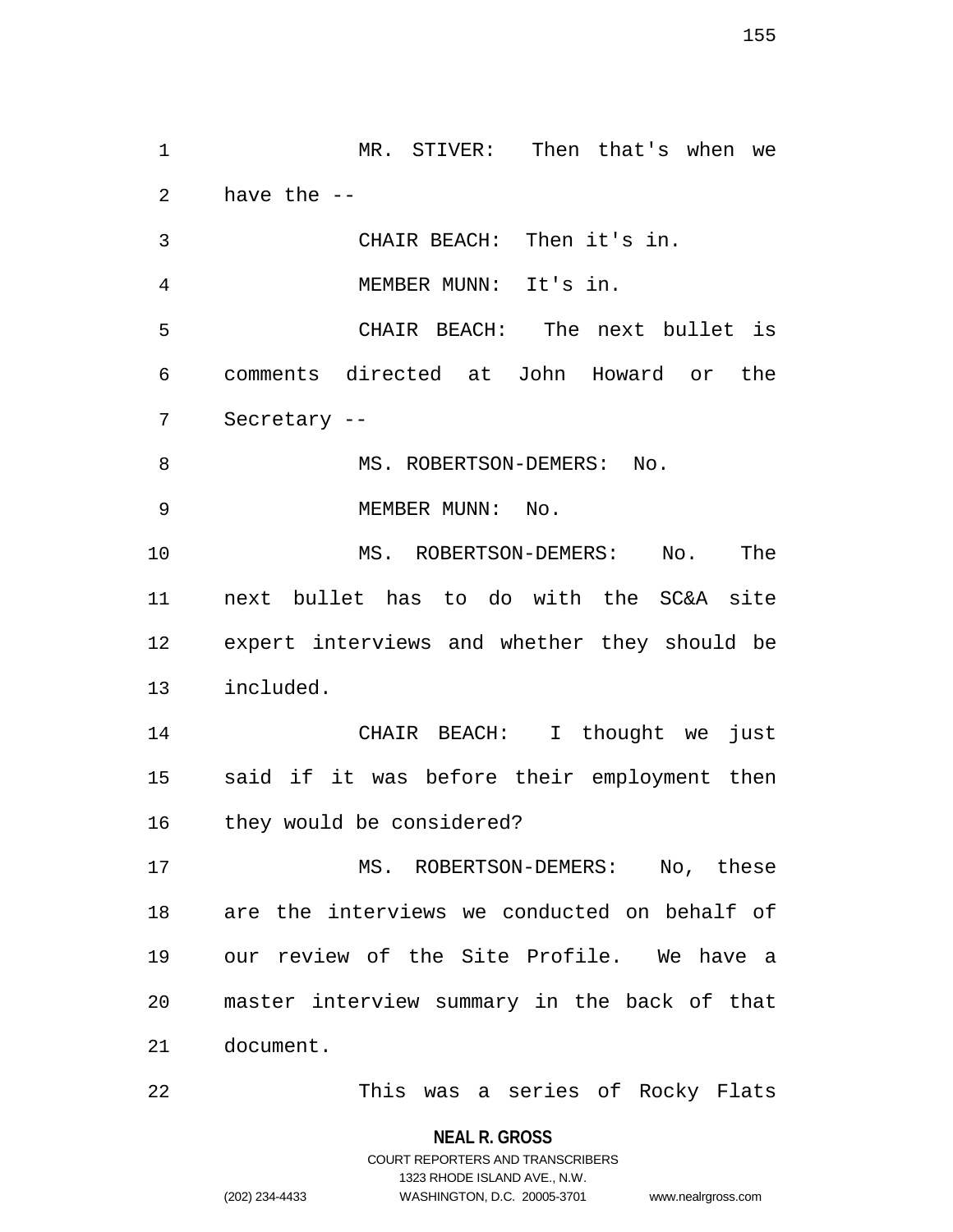1 workers, just like any other set of interviews 2 we do for any other Site Profile. 3 CHAIR BEACH: Did those comments 4 go to NIOSH at that time? 5 MS. ROBERTSON-DEMERS: They are a 6 part of our review. 7 CHAIR BEACH: Then I would say 8 yes. 9 MR. KATZ: So the complicated 10 thing there is, I mean, you could consider 11 them in terms of how those were considered 12 with respect to any changes to the TBD. 13 There are two complicating 14 factors. Considering that element, though, 15 you have the fact that those were processed by 16 SC&A in making its input in the first place, 17 so it's not really independent. 18 Because those were taken into 19 account by SC&A in making its final 20 recommendations to the Board which effect what 21 DCAS does with its TBD, and -- anyway. 22 And then the other aspect of this

> **NEAL R. GROSS** COURT REPORTERS AND TRANSCRIBERS

> > 1323 RHODE ISLAND AVE., N.W.

(202) 234-4433 WASHINGTON, D.C. 20005-3701 www.nealrgross.com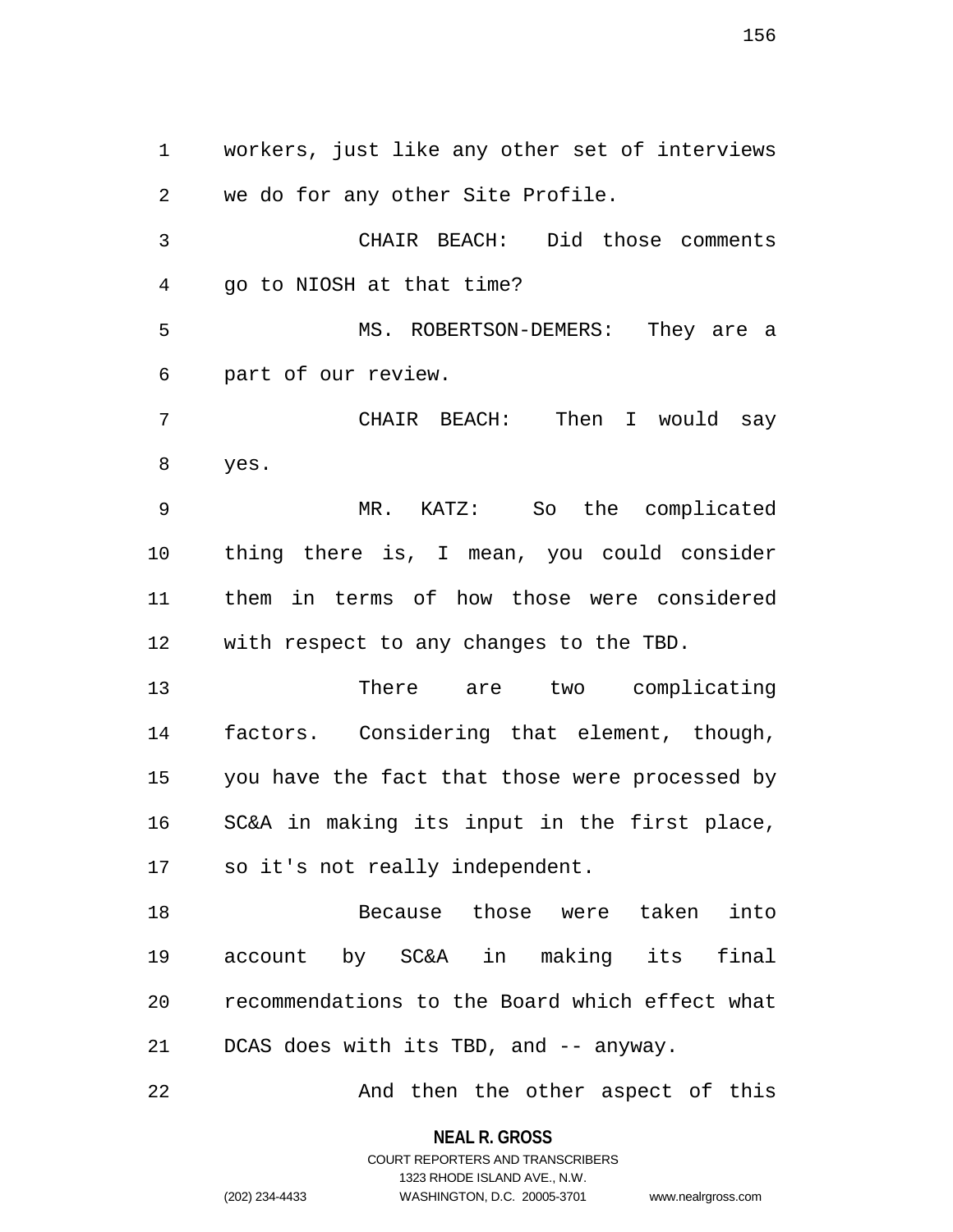1 that is complicating is that for the 2 responsive side of it, well, you wouldn't 3 expect DCAS to be responding to the people 4 that SC&A interviewed --

5 CHAIR BEACH: No.

6 MR. KATZ: -- about their 7 interview and thanks for the input, because it 8 came through SC&A's doing their work. I mean, 9 that would be completely --

10 MS. ROBERTSON-DEMERS: One point 11 of clarification. There is no difference in 12 our site expert interview summaries and the 13 summary put together for the Worker Outreach 14 meetings.

15 It is a stand-alone appendix and 16 has no insertion of what we think, that's all 17 done up in the report. It's just literally 18 retelling, summary, putting together of what 19 the workers said.

20 MR. KATZ: Oh no, and I wasn't 21 questioning that at all. All I was saying is 22 that when SC&A produces its report, for which

### **NEAL R. GROSS**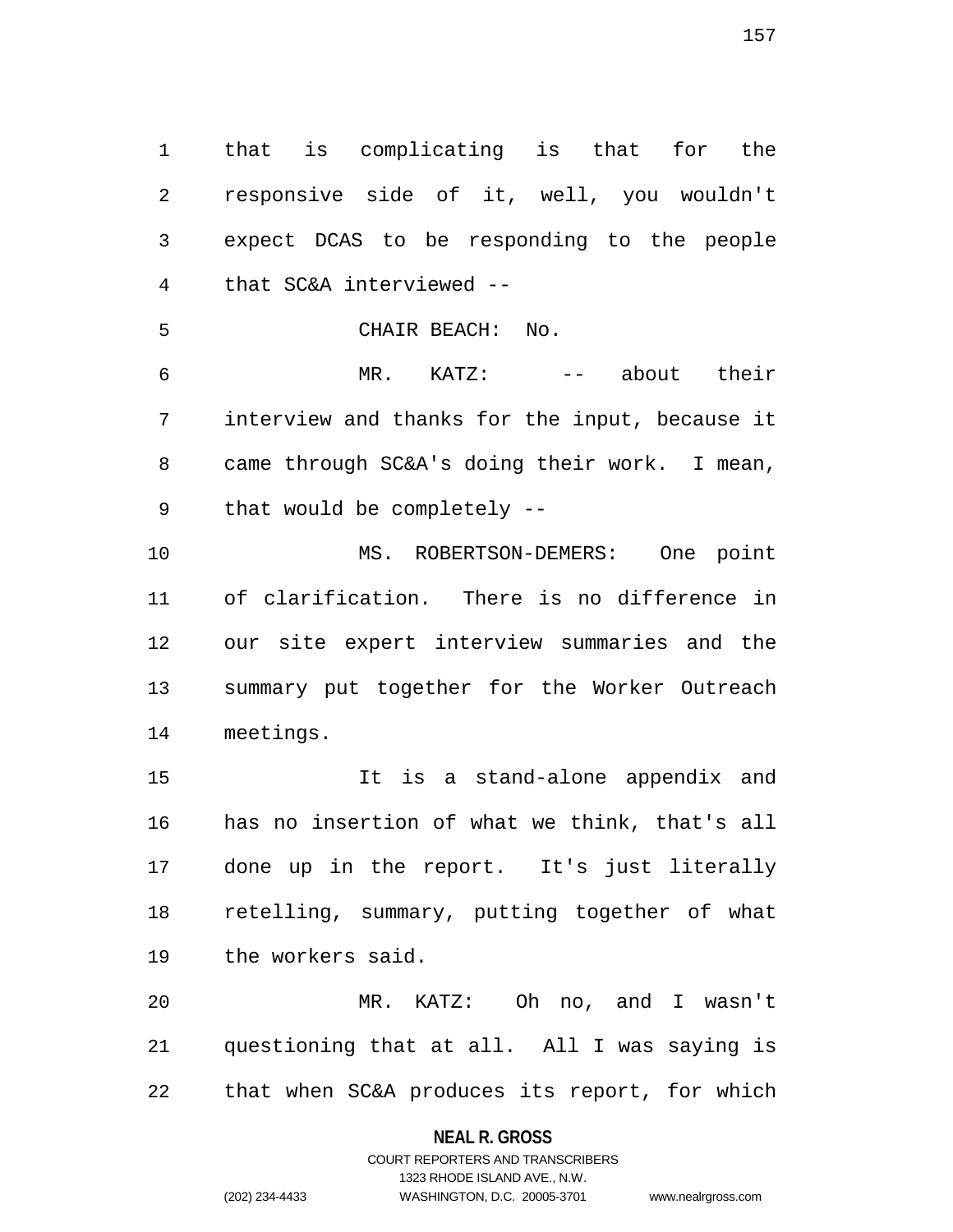1 that's an appendix, I mean, its basis for its 2 recommendations to the Board include the 3 content of those interviews, because that's 4 how SC&A goes about making its 5 recommendations, that part of the data it 6 relies on.

7 MEMBER MUNN: So NIOSH would not 8 respond to them?

9 MR. KATZ: So in terms of, when 10 NIOSH receives an SC&A report they're 11 responding to the SC&A report which integrates 12 the worker comments that SC&A has considered.

13 And in effect, SC&A has sort of 14 taken on primary responsibility for having 15 heard the workers that interviewed and 16 emphasizing what SC&A thinks is important 17 about that interview information.

18 (Simultaneous speakers.) 19 MR. KATZ: It doesn't really 20 belong in there, but.

21 CHAIR BEACH: And I understand 22 that and agree, so that's a no.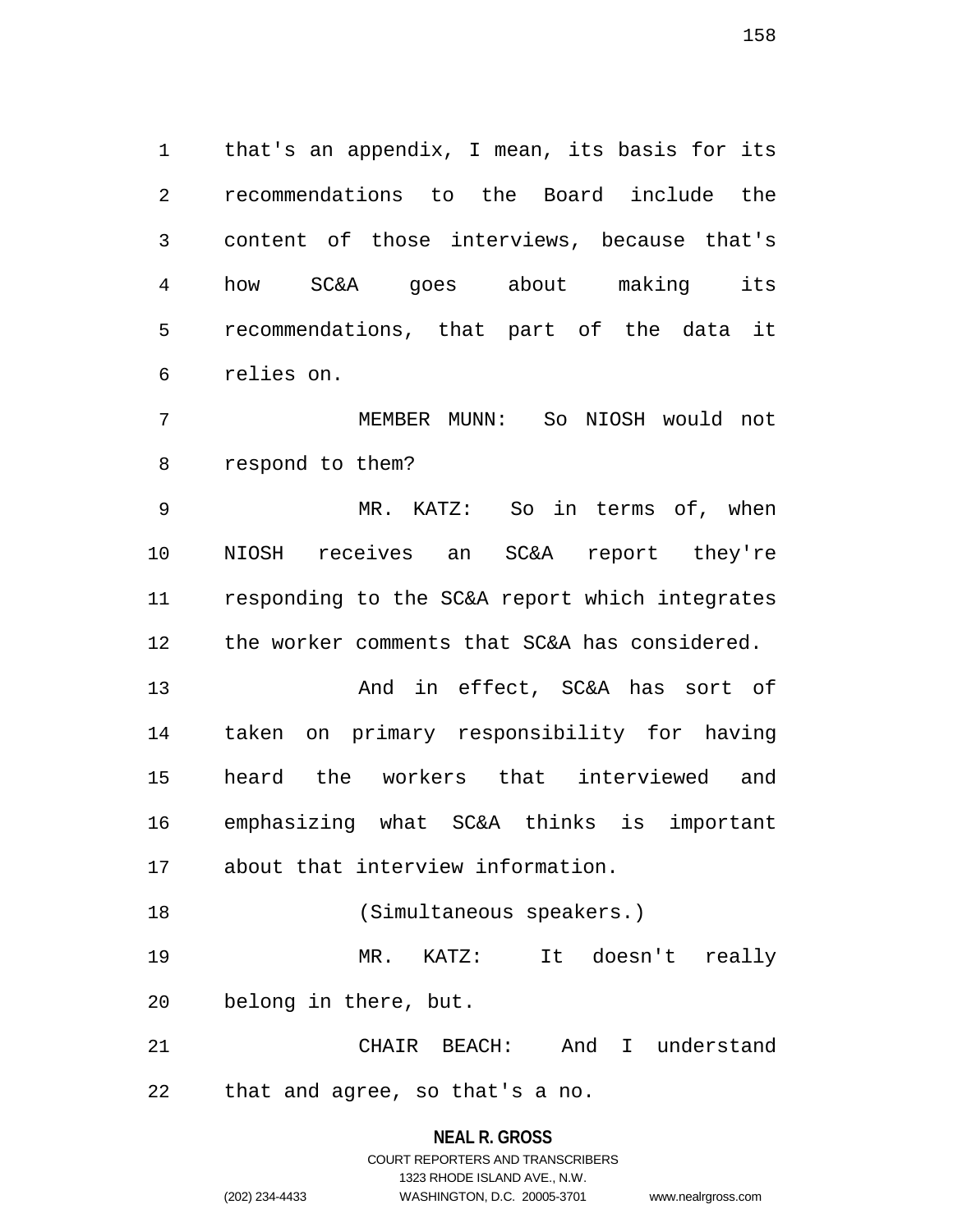1 And, Phil, I expect you just to 2 jump in, I'm not going to ask you each time, 3 so jump in if you have a disagreement or a 4 comment.

5 MEMBER SCHOFIELD: No, I actually 6 agree on that one there. That's why I didn't 7 bother saying anything.

8 CHAIR BEACH: Okay. Thank you. 9 Okay, so the next one -- I'm trying to wrap 10 this up by noon so we can go to lunch. 11 Comments, not to rush, but comments directed 12 at John Howard or the Secretary of HHS 13 concerning the petition.

14 MEMBER MUNN: No. And the reason 15 I say no is because if either Dr. Howard or 16 the Secretary wish to respond to that they 17 will respond to it.

18 If they wish their agents to 19 respond to it they will relay that information 20 to the agent, as we often do in our -- this of 21 course slops into the next one -- when we have 22 people with direct questions or comments at

### **NEAL R. GROSS**

## COURT REPORTERS AND TRANSCRIBERS 1323 RHODE ISLAND AVE., N.W. (202) 234-4433 WASHINGTON, D.C. 20005-3701 www.nealrgross.com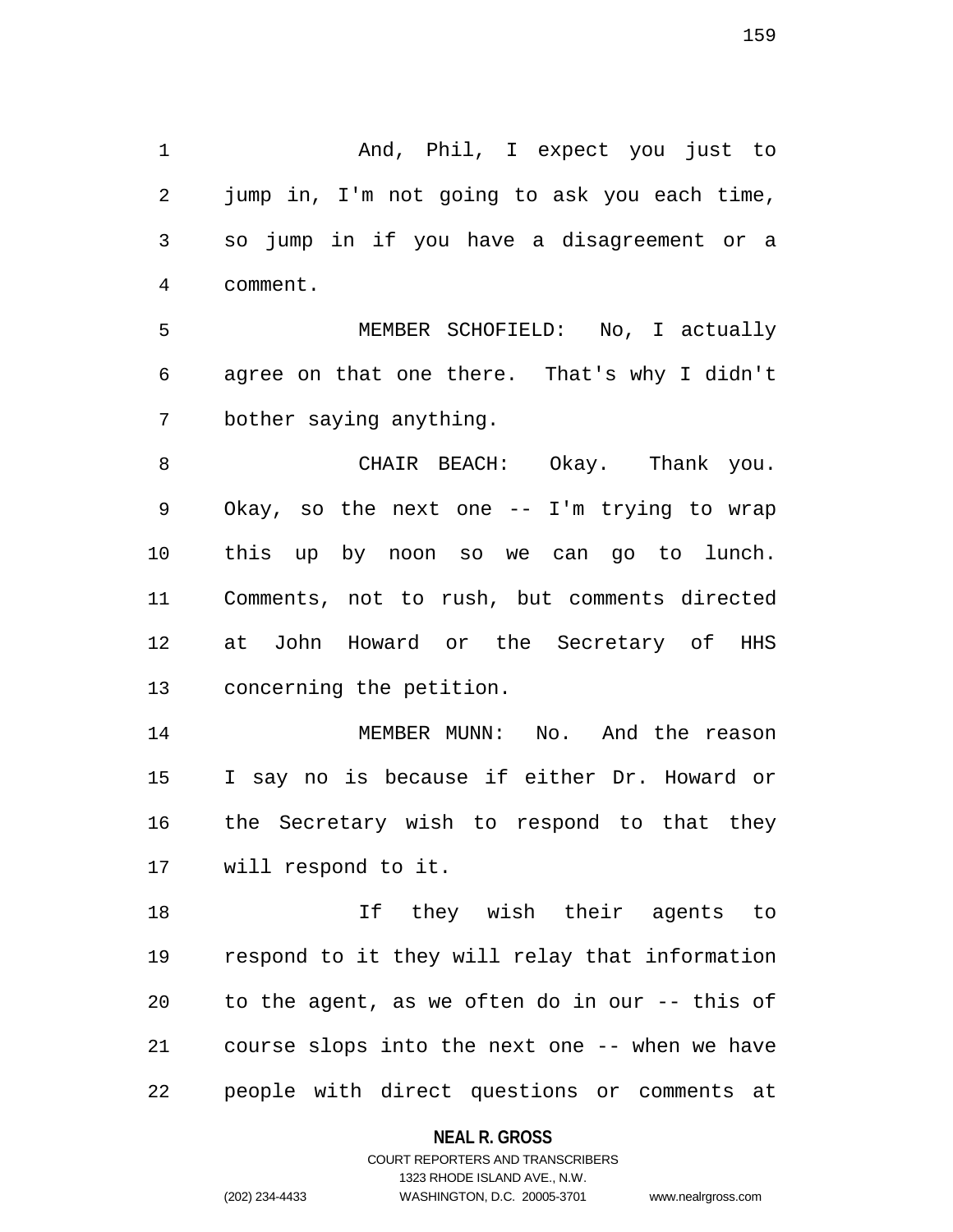1 our Advisory Board meetings.

| 2  | Then we often say, X in NIOSH will            |
|----|-----------------------------------------------|
| 3  | respond to you about that, or X at SC&A will  |
| 4  | respond to you about that. So I<br>would      |
| 5  | anticipate that Dr. Howard, or the Secretary, |
| 6  | would either chose to make their own response |
| 7  | or chose to have someone else make it.        |
| 8  | MR. KATZ: Can I ask a clarifying              |
| 9  | question?                                     |
| 10 | MEMBER SCHOFIELD: Wanda, are you              |
| 11 | sitting down?                                 |
| 12 | (Simultaneous speakers.)                      |
| 13 | MR. KATZ: Can I ask a clarifying              |
| 14 | question? Is the comments to Dr. Howard, or   |
| 15 | the Secretary, were those in advance of DCAS  |
| 16 | completing its SEC Evaluation Report and so   |
| 17 | on?                                           |
| 18 | MS. ROBERTSON-DEMERS: No.                     |
| 19 | MR. KATZ: Oh, so once the cow's               |
| 20 | out of the barn, you're not going to see it   |
| 21 | anyway reflected -- I mean, once it goes to   |
| 22 | the NIOSH and the Secretary level it's too    |

**NEAL R. GROSS**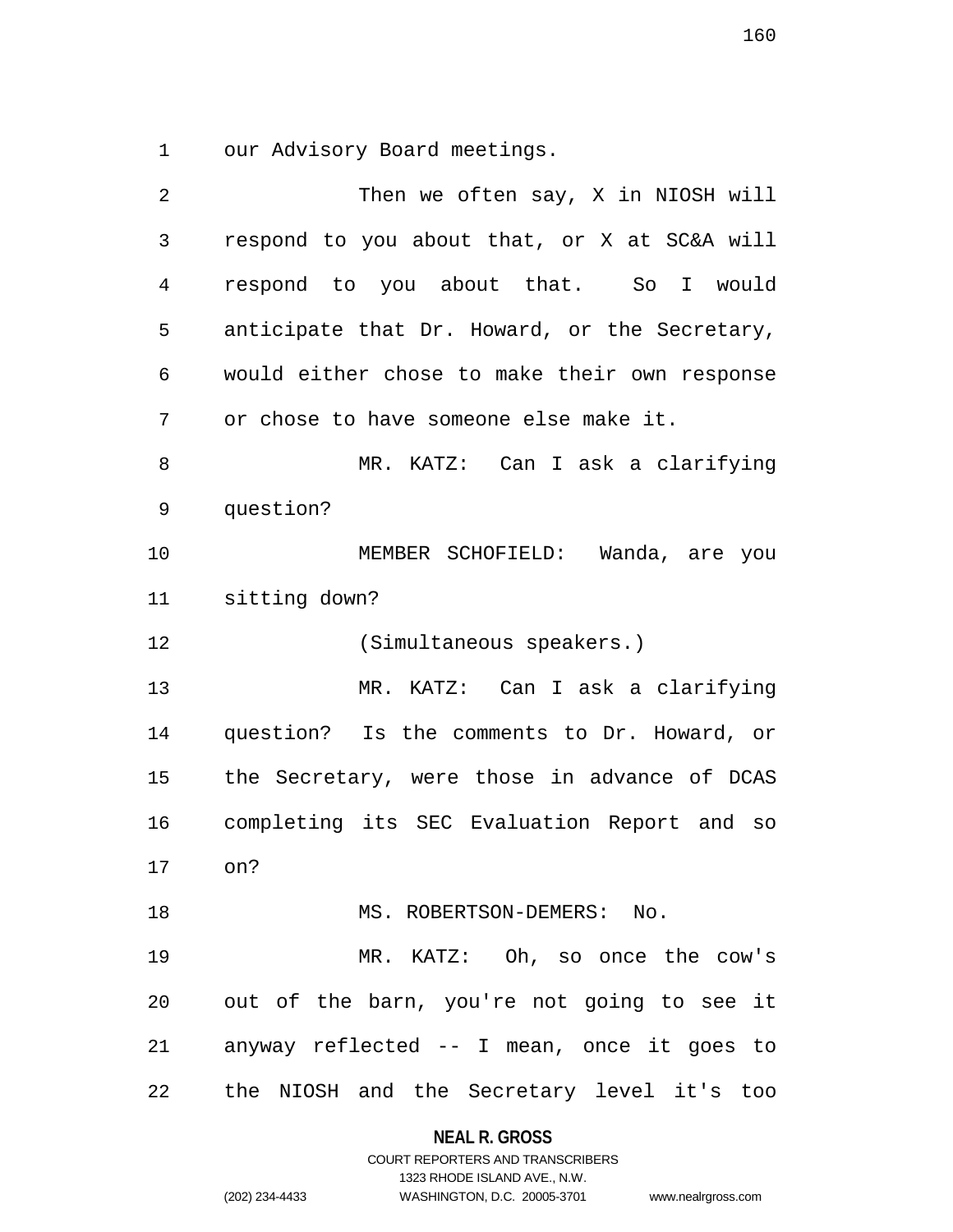1 late, in effect.

| 2  | CHAIR BEACH: Yes.                              |
|----|------------------------------------------------|
| 3  | MEMBER SCHOFIELD: Yes, I agree                 |
| 4  | with that. I mean, that's something we can't   |
| 5  | even look at, because that's not on our        |
| 6  | purview, what they want to do or don't do. So  |
| 7  | I actually agree with Wanda on that one.       |
| 8  | CHAIR BEACH: I agree with Wanda                |
| 9  | also, and that would be a no. Any other        |
| 10 | comments on that one? I just lost my screen.   |
| 11 | Okay. Last bullet, comments directed at the    |
| 12 | Advisory Board may be relevant to NIOSH.       |
| 13 | MS. ROBERTSON-DEMERS: Kind of                  |
| 14 | what Wanda was just describing. The letter     |
| 15 | goes to the Advisory Board, but it has topics  |
| 16 | that you would in turn forward to NIOSH for    |
| 17 | resolution.                                    |
| 18 | MEMBER MUNN: I have not seen any               |
| 19 | in the last year or so. But in the past, I     |
| 20 | have seen several letters from the Chairman of |
| 21 | the Board to an individual, indicating to them |
| 22 | that the person who will be in contact with    |

**NEAL R. GROSS**

## COURT REPORTERS AND TRANSCRIBERS 1323 RHODE ISLAND AVE., N.W. (202) 234-4433 WASHINGTON, D.C. 20005-3701 www.nealrgross.com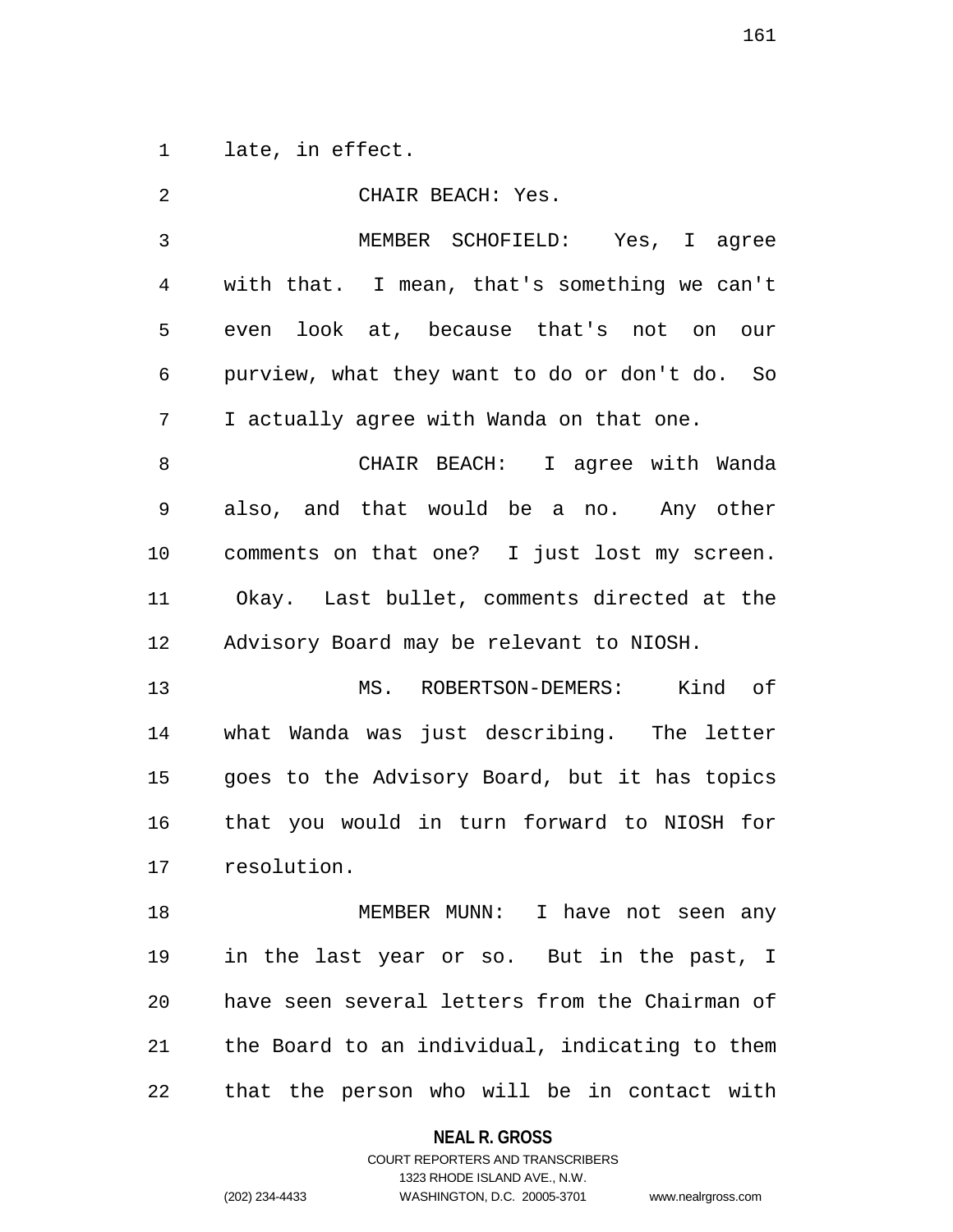1 them is so and so and so and so.

| $\overline{2}$ | Whoever is the, whichever agency               |
|----------------|------------------------------------------------|
| 3              | is the appropriate agency for the response to  |
| 4              | that question. I've seen --                    |
| 5              | CHAIR BEACH: That's<br>just                    |
| 6              | recently, but this is for the years prior,     |
| 7              | 2007 and 2006.                                 |
| 8              | MEMBER MUNN: This was years ago,               |
| 9              | that's what you said. The Chairman responded   |
| 10             | with, you know, the instruction went to NIOSH  |
| 11             | or to SC&A to respond.                         |
| 12             | MR. KATZ: I mean as far as -- is               |
|                | 13 this letters or just everything?            |
| 14             | CHAIR BEACH: Just the --                       |
| 15             | MS. ROBERTSON-DEMERS: Well --                  |
| 16             | MR. KATZ: Everything including at              |
| 17             | Board meetings, right? What do you mean to     |
|                | cover by this bullet?                          |
| 19             | MS. ROBERTSON-DEMERS: Well,                    |
| 20             | that's a good question because when people get |
| 21             | up, even in the April and May and June,        |
| 22             | they're talking to the Board but they're also  |

**NEAL R. GROSS** COURT REPORTERS AND TRANSCRIBERS

1323 RHODE ISLAND AVE., N.W.

(202) 234-4433 WASHINGTON, D.C. 20005-3701 www.nealrgross.com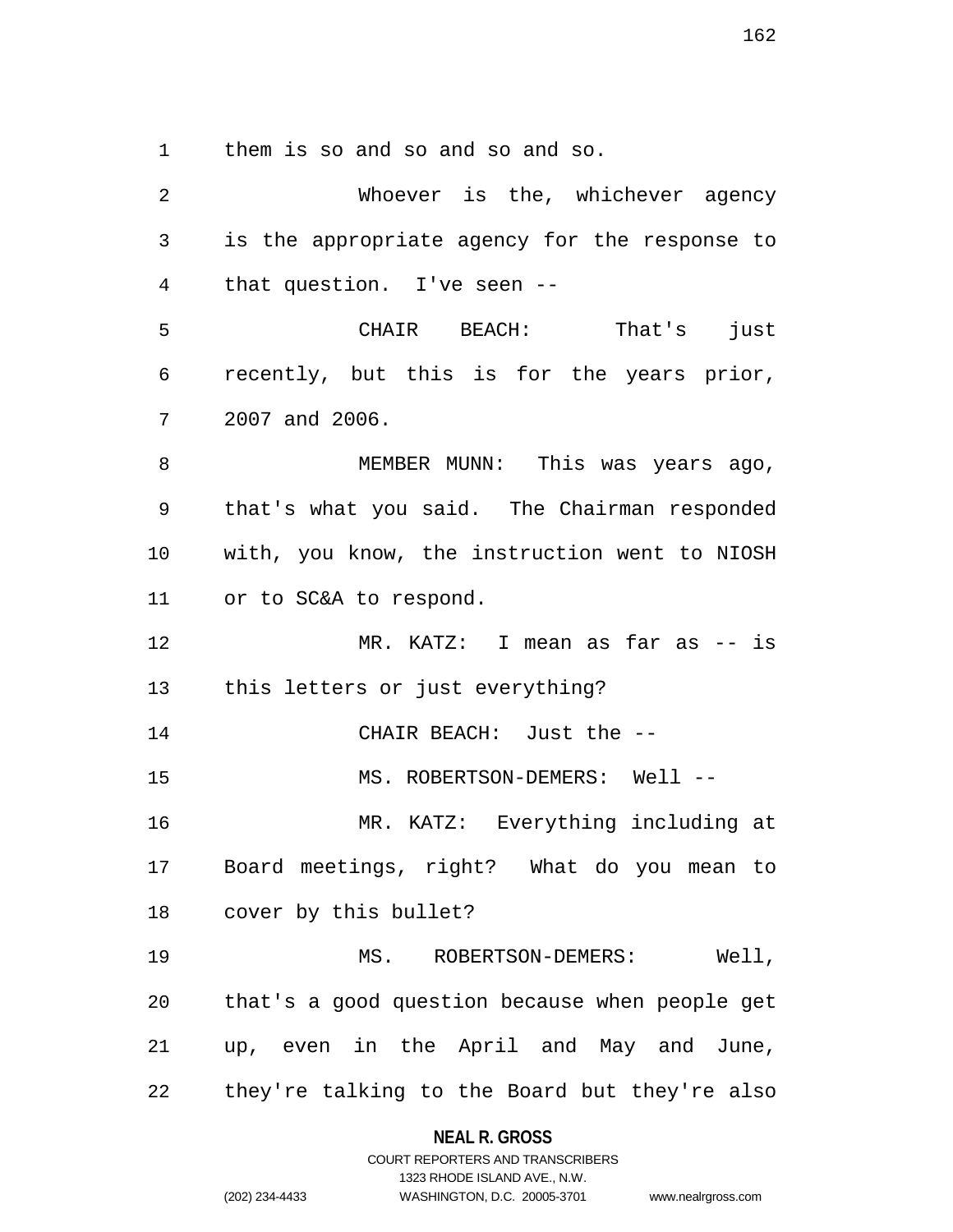1 talking to NIOSH.

| 2  | MR. KATZ: Sure. And NIOSH has                  |
|----|------------------------------------------------|
| 3  | people at all those Board meetings and so it   |
| 4  | seems to me that's within scope. And even if,  |
| 5  | at least I can't tell you how things worked    |
| 6  | then, but now, the last three years, when we   |
| 7  | receive a letter, the Board receives a letter, |
| 8  | I always copy NIOSH on those letters, whether  |
| 9  | it's addressed to the Chairman or a Work Group |
| 10 | or what have you, it goes to NIOSH as well.    |
| 11 | So it seems like that's a stream of input.     |
| 12 | CHAIR BEACH: Yes, and I would                  |
| 13 | say, my opinion would be, that's a yes, that   |
| 14 | we would consider those. That's just keeping   |
| 15 | in scope with the time frame.                  |
| 16 | MR. KATZ: Yes.                                 |
| 17 | MR. STIVER: Right.                             |
| 18 | CHAIR BEACH: For relevant                      |
| 19 | documents. Okay. So everybody -- so on to      |
| 20 | five, but I guess we should take a lunch       |
| 21 | break.                                         |
| 22 | MEMBER MUNN: We really should.                 |

**NEAL R. GROSS** COURT REPORTERS AND TRANSCRIBERS

1323 RHODE ISLAND AVE., N.W.

(202) 234-4433 WASHINGTON, D.C. 20005-3701 www.nealrgross.com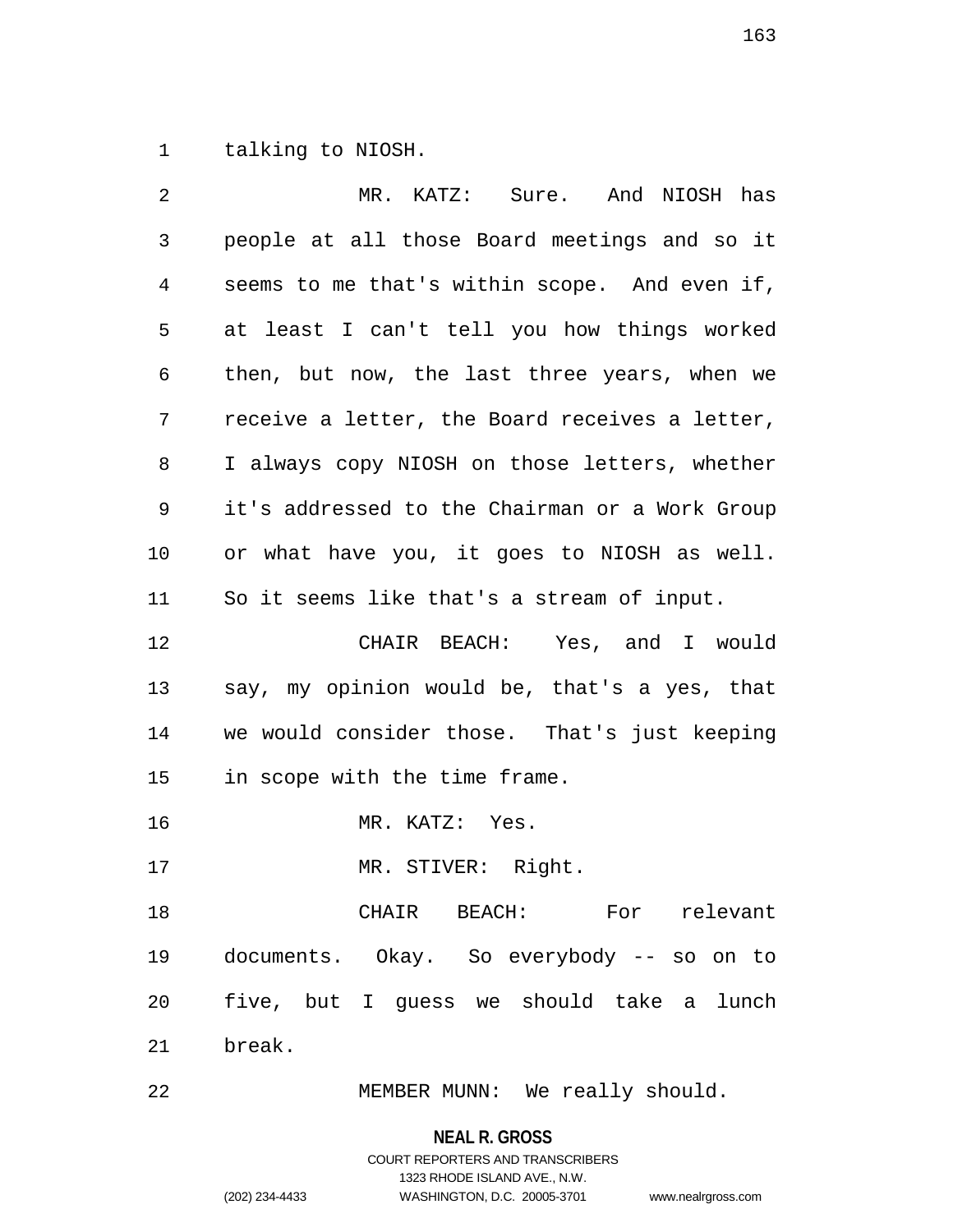1 CHAIR BEACH: What do you think? 2 MEMBER MUNN: Yes. 3 MS. ROBERTSON-DEMERS: Actually, 4 that's a really easy one. 5 MR. KATZ: Okay. Well -- 6 CHAIR BEACH: What's that? 7 MS. ROBERTSON-DEMERS: This is a 8 really easy one. 9 CHAIR BEACH: Five? 10 MR. KATZ: Okay. You promise? 11 CHAIR BEACH: Okay, so let's do 12 five. In the case of site expert interviews 13 SC&A does not expect NIOSH to provide feedback 14 to the commenter. SC&A would, however, expect 15 acknowledgment from the site expert that 16 he/she read and concurred with site expert 17 interview summary. Does the Work Group concur 18 with this position? I said yes. 19 MEMBER SCHOFIELD: I'll go yes on 20 that one. 21 MEMBER MUNN: I was trying to make 22 sure I was not misinterpreting who is talking

### **NEAL R. GROSS**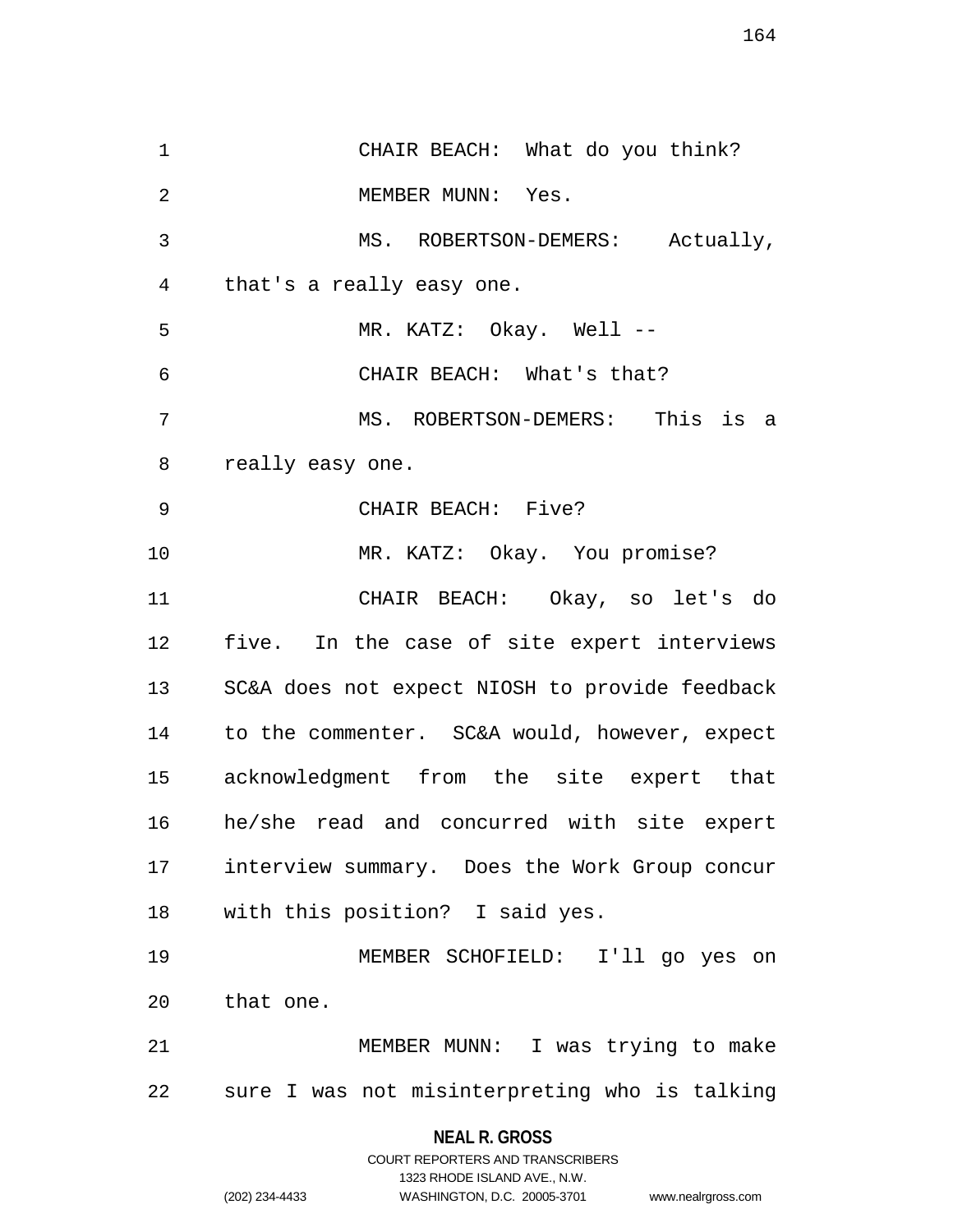1 to whom about what. SC&A does not expect 2 NIOSH to provide feedback to the commenters. 3 MS. LIN: I'm sorry, the expert 4 interview was conducted by NIOSH or by SC&A? 5 CHAIR BEACH: NIOSH. 6 MS. LIN: Okay. 7 MEMBER MUNN: Yes. I thought we 8 had all done that. Yes. I thought NIOSH 9 always did that. 10 MR. KATZ: I don't know what the - 11 - it seems like something scratching at the 12 back of my memory is that practices have 13 changed on that maybe. I know SC&A has made 14 that a practice, to run their interview 15 summaries by their, I don't know whether it's 16 always been the case at NIOSH. 17 MEMBER MUNN: I always thought 18 that the question was: do you agree this is 19 what you said, because otherwise you -- 20 MR. STIVER: So you always put 21 that back -- 22 MEMBER MUNN: Yes.

## **NEAL R. GROSS** COURT REPORTERS AND TRANSCRIBERS 1323 RHODE ISLAND AVE., N.W. (202) 234-4433 WASHINGTON, D.C. 20005-3701 www.nealrgross.com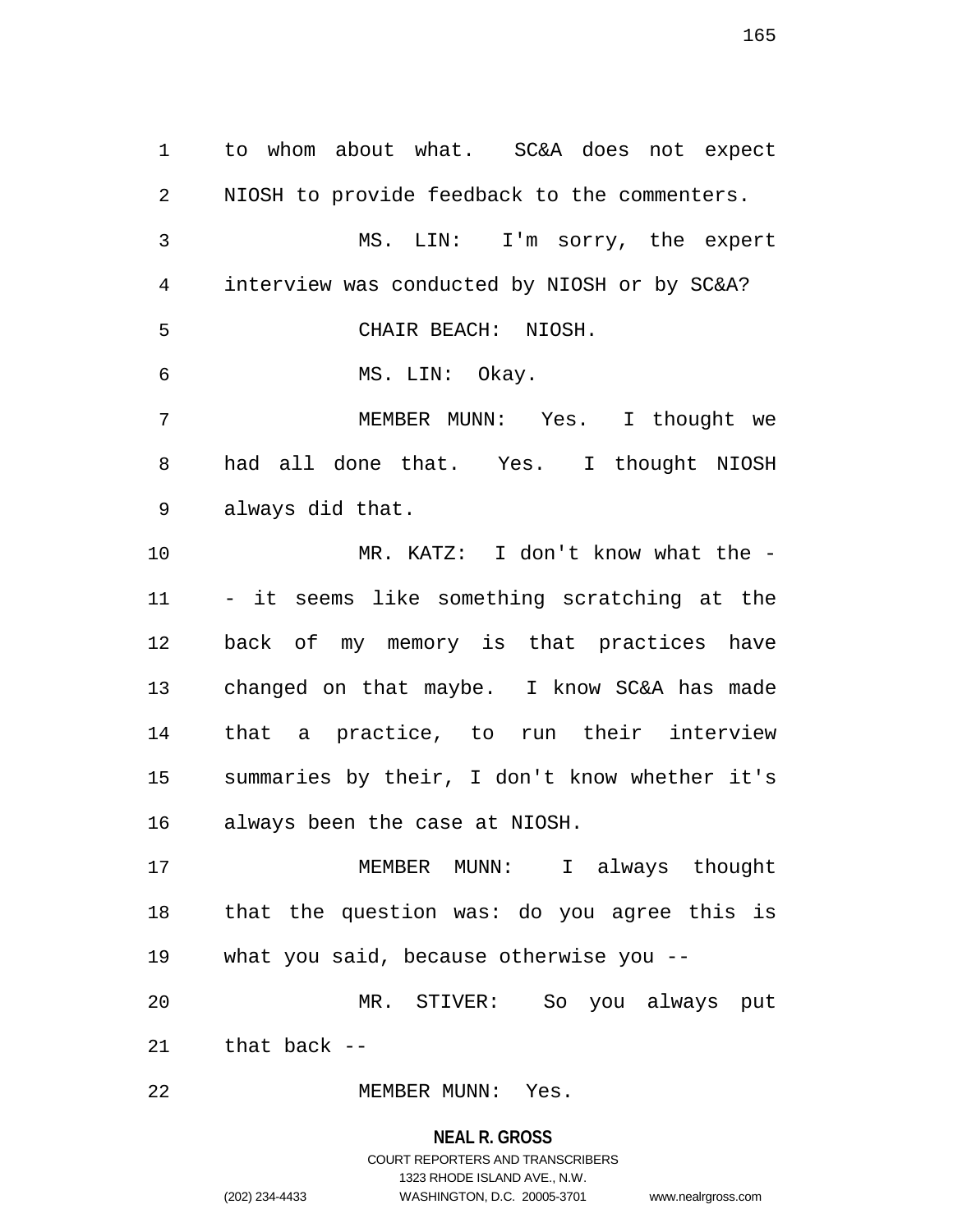1 MS. ROBERTSON-DEMERS: All I'm 2 saying is, there's a place on the form which 3 says "feedback" and what I'm saying is I don't 4 expect NIOSH to go back and say, okay, site 5 expert, here's what we did with your data like 6 I would a worker. 7 MR. KATZ: No. 8 MEMBER MUNN: No, they just have 9 an agreement that this is what you said. 10 MS. ROBERTSON-DEMERS: Right. 11 MEMBER MUNN: Yes, with NIOSH. 12 MR. KATZ: Well, you were right, 13 Kathy, that was a quick one. 14 CHAIR BEACH: Okay. So let's 15 break for lunch from 12:05 to 1:05. And 16 everybody's going to be right back. 17 MR. KATZ: So we'll reconnect 18 after lunch. Everyone on the line, thank you. 19 (Whereupon, the above-entitled matter went off 20 the record at 12:04 p.m. and

21 resumed at 1:03 p.m.)

22

**NEAL R. GROSS** COURT REPORTERS AND TRANSCRIBERS

1323 RHODE ISLAND AVE., N.W.

(202) 234-4433 WASHINGTON, D.C. 20005-3701 www.nealrgross.com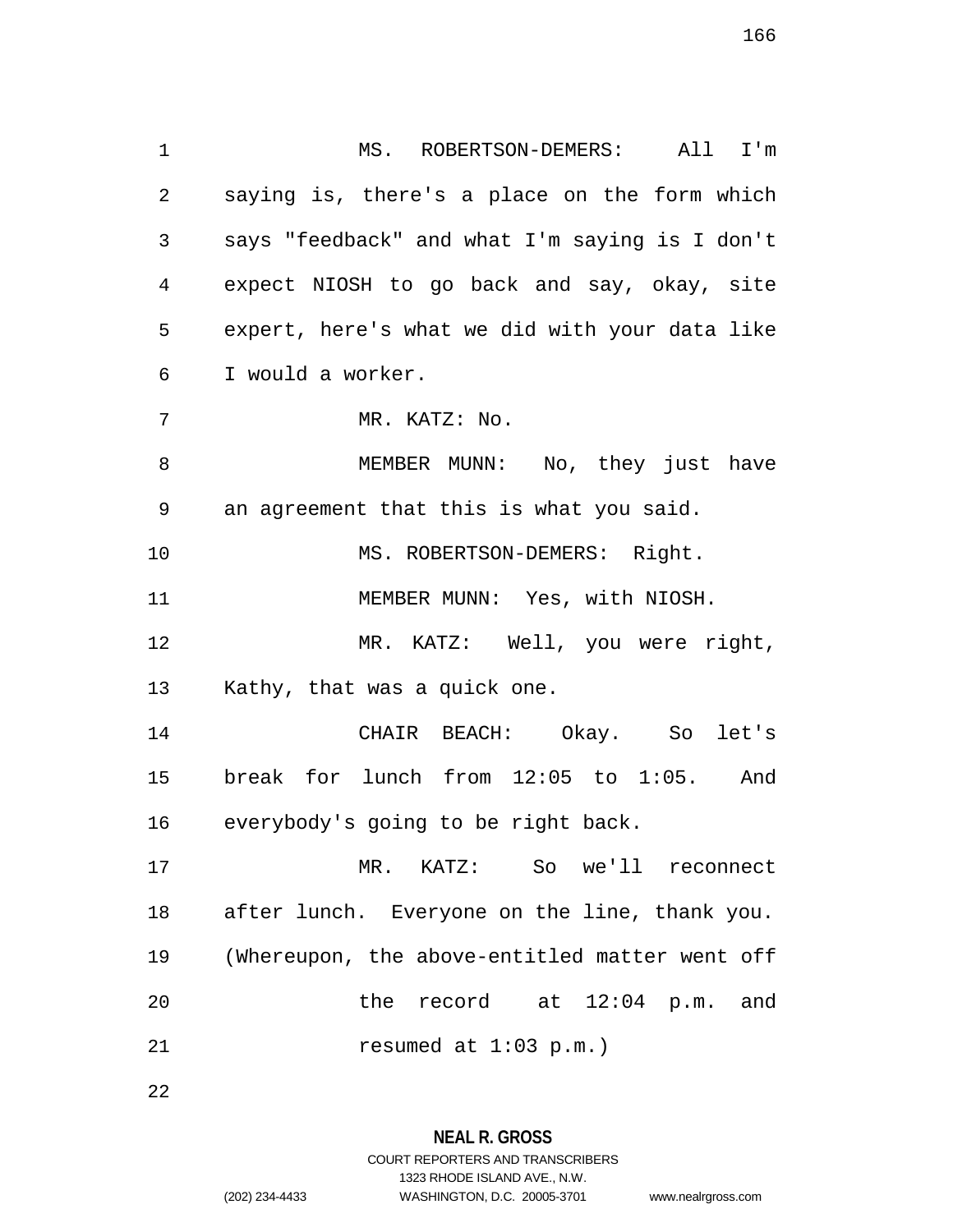1 A-F-T-E-R-N-O-O-N S-E-S-S-I-O-N 2 1:02 p.m. 3 MR. KATZ: Okay, we are 4 reconvening after a lunch break, this is the 5 Worker Outreach Workgroup for the Advisory 6 Board on Radiation and Worker Health. 7 and we are at the point in the 8 agenda where we had promised to workers on the 9 line that we would have a worker input session 10 starting at 1:00, and I think we're right 11 about there now. 12 But let's check and see if we have 13 our -- Terrie, are you on the line with us? 14 Terrie Barrie? 15 Well, you know if they are not on 16 the line we could just go forward until we 17 hear from them. 18 CHAIR BEACH: You might ask if 19 there's anyone there. 20 MS. BARRIE: Hello. 21 MR. KATZ: Yes. 22 MS. BARRIE: I'm here.

## **NEAL R. GROSS** COURT REPORTERS AND TRANSCRIBERS 1323 RHODE ISLAND AVE., N.W. (202) 234-4433 WASHINGTON, D.C. 20005-3701 www.nealrgross.com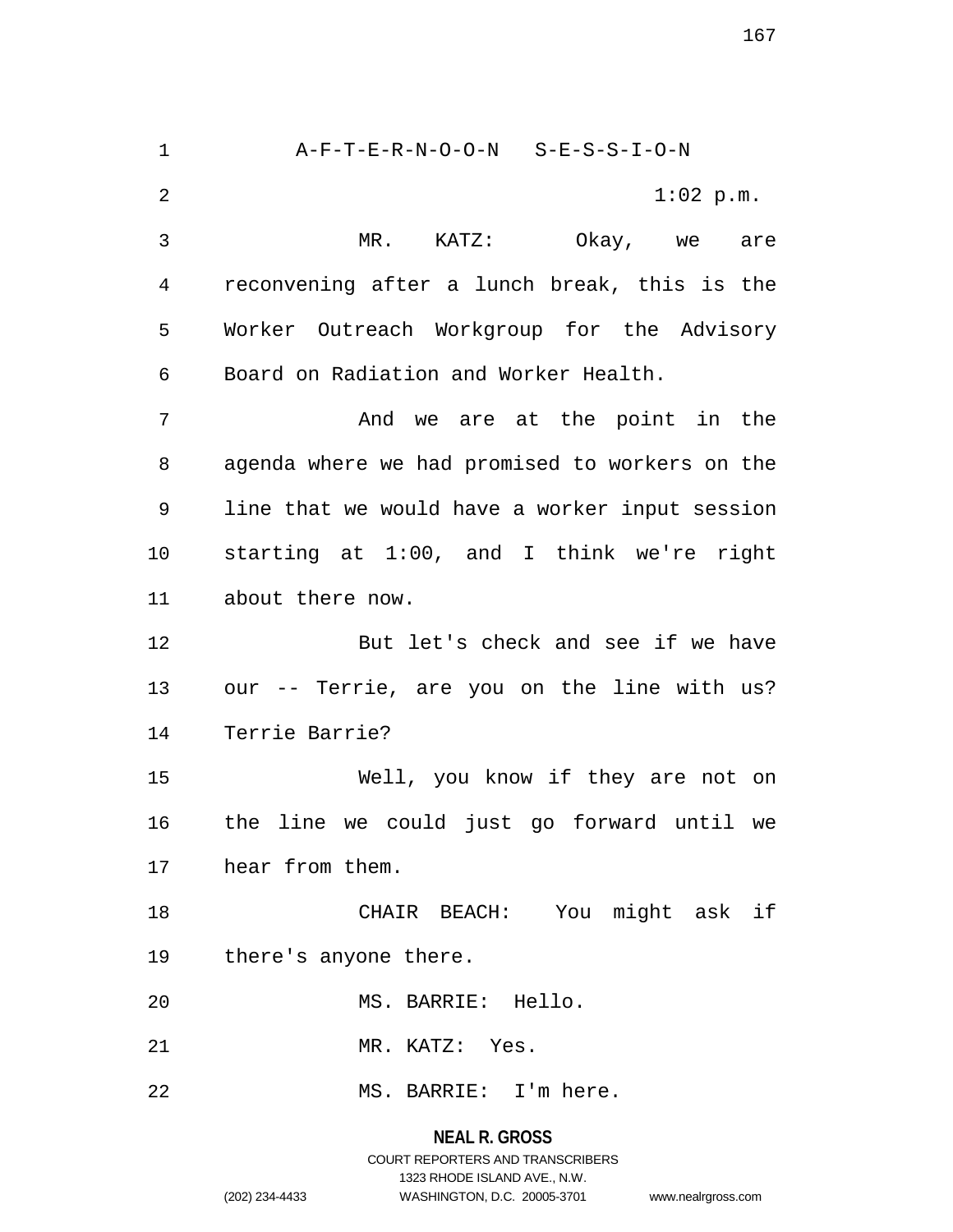1 MR. KATZ: Great, sorry, we 2 couldn't hear you.

3 MS. BARRIE: Sorry. Yes, I 4 appreciate this, so are you ready for -- 5 MR. KATZ: Absolutely, yes. 6 MS. BARRIE: Okay, first I want to 7 thank everyone, especially Kathy at SC&A for 8 doing all this research on the public comment 9 responses. It's very important to know how 10 well NIOSH has done with replying to 11 stakeholders' concerns.

12 I do have, I've been following, as 13 you know, the discussions, and I'm not 100 14 percent happy with the decision to end the 15 comment dates when the technical documents 16 were issued.

17 As you know, I've made many public 18 comments in the past couple of years 19 concerning the Rocky Flats Site Profile. And 20 since that Site Profile was issued February 21 1st, 2007, those comments will not be 22 reviewed, whether NIOSH responded to them or

### **NEAL R. GROSS**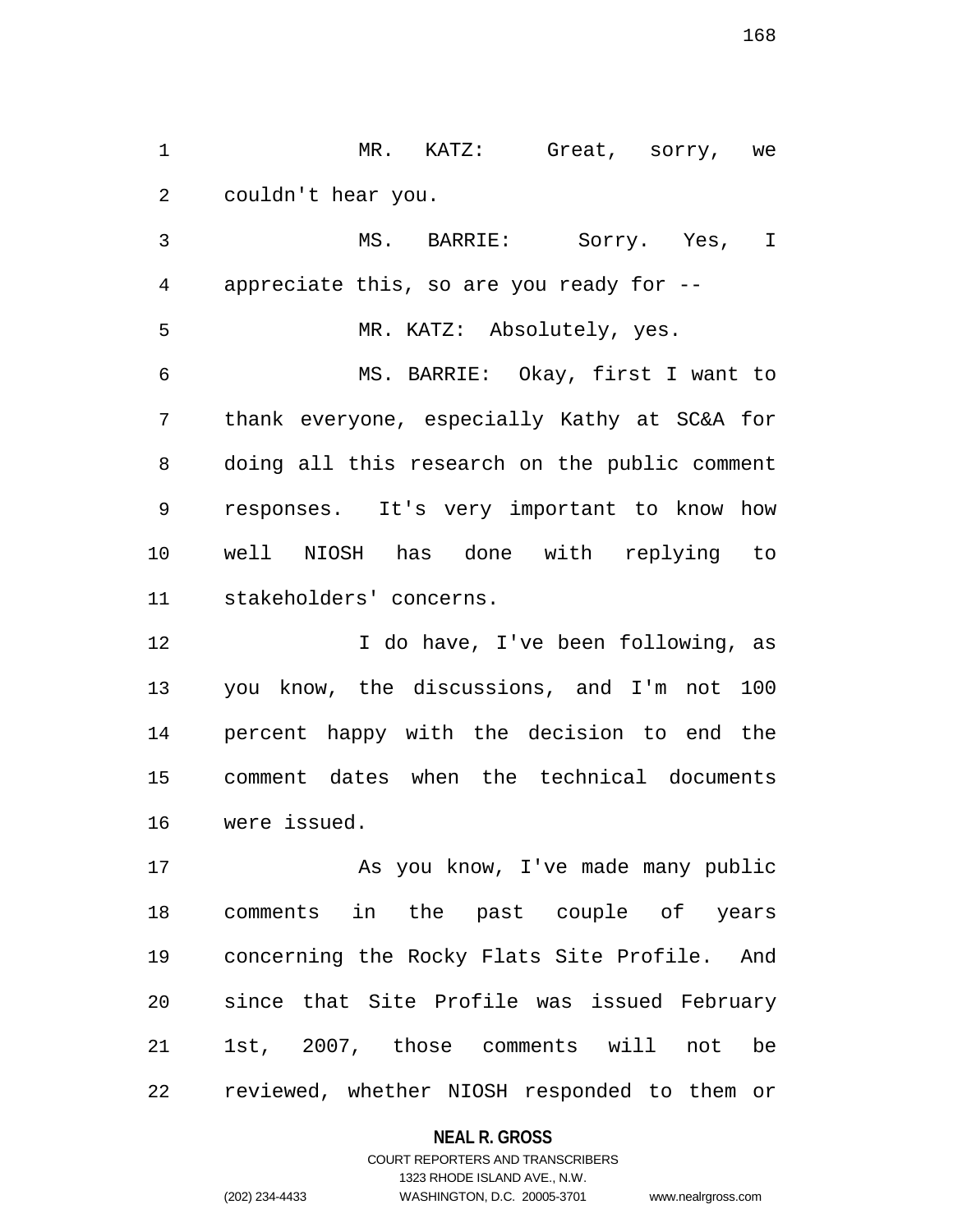1 not.

2 So that's that, and in addition, 3 the public comments that were made during the 4 Board meetings in 2007, I realize some of them 5 would be included in the TBDs that were 6 recently released, you know, later than 2007, 7 but some were released 2007. So those 8 comments would not be included for review, so 9 I do have a concern about that. 10 And I'm wondering if you could 11 revisit that question. My thought would be 12 that when the implementation plan was 13 finalized in January, that would be the cut-14 off date. 15 And there's also other concerns 16 like, for the past, well, seven years I guess, 17 there's been concerns about conflict of 18 interest. 19 And if you're only reviewing 20 comments, and I might be wrong about this, 21 comments that are related to the TBDs, then

22 those comments wouldn't be under review

### **NEAL R. GROSS**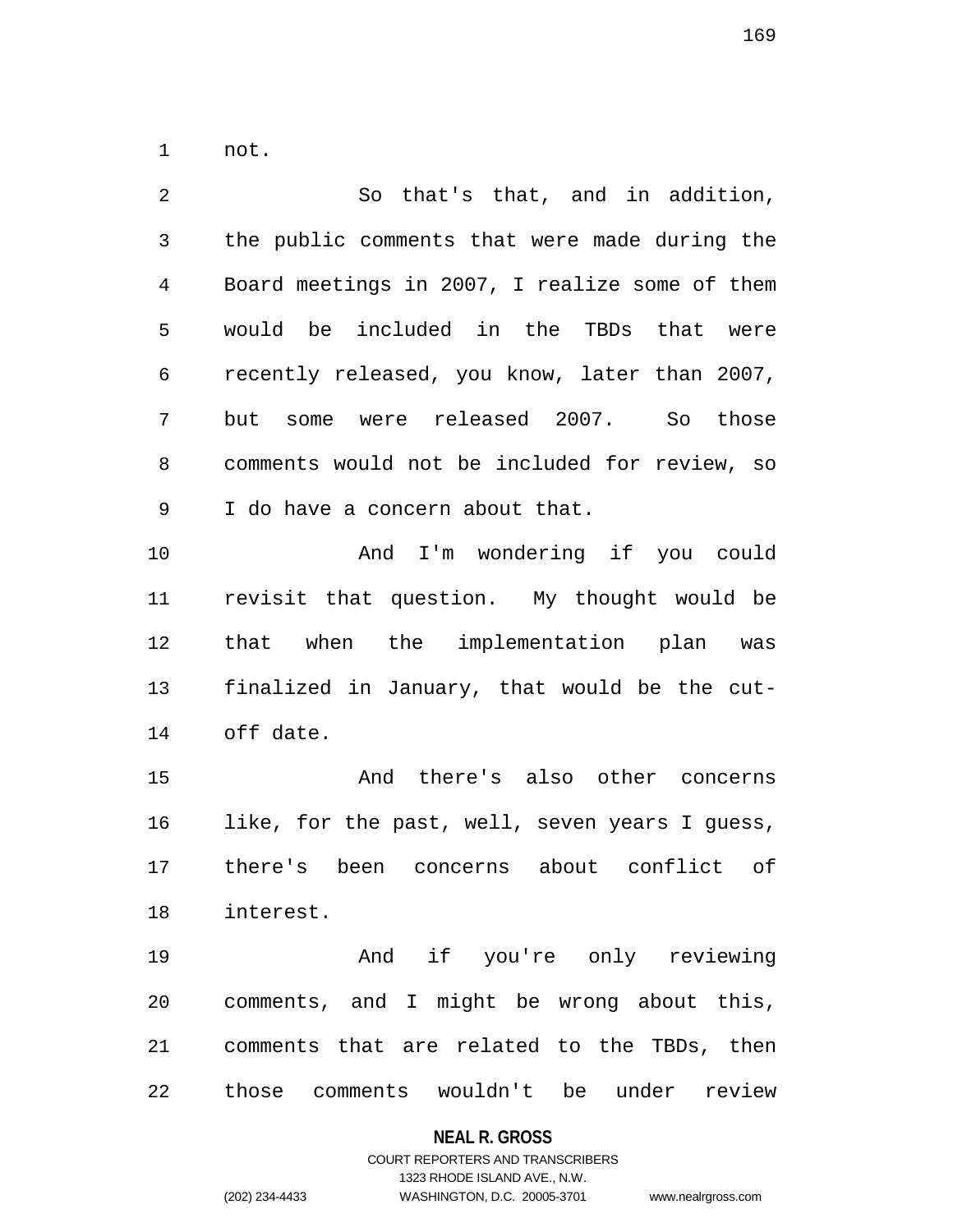1 either, so I would ask that you consider that. 2 I think that's all I have at this 3 moment, because what I was thinking is that 4 some of the things like the SC&A interviews 5 you voted not to include that under review. 6 And I'm thinking that maybe the 7 Rocky Flats Workgroup can take a look at them 8 as well as the thorium issue. Since Dr. 9 Bistline was not, his expert testimony was 10 excluded also. 11 and I was wondering if perhaps 12 this Work Group could relay any information 13 that they uncover, or SC&A uncovers, to the 14 Rocky Flats Work Group. 15 And I was also wondering, if I'm 16 still on, if I have additional comments after 17 the rest of the questions are debated if I 18 could chime in afterwards? 19 CHAIR BEACH: Are you talking 20 about after -- at the end of the day or after 21 other people have a chance to talk? 22 MS. BARRIE: After other -- oh, I

> **NEAL R. GROSS** COURT REPORTERS AND TRANSCRIBERS

> > 1323 RHODE ISLAND AVE., N.W.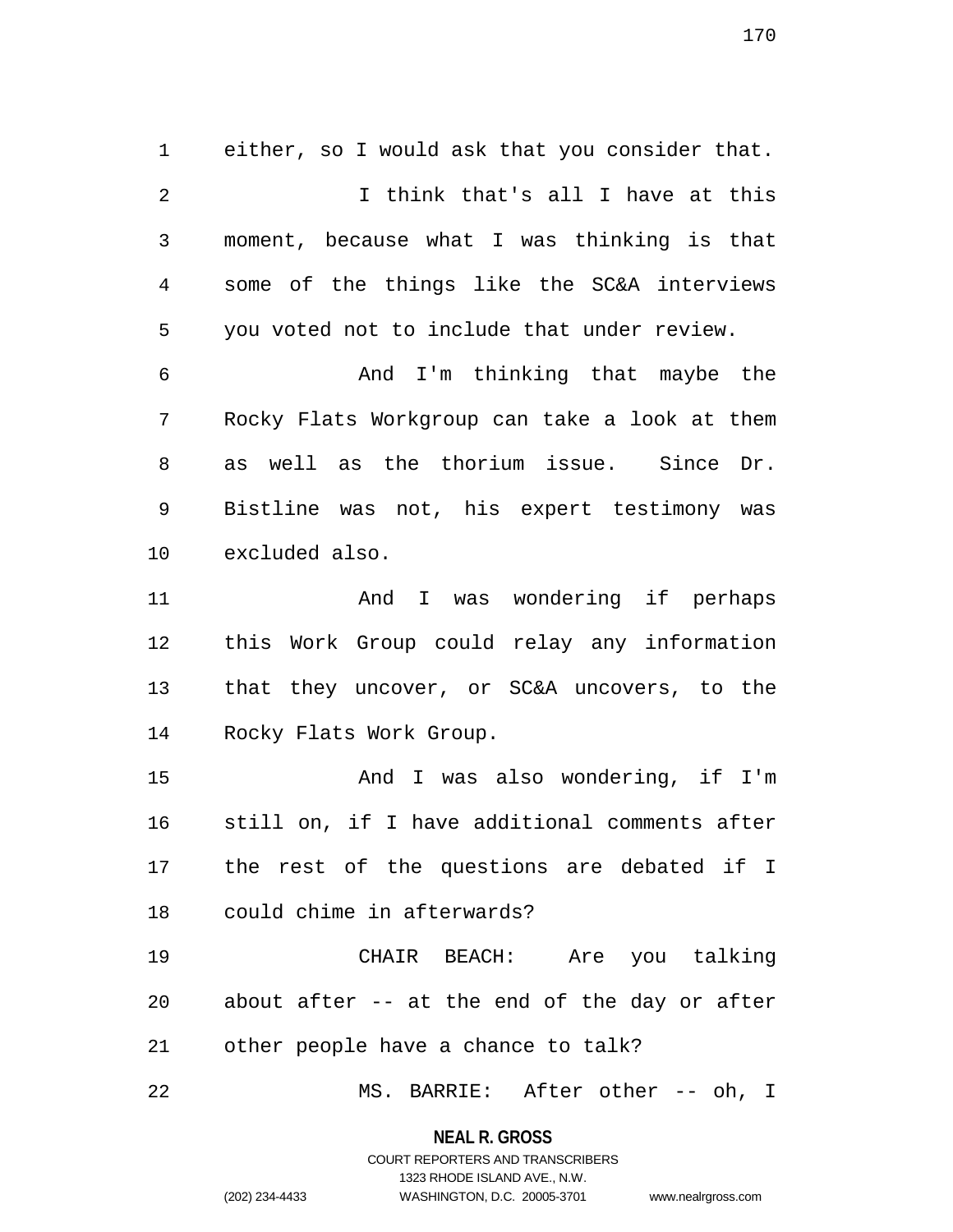1 could do the end of the day.

| 2              | CHAIR BEACH: No, I mean, we have               |
|----------------|------------------------------------------------|
| $\mathfrak{Z}$ | an hour for that, Terrie, so you can go ahead  |
| 4              | and, if there's no other commenters, then you  |
| 5              | can definitely continue with any comments.     |
| $\epsilon$     | MS. BARRIE: Okay, because I want               |
| 7              | to listen to the rest of the discussion.       |
| 8              | CHAIR BEACH: Okay.                             |
| 9              | MS. BARRIE: And I thank you for                |
| 10             | allowing me to make comments.                  |
| 11             | MR. KATZ: Sure, and just to                    |
| 12             | answer at least one of your questions right up |
| 13             | front, the Rocky Flats Work Group will be      |
| 14             | reconvening. And that is certainly an          |
| 15             | appropriate venue for taking up technical      |
| 16             | matters related to the TBDs and so on.         |
| 17             | MS. BARRIE: Right. I just don't                |
| 18             | want the information that this Work Group has  |
| 19             | access to be just kind of lost somewhere.      |
| 20             | MR. KATZ: Well, SC&A supports all              |
| 21             | the Board's Work Groups, so, you know,         |
| 22             | whatever research SC&A has done is going to be |

**NEAL R. GROSS** COURT REPORTERS AND TRANSCRIBERS

1323 RHODE ISLAND AVE., N.W.

(202) 234-4433 WASHINGTON, D.C. 20005-3701 www.nealrgross.com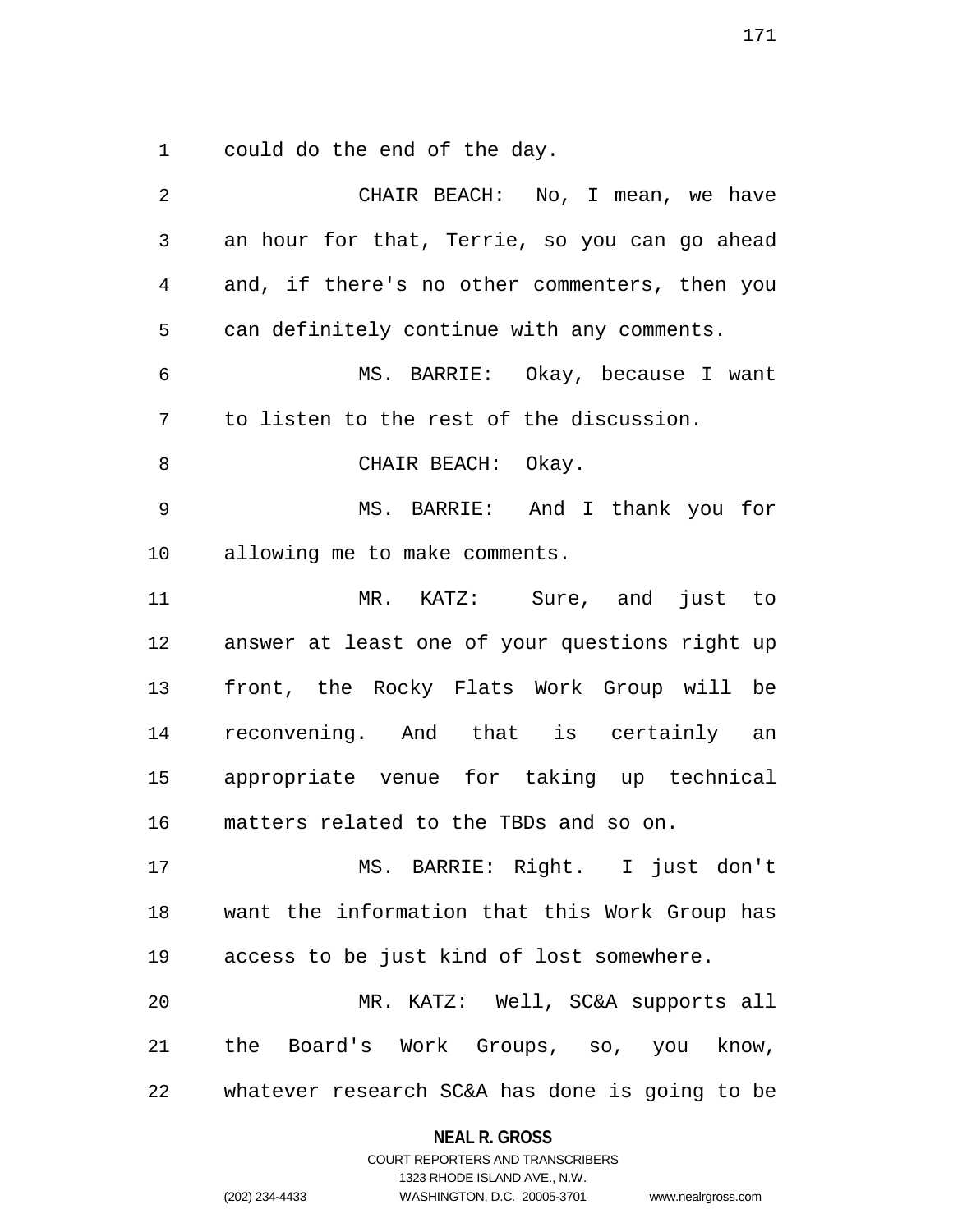1 available to any of the Work Groups.

2 MS. BARRIE: Great, great, I 3 appreciate that. 4 MR. KATZ: Sure. 5 CHAIR BEACH: Absolutely. Thank 6 you, Terrie, are there any other -- anyone 7 else that would like to make a comment at this 8 time? 9 DR. MAKHIJANI: May I ask? 10 CHAIR BEACH: Yes. 11 DR. MAKHIJANI: I was a little 12 confused by something that Terrie said in 13 terms of what we discussed earlier. She said 14 she'd made a comment on the TBD back then, 15 before 2007, or just after 2007. 16 MR. KATZ: Yes. 17 DR. MAKHIJANI: But presumably we 18 considered, since the TBD has have been 19 revised since then, right? 20 MS. ROBERTSON-DEMERS: No, not 21 from 2007. 22 MR. KATZ: Most of the TBDs.

> **NEAL R. GROSS** COURT REPORTERS AND TRANSCRIBERS 1323 RHODE ISLAND AVE., N.W.

(202) 234-4433 WASHINGTON, D.C. 20005-3701 www.nealrgross.com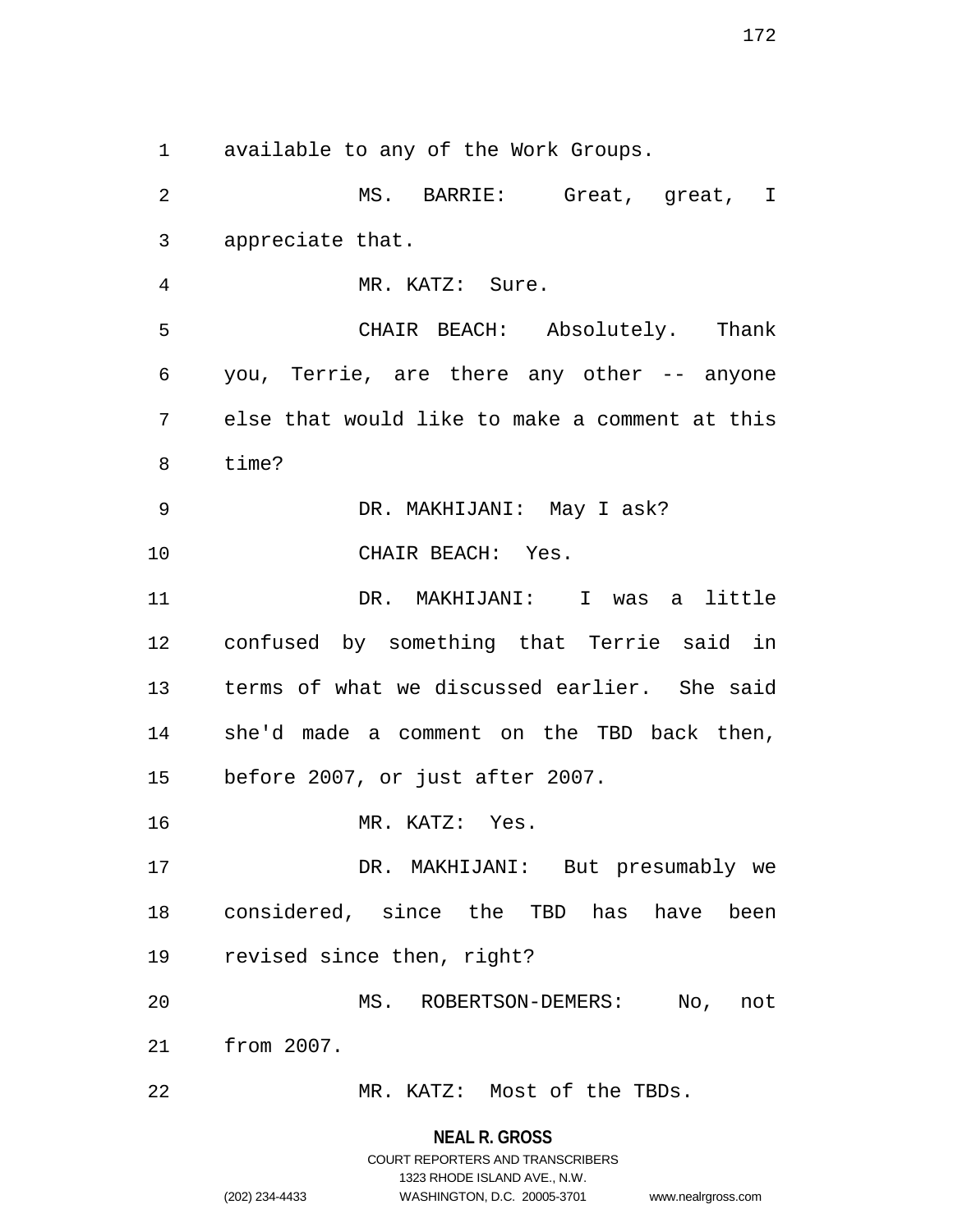1 MS. ROBERTSON-DEMERS: Except for 2 external.

3 DR. MAKHIJANI: Hasn't the 4 internal one been revised also?

5 MS. BARRIE: Yes, I'm talking 6 about the Site Profile that was revised 7 February 1st, 2007. But in the past couple of 8 years, I've uncovered some documentation that 9 would affect that Site Profile, for instance 10 Building 440 had a glove box in it that 11 reclaimed plutonium, that's not reflected in 12 the Site Profile. 46 E --

13 MR. KATZ: They're all in an email 14 that I sent to --

15 MS. BARRIE: -- may have had 16 plutonium in it also.

17 So those two comments would not be 18 reviewable, and I think there is one other one 19 that I have. Oh, and the thorium issue in the 20 700 Complex. They're all related to the Site 21 Profile but since the Site Profile was last 22 revised in 2007, those comments would not be

### **NEAL R. GROSS**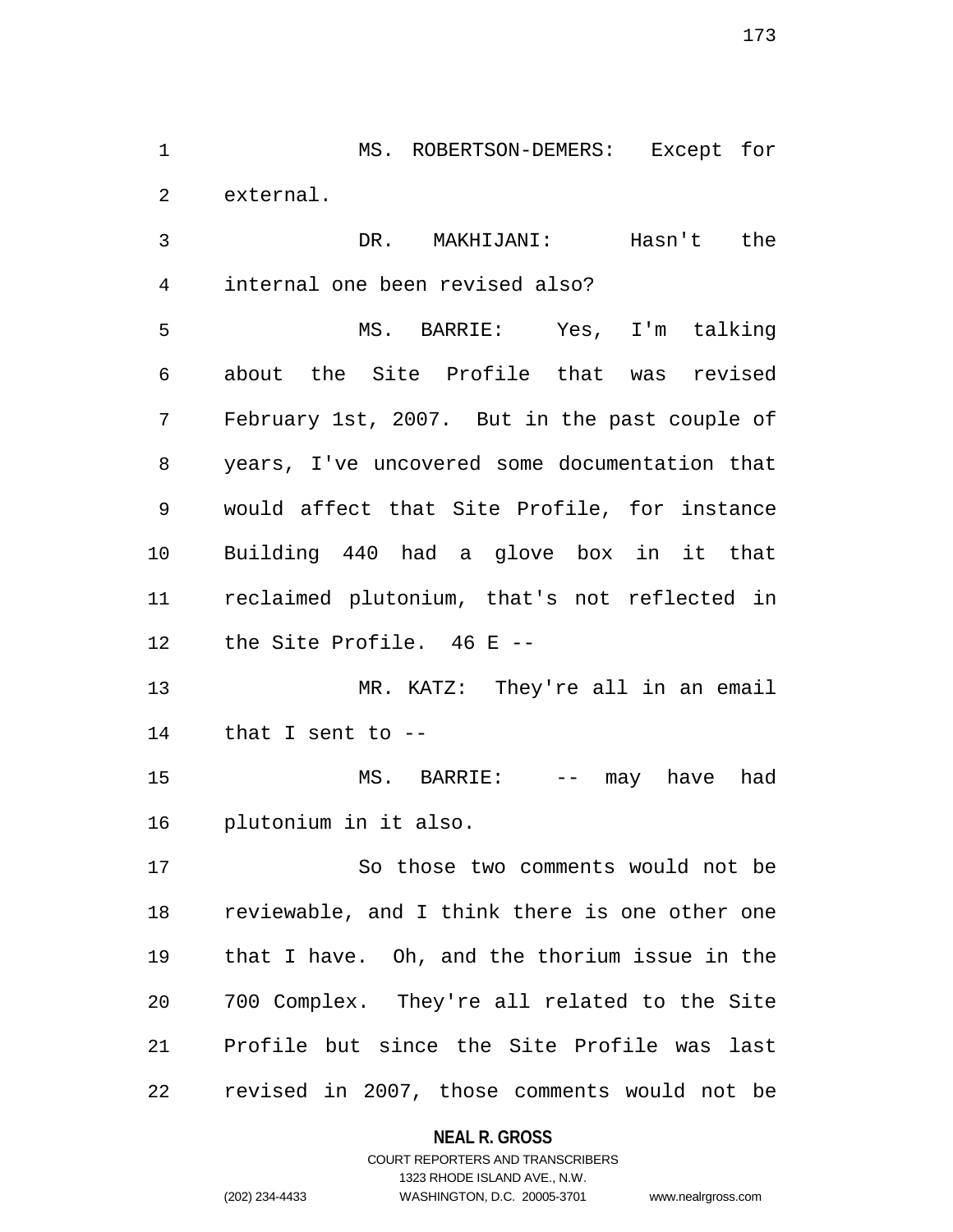1 reviewable, since I made them after 2007. 2 MS. ROBERTSON-DEMERS: Arjun, 3 those were the dates I had read earlier. 4 DR. MAKHIJANI: Yes. Sorry, again, 5 it went very fast and I couldn't write them 6 all down. 7 CHAIR BEACH: Okay, any other 8 questions for Terrie on that? And then, 9 Terrie, there is time if you have additional 10 comments. 11 MS. BARRIE: Okay, thank you, 12 Josie. 13 CHAIR BEACH: Yes. 14 MS. BARRIE: And if you don't hear 15 from me, then I don't have anything else to 16 add. 17 CHAIR BEACH: Okay, and I'll ask 18 you again before we close the meeting, how's 19 that? 20 MS. BARRIE: Wonderful, thank you. 21 CHAIR BEACH: Okay, thank you. 22 Okay, so we are on Question Number

> **NEAL R. GROSS** COURT REPORTERS AND TRANSCRIBERS

> > 1323 RHODE ISLAND AVE., N.W.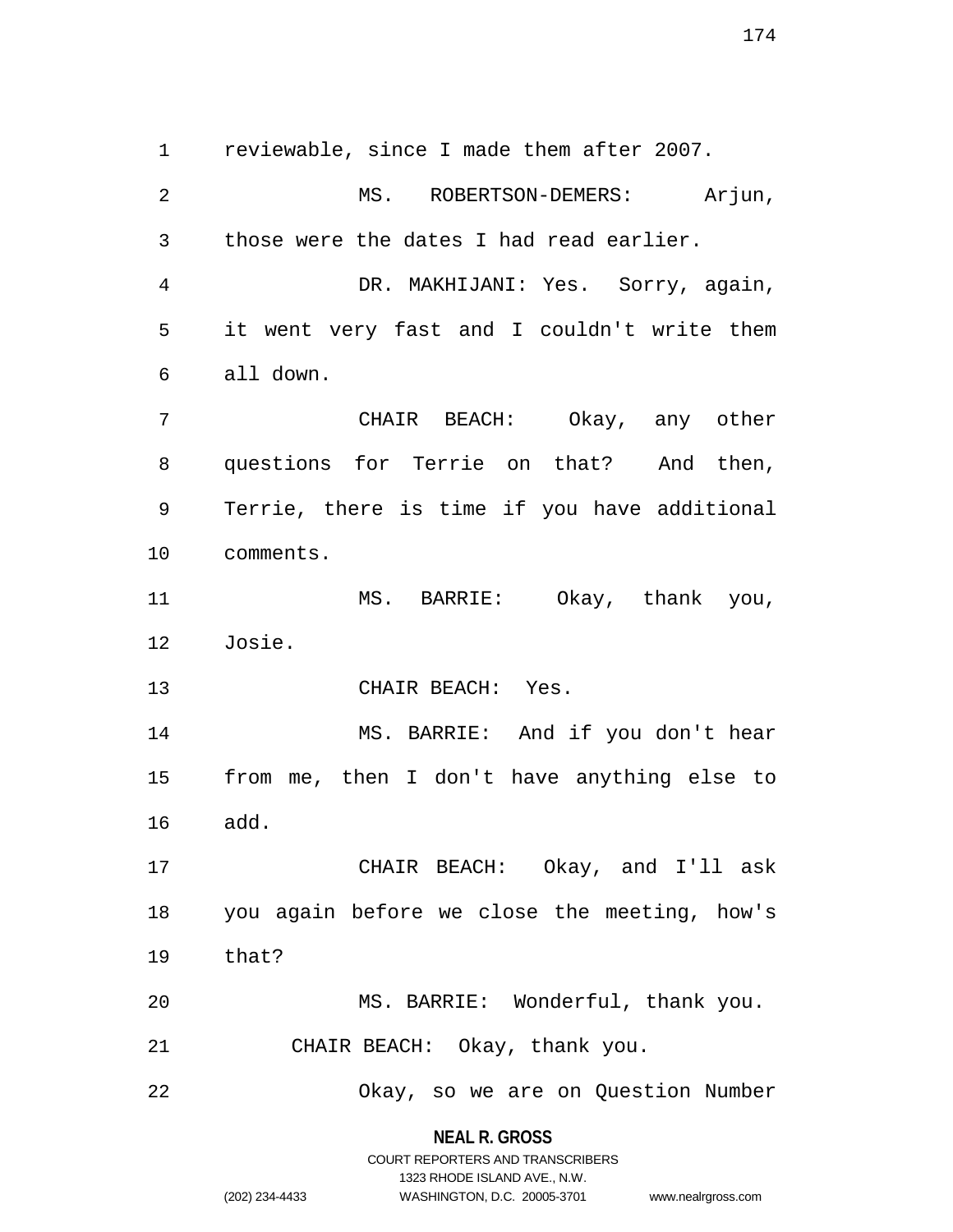1 7, and that is in case of situations where the 2 Department of Labor, DOL, provided a direct 3 response to the commenter, should SC&A provide 4 an observation/evaluation of this comment? 5 And then the second part of the 6 question is: should SC&A note whether NIOSH 7 had any responsibility in responding to this 8 comment? 9 MS. ROBERTSON-DEMERS: Can I give 10 a little bit of a context in there? 11 CHAIR BEACH: Please. 12 MS. ROBERTSON-DEMERS: Where this 13 mostly came into play was a discussion on the 14 Ruttenber Database. And as you know, both 15 NIOSH and DOL had a responsibility in this. 16 And there were a couple of times 17 when DOL provided a response, but to create a 18 complete response, NIOSH should have discussed 19 their role in the Ruttenber Database, and how 20 it is applied to individuals, as far as 21 eligibility for the SEC.

22 MR. KATZ: I mean, I'm confused

**NEAL R. GROSS** COURT REPORTERS AND TRANSCRIBERS

1323 RHODE ISLAND AVE., N.W.

(202) 234-4433 WASHINGTON, D.C. 20005-3701 www.nealrgross.com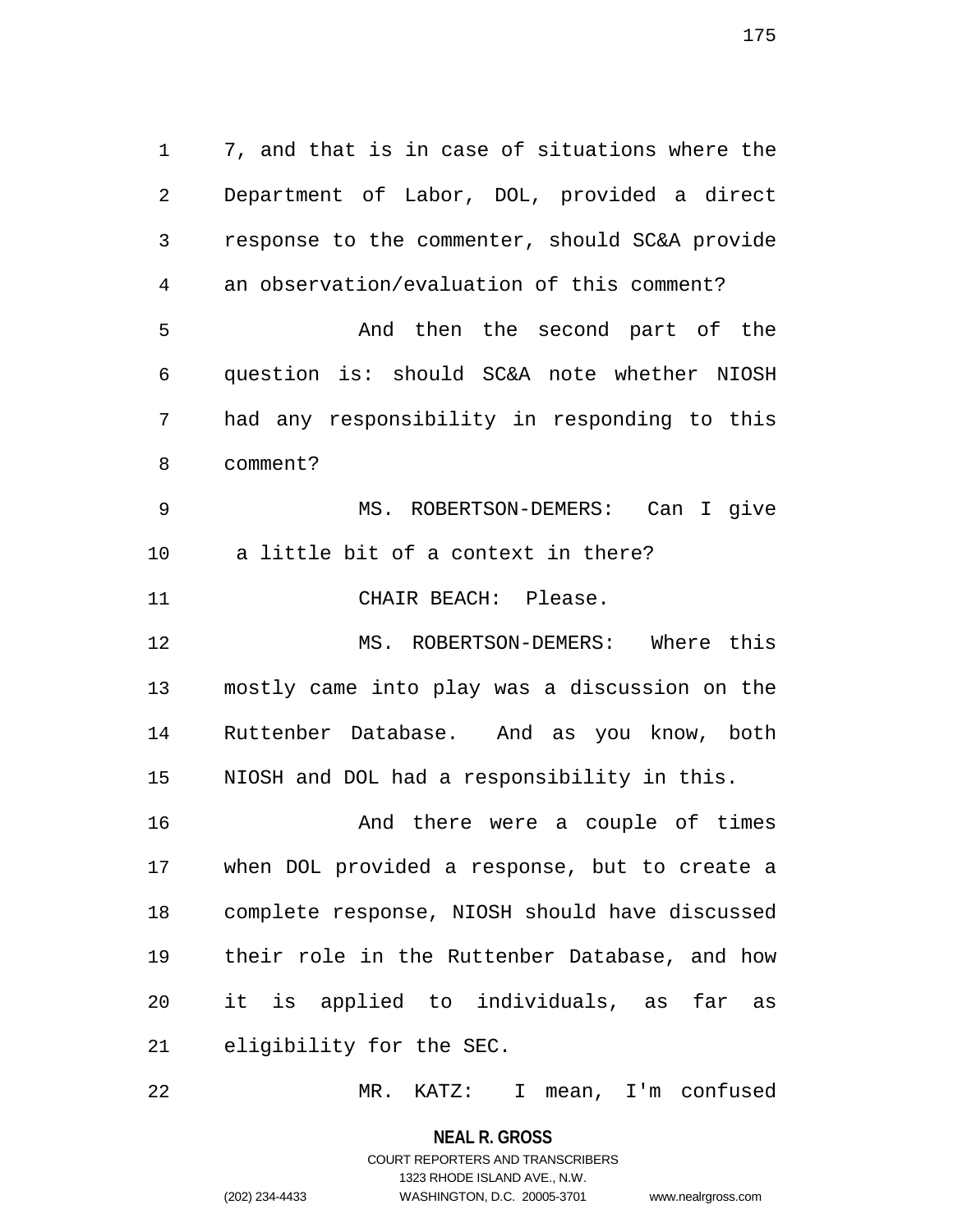1 because it's a DOL call as to how that 2 Ruttenber Database gets used.

3 MS. ROBERTSON-DEMERS: However, 4 NIOSH was responsible for providing and 5 reviewing that.

6 MR. KATZ: Well, I'm not sure 7 about that. NIOSH weighed in early on, about 8 the Ruttenber in this process and there was a 9 lot of discussion at the Board level about 10 this with DOL.

11 But for a long time, this has been 12 on sort of DOL's plate, in fact it still, I 13 think, is on DOL's plate.

14 MS. ROBERTSON-DEMERS: And these 15 comments are coming from several years ago.

16 MR. KATZ: Right, but it's, again, 17 it's not for NIOSH to determine how that 18 Ruttenber Database gets used, it's a DOL 19 issue.

20 NIOSH, I think, you know reported 21 out to DOL on the facts related to the 22 Ruttenber Database, but I would think it's a

### **NEAL R. GROSS**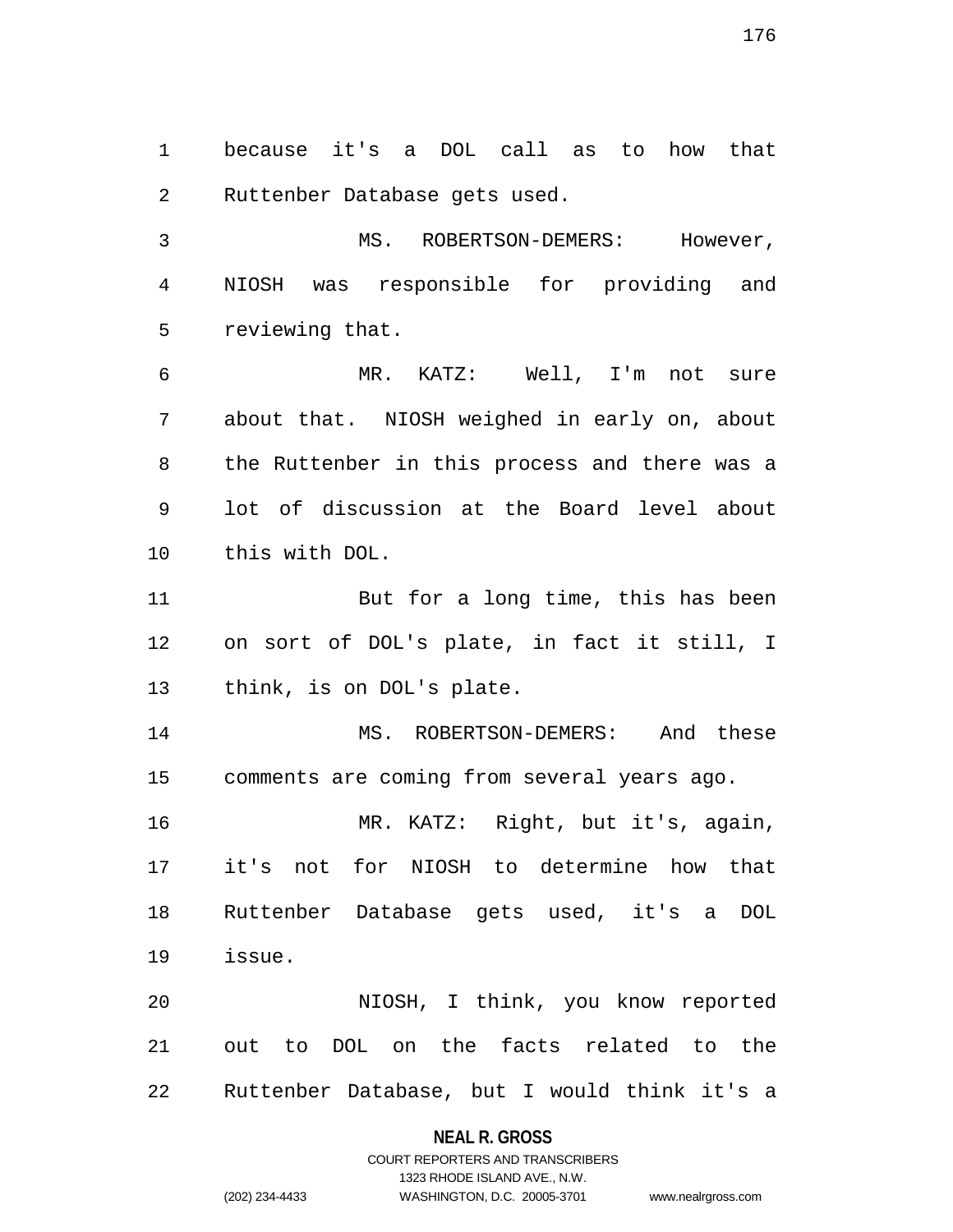1 DOL issue and so -- and this is not, this 2 Board doesn't really have a role in, and 3 certainly not this evaluation in reviewing 4 DOL's work.

5 MS. ROBERTSON-DEMERS: And I can't 6 pull it up for you, specifically, the comment, 7 if you gave me some time I could, but in a 8 couple of cases the response was given by DOL 9 but it was the NIOSH evaluation that was being 10 asked about.

11 So, you know, that's all I'm 12 saying, you know, should I say, yes, DOL 13 answered it. And yes or no, NIOSH should have 14 provided a response too. Or should I just say 15 DOL answered it?

16 MR. KATZ: Well, I think the 17 comment about the Ruttenber is about how NIOSH 18 is using or should use the Ruttenber data for 19 its own work, I think that's fine and that's 20 on the plate, as long it's within scope in 21 terms of time, then they follow it up as to 22 how it was responded.

# **NEAL R. GROSS**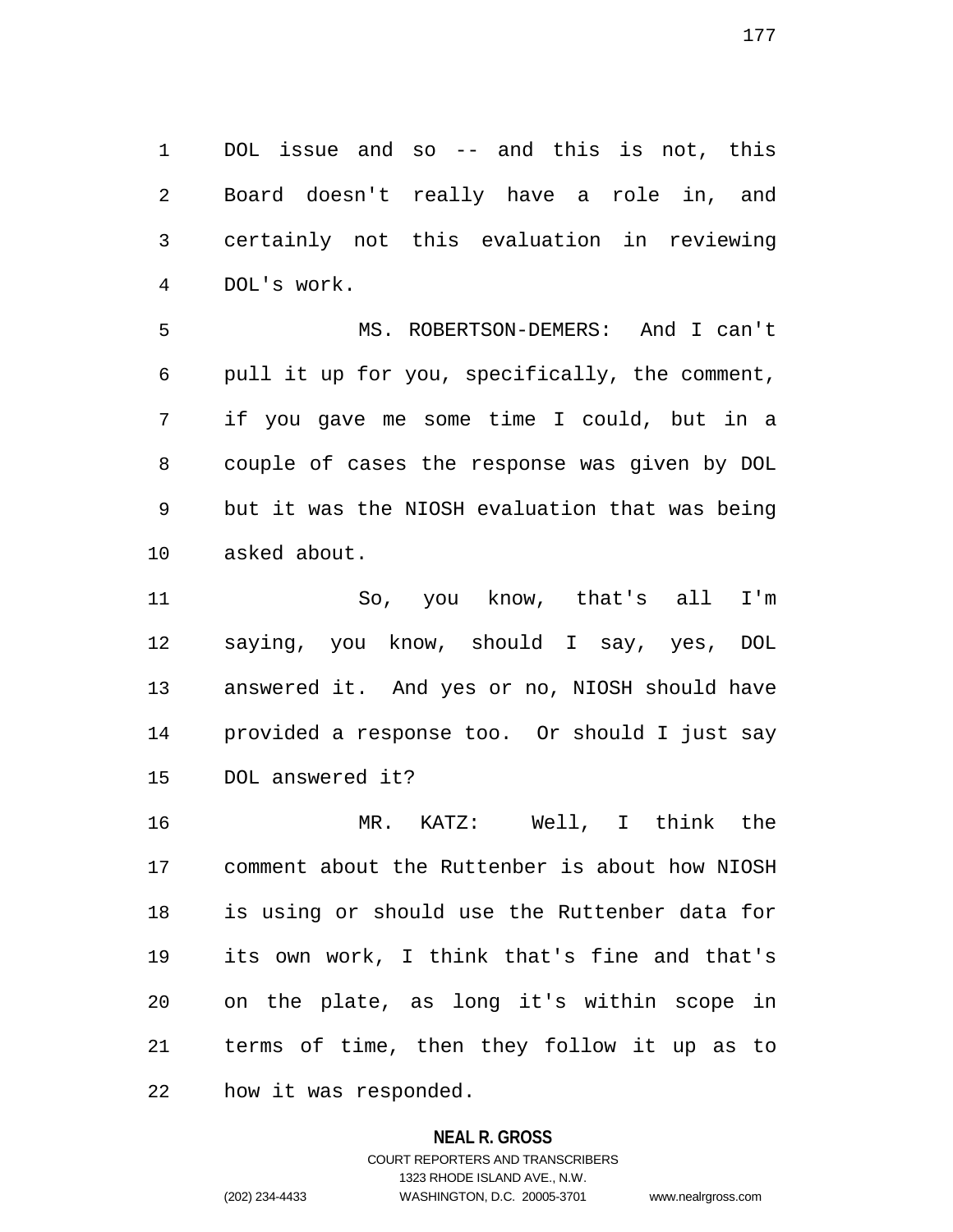1 But if the comment regards to DOL 2 using the Ruttenber Database, then I think 3 it's really -- I guess I'm not sure what 4 you're asking of NIOSH, if it's not for 5 incorporation in the NIOSH work. 6 MS. ROBERTSON-DEMERS: All I'm 7 asking is if DOL comes back with an answer,

9 say in my response, DOL answered the question, 10 the end. Or should I say DOL answered the 11 question and NIOSH should consider providing 12 supplemental information?

8 and it has relevance to NIOSH, should I just

13 CHAIR BEACH: Is this within one 14 of the time frames that we're dealing with, 15 Kathy, within what we've already decided would 16 be the time frame?

17 MS. ROBERTSON-DEMERS: Yes.

18 CHAIR BEACH: Because I would say 19 we don't have the jurisdiction over what DOL 20 answers or doesn't answer but I guess I don't 21 have a problem with knowing that the comment 22 was there, what the comment was and that DOL

**NEAL R. GROSS**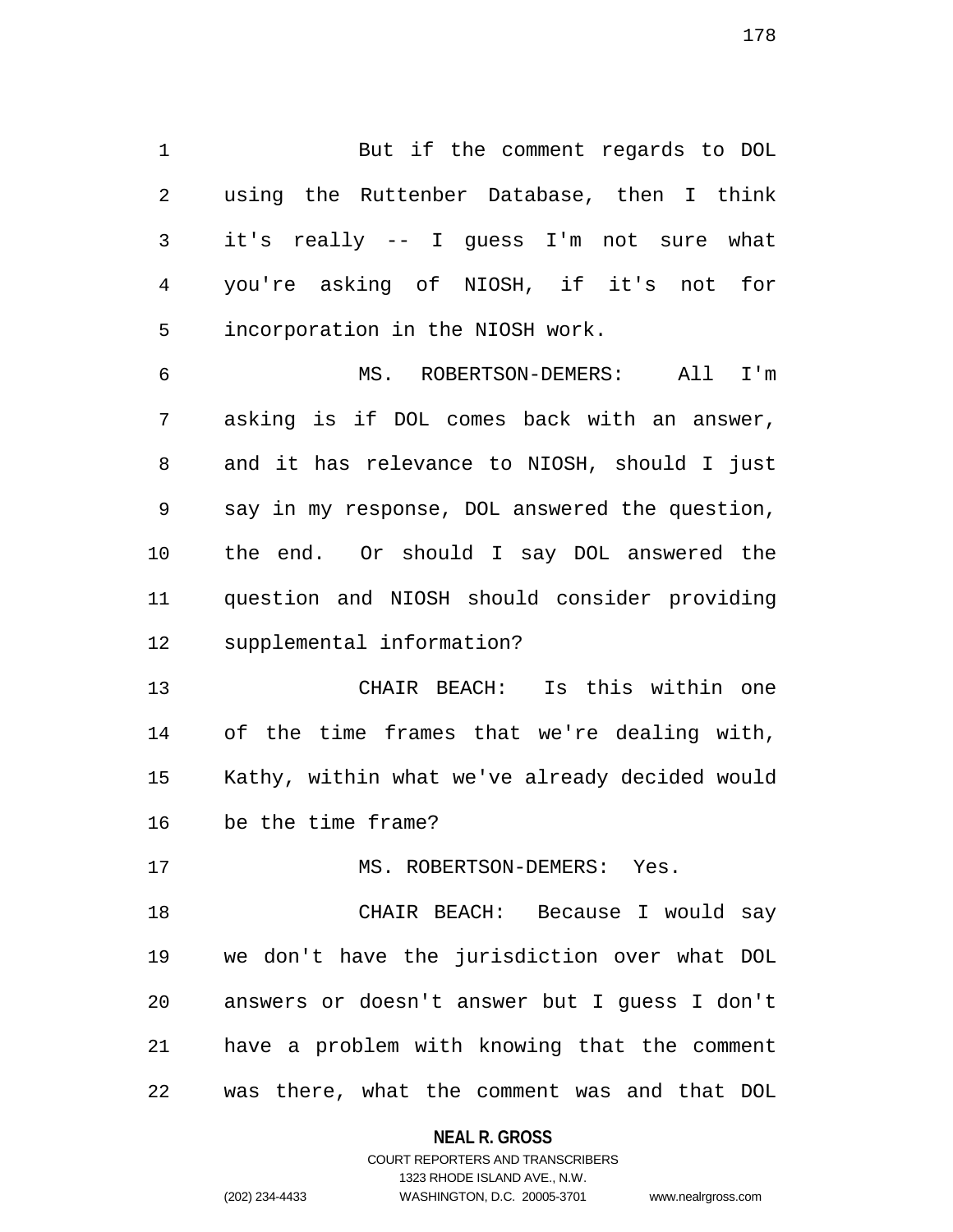1 responded to it.

2 MEMBER MUNN: But whether SC&A or 3 NIOSH should comment further is not in the 4 scope, from my perspective, of what we're 5 looking at here. Whether or not DOL answered 6 it is a legitimate statement, but -- 7 MS. ROBERTSON-DEMERS: Well, all 8 I'm asking is if DOL provided an answer, is 9 that the end of the story? 10 MEMBER MUNN: Yes, as far as I'm 11 concerned. 12 MR. SUNDIN: My observation would 13 be is if the question went from a member of 14 the public to DOL, and DOL responded, I'm not 15 sure that NIOSH would ever know that it was 16 something on our plate to deal with. 17 MS. ROBERTSON-DEMERS: No, it was 18 a joint -- both parties were there. 19 MR. SUNDIN: This was a written 20 comment, or a written inquiry of some kind? 21 MS. ROBERTSON-DEMERS: It may have 22 been even a Working Group meeting or an

### **NEAL R. GROSS**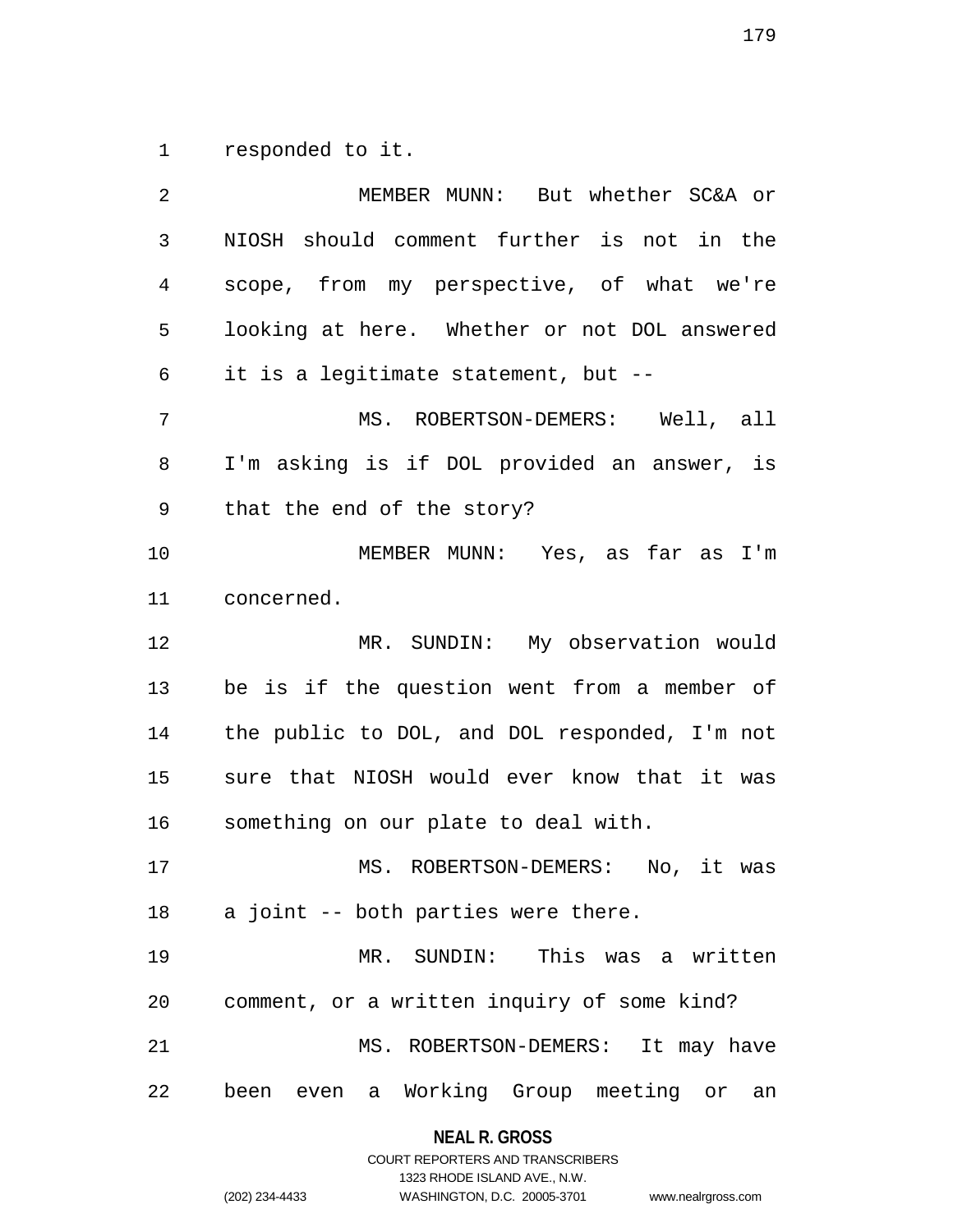1 Advisory Board meeting.

2 MR. KATZ: We've had a lot, I 3 mean, there've been a lot of communications to 4 NIOSH and DOL about Ruttenber. There was lot 5 of interaction, there was a lot of -- I mean, 6 you folks sent folks out there to talk with 7 Ruttenber and so on.

8 So there's been a ton of 9 interaction about the Ruttenber Database and 10 you know, capturing that, whatever, it's fine 11 to capture it, I just don't, it doesn't seem 12 like that's going to be very illuminating, 13 because it's been a -- I think it's been a 14 very responsive interaction, an interactive 15 process with Ruttenber and with commenters.

16 And I'm sure Terrie's probably 17 commented numerous times about Ruttenber 18 Database herself. So, you know, capture away, 19 I guess, but, given that this sort of an 20 instance where NIOSH is working sort of hand 21 and glove with Ruttenber and the commenters 22 trying to get to the bottom of the issues

**NEAL R. GROSS**

## COURT REPORTERS AND TRANSCRIBERS 1323 RHODE ISLAND AVE., N.W. (202) 234-4433 WASHINGTON, D.C. 20005-3701 www.nealrgross.com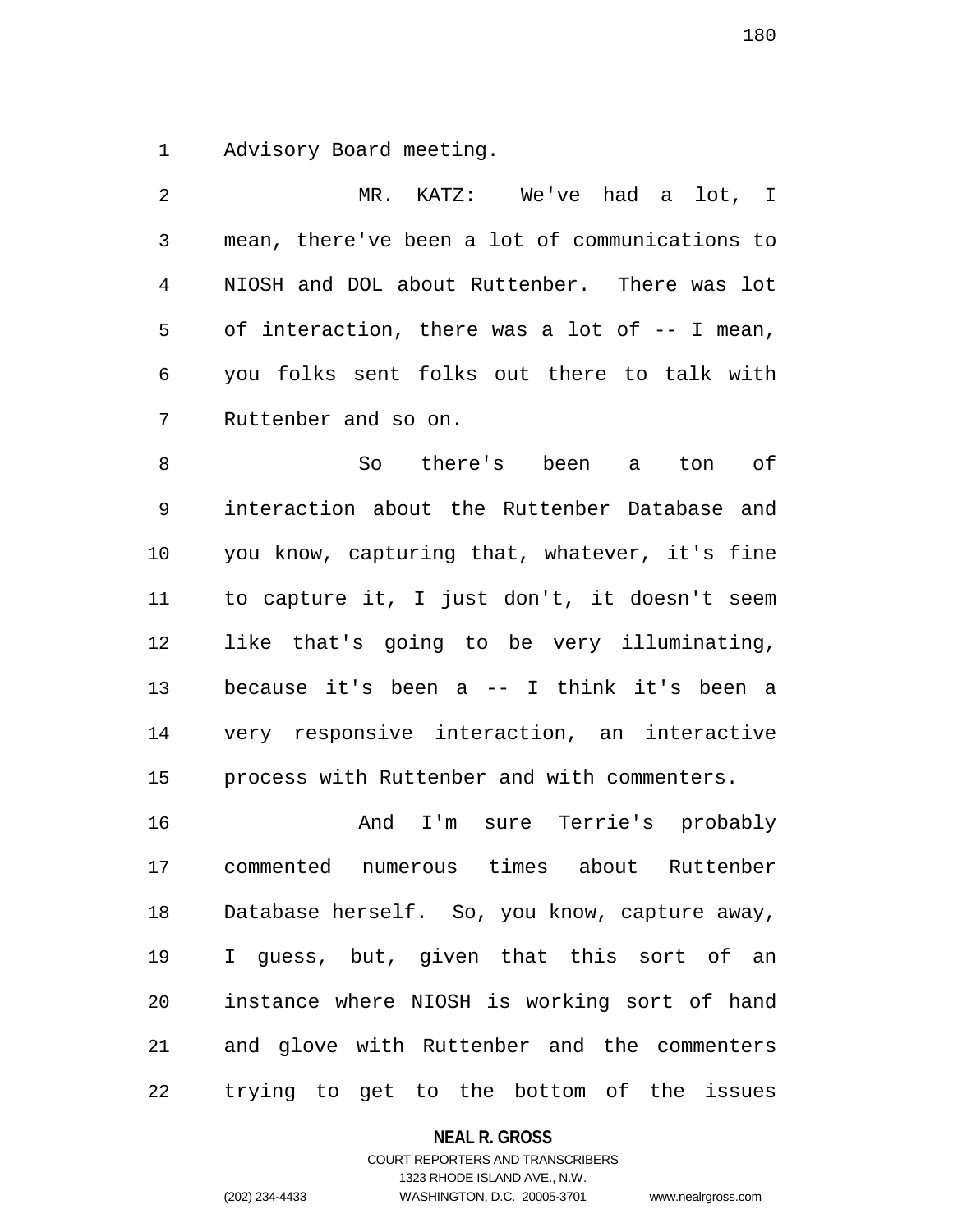1 related to the Ruttenber Database, I don't 2 know how illuminating it will be.

3 MEMBER MUNN: Well, one may not 4 agree with the response but there has 5 certainly been responsive action taken.

6 MS. ROBERTSON-DEMERS: It's not 7 really how you -- how are you going to apply 8 the Ruttenber Database, it's more or less, you 9 know, it might be as detailed as, what does 10 this field mean, in the Ruttenber Database? 11 And DOL comes back and responds.

12 MEMBER MUNN: And that's a 13 response, that's --

14 MR. KATZ: So Kathy is saying, 15 should NIOSH be responding about what this 16 field means when they, NIOSH heard the 17 question put: what does this response mean and 18 what does this field mean?

19 MS. ROBERTSON-DEMERS: And I don't 20 know that I'm going any farther than saying, 21 should I say, NIOSH has a responsibility to 22 respond to this particular aspect? Period?

#### **NEAL R. GROSS**

### COURT REPORTERS AND TRANSCRIBERS 1323 RHODE ISLAND AVE., N.W. (202) 234-4433 WASHINGTON, D.C. 20005-3701 www.nealrgross.com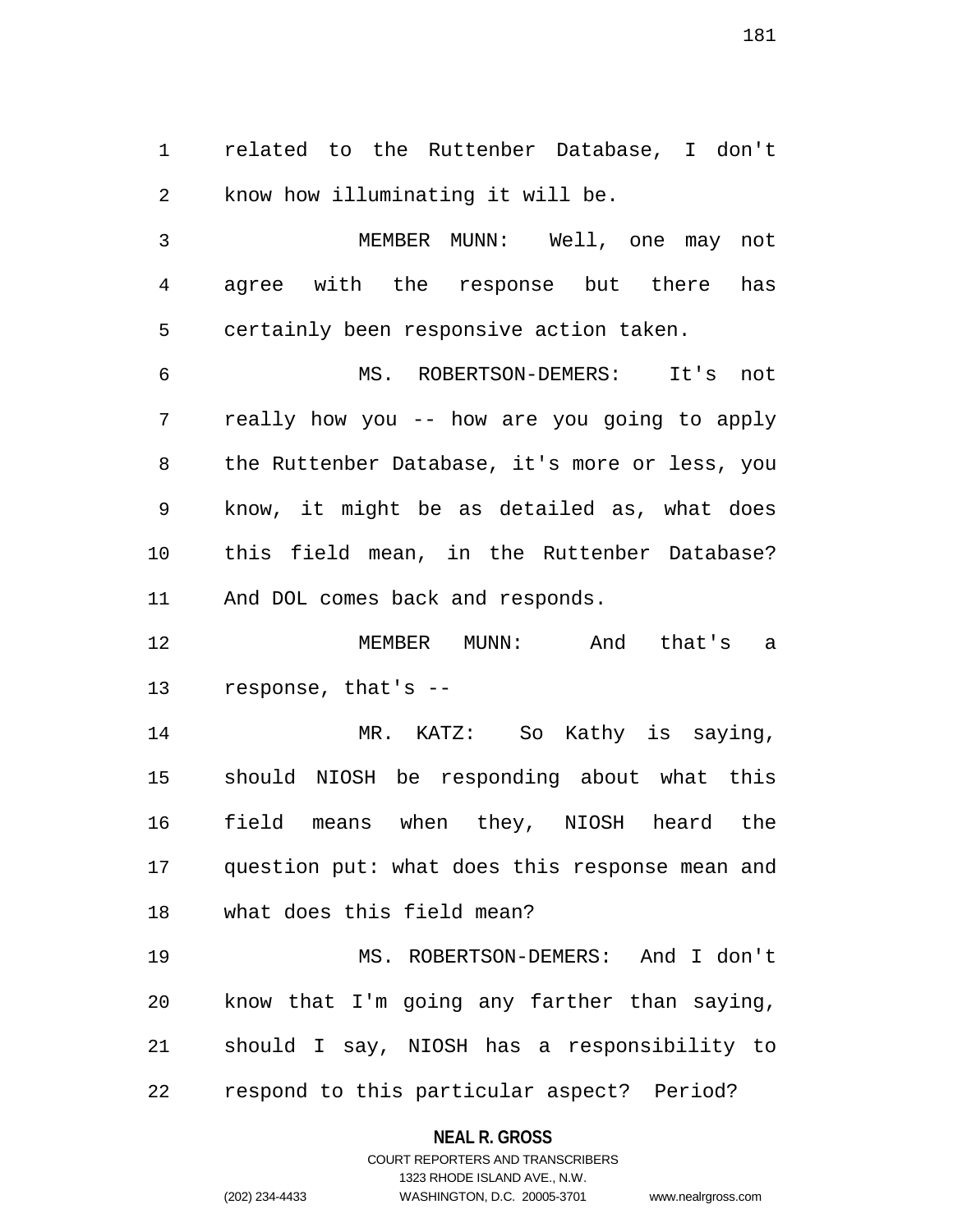1 MEMBER MUNN: Well, I don't know 2 who makes that decision as to what NIOSH has 3 the responsibility to respond to. If DOL has 4 responded to the question, then it's difficult 5 to see why another agency needs to respond to 6 it also.

7 MS. ROBERTSON-DEMERS: So throw it 8 into what I'm calling Appendix B which is 9 basically just a catalog of comments and 10 responses, without evaluation.

11 MR. KATZ: If the comment is 12 within scope, like we've been talking about, 13 then you put it in the matrix, it's a comment 14 that's within scope, and you look at the 15 response from NIOSH and if you want to 16 annotate that NIOSH didn't respond, but DOL 17 did, then you annotate that. I don't know 18 what more, I don't know what more complexity 19 this has but --

20 CHAIR BEACH: Well, I don't know 21 your second part of this is: should SC&A note 22 whether NIOSH had any responsibility in

#### **NEAL R. GROSS**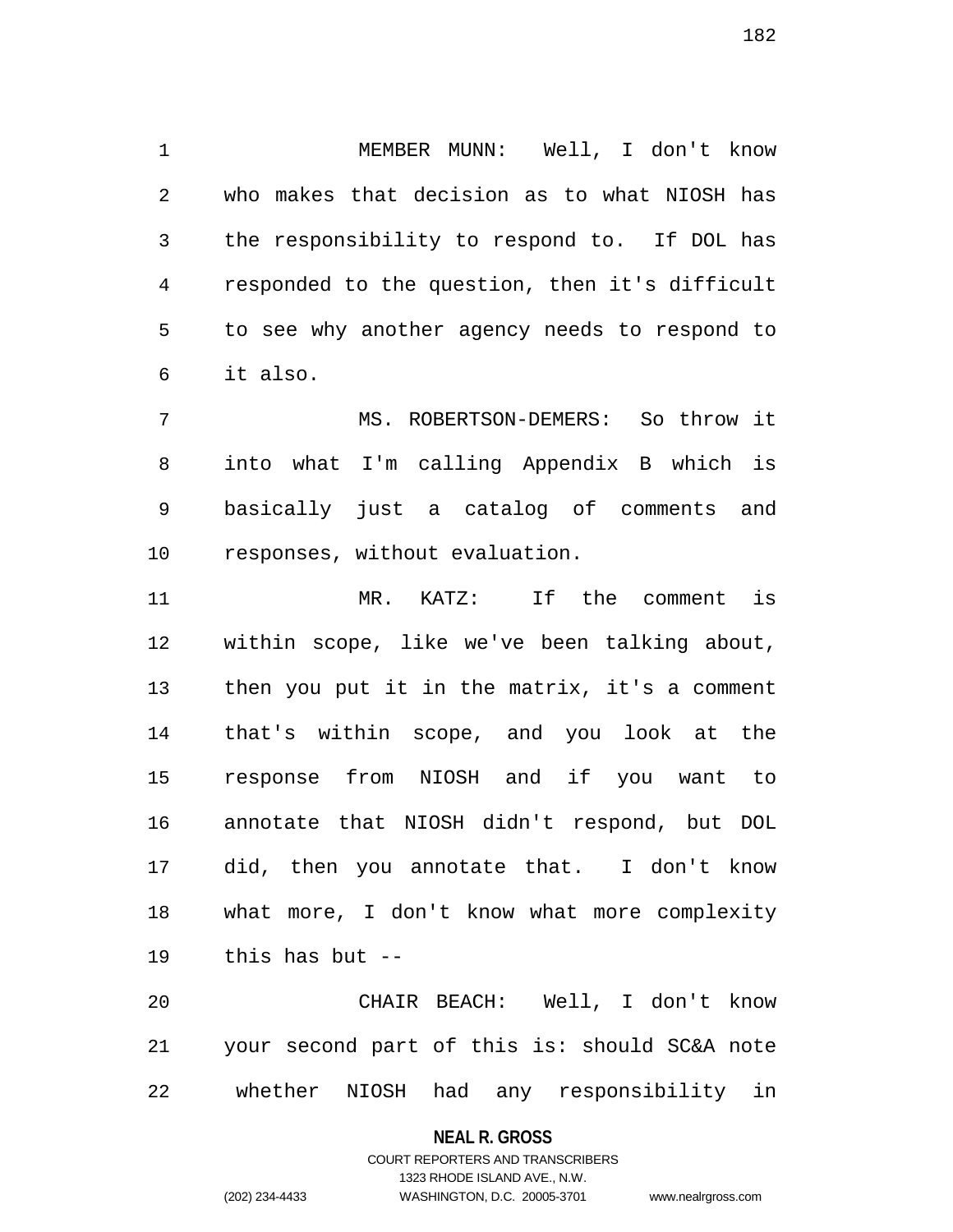1 responding to this comment? I don't know that 2 we --

3 MS. ROBERTSON-DEMERS: It depends 4 upon the comment, you know, if they're saying 5 this is how we apply the Ruttenber Database, 6 that is clearly a DOL, it's clearly a DOL 7 response and it should end there.

8 CHAIR BEACH: Yes.

9 MS. ROBERTSON-DEMERS: If they're 10 asking about, I don't know, what are the 11 constituents of the deep dose in the Ruttenber 12 Database and what does that mean, and DOL 13 responds. What I'm asking you is: because 14 NIOSH has evaluated that, should they jump in, 15 and should I note when they don't jump in, and 16 that's all.

17 MEMBER MUNN: I think Ted's 18 viewpoint is quite accurate. Yes, DOL 19 responded to this; NIOSH did not.

20 MS. ROBERTSON-DEMERS: So put it 21 into what I am affectionately referring to as 22 Appendix B or a catalog of comments. This is

# **NEAL R. GROSS**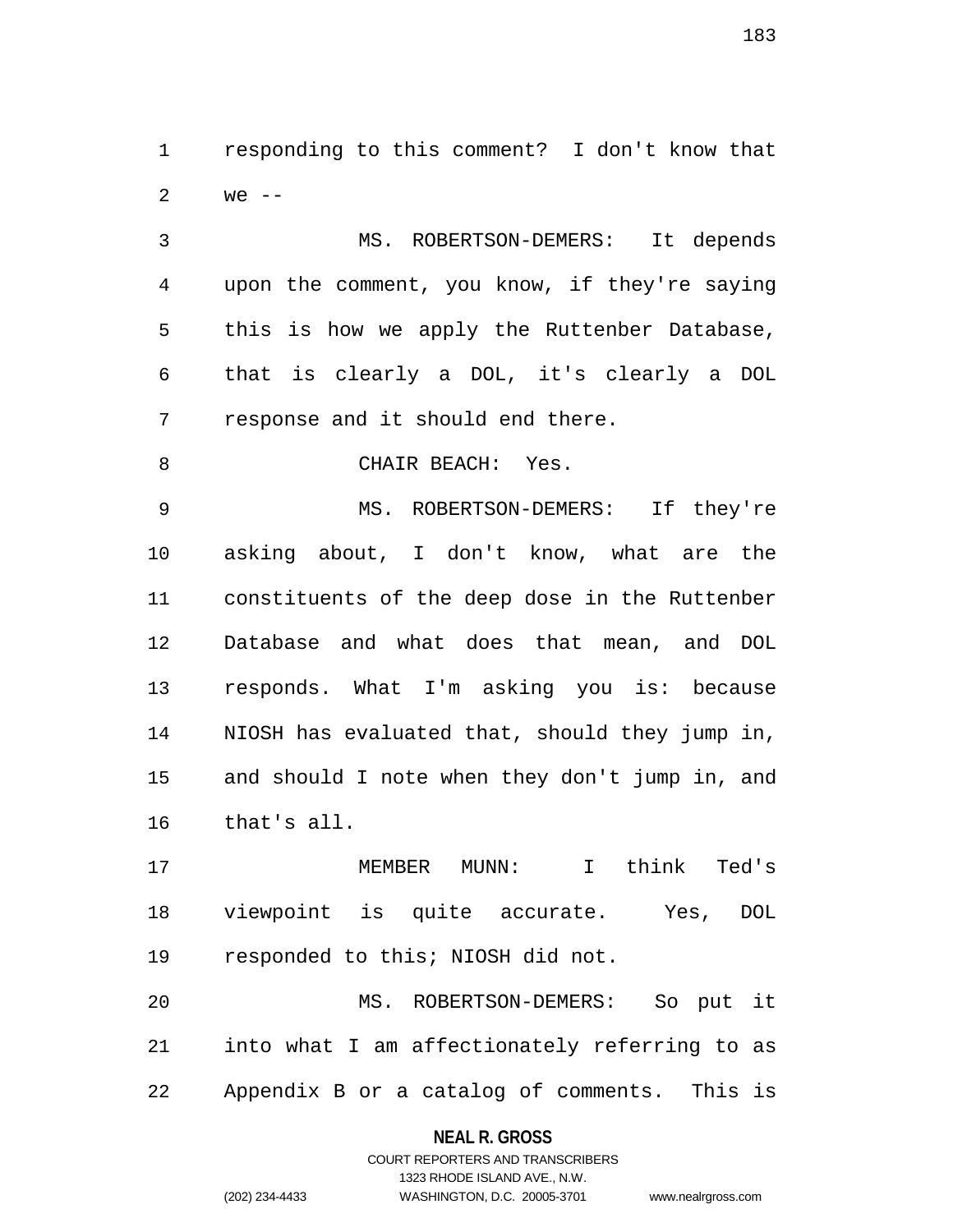1 the comment, this is the response and there is 2 nothing else to it.

3 CHAIR BEACH: Yes, I think so, 4 Kathy. Phil, anything on that?

5 MEMBER SCHOFIELD: No, I think 6 that issue is kind of pretty well settled, I 7 mean, a lot of that's going to have to be 8 addressed by the Work Group, the Rocky Flats 9 Work Group rather than us, I think.

10 MR. KATZ: Right, well, that Work 11 Group is definitely going to take up, I think, 12 the Ruttenber Data, questions or something 13 along those lines, because we continually ask 14 for updates and, again, we're planning to have 15 a Rocky Flats Work Group and I'm sure Mark 16 will continue to be interested in Rocky Flats, 17 the Ruttenber Database use or non-use, however 18 it's being handled by DOL.

19 CHAIR BEACH: Absolutely, I don't 20 think that will get lost.

21 MR. KATZ: Yes.

22 CHAIR BEACH: Okay, Question 8,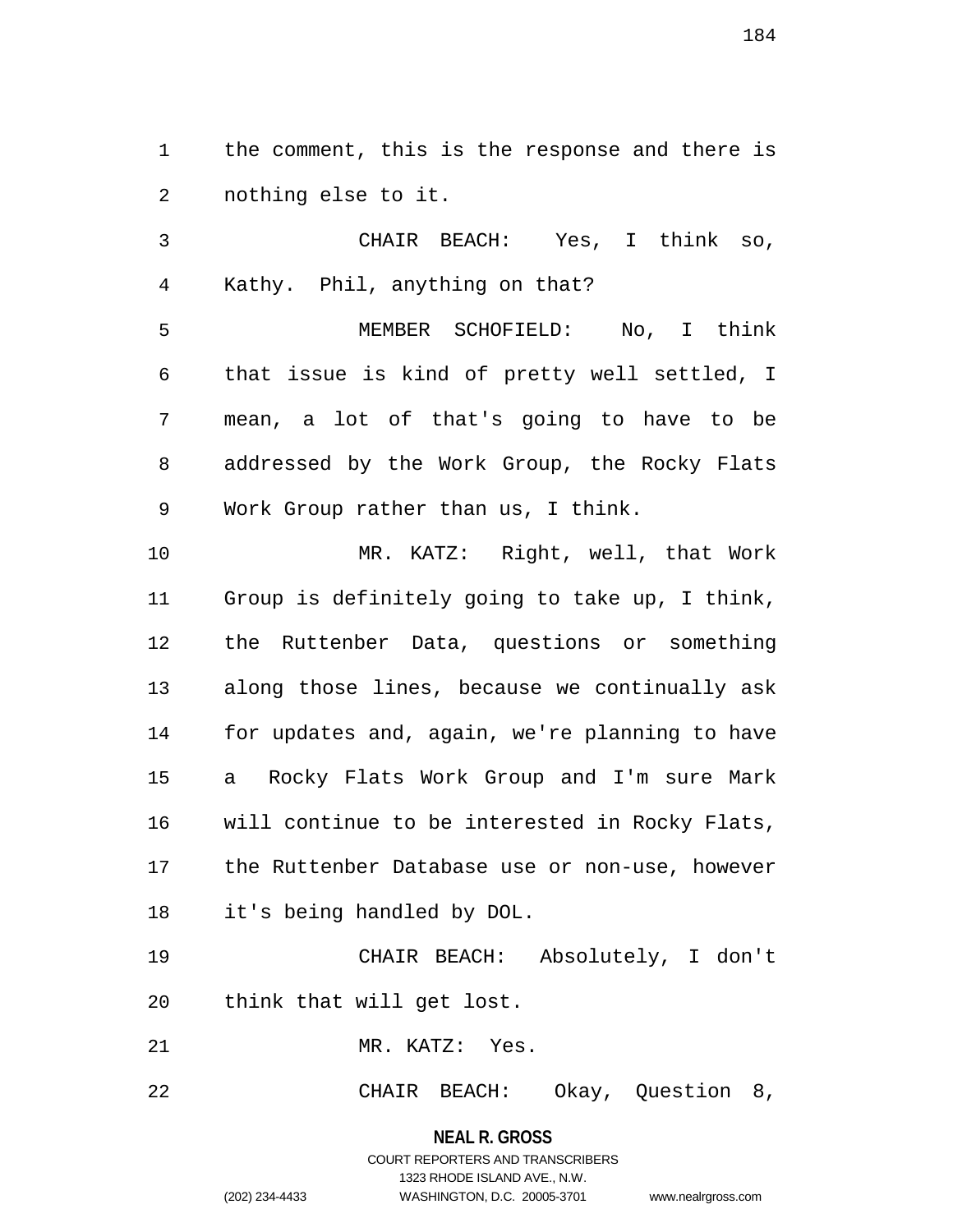1 should the field of NIOSH response include 2 direct responses, direct response in a 3 meeting, email, et cetera, or indirect 4 responses, inclusion of an issue, decision in 5 a TBD or -- excuse me, TIB or TBD response on 6 the website in a Frequently Asked Question, 7 FAQ, et cetera? And then this aspect of the 8 review will affect the time and money required 9 to conclude the review. 10 MS. ROBERTSON-DEMERS: And I think 11 I gave you two examples earlier. 12 MEMBER MUNN: If we stick to our 13 reason for doing this, then this should 14 include only direct responses, otherwise 15 there's no way that a respondent would know

20 So since we're concerned here, 21 with the respondent's -- I mean, with the 22 commenter's comfort with the response, then

16 that this answer is included in the FAQs.

17 Unless the respondent had a note from someone,

18 saying look in the FAQs, then they wouldn't

#### **NEAL R. GROSS**

### COURT REPORTERS AND TRANSCRIBERS 1323 RHODE ISLAND AVE., N.W. (202) 234-4433 WASHINGTON, D.C. 20005-3701 www.nealrgross.com

19 know that.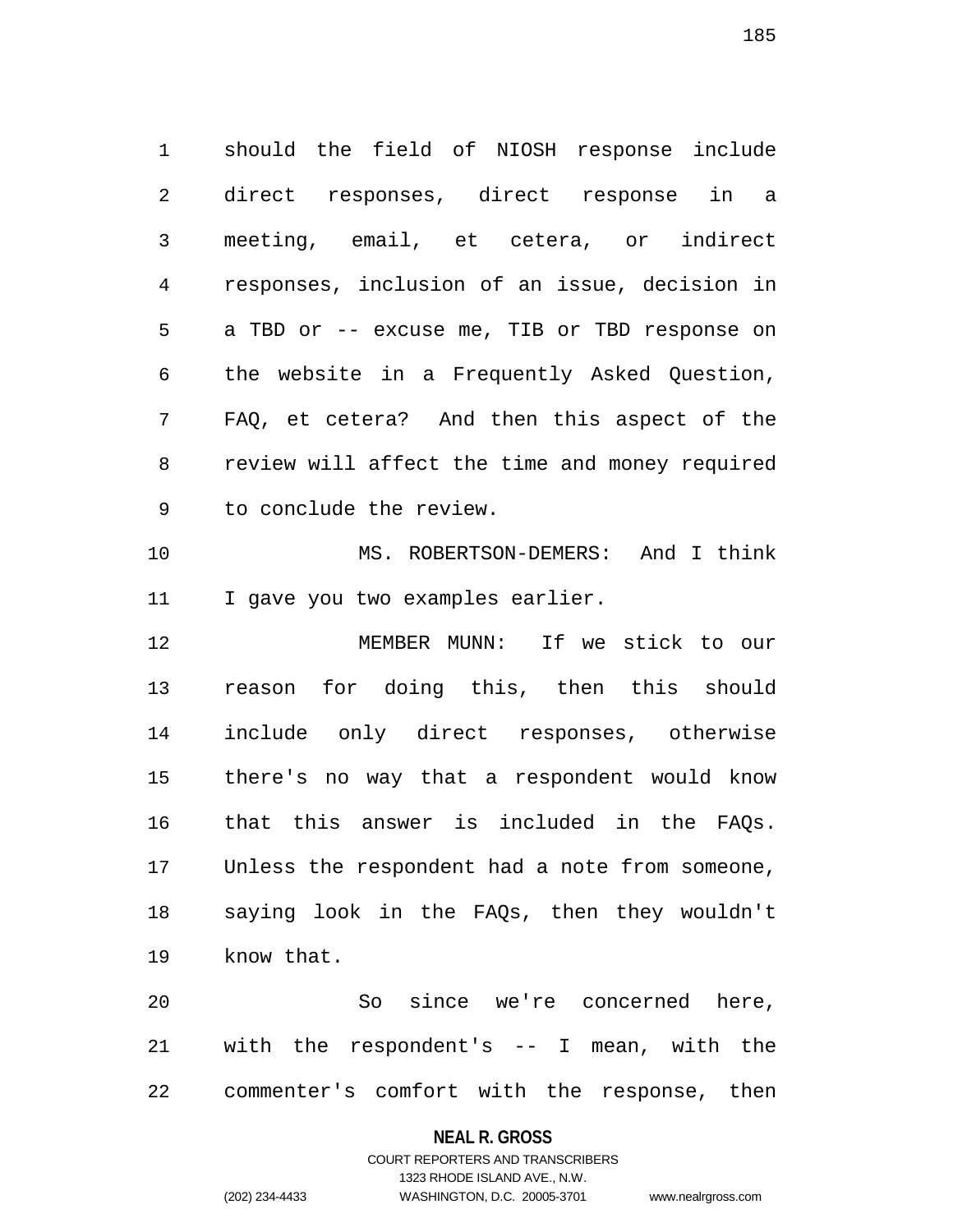1 only direct responses would be acceptable, it 2 would seem to me.

3 CHAIR BEACH: Okay, so Mike says, 4 "I guess, my comment here is a) substantive 5 comment and b) was it used, why or why not?" 6 MS. ROBERTSON-DEMERS: If you 7 think of this under the field on the form of 8 NIOSH response, that's what I'm talking about, 9 I'm not in the evaluation phase yet.

10 MEMBER MUNN: Just yes, they 11 either did respond to it directly, or they did 12 not. And if they did not respond to it 13 directly, then there's no way that the 14 questioner would know that it had been 15 considered.

16 MS. ROBERTSON-DEMERS: Right, and 17 I would recommend that you skip down to 11 and 18 12, because they are very similar, only 19 related to feedback to the worker.

20 CHAIR BEACH: Okay, so 11 is 21 posting a document, FAQ, or other information 22 to the website without notification of the

**NEAL R. GROSS**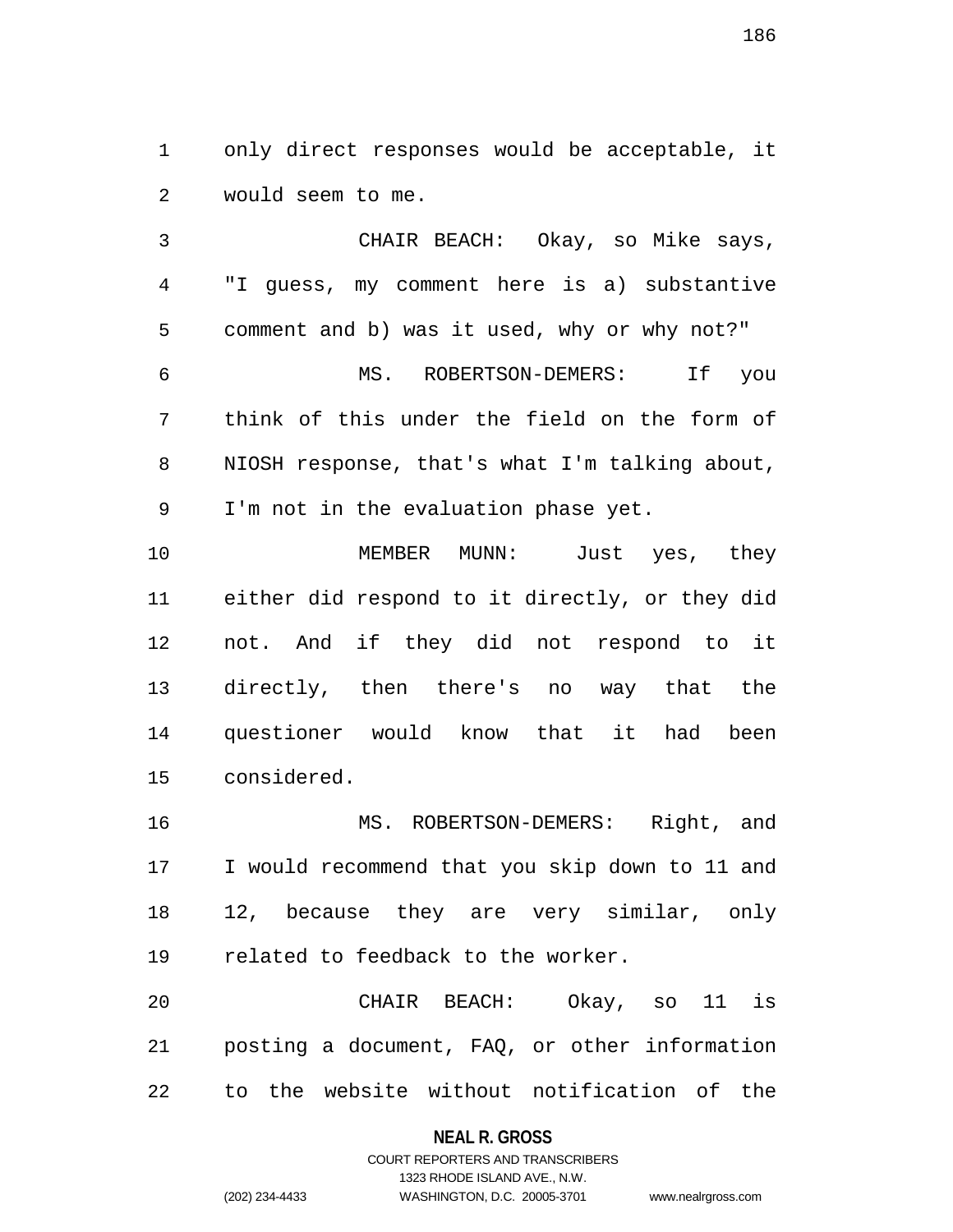1 worker considered a response to the worker? 2 MS. ROBERTSON-DEMERS: Or 3 feedback. 4 CHAIR BEACH: Or feedback. 5 MEMBER MUNN: I would say no, but 6 the reason I would say no, one of the things, 7 the only thing we don't know, is we do not 8 know whether the worker has been informed 9 verbally. 10 MS. ROBERTSON-DEMERS: That's the 11 next question. 12 MEMBER MUNN: And, you know, if 13 there has been a personal contact and we don't 14 have record of it, then there's no way you can 15 tell that that's been the case. 16 and if there is, if it has 17 occurred in a Board comment session, for 18 example, it's not at all uncommon for one of 19 the NIOSH folks to be speaking with a 20 questioner during the meeting, not on the 21 public record, but personally. And that, to 22 me, is a response, right there.

**NEAL R. GROSS**

COURT REPORTERS AND TRANSCRIBERS 1323 RHODE ISLAND AVE., N.W. (202) 234-4433 WASHINGTON, D.C. 20005-3701 www.nealrgross.com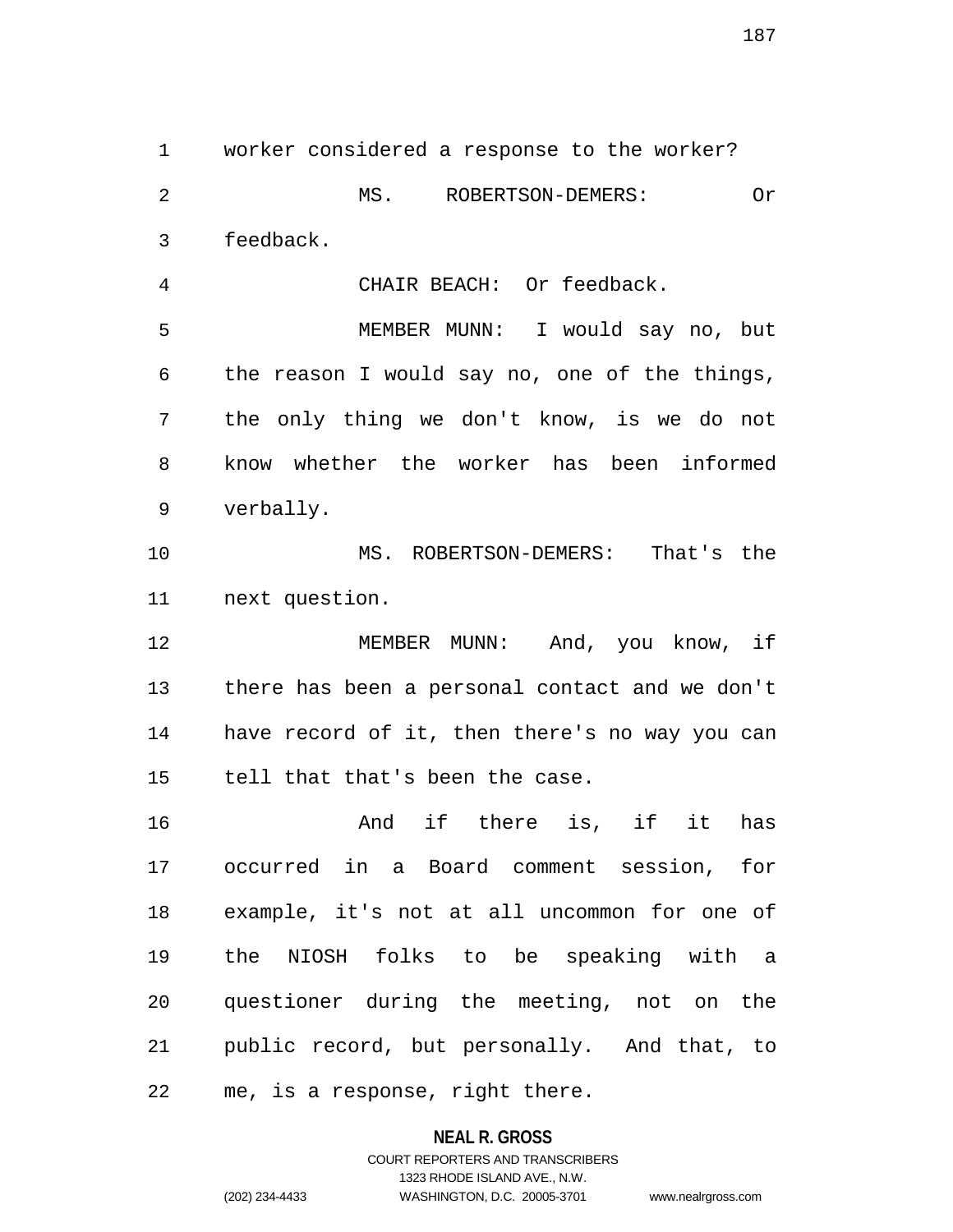1 CHAIR BEACH: In real time. 2 Okay, so in 12, because Kathy 3 mentioned 12, is posting a document, FAQ or 4 other information to the website, with 5 notification of the worker, considered a 6 response to the worker. 7 MS. ROBERTSON-DEMERS: The 8 difference being that in one, the worker was 9 not notified, and in the other they were 10 notified. 11 MR. KATZ: I mean, sending them to 12 a resource as opposed to giving it in a letter 13 is fine, it seems. 14 MEMBER MUNN: Yes, that's a 15 response. 16 CHAIR BEACH: And Mike said for 17 11, and he said same for 12 is, "Not to 18 substantive comments, if it is some repeated 19 generic comments/question," and then he just, 20 a lot of question marks, so -- 21 MR. KATZ: Yes, I think he's on 22 track with that, I mean, generally the FAQs

> **NEAL R. GROSS** COURT REPORTERS AND TRANSCRIBERS

> > 1323 RHODE ISLAND AVE., N.W.

(202) 234-4433 WASHINGTON, D.C. 20005-3701 www.nealrgross.com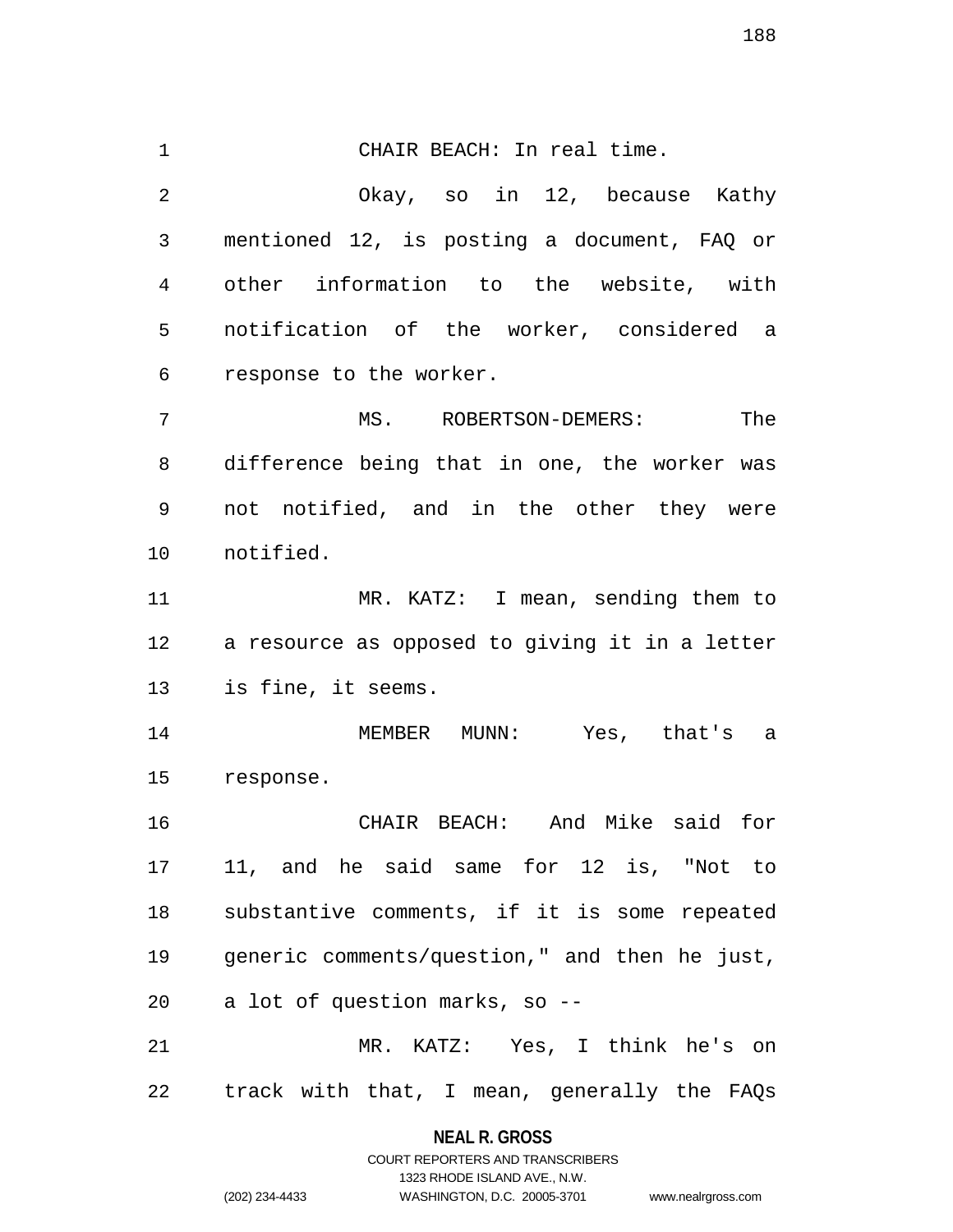1 deal with sort of generic issues, as opposed 2 to something highly technical and relevant for 3 a TBD or whatever, new information. 4 CHAIR BEACH: So does that answer 5 your question, Kathy? 6 MS. ROBERTSON-DEMERS: Yes, now 7 you can go back to nine. 8 CHAIR BEACH: Okay, so we're good, 9 we just killed three of them, right? 10 Okay, nine, what level of effort 11 should be involved in searching for a NIOSH 12 response? This aspect of the review will 13 affect the time and money required to complete 14 the review. Are you talking about for 15 yourself, SC&A or -- 16 MR. KATZ: For DCAS. 17 CHAIR BEACH: Or for DCAS, sorry. 18 Didn't mean to leave you out. 19 MS. ROBERTSON-DEMERS: Well, 20 really, you know, are we going to have to go 21 through every Advisory Board meeting issued 22 after the comment to look for the response, or

# **NEAL R. GROSS** COURT REPORTERS AND TRANSCRIBERS

1323 RHODE ISLAND AVE., N.W. (202) 234-4433 WASHINGTON, D.C. 20005-3701 www.nealrgross.com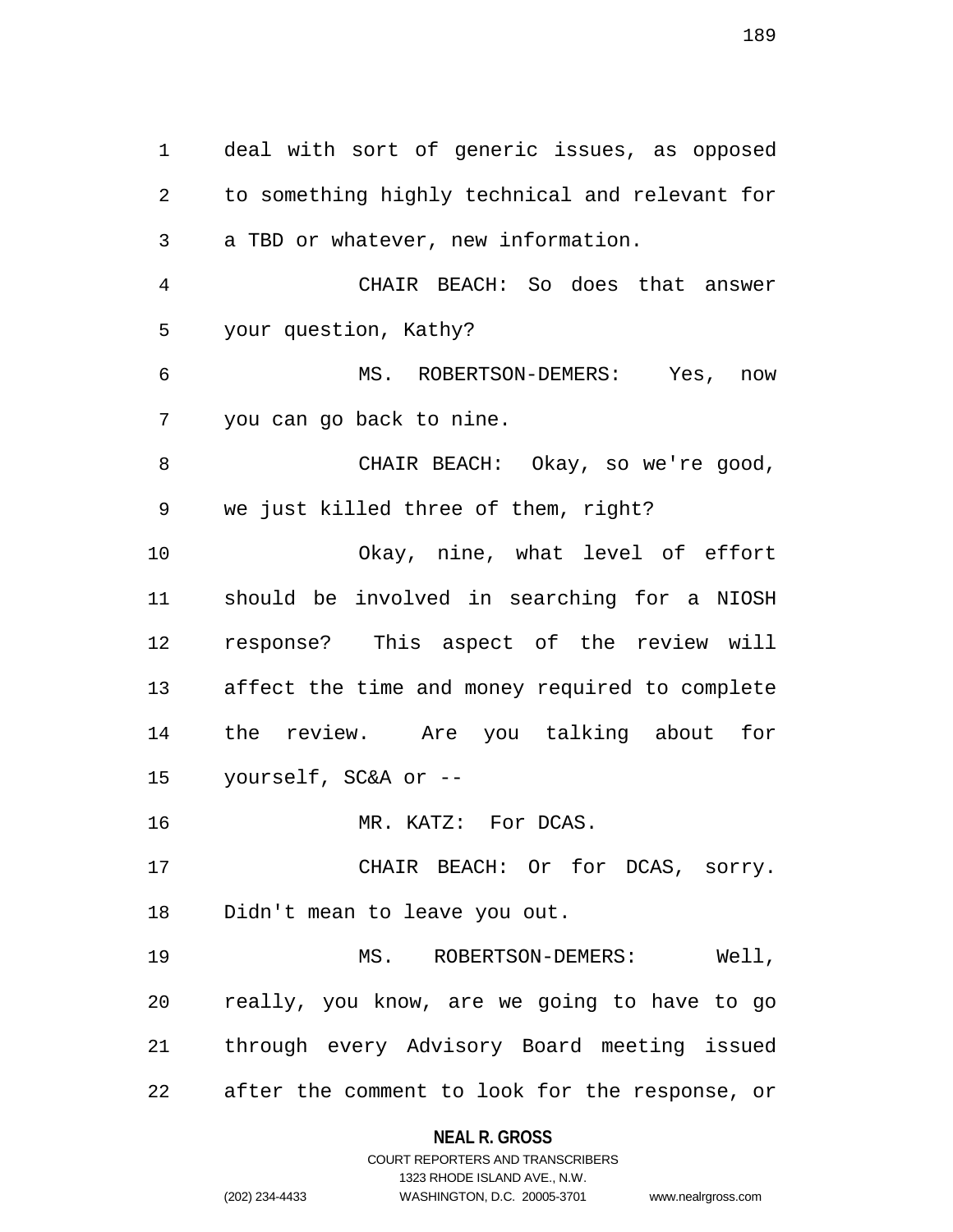1 is there some reasonable end point?

2 Do we have to go through all the 3 TIBs to look for a response, or can we choose 4 the most likely subset, that type of thing? 5 MR. KATZ: These were direct 6 responses we're talking about, right? 7 MS. ROBERTSON-DEMERS: Well, and I 8 wrote that question before you answered. 9 MR. KATZ: So now it, I think, 10 gets much simplified, you're dealing with 11 direct responses. And, you know, you'll be 12 asking, I mean, now you'll have a much more 13 reasonable sample of comments that you're 14 following up on. 15 And I think whatever you need to 16 do to follow up in terms of contacting, Chris 17 to start with, however this works. But to 18 track down whether there was a response and, 19 if so, what it was, that should be manageable 20 now. 21 CHAIR BEACH: Sounds like it. 22 Mike says, "It should be fairly easy to track,

> **NEAL R. GROSS** COURT REPORTERS AND TRANSCRIBERS

> > 1323 RHODE ISLAND AVE., N.W.

(202) 234-4433 WASHINGTON, D.C. 20005-3701 www.nealrgross.com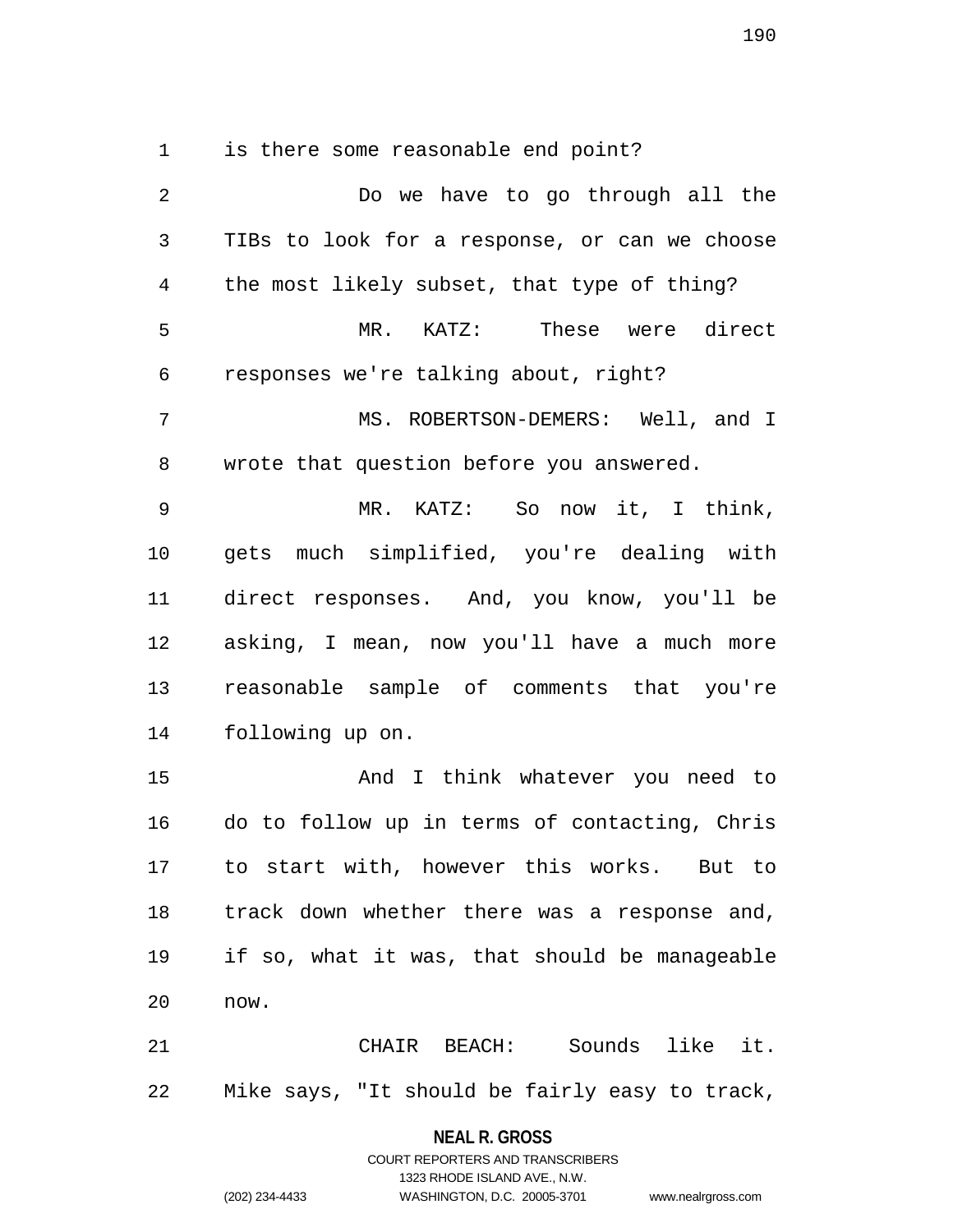1 if not, it should be noted and NIOSH should be 2 asked to provide the response, and put the 3 work on them." 4 That's fairly straightforward. I 5 shouldn't have read that last part, but 6 anyway, it should be easy to track. 7 MEMBER MUNN: And where do you 8 look, do you look in snail mail, as well as 9 email, and I guess my only question would be, 10 where do you look? 11 MS. ROBERTSON-DEMERS: Well, it 12 really depends on the format of the comment. 13 MEMBER MUNN: Where did the 14 question come from? 15 MS. ROBERTSON-DEMERS: Okay, 16 that's why I kind of had outlined where I 17 gathered the comments from. 18 You know, NIOSH, first of all I've 19 looked at what, in the information that NIOSH 20 has provided and what I have been able to get 21 off the website and from the SRDB and the SEC 22 Viewer.

> **NEAL R. GROSS** COURT REPORTERS AND TRANSCRIBERS

> > 1323 RHODE ISLAND AVE., N.W.

(202) 234-4433 WASHINGTON, D.C. 20005-3701 www.nealrgross.com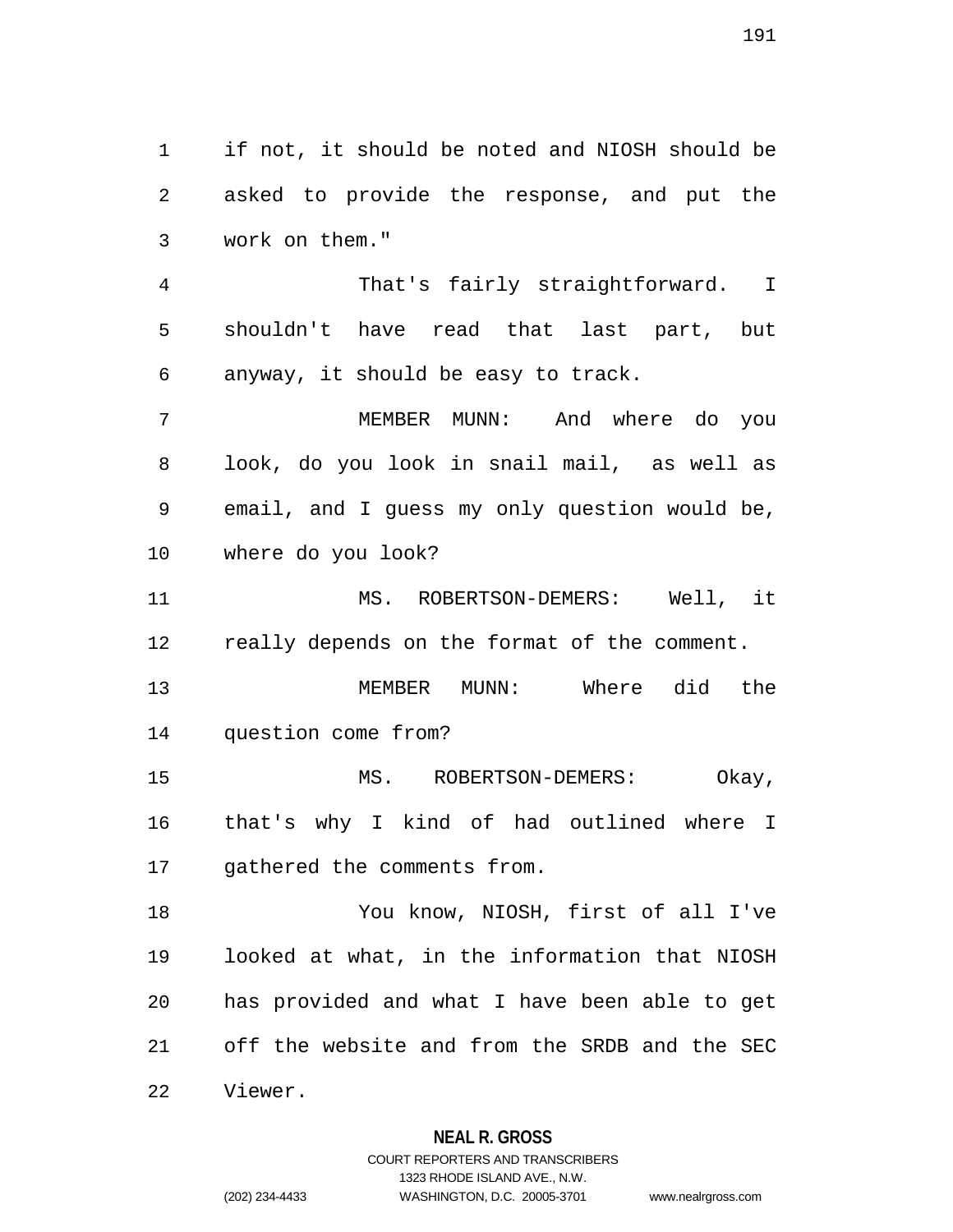1 Okay, so that's kind of the 2 universe, you know, if it's say, the Worker 3 Outreach meeting, you know, they might respond 4 right away.

5 MEMBER MUNN: Yes.

6 MS. ROBERTSON-DEMERS: Okay, and 7 if it's an email, there's usually an email 8 sent back. If there's a comment in a meeting, 9 like in an Advisory Board meeting, is not 10 always addressed right away, but it may be 11 addressed in a subsequent meeting.

12 MEMBER MUNN: That's a relatively 13 recent development, though, for the Advisory 14 Board to be taking up past comments, 15 responding to them, I think.

16 MS. ROBERTSON-DEMERS: It wasn't a 17 formal process, but sometimes it happened.

18 MR. KATZ: Yes, sometimes it 19 happened, but I guess I wouldn't scour the 20 universe for those.

21 MEMBER MUNN: No, that would be 22 hard.

# **NEAL R. GROSS** COURT REPORTERS AND TRANSCRIBERS 1323 RHODE ISLAND AVE., N.W.

(202) 234-4433 WASHINGTON, D.C. 20005-3701 www.nealrgross.com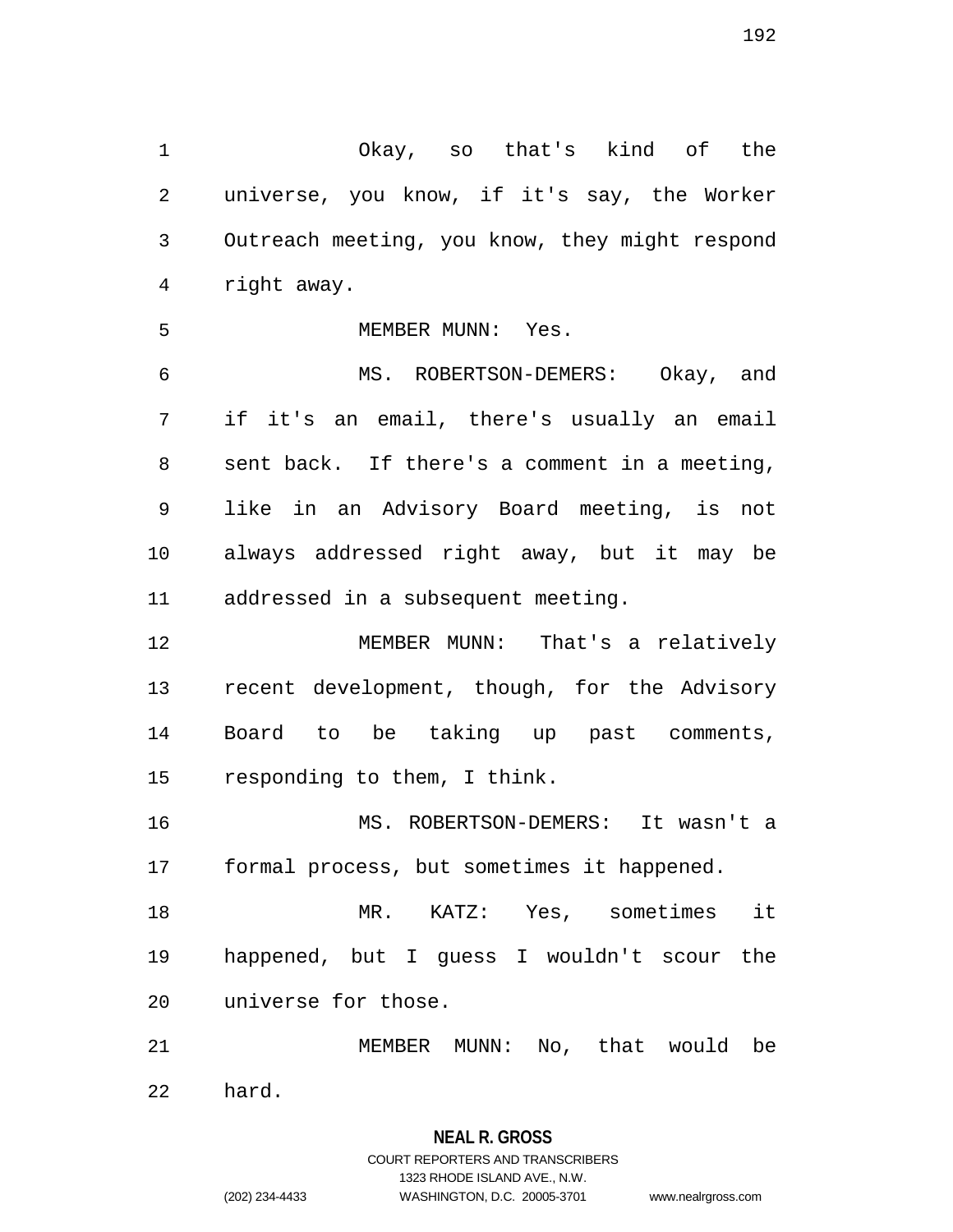1 CHAIR BEACH: Okay, thank you. 2 MS. ROBERTSON-DEMERS: Some 3 formats are easier than others. 4 CHAIR BEACH: Okay, you good with 5 that one, Kathy? 6 MS. ROBERTSON-DEMERS: Yes. 7 CHAIR BEACH: And then the last 8 question, ten, should we put a time limit on a 9 period in which we search for feedback to the 10 worker, within six months of the comment? 11 MEMBER MUNN: And we've already 12 done that. 13 CHAIR BEACH: Yes, same as above, 14 okay. So that is the end of the questions, 15 Kathy was there anything else that you need 16 from this Work Group to continue your review 17 at this point? 18 MS. ROBERTSON-DEMERS: No. Except 19 permission to restart. 20 CHAIR BEACH: I would say -- 21 MR. KATZ: We'll need a budget for 22 the path forward, now that we have an

> **NEAL R. GROSS** COURT REPORTERS AND TRANSCRIBERS

> > 1323 RHODE ISLAND AVE., N.W.

(202) 234-4433 WASHINGTON, D.C. 20005-3701 www.nealrgross.com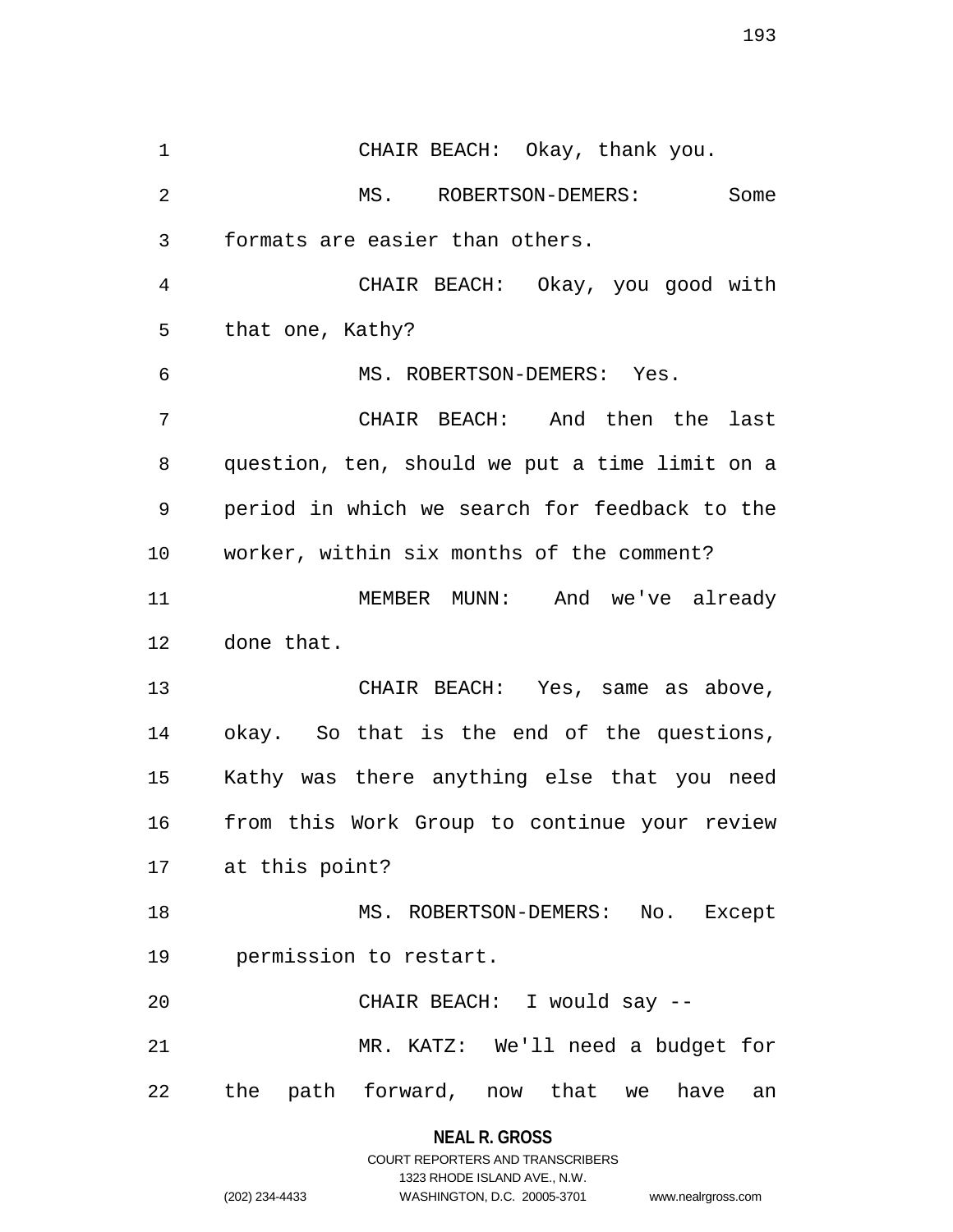1 approach.

| 2            | CHAIR BEACH: Well, there's two                 |
|--------------|------------------------------------------------|
| $\mathsf{3}$ | parts to that, and I was just going to say,    |
| 4            | before we move on from this, is we need to     |
| 5            | decide, or SC&A needs to kind of let us know   |
| 6            | how they're going to do the sampling and to    |
| 7            | have it stratified. So that would be an        |
| 8            | action here.                                   |
| 9            | MR. STIVER: Yes, I think we need               |
| 10           | to have a technical call on that particular    |
| 11           | issue.                                         |
| 12           | CHAIR BEACH: Well, because I'm                 |
| 13           | thinking a time frame should be fairly quick   |
| 14           | so that we can give you the go-ahead to go to  |
| 15           | work.                                          |
| 16           | a budget and a sampling is<br>So               |
| 17           | what, I guess, this workgroup needs, and then  |
| 18           | we need a technical call and then do we need a |
| 19           | conference call to go forward, Ted?            |
| 20           | MR. KATZ: No, we don't.                        |
| 21           | CHAIR BEACH: We don't, okay.                   |
|              |                                                |

**NEAL R. GROSS** COURT REPORTERS AND TRANSCRIBERS

1323 RHODE ISLAND AVE., N.W.

(202) 234-4433 WASHINGTON, D.C. 20005-3701 www.nealrgross.com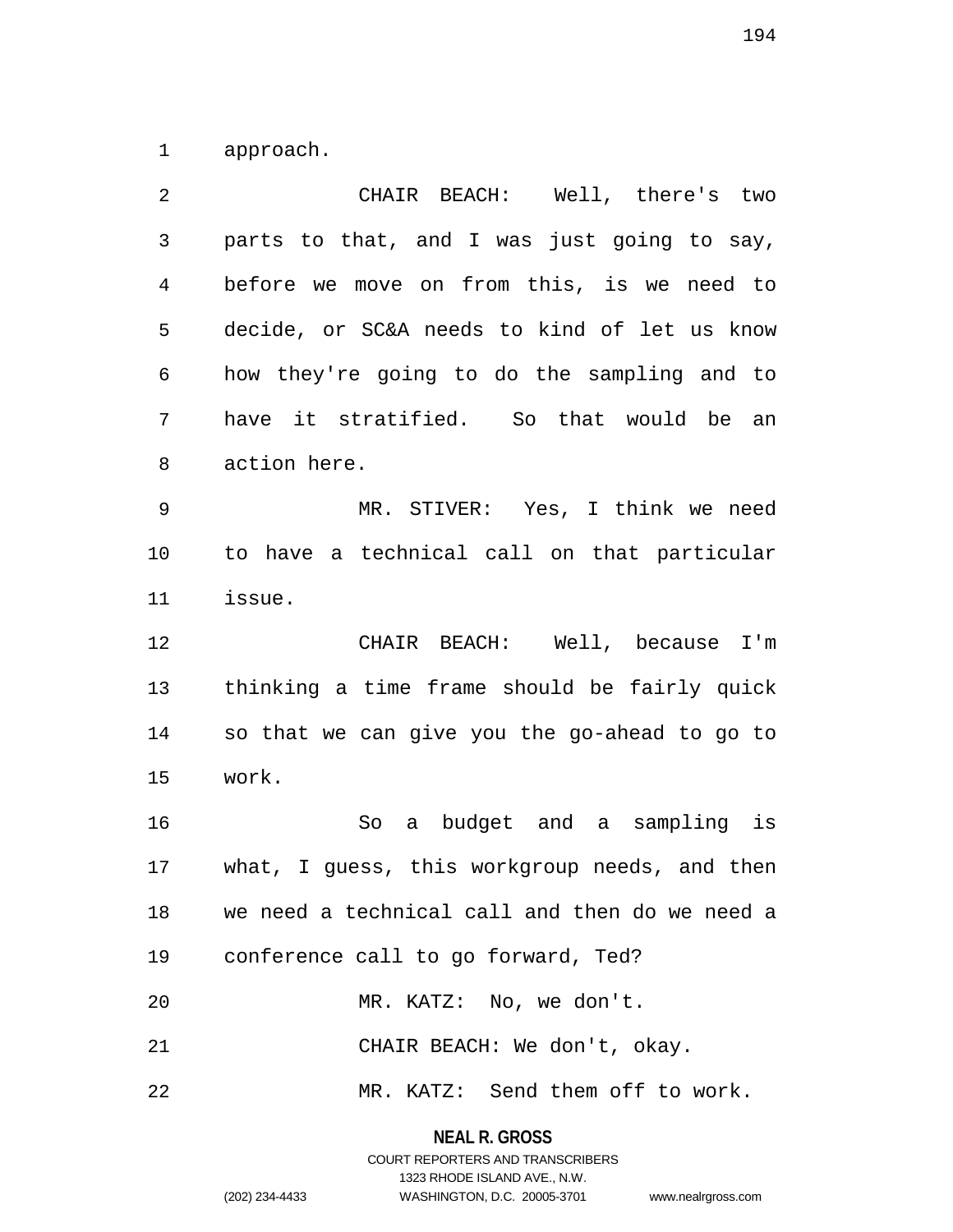**NEAL R. GROSS** 2 over lunch I went and put dates to the various 3 comments. It didn't eliminate very many 4 comments. 5 CHAIR BEACH: Okay. That's fine. 6 Good. 7 MR. KATZ: Okay. Whatever the 8 reality is, it is. That's why we need a 9 sampling. 10 CHAIR BEACH: Okay, so we can 11 expect something like a technical call fairly 12 soon and then -- 13 MR. STIVER: Yes, we'll get 14 together in the next couple of days and 15 contact you guys about scheduling a call. 16 CHAIR BEACH: Okay. 17 MR. STIVER: Let me get some of 18 our statisticians and other people. 19 CHAIR BEACH: And then the budget, 20 though, you guys can just handle via email. 21 Is that correct? Does the Work Group need to 22 be involved in that?

1 MS. ROBERTSON-DEMERS: Just FYI,

# COURT REPORTERS AND TRANSCRIBERS 1323 RHODE ISLAND AVE., N.W.

<sup>(202) 234-4433</sup> WASHINGTON, D.C. 20005-3701 www.nealrgross.com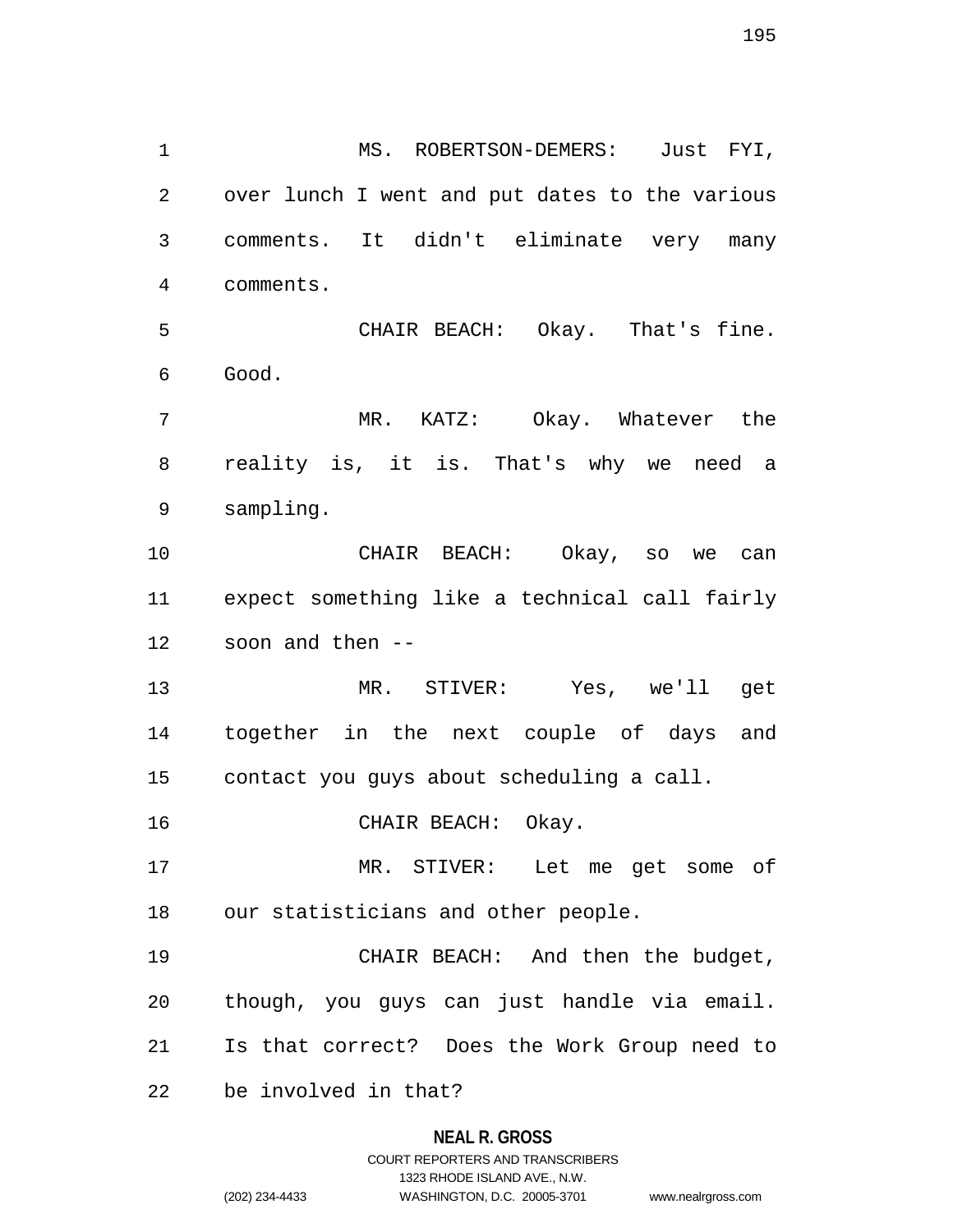1 MR. KATZ: Yes. No, they don't 2 need to. 3 CHAIR BEACH: We don't need to, 4 okay. 5 MR. KATZ: Let me know what the 6 path forward is, hours, dollars. 7 MS. ROBERTSON-DEMERS: Okay, one 8 question with regard to budgeting. Very early 9 on in the presentation, I offered you a couple 10 of options. 11 CHAIR BEACH: Right. 12 MS. ROBERTSON-DEMERS: We can go 13 individual by individual responses, or we can 14 go aggregate responses, and even within a 15 sample set this applies. I would prefer to do 16 it aggregate. 17 CHAIR BEACH: I'm okay with 18 aggregate, as long as it meets any budget 19 requirements that -- 20 MR. KATZ: Yes, it's really, 21 you're just aggregating sort of common 22 responses.

#### **NEAL R. GROSS**

# COURT REPORTERS AND TRANSCRIBERS 1323 RHODE ISLAND AVE., N.W. (202) 234-4433 WASHINGTON, D.C. 20005-3701 www.nealrgross.com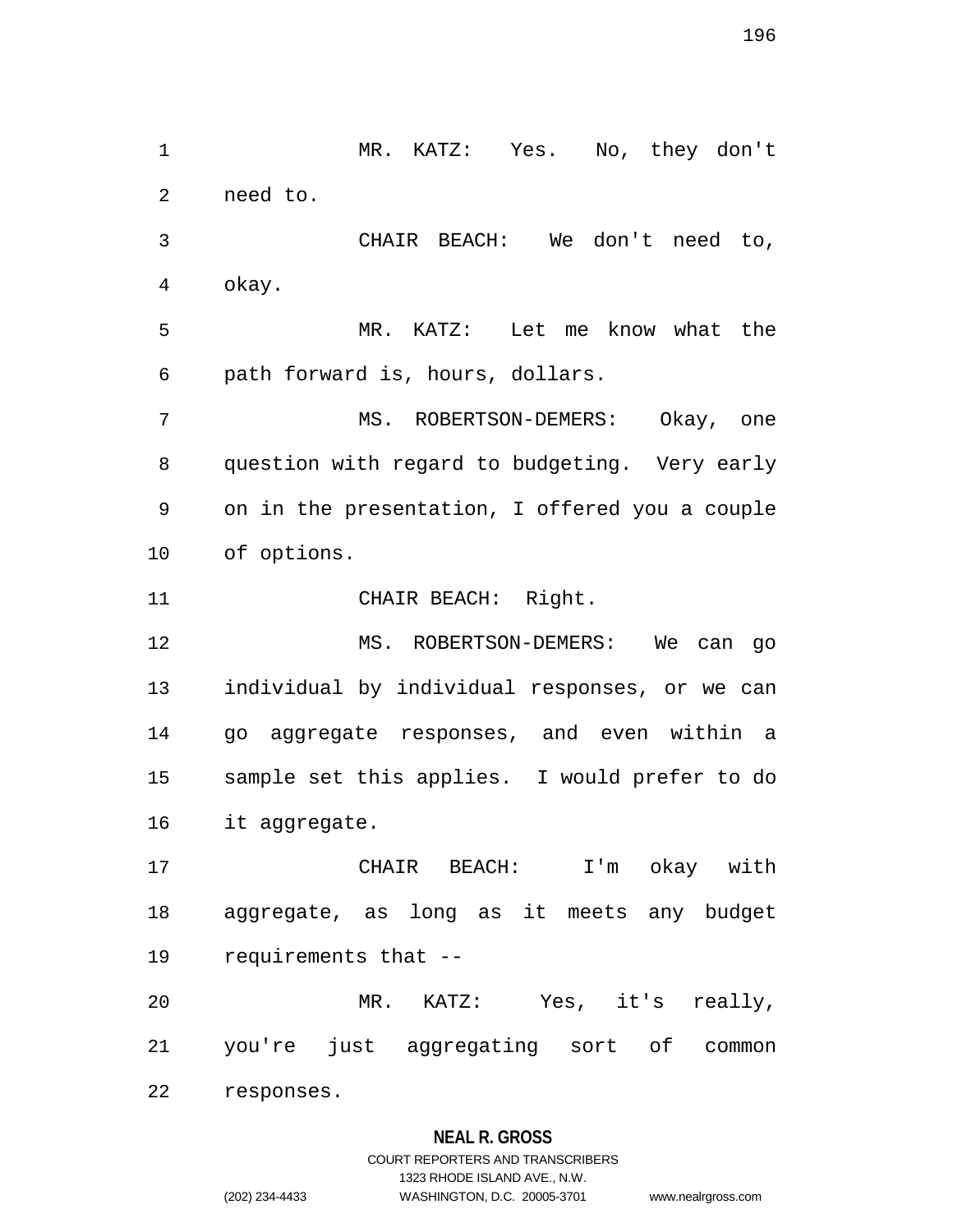1 MS. ROBERTSON-DEMERS: Similar 2 comments.

3 MR. KATZ: I mean, you do your 4 sampling and then you want to aggregate after 5 that, that's fine.

6 DR. MAKHIJANI: Well, it's a 7 question, you know, because I think now we've 8 got these floating dates a little bit, so 9 bundling the comments that are sort of similar 10 but not exactly similar and we've got floating 11 dates --

12 MR. KATZ: But you'll have, I mean 13 you'll have a population of comments.

14 DR. MAKHIJANI: Yes.

15 MR. KATZ: That is, your whole 16 population of comments, and then you'll sample 17 from that and you'll get -- so instead of 500, 18 or whatever it's whittled down to, you'll have 19 50 or whatever, comments.

20 And then, once you have those 50 21 comments, you know, if it makes sense somehow. 22 I mean, I don't totally understand the

**NEAL R. GROSS**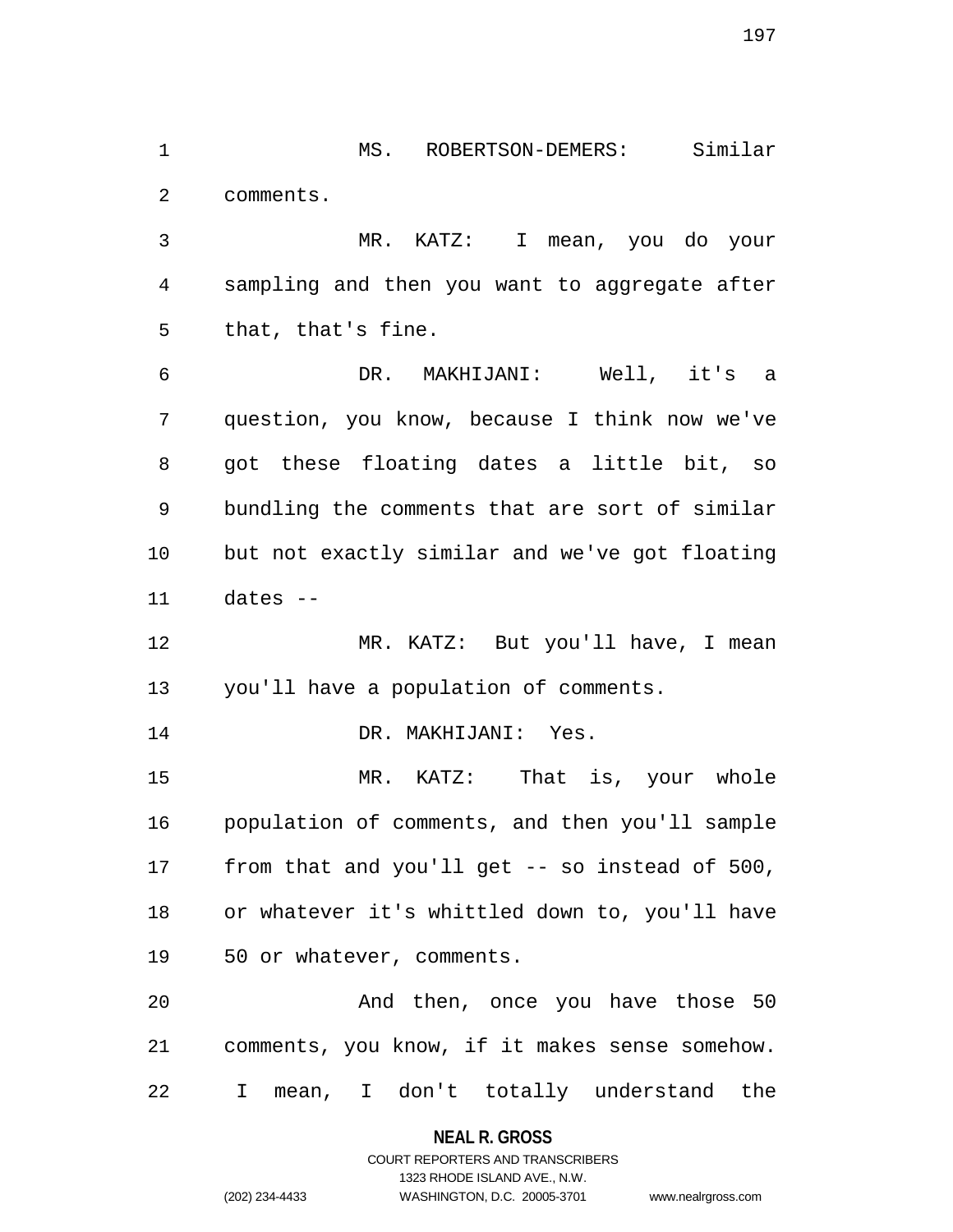1 aggregation concept in the first place, but if 2 somehow it's easing your way along, again, 3 you're down now from -- you're not dealing 4 with 500 anymore so how much aggregation you 5 need to do, I don't know.

6 And some of that you can't 7 aggregate because you want to know about this 8 customer service thing, which is an individual 9 thing, so, you know, I don't know, you guys 10 can think about that, we don't need to sort it 11 out here as to what really makes sense at this 12 point, now that you have a different approach.

13 DR. MAURO: Ted, this is John, I'd 14 like to second what you just said, in terms of 15 sampling, I think there are two different 16 kinds of things that we're interested in and 17 the way you would sample would be different.

18 In one respect is the customer 19 service issue, where you'd want to sample to 20 see how individuals were in fact responded to, 21 on a one on one basis so to speak.

22 And the other one is the degree to

#### **NEAL R. GROSS**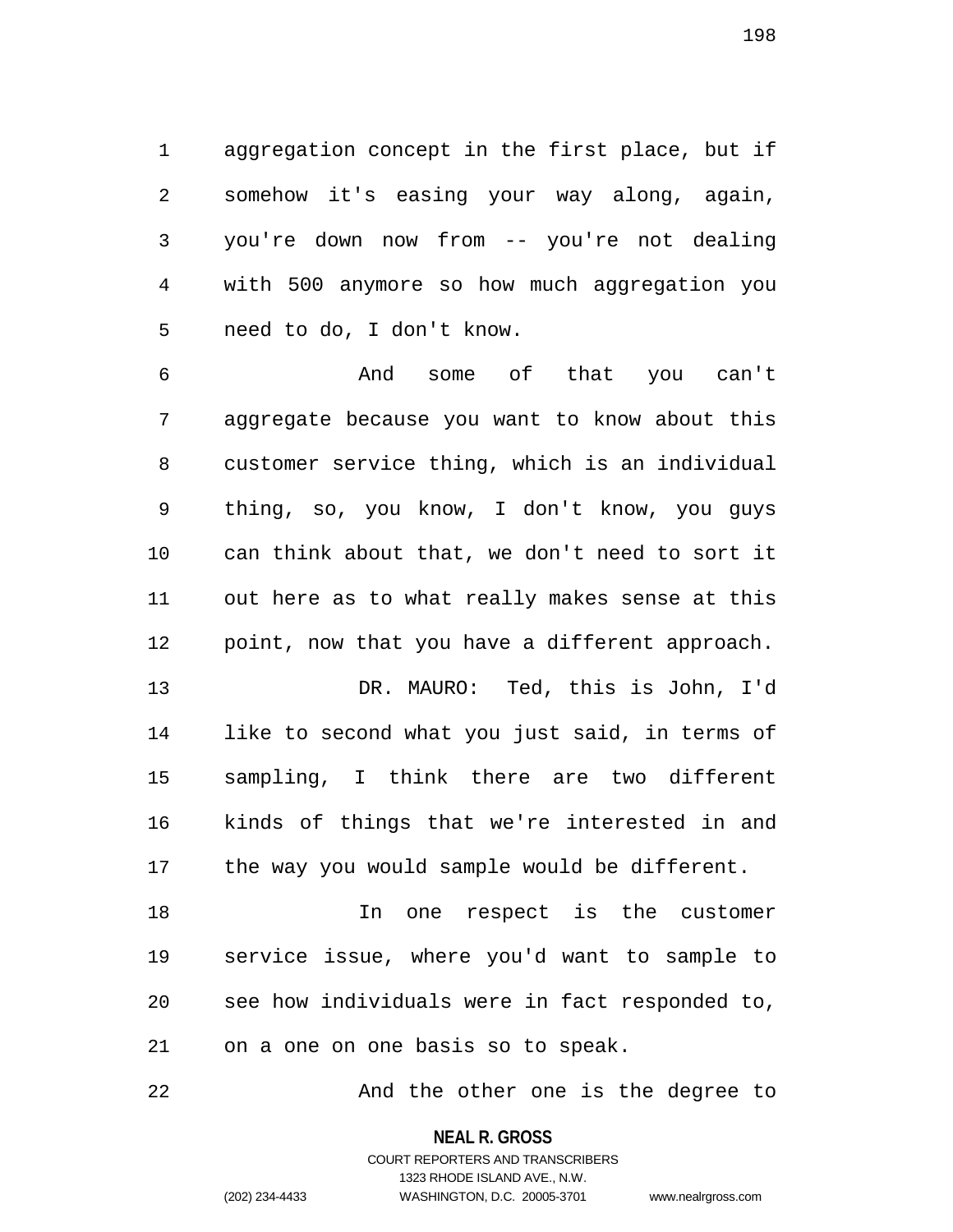1 which certain technical areas were in fact 2 dealt with in the products that NIOSH put out. 3 So I think that there would be two 4 different types of sampling, one for one 5 objective and one for the other objective, 6 and what you would do would be different, how 7 you would go about sampling. 8 In the latter, I think you'd do it 9 by these 38 or 34 groups that Kathy developed, 10 because you'd be interested in making sure 11 each of the technical areas, that were a 12 concern to people were in fact dealt with. 13 13 In the former, of course, you 14 know, you wouldn't necessarily do it that way. 15 Anyway, that's just a suggestion. 16 MR. KATZ: Why don't, I mean, SC&A 17 work on some proposals for that because I have

18 questions about that, but why not work up a 19 proposal with one or more options for how to 20 go about it, and that would be a good place to 21 have this technical call, and settle that?

22 CHAIR BEACH: Okay, Kathy,

**NEAL R. GROSS**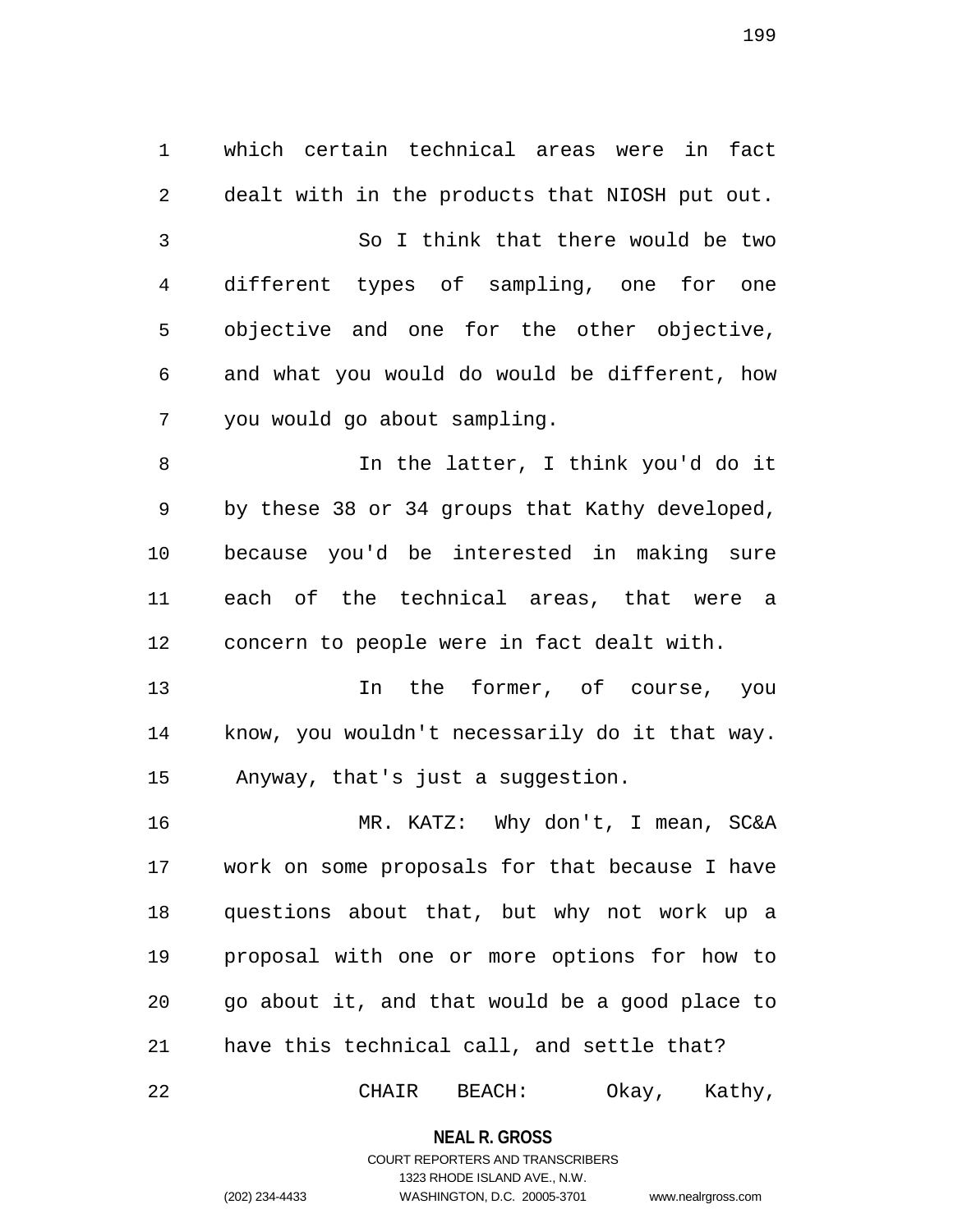1 anything else?

2 MS. ROBERTSON-DEMERS: No. 3 CHAIR BEACH: Okay, and just so 4 we're clear, work will not start again until 5 after the technical call. 6 MR. KATZ: One thing, just before 7 we just close out, that I noticed when I was 8 reading this, you have, at the end of all 9 these questions this categorization of 10 different sort of natures of comments. 11 1 I don't know how many categories 12 there are, quite a few, and I mean, I think 13 this is something you'll also sort of wrestle 14 with a little bit, I think. Because a lot 15 these categories are for comments that one 16 would guess by the nature of the category 17 really don't relate to the technical content 18 of anything. 19 In which case they don't entirely 20 even relate to a major part of this 21 evaluation, which is: how well did NIOSH take 22 it to account in the TBD? For example,

**NEAL R. GROSS**

COURT REPORTERS AND TRANSCRIBERS 1323 RHODE ISLAND AVE., N.W. (202) 234-4433 WASHINGTON, D.C. 20005-3701 www.nealrgross.com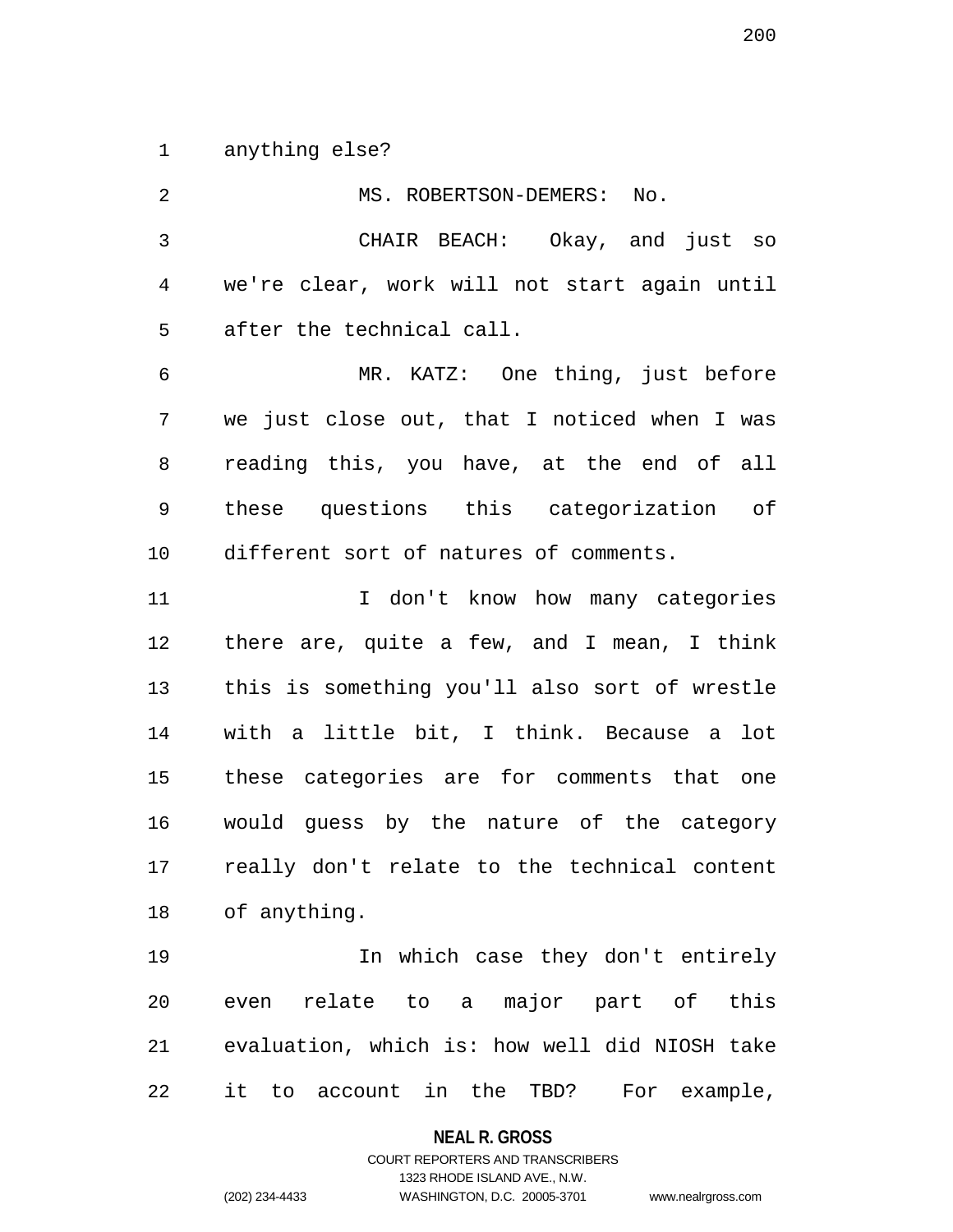1 Congressional intent; I mean, that's not about 2 technical content, really, or there are many 3 examples of that, timeliness is again not a 4 technical content thing.

5 I'm not saying those comments 6 aren't important I'm just saying you're going 7 to have to think a little bit about how you'd 8 deal with that, because it doesn't hit all the 9 aspects of this.

10 But I just say that so you can 11 think about that when you're developing your 12 plan.

13 CHAIR BEACH: Good comment, thank 14 you. Okay, so next on the agenda is SC&A 15 status report on outstanding action items for 16 PROC-012. Kathy, I believe you were going to 17 lead that? And that's just to your matrix, 18 correct, that you sent that to the Work Group? 19 MS. ROBERTSON-DEMERS: Is it 20 easier for me to go through the matrix and 21 give a status report or to cover the action 22 items that we had and let NIOSH cover the

#### **NEAL R. GROSS**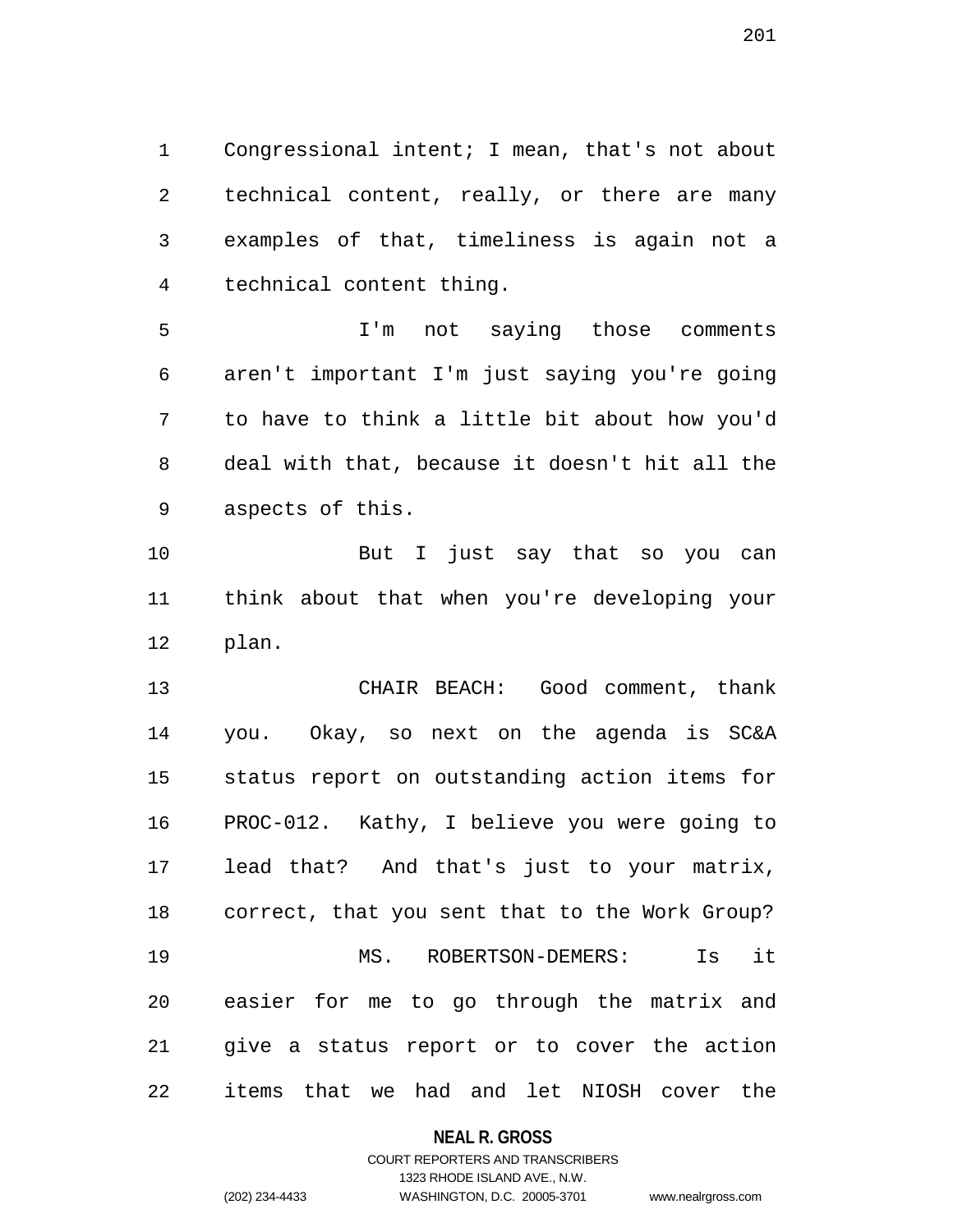1 action items they had?

2 MR. KATZ: That sounds good.

**NEAL R. GROSS** 3 MS. ROBERTSON-DEMERS: Okay, 4 which? 5 CHAIR BEACH: I think action 6 items, at this point. And I know you had a 7 question on what was in advance and what was 8 not, so maybe we can put some of those too. 9 MS. ROBERTSON-DEMERS: Okay, let 10 me get back into the matrix. 11 CHAIR BEACH: So at this point, we 12 just want an update and a review, basically, 13 does everybody agree with that on the issues? 14 MEMBER MUNN: Yes. 15 CHAIR BEACH: J.J., are you okay 16 with that? 17 MR. JOHNSON: And as we go through 18 the issues, instead of me trying to repeat and 19 start all over, would it be reasonable just to 20 address it at that point in time? 21 CHAIR BEACH: Yes, please, I think 22 that's a great idea.

COURT REPORTERS AND TRANSCRIBERS 1323 RHODE ISLAND AVE., N.W. (202) 234-4433 WASHINGTON, D.C. 20005-3701 www.nealrgross.com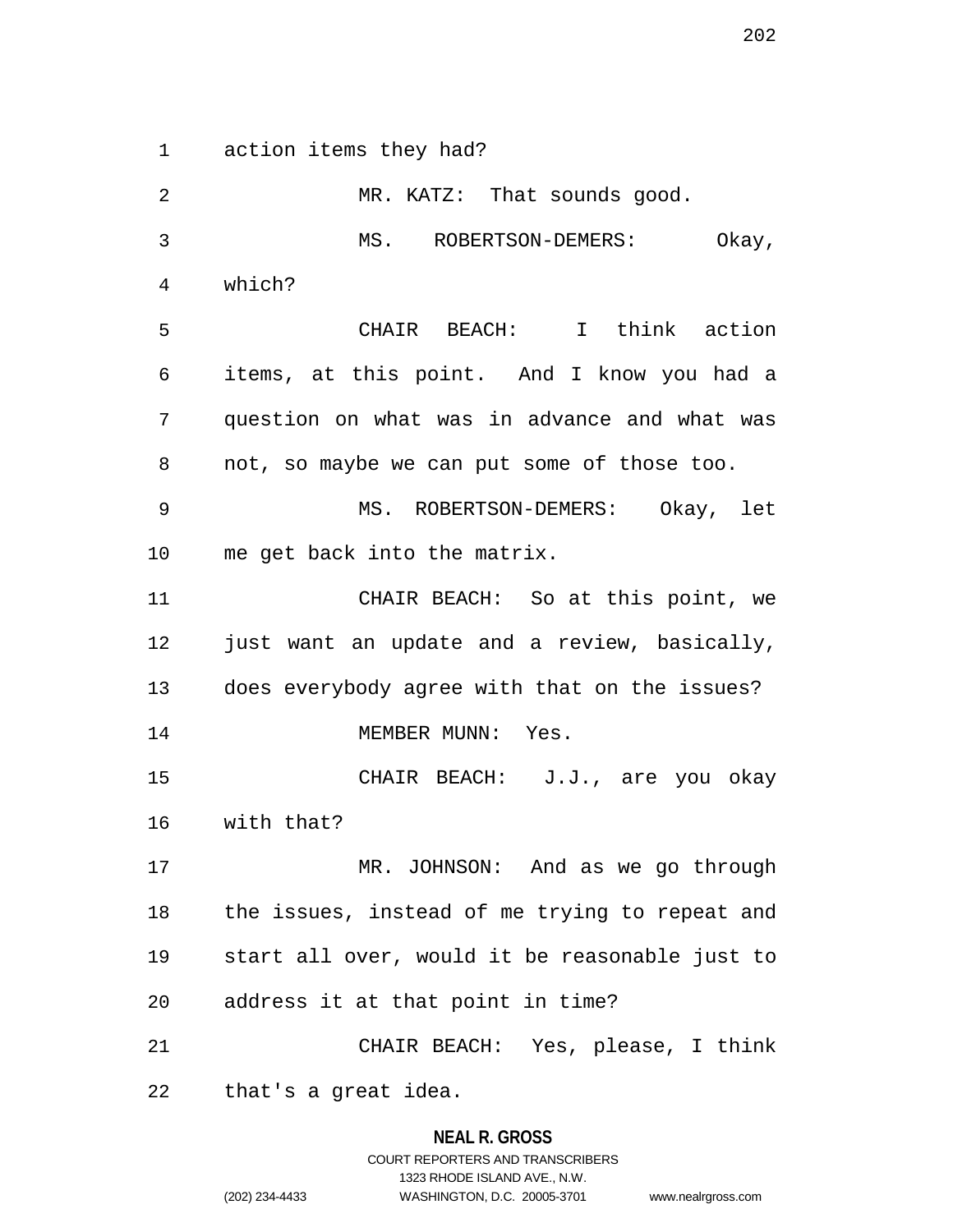1 MS. ROBERTSON-DEMERS: Okay, first 2 of all, SC&A was given another action item 3 during the last Working Group, and that was to 4 put together examples. 5 CHAIR BEACH: Can I stop you for 6 just a second? Is that with Finding 1? 7 MS. ROBERTSON-DEMERS: No, that's 8 what I was asking, which one? 9 CHAIR BEACH: Let's just go down - 10 - when I said go down the findings, an action 11 with each of the findings, starting with one. 12 MS. ROBERTSON-DEMERS: Okay, the 13 first finding was: the proceeder does not 14 provide direct direction for tracking, 15 trending, evaluating or responding to worker 16 input. 17 And NIOSH proposed some changes to

18 the procedure that were discussed at the last 19 Working Group meeting. And we kind of came up 20 with a preliminary response to that, but it 21 would be easier, like I said, to see the 22 changes in the context of the procedure as a

**NEAL R. GROSS**

COURT REPORTERS AND TRANSCRIBERS 1323 RHODE ISLAND AVE., N.W. (202) 234-4433 WASHINGTON, D.C. 20005-3701 www.nealrgross.com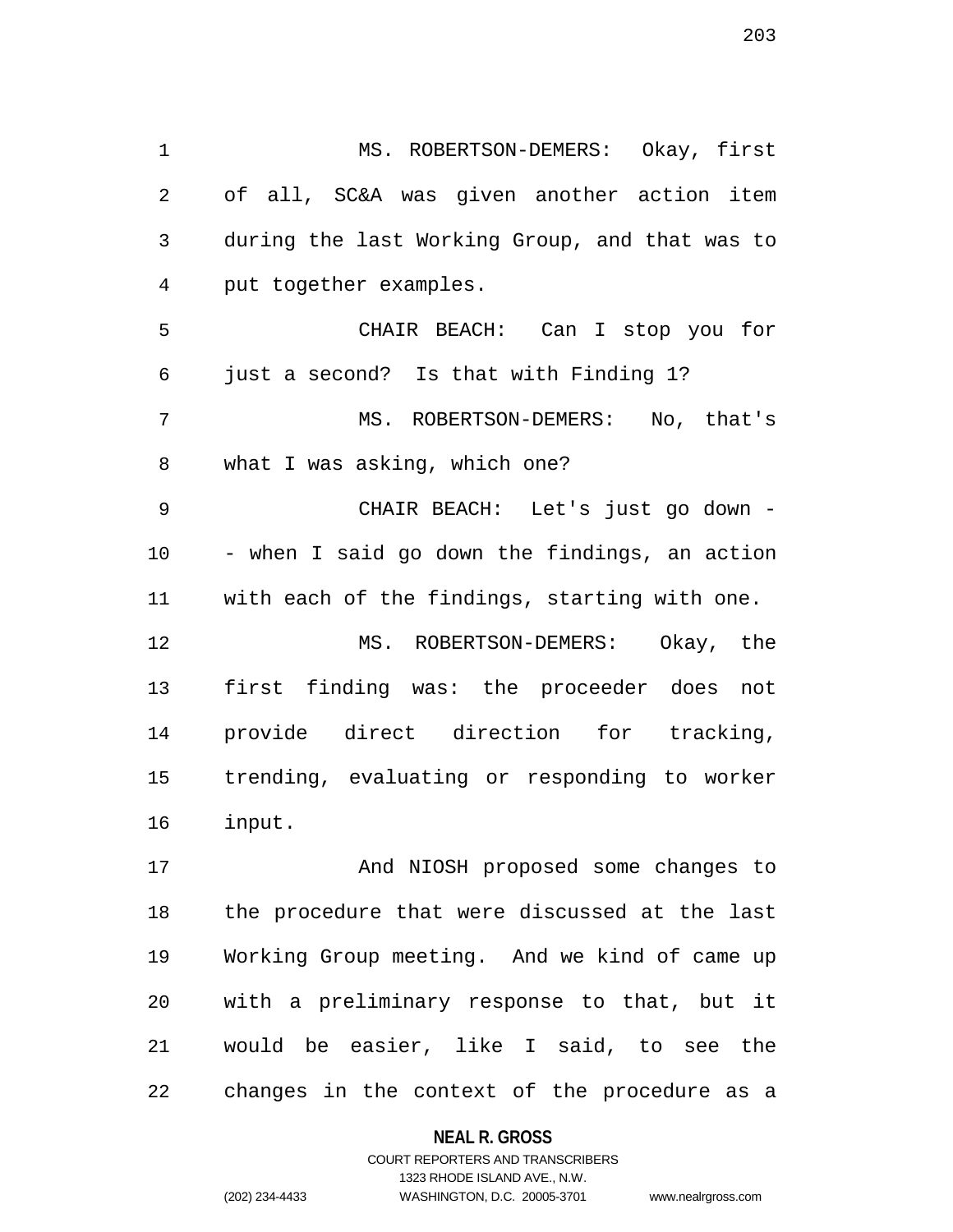1 whole.

2 And I know that J.J. responded, or 3 provided responses to the findings in our 4 report, but to actually see what the procedure 5 might look like with the changes. 6 CHAIR BEACH: So you're saying 7 with what we did on December 16th, the action 8 items that NIOSH agreed to do, you'd like to 9 see that in real time. 10 MS. ROBERTSON-DEMERS: I'd like to 11 see it in the procedure, not in our review. 12 CHAIR BEACH: Right, right. 13 MR. JOHNSON: Well, actually, 14 that's the procedure you have, and it was 15 incorporated, I think you indicated you 16 couldn't find it. 17 MS. ROBERTSON-DEMERS: Well, what 18 I looked at -- 19 MR. JOHNSON: Because I have it in 20 red, I highlighted it in red, the changes that 21 would be incorporated. And I think at that 22 time, the only additional thing that I was

**NEAL R. GROSS**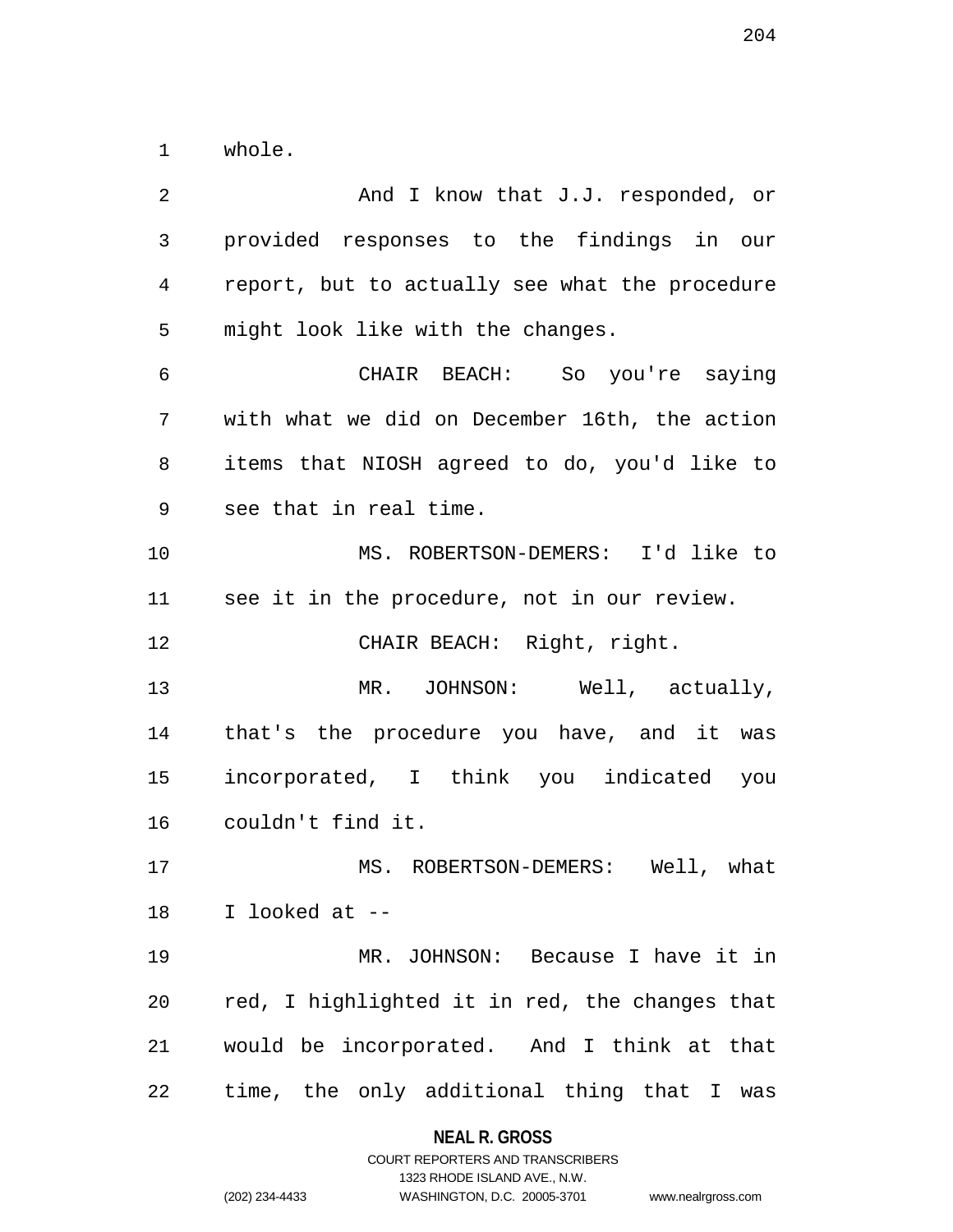1 going to do was follow through and identify 2 respective documents associated with different 3 types of meetings.

4 Along with the fact that I've been 5 given direction to indicate that this 6 procedure, Procedure 12, will not address 7 expert interviews.

8 MS. ROBERTSON-DEMERS: Okay, the 9 response that Josie just showed me was a 10 response that was integrated into our review.

11 MR. JOHNSON: Oh, is that right? 12 CHAIR BEACH: Yes, it was 13 originally -- you integrated it but it was 14 with, it was their report.

15 MR. JOHNSON: So it wasn't an 16 integration into the procedure?

17 MS. ROBERTSON-DEMERS: Right, no.

18 MR. JOHNSON: No, okay.

19 MS. ROBERTSON-DEMERS: And that 20 would help us take it as a whole, in context. 21 MR. JOHNSON: Well, I can -- I

22 don't have access to it right now but I can

# **NEAL R. GROSS** COURT REPORTERS AND TRANSCRIBERS

1323 RHODE ISLAND AVE., N.W.

| (202) 234-4433 |  |
|----------------|--|

WASHINGTON, D.C. 20005-3701 www.nealrgross.com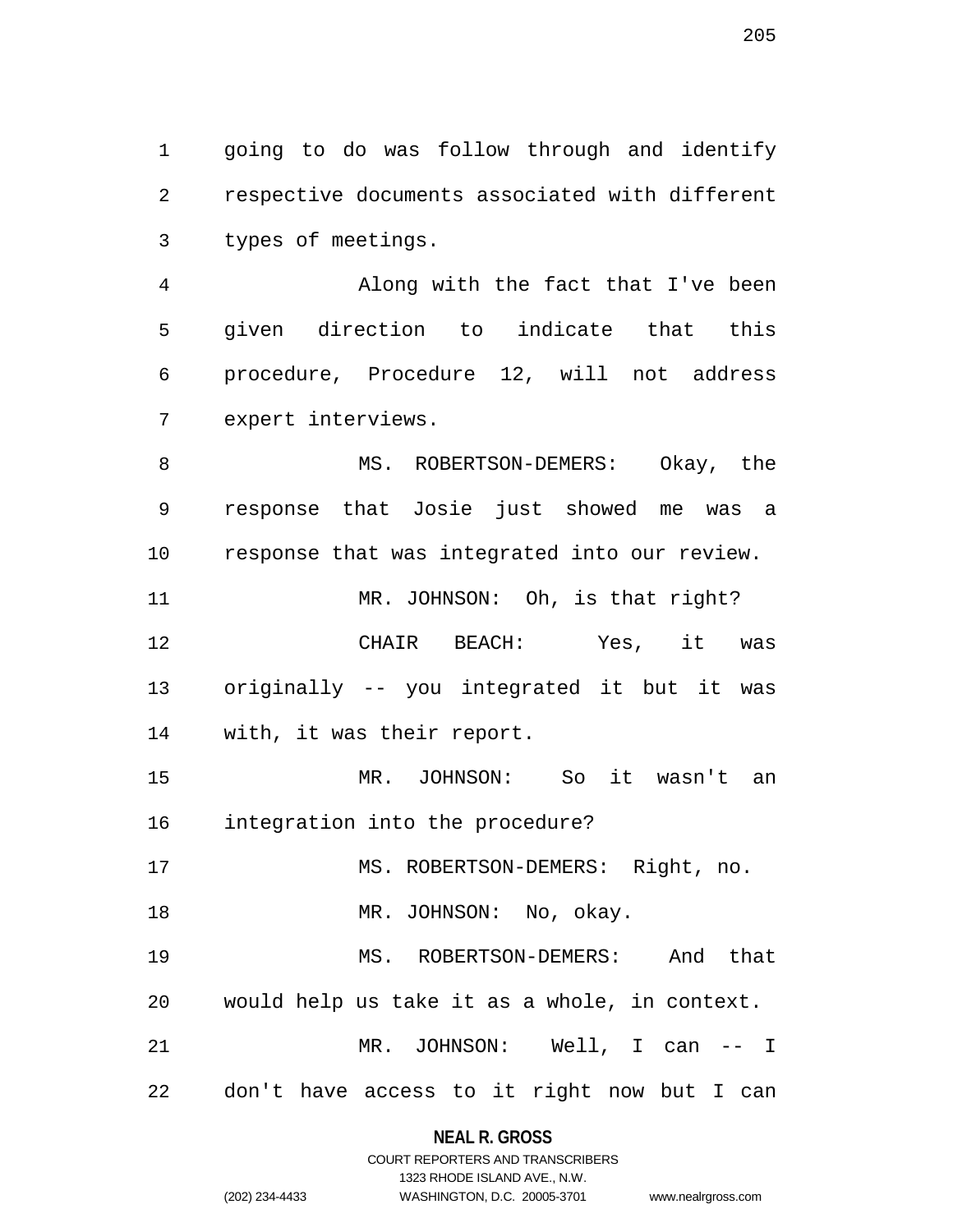1 certainly send that out and then we can 2 address that, I guess, perhaps better at 3 another time.

4 CHAIR BEACH: So if we go through 5 this on Page 6, it looks like where the heart 6 of this issue is.

7 MS. ROBERTSON-DEMERS: Right.

8 CHAIR BEACH: Down at the bottom 9 it says: "NIOSH proposed to insert the 10 following references under Section 3 of the 11 OCAS PR-012" and then it lists the three 12 procedures. This is in the matrix that I'm 13 reading from here. So that was from the 14 December 16th meeting that you had agreed to 15 do that.

16 MS. ROBERTSON-DEMERS: Actually, 17 it was prior to that that it was discussed.

18 CHAIR BEACH: Prior to that, so 19 prior to 12/16 and then it again said that 20 NIOSH self-volunteered to add guidance and PR-21 012 to identify the types of events for which 22 meetings will be taken. Now did you just say

**NEAL R. GROSS**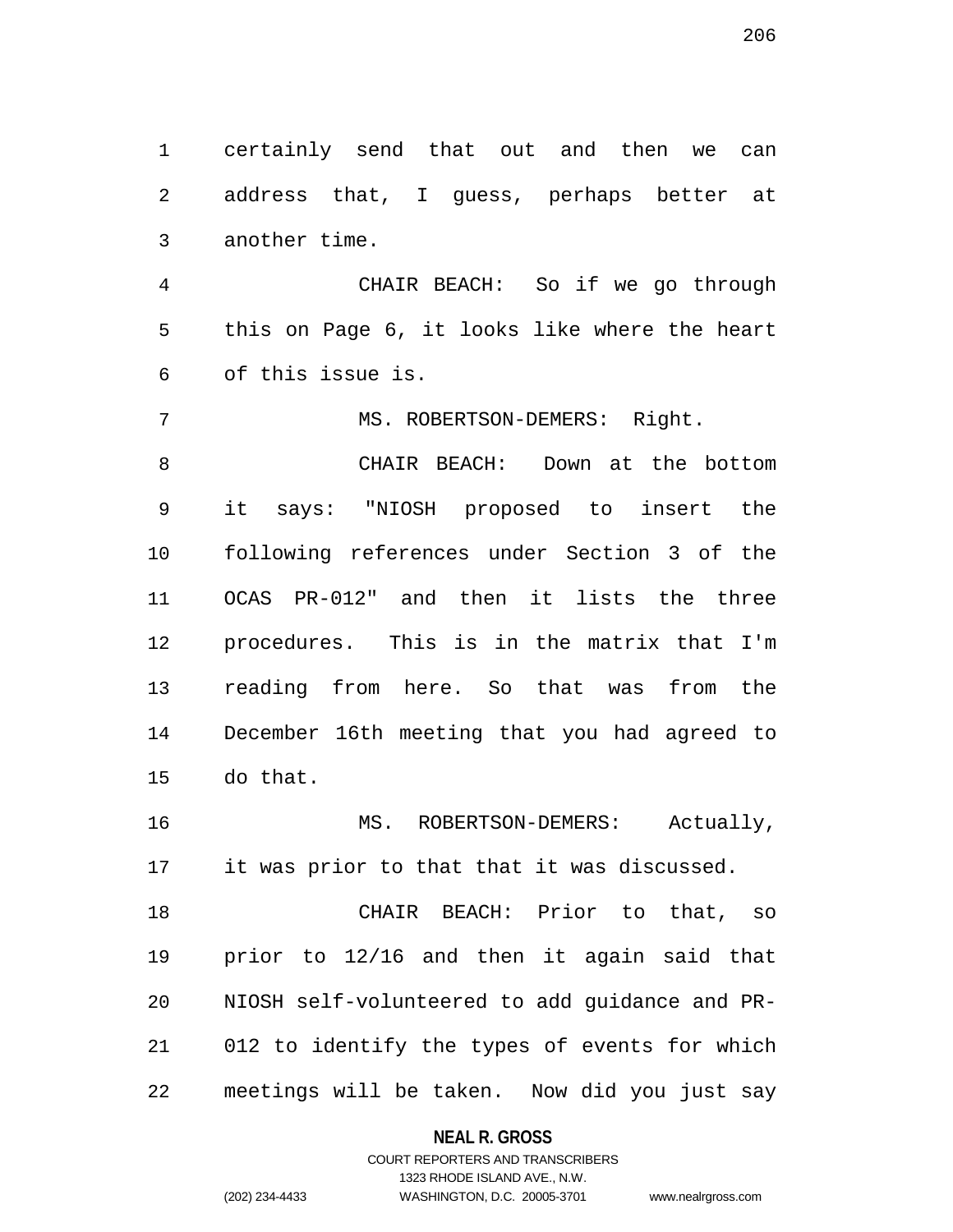1 that you've been given guidance that that's 2 not going to --

3 MR. JOHNSON: I indicated that 4 this procedure will not be used for expert 5 interviews. But in the December meeting, this 6 is the procedure that I had, at that time, had 7 sent out, we had it, and I had updated it, it 8 was indicated that it was hard to follow 9 because I had used red in this email in 10 sending the document and it was suggested I 11 boldface it.

12 And so we went through and 13 addressed the different aspects of the meeting 14 and at that point in time I had added Appendix 15 E to -- it may not be indicated as any 16 particular reference. Because I just took my  $17 - -$ 

18 CHAIR BEACH: Okay, I just wanted 19 to see if your -- this is the procedure I 20 have, and what page are you on?

21 MR. JOHNSON: That's 28.

22 CHAIR BEACH: Yes, okay, I don't

**NEAL R. GROSS** COURT REPORTERS AND TRANSCRIBERS

1323 RHODE ISLAND AVE., N.W.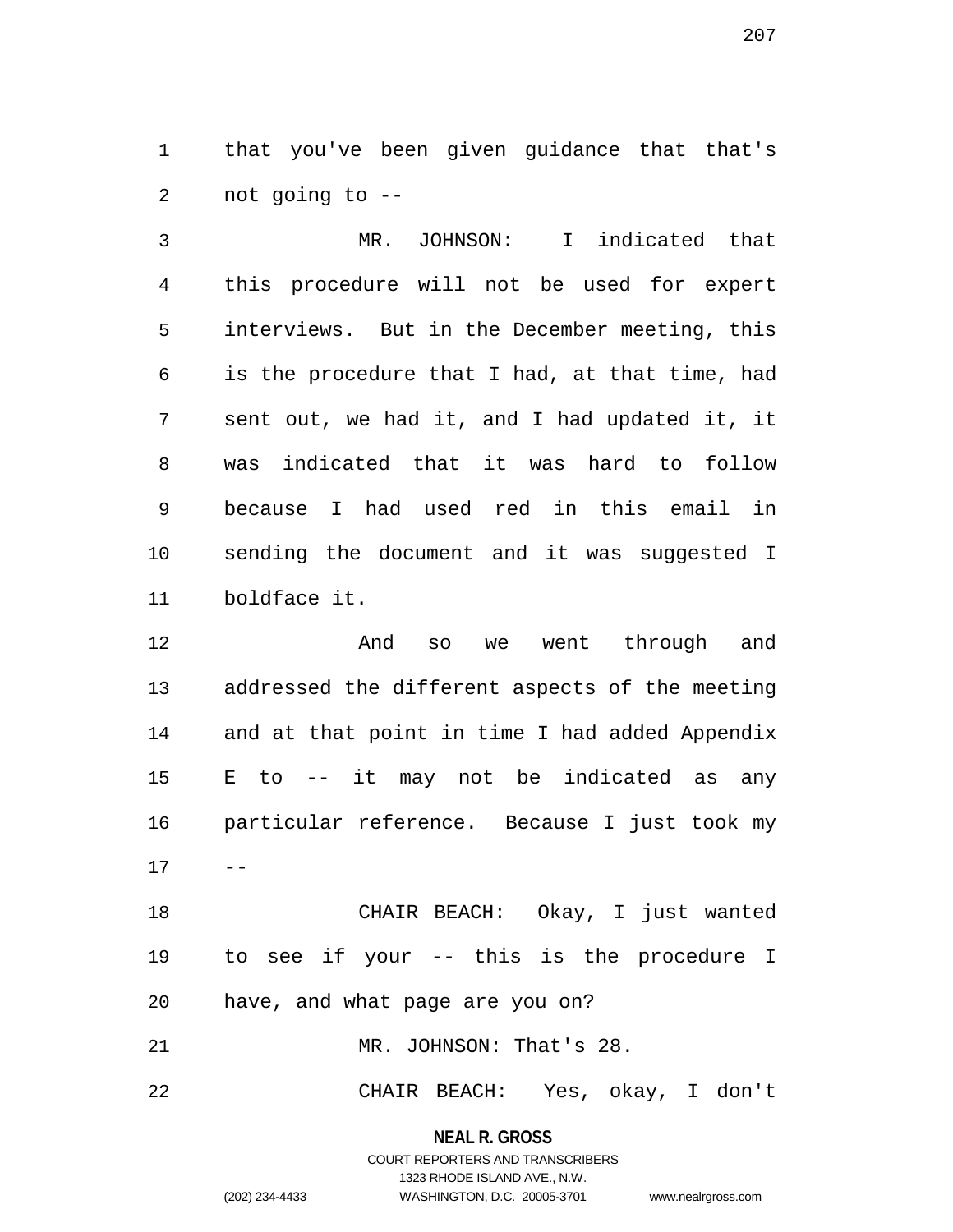1 have that one either.

2 MS. ROBERTSON-DEMERS: Did you 3 maybe send it to Mike? 4 CHAIR BEACH: Okay, I guess I'm 5 wondering what's the best way to proceed here? 6 MS. ROBERTSON-DEMERS: Do you want 7 to just go through the action items and the 8 progress on the action items? 9 MR. KATZ: I think that would be 10 more productive and you can look at the 11 inserts when -- I mean, J.J. can send it out 12 again. 13 MR. JOHNSON: Yes. 14 MR. KATZ: And everybody can look 15 at the inserts and that will be preparation 16 for the next meeting, but I think it could be 17 counted as just cover the action items and see 18 where people are with those. 19 MS. ROBERTSON-DEMERS: And, J.J., 20 please speak up if it's not quite correct, I 21 took this out of the meeting minutes, as far 22 as action items. So if they're not quite

> **NEAL R. GROSS** COURT REPORTERS AND TRANSCRIBERS

> > 1323 RHODE ISLAND AVE., N.W.

(202) 234-4433 WASHINGTON, D.C. 20005-3701 www.nealrgross.com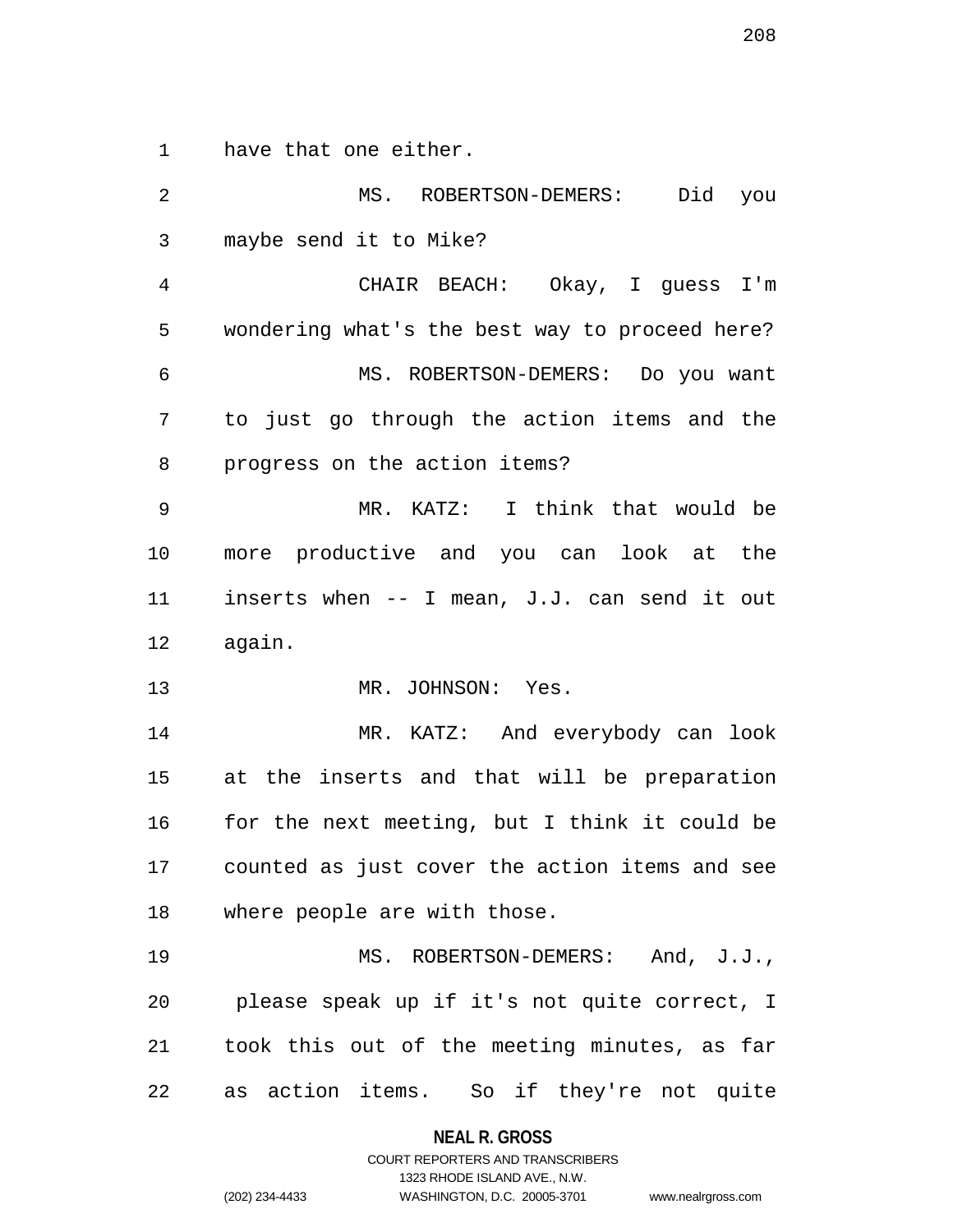1 right, let me know.

2 On December 16th, 2010, NIOSH was 3 given two action items: develop appropriate 4 wording characterizing the requirements to 5 capture worker input for information-gathering 6 meetings.

7 And then to evaluate the OTS and 8 WISPR Database compatibility to determine if 9 comments, action items from WISPR can be added 10 to OTS.

11 MR. JOHNSON: Okay, to answer your 12 second one, Mary's looked at that, we have 13 gone through and looked at the WISPR Database, 14 it's very time-consuming, as I believe your 15 side of the story is time-consuming, to pull 16 this stuff from WISPR and input it into the 17 OTS tracking system. Mary has put a lot of 18 time into trying to get the Rocky Flats up to 19 speed and looking at the rest of the 20 information in WISPR.

21 We've already started some of that 22 but we're following through on attempting to

> **NEAL R. GROSS** COURT REPORTERS AND TRANSCRIBERS

> > 1323 RHODE ISLAND AVE., N.W.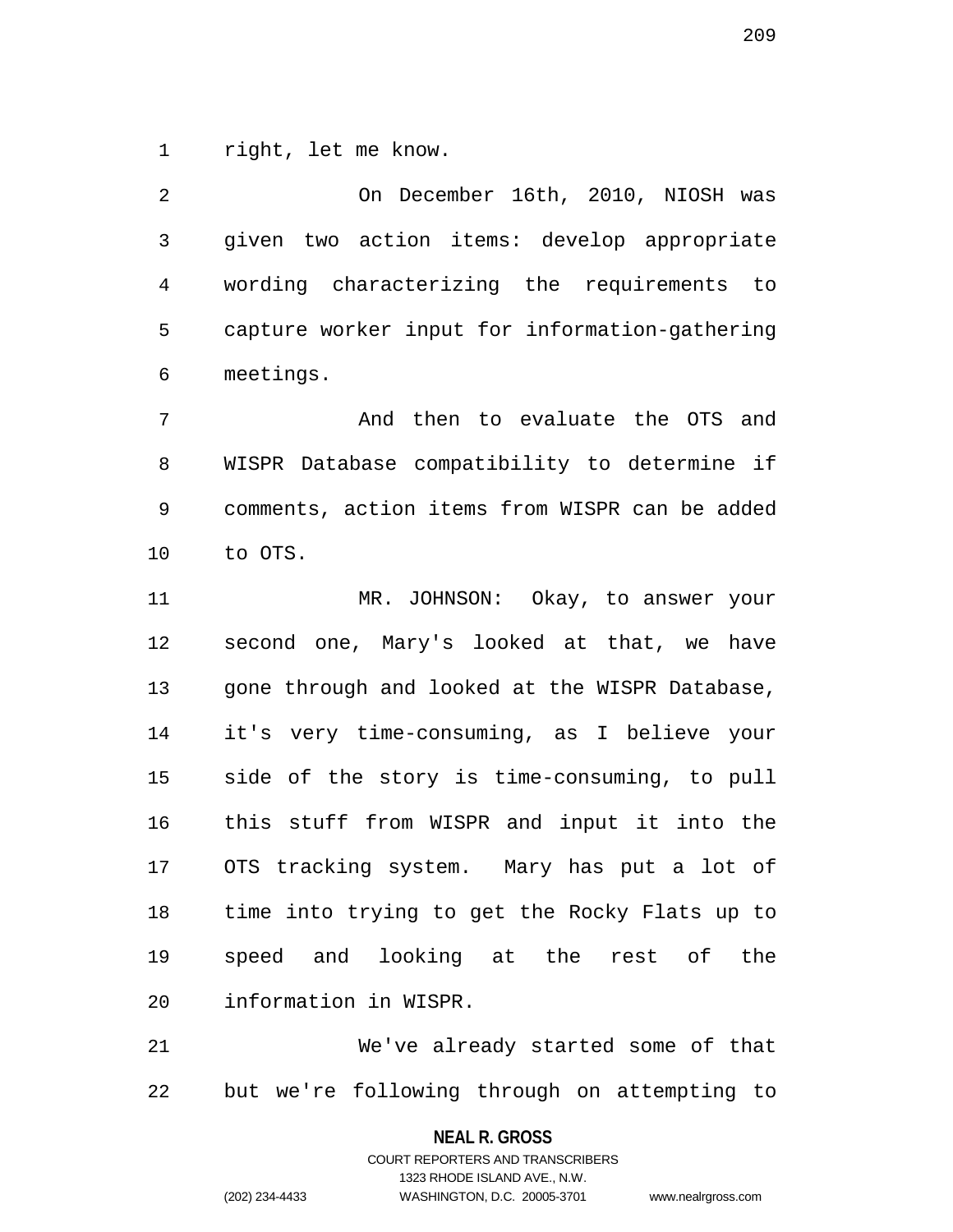1 complete the review and update OTS. Is that 2 relatively accurate?

3 MS. ELLIOTT: Yes.

4 MR. KATZ: Okay, so that's in 5 progress.

6 MR. JOHNSON: Now when it comes to 7 TopHat, I'll let Mary talk about TopHat.

8 MS. ELLIOTT: Basically, TopHat 9 was the forerunner of WISPR, and they used an 10 old ATSCR Database format that really was not 11 very friendly to work with for the purpose 12 they were trying to do, to accomplish, which 13 was basically to see that worker comments for 14 meetings were responded to appropriately.

15 So that was put to rest and they 16 went into the development of WISPR, which is 17 very much outlined in PROC-097.

18 When they started populating 19 WISPR, they started taking the old meeting 20 minutes first and cutting and pasting comment 21 then response. And they had a code where they 22 decided how each one should be responded to.

#### **NEAL R. GROSS**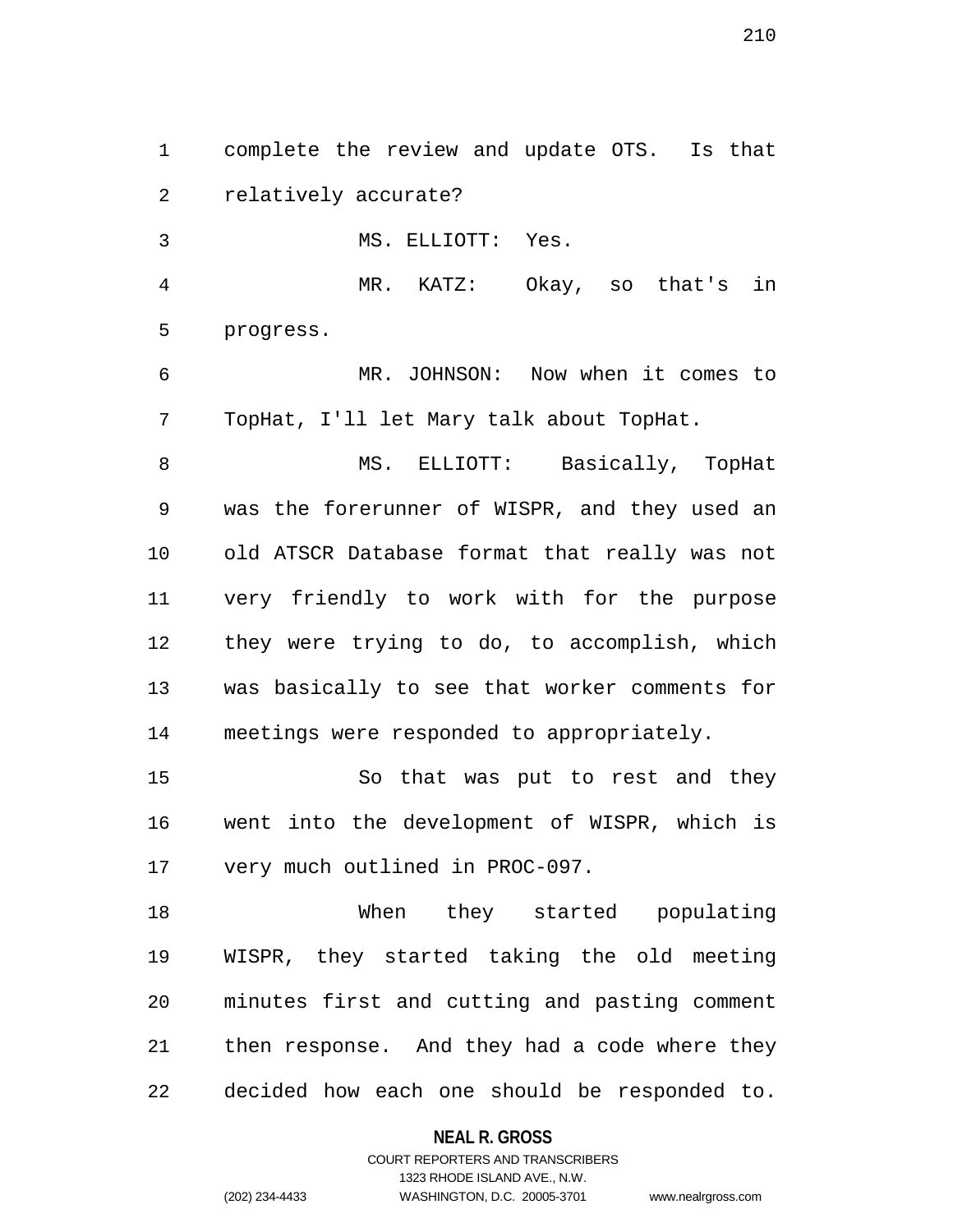1 And that indicated how the comment would be 2 distributed for response from the proper ORAU 3 or NIOSH person.

4 And then those were emailed to get 5 a response and to determine whether they would 6 be relevant to make adjustments to the proper 7 TBDs. So it was somewhat documented, there 8 was a lot of stock answers, you know, for a 9 certain response they might just say "That was 10 responded to in the meeting," or something to 11 that effect.

12 Or they would just go ahead and in 13 very, in a lot of detail put how that was put 14 into the proper TBD for that site.

15 To get that into the OTS we're 16 doing the old meetings as legacy, identifying 17 the ones that cause the change in the TBD and 18 that is the basic resolution to that action 19 item for legacy items.

20 And I don't know what else needs 21 to be said. Did that answer what you asked 22 me, what you wanted me to answer?

# **NEAL R. GROSS**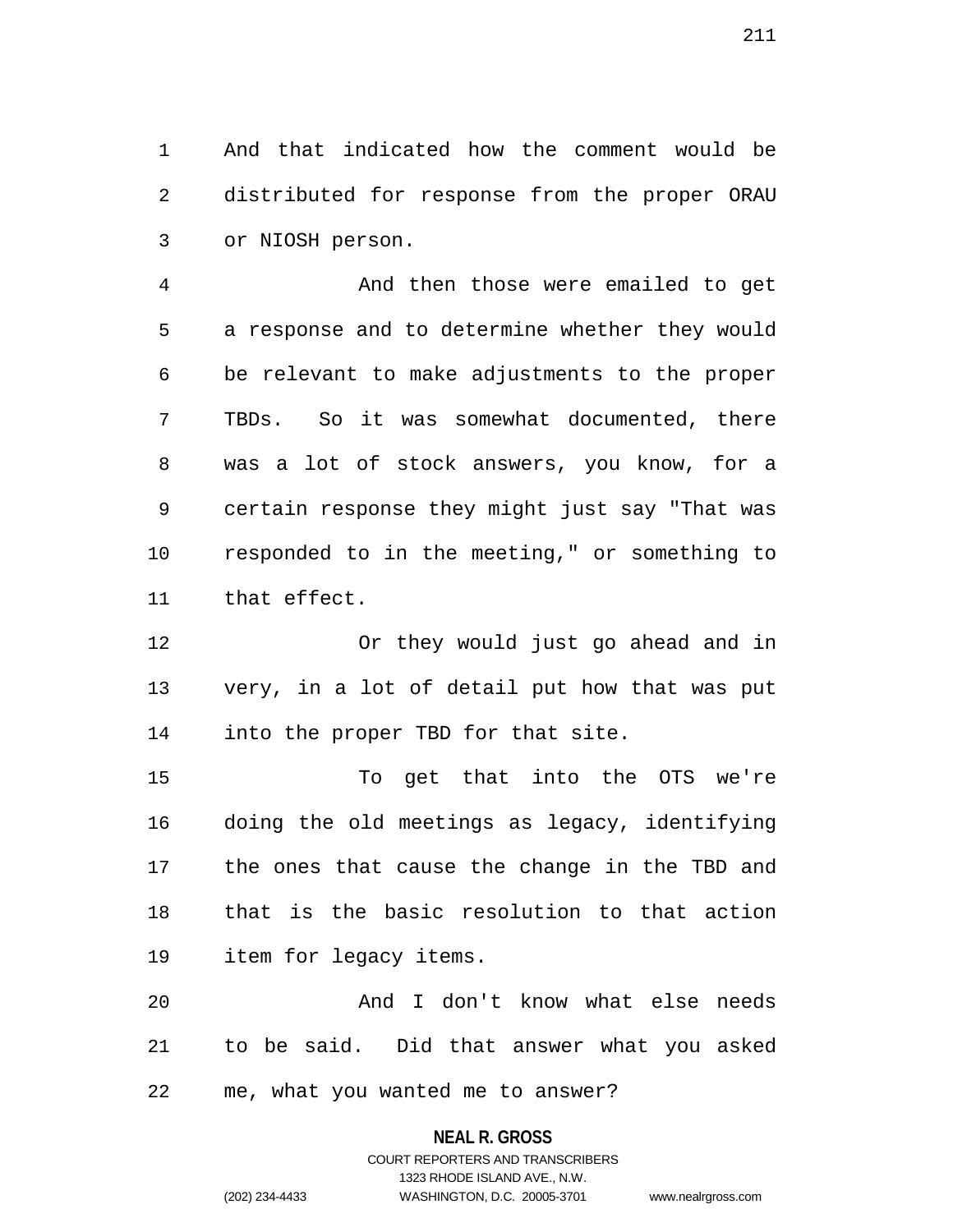1 MR. JOHNSON: I think pretty much 2 that's it, other than the fact that anything 3 that was in TopHat was relatively put back 4 into WISPR.

5 MS. ELLIOTT: There were a lot of 6 comments in TopHat, I mean they took, 7 dissected every single meeting comment, and 8 some of them were not really even appropriate 9 to put into a public database. And I'm not 10 going to go into detail there, but when they 11 did WISPR, they still cut and paste every 12 comment in, but obviously the need to respond 13 to some of those workers.

14 Some of it is just people venting 15 their frustration with meetings and you can't 16 really respond to those. But you hear them, 17 you know, that's the important thing to go out 18 and to hear the workers, what they have to 19 say, and deal with the ones that do need to be 20 responded to.

21 MS. ROBERTSON-DEMERS: What I 22 found when WISPR was up in its full version,

#### **NEAL R. GROSS**

COURT REPORTERS AND TRANSCRIBERS 1323 RHODE ISLAND AVE., N.W. (202) 234-4433 WASHINGTON, D.C. 20005-3701 www.nealrgross.com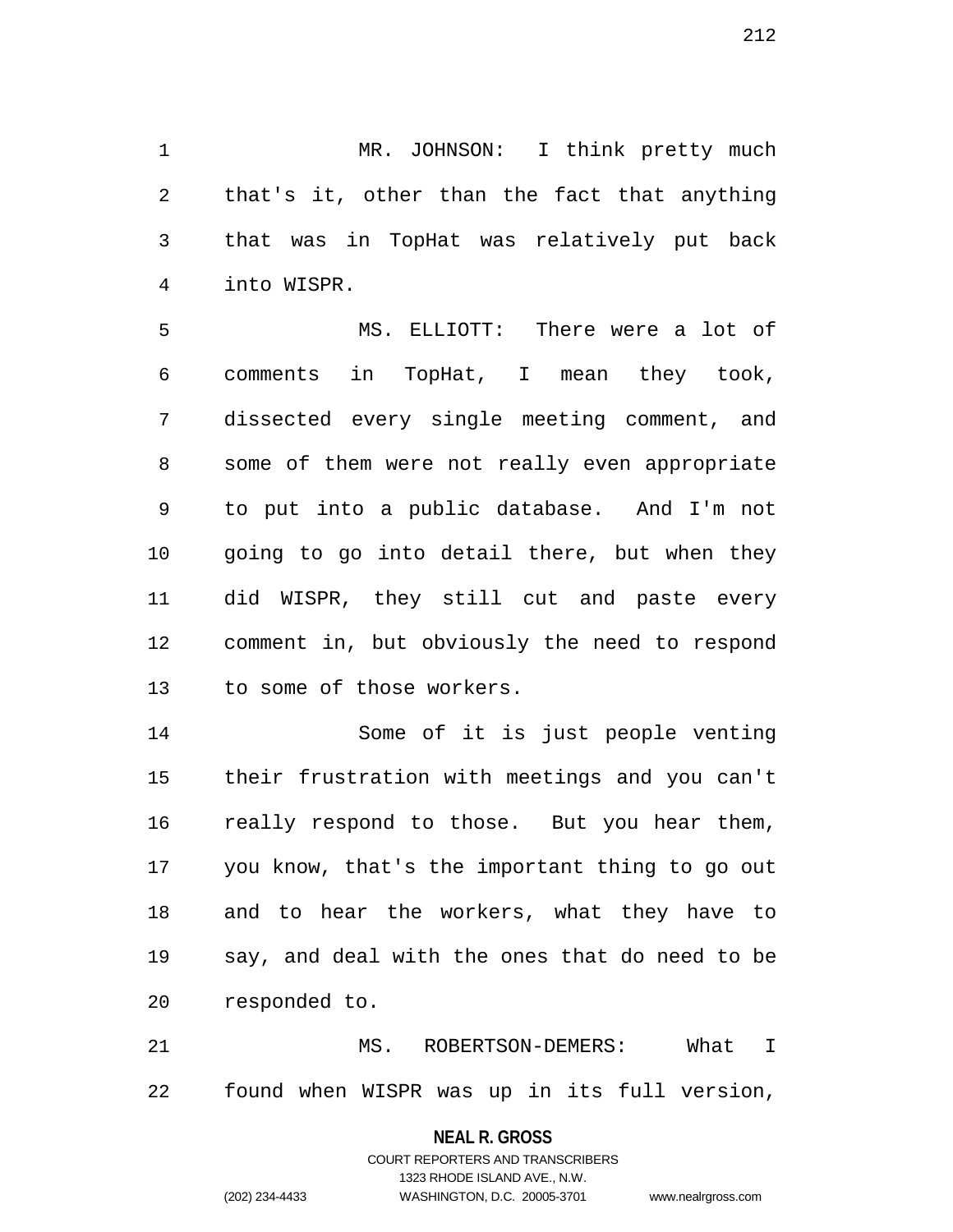1 was that about 90-plus percent of what I had 2 actually had in hard copy for TopHats was in 3 WISPR, it wasn't 100 percent.

4 MS. ELLIOTT: I don't know, 5 because I was actually not in the development 6 team for WISPR. They just took the product, 7 the minutes, and they dissected them and 8 decided what would go into WISPR. We were 9 busy with a lot of meetings then, so I did not 10 have much to do with the development of WISPR. 11 In fact, I -- you know.

12 MR. KATZ: Is the TopHat Database 13 still sitting somewhere, with the data in it? 14 MS. ROBERTSON-DEMERS: I believe I 15 put it out on the O: drive.

16 MS. ELLIOTT: It's not functional 17 as a database.

18 MR. KATZ: You mean, you can't cut 19 and paste out of it any more electronically, 20 it's just an image document at this point? 21 MS. ROBERTSON-DEMERS: It's a PDF.

22 MR. KATZ: Yes, that's an image --

**NEAL R. GROSS** COURT REPORTERS AND TRANSCRIBERS

1323 RHODE ISLAND AVE., N.W.

| (202) 234-4433 |
|----------------|
|                |

```
WASHINGTON, D.C. 20005-3701 www.nealrgross.com
```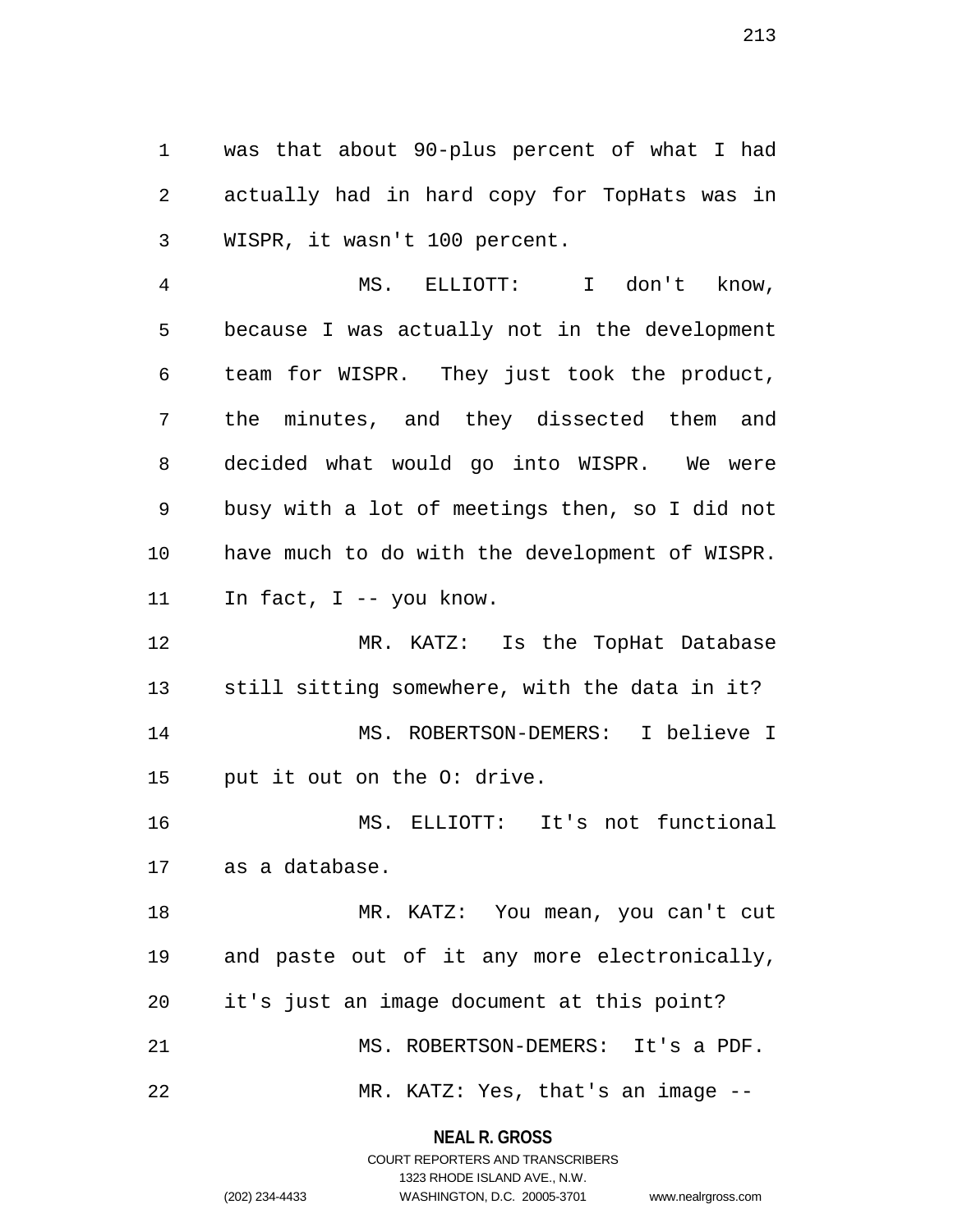1 MS. ELLIOTT: Old format PDF. 2 MR. KATZ: I was going to suggest 3 that you could indicate the 10 percent 4 discrepancy to them and they could import it 5 efficiently, as opposed to hunting for 6 whatever it might be. 7 MS. ELLIOTT: You know, the fact 8 is, probably the 10 percent was -- 9 MR. KATZ: I mean, it might have 10 been comments that you don't want to -- 11 (Simultaneous speakers.) 12 MS. ELLIOTT: An action item for 13 OTS, I don't see any reason why that would be 14 a good thing to do. 15 CHAIR BEACH: What year did WISPR 16 come into play? 17 MS. ELLIOTT: I think it was 18 finally done in -- 19 MS. ROBERTSON-DEMERS: 2005? 20 MS. ELLIOTT: That's when they 21 started developing it, it took about a year 22 and a half to develop and I'd say it probably

#### **NEAL R. GROSS**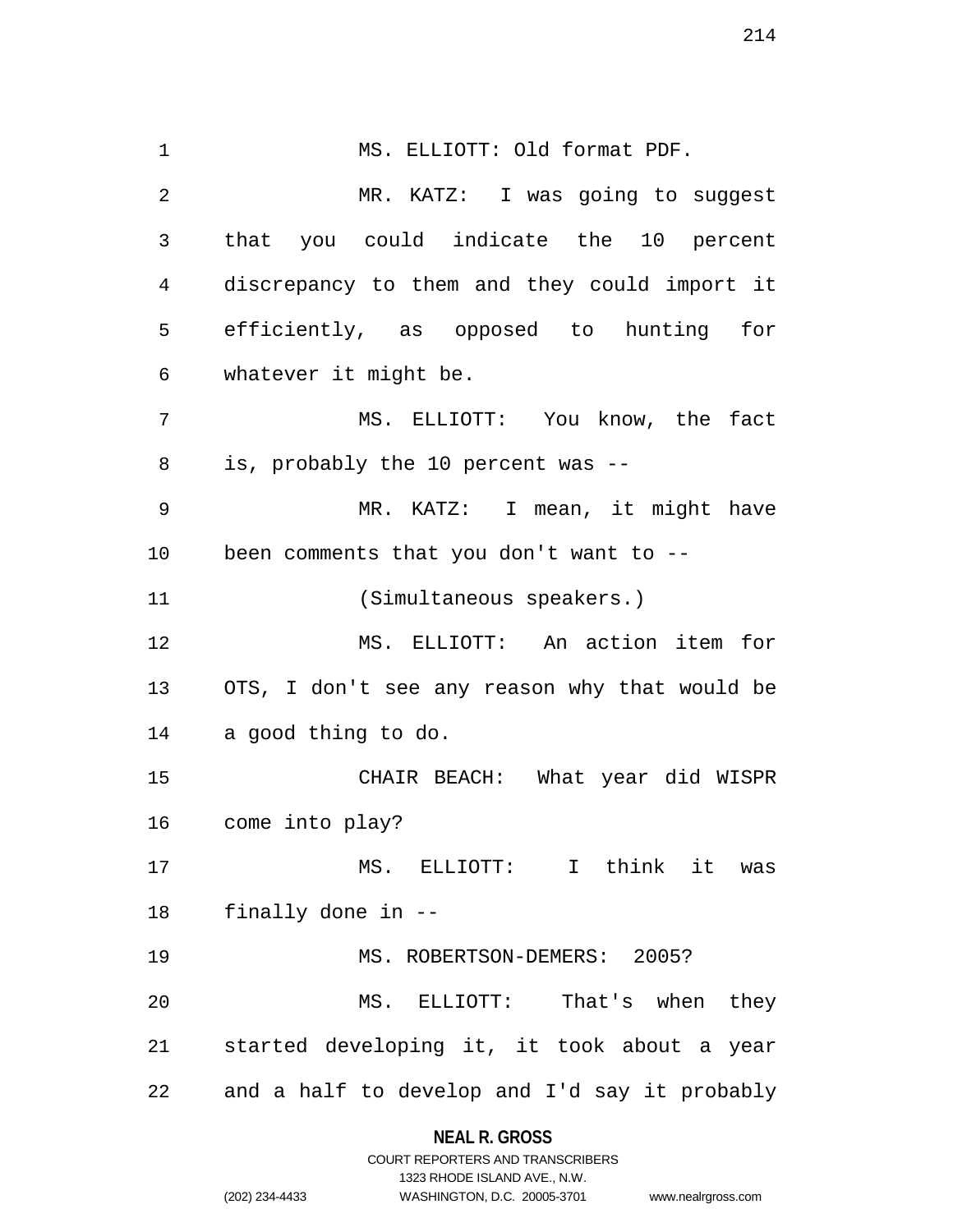1 didn't get fully populated until sometime in 2 2007.

3 MS. ROBERTSON-DEMERS: It has an 4 end date on it too.

5 MS. ELLIOTT: Yes, and it's 6 shortly thereafter, May 2008. I don't think 7 it's too much past that.

8 MR. KATZ: So what does the Work 9 Group want to do with this one?

10 MS. ROBERTSON-DEMERS: Well, I 11 have a counter-question for you, right now the 12 finding as a whole is in progress. It's not 13 necessarily because of this particular issue, 14 it's because of earlier action items which 15 preceded 12/16. So are you talking about 16 closing out item by item?

17 CHAIR BEACH: No, we weren't 18 talking about closing out anything.

19 MS. ROBERTSON-DEMERS: Or are you 20 talking about the progress for the finding as 21 a whole?

22 CHAIR BEACH: Well, I guess if you

**NEAL R. GROSS**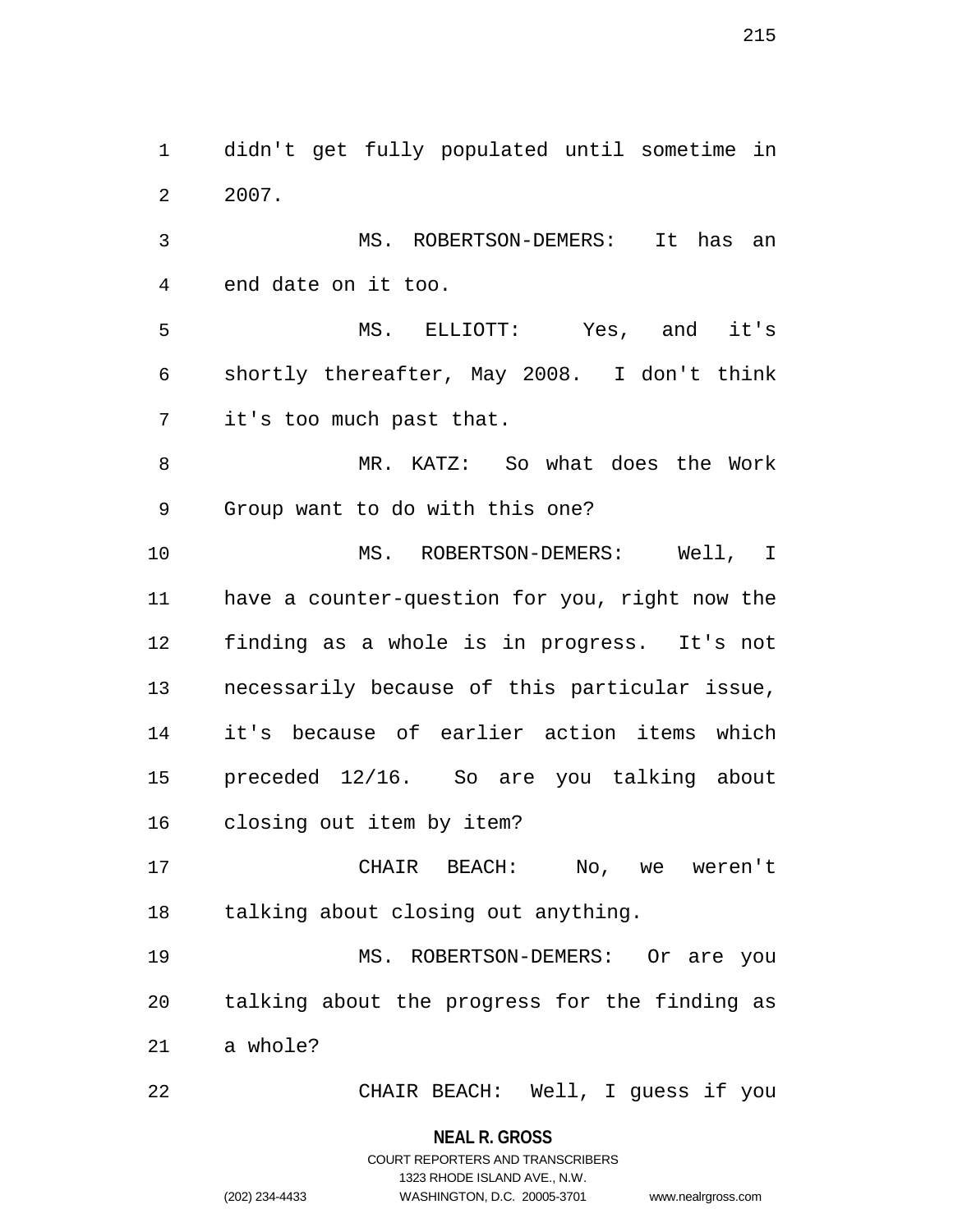1 go back to what you have listed on Page 6, 2 those are the early action items you're 3 discussing right?

4 MS. ROBERTSON-DEMERS: Yes. 5 CHAIR BEACH: Okay, so, are any of 6 these done? Have they been completed, like 7 for Number 1, Guidance in PROC-012 to identify 8 the type of events for which meeting minutes 9 will be taken. Has that been -- is that 10 action completed?

11 MS. ROBERTSON-DEMERS: Well, and 12 that's why I was talking to him about, it 13 would be helpful to get the changes in the 14 context of the procedure to finalize this.

15 CHAIR BEACH: All right.

16 MS. ROBERTSON-DEMERS: We are not 17 in 100 percent agreement that these actions 18 have resolved the problems associated with the 19 original finding. But I don't want to say 20 that for sure until I can consider things in 21 the context of the procedure and as a whole.

22 CHAIR BEACH: So SC&A needs to see

**NEAL R. GROSS** COURT REPORTERS AND TRANSCRIBERS

1323 RHODE ISLAND AVE., N.W.

(202) 234-4433 WASHINGTON, D.C. 20005-3701 www.nealrgross.com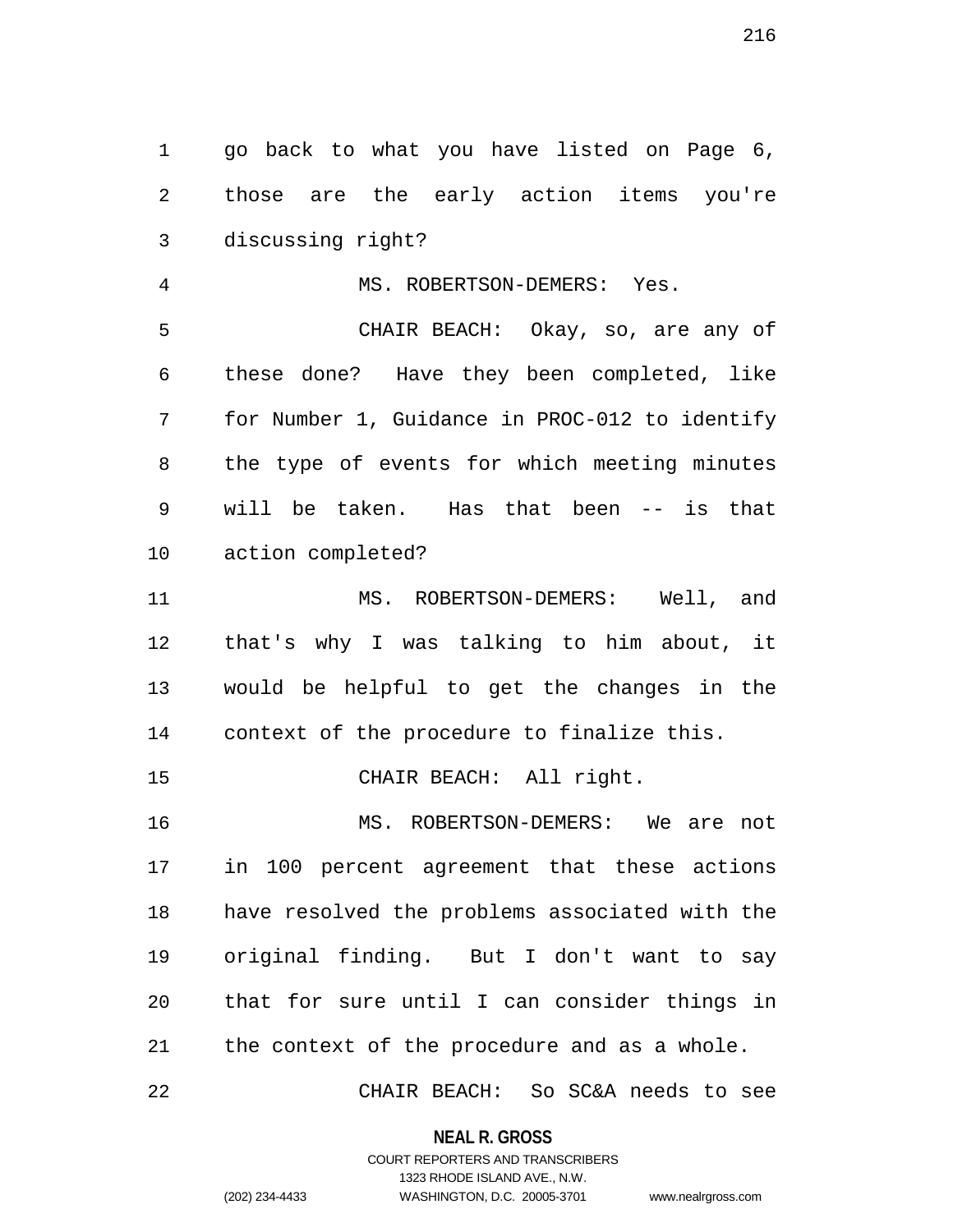1 the updated procedure, with those action items 2 incorporated, so that's in the action to NIOSH 3 to get a copy of that as it's completed. Is 4 that correct? And that goes with Number 2 as 5 well?

6 MR. JOHNSON: Actually, it 7 probably goes throughout the whole.

8 MR. KATZ: I think J.J. said he 9 would send out the draft of revised procedures 10 to the Work Group.

11 CHAIR BEACH: Okay, then I think 12 we should probably leave that in progress 13 until we see those changes and then carry it 14 over to the next Work Group meeting if 15 everybody agrees.

16 MR. JOHNSON: Yes, that will be 17 true of the whole shooting match.

18 MS. ROBERTSON-DEMERS: Not 19 necessarily.

20 MR. JOHNSON: Why?

21 MS. ROBERTSON-DEMERS: Because

22 there are some --

#### **NEAL R. GROSS**

## COURT REPORTERS AND TRANSCRIBERS 1323 RHODE ISLAND AVE., N.W. (202) 234-4433 WASHINGTON, D.C. 20005-3701 www.nealrgross.com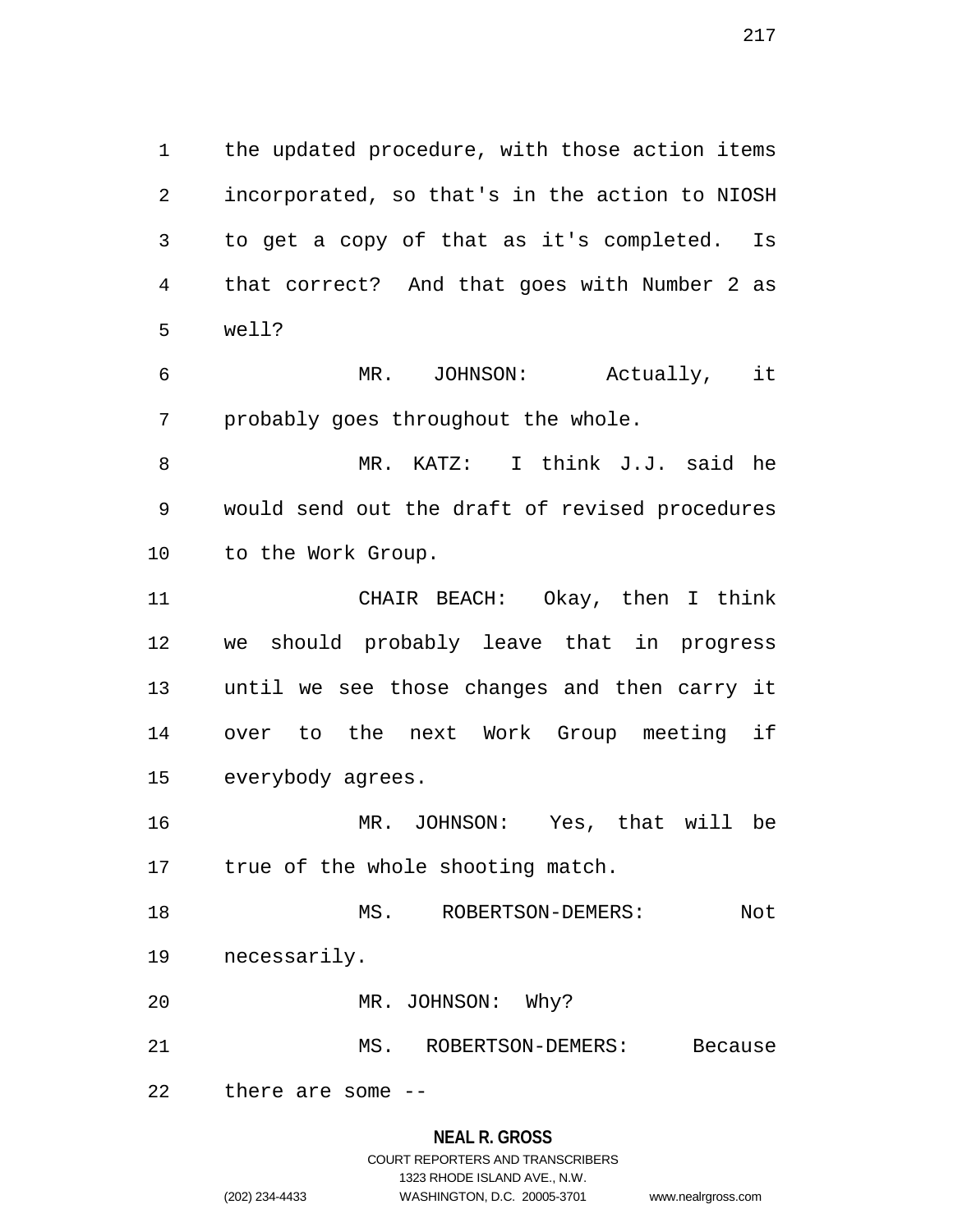1 MEMBER SCHOFIELD: Josie, I think 2 that would be good.

3 CHAIR BEACH: Thanks, Phil. 4 MS. ROBERTSON-DEMERS: There are 5 some -- in this case we're not sure that we 6 agree that the actions, the changes, that have 7 been proposed, resolve the issue. In other 8 cases we believe that the changes that have 9 been proposed will resolve the issues. 10 CHAIR BEACH: Okay, so we're not 11 closing one, we're just waiting until -- 12 MS. ROBERTSON-DEMERS: It's just 13 in progress. 14 MR. KATZ: So we should cover 15 those ones where there's disagreement, right? 16 We should talk about the ones where -- if you 17 already know you disagree with the action, we 18 should get clarity about what the disagreement 19 is and then what the course forward is for

21 MR. JOHNSON: What was in the 22 discussion about seeing it in the procedure

20 those.

# **NEAL R. GROSS** COURT REPORTERS AND TRANSCRIBERS 1323 RHODE ISLAND AVE., N.W. (202) 234-4433 WASHINGTON, D.C. 20005-3701 www.nealrgross.com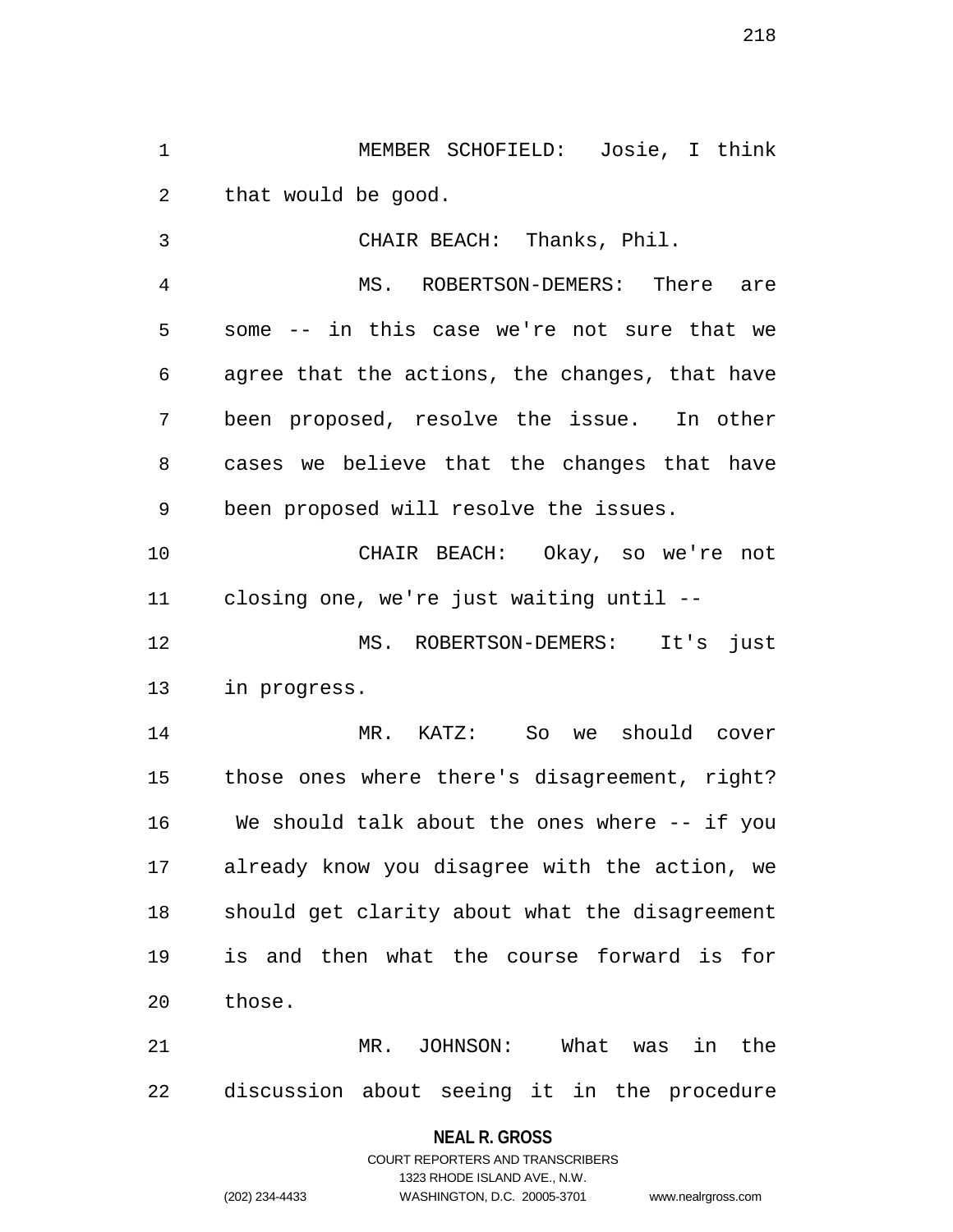1 before, even though they have --

2 MR. KATZ: No, that's for ones 3 that they, where they conceptually agree, but 4 I'm just saying that if there's somewhere they 5 don't agree -- 6 MS. ROBERTSON-DEMERS: That's what 7 I'm saying, is before I solidify SC&A's 8 position I want to see the changes in the 9 procedure, in the context they are going to 10 appear, and consider it as a whole. 11 MR. KATZ: I see. 12 MS. ROBERTSON-DEMERS: Not just 13 as a piecemeal response. 14 CHAIR BEACH: Okay, understood, so 15 moving on to Finding 2. 16 MS. ROBERTSON-DEMERS: And that's 17 pretty much in the same venue as Finding 1, 18 which I would like to see the procedure with 19 the items incorporated into the procedure and 20 consider it as a whole. 21 CHAIR BEACH: Okay, and I guess 22 that's -- we're on Page 10, that's where the

> **NEAL R. GROSS** COURT REPORTERS AND TRANSCRIBERS

> > 1323 RHODE ISLAND AVE., N.W.

(202) 234-4433 WASHINGTON, D.C. 20005-3701 www.nealrgross.com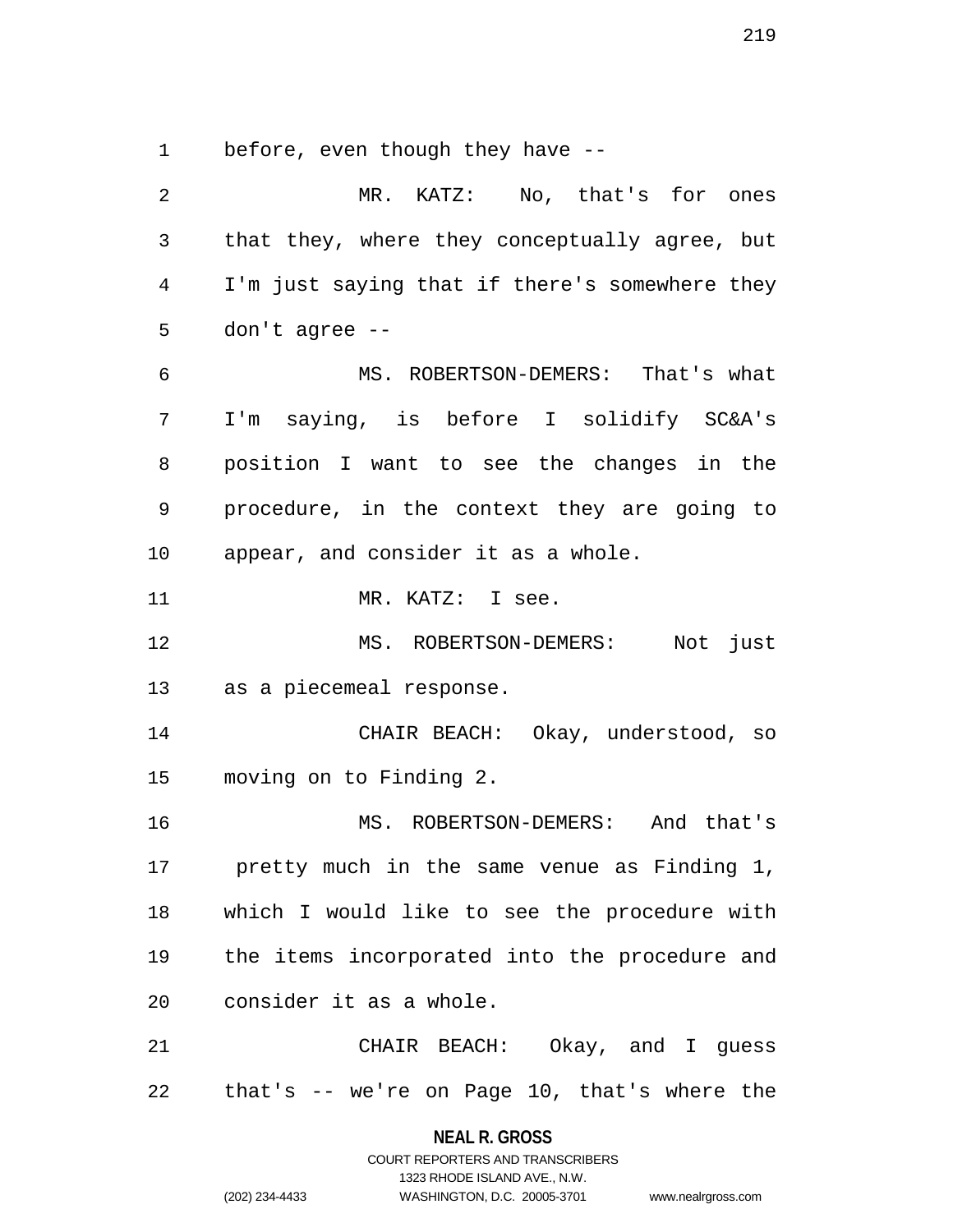1 recommended action items are listed for -- 2 MS. ROBERTSON-DEMERS: Right, and 3 these action items were prior to the last 4 meeting, so they were discussed in the last 5 meeting. So there were, as far as I found, no 6 additional action items. 7 MR. KATZ: So they're resolved and 8 closed, you mean? 9 MS. ROBERTSON-DEMERS: No. 10 CHAIR BEACH: No, they're just -- 11 MR. KATZ: They're in progress 12 too? 13 MS. ROBERTSON-DEMERS: Yes. 14 CHAIR BEACH: Yes, so, J.J., you 15 promise on that or was it just stuff that 16 you're going to add to -- 17 MR. JOHNSON: I have it collated 18 and I was just, you know, sending it out to 19 you folks. 20 CHAIR BEACH: Okay. 21 MR. JOHNSON: I thought we had, I 22 had sent this out, and I guess I dreamt I was

## **NEAL R. GROSS** COURT REPORTERS AND TRANSCRIBERS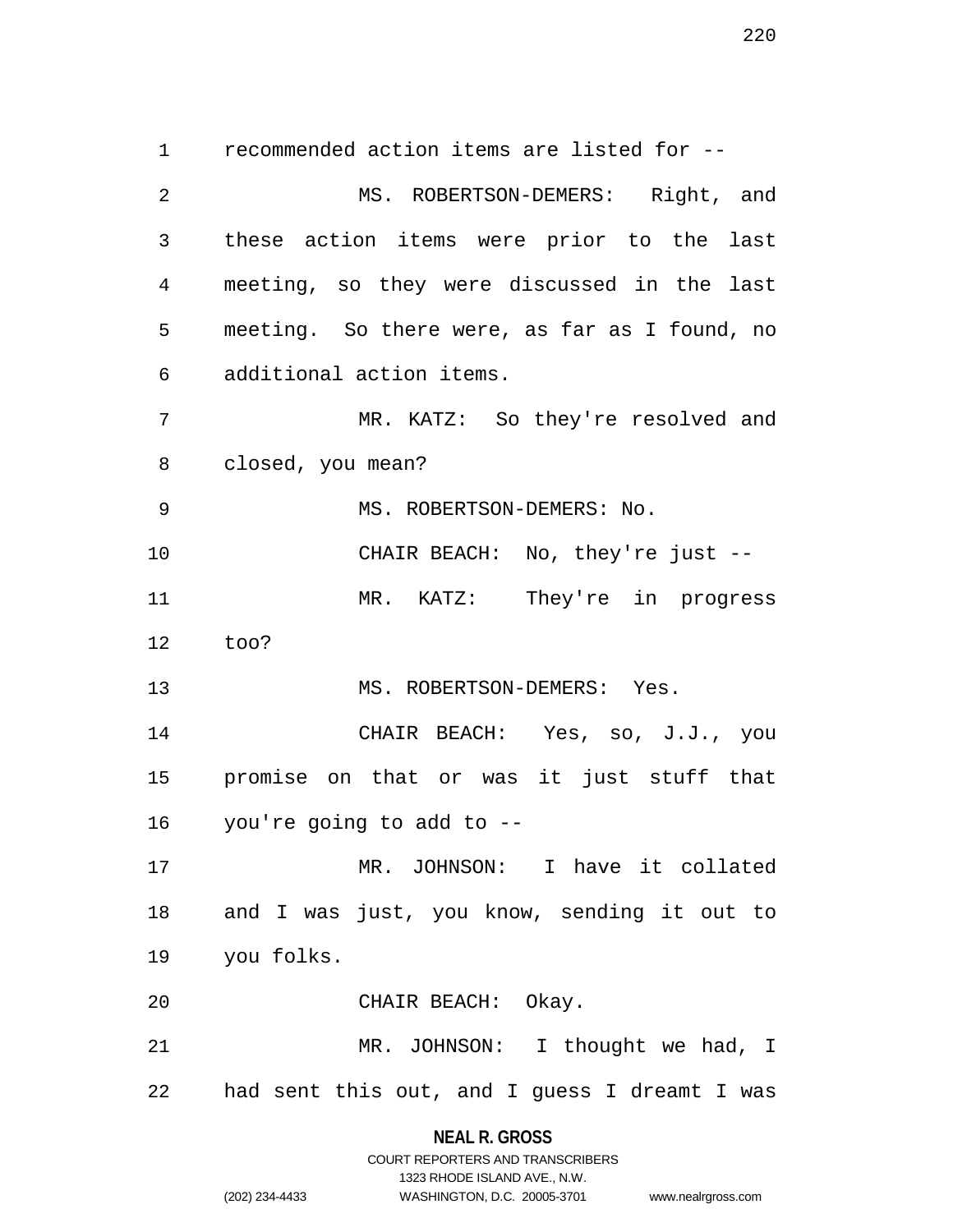1 in another meeting, but I will send this out 2 to everybody.

3 CHAIR BEACH: Okay, so you're 4 clear, there's no clarifying questions we need 5 to go through on this one, then? 6 MR. JOHNSON: No. 7 CHAIR BEACH: Okay, perfect. 8 MR. JOHNSON: Matter of fact what 9 I will do, I will go over the whole thing as 10 best I can with a fine-toothed comb, and make 11 sure that they are clearly addressed before I 12 do send it out. 13 CHAIR BEACH: Sounds great, and 14 then question, Finding 3, I have written from 15 our last meeting that it was in abeyance. 16 MS. ROBERTSON-DEMERS: Yes. 17 CHAIR BEACH: Kathy? That one was 18 in progress. 19 MS. ROBERTSON-DEMERS: Well, there 20 were some action items that were given to 21 NIOSH.

22 CHAIR BEACH: Okay.

**NEAL R. GROSS** COURT REPORTERS AND TRANSCRIBERS

1323 RHODE ISLAND AVE., N.W.

(202) 234-4433 WASHINGTON, D.C. 20005-3701 www.nealrgross.com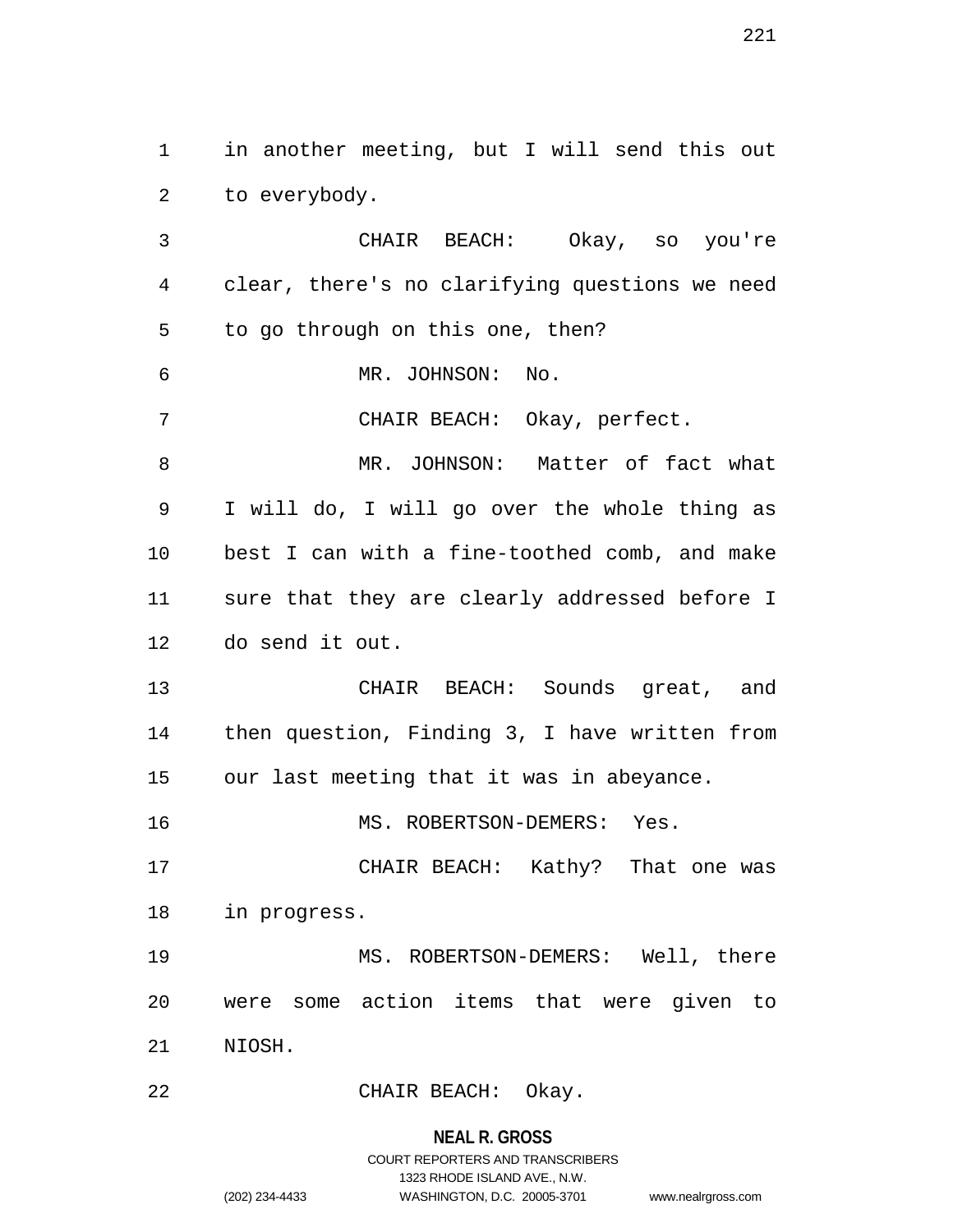1 MS. ROBERTSON-DEMERS: On  $12/16$ , 2 reevaluate the meeting minutes, from the 3 meetings conducted since the implementation of 4 OCAS PR-012, based upon the new action items 5 criteria, determining if there are additional 6 action items. 7 MR. JOHNSON: That one's in 8 progress. 9 CHAIR BEACH: Okay. 10 MS. ROBERTSON-DEMERS: And then 11 are we ready for the next one? 12 CHAIR BEACH: Yes. 13 MS. ROBERTSON-DEMERS: Incorporate 14 guidance from classification of Worker 15 Outreach meetings and types of NIOSH meetings 16 into PR-012 or an additional -- or an internal 17 guidance document or communication to staff. 18 MR. JOHNSON: Incorporate 19 guidance, from classification of Worker 20 Outreach meetings, what is meant by that? 21 MS. ROBERTSON-DEMERS: Okay, I 22 might get the date wrong on this, but I

#### **NEAL R. GROSS**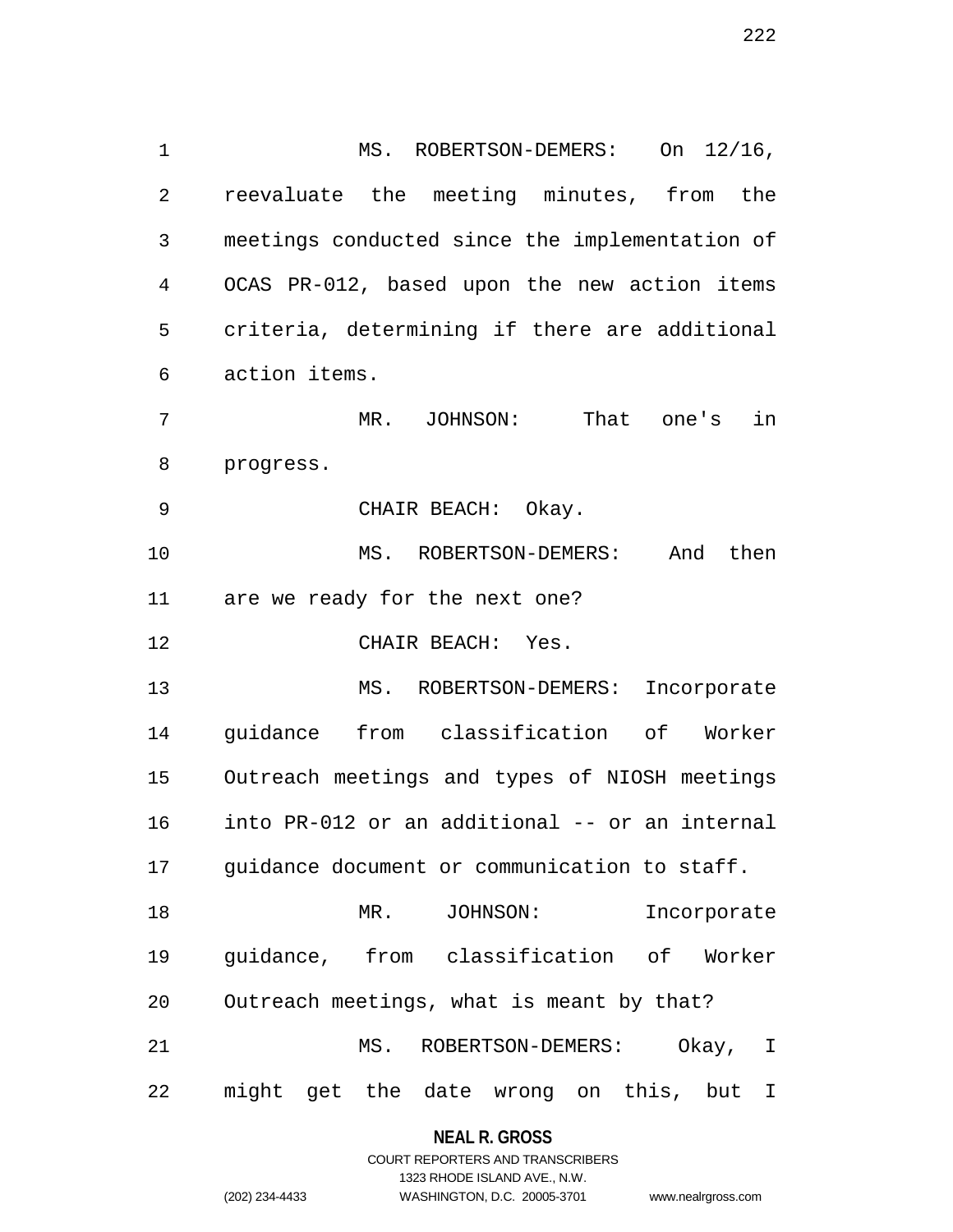1 believe in June 2009, Larry, and I think it 2 was ATL and you, sent out a description of 3 information-gathering meetings, information-4 giving meetings, and combined meetings.

5 CHAIR BEACH: Wasn't it like a 6 flow chart?

7 MS. ROBERTSON-DEMERS: It was a 8 flow chart and then there was a document which 9 described the types of meetings and the 10 documentation that you would expect from those 11 meetings.

12 So when you see those items in 13 italics, they are actually documents. And 14 what we're talking about is incorporating the 15 guidance from those documents into PR-012 or 16 an equivalent document.

17 CHAIR BEACH: And we did discuss 18 that at the last meeting.

19 MR. JOHNSON: They are 20 incorporated in with the original procedure 21 with the exception of the type of documents 22 associated with each one that we were going to

#### **NEAL R. GROSS**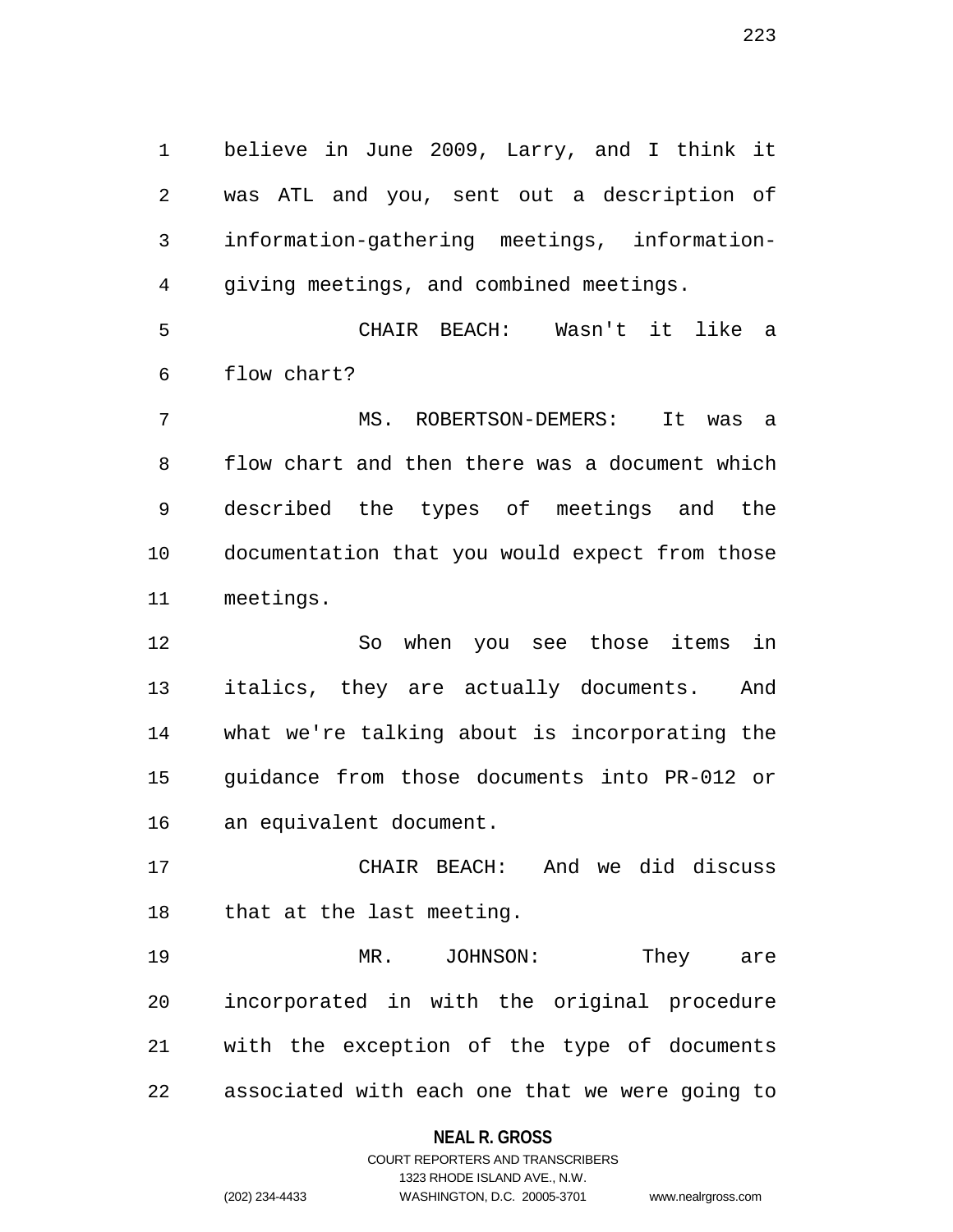1 keep. So they were already previously 2 addressed.

3 Whether it was a type of outreach 4 meeting or whether it was a meeting, say, 5 like, we were invited to a DOL meeting, or if 6 it was a training event.

7 MS. ROBERTSON-DEMERS: And I 8 believe why we came to this conclusion was it 9 was clearly defined what documentation was 10 required for each meeting in these documents. 11 And it was an easy way to make sure that all 12 of that was covered for both information-13 gathering, information-gathering/giving and 14 information-giving.

15 And the example we put forth was 16 the Mound SEC Outreach meeting where two pages 17 of notes were taken for a five-hour meeting.

18 and we felt that some quidance, 19 some very clear guidance needed to be 20 provided, not so much for the ATL meetings but 21 for meetings handled by NIOSH staff.

22 What we're trying to prevent is a

**NEAL R. GROSS** COURT REPORTERS AND TRANSCRIBERS

1323 RHODE ISLAND AVE., N.W.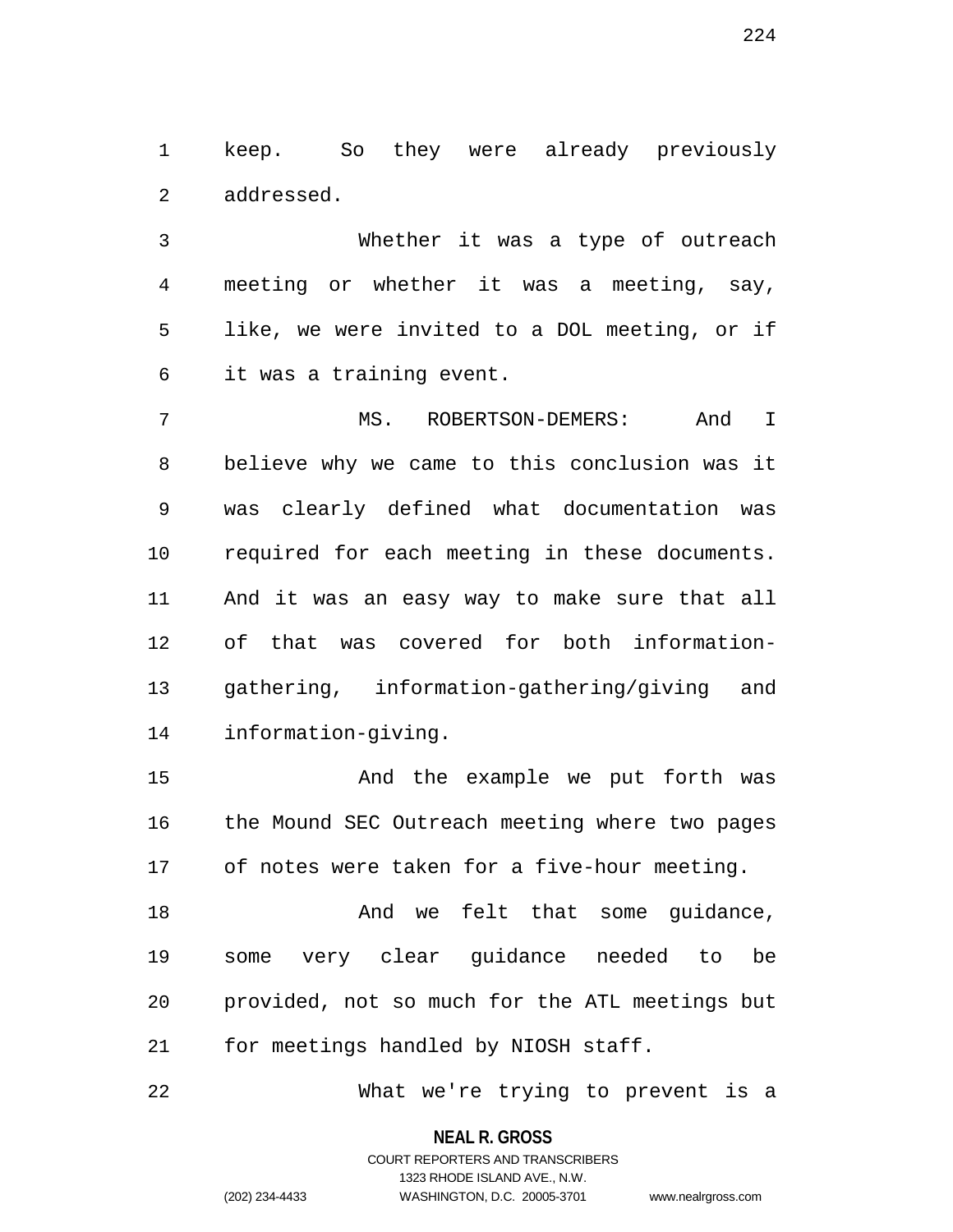1 situation like that from happening again.

2 MR. JOHNSON: I think the bottom 3 line discussion was what type of minutes we're 4 going to be taking for those meetings, and we 5 were going to look at what we could do for -- 6 because ATL does not attend all of our 7 meetings.

8 CHAIR BEACH: Right.

9 MR. JOHNSON: And so therefore it 10 would be respective HPs whether it's ORAU and 11 DCAS or just DCAS, that would be in attendance 12 taking notes and making formal minutes, if 13 reasonable, out of those notes.

14 MS. ROBERTSON-DEMERS: Yes, there 15 was a discussion of meeting minutes versus 16 notes. I understand that those documents are 17 not limited to meeting minutes or notes, okay. 18 They outline what is required for each type 19 of meeting. And that is something very 20 concrete and that can be applied across the 21 board.

22 Now for some of the meetings, all

**NEAL R. GROSS**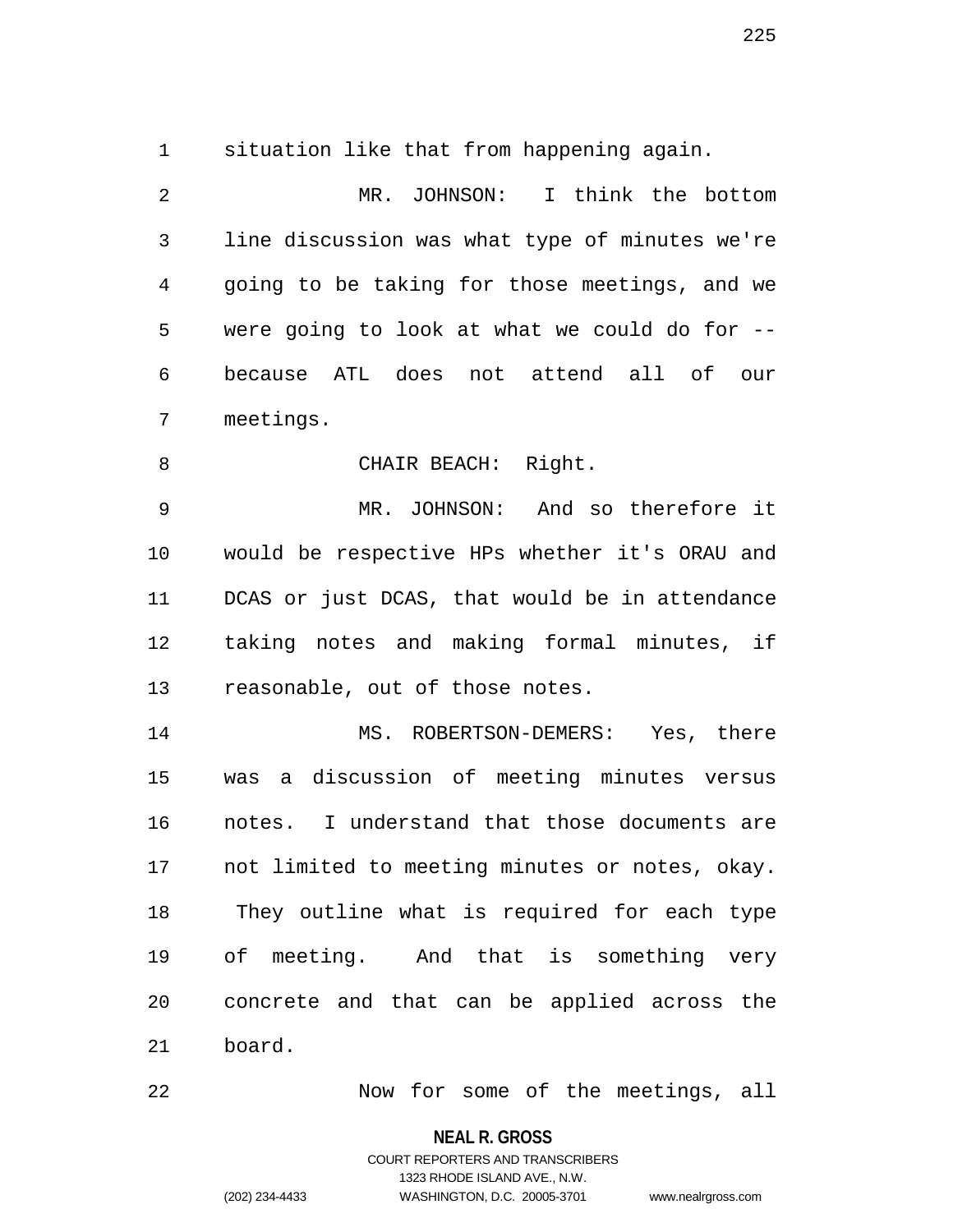1 it is is, if you get up and do a presentation, 2 the presentation is the required document. 3 MR. JOHNSON: Yes, I understand on 4 that. 5 MS. ROBERTSON-DEMERS: It was very 6 clear in those two documents what was 7 expected. 8 And the reason --9 MR. JOHNSON: In those two 11 that we had put up on the board and concurred 14 **And we did talk about the type of** 15 documents, but we did not stipulate that those 16 were going to be exactly the type of documents 18 Because if you look at one 19 meeting, you may have no presentation 20 materials and in another meeting you may have

22 for the specific type of meeting and address

21 presentation materials. So I can go through

**NEAL R. GROSS**

COURT REPORTERS AND TRANSCRIBERS 1323 RHODE ISLAND AVE., N.W. (202) 234-4433 WASHINGTON, D.C. 20005-3701 www.nealrgross.com

226

10 documents though, that was, that was a process 12 saying that those were specific types of 13 giving and receiving information.

17 that would be out there.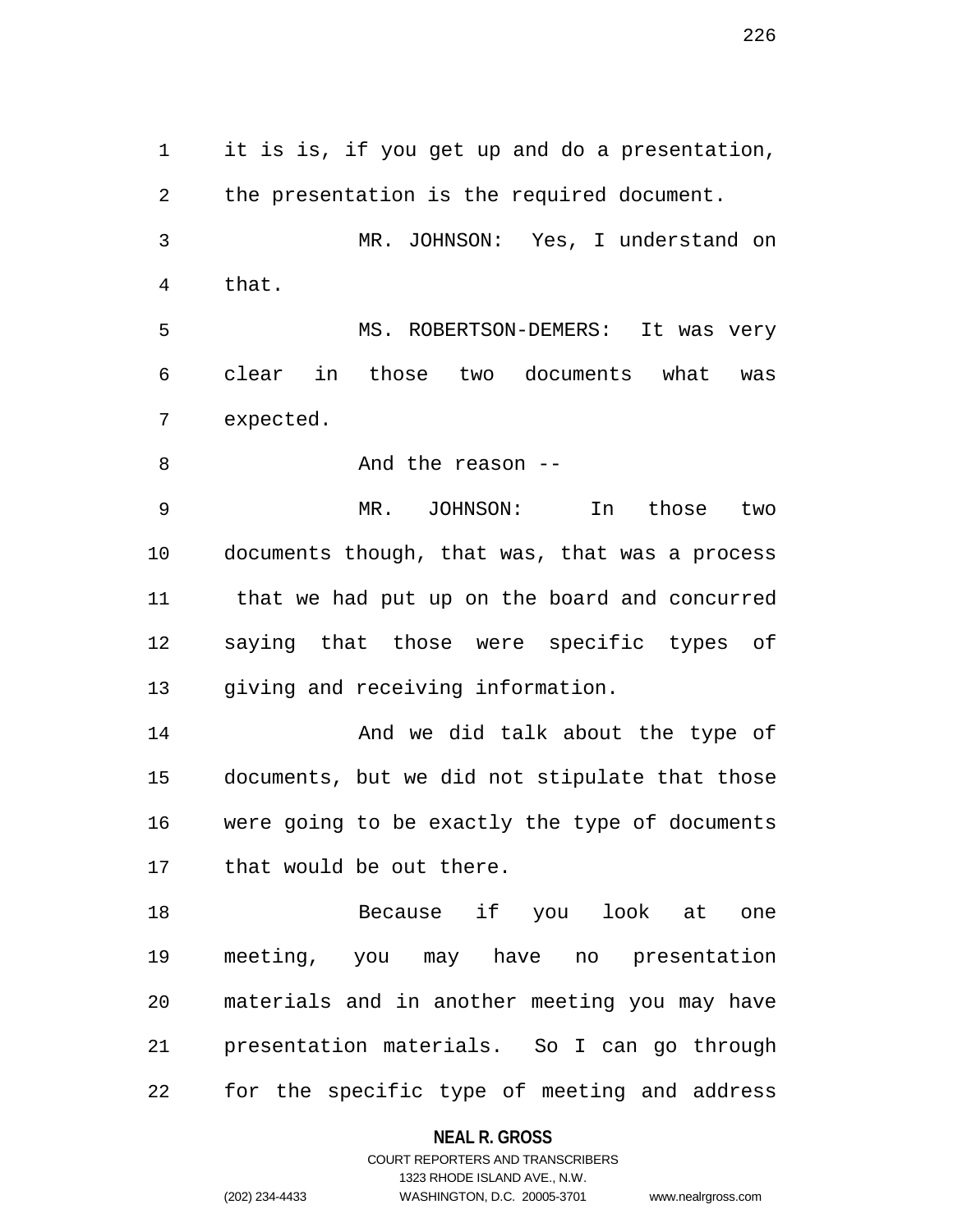1 the expected type of document that I would see 2 in relation to Outreach --

3 MR. KATZ: I think that's 4 disparative.

5 MS. ROBERTSON-DEMERS: And I think 6 that they are termed expected documents in 7 that item. The reason that it was phrased the 8 way it, to offer an option, not to necessarily 9 to have to put it in this procedure but put it 10 in some other document, documented 11 communication to the staff, was that it 12 effectively be communicated to the people who 13 may not be as experienced as ATL in conducting 14 these meetings, to make those expectations 15 known.

16 MR. JOHNSON: I'll make sure that 17 the information is in the procedure, everybody 18 receives a copy of the procedure, or is 19 informed the procedure is updated and could 20 review it. And I don't know that there would 21 be any formal training, but there could be.

22 MS. ROBERTSON-DEMERS: Anyway,

**NEAL R. GROSS**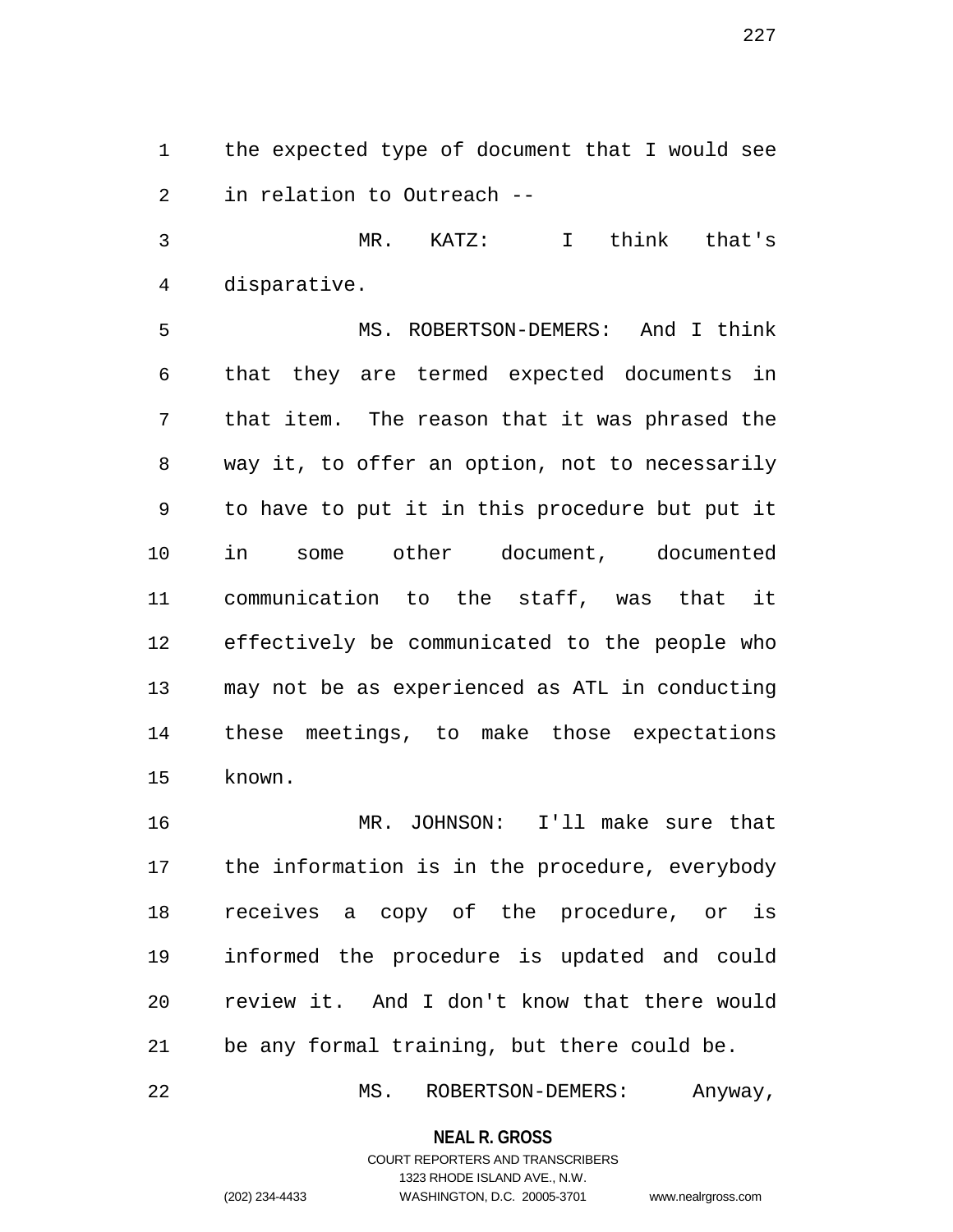1 that one was in progress.

**NEAL R. GROSS** 2 MR. KATZ: Okay. Sounds good. 3 MS. ROBERTSON-DEMERS: Okay, 4 Finding 4. 5 CHAIR BEACH: No other 6 clarification needed for that, three? 7 MS. ROBERTSON-DEMERS: No, we're 8 kind of waiting. 9 CHAIR BEACH: Okay, Number 4, 10 action items are on Page 17. 11 MS. ROBERTSON-DEMERS: I have this 12 one in progress. 13 CHAIR BEACH: So do I. Looks like 14 nothing new, this is all prior to the December 15 meeting. 16 MS. ROBERTSON-DEMERS: Actually, I 17 think that's a typo where it says "prior to." 18 CHAIR BEACH: Okay. 19 MS. ROBERTSON-DEMERS: The second 20 time, I think that's 12/16. 21 CHAIR BEACH: Okay. 22 MS. ROBERTSON-DEMERS: And that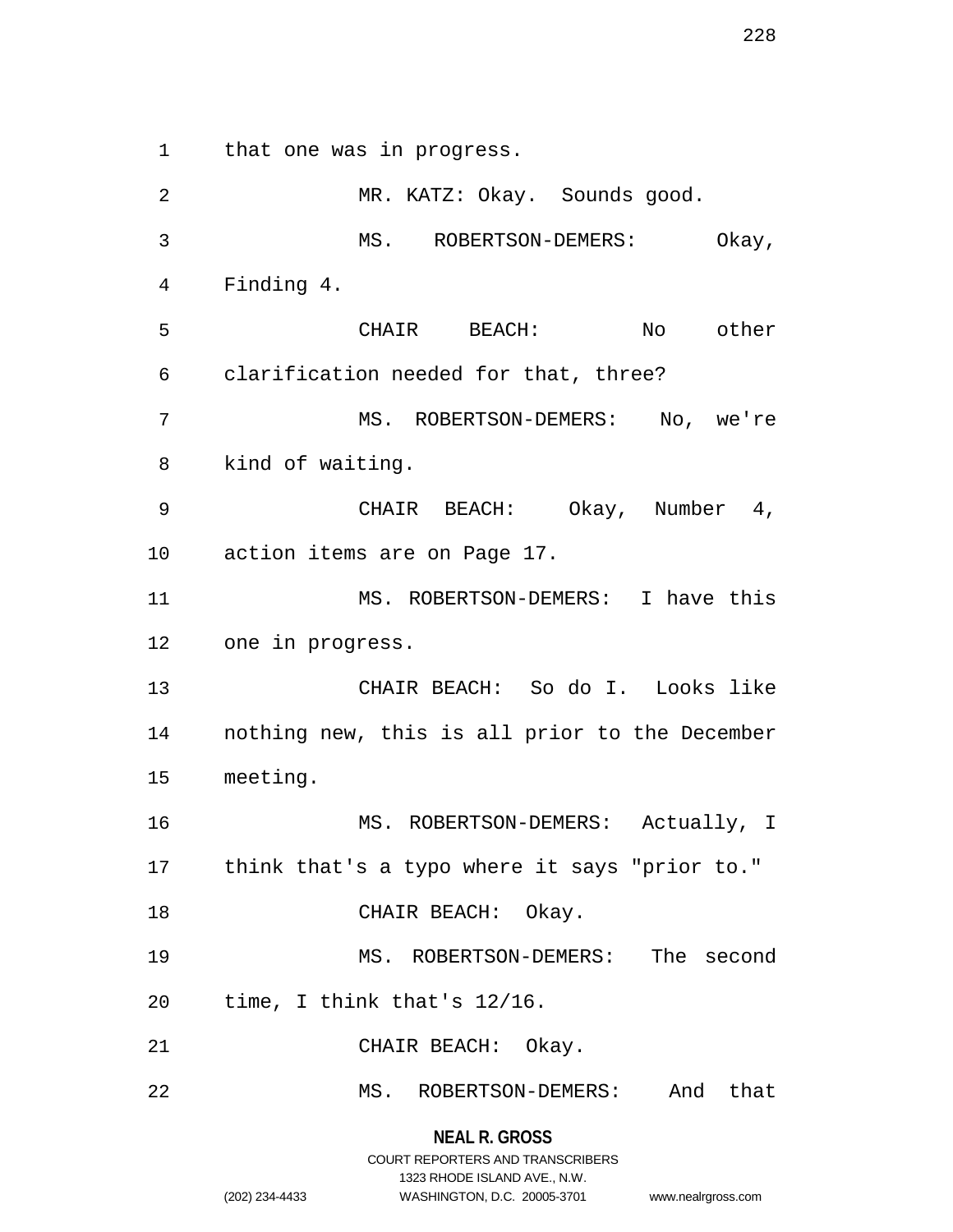1 would be: to develop a proposal for resolving 2 the dual track system for site expert 3 interviews and Worker Outreach meetings.

4 This will take into consideration 5 different types of worker comments, the 6 various sources of comments and how it informs 7 the review preparation and technical 8 documents.

9 Further consideration will be 10 given to resolving how comments of different 11 types of workers or site experts are weighted. 12 And this really was for you guys to develop a 13 proposal on how to resolve this.

14 MR. JOHNSON: As I indicated 15 earlier, we are going to look at Procedure 16 012, and it will not deal with expert 17 interviews, and that aspect will be developed 18 outside of procedure.

19 CHAIR BEACH: Okay, what happens 20 to this action item then, does that go away, 21 if you're going to develop this outside of the 22 procedure?

## **NEAL R. GROSS**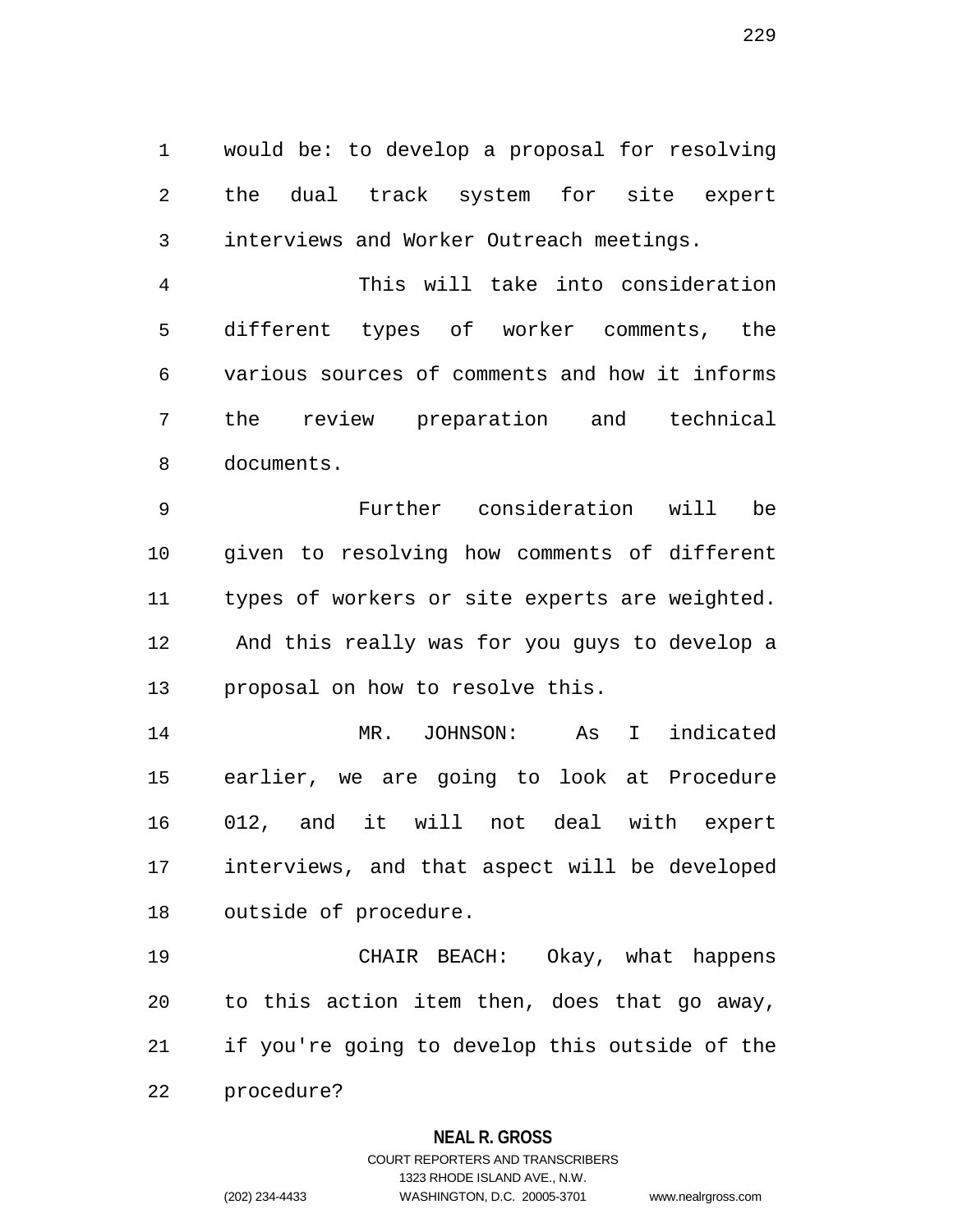1 MS. ROBERTSON-DEMERS: I'm just 2 speaking for myself, the other SC&A people can 3 jump in. 4 CHAIR BEACH: Well, I'm just 5 asking a question to clarify. 6 MS. ROBERTSON-DEMERS: I guess I'm 7 looking for a written proposal. 8 DR. MAKHIJANI: Can I ask a 9 clarifying question? Sorry, Wanda. 10 MEMBER MUNN: No, go ahead. 11 DR. MAKHIJANI: When you say 12 expert -- 13 MEMBER MUNN: Well, it started off 14 talking about experts, but then what she just 15 read was something about taking into 16 consideration different types of worker 17 comments. Various sources of comments and how 18 it informs the review or preparation of work 19 documents. Consideration to be given to 20 resolving how comments from the different 21 types of workers or site experts are weighed.

22 Even if you take the site experts

**NEAL R. GROSS**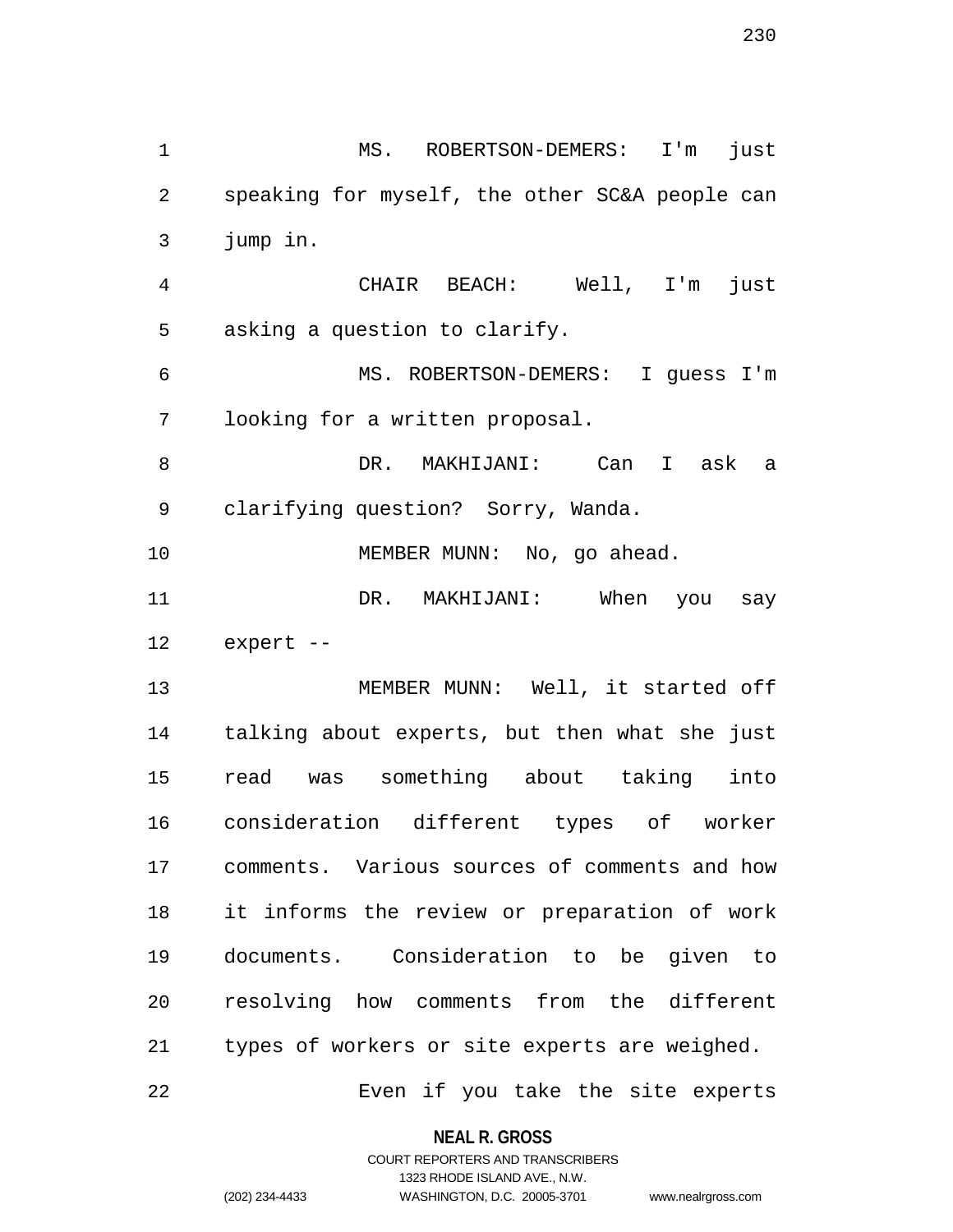1 issue out of that it's very difficult for me 2 to see how one would go about resolving 3 differing bits of information, or conflicting 4 pieces of information from different 5 individuals, regardless of whom they were.

6 MS. ROBERTSON-DEMERS: To clarify, 7 this is the dual track system.

8 DR. MAKHIJANI: Yes, but I was, in 9 light of our earlier discussion, you know, 10 about what we take into account, you know, in 11 assessing how NIOSH are, you know, itemizing 12 or cataloging how NIOSH is responding to 13 public comment.

14 I'm a little confused about, you 15 know, maybe we need to revisit how we are 16 thinking about workers and site experts and so 17 on, because, if a site, I mean SC&A often, 18 actually, we treat the terms a little bit 19 interchangeably.

20 MS. ROBERTSON-DEMERS: Yes, and 21 they should be.

22 DR. MAKHIJANI: And they are, in

#### **NEAL R. GROSS**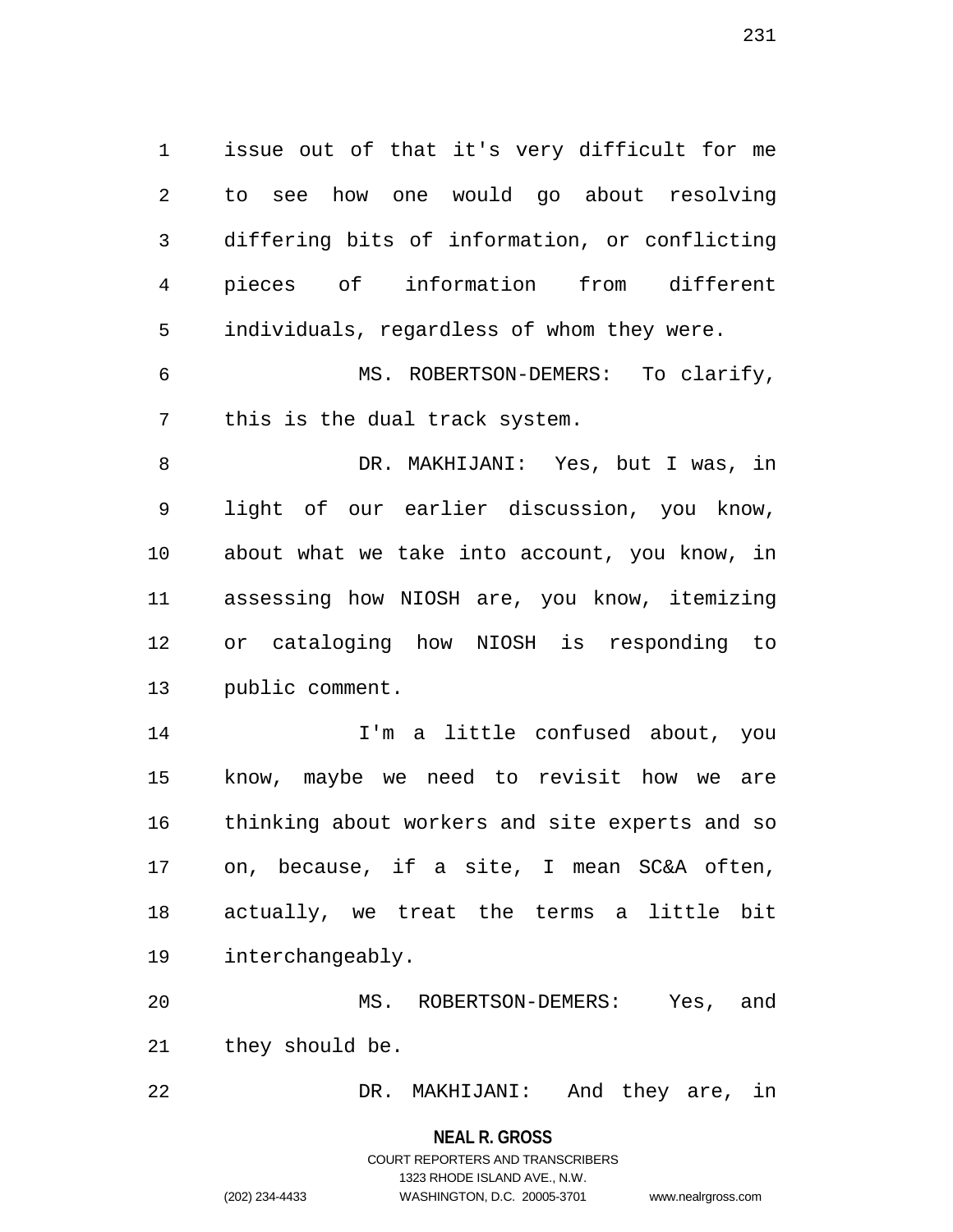1 my mind they are, you know, somebody who was 2 in the rolling mill in metal and steel or 3 something, and operating a machine for me, 4 he's an expert on that machine.

5 And so it doesn't matter, nothing 6 else really matters, I mean, you know, he 7 knows more than anybody else about that piece 8 of equipment. And so what I might suggest, 9 for consideration, you know, I've been a 10 little bit out of the discussion, but I was 11 part of the very early discussion on this 12 question.

13 Maybe when you reformulate this 14 procedure that the comments made by people on 15 the team and internal and so on, be separated 16 from the comments made by other people 17 knowledgeable on the site that you're seeking 18 information from and there would be one 19 procedure for that.

20 So if you've got somebody who's a 21 health physics expert who's not employed by 22 ORAU or somebody that knows about a machine,

#### **NEAL R. GROSS**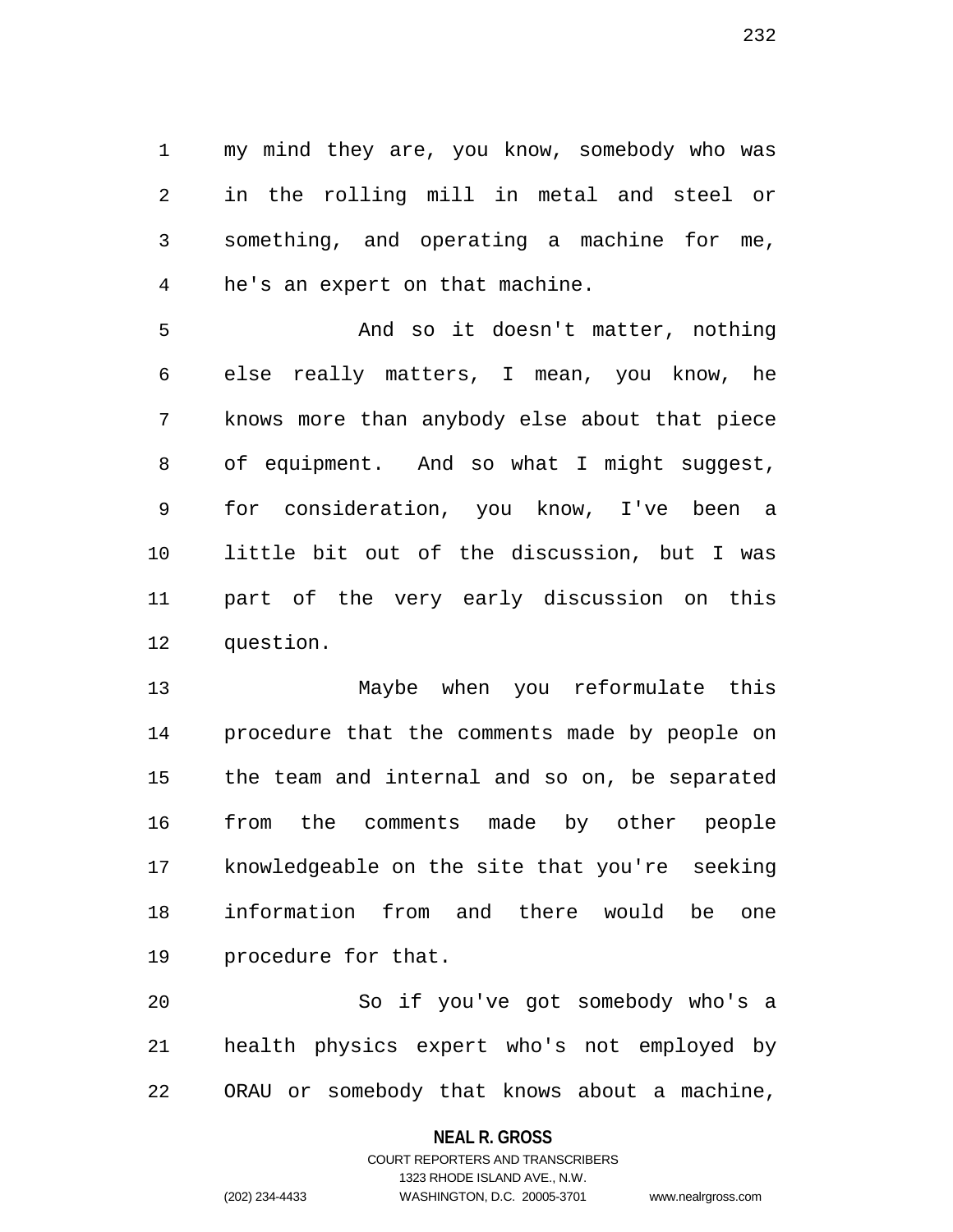1 those be equivalently treated. You got 2 somebody in your team whom you're paying, you 3 know, for their expertise that sort of goes 4 into your document preparation anyway. 5 You pay them to exercise judgment 6 about other results, conflicting comments. 7 MS. ROBERTSON-DEMERS: The reason 8 why we brought this up is that there is no 9 mechanism to incorporate those site expert 10 interview comments into a technical document. 11 There used to be in PR-097, there is no 12 longer a process to do that. 13 DR. MAKHIJANI: What do you mean 14 by those site experts? 15 MS. ROBERTSON-DEMERS: The 16 documented communications. 17 DR. MAKHIJANI: Yes, okay. 18 MS. ROBERTSON-DEMERS: Okay, 19 versus the Worker Outreach meetings. 20 DR. MAKHIJANI: Okay. 21 MS. ROBERTSON-DEMERS: They're 22 different, there's a line drawn between the

### **NEAL R. GROSS**

|                | COURT REPORTERS AND TRANSCRIBERS |                    |
|----------------|----------------------------------|--------------------|
|                | 1323 RHODE ISLAND AVE N.W.       |                    |
| (202) 234-4433 | WASHINGTON, D.C. 20005-3701      | www.nealrgross.com |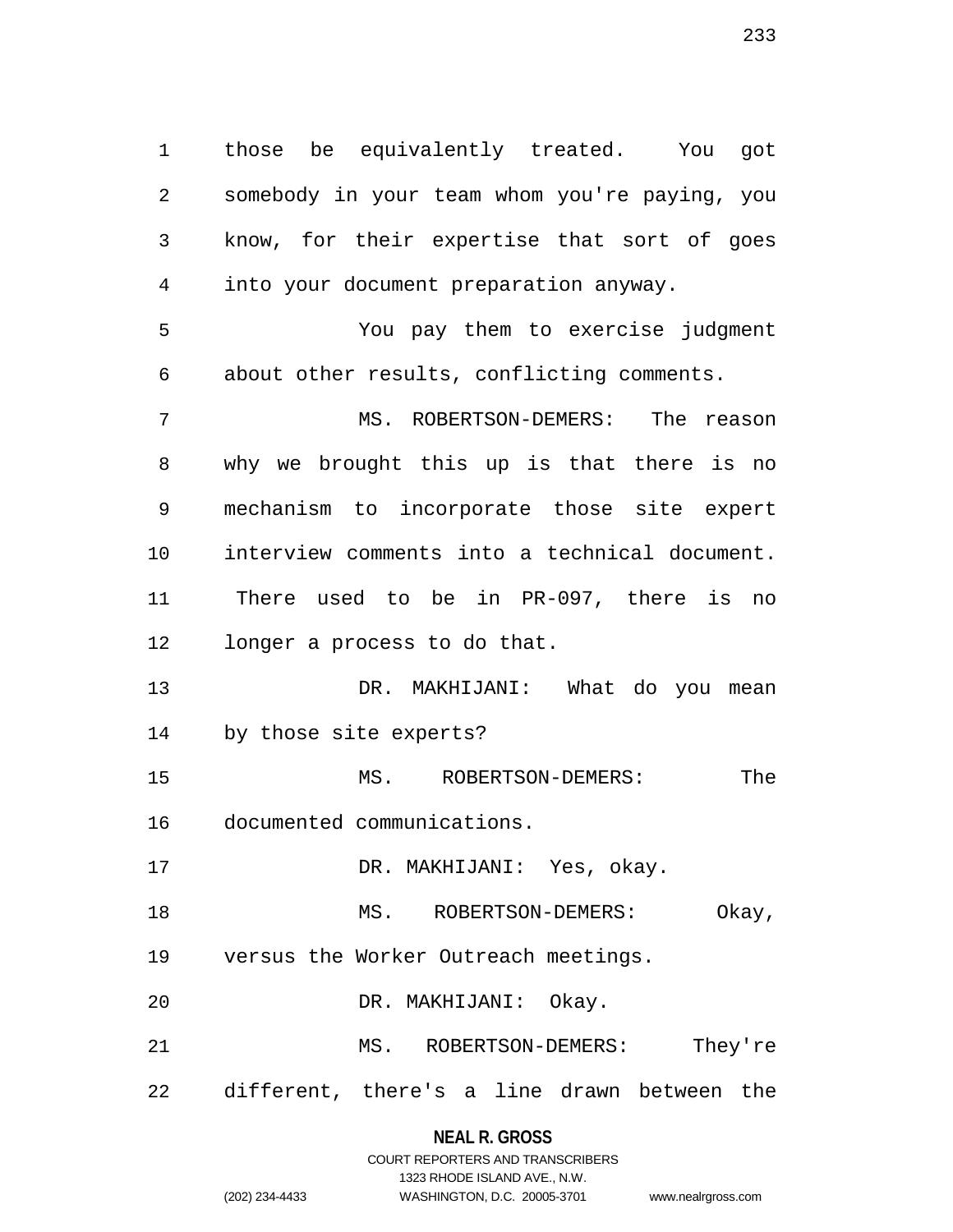1 two. And before we make any recommendations, 2 I would like to see the proposal that NIOSH 3 has and I think we need to discuss further.

4 DR. MAKHIJANI: I'd like to ask 5 you a question. Are you proposing to 6 separate, in different procedures, how you are 7 going to incorporate documented communication 8 versus information you get from information-9 gathering meetings from workers, is that the 10 proposal?

11 MR. JOHNSON: This procedure will 12 not deal with expert interviews.

13 DR. MAKHIJANI: Okay.

14 MR. JOHNSON: As an example, if I 15 was to interview you based on expertise of 16 activities over at Fernald, that would be part 17 of a separate procedure, it would not be 18 incorporated in here.

19 DR. MAKHIJANI: Got it. 20 MS. ELLIOTT: Some of this is a 21 point in time issue. For example, the Mound 22 meeting was in response to questions that were

### **NEAL R. GROSS**

# COURT REPORTERS AND TRANSCRIBERS 1323 RHODE ISLAND AVE., N.W. (202) 234-4433 WASHINGTON, D.C. 20005-3701 www.nealrgross.com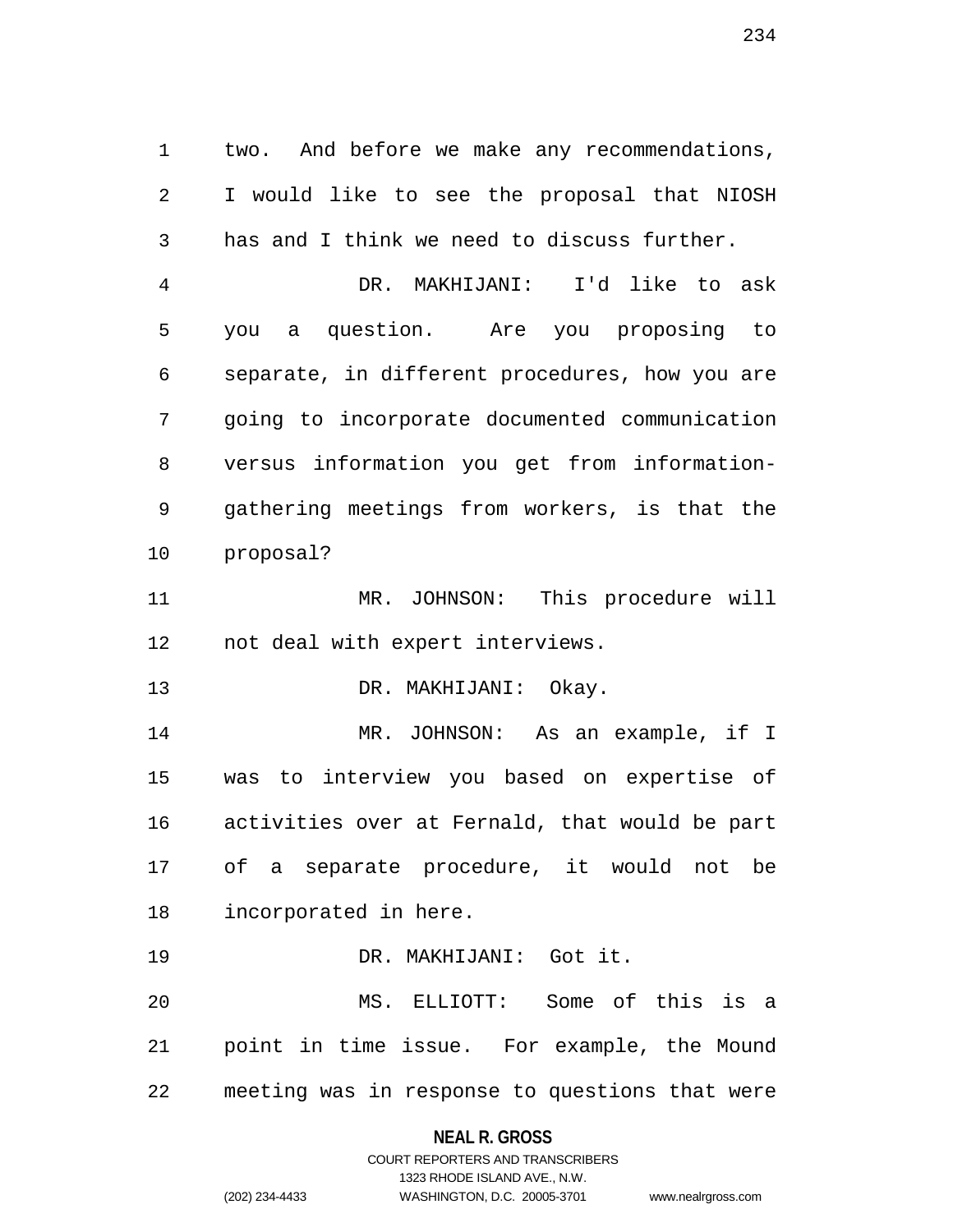1 asked after the SEC evaluation, and that has 2 not been part of ATL's contract and that's 3 basically why there is not our involvement in 4 that situation.

5 Therefore there's not the same 6 type of documentation. And PROC-012 was 7 basically to cover ATL's contract obligation 8 and the description of work under that, 9 correct?

10 MR. JOHNSON: That's a relatively 11 accurate statement, yes.

12 MS. ELLIOTT: Okay, so it's a 13 point in time issue where, you know, the HP is 14 going out after the Evaluation Report has been 15 submitted to answer additional questions so 16 it's not in the conventional realm of Worker 17 Outreach.

18 MS. ROBERTSON-DEMERS: Well, 19 here's what I propose, you say you don't want 20 to put it in PR-012, which is fine, but there 21 has to be a linkage between those interviews 22 and the Site Profile development, or the SEC

**NEAL R. GROSS**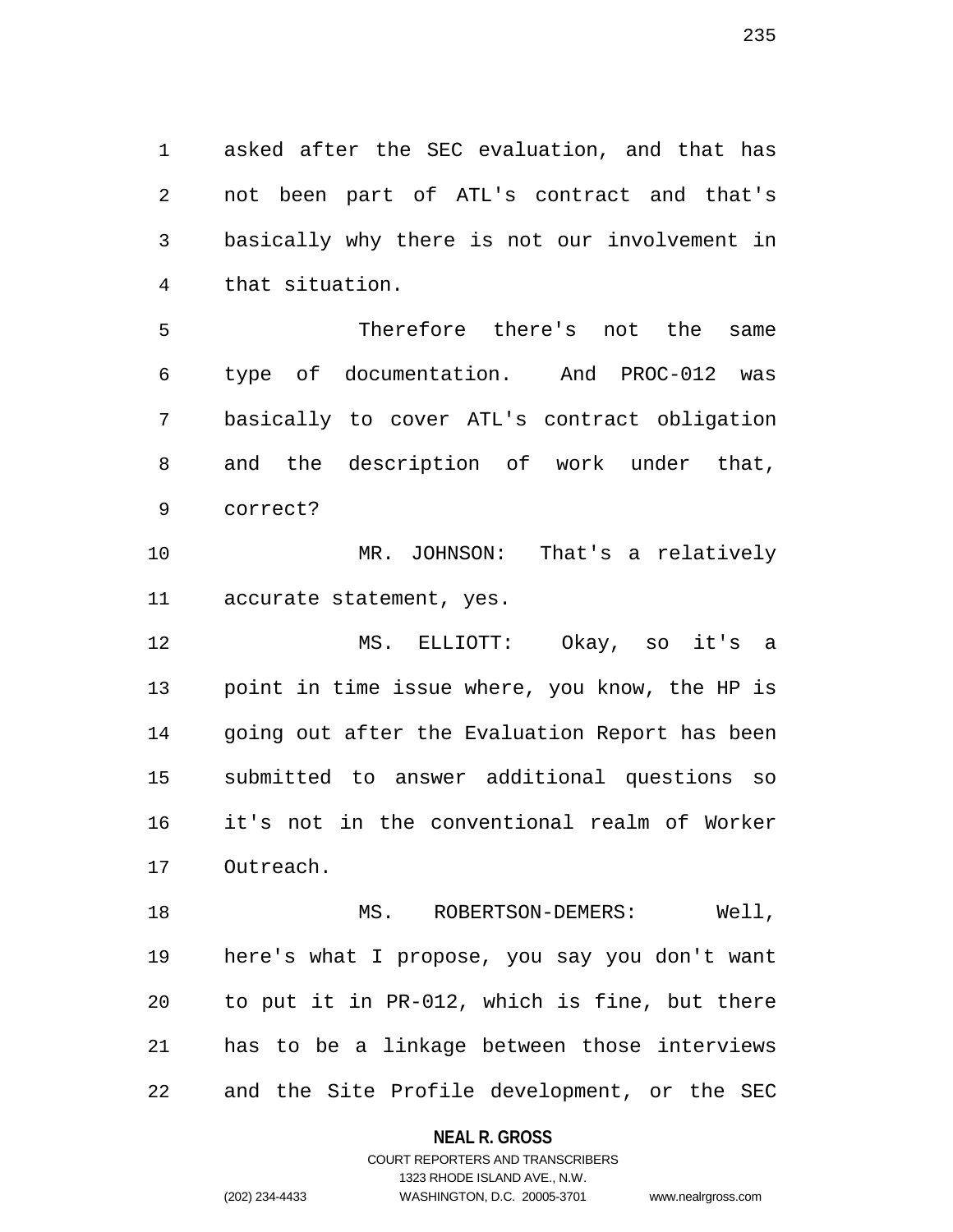1 ER development. Whether that's done in a 2 separate procedure or what, that linkage, that 3 requirement has to exist.

4 CHAIR BEACH: I wrote -- from 5 Finding 4, I wrote it that it was in progress. 6 This is from our December meeting, and NIOSH 7 to look at feasibility of adding another 8 column in OTS. So that was part of our 9 discussion in December.

10 MR. JOHNSON: Another column, just 11 to capture.

12 CHAIR BEACH: And it was to 13 capture.

14 MR. KATZ: I remember that, so you 15 can track those just like you track the other 16 ones.

17 MEMBER MUNN: Just to say we went, 18 we spoke.

19 CHAIR BEACH: Because if you come 20 up with something different since December, 21 because all we have to go on is what the 22 action item was from December, so if something

#### **NEAL R. GROSS**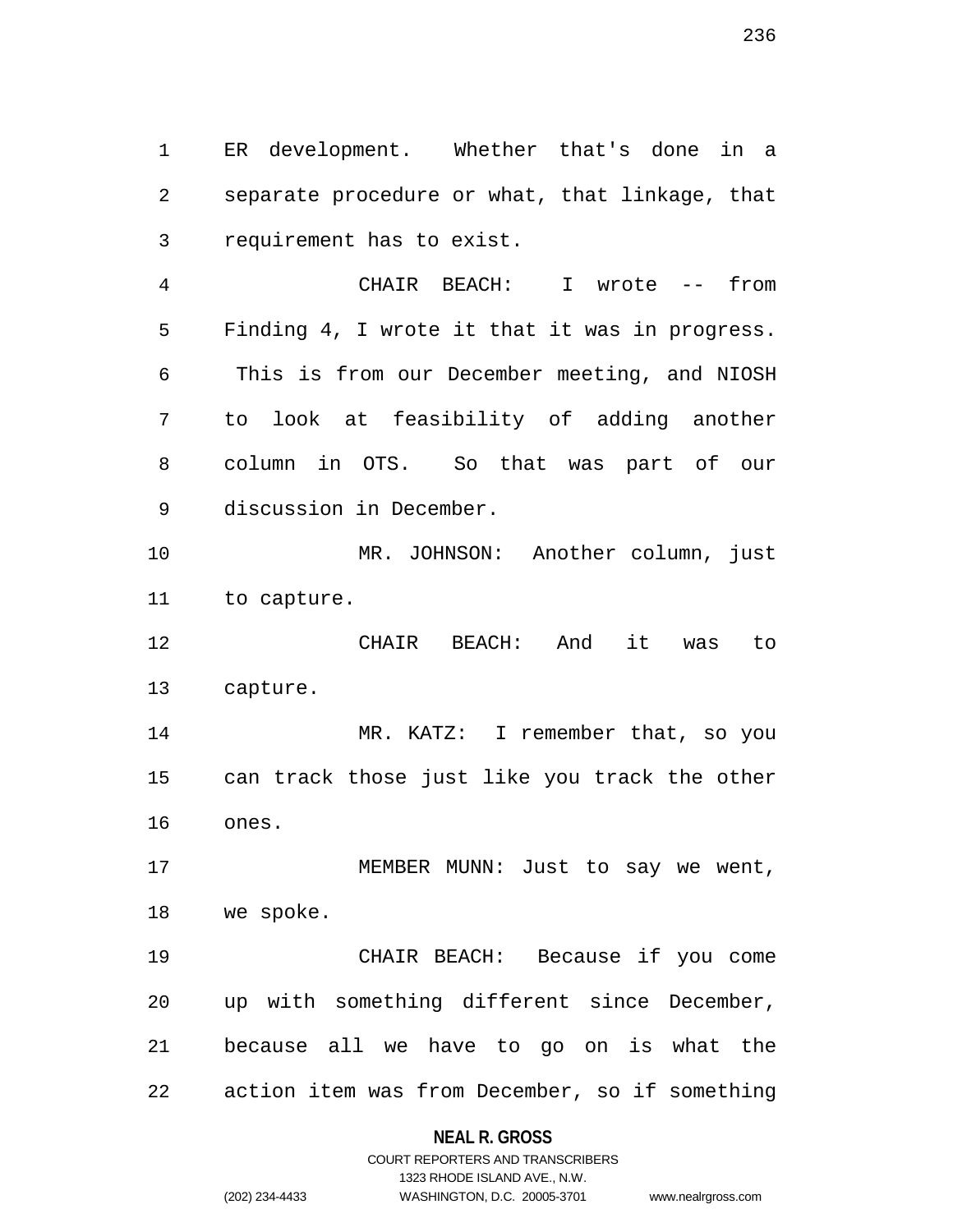1 is changed then we probably just need to see 2 that in writing, what the change is so that it 3 can be assessed or evaluated, because we 4 haven't discussed this since December.

5 MR. JOHNSON: Yes, I think the 6 point we were trying to make there is that we 7 were going to go look to see if we could 8 backfit OTS for a separate interview type 9 thing.

10 And because it's not a specific 11 meeting but it truly is a specific meeting, it 12 falls into a different category. So I'd have 13 to go back and talk with the IT people and 14 discuss with Stu exactly how he wants to 15 handle this in regards to most types of 16 meetings.

17 If we were to put it in the OTS 18 system, the information would go in and from 19 there it would go over to ORAU, ORAU would put 20 it in their SRDB and it would fly over to our 21 SRDB. So that was the hopeful for the 22 connection of the information-gathering and

#### **NEAL R. GROSS**

# COURT REPORTERS AND TRANSCRIBERS 1323 RHODE ISLAND AVE., N.W. (202) 234-4433 WASHINGTON, D.C. 20005-3701 www.nealrgross.com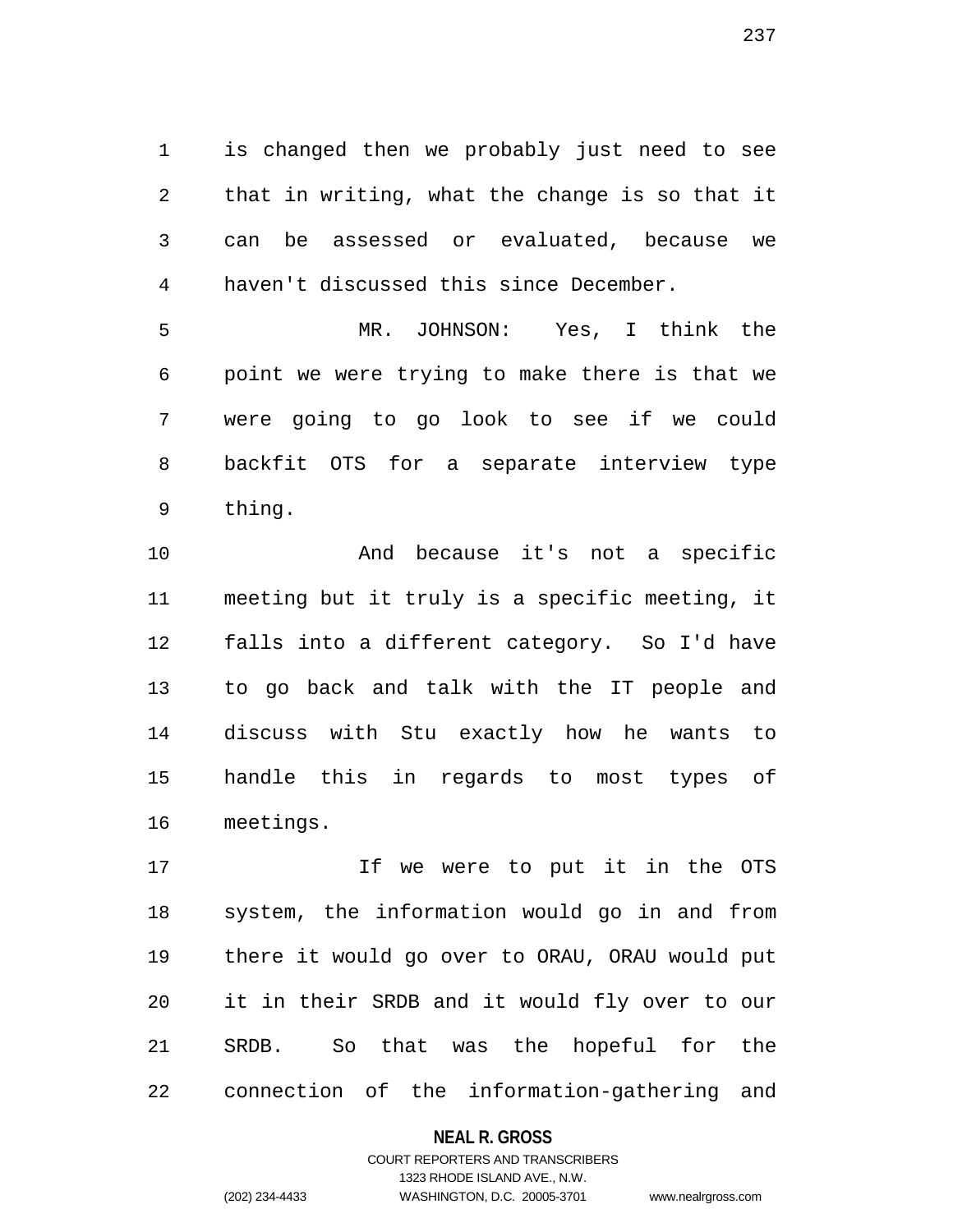1 being put into both the SRDBs.

| $\overline{2}$ | CHAIR BEACH: Right, okay, so it's              |
|----------------|------------------------------------------------|
| 3              | in progress and I guess just have to report    |
| 4              | out what the decision is there?                |
| 5              | MR. JOHNSON: Yes, I'll sit down                |
| 6              | and talk to Stu on that.                       |
| 7              | CHAIR BEACH: So the action item                |
| 8              | beyond that also stands, there's actually two  |
| 9              | prior to December 16th, and then the one we    |
| 10             | added in December and then you're going to     |
| 11             | look at the adding of another column?          |
| 12             | MR. JOHNSON: I don't know if it                |
| 13             | will be a column or if it will be just kind of |
| 14             | a straight entry as a separate meeting or      |
| 15             | exactly how it's going to --                   |
| 16             | CHAIR BEACH: Okay, so we'll just               |
| 17             | look to you for that at the next meeting.      |
| 18             | MEMBER MUNN: That's a NIOSH                    |
| 19             | action?                                        |
| 20             | MR. JOHNSON: Yes.                              |
| 21             | MS. ROBERTSON-DEMERS: There were               |
| 22             | no new action items on Finding 5, and we have  |
|                |                                                |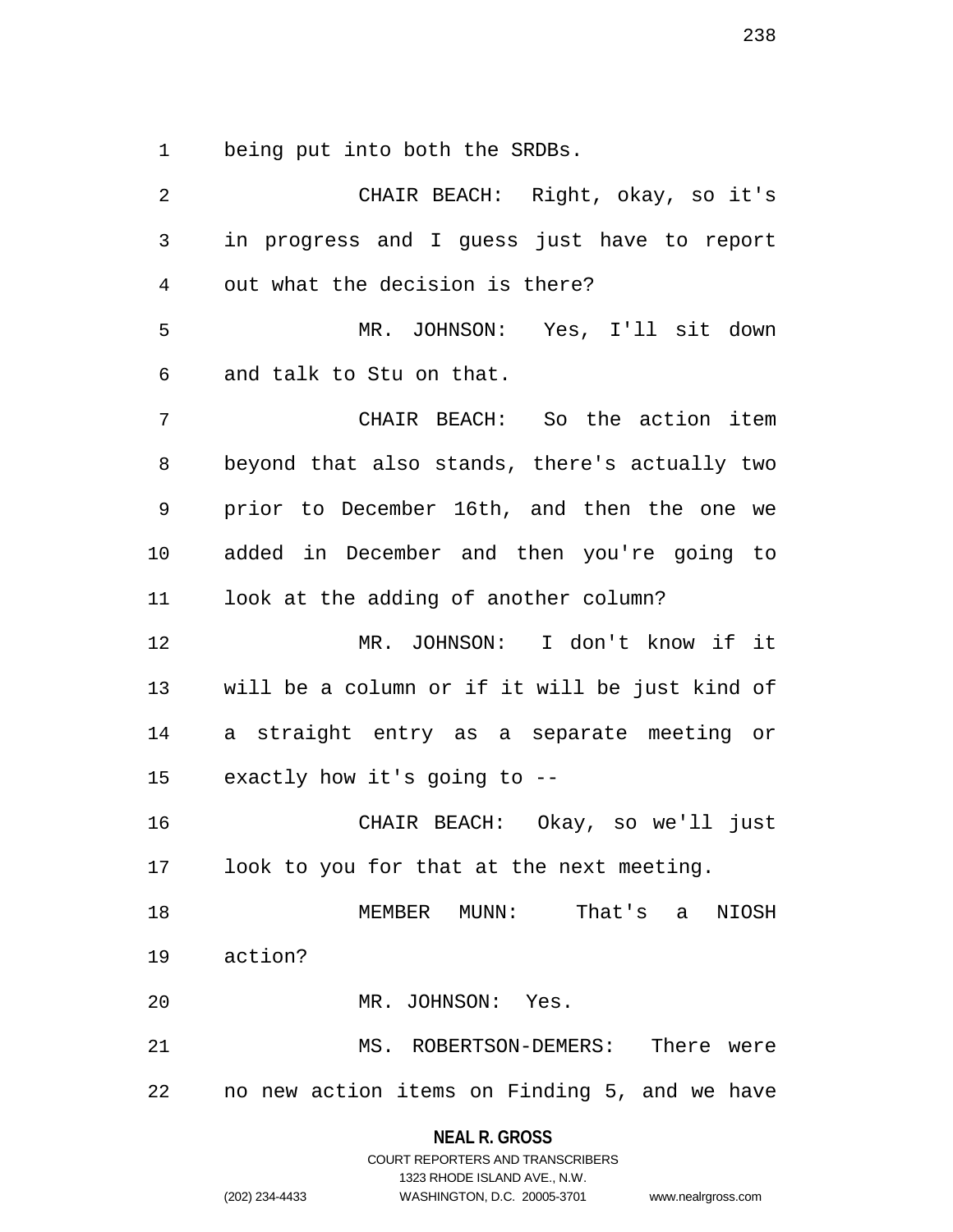1 it in progress.

2 CHAIR BEACH: Yes, we do. All 3 this just kind of goes back to the track thing 4 we just discussed. 5 MEMBER MUNN: Yes, pretty much. 6 It's the same type of meeting venue that we 7 were just talking about. 8 MR. KATZ: So what's the decision? 9 MEMBER MUNN: It's hard to say 10 much at this juncture. 11 MS. ROBERTSON-DEMERS: This one, 12 this finding, if I go back up to the original 13 finding, the procedure does not define, 14 describe a process for assuring the worker 15 feedback is accurately and completely 16 documented. So it's very similar to the 17 discussion we just had on integrating those 18 two documents into PR-012. 19 MR. JOHNSON: This one has the 20 term "correspondence," and so are we talking 21 about like email or letters from -- 22 MS. ROBERTSON-DEMERS: I'm got to

**NEAL R. GROSS**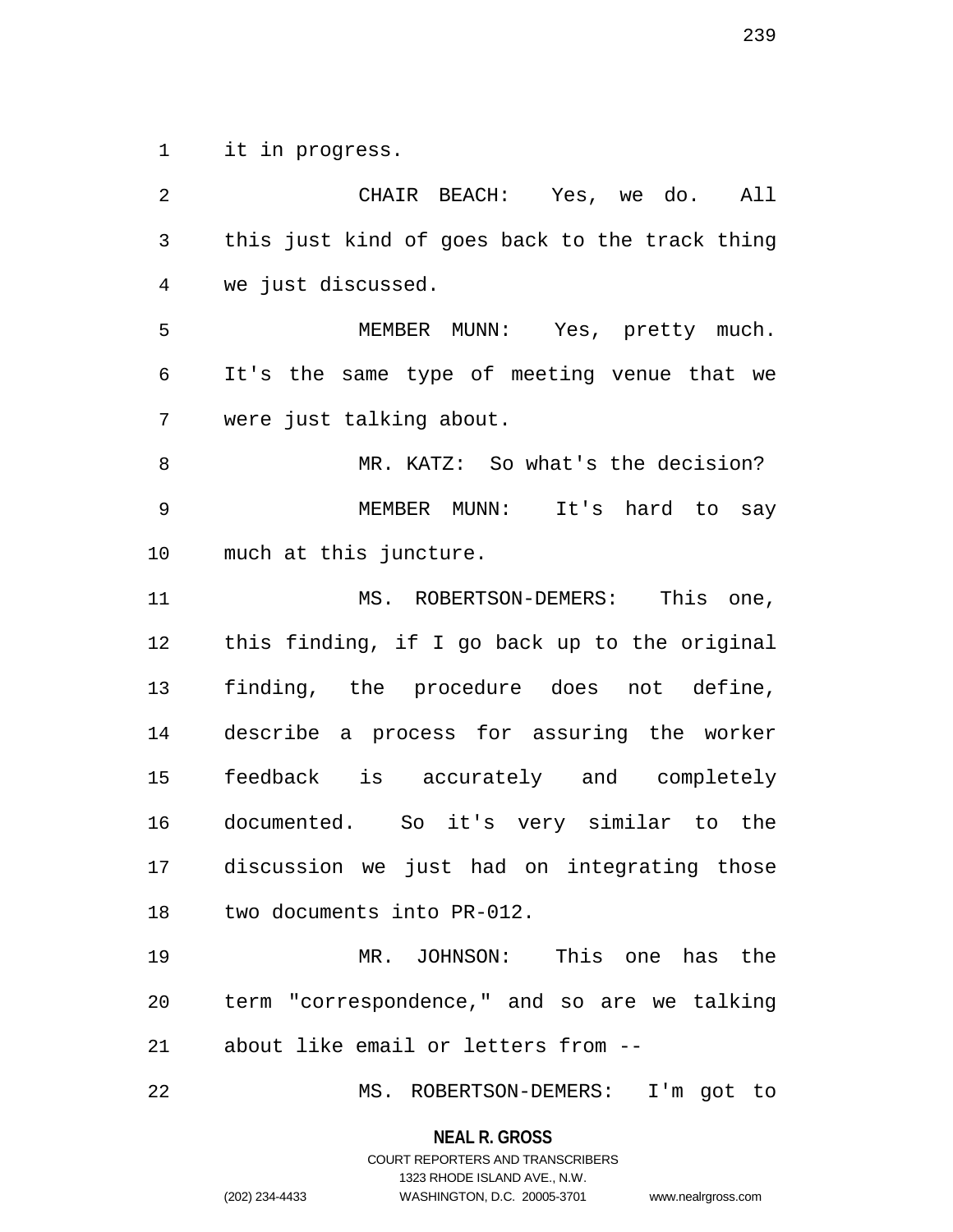1 go back here for a minute. This is related to 2 the affirmative sign-off of the meeting 3 participants on the meeting minutes, it's 4 related to the destruction of audio tapes, 5 those are the primary issues.

6 So in other words there needs to 7 be a feedback loop, or let's see. We 8 recommend there be a feedback meeting or loop 9 be incorporated into the procedure, providing 10 workers with an opportunity to correct 11 inaccuracies or to insert information they 12 feel was missed in the meeting minutes.

13 Furthermore, the procedure should 14 address how comments provided during 15 information-giving meetings are documented and 16 resolved.

17 MR. JOHNSON: When it comes to the 18 resolution, in the discussion that we had was 19 that we have a DCAS HP, and an ORAU subject 20 matter expert at the meeting.

21 and if there wasn't an ORAU 22 individual there, HP would, along with the

# **NEAL R. GROSS** COURT REPORTERS AND TRANSCRIBERS

1323 RHODE ISLAND AVE., N.W.

(202) 234-4433 WASHINGTON, D.C. 20005-3701 www.nealrgross.com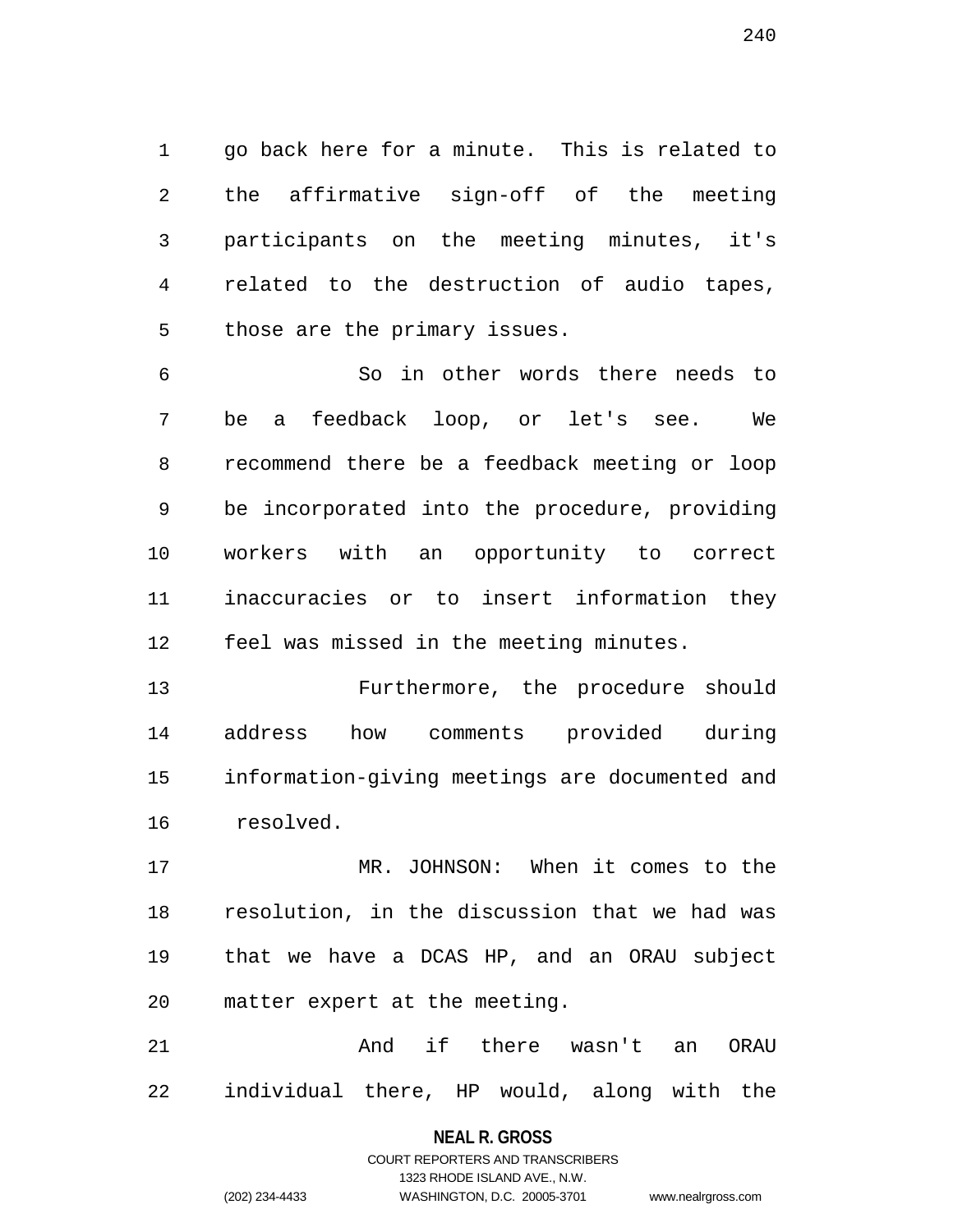1 other attendees, would come up with any action 2 items that they believe, through their 3 professional judgment, were to be documented.

4 And they would review the minutes 5 of the meeting to validate their judgment, and 6 those items would go into the tracking system, 7 and be assigned and tracked to closure.

8 MS. ROBERTSON-DEMERS: I think 9 this is literally what I said, the action item 10 findings, Number 2, this is having a mechanism 11 in the procedure for sending out the meeting 12 minutes, going back to the person and saying: 13 did we miss anything, did we misinterpret you? 14 MR. JOHNSON: I have a Town Hall 15 meeting, how I can do that?

16 CHAIR BEACH: So let me interrupt 17 for a second, we're talking about five, right? 18 MS. ROBERTSON-DEMERS: Right.

19 CHAIR BEACH: I have that listed 20 as we put it in abeyance at the last Work 21 Group meeting.

22 MS. ROBERTSON-DEMERS: Well, we

**NEAL R. GROSS**

# COURT REPORTERS AND TRANSCRIBERS 1323 RHODE ISLAND AVE., N.W. (202) 234-4433 WASHINGTON, D.C. 20005-3701 www.nealrgross.com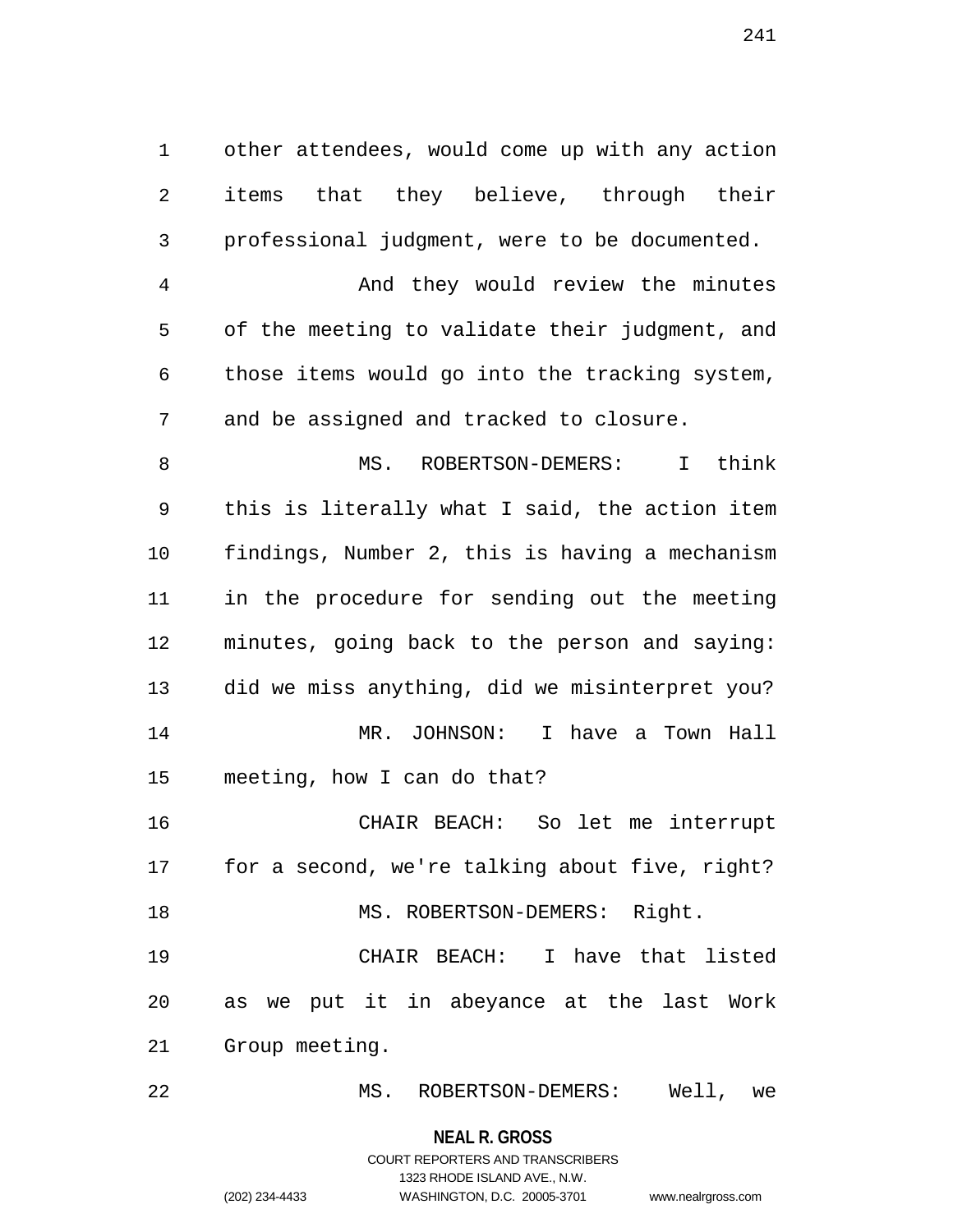1 discussed the audio tapes, okay? And I 2 believe that Arjun said that it was okay, that 3 as long as the meeting minutes were posted on 4 the website, that it was okay to destroy the 5 audio tapes.

6 DR. MAKHIJANI: Well, the audio 7 tape destruction matter was decided.

8 MS. ROBERTSON-DEMERS: Right, 9 right, but there's another aspect of this and 10 that's the affirmative sign-off of the meeting 11 minutes by the attendees.

12 MEMBER MUNN: You know that's -- 13 it's hard to imagine if you're having a 14 meeting with one or two individuals I can see 15 how sign-offs would be reasonable.

16 Some of the worker meetings that 17 I've attended where you have a zillion people, 18 now how are you going to get a -- you can't 19 get an affirmation from those.

20 MS. ROBERTSON-DEMERS: This was 21 done under PR-090, under PROC-090, they had a 22 mechanism in their ATL or ORAU, or whoever it

#### **NEAL R. GROSS**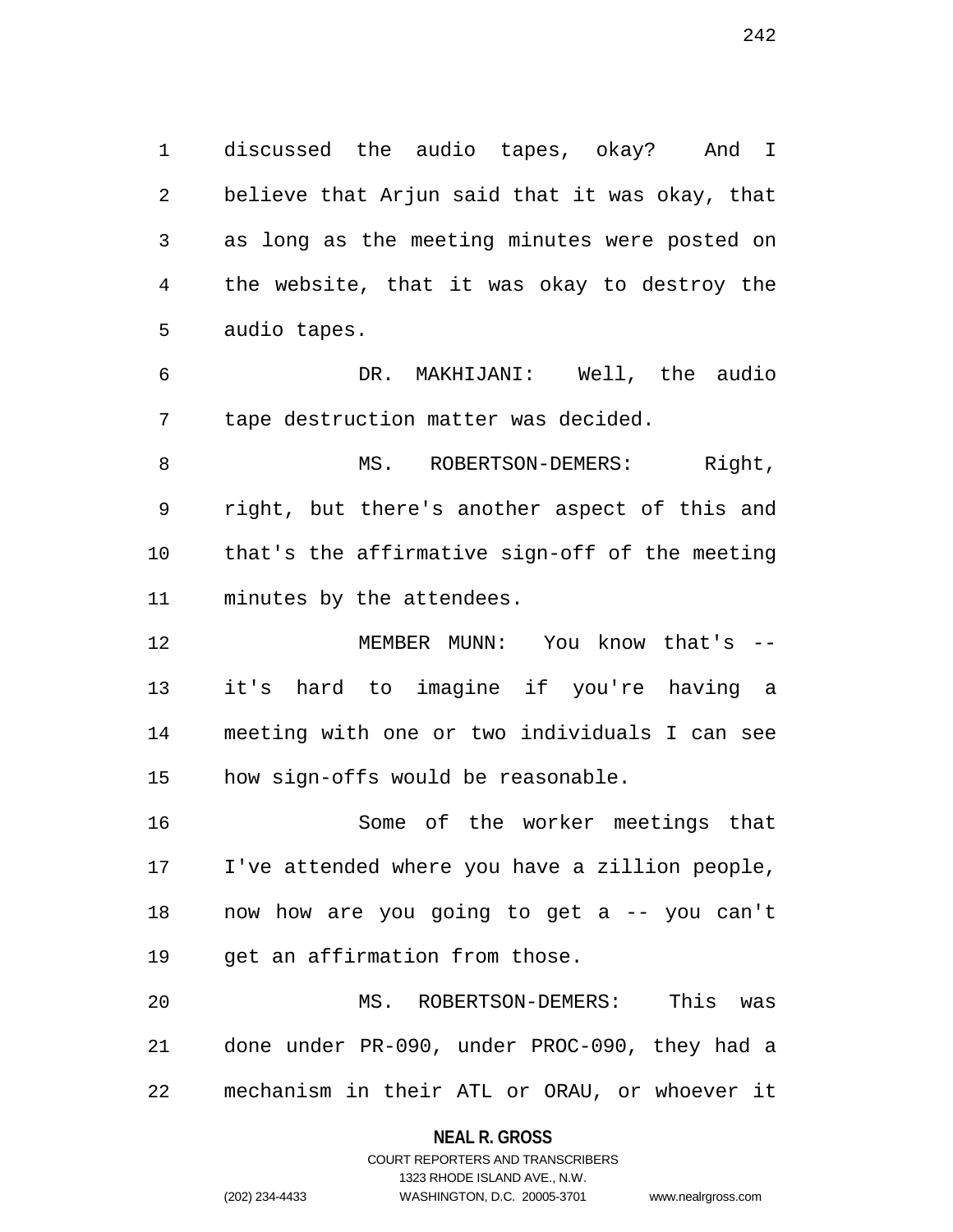1 was, where they sent it to the meeting 2 coordinator.

3 MEMBER MUNN: The meeting 4 coordinator signing off I can understand.

5 MS. ROBERTSON-DEMERS: On the 6 other side.

7 (Simultaneous speakers.)

8 MS. ELLIOTT: We did talk about it 9 at one of the meetings and it was put into 10 abeyance, based on, it's been discussed 11 before.

12 MR. KATZ: I thought the 13 discussion was what somebody just said, was 14 that you post it and if people wanted to send 15 in comments on the minutes that they could.

16 MS. ELLIOTT: And we do submit 17 them also to the entity that we had the 18 meeting with and they are given an amount of 19 time to reply. If they don't reply, that's 20 taken as consent, or agreement.

21 MS. ROBERTSON-DEMERS: Okay, and 22 my argument here is put it in your procedure.

### **NEAL R. GROSS**

COURT REPORTERS AND TRANSCRIBERS 1323 RHODE ISLAND AVE., N.W. (202) 234-4433 WASHINGTON, D.C. 20005-3701 www.nealrgross.com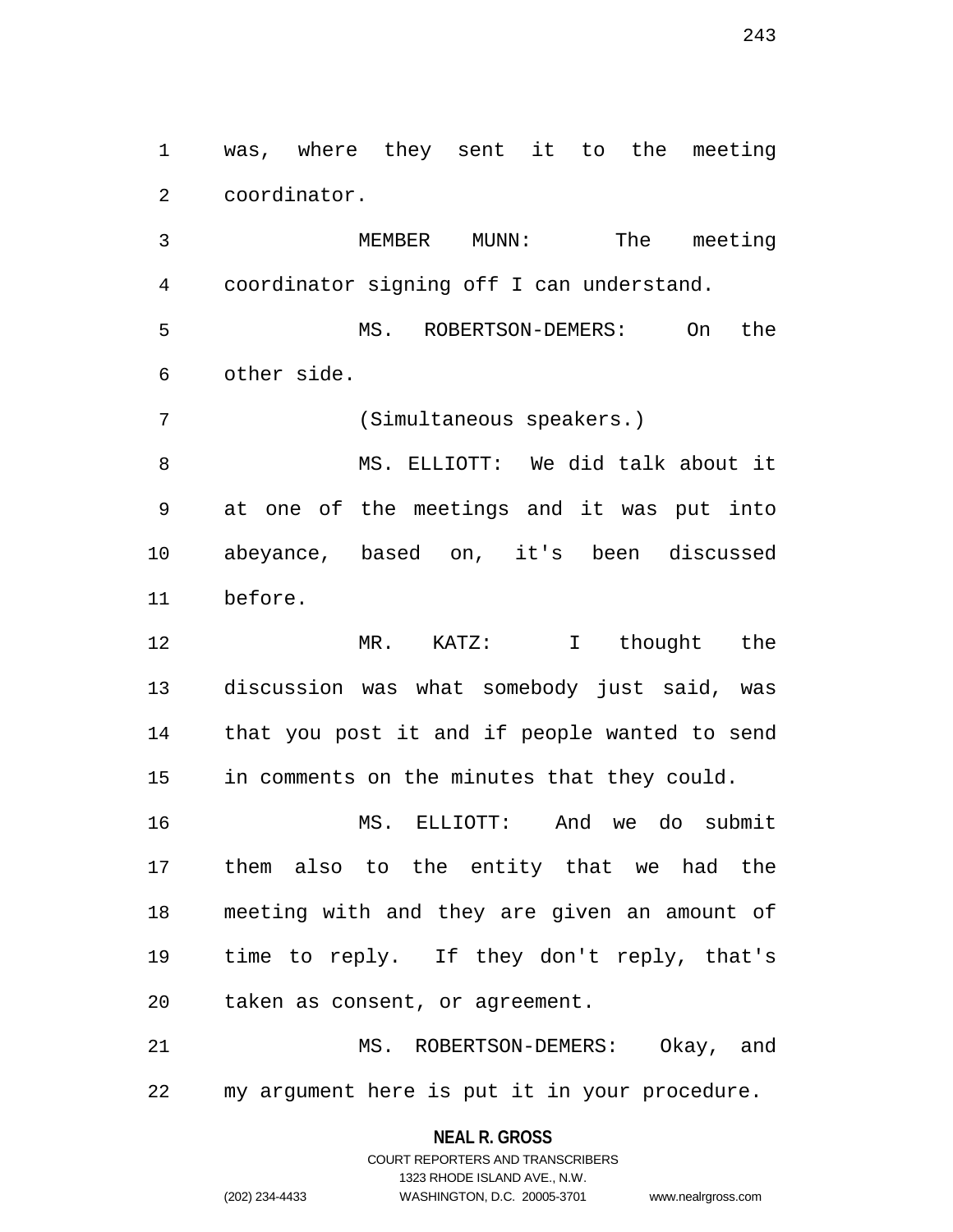1 MS. ELLIOTT: If we're doing it, 2 it is in our procedure, but I understand where 3 you need it to be written, I just -- 4 CHAIR BEACH: Okay, so, are we 5 going to -- is that an action item then to put 6 it in the procedure, is that what I'm hearing? 7 MEMBER MUNN: Have we agreed that 8 it needs to go into the procedure, that it's 9 appropriate to go into the procedures? 10 They're part of the procedures now. 11 MR. KATZ: J.J., are you amenable 12 to -- 13 MR. JOHNSON: I will work on that. 14 I will talk to Stu about that. 15 CHAIR BEACH: So that can just be 16 an action item, that you guys can talk about 17 it internally and let us know? 18 MR. JOHNSON: Yes. 19 MEMBER MUNN: Feasibility is the 20 question right now. 21 MS. ROBERTSON-DEMERS: Now to 22 clarify something, it is true that we resolved

## **NEAL R. GROSS** COURT REPORTERS AND TRANSCRIBERS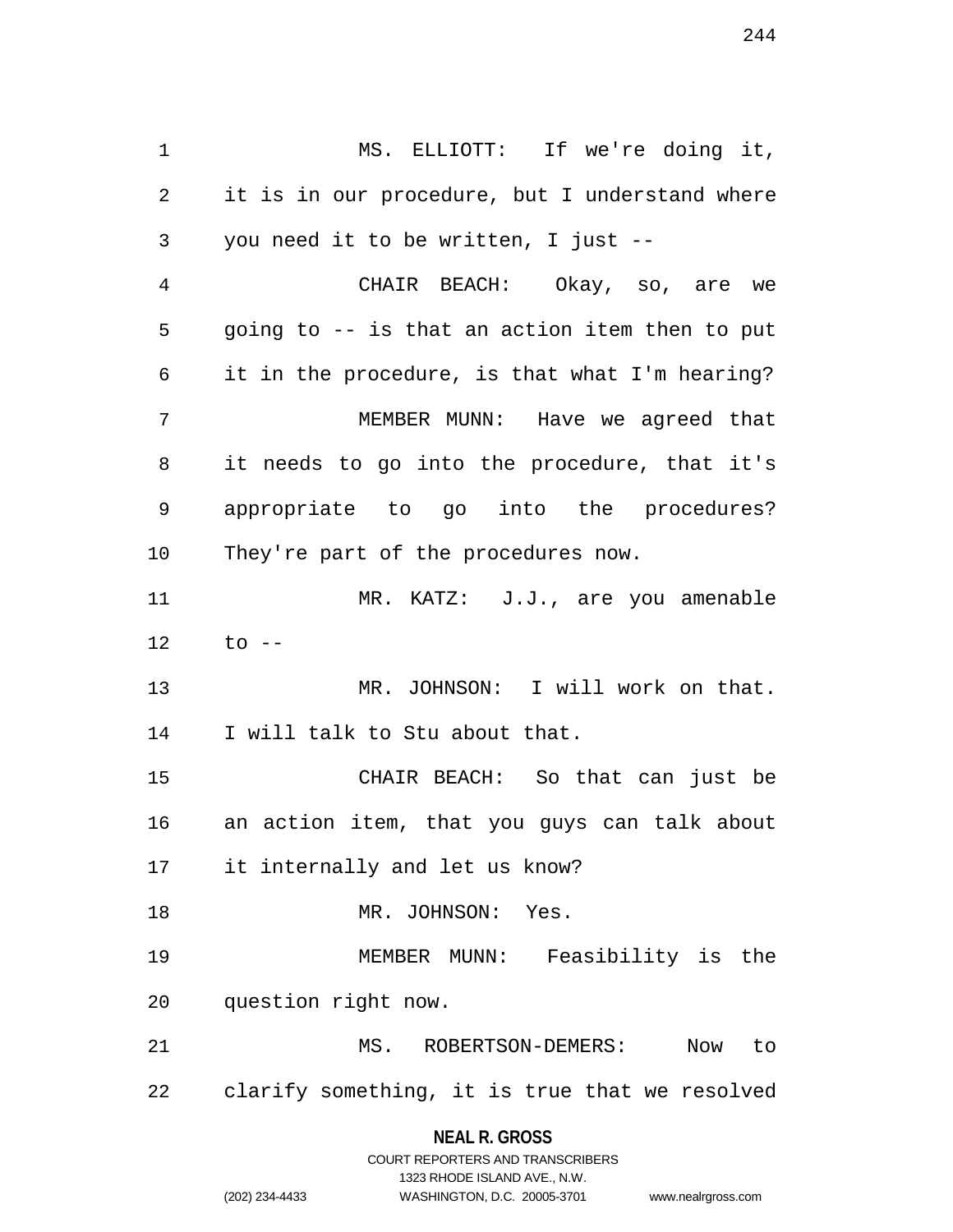1 the audio tapes at the last meeting.

2 MR. KATZ: Okay, what's next? 3 MS. ROBERTSON-DEMERS: Observation 4 1: the procedure doesn't address the 5 possibility that sensitive or classified 6 information could be shared at Worker Outreach 7 meetings. NIOSH made a proposal. 8 CHAIR BEACH: Are you on 9 Observation 1? 10 MS. ROBERTSON-DEMERS: Right. 11 CHAIR BEACH: Because I have that 12 listed as in abeyance also. 13 MS. ROBERTSON-DEMERS: I have it 14 listed a little bit differently. What I have 15 in my matrix is, I'm uncertain based upon the 16 transcript and the discussion at the end of 17 the last Working Group whether it's in 18 abeyance or closed, because there was some 19 discussion that we were not going to use in 20 abeyance. 21 MEMBER SCHOFIELD: You know, 22 that's one of the things about classified

**NEAL R. GROSS**

# COURT REPORTERS AND TRANSCRIBERS 1323 RHODE ISLAND AVE., N.W. (202) 234-4433 WASHINGTON, D.C. 20005-3701 www.nealrgross.com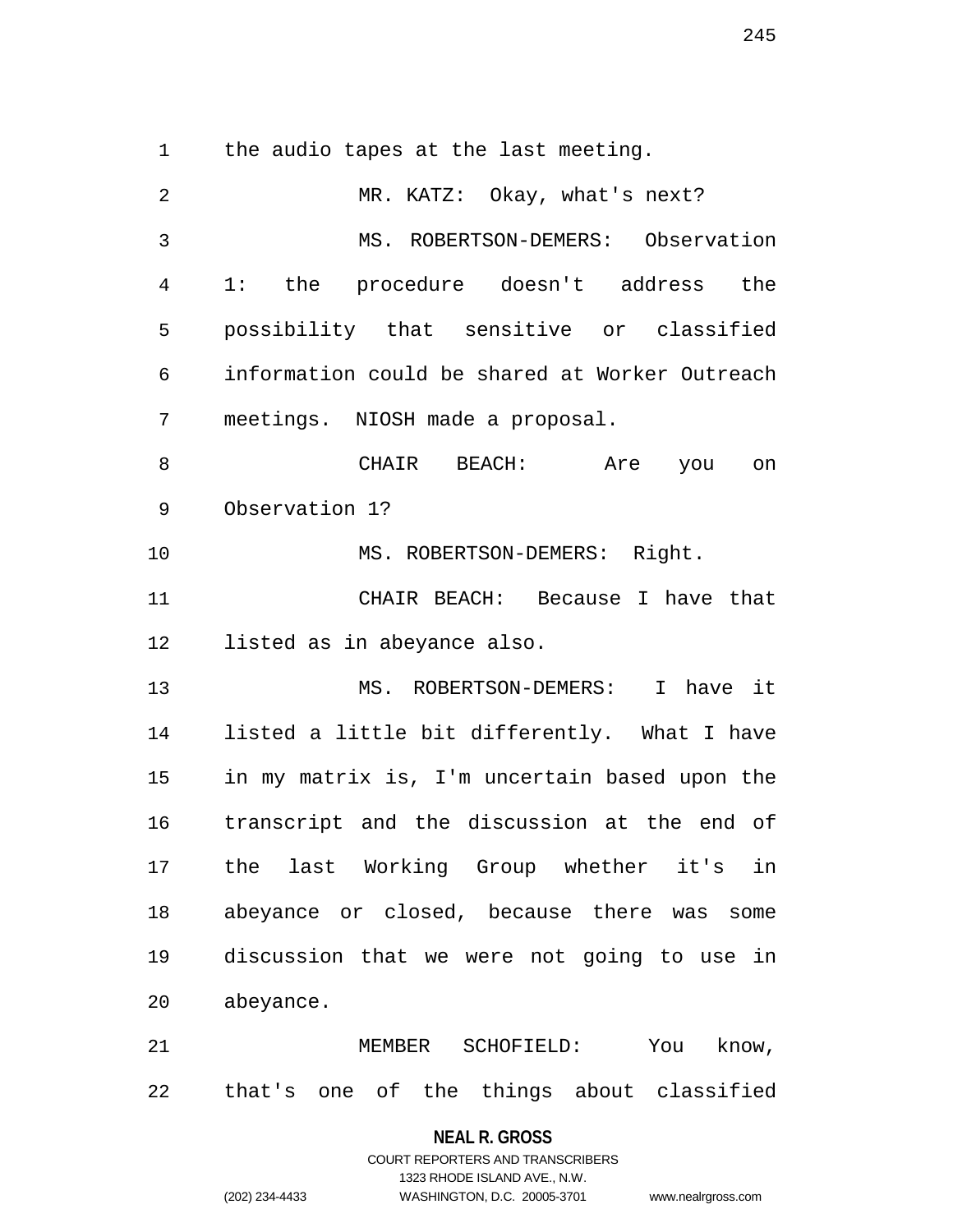1 information, where the people who are making 2 comments, most of them are going to know 3 whether that's classified or not.

4 And if they do want to give 5 something that's classified, then we would 6 have to make arrangements for them to do it in 7 a classified setting.

8 So if people choose to state 9 classified information the best we can do is 10 just -- in some respects you can't acknowledge 11 let's say, you know, come out and say that's 12 classified, you know, you just kind of take it 13 down.

14 Because you don't really have any 15 control over that, what people are going to 16 say. But give them an avenue where they can 17 say something that's classified, I think would 18 be reasonable.

19 MS. ROBERTSON-DEMERS: Okay, so my 20 question here is: I don't know how to record 21 the status based upon the discussions at the 22 tail end of the last meeting. If NIOSH has

**NEAL R. GROSS**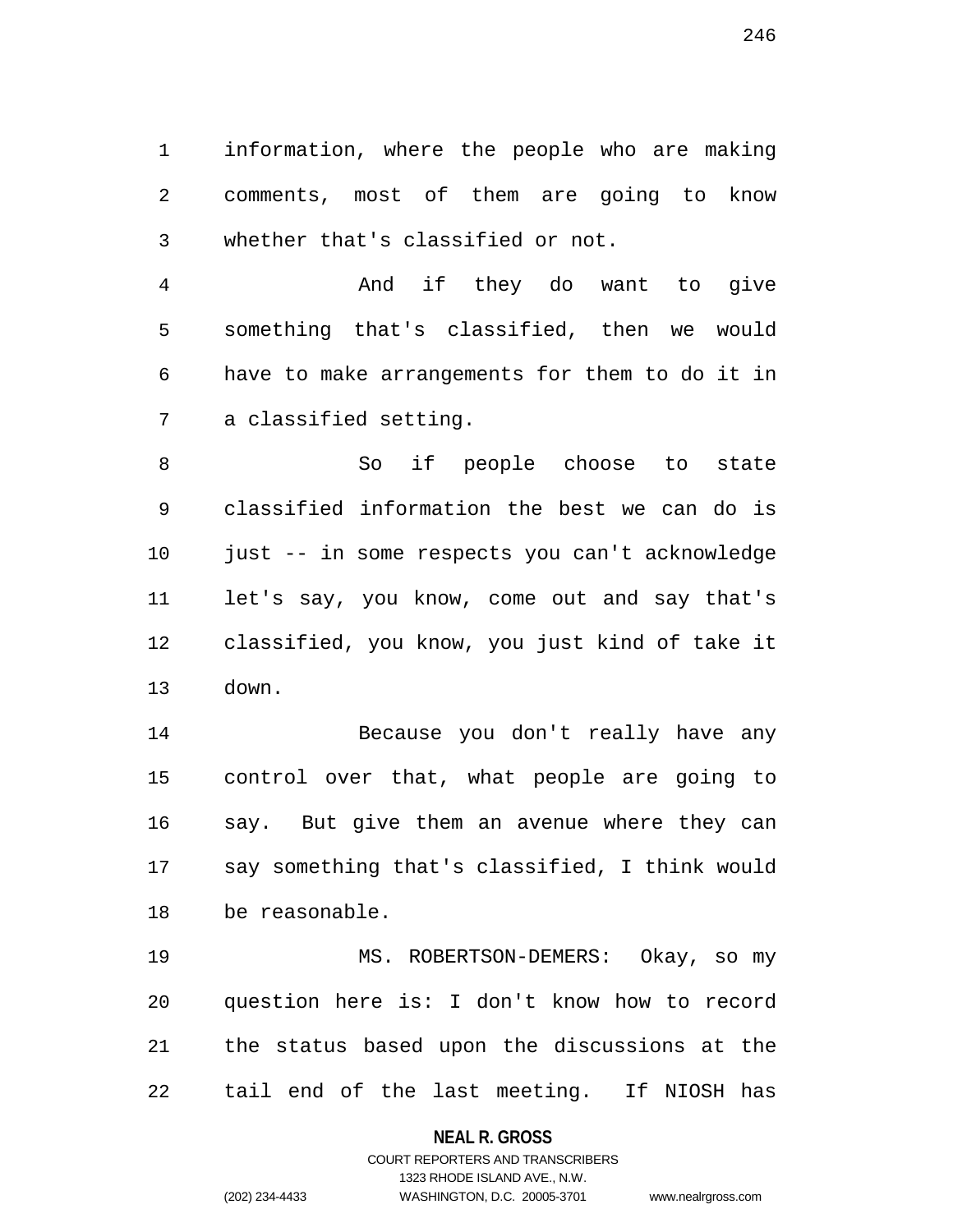1 committed to doing something, but the new 2 procedure is not issued yet, and SC&A agrees, 3 what status do you want to give it?

4 CHAIR BEACH: Well, help me out 5 here. Abeyance means it's waiting for the 6 final procedure.

7 MEMBER MUNN: The decision has 8 been made, the paper hasn't been issued.

9 CHAIR BEACH: Okay, so it stays in 10 abeyance until we see the procedure, you 11 verify that it has indeed answered that 12 observation and then we close it at the next 13 meeting, is that how it works?

14 MR. KATZ: That's how in abeyance 15 works. I think Kathy was noting that at the 16 last meeting, we discussed whether we 17 discussed whether we wanted to bother with in 18 abeyance for this Work Group, versus the 19 Procedures Subcommittee were we do in 20 abeyance, as to whether it really needs to be 21 -- somebody needs to go revisit these issues 22 where everyone agrees what's going to be done.

#### **NEAL R. GROSS**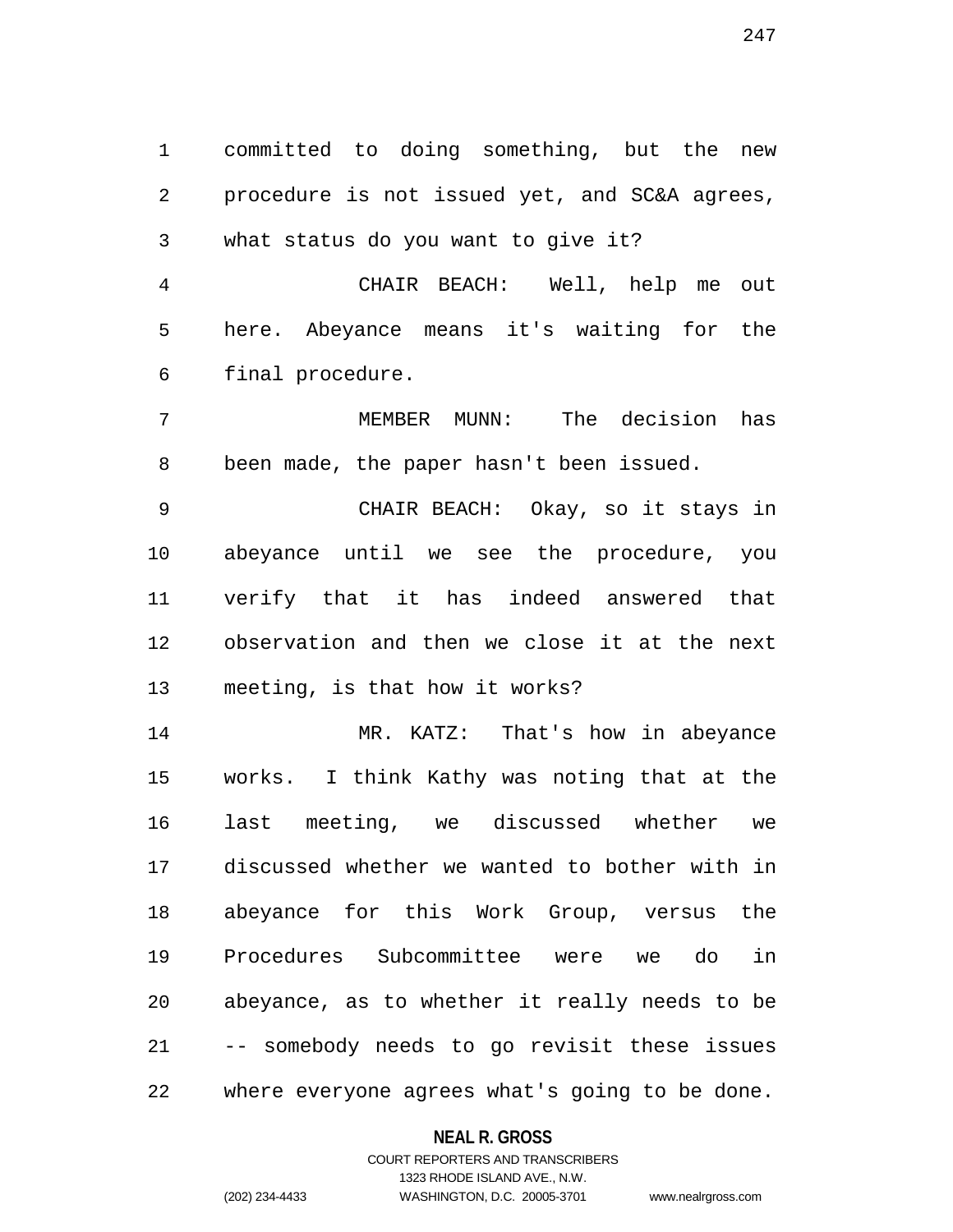1 So that was discussed at the last 2 meeting, I think that's what Kathy's saying so 3 she's not sure whether we're dealing in in 4 abeyances at all, versus just simply in 5 progress or closed.

6 CHAIR BEACH: Okay, well, I think, 7 I wrote down abeyance, so I guess I missed 8 that conversation. Kathy, what's your comfort 9 level on that? I'm okay with in abeyance and 10 then closing it, or closing it and being 11 assured that NIOSH is going to do it, or leave 12 it in progress?

13 MS. ROBERTSON-DEMERS: I'm happy 14 with in abeyance.

15 CHAIR BEACH: And then once you 16 revisit it, then we close it. Does everybody 17 agree with that?

18 1'm okay with that. Because I 19 don't remember the discussion of the abeyance 20 or closed and what we decided.

21 MR. KATZ: That's fine, it's fine, 22 it's whatever you guys want to do, it's again,

> **NEAL R. GROSS** COURT REPORTERS AND TRANSCRIBERS

> > 1323 RHODE ISLAND AVE., N.W.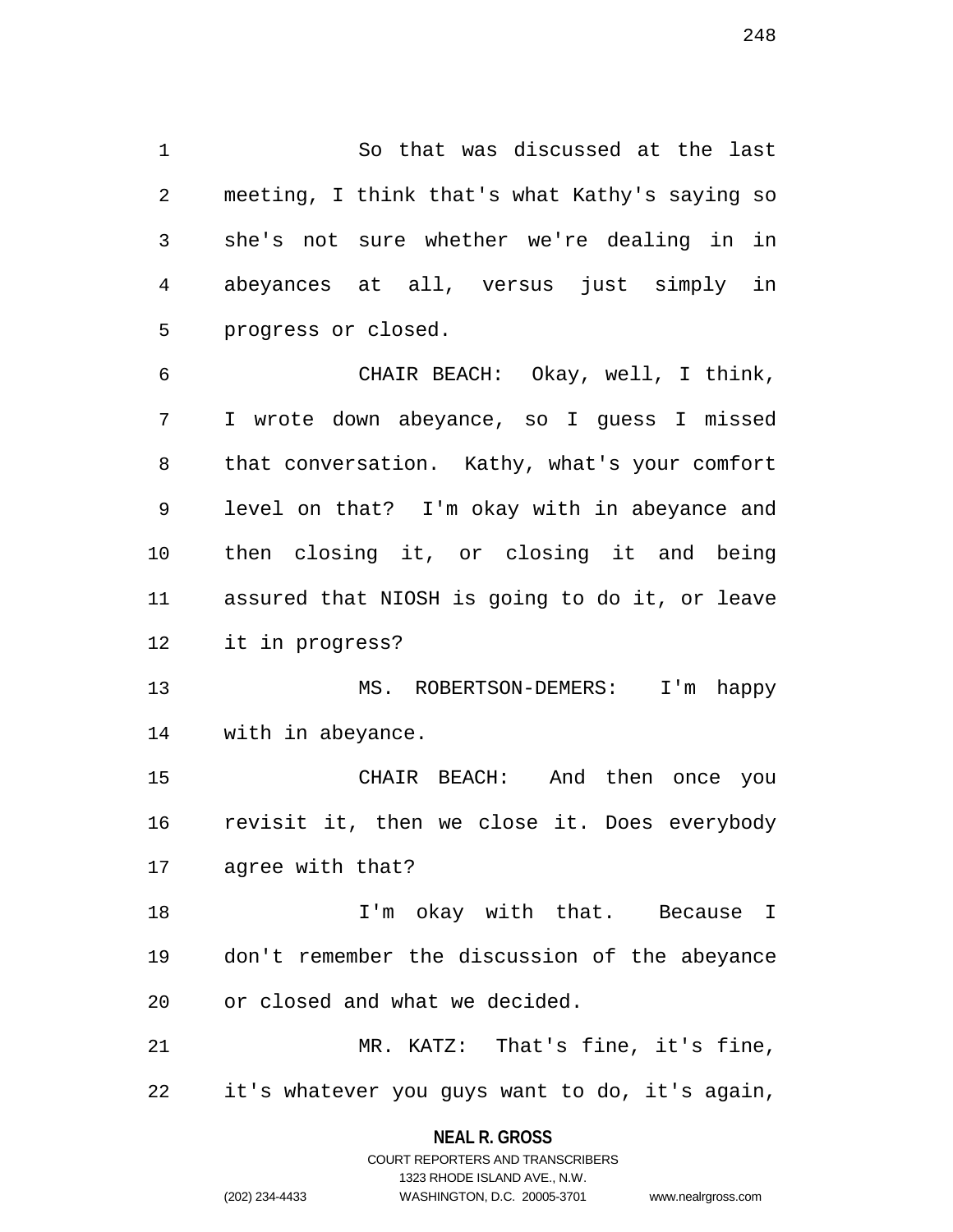1 it's what is --

2 MR. JOHNSON: I think that 3 discussion was close to the end of our 4 meeting. 5 MS. ROBERTSON-DEMERS: It was. 6 CHAIR BEACH: And I'm okay with 7 abeyance and then the next meeting go, Kathy 8 or SC&A, are you satisfied? Okay, those are 9 closed. 10 Because I think everybody should 11 be comfortable, this is a lot of work. 12 MEMBER SCHOFIELD: I think I'm 13 comfortable leaving it in abeyance there. 14 MR. KATZ: Okay, that's what we're 15 doing, Phil. 16 CHAIR BEACH: So we can say that 17 Observation 1, and I have two, three, four, 18 and five, are all listed in abeyance. 19 MS. ROBERTSON-DEMERS: Hang on. 20 CHAIR BEACH: But don't let me jump 21 ahead. 22 MEMBER MUNN: Well, anytime we've

> **NEAL R. GROSS** COURT REPORTERS AND TRANSCRIBERS

> > 1323 RHODE ISLAND AVE., N.W.

(202) 234-4433 WASHINGTON, D.C. 20005-3701 www.nealrgross.com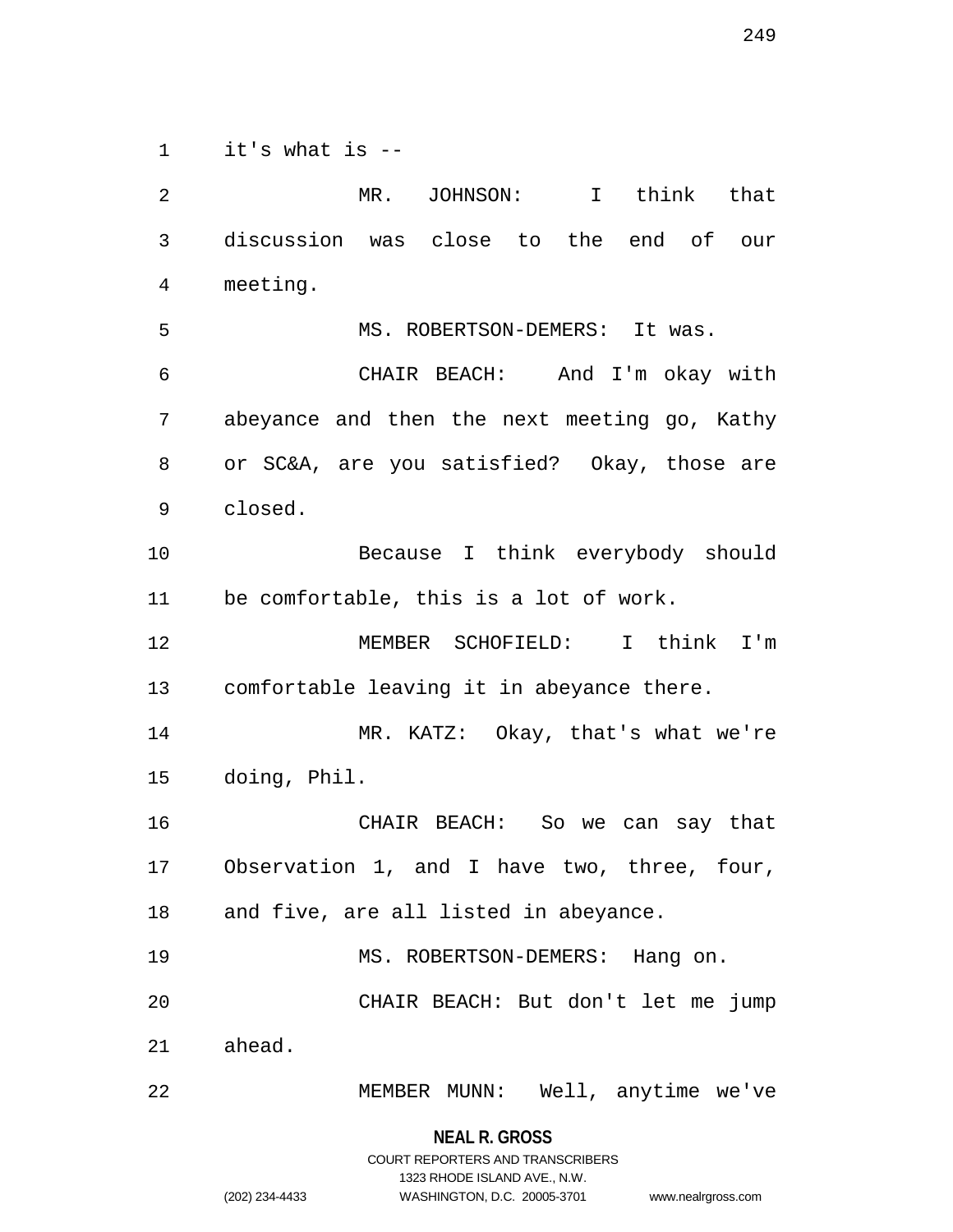1 previously agreed that they were in abeyance, 2 then, unless there is action since then, 3 there's no point in addressing it again. I 4 didn't have three as in abeyance. 5 MR. KATZ: So the action for all 6 of these in abeyance would be just for DCAS to 7 report when they're -- when it's issued. 8 (Simultaneous speakers.) 9 MS. ROBERTSON-DEMERS: Yes, I 10 don't have Observation 3 as in abeyance. 11 CHAIR BEACH: I do, listed on 12 December 16th but you're right on the new one, 13 we have it in progress. 14 MS. ROBERTSON-DEMERS: Right. 15 MEMBER MUNN: That's what I see, 16 under posting the presentations from the 17 Worker Outreach meetings on the NIOSH website. 18 MS. ROBERTSON-DEMERS: Yes, that 19 was the last action item that they got from 20 the last meeting. 21 MR. KATZ: We have an issue, 22 actually, with posting presentations now,

## **NEAL R. GROSS** COURT REPORTERS AND TRANSCRIBERS

1323 RHODE ISLAND AVE., N.W. (202) 234-4433 WASHINGTON, D.C. 20005-3701 www.nealrgross.com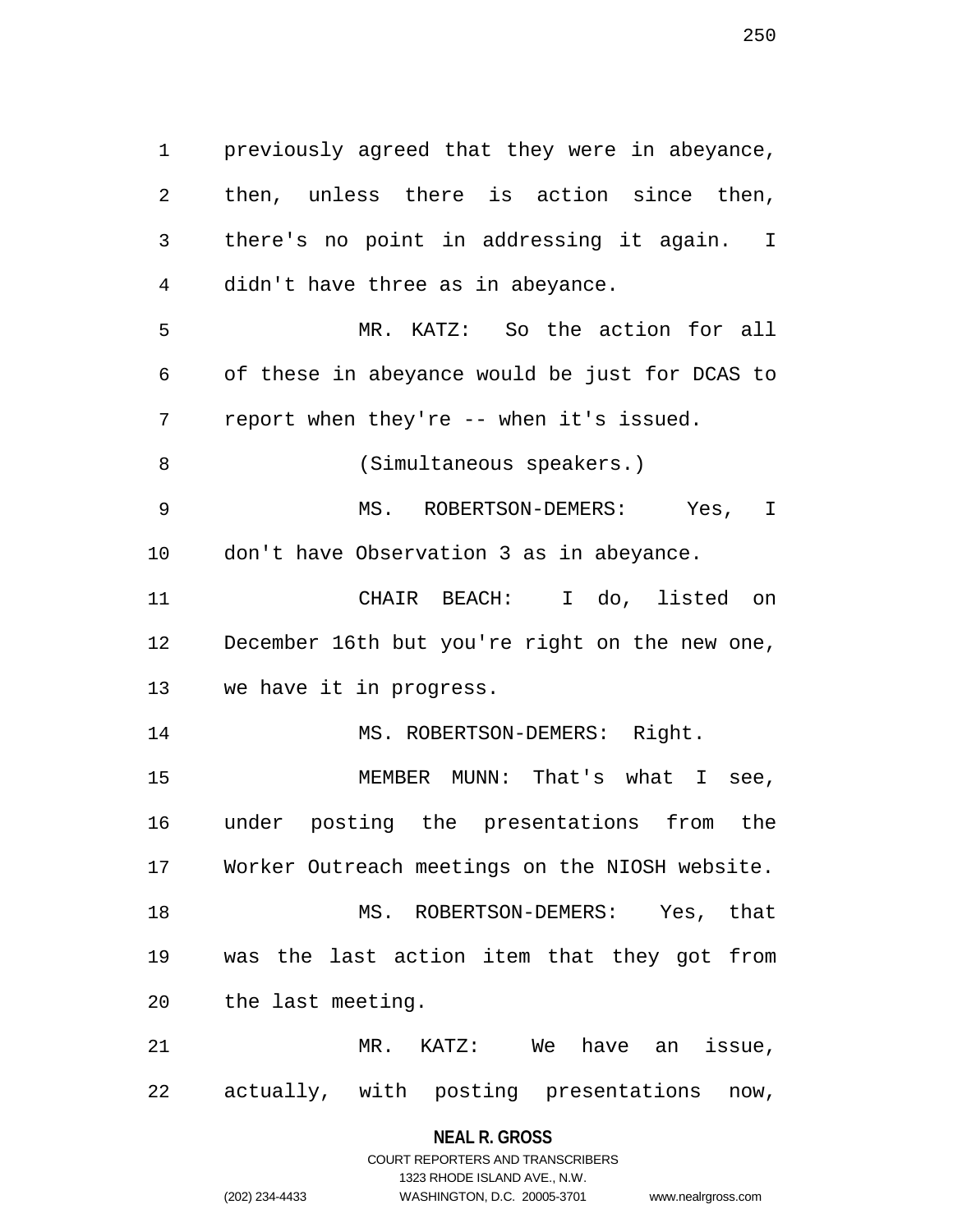1 anymore than -- Frank, don't we?

2 MS. ELLISON: That one cleared. 3 That was for the Advisory Board meetings. 4 (Simultaneous speakers.) 5 MR. KATZ: That one cleared. So we 6 have this issue is that they're clamping down 7 in the world of government web on what you can 8 post and what you can't. And we've had a 9 couple wrestling matches already, which we've 10 won, about posting things for the Board, like 11 presentations that we're now putting on for 12 the Board meetings. 13 We're posting those now so that 14 people that aren't coming to those meetings 15 can see those presentations too, which is 16 great. But -- 17 MS. ELLISON: We had to get an 18 exception so that's was one of the things they 19 are not allowed to post. 20 MR. KATZ: We had to get a blessing 21 to do that. But the general rule is you 22 cannot post presentations on the web, they are

**NEAL R. GROSS**

COURT REPORTERS AND TRANSCRIBERS 1323 RHODE ISLAND AVE., N.W. (202) 234-4433 WASHINGTON, D.C. 20005-3701 www.nealrgross.com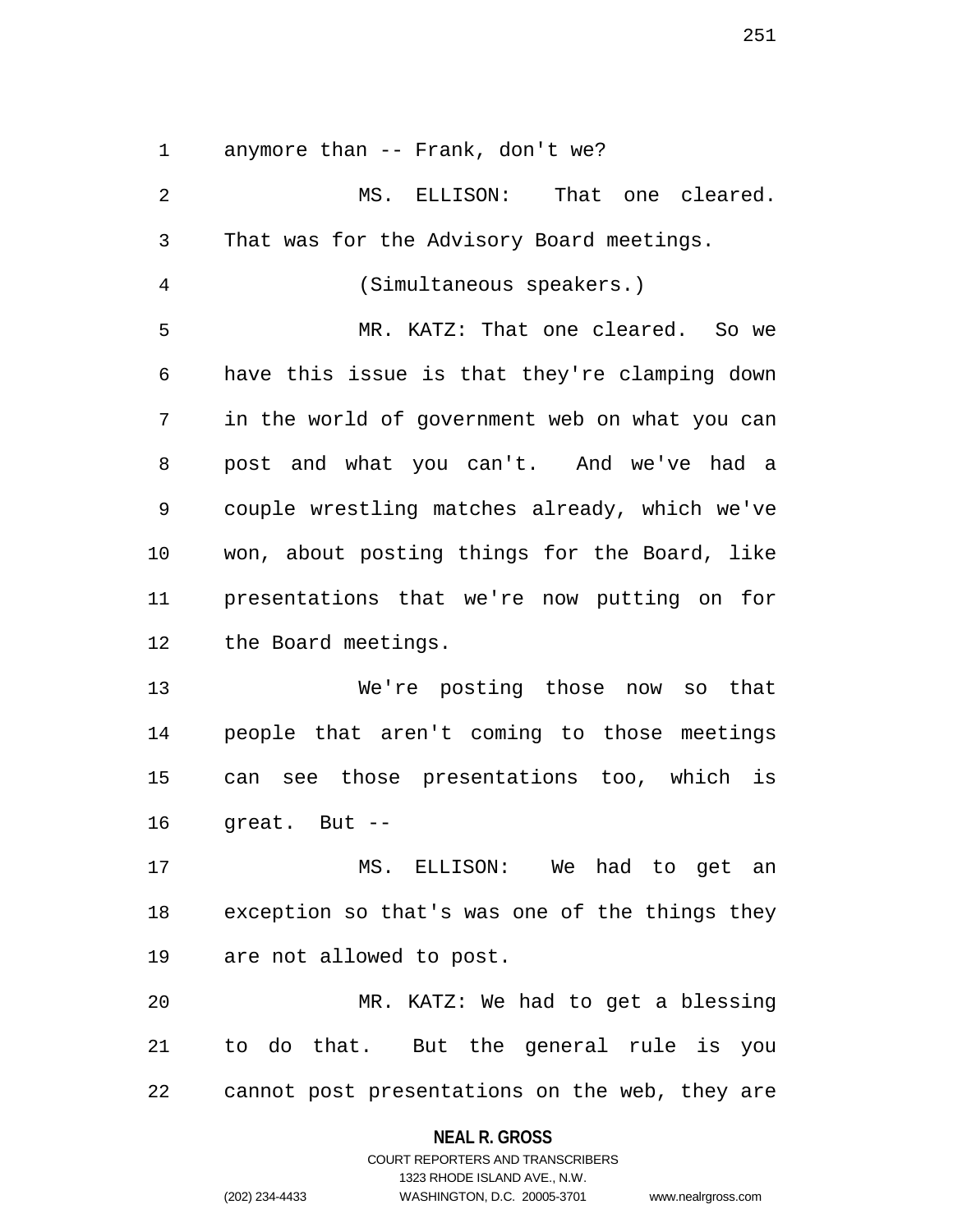1 trying to sort of quality -- make more 2 stringent --

3 MS. ELLISON: You can as long as 4 they are part of a part of a larger NIOSH 5 numbered publication, which none of ours are. 6 MR. KATZ: In other words, and 7 what that means is that they're a formal 8 published document by the government, then you 9 can post them but not -- they don't want all 10 this sort of informal sort of presentations 11 and so on out there. And that's just sort of 12 -- this isn't coming from NIOSH, this is 13 coming from up on above. 14 MS. ELLISON: Yes, it is.

15 CHAIR BEACH: Sure, because they 16 couldn't verify all those.

17 MS. ELLISON: Right, exactly.

18 CHAIR BEACH: Sure, I understand 19 that.

20 MR. KATZ: Up on high.

21 MS. ROBERTSON-DEMERS: In this

22 case, those presentations would be a part of a

## **NEAL R. GROSS**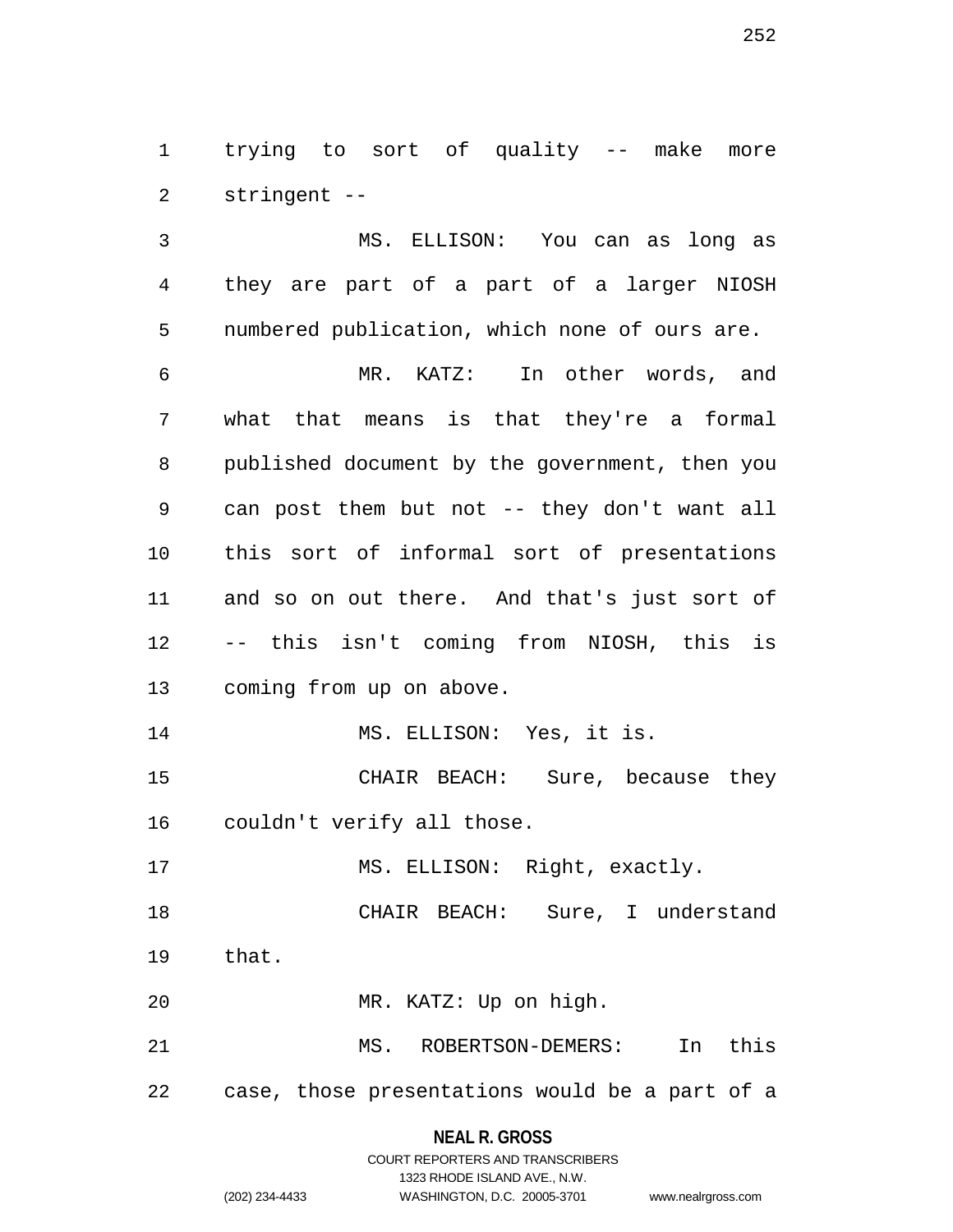1 bigger NIOSH document because --

2 MS. ELLISON: Not NIOSH numbered 3 publications. 4 MR. KATZ: That's not, this is 5 sort of formal publications by NIOSH, it's 6 different. 7 MS. ROBERTSON-DEMERS: Okay, so 8 ORAUT documents don't, okay. 9 MS. ELLISON: They do not have a 10 DHHS number associated with them. 11 MR. KATZ: But anyway, we can ask 12 for permission but it's not a given that we 13 will get that. 14 CHAIR BEACH: Okay, so then, is 15 that in progress or in abeyance? Just leave 16 it as in progress? 17 MS. ELLISON: Leave it as in 18 progress. 19 CHAIR BEACH: Okay. 20 MS. ROBERTSON-DEMERS: We're on 21 Page 26, which is Finding 3 -- 22 CHAIR BEACH: And that's an action.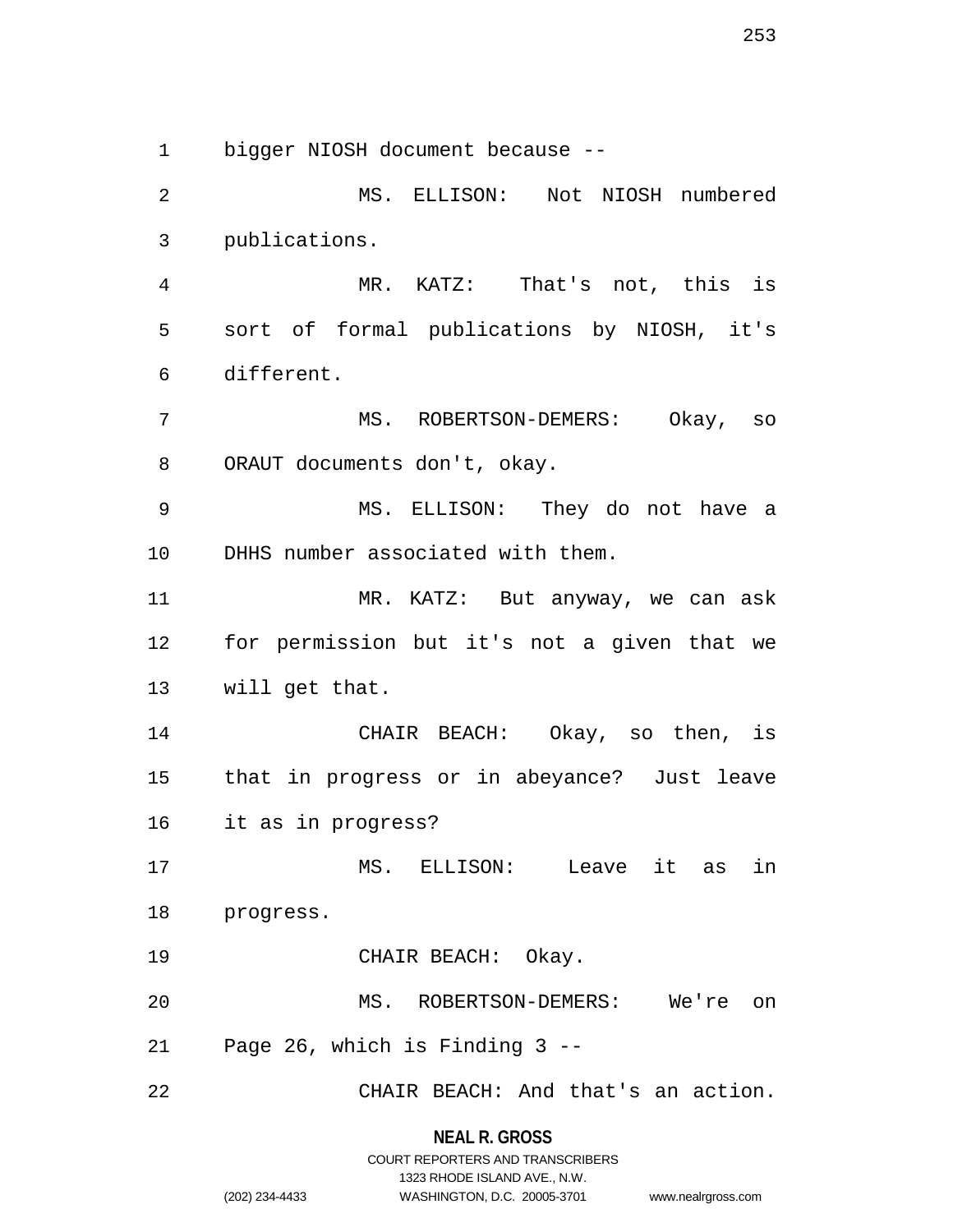1 Okay, perfect.

2 MS. ROBERTSON-DEMERS: Observation 3 4, there's no requirement for disclosure of 4 conflict of interest during Worker Outreach 5 meetings. 6 MR. KATZ: In abeyance. 7 MEMBER MUNN: Accepted and gone. 8 And same is true of Number 5? All in 9 abeyance. 10 MS. ROBERTSON-DEMERS: Yes. 11 MR. KATZ: And three, we said in 12 progress, right? 13 CHAIR BEACH: Yes. 14 MR. JOHNSON: Yes. 15 MS. ROBERTSON-DEMERS: Now we 16 have, what you will find in this matrix, that 17 I asked permission to get rid of all but the 18 open findings from under PROC-097, so that's 19 why you only see PROC-097-04. And this was 20 requirements for Worker Outreach meetings in 21 the development of the Site Profile.

22 CHAIR BEACH: So then this goes to

**NEAL R. GROSS** COURT REPORTERS AND TRANSCRIBERS

1323 RHODE ISLAND AVE., N.W.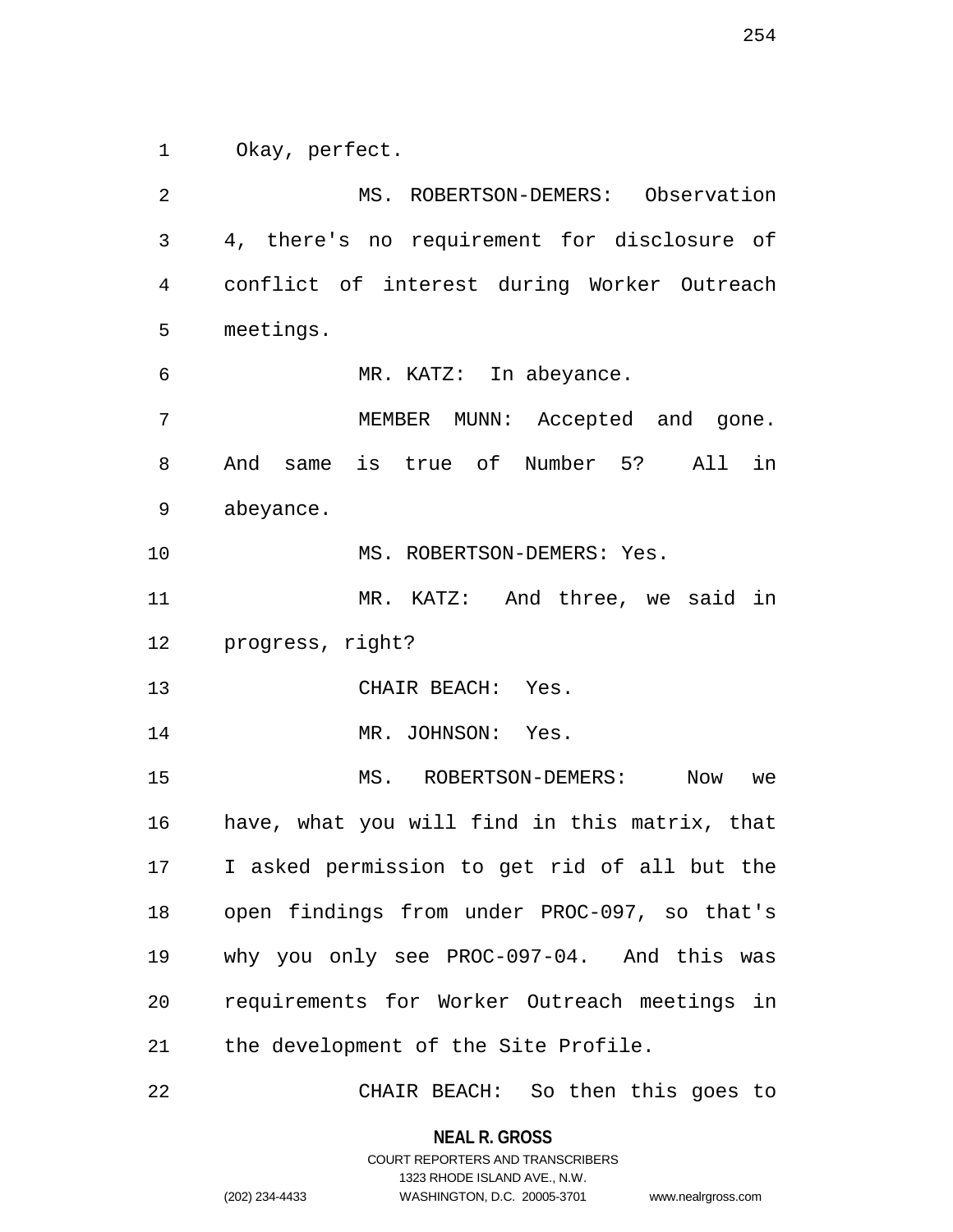3 MS. ROBERTSON-DEMERS: Right, we 4 have an action item and I also have an action 5 item down for NIOSH but I can explain mine 6 first. 7 MR. KATZ: So this is sort of a 8 new -- is this, I'm wondering if we could have 9 a comfort break? 10 CHAIR BEACH: Yes, what time is 11 it? 12 MR. KATZ: If this is a good place 13 to do that. 14 CHAIR BEACH: 2:35, so ten 15 minutes, 2:45? 16 MR. KATZ: Okay. Thanks. 17 (Whereupon, the above-entitled matter went off

1 our action item that you delivered to us on

2 June 16th?

18 the record at 2:36 p.m. and 19 resumed at 2:48 p.m.) 20 MR. KATZ: Worker Outreach Work 21 Group, reconvening after a short comfort 22 break, and we're onto -- well, Kathy, why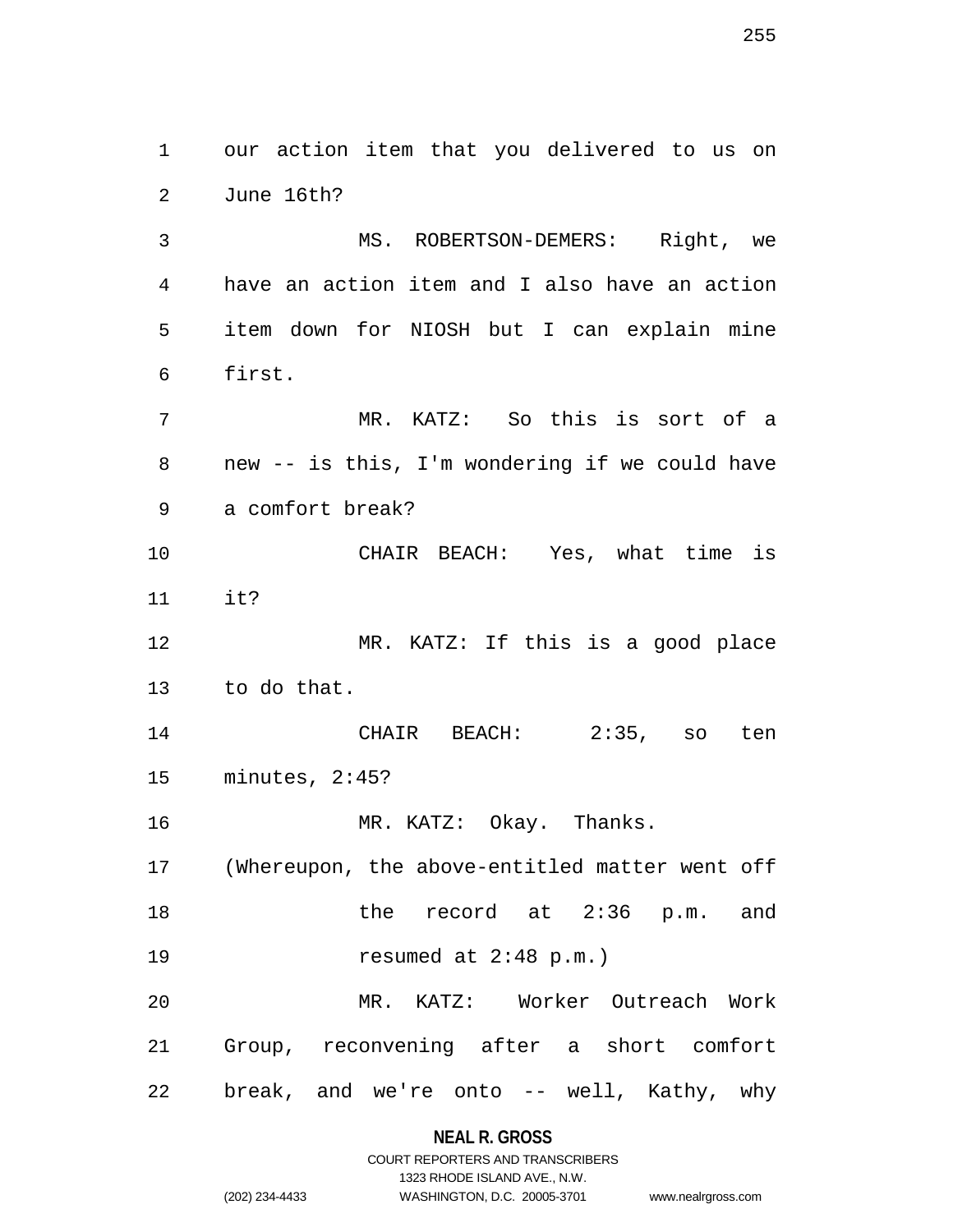1 don't you tell us where we're at?

| $\overline{2}$ | MS. ROBERTSON-DEMERS: We're on                             |  |  |
|----------------|------------------------------------------------------------|--|--|
| 3              | 097-04, Finding, is the only remaining finding             |  |  |
| 4              | from the review of ORAUT PROC-097. And SC&A                |  |  |
| 5              | had an action item out of this item, and what              |  |  |
| 6              | we were tasked to do is to provide examples of             |  |  |
| 7              | where Site Profiles were developed in the                  |  |  |
| 8              | absence of Worker Outreach meetings.                       |  |  |
| 9              | And hopefully you guys got a memo,                         |  |  |
| 10             | and so what was done is a list of the Site                 |  |  |
| 11             | Profiles developed was compiled, and we cross-             |  |  |
| 12             | referenced that with the available Worker                  |  |  |
| 13             | Outreach meetings that had occurred.                       |  |  |
| 14             | If you recall from PROP-097, that                          |  |  |
| 15             | Worker Outreach procedure was written in the               |  |  |
| 16             | time period when they were developing Site                 |  |  |
| 17             | Profiles, and it required that two meetings be             |  |  |
| 18             | conducted associated with the development of a             |  |  |
| 19             | Site Profile.                                              |  |  |
| 20             | introductory meeting<br>One<br>was an                      |  |  |
| 21             | which introduced the Site Profile and allowed              |  |  |
| 22             | people<br>make<br>comments and<br>there<br>to<br>was<br>an |  |  |

# **NEAL R. GROSS**

## COURT REPORTERS AND TRANSCRIBERS 1323 RHODE ISLAND AVE., N.W. (202) 234-4433 WASHINGTON, D.C. 20005-3701 www.nealrgross.com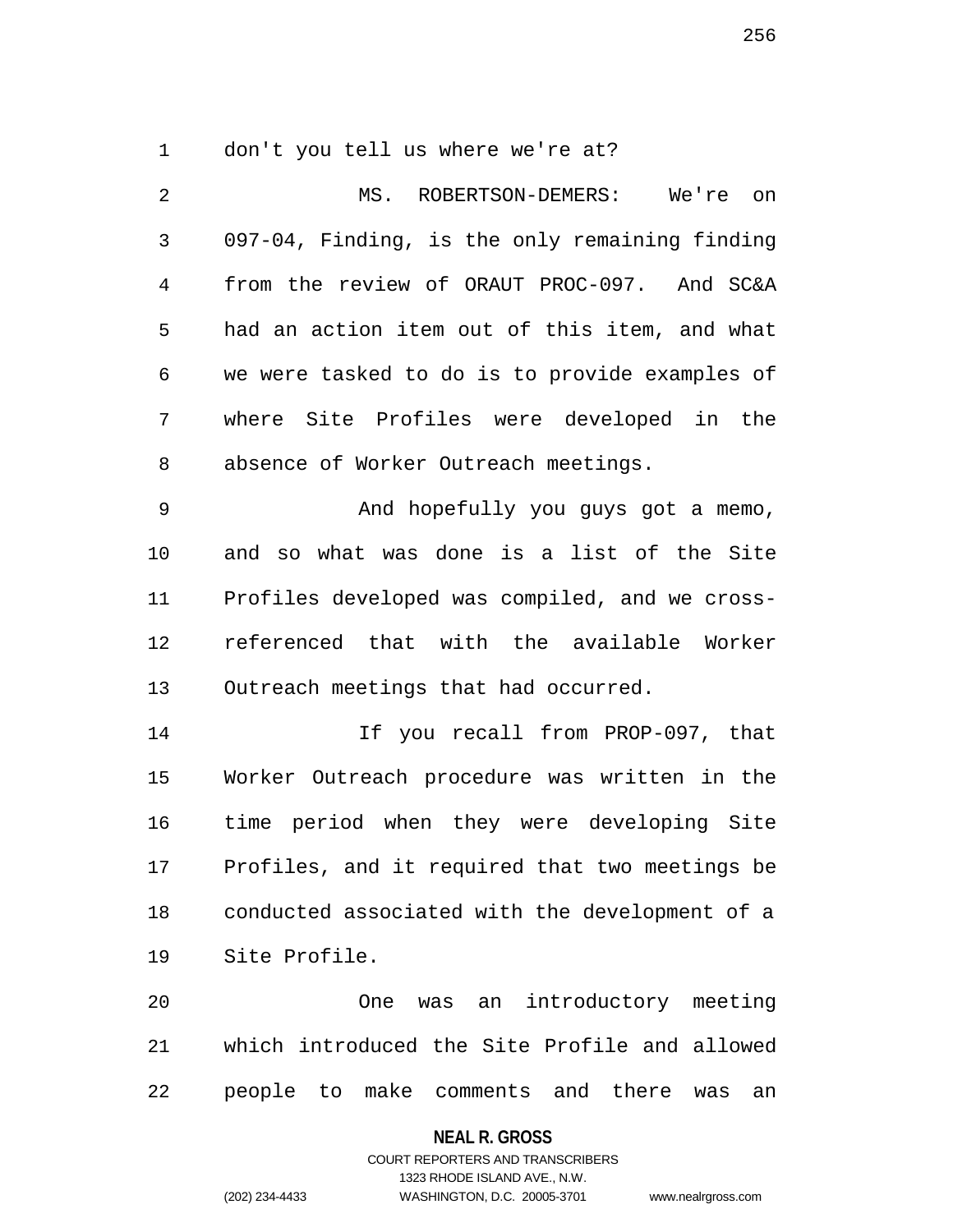1 additional rollout meeting, where again NIOSH 2 came, presented what was in the Site Profile, 3 and tried to solicit additional information 4 from workers.

5 If you turn to Page 2 of that 6 document, I need to make a couple of 7 clarifications in here. You have a list of 8 facilities and each one of these facilities 9 had no Worker Outreach meetings. Okay, so 10 that's the first step.

11 This is not a comprehensive list 12 of sites without Worker Outreach meetings, but 13 it is a list of some of the sites that had 14 more claims than others.

15 And I did provide the number of 16 claims referred to NIOSH for these items as of 17 the issuance date of this memo, and that was 18 statistics taken from the DOL website.

19 One of the other things that I did 20 was that I asked myself, okay, are there site 21 expert interviews that were done in relation 22 to these sites, and I have that specified as

### **NEAL R. GROSS**

## COURT REPORTERS AND TRANSCRIBERS 1323 RHODE ISLAND AVE., N.W. (202) 234-4433 WASHINGTON, D.C. 20005-3701 www.nealrgross.com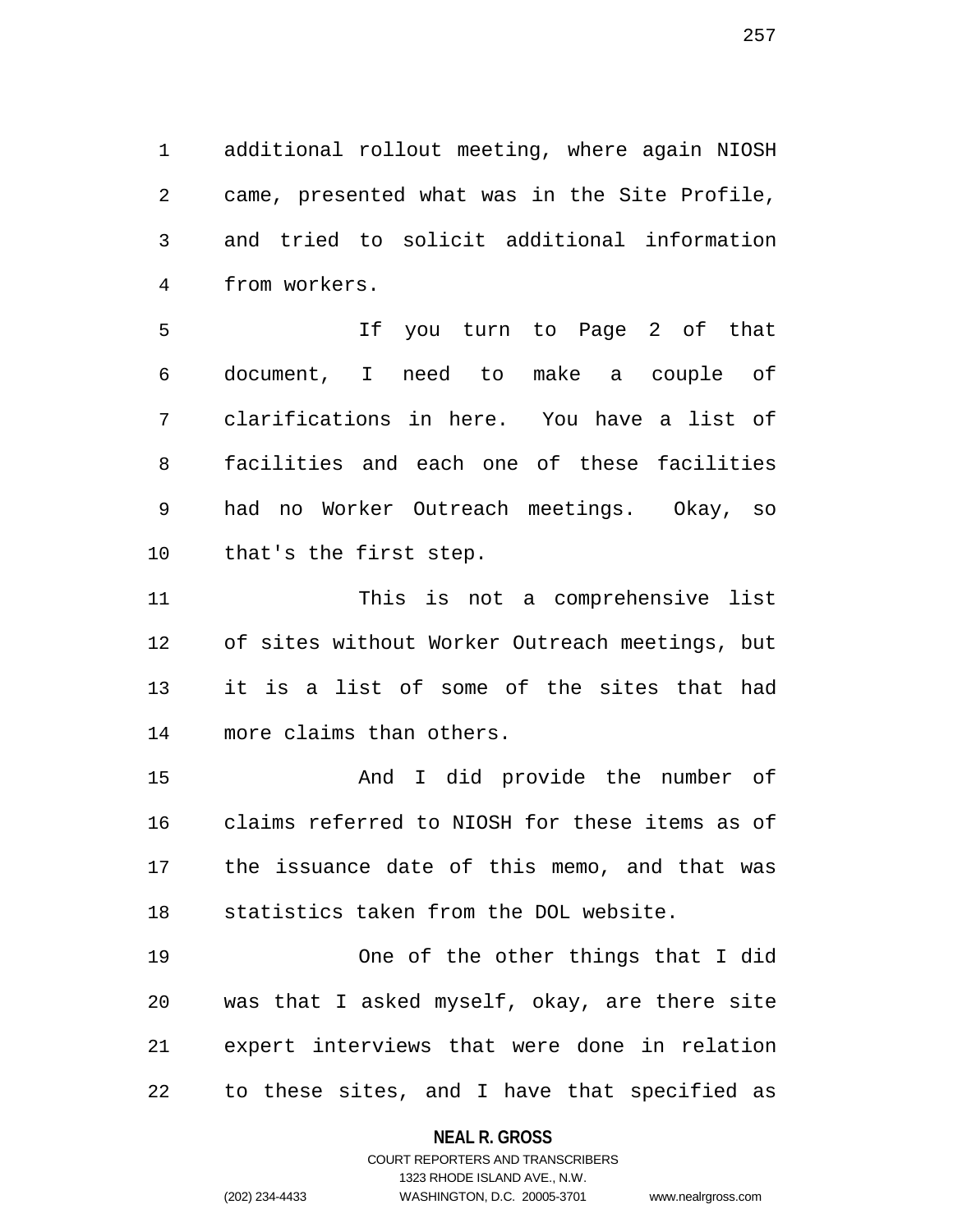1 available on the Site Research Database.

**NEAL R. GROSS** 2 So I went through, and like with 3 Aliquippa Forge, I looked for site expert 4 interviews associated with that facility and I 5 found one on the SRDB. 6 CHAIR BEACH: Can I stop you for 7 just a sec, did NIOSH get this memo? Because 8 I'm looking at the heading and it's to the 9 Worker Outreach. 10 MS. ROBERTSON-DEMERS: I might 11 have a couple of extra copies. 12 CHAIR BEACH: Because I think it 13 was only -- 14 MR. KATZ: Well, I was copied so I 15 don't know whether -- did you receive it? 16 MEMBER MUNN: What date? 17 CHAIR BEACH: It's the 16th, but I 18 was working with J.J. 19 MR. KATZ: J.J., did you receive 20 it? 21 (Simultaneous speakers.) 22 MR. KATZ: Is this new to you.

> COURT REPORTERS AND TRANSCRIBERS 1323 RHODE ISLAND AVE., N.W.

```
(202) 234-4433 WASHINGTON, D.C. 20005-3701 www.nealrgross.com
```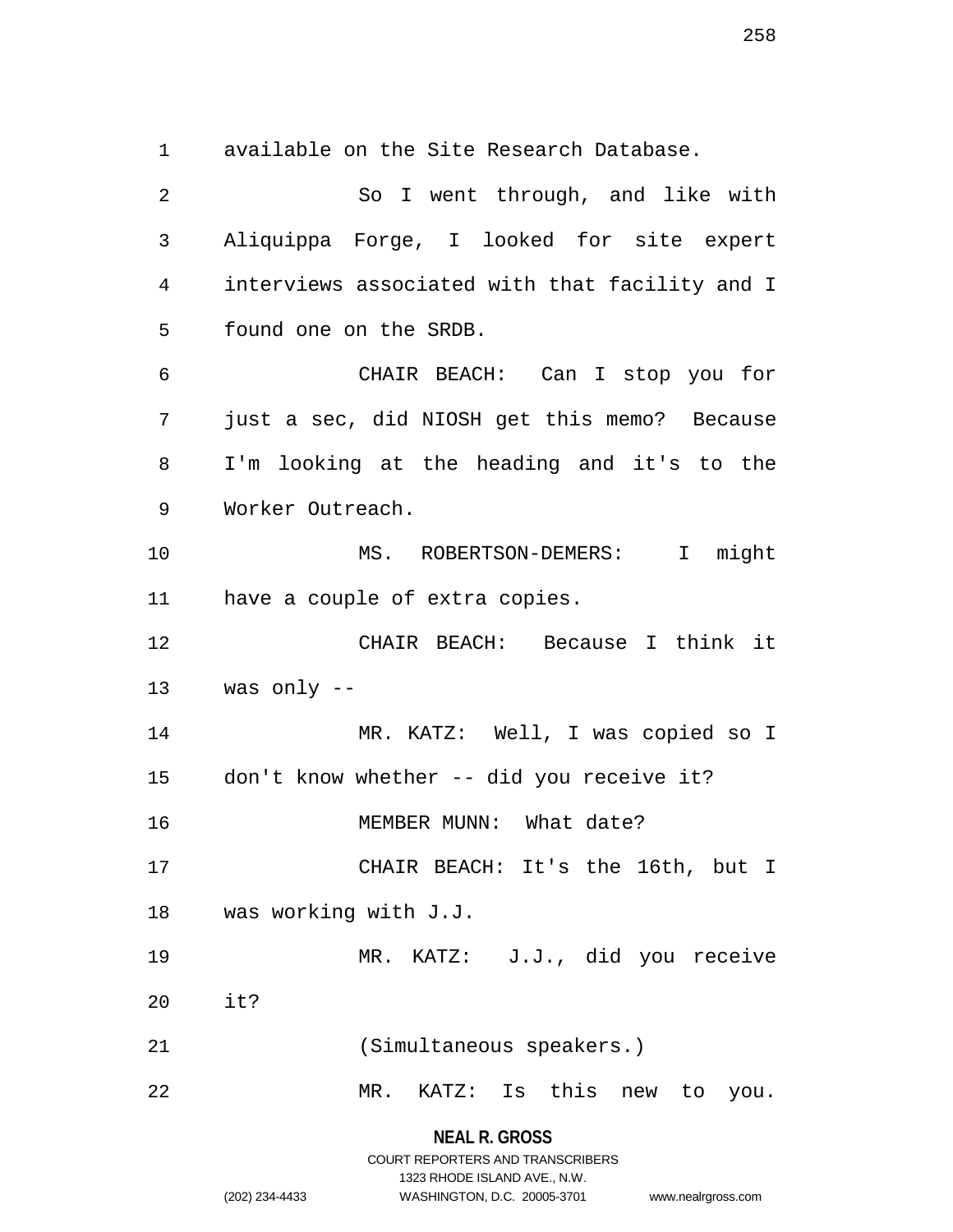1 J.J.?

2 MR. JOHNSON: Yes. June 16th. 3 MR. KATZ: Do you have the email? 4 Oh, so you know who it was sent to? Who's on 5 there? Sent to J.J. and others. 6 CHAIR BEACH: Okay, I just wanted 7 to make sure because I didn't know if anybody 8 had it. Okay, sorry, Kathy. 9 MR. KATZ: It's very recent, just 10 June 16th. 11 MS. ROBERTSON-DEMERS: Okay, now 12 as you can see that if you go down to Bliss 13 and Laughlin, although there wasn't a Worker 14 Outreach meeting there were site expert 15 interviews. And the site expert interviews 16 may range from one to a dozen, okay, I didn't 17 specify here. 18 Another place I looked was the SEC 19 Viewer communications, because I learned in 20 the situation with the Rocky Flats review, 21 that that's sometimes where these site expert 22 interviews show up, rather than the SRDB. If

**NEAL R. GROSS**

COURT REPORTERS AND TRANSCRIBERS 1323 RHODE ISLAND AVE., N.W. (202) 234-4433 WASHINGTON, D.C. 20005-3701 www.nealrgross.com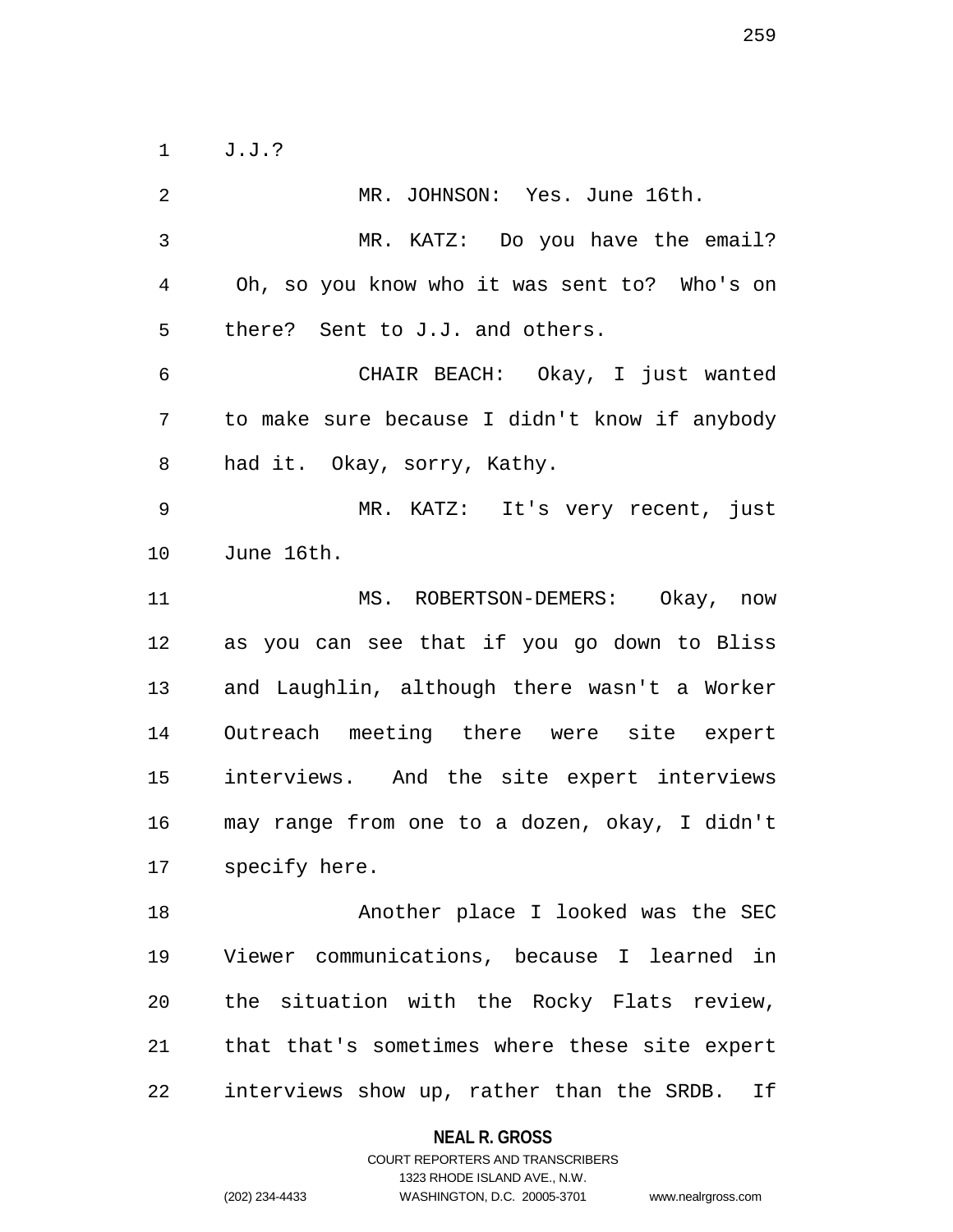1 you look at Aliquippa Forge you'll see not 2 applicable. What that means is there wasn't 3 an SEC for that site.

4 In the case of Sandia National Lab 5 Livermore, there was an SEC filed early on in 6 relation to an X-ray accident, and as a part 7 of that SEC review, they actually interviewed 8 the guy. So yes, there was a site expert 9 interview in that case.

10 So that's kind of the breakdown of 11 the examples and, you know, I think that the 12 recommendations that I put in this memo are 13 very similar to one of the action items that 14 NIOSH was given in one of the previous items.

15 And that is to review and 16 reevaluate those profiles with no Worker 17 Outreach -- where no Worker Outreach was 18 conducted, to determine if the Site Profile 19 would benefit from an information-gathering 20 meeting.

21 Where the Site Profile would 22 benefit, we recommended that the Work Group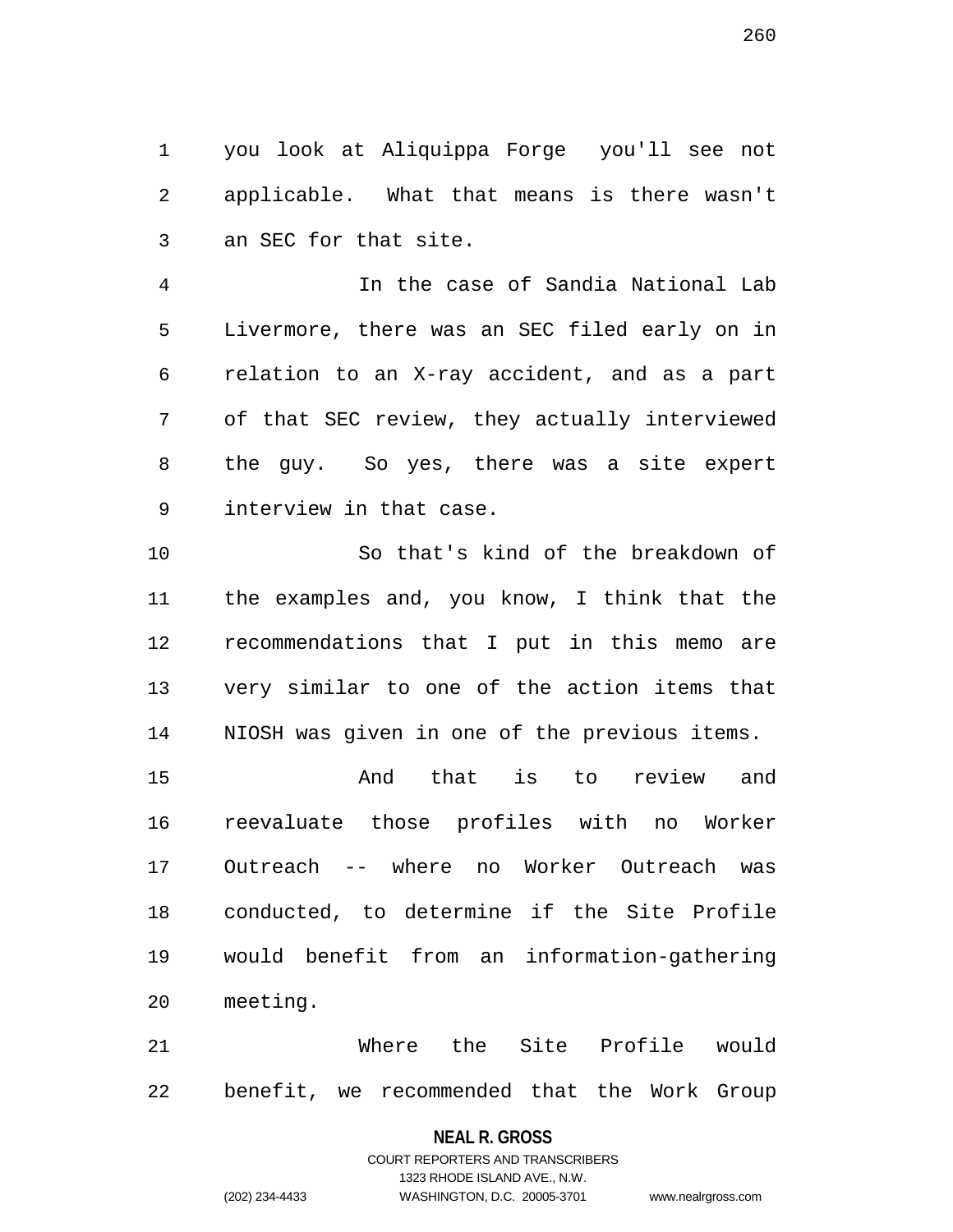1 consider further action.

2 So we're asking NIOSH to go 3 through and determine whether some sort of 4 Worker Outreach would benefit these Site 5 Profiles, and then looking to the Work Group 6 to provide some direction. 7 CHAIR BEACH: So I talked to Mike 8 about this last night because it is so new and 9 I wasn't sure if NIOSH would have had time to 10 even bring a response to the Work Group on 11 this but I thought that, and Mike agreed that 12 this, basically, we just need to allow NIOSH a 13 chance to look at it and give us your thoughts 14 on it, for lack of a better word.

15 And I guess that would also go 16 with your original action item of 12/16, and 17 that was provide a written response of 18 rationale for the lack of Worker Outreach 19 meetings supporting Site Profile development, 20 so those kind of go hand in hand. Wanda, I 21 don't know, how do you feel about that?

22 MEMBER MUNN: I think you're

**NEAL R. GROSS** COURT REPORTERS AND TRANSCRIBERS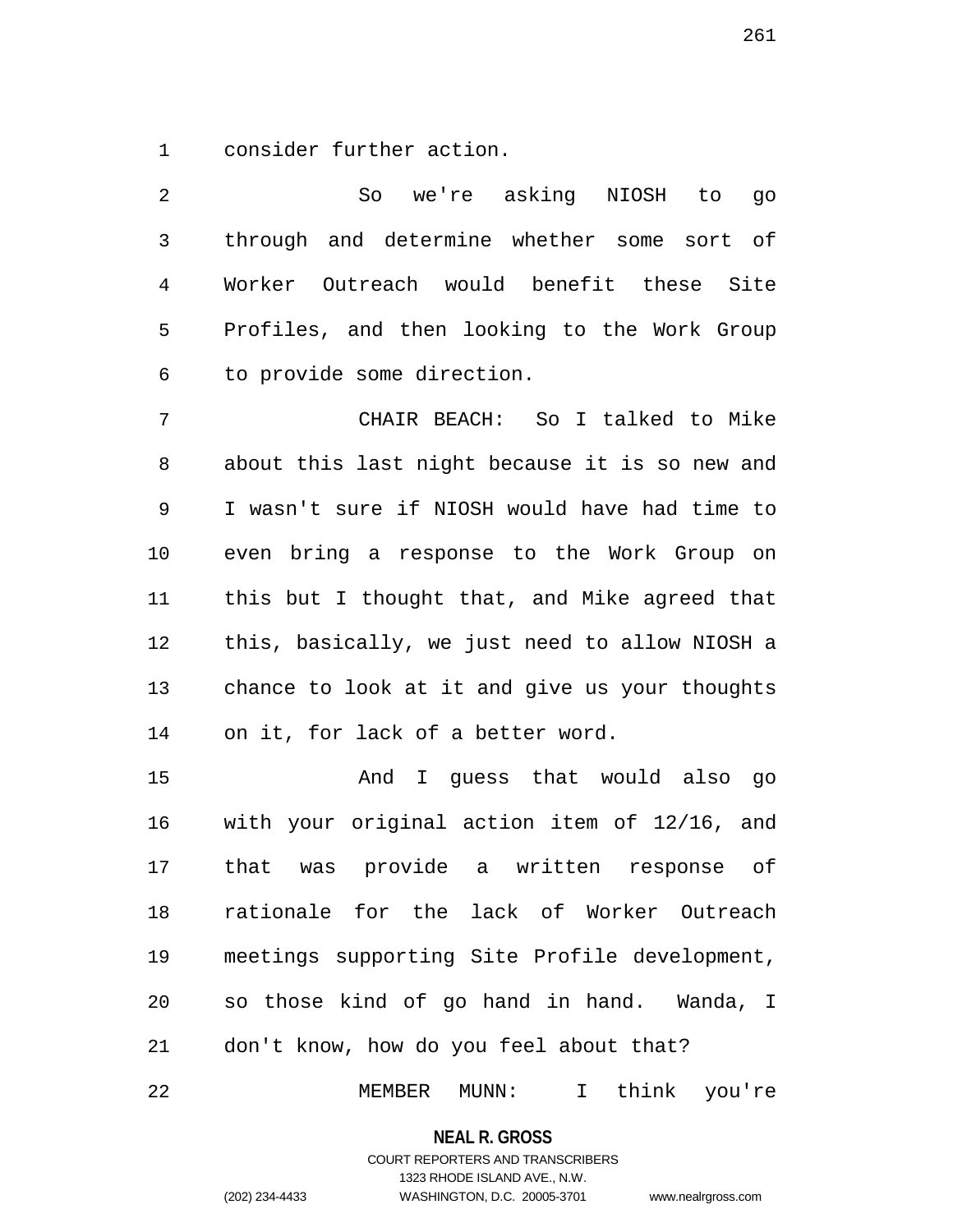1 probably correct.

2 CHAIR BEACH: And then I guess to 3 further on that, if NIOSH and SC&A and the 4 Work Group decides that we need to act on some 5 of these, then I guess we need some direction 6 forward, but not right now. 7 MR. KATZ: It's not even clear to 8 me what the action would be in terms of the 9 Work Group, because it seems like this is 10 really a NIOSH program matter, not so much a 11 Work Group matter. 12 CHAIR BEACH: Which they would 13 have to let us know. Did you have something? 14 MS. ROBERTSON-DEMERS: Well, we 15 didn't want to recommend that they do Worker 16 Outreach meetings for particular sites, that 17 wasn't our plan. 18 CHAIR BEACH: The original was 19 just the rationale behind why they do and why 20 they don't, and I think that's all the Work 21 Group was looking for, maybe, from what I

22 recall. Okay, so anything else on the

**NEAL R. GROSS** COURT REPORTERS AND TRANSCRIBERS

1323 RHODE ISLAND AVE., N.W. (202) 234-4433 WASHINGTON, D.C. 20005-3701 www.nealrgross.com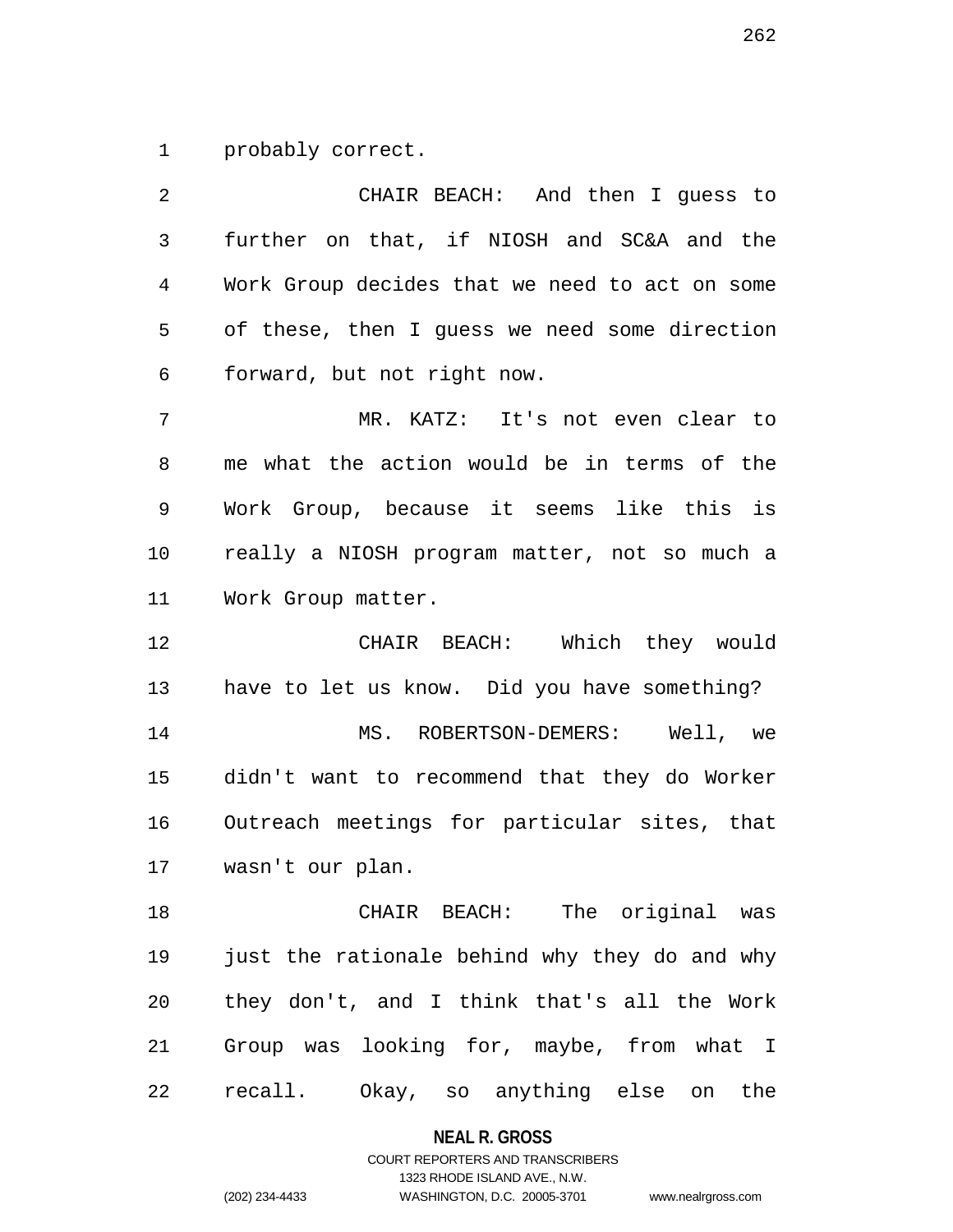1 procedure? Because that's the end of the 2 matrix.

3 MR. KATZ: That's it.

4 CHAIR BEACH: And on the other 5 item, and I actually asked Kathy to add this, 6 is I wanted to have a Work Group discussion -- 7 and I don't know if today's the right day 8 since Mike isn't here.

9 I wanted to know what the Work 10 Group members thought of what our role should 11 be, or if we should have no role at all in the 12 worker comments, public comments that we get 13 at the Advisory Board.

14 14 I know that they're doing a very 15 good job capturing those comments, we get a 16 nice form and then we spend a minute or two on 17 this after Board meetings.

18 And I was wondering if the Work 19 Group shouldn't take that on as a discussion 20 point where we would go through it maybe, and 21 discuss those items, but that's just something 22 that I've been thinking about and wondered.

> **NEAL R. GROSS** COURT REPORTERS AND TRANSCRIBERS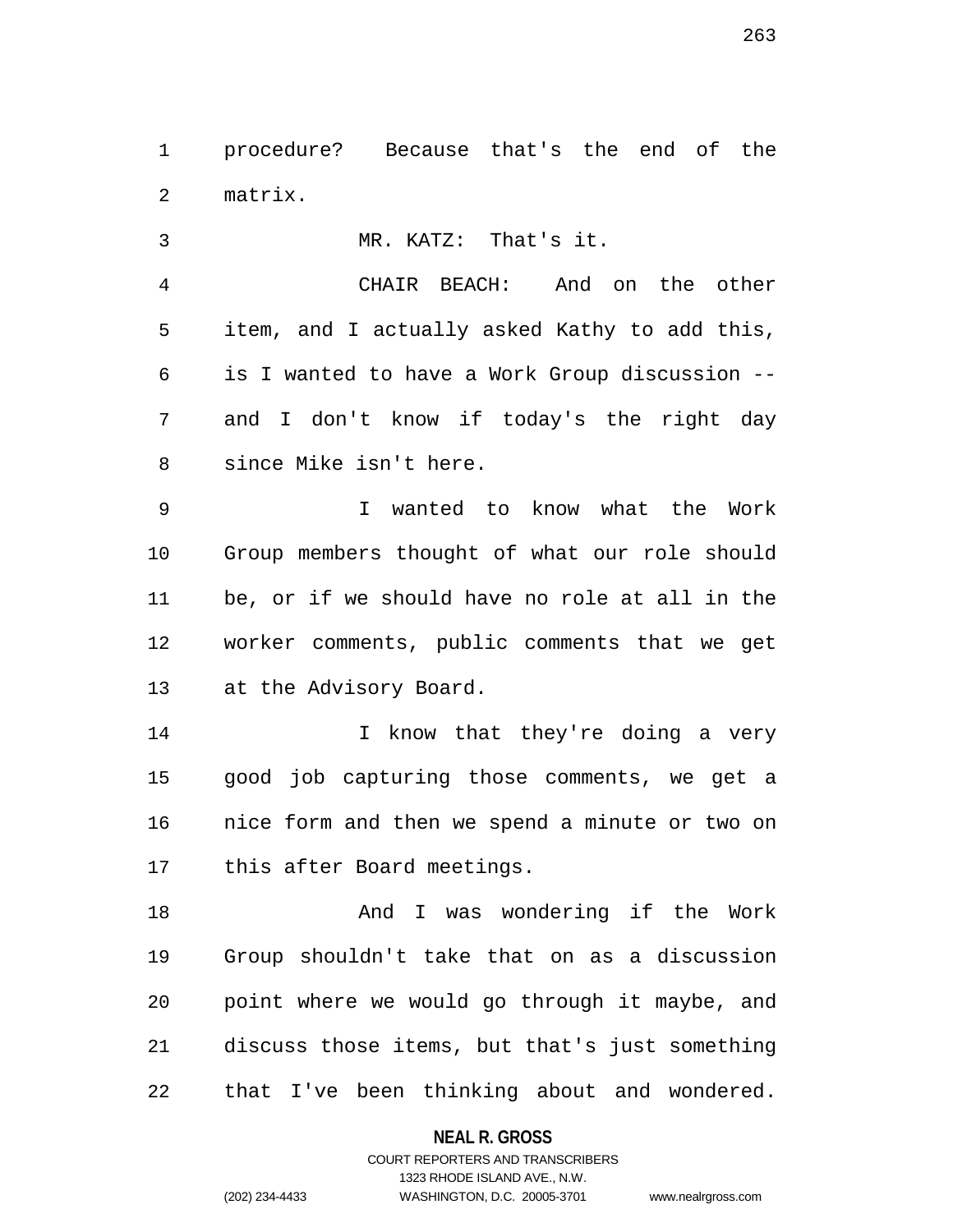1 Because I thought that was some of our role 2 that we'd be taking on that action.

3 MEMBER MUNN: I thought our role 4 was to get the Board aware of the fact that we 5 were not, that we had not been keeping 6 adequate records of worker comments and give 7 them an opportunity to see what those comments 8 were. And from my perspective, having 9 achieved that, in my mind, that issue's 10 closed, we're doing it and it's being done on 11 a regular basis.

12 It seems to be done in a competent 13 manner, you know, it seems to capture the 14 basic information. I don't know what we would 15 do with it other than pick at it a little bit, 16 make it bleed in spots perhaps.

17 CHAIR BEACH: That's a good point, 18 are those posted anywhere besides what you've 19 sent to us, Ted?

20 MR. KATZ: No, they're not posted 21 nor actually -- I'm not even sure they're 22 appropriate for posting in that kind of

### **NEAL R. GROSS**

### COURT REPORTERS AND TRANSCRIBERS 1323 RHODE ISLAND AVE., N.W. (202) 234-4433 WASHINGTON, D.C. 20005-3701 www.nealrgross.com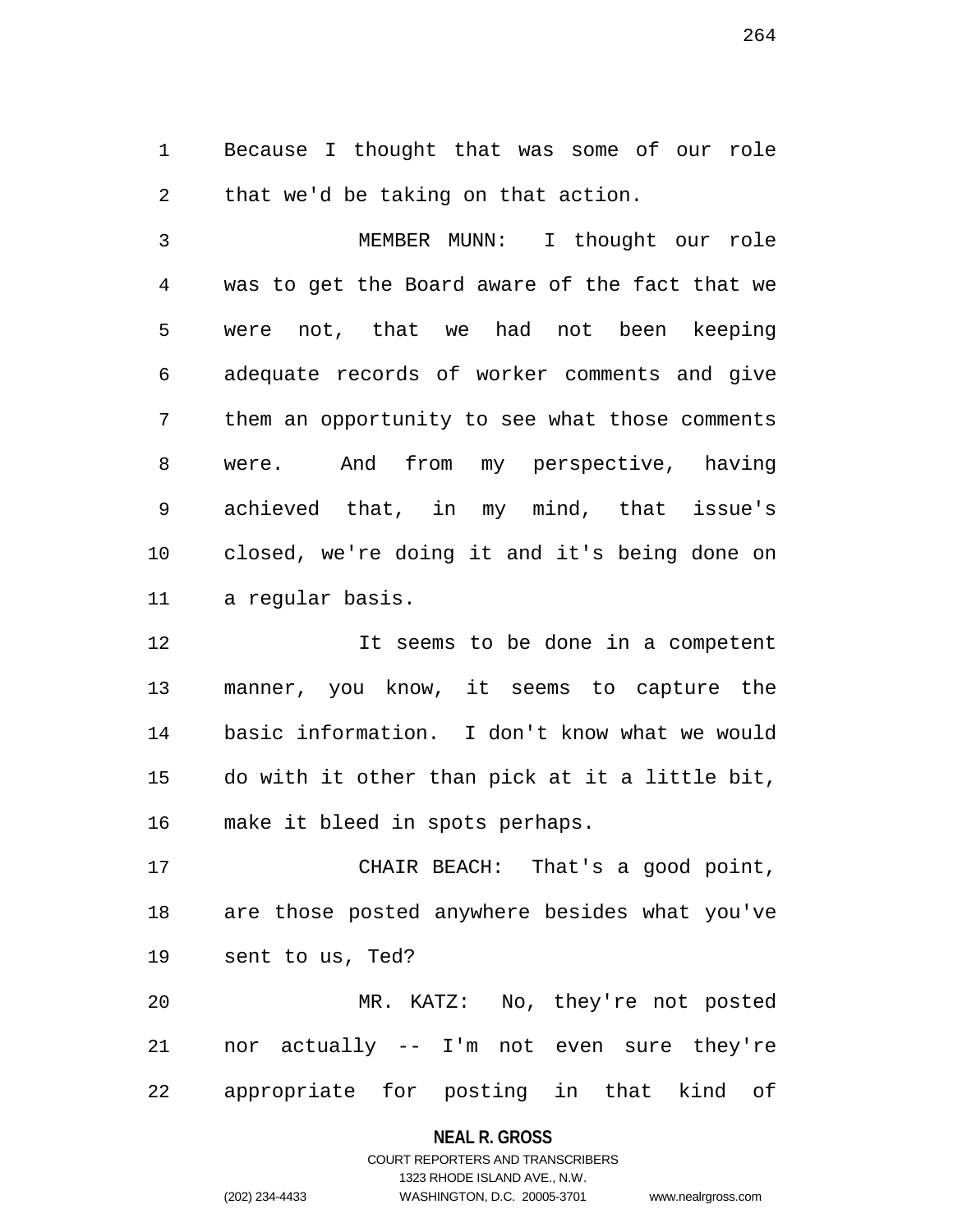1 format.

2 MEMBER MUNN: Probably not. They're 3 a part of the transcript. 4 MR. KATZ: I mean, all the 5 comments exist on the transcripts, because 6 that's where they come from. 7 CHAIR BEACH: Okay, it's just 8 something I would have thought and that's -- 9 what you mentioned is a different thought 10 process. Phil, what do you think, anything? 11 (No response.) 12 CHAIR BEACH: Still there? 13 MEMBER MUNN: Are you thinking? 14 (Simultaneous speakers.) 15 CHAIR BEACH: Okay, since that was 16 mine and I'm okay with what you just said, 17 that we are doing it and we are going to 18 continue to do it, maybe that's what we need 19 to do. 20 MEMBER MUNN: Unless we become 21 unhappy with what we see in Board meetings. 22 CHAIR BEACH: There you go.

> **NEAL R. GROSS** COURT REPORTERS AND TRANSCRIBERS

> > 1323 RHODE ISLAND AVE., N.W.

(202) 234-4433 WASHINGTON, D.C. 20005-3701 www.nealrgross.com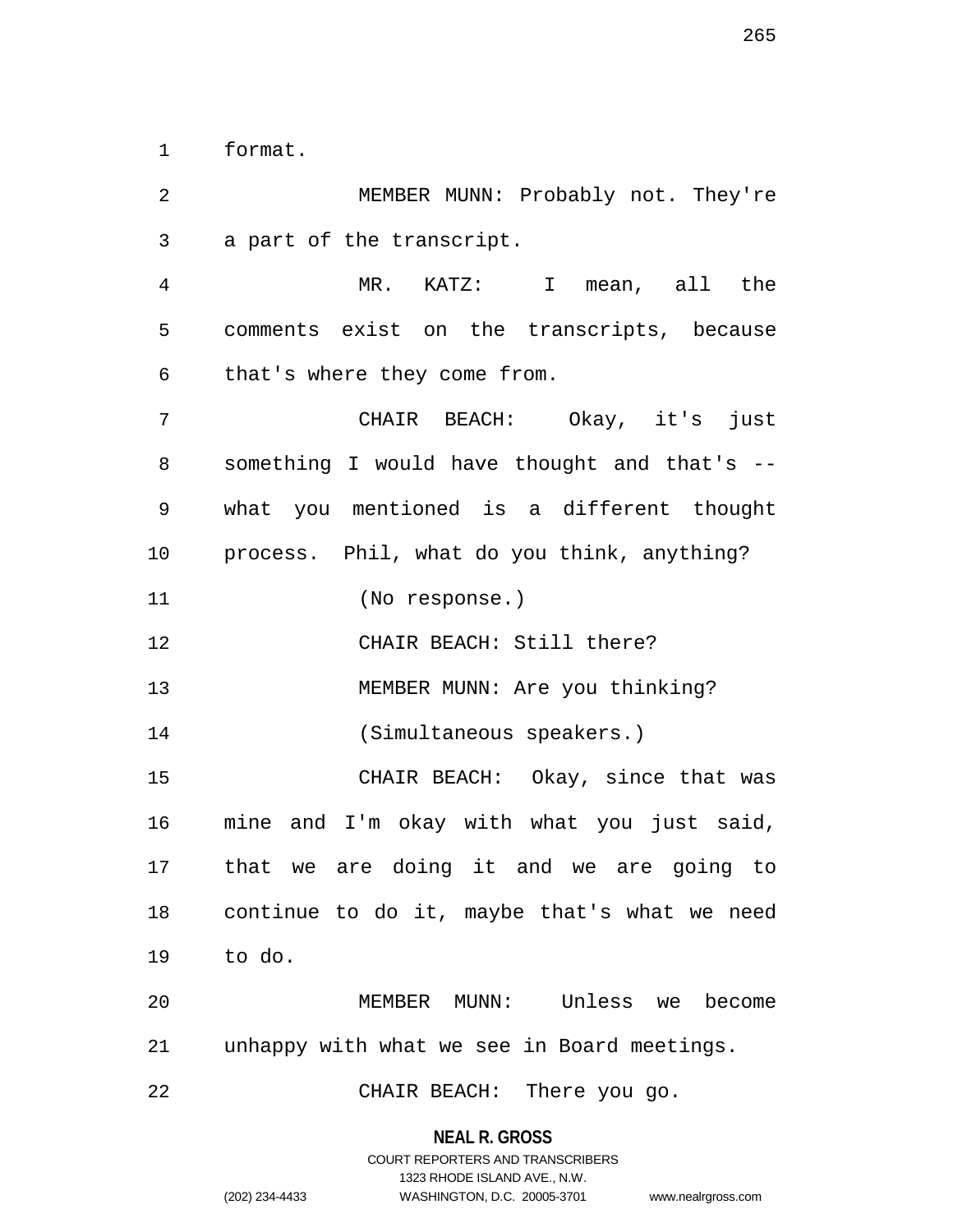1 MEMBER SCHOFIELD: Okay, how about 2 now?

3 MR. KATZ: Phil?

4 MEMBER SCHOFIELD: Yes, I was just 5 going to say that in some cases there might be 6 some comments that are made to the Board that 7 they would give this Work Group to follow up 8 on. You know, right offhand I can't think of 9 any, but it is a possibility, rather than the 10 full Board being involved.

11 CHAIR BEACH: Okay.

12 MR. KATZ: Although, just to 13 remind you how that works, I mean, what we do 14 with those comments is: comments that are 15 germane with a particular Work Group, we send 16 to that Work Group as well. Because there are 17 comments for the Work Group to consider as 18 well as DCAS, so that process is in place 19 actually, right, J.J.?

20 So we have in a way, we're already 21 doing what you're suggesting, Phil, I think.

22 CHAIR BEACH: Perfect, then I'm

**NEAL R. GROSS** COURT REPORTERS AND TRANSCRIBERS

1323 RHODE ISLAND AVE., N.W.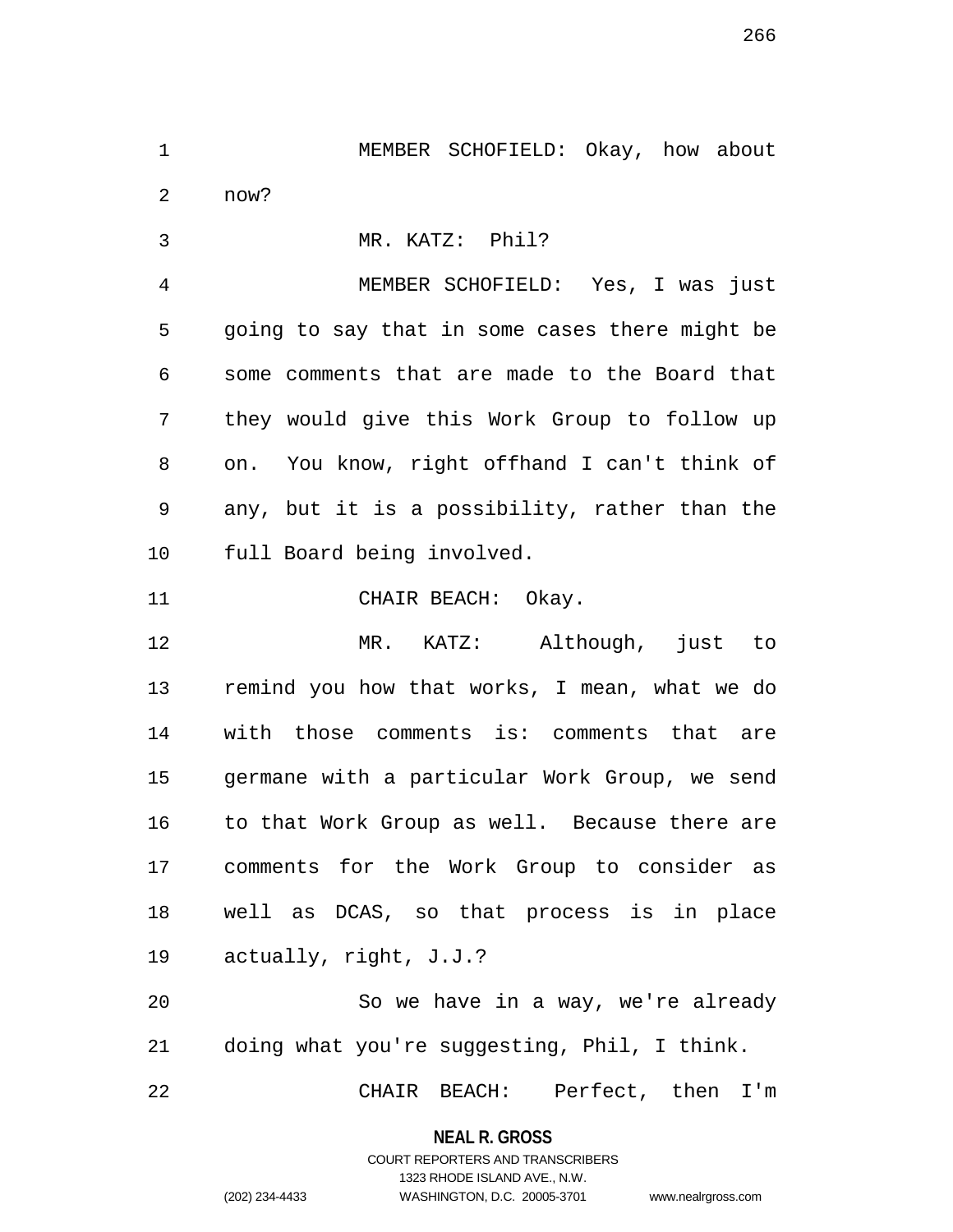1 comfortable with that. And do we have any 2 workers on the line that would wish to make 3 additional comments, before we get to our last 4 assignment and action items? 5 (No response.) 6 Okay, so assignments of action 7 items, I think we've already completed that. 8 Scheduling the next Work Group meeting -- and 9 I just want to be clear on this, there's going 10 to be a technical call and that's going to be 11 an SC&A, and I believe you have that scheduled 12 already for Friday? 13 MR. STIVER: Yes, we'll have an 14 internal call within SC&A. 15 CHAIR BEACH: Oh, so an internal 16 call, and then a technical call after that? 17 MR. KATZ Yes, I think they'll 18 need to send us something. 19 MR. STIVER: That's what we'll do, 20 we'll put together some sort of a plan. 21 MR. KATZ: Yes, that sounds good. 22 MR. STIVER: And send that to you

> **NEAL R. GROSS** COURT REPORTERS AND TRANSCRIBERS

> > 1323 RHODE ISLAND AVE., N.W.

(202) 234-4433 WASHINGTON, D.C. 20005-3701 www.nealrgross.com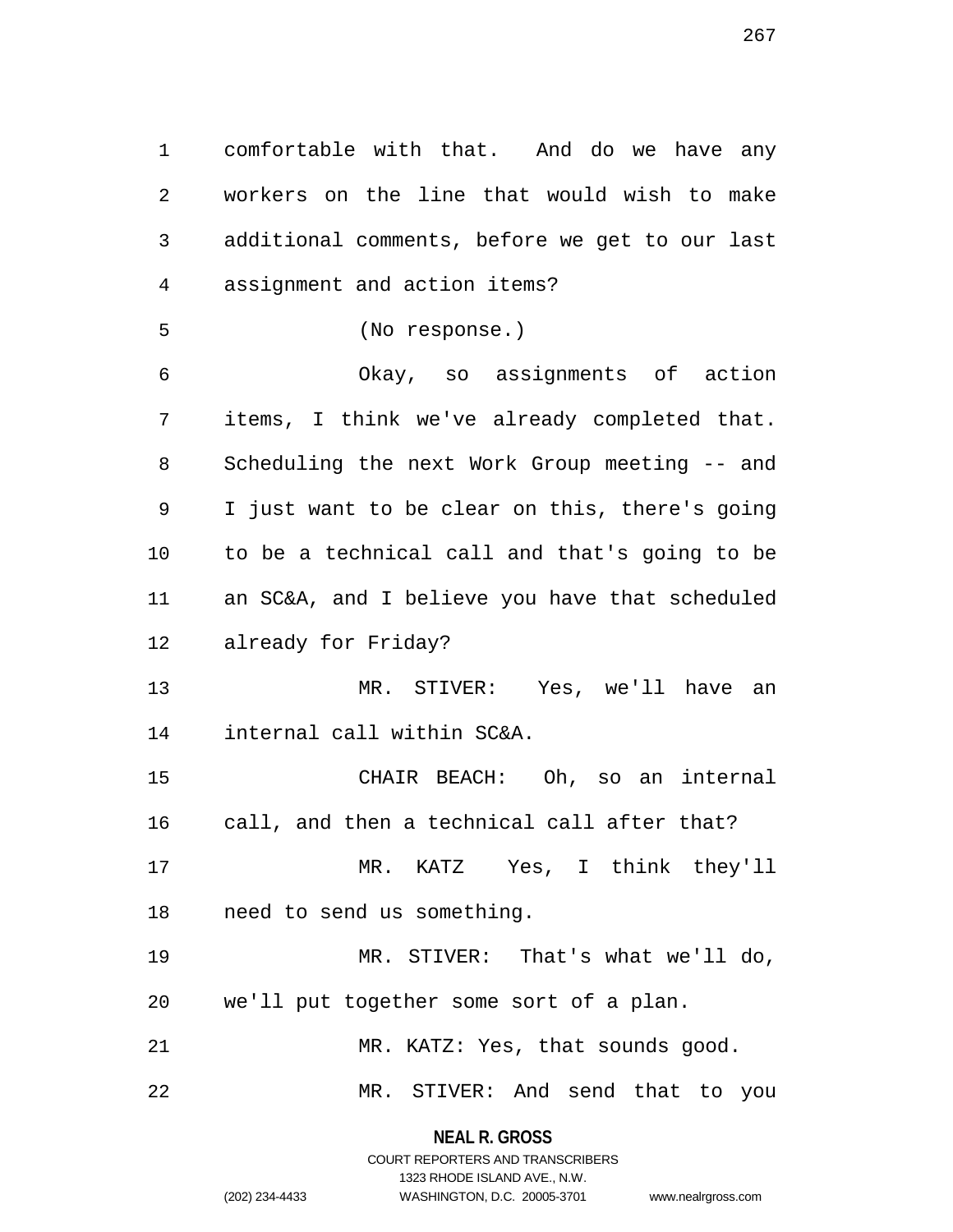1 guys.

| 2              | CHAIR BEACH: Okay, so are we                   |  |  |
|----------------|------------------------------------------------|--|--|
| 3              | going to have a Work Group call?               |  |  |
| $\overline{4}$ | MR. KATZ: No, that won't -- I                  |  |  |
| 5              | think this is in the weeds, I don't think it   |  |  |
| 6              | needs to be a Work Group meeting to sort out   |  |  |
| 7              | how to stratify it.                            |  |  |
| 8              | CHAIR BEACH: Okay, so SC&A will                |  |  |
| 9              | have their call and then, I guess I'm trying   |  |  |
| 10             | to determine how we are going to move forward. |  |  |
| 11             | That document will be delivered to the Work    |  |  |
| 12             | Group, then don't we need to have a meeting to |  |  |
| 13             | discuss it or --                               |  |  |
| 14             | MR. KATZ: Which document?                      |  |  |
| 15             | (Simultaneous speakers.)                       |  |  |
| 16             | CHAIR BEACH: What they decide.                 |  |  |
| 17             | MR. KATZ: The plan forward. We'll              |  |  |
| 18             | get that in the technical call, we'll talk     |  |  |
| 19             | about the issues related to that and I can     |  |  |
| 20             | stamp go when they start doing the work.       |  |  |
| 21             | MR. STIVER: I'll have to have a                |  |  |
|                |                                                |  |  |

**NEAL R. GROSS** COURT REPORTERS AND TRANSCRIBERS

|                | 1323 RHODE ISLAND AVE., N.W. |                    |
|----------------|------------------------------|--------------------|
| (202) 234-4433 | WASHINGTON, D.C. 20005-3701  | www.nealrgross.com |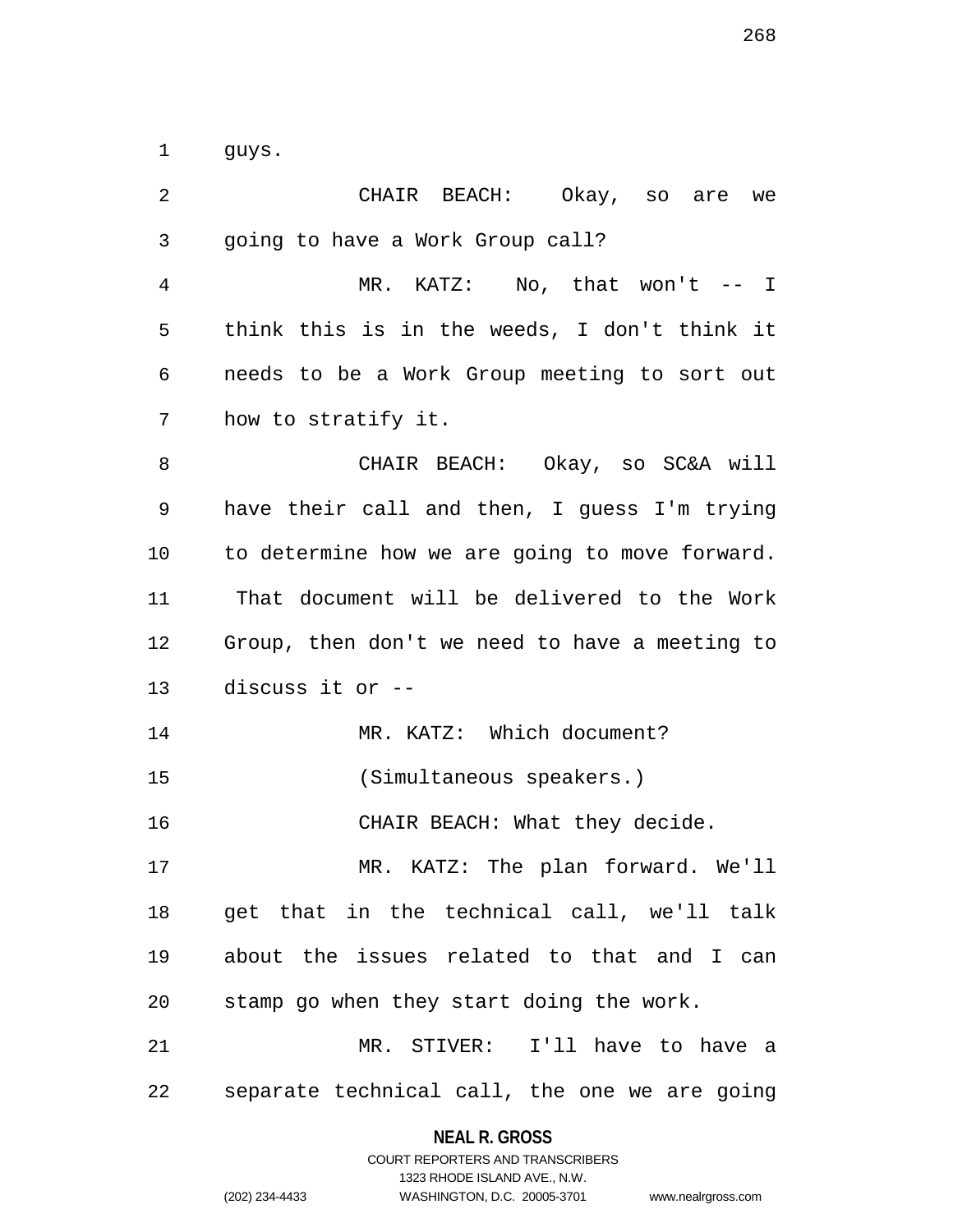1 to have on Friday is just going to be internal  $2 - -$ 

3 MR. KATZ: No, no, I understand, 4 you're going to have your own technical call 5 but then you're going to have a technical 6 call with anyone who wants to attend from the 7 Work Group as well as, you know, DCAS, myself, 8 whatever.

9 MR. STIVER: Okay, so it will be 10 open to all participants.

11 MR. KATZ: And then after that 12 we'll hopefully be getting the green light and 13 you'll go forward with the rest of the work on 14 Rocky Flats.

15 CHAIR BEACH: Okay, so we can 16 anticipate a technical call. How soon, maybe 17 in a couple of weeks?

18 MR. STIVER: Definitely. Well, 19 we've got back-to-back meetings the next two 20 weeks.

21 MR. KATZ: You've got a lot.

22 MR. STIVER: Yes, there's a lot

**NEAL R. GROSS** COURT REPORTERS AND TRANSCRIBERS

1323 RHODE ISLAND AVE., N.W.

(202) 234-4433 WASHINGTON, D.C. 20005-3701 www.nealrgross.com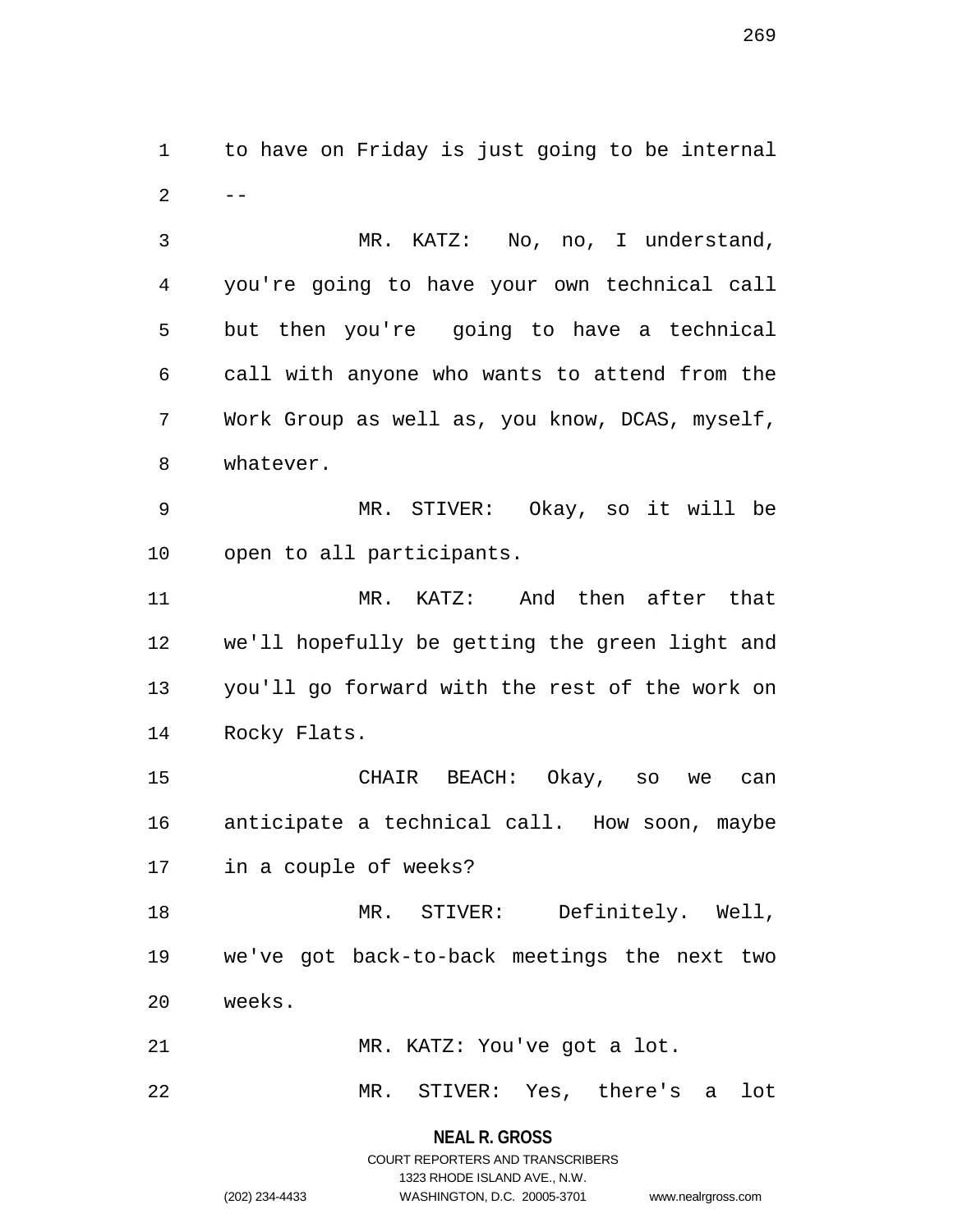1 going on. I'll have a better idea after we 2 talk on Friday, and get an idea what the scope 3 of the problem is.

4 CHAIR BEACH: Okay, perfect. 5 MR. STIVER: It may not be that 6 difficult and we can do it more quickly than 7 that.

8 CHAIR BEACH: So after the 9 technical call, then we can move forward.

10 MR. KATZ: And at the same time, 11 as part of that, you can be dealing with 12 budget, hours, you're going to have a sense 13 then of when you'd be ready to deliver 14 something to the Work Group.

15 And that would be a good stimulus 16 for scheduling the next Work Group, when you 17 have a sense in your plan of how much time is 18 required to complete the work.

19 CHAIR BEACH: And then we'll need 20 to hear from J.J., because it would be nice to 21 close out PROC-012 too if we could.

22 MR. STIVER: I will get to you the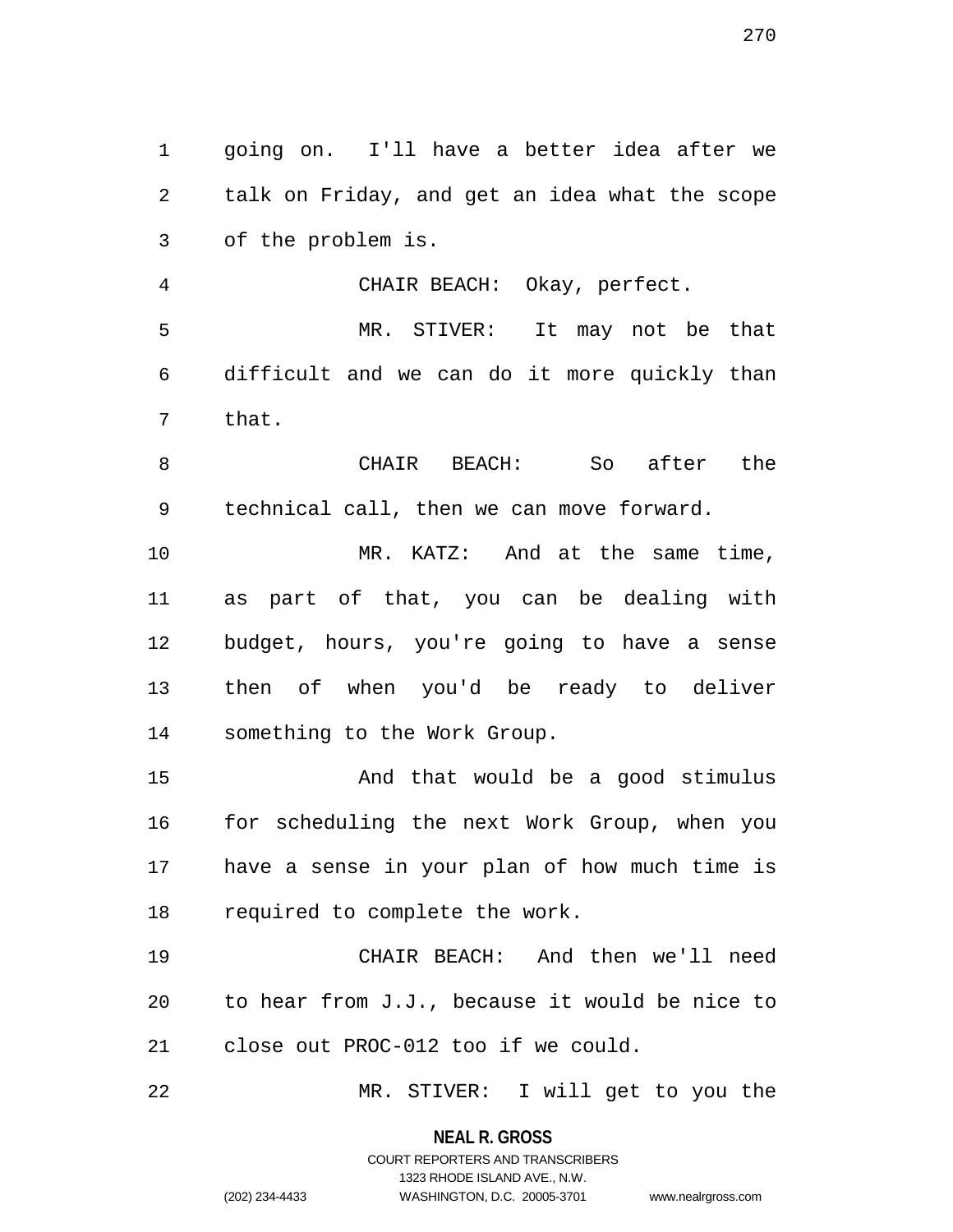1 procedure, I'll send it out tomorrow.

2 CHAIR BEACH: Perfect. 3 DR. MAKHIJANI: Then there was one 4 more that I have, would Kathy have a list of 5 questions for NIOSH that you were going to 6 send out? 7 MR. KATZ: She's going to send us 8 the NIOSH directive. 9 MS. ELLISON: She did. I got 10 them. 11 MR. KATZ: Done. 12 MS. ELLISON: Yes, they're not 13 answered yet but I've got them. 14 MR. KATZ: Good. Done. 15 MEMBER MUNN: July is a mess 16 anyhow. 17 CHAIR BEACH: Does anybody have 18 anything else before we close? 19 MEMBER MUNN: You're not going to 20 make any effort to establish the next meeting? 21 MR. KATZ: No. 22 CHAIR BEACH: No.

> **NEAL R. GROSS** COURT REPORTERS AND TRANSCRIBERS 1323 RHODE ISLAND AVE., N.W. (202) 234-4433 WASHINGTON, D.C. 20005-3701 www.nealrgross.com